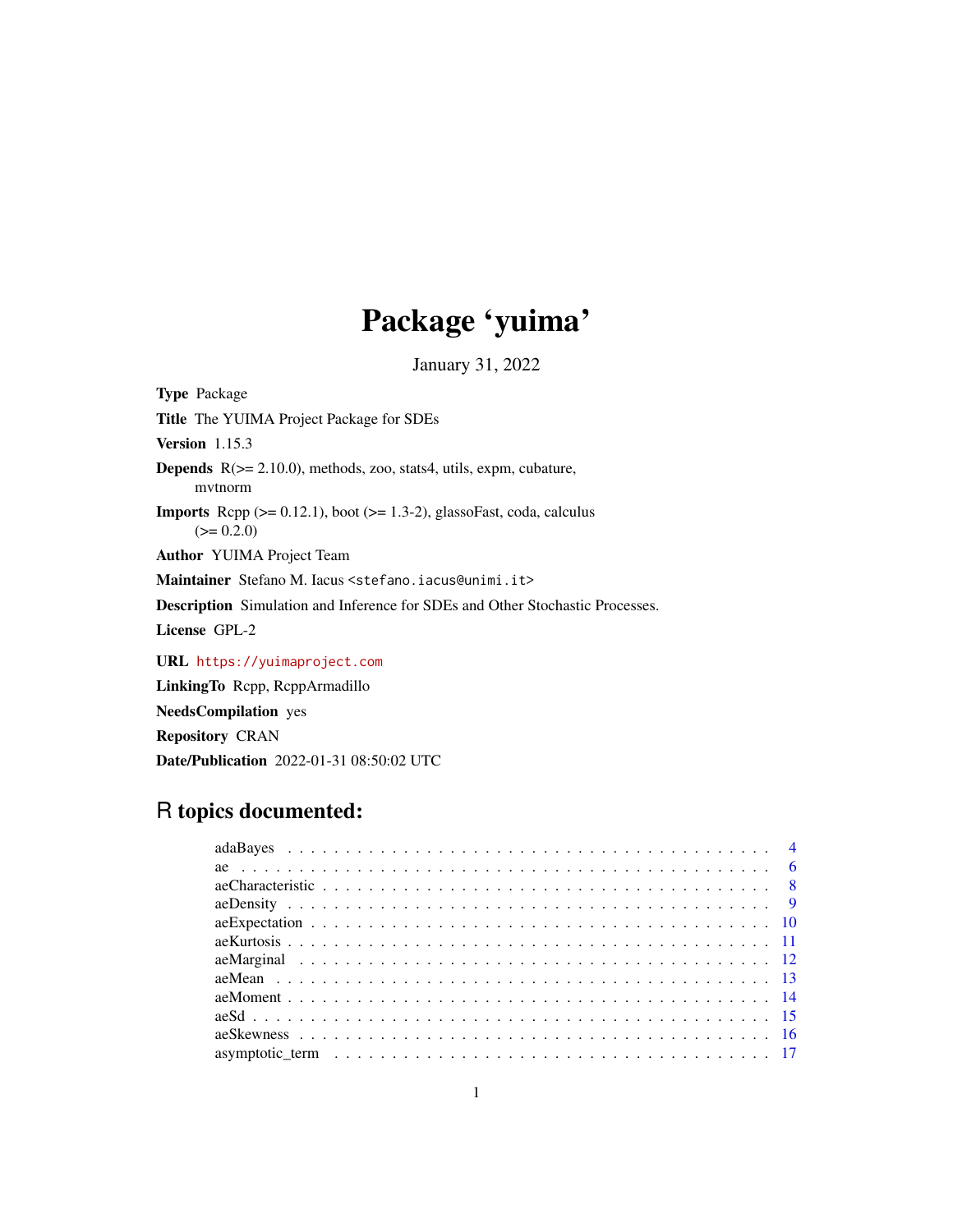|                                                                                  | - 19 |
|----------------------------------------------------------------------------------|------|
|                                                                                  | 21   |
|                                                                                  | 22   |
|                                                                                  | 24   |
|                                                                                  |      |
| Class for Quasi Maximum Likelihood Estimation of Point Process Regression Models | 39   |
|                                                                                  | 40   |
|                                                                                  |      |
|                                                                                  |      |
|                                                                                  |      |
|                                                                                  |      |
|                                                                                  |      |
|                                                                                  | 49   |
|                                                                                  |      |
|                                                                                  |      |
|                                                                                  | 54   |
|                                                                                  | 56   |
|                                                                                  | 60   |
|                                                                                  | 63   |
|                                                                                  | 64   |
|                                                                                  | 64   |
|                                                                                  | 64   |
|                                                                                  |      |
|                                                                                  |      |
|                                                                                  |      |
|                                                                                  | 67   |
|                                                                                  |      |
|                                                                                  | 70   |
|                                                                                  | 71   |
|                                                                                  | 75   |
|                                                                                  | 78   |
|                                                                                  | 80   |
|                                                                                  |      |
|                                                                                  |      |
|                                                                                  |      |
|                                                                                  |      |
|                                                                                  |      |
| MWK151                                                                           | 90   |
|                                                                                  | 91   |
|                                                                                  | 93   |
|                                                                                  | 95   |
|                                                                                  | 96   |
|                                                                                  | 96   |
|                                                                                  | 97   |
|                                                                                  | 98   |
|                                                                                  |      |
|                                                                                  |      |
|                                                                                  |      |
|                                                                                  |      |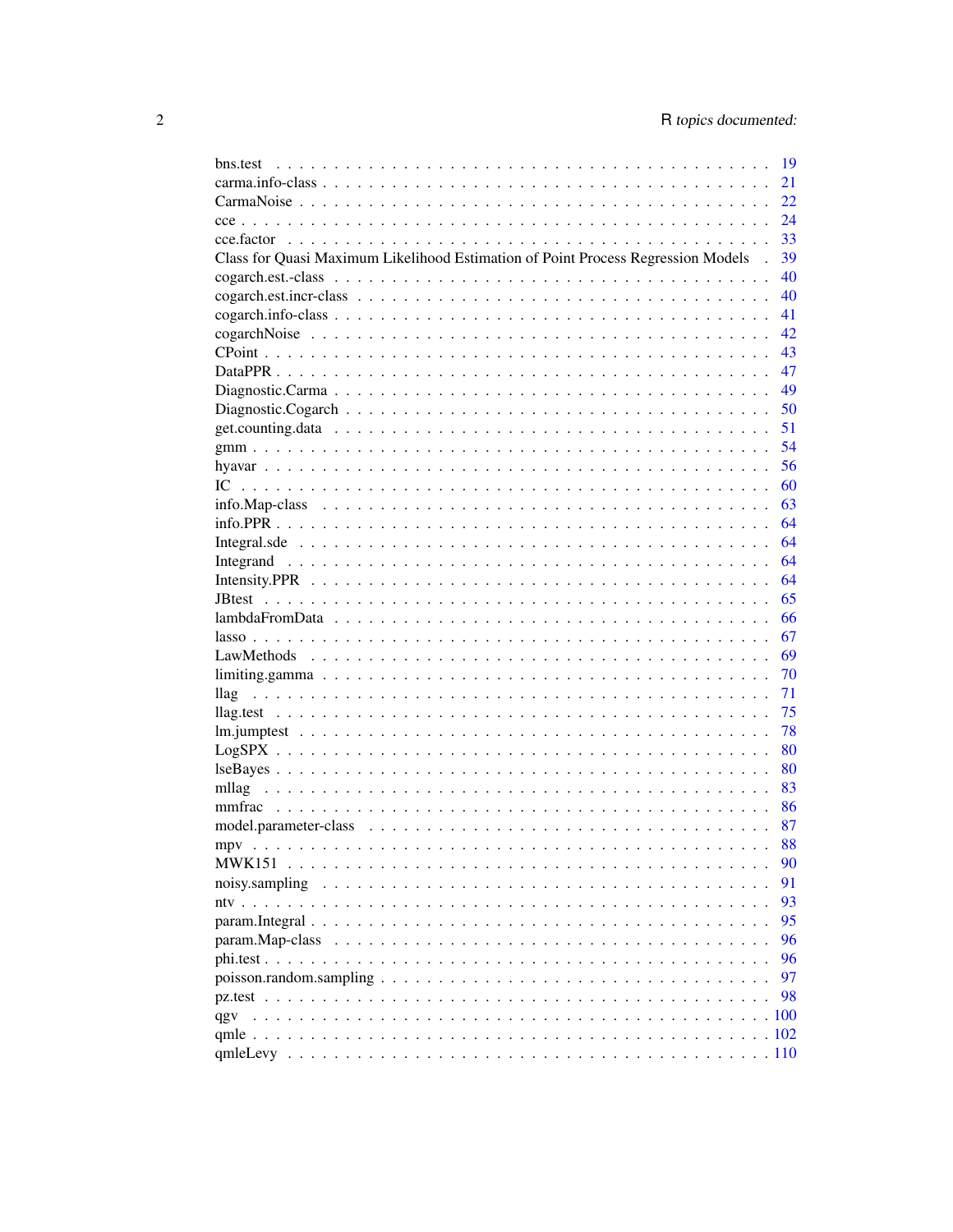**Index**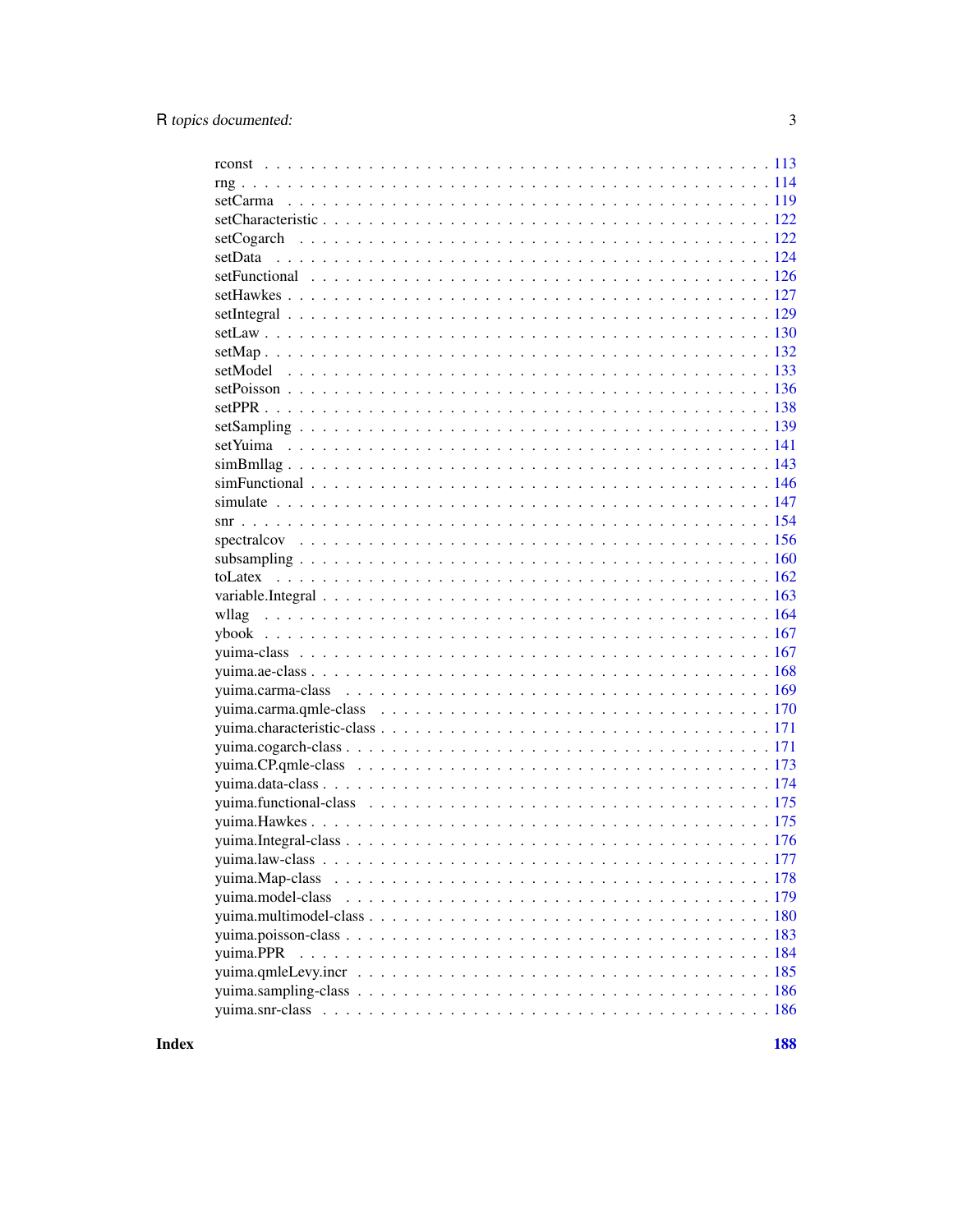<span id="page-3-0"></span>

# Description

The adabayes.mcmc class is a class of the yuima package that extends the mle-class.

# Usage

```
adaBayes(yuima, start, prior, lower, upper, method = "mcmc", iteration = NULL,mcmc,
rate =1, rcpp = TRUE, algorithm = "randomwalk", center=NULL, sd=NULL, rho=NULL,
path = FALSE)
```
# Arguments

| yuima     | a 'yuima' object.                                                                                                                                                                                 |
|-----------|---------------------------------------------------------------------------------------------------------------------------------------------------------------------------------------------------|
| start     | initial suggestion for parameter values                                                                                                                                                           |
| prior     | a list of prior distributions for the parameters specified by 'code'. Currently,<br>dunif(z, min, max), dnorm(z, mean, sd), dbeta(z, shape1, shape2), dgamma(z,<br>shape, rate) are available.    |
| lower     | a named list for specifying lower bounds of parameters                                                                                                                                            |
| upper     | a named list for specifying upper bounds of parameters                                                                                                                                            |
| method    | "nomcmc" requires package cubature                                                                                                                                                                |
| iteration | number of iteration of Markov chain Monte Carlo method                                                                                                                                            |
| mcmc      | number of iteration of Markov chain Monte Carlo method                                                                                                                                            |
| rate      | a thinning parameter. Only the first n^rate observation will be used for inference.                                                                                                               |
| rcpp      | Logical value. If rcpp = TRUE (default), Rcpp code will be performed. Other-<br>wise, usual R code will be performed.                                                                             |
| algorithm | If algorithm = "randomwalk" (default), the random-walk Metropolis algorithm<br>will be performed. If algorithm = "MpCN", the Mixed preconditioned Crank-<br>Nicolson algorithm will be performed. |
| center    | A list of parameters used to center MpCN algorithm.                                                                                                                                               |
| sd        | A list for specifying the standard deviation of proposal distributions.                                                                                                                           |
| path      | Logical value when method = "mcmc". If path=TRUE, then the sample path for<br>each variable will be included in the MCMC object in the output.                                                    |
| rho       | A parameter used for MpCN algorithm.                                                                                                                                                              |

# Details

Calculate the Bayes estimator for stochastic processes by using the quasi-likelihood function. The calculation is performed by the Markov chain Monte Carlo method. Currently, the Random-walk Metropolis algorithm and the Mixed preconditioned Crank-Nicolson algorithm is implemented.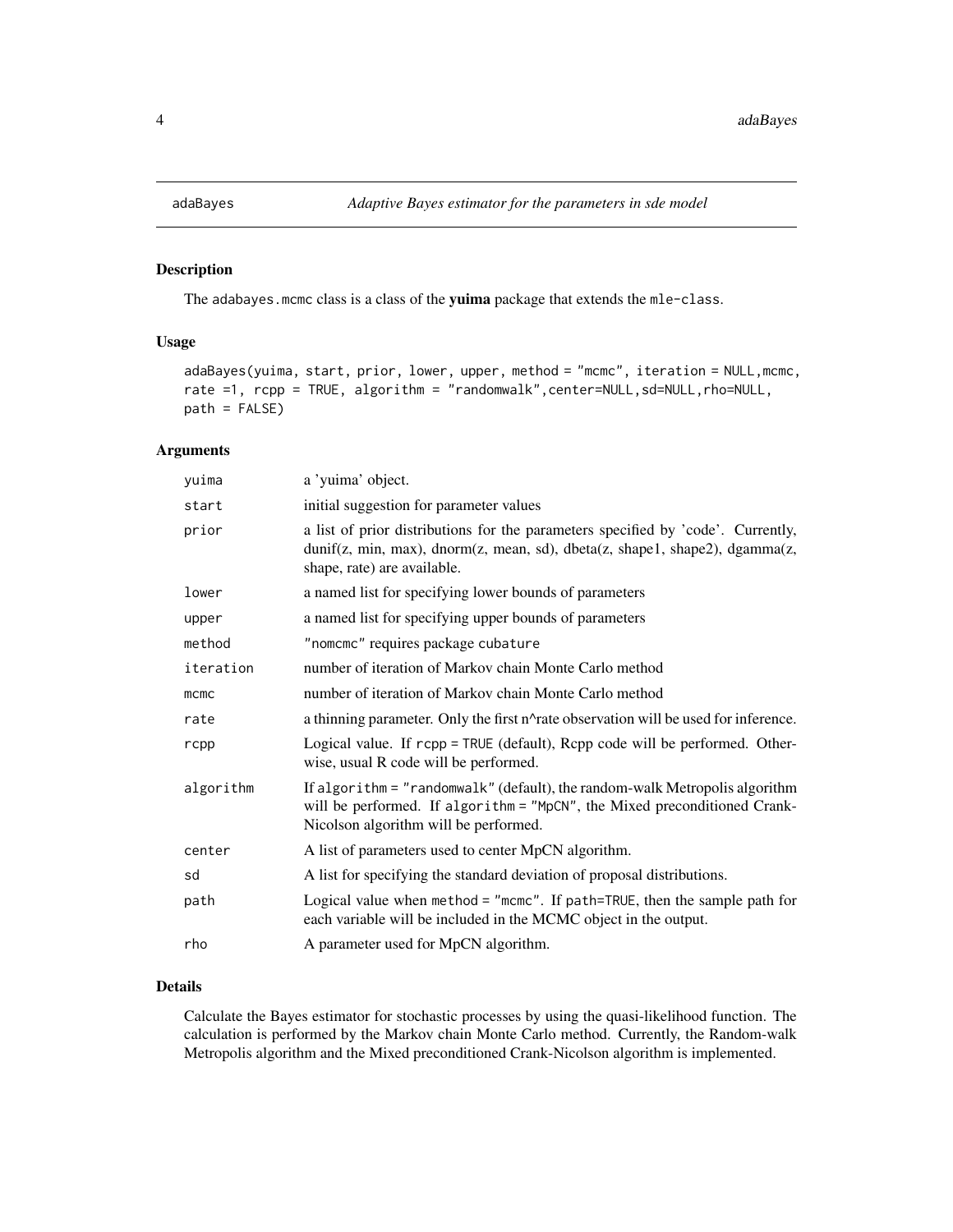#### adaBayes 5

# **Slots**

mcmc: is a list of MCMC objects for all estimated parameters.

accept\_rate: is a list acceptance rates for diffusion and drift parts.

call: is an object of class language.

fullcoef: is an object of class list that contains estimated parameters.

vcov: is an object of class matrix.

coefficients: is an object of class vector that contains estimated parameters.

# Note

algorithm = nomcmc is unstable.

#### Author(s)

Kengo Kamatani with YUIMA project Team

# References

Yoshida, N. (2011). Polynomial type large deviation inequalities and quasi-likelihood analysis for stochastic differential equations. Annals of the Institute of Statistical Mathematics, 63(3), 431- 479. Uchida, M., & Yoshida, N. (2014). Adaptive Bayes type estimators of ergodic diffusion processes from discrete observations. Statistical Inference for Stochastic Processes, 17(2), 181- 219. Kamatani, K. (2017). Ergodicity of Markov chain Monte Carlo with reversible proposal. Journal of Applied Probability, 54(2).

```
## Not run:
set.seed(123)
b \leq c("-theta1*x1+theta2*sin(x2)+50","-theta3*x2+theta4*cos(x1)+25")
a <- matrix(c("4+theta5","1","1","2+theta6"),2,2)
true = list(theta1 = 0.5, theta2 = 5, theta3 = 0.3,
            theta4 = 5, theta5 = 1, theta6 = 1)
lower = list(theta1=0.1,theta2=0.1,theta3=0,
             theta4=0.1,theta5=0.1,theta6=0.1)
upper = list(theta1=1,theta2=10,theta3=0.9,
             theta4=10,theta5=10,theta6=10)
start = list(theta1=runif(1),
             theta2=rnorm(1),
             theta3=rbeta(1,1,1),
             theta4=rnorm(1),
             theta5=rgamma(1,1,1),
             theta6=rexp(1))
yuimamodel <- setModel(drift=b,diffusion=a,state.variable=c("x1", "x2"),solve.variable=c("x1","x2"))
yuimasamp <- setSampling(Terminal=50,n=50*10)
yuima <- setYuima(model = yuimamodel, sampling = yuimasamp)
yuima <- simulate(yuima, xinit = c(100,80),
                  true.parameter = true,sampling = yuimasamp)
prior <-
```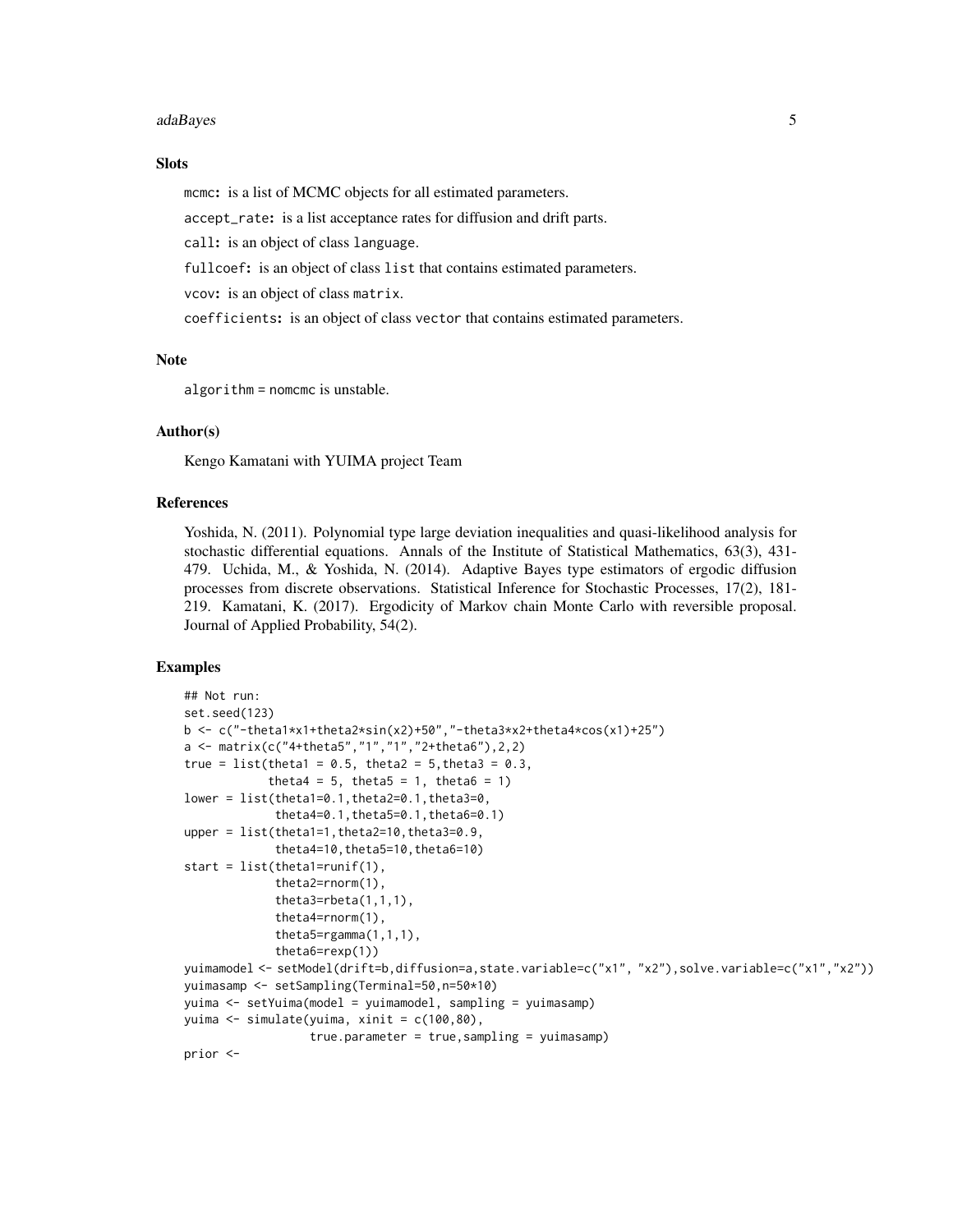```
list(
    theta1=list(measure.type="code",df="dunif(z,0,1)"),
    theta2=list(measure.type="code",df="dnorm(z,0,1)"),
    theta3=list(measure.type="code",df="dbeta(z,1,1)"),
    theta4=list(measure.type="code",df="dgamma(z,1,1)"),
    theta5=list(measure.type="code",df="dnorm(z,0,1)"),
    theta6=list(measure.type="code",df="dnorm(z,0,1)")
 )
set.seed(123)
mle <- qmle(yuima, start = start, lower = lower, upper = upper, method = "L-BFGS-B", rcpp=TRUE)
print(mle@coef)
center<-list(theta1=0.5,theta2=5,theta3=0.3,theta4=4,theta5=3,theta6=3)
sd<-list(theta1=0.001,theta2=0.001,theta3=0.001,theta4=0.01,theta5=0.5,theta6=0.5)
bayes <- adaBayes(yuima, start=start, prior=prior,lower=lower,upper=upper,
                  method="mcmc",mcmc=1000,rate = 1, rcpp = TRUE,
                   algorithm = "randomwalk",center = center,sd=sd,
                   path=TRUE)
print(bayes@fullcoef)
print(bayes@accept_rate)
print(bayes@mcmc$theta1[1:10])
## End(Not run)
```
# ae *Asymptotic Expansion*

# Description

Asymptotic expansion of uni-dimensional and multi-dimensional diffusion processes.

# Usage

```
ae(
  model,
  xinit,
  order = 1L,
  true.parenter = list(),
  sampling = NULL,
  eps.var = "eps",solver = "rk4",
  verbose = FALSE
\mathcal{L}
```
# Arguments

| model | an object of yuima-class or yuima.model-class.                                                                            |
|-------|---------------------------------------------------------------------------------------------------------------------------|
| xinit | initial value vector of state variables.                                                                                  |
| order | integer. The asymptotic expansion order. Higher orders lead to better approxi-<br>mations but longer computational times. |

<span id="page-5-0"></span>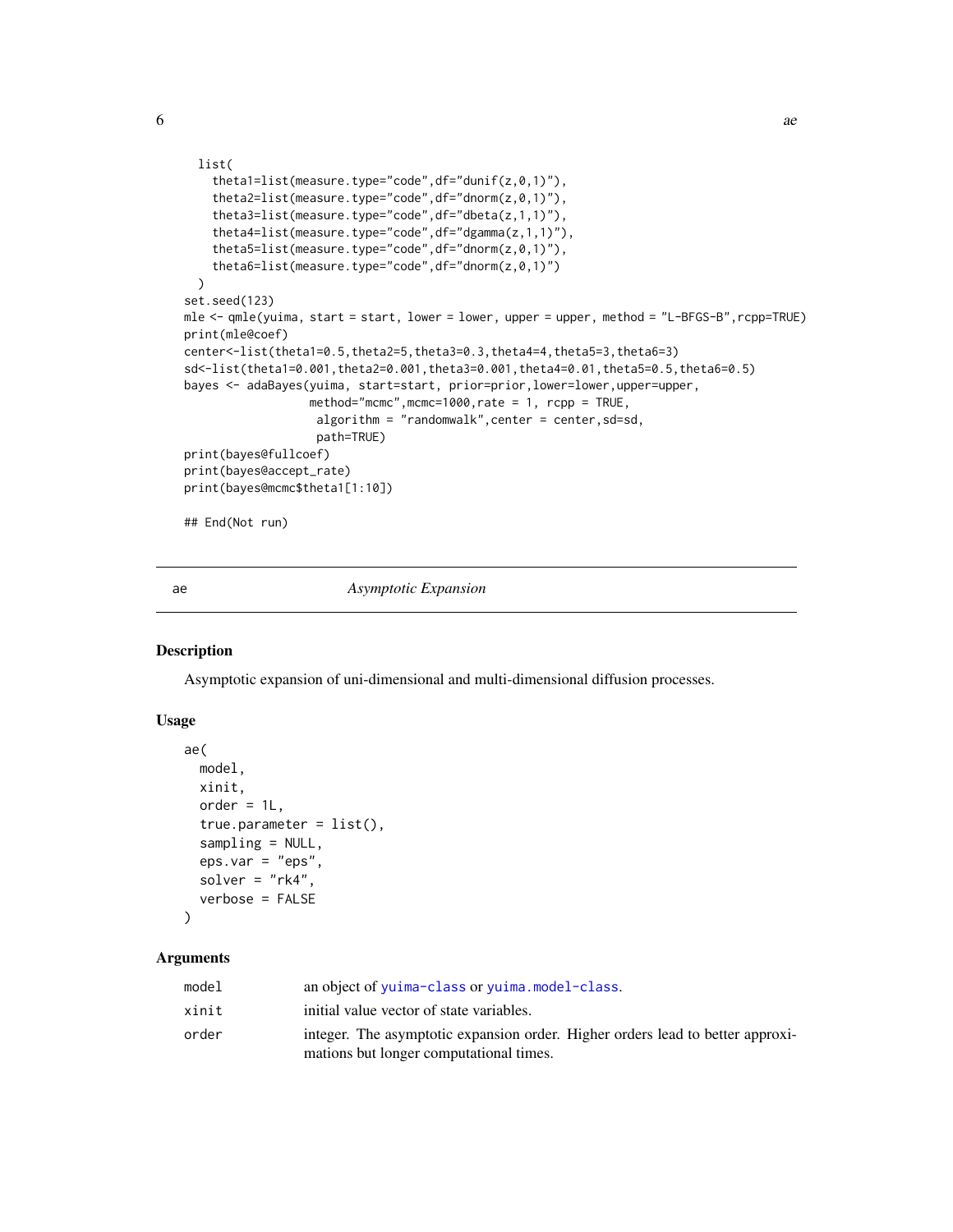|          | true.parameter named list of parameters.                                                             |
|----------|------------------------------------------------------------------------------------------------------|
| sampling | a yuima.sampling-class object.                                                                       |
| eps.var  | character. The perturbation variable.                                                                |
| solver   | the solver for ordinary differential equations. One of "rk4" (more accurate) or<br>"euler" (faster). |
| verbose  | logical. Print on progress? Default FALSE.                                                           |

# Details

If sampling is not provided, then model must be an object of [yuima-class](#page-166-1) with non-empty sampling.

if eps.var does not appear in the model specification, then it is internally added in front of the diffusion matrix to apply the asymptotic expansion scheme.

# Value

An object of [yuima.ae-class](#page-167-1)

#### Author(s)

Emanuele Guidotti <emanuele.guidotti@unine.ch>

```
## Not run:
# model
gbm <- setModel(drift = 'mu*x', diffusion = 'sigma*x', solve.variable = 'x')
# settings
xinit <- 100
par <- list(mu = 0.01, sigma = 0.2)
sampling <- setSampling(Initial = 0, Terminal = 1, n = 1000)
# asymptotic expansion
approx < -ae(model = gbm, sampling = sampling, order = 4, true.parameter = par, xinit = xinit)
# exact density
x \le - seq(50, 200, by = 0.1)
exact <- dlnorm(x = x, meanlog = log(xinit)+(par$mu-0.5*par$sigma^2)*1, sdlog = par$sigma*sqrt(1))
# compare
plot(x, exact, type = 'l', ylab = "Density")lines(x, aeDensity(x = x, ae = approx, order = 1), col = 2)
lines(x, aeDensity(x = x, ae = approx, order = 2), col = 3)
lines(x, aeDensity(x = x, ae = approx, order = 3), col = 4)
lines(x, aeDensity(x = x, ae = approx, order = 4), col = 5)
## End(Not run)
```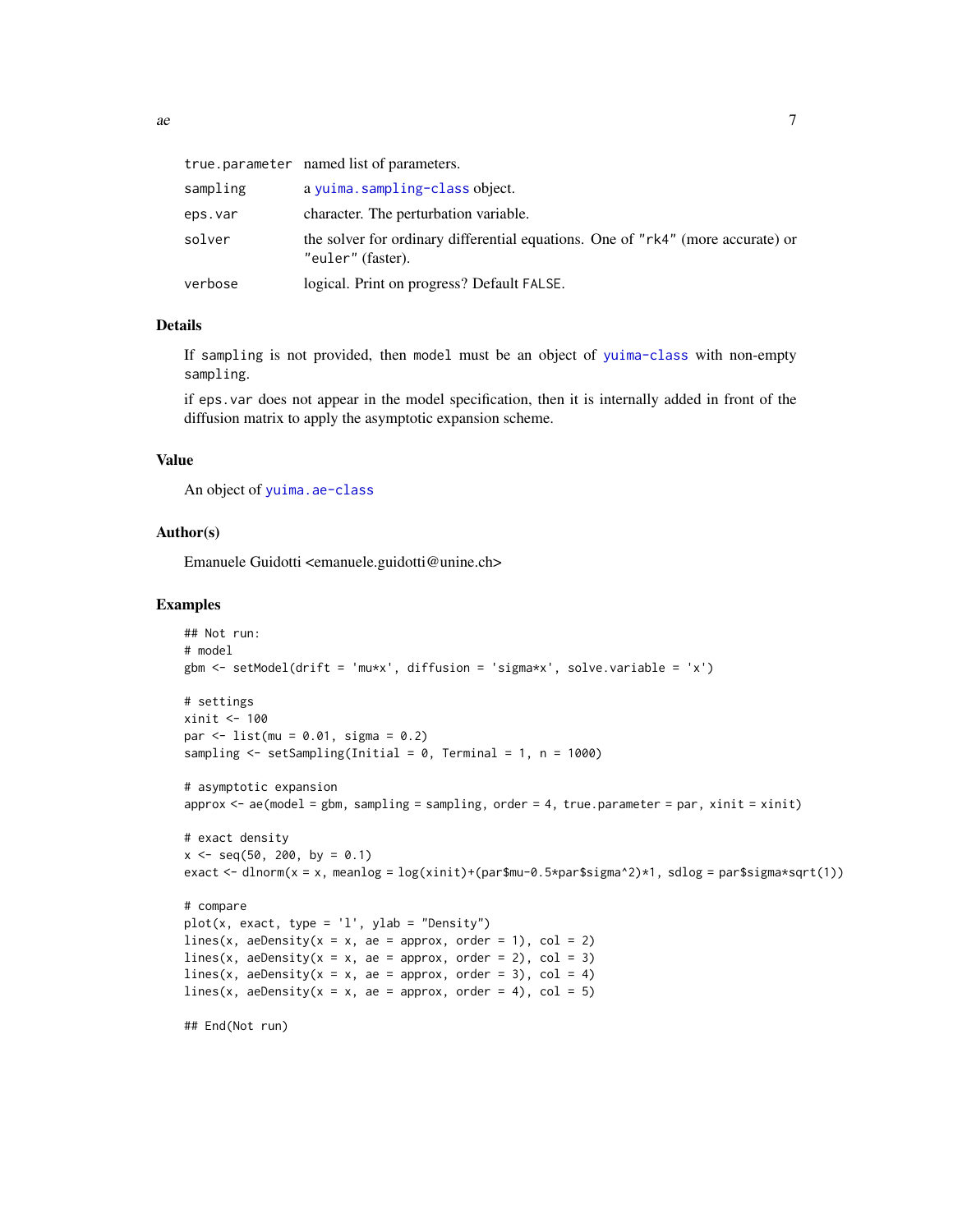<span id="page-7-0"></span>

#### Description

Asymptotic Expansion - Characteristic Function

#### Usage

 $aeCharacteristic(..., ae,eps = 1, order = NULL)$ 

# Arguments

| $\ddots$ . | named argument, data.frame, list, or environment specifying the grid to evaluate<br>the characteristic function. See examples. |
|------------|--------------------------------------------------------------------------------------------------------------------------------|
| ae         | an object of class $yujma$ . ae-class.                                                                                         |
| eps        | numeric. The intensity of the perturbation.                                                                                    |
| order      | integer. The expansion order. If NULL (default), it uses the maximum order used<br>in ae.                                      |

# Value

Characteristic function evaluated on the given grid.

```
## Not run:
# model
gbm <- setModel(drift = 'mu*x', diffusion = 'sigma*x', solve.variable = 'x')
# settings
xinit <- 100
par <- list(mu = 0.01, sigma = 0.2)
sampling <- setSampling(Initial = 0, Terminal = 1, n = 1000)
# asymptotic expansion
approx <- ae(model = gbm, sampling = sampling, order = 4, true.parameter = par, xinit = xinit)
# The following are all equivalent methods to specify the grid via ....
# Notice that the character 'u1' corresponds to the 'u.var' of the ae object.
approx@u.var
# 1) named argument
u1 \leq -\text{seq}(0, 1, \text{ by } = 0.1)psi \leq aeCharacteristic(u1 = u1, ae = approx, order = 4)
# 2) data frame
df \le data.frame(u1 = seq(0, 1, by = 0.1))
psi <- aeCharacteristic(df, ae = approx, order = 4)
```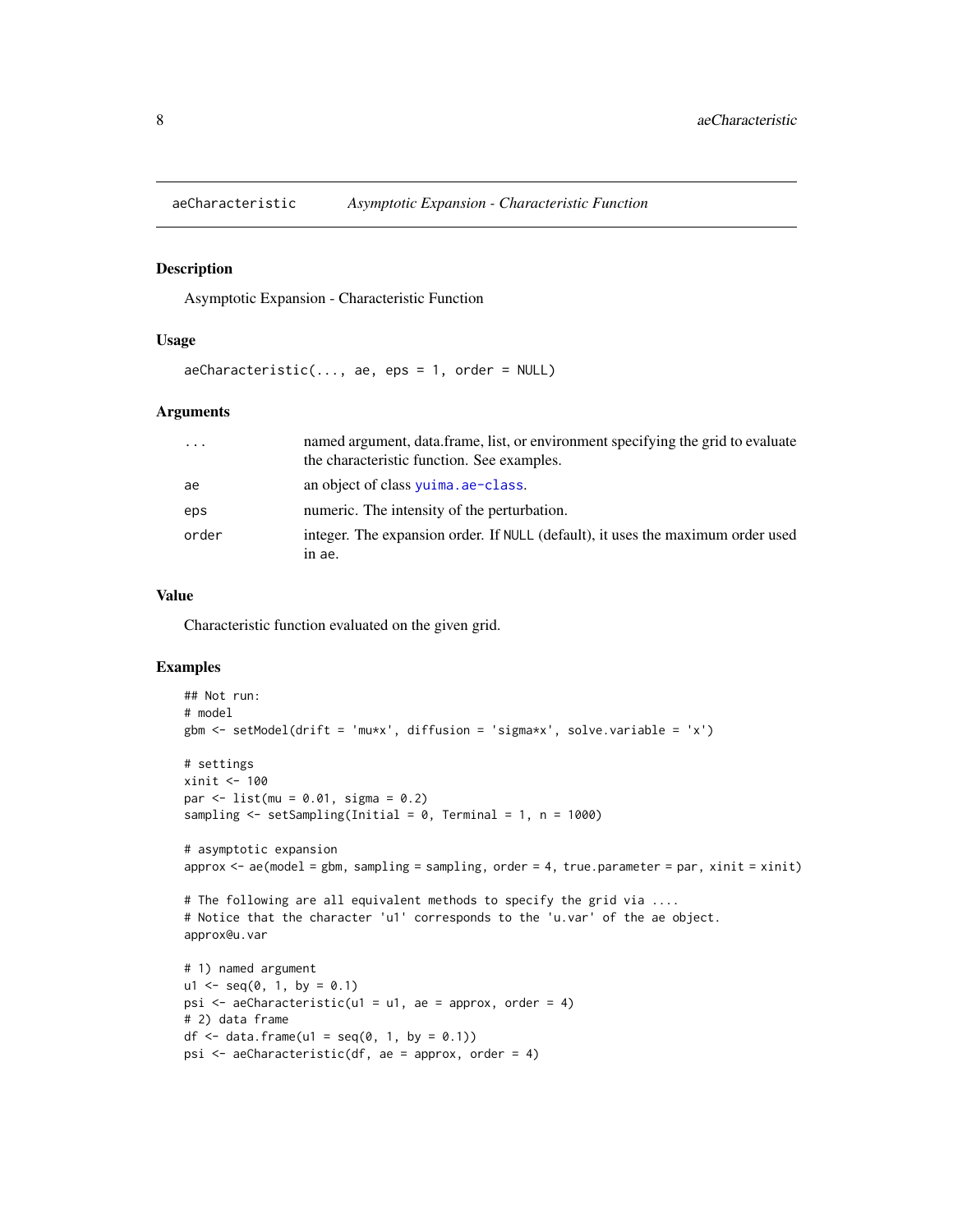#### <span id="page-8-0"></span>aeDensity 9

```
# 3) environment
env <- new.env()
env$u1 <- seq(0, 1, by = 0.1)
psi <- aeCharacteristic(env, ae = approx, order = 4)
# 4) list
lst \leftarrow list(ul = seq(0, 1, by = 0.1))psi <- aeCharacteristic(lst, ae = approx, order = 4)
## End(Not run)
```
aeDensity *Asymptotic Expansion - Density*

# Description

Asymptotic Expansion - Density

# Usage

 $aebensity(..., ae,eps = 1, order = NULL)$ 

#### Arguments

| $\cdots$ | named argument, data.frame, list, or environment specifying the grid to evaluate<br>the density. See examples. |
|----------|----------------------------------------------------------------------------------------------------------------|
| ae       | an object of class yuima. ae-class.                                                                            |
| eps      | numeric. The intensity of the perturbation.                                                                    |
| order    | integer. The expansion order. If NULL (default), it uses the maximum order used<br>in ae.                      |

# Value

Probability density function evaluated on the given grid.

```
## Not run:
# model
gbm <- setModel(drift = 'mu*x', diffusion = 'sigma*x', solve.variable = 'x')
# settings
xinit <- 100
par \le list(mu = 0.01, sigma = 0.2)
sampling \le setSampling(Initial = 0, Terminal = 1, n = 1000)
# asymptotic expansion
approx \leq - ae(model = gbm, sampling = sampling, order = 4, true.parameter = par, xinit = xinit)
```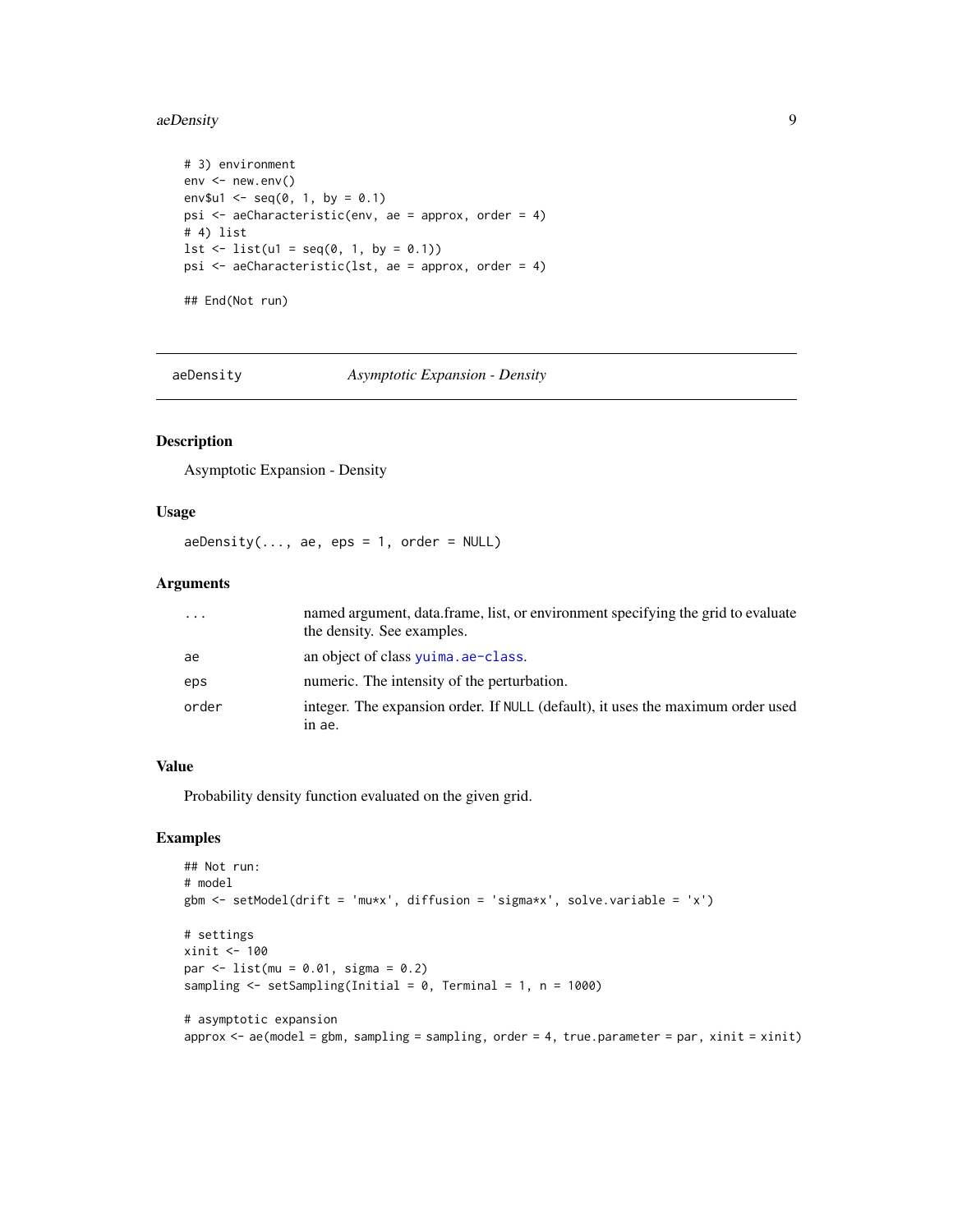```
# The following are all equivalent methods to specify the grid via ....
# Notice that the character 'x' corresponds to the solve.variable of the yuima model.
# 1) named argument
x \le - seq(50, 200, by = 0.1)
density \leq aeDensity(x = x, ae = approx, order = 4)
# 2) data frame
df <- data.frame(x = \text{seq}(50, 200, \text{ by } = 0.1))
density \leq aeDensity(df, ae = approx, order = 4)
# 3) environment
env <- new.env()
env$x <- seq(50, 200, by = 0.1)
density <- aeDensity(env, ae = approx, order = 4)
# 4) list
lst \leftarrow list(x = seq(50, 200, by = 0.1))density <- aeDensity(lst, ae = approx, order = 4)
# exact density
exact <- dlnorm(x = x, meanlog = log(xinit)+(par$mu-0.5*par$sigma^2)*1, sdlog = par$sigma*sqrt(1))
# compare
plot(x = exact, y = density, xlab = "Exact", ylab = "Approximated")## End(Not run)
```
aeExpectation *Asymptotic Expansion - Functionals*

# Description

Compute the expected value of functionals.

#### Usage

```
a \inExpectation(f, bounds, ae, eps = 1, order = NULL, ...)
```
# Arguments

| $\mathbf{f}$ | character. The functional.                                                                  |
|--------------|---------------------------------------------------------------------------------------------|
| bounds       | named list of integration bounds in the form $list(x = c(xmin, xmax), y = c(ymin, ymax), )$ |
| ae           | an object of class yuima. ae-class.                                                         |
| eps          | numeric. The intensity of the perturbation.                                                 |
| order        | integer. The expansion order. If NULL (default), it uses the maximum order used<br>in ae.   |
| $\cdots$     | additional arguments passed to cubintegrate.                                                |

# Value

return value of [cubintegrate](#page-0-0). The expectation of the functional provided.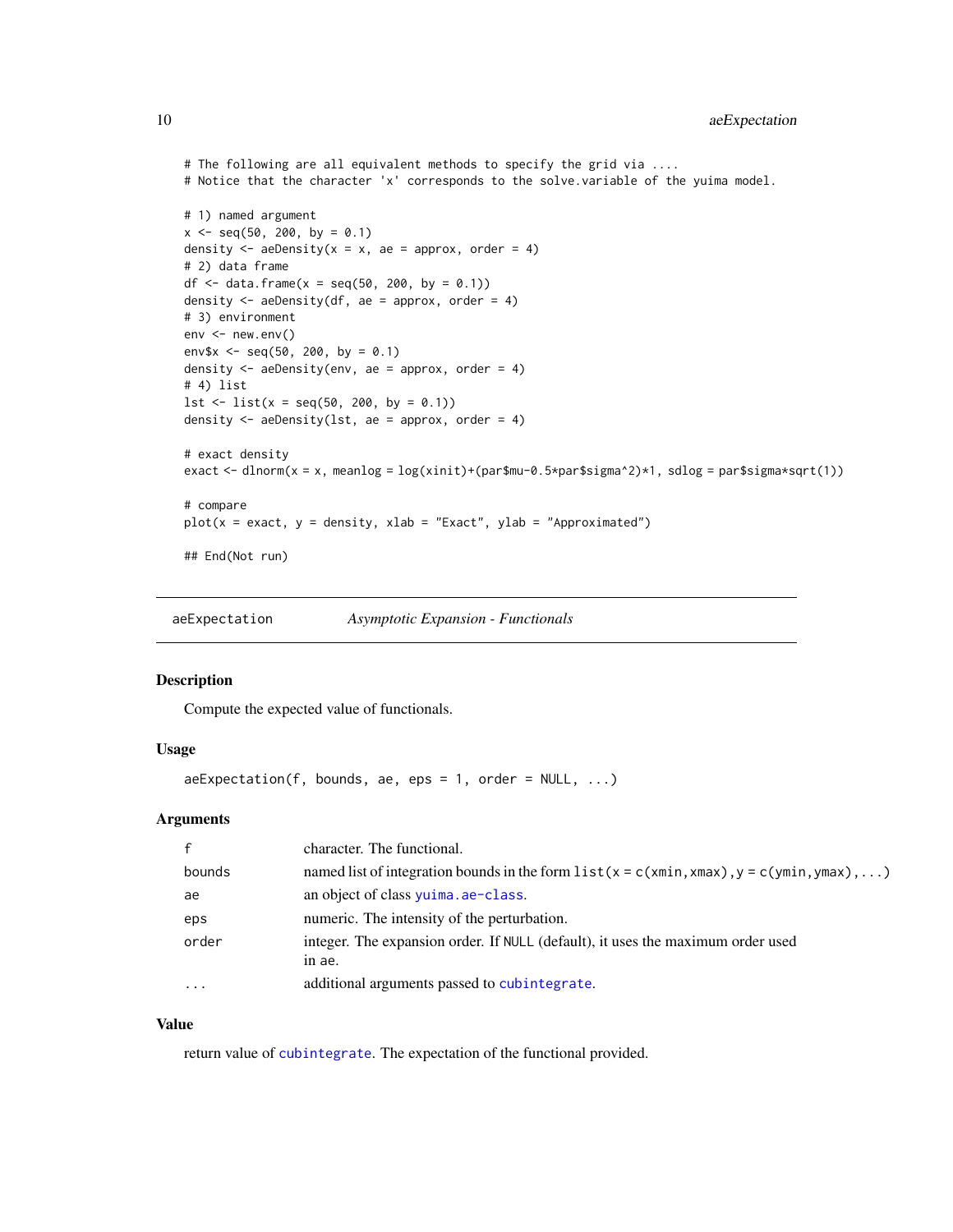#### <span id="page-10-0"></span>aeKurtosis 11

# Examples

```
## Not run:
# model
gbm <- setModel(drift = 'mu*x', diffusion = 'sigma*x', solve.variable = 'x')
# settings
xinit <- 100
par <- list(mu = 0.01, sigma = 0.2)
sampling <- setSampling(Initial = 0, Terminal = 1, n = 1000)
# asymptotic expansion
approx \leq - ae(model = gbm, sampling = sampling, order = 4, true.parameter = par, xinit = xinit)
# compute the mean via integration
a \inExpectation(f = 'x', bounds = list(x = c(0,1000)), ae = approx)
# compare with the mean computed by differentiation of the characteristic function
aeMean(approx)
```
## End(Not run)

```
aeKurtosis Asymptotic Expansion - Kurtosis
```
# Description

Asymptotic Expansion - Kurtosis

#### Usage

aeKurtosis(ae, eps = 1, order = NULL)

# Arguments

| ae    | an object of class yuima. ae-class.                                                       |
|-------|-------------------------------------------------------------------------------------------|
| eps   | numeric. The intensity of the perturbation.                                               |
| order | integer. The expansion order. If NULL (default), it uses the maximum order used<br>in ae. |

# Value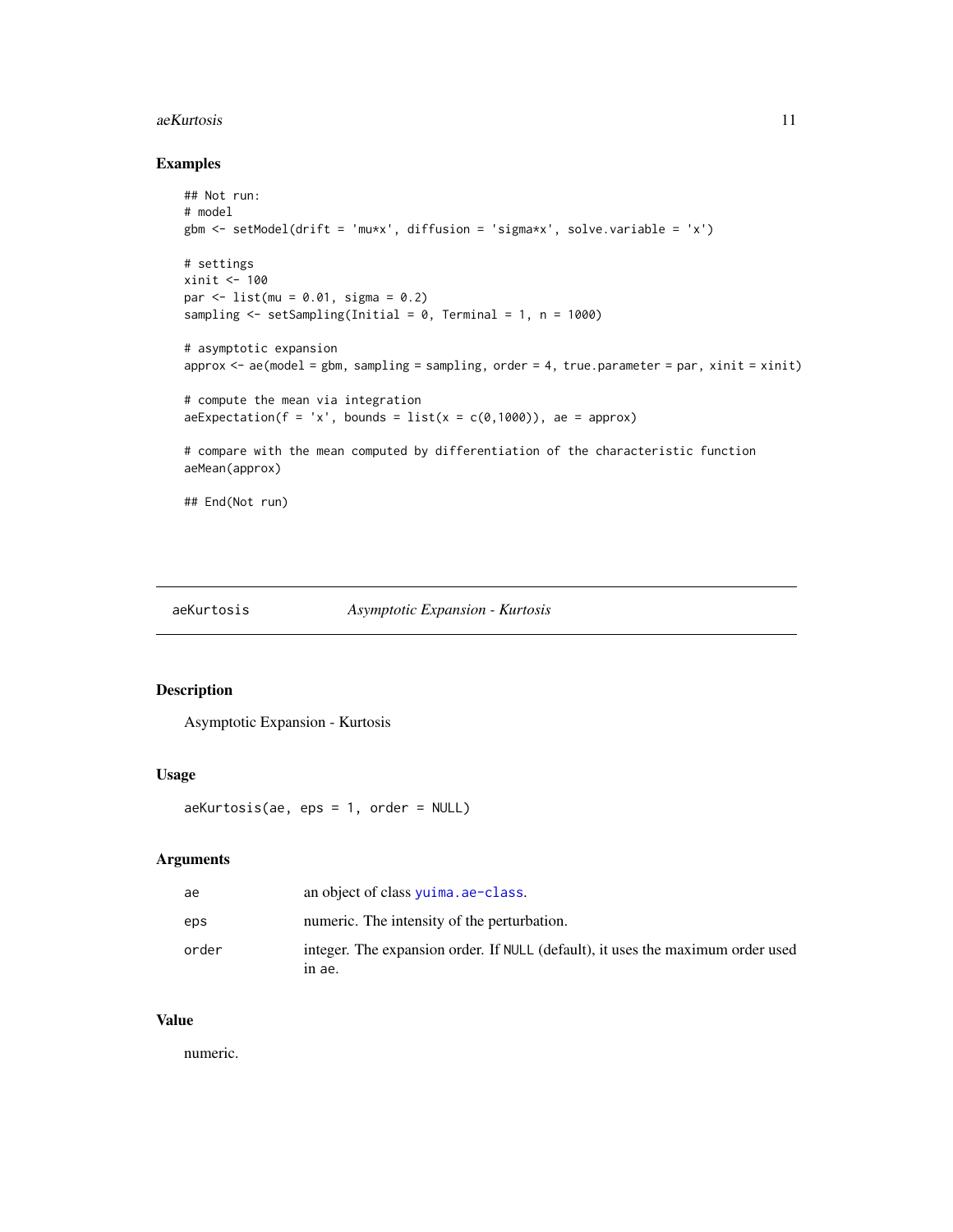# Examples

```
## Not run:
# model
gbm <- setModel(drift = 'mu*x', diffusion = 'sigma*x', solve.variable = 'x')
# settings
xinit <- 100
par <- list(mu = 0.01, sigma = 0.2)
sampling \le setSampling(Initial = 0, Terminal = 1, n = 1000)
# asymptotic expansion
approx < -ae(model = gbm, sampling = sampling, order = 4, true.parameter = par, xinit = xinit)
# expansion order max
aeKurtosis(ae = approx)
# expansion order 1
aeKurtosis(ae = approx, order = 1)
## End(Not run)
```
aeMarginal *Asymptotic Expansion - Marginals*

# Description

Asymptotic Expansion - Marginals

# Usage

aeMarginal(ae, var)

#### Arguments

| ae  | an object of class yuima. ae-class.                |
|-----|----------------------------------------------------|
| var | variables of the marginal distribution to compute. |

# Value

An object of [yuima.ae-class](#page-167-1)

```
## Not run:
# multidimensional model
gbm <- setModel(drift = c('mu*x1','mu*x2'),
                diffusion = matrix(c('sigma1*x1',0,0,'sigma2*x2'), nrow = 2),
                solve.variable = c('x1', 'x2'))
```
<span id="page-11-0"></span>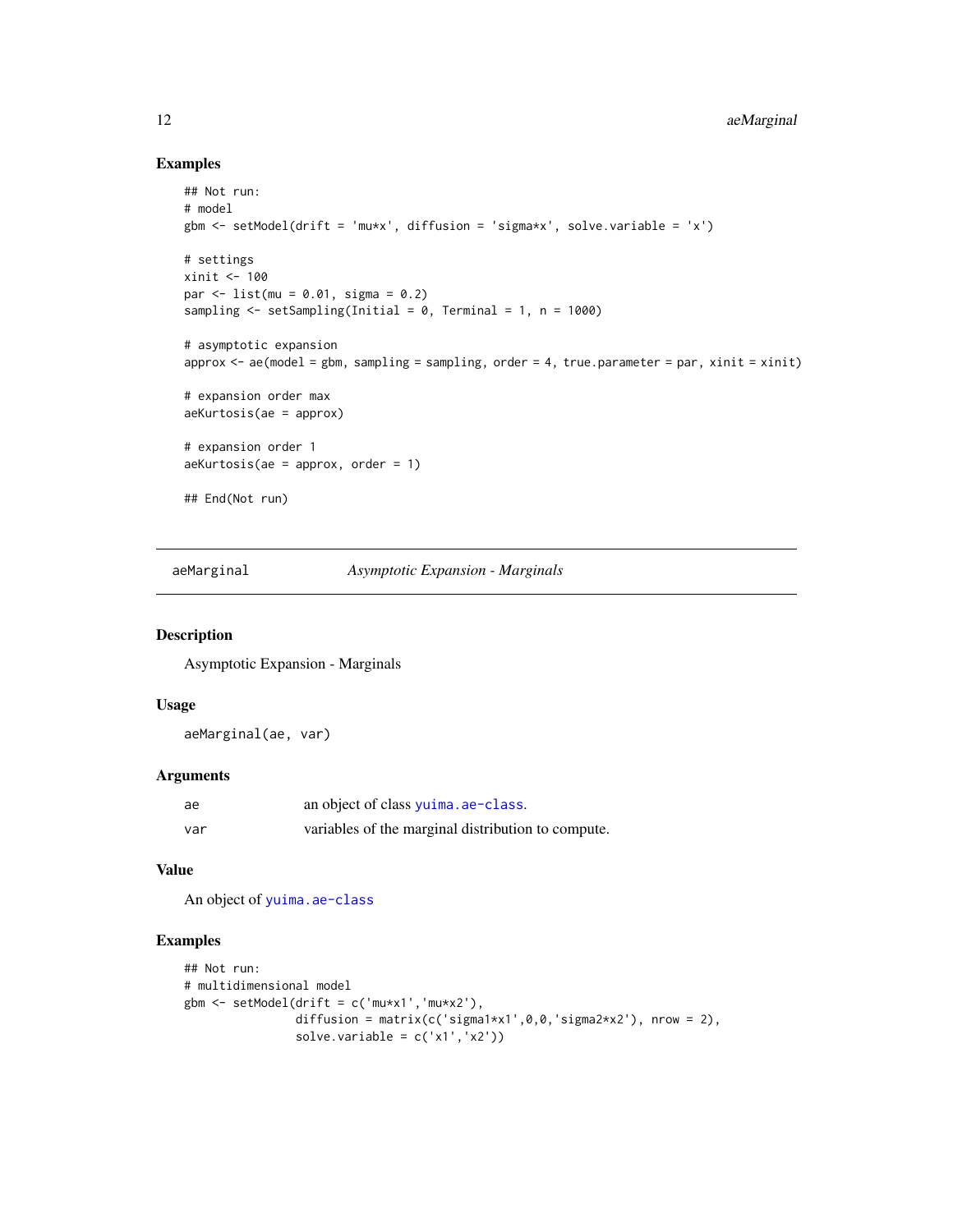#### <span id="page-12-0"></span>aeMean  $13$

```
# settings
xinit <- c(100, 100)
par \le list(mu = 0.01, sigma1 = 0.2, sigma2 = 0.1)
sampling \leq setSampling(Initial = 0, Terminal = 1, n = 1000)
# asymptotic expansion
approx \leq - ae(model = gbm, sampling = sampling, order = 3, true.parameter = par, xinit = xinit)
# extract marginals
margin1 <- aeMarginal(ae = approx, var = "x1")
margin2 <- aeMarginal(ae = approx, var = "x2")
# compare with exact solution for marginal 1
x1 \leq -\text{seq}(50, 200, \text{ by } = 0.1)exact <- dlnorm(x = x1, meanlog = log(xinit[1])+(par$mu-0.5*par$sigma1^2), sdlog = par$sigma1)
plot(x1, exact, type = 'p', ylab = "Density")
lines(x1, aeDensity(x1 = x1, ae = margin1, order = 3), col = 2)
# compare with exact solution for marginal 2
x2 \le - seq(50, 200, by = 0.1)
exact <- dlnorm(x = x2, meanlog = log(xinit[2])+(par$mu-0.5*par$sigma2^2), sdlog = par$sigma2)
plot(x2, exact, type = 'p', ylab = "Density")lines(x2, aeDensity(x2 = x2, ae = margin2, order = 3), col = 2)
```
## End(Not run)

# aeMean *Asymptotic Expansion - Mean*

# Description

Asymptotic Expansion - Mean

#### Usage

aeMean(ae, eps = 1, order = NULL)

#### Arguments

| ae    | an object of class yuima. ae-class.                                                       |
|-------|-------------------------------------------------------------------------------------------|
| eps   | numeric. The intensity of the perturbation.                                               |
| order | integer. The expansion order. If NULL (default), it uses the maximum order used<br>in ae. |

# Value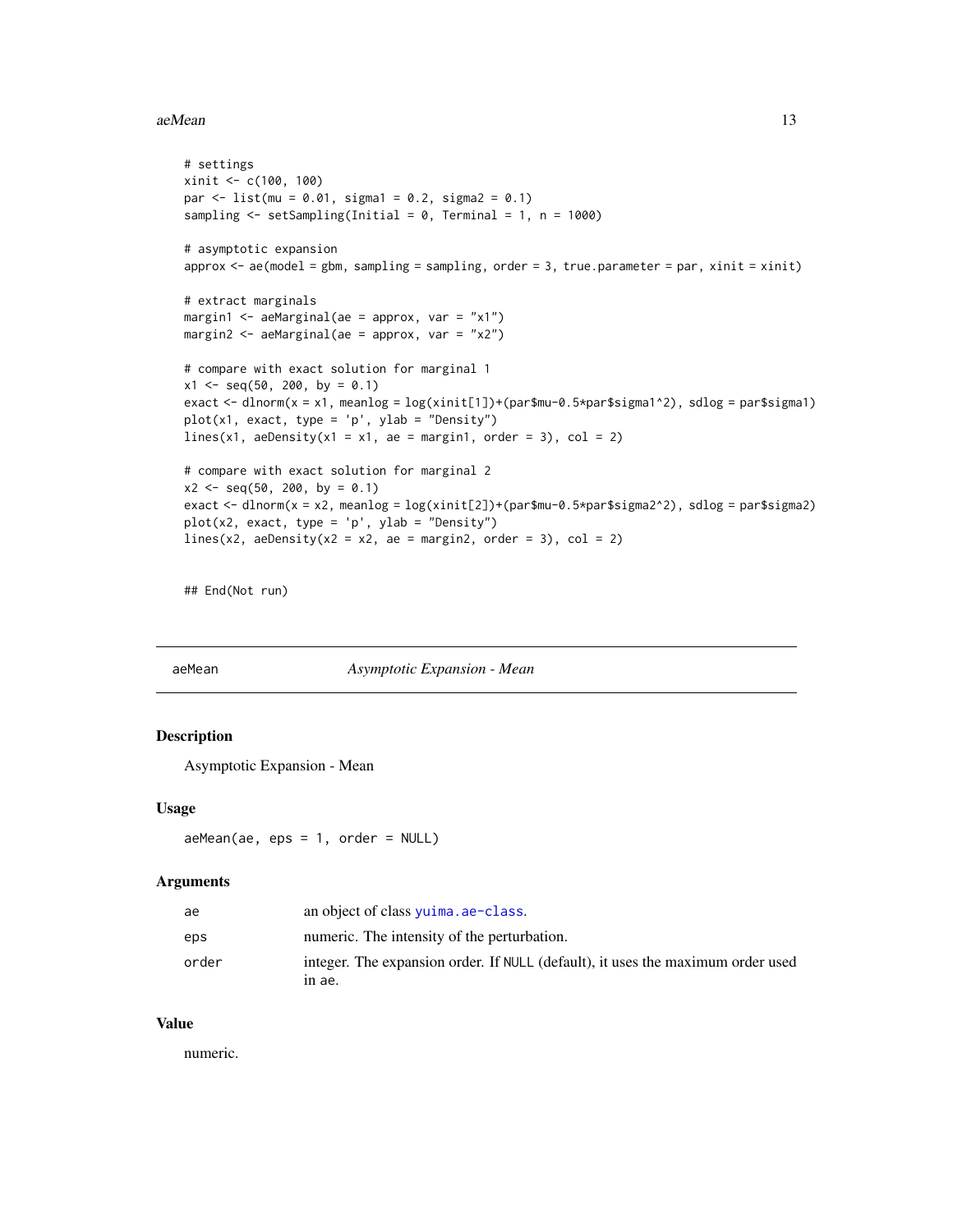# Examples

```
## Not run:
# model
gbm <- setModel(drift = 'mu*x', diffusion = 'sigma*x', solve.variable = 'x')
# settings
xinit <- 100
par <- list(mu = 0.01, sigma = 0.2)
sampling <- setSampling(Initial = 0, Terminal = 1, n = 1000)
# asymptotic expansion
approx <- ae(model = gbm, sampling = sampling, order = 4, true.parameter = par, xinit = xinit)
# expansion order max
aeMean(ae = approx)
# expansion order 1
aeMean(ae = approx, order = 1)## End(Not run)
```
aeMoment *Asymptotic Expansion - Moments*

# Description

Asymptotic Expansion - Moments

# Usage

 $a$ eMoment( $a$ e, m = 1, eps = 1, order = NULL)

# Arguments

| ae    | an object of class yuima. ae-class.                                                                                                                                              |
|-------|----------------------------------------------------------------------------------------------------------------------------------------------------------------------------------|
| m     | integer. The moment order. In case of multidimensional processes, it is possible<br>to compute cross-moments by providing a vector of the same length as the state<br>variables. |
| eps   | numeric. The intensity of the perturbation.                                                                                                                                      |
| order | integer. The expansion order. If NULL (default), it uses the maximum order used<br>in ae.                                                                                        |

# Value

<span id="page-13-0"></span>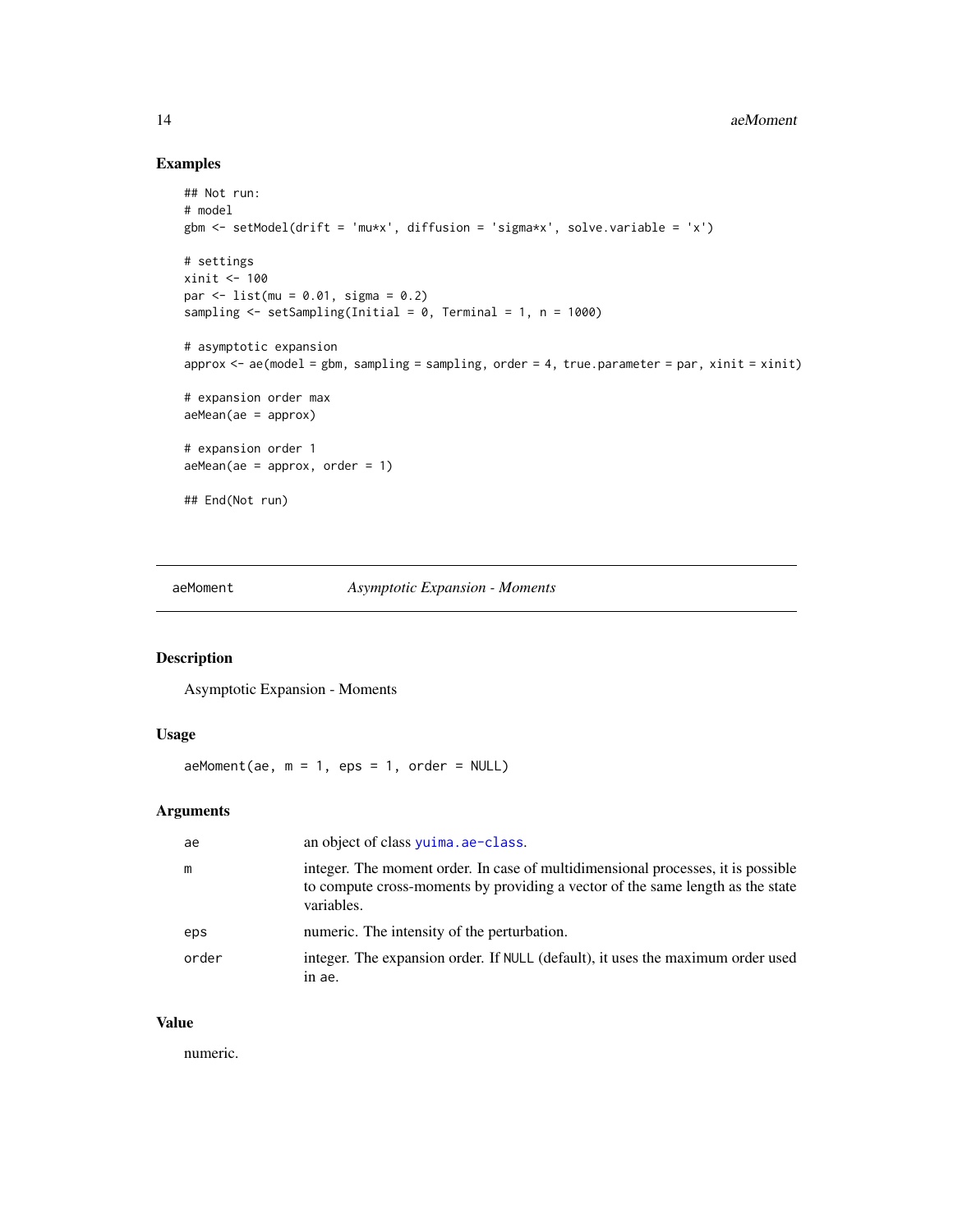#### <span id="page-14-0"></span> $a$ eSd  $15$

# Examples

```
## Not run:
# model
gbm <- setModel(drift = 'mu*x', diffusion = 'sigma*x', solve.variable = 'x')
# settings
xinit <- 100
par <- list(mu = 0.01, sigma = 0.2)
sampling \le setSampling(Initial = 0, Terminal = 1, n = 1000)
# asymptotic expansion
approx \leq - ae(model = gbm, sampling = sampling, order = 4, true.parameter = par, xinit = xinit)
# second moment, expansion order max
aeMoment(ae = approx, m = 2)
# second moment, expansion order 3
aeMoment(ae = approx, m = 2, order = 3)
# second moment, expansion order 2
aeMoment(ae = approx, m = 2, order = 2)
# second moment, expansion order 1
aeMoment(ae = approx, m = 2, order = 1)
## End(Not run)
```
# aeSd *Asymptotic Expansion - Standard Deviation*

# Description

Asymptotic Expansion - Standard Deviation

#### Usage

 $aeSd(ae, eps = 1, order = NULL)$ 

# Arguments

| ae    | an object of class $yujma$ . ae-class.                                          |
|-------|---------------------------------------------------------------------------------|
| eps   | numeric. The intensity of the perturbation.                                     |
| order | integer. The expansion order. If NULL (default), it uses the maximum order used |
|       | in ae.                                                                          |

# Value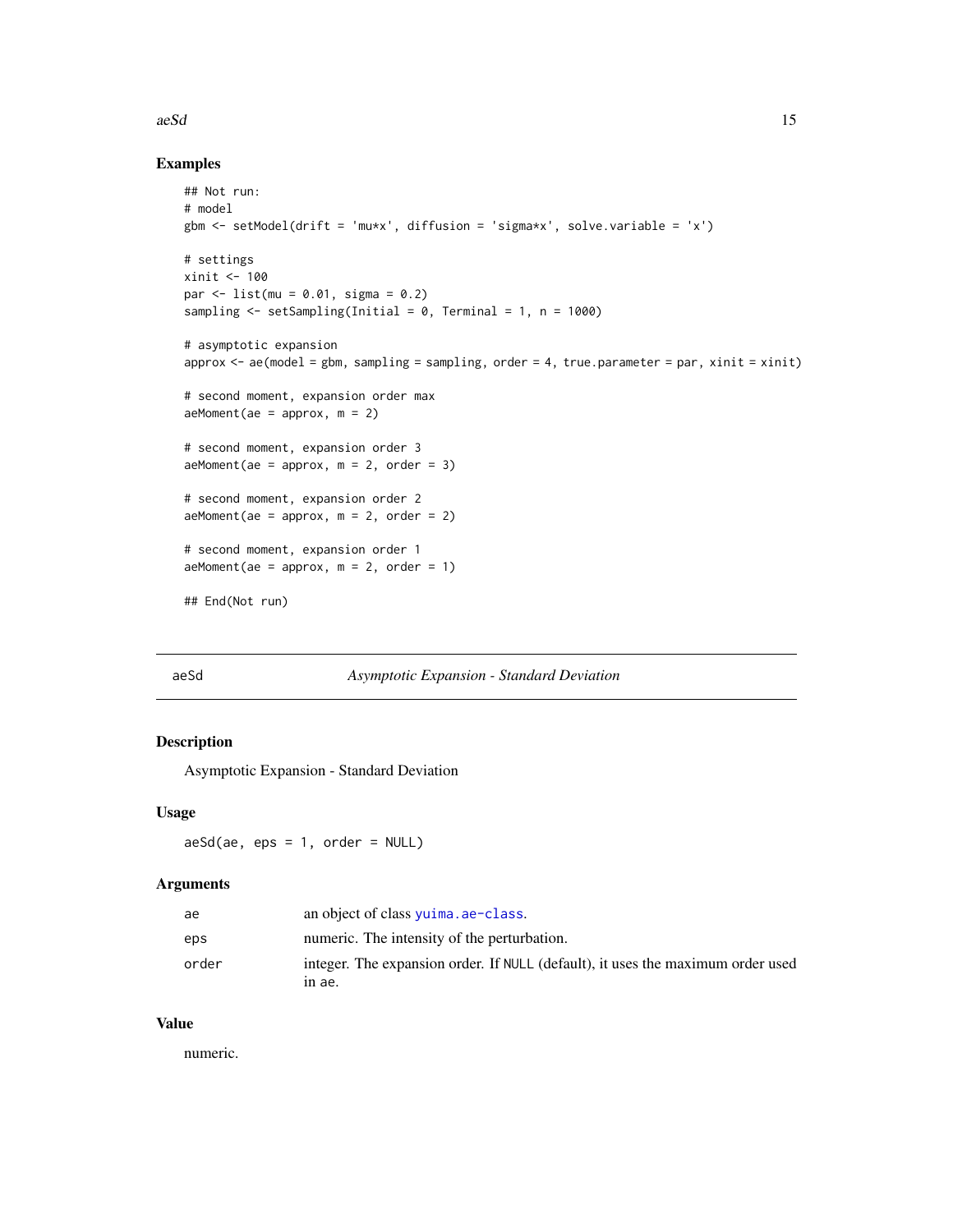# Examples

```
## Not run:
# model
gbm <- setModel(drift = 'mu*x', diffusion = 'sigma*x', solve.variable = 'x')
# settings
xinit <- 100
par <- list(mu = 0.01, sigma = 0.2)
sampling <- setSampling(Initial = 0, Terminal = 1, n = 1000)
# asymptotic expansion
approx \leq - ae(model = gbm, sampling = sampling, order = 4, true.parameter = par, xinit = xinit)
# expansion order max
a e S d(ae = approx)# expansion order 1
aeSd(ae = approx, order = 1)## End(Not run)
```

```
aeSkewness Asymptotic Expansion - Skewness
```
# Description

Asymptotic Expansion - Skewness

#### Usage

aeSkewness(ae, eps = 1, order = NULL)

# Arguments

| ae    | an object of class yuima. ae-class.                                                       |
|-------|-------------------------------------------------------------------------------------------|
| eps   | numeric. The intensity of the perturbation.                                               |
| order | integer. The expansion order. If NULL (default), it uses the maximum order used<br>in ae. |

# Value

<span id="page-15-0"></span>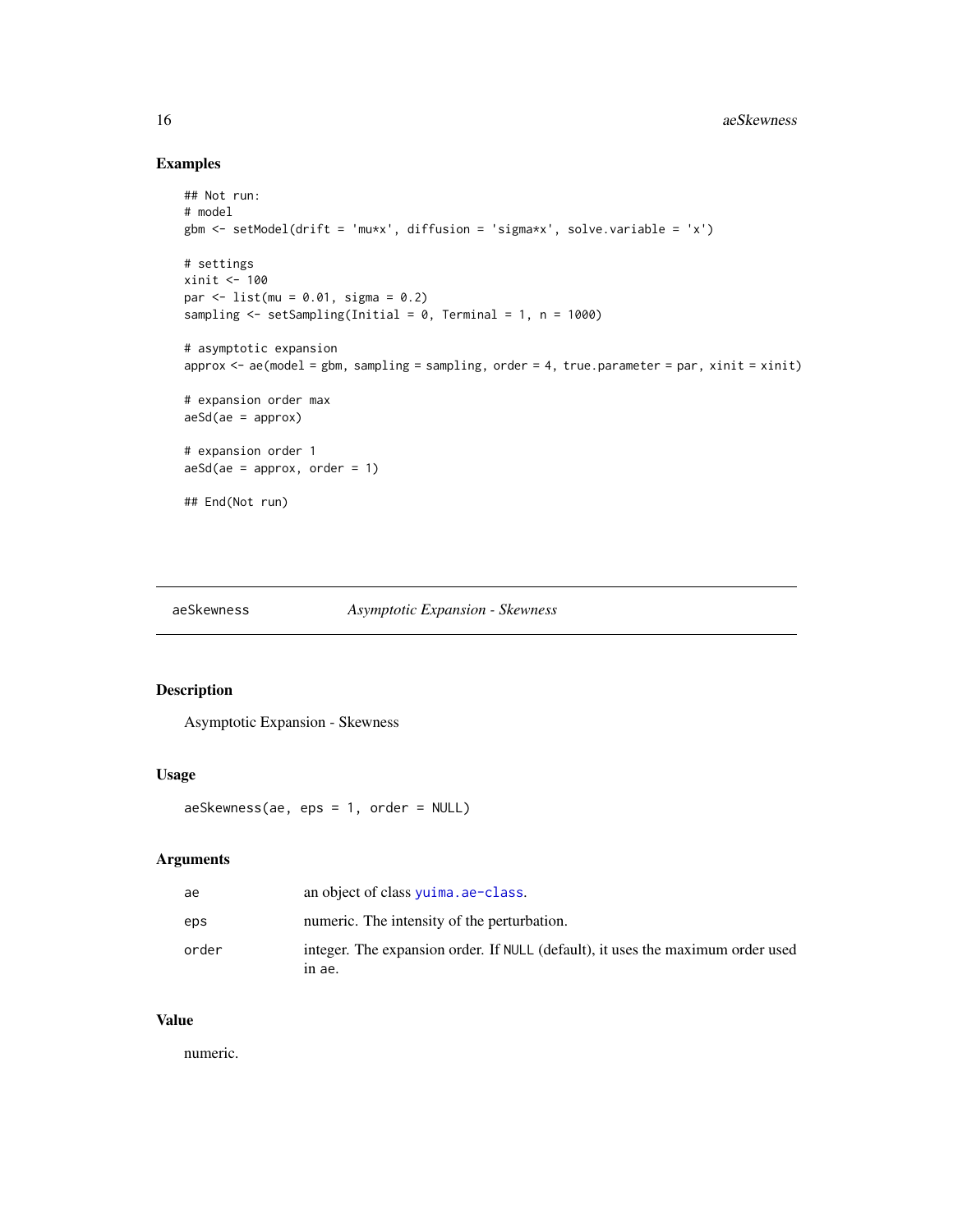# <span id="page-16-0"></span>asymptotic\_term 17

#### Examples

```
## Not run:
# model
gbm <- setModel(drift = 'mu*x', diffusion = 'sigma*x', solve.variable = 'x')
# settings
xinit <- 100
par <- list(mu = 0.01, sigma = 0.2)
sampling \le setSampling(Initial = 0, Terminal = 1, n = 1000)
# asymptotic expansion
approx \leq - ae(model = gbm, sampling = sampling, order = 4, true.parameter = par, xinit = xinit)
# expansion order max
aeSkewness(ae = approx)
# expansion order 1
aeSkewness(ae = approx, order = 1)
## End(Not run)
```
asymptotic\_term *asymptotic expansion of the expected value of the functional*

#### Description

calculate the fisrt and second term of asymptotic expansion of the functional mean.

# Usage

```
asymptotic_term(yuima, block=100, rho, g, expand.var="e")
```
# Arguments

| vuima      | an yuima object containing model and functional. |
|------------|--------------------------------------------------|
| block      | the number of trapezoids for integrals.          |
| rho        | specify discounting factor in mean integral.     |
| g          | arbitrary measurable function for mean integral. |
| expand.var | default expand.var="e".                          |

# Details

Calculate the first and second term of asymptotic expansion of the expected value of the functional associated with a sde. The returned value d0 + epsilon \* d1 is approximation of the expected value.

# Value

terms list of 1st and 2nd asymptotic terms, terms\$d0 and terms\$d1.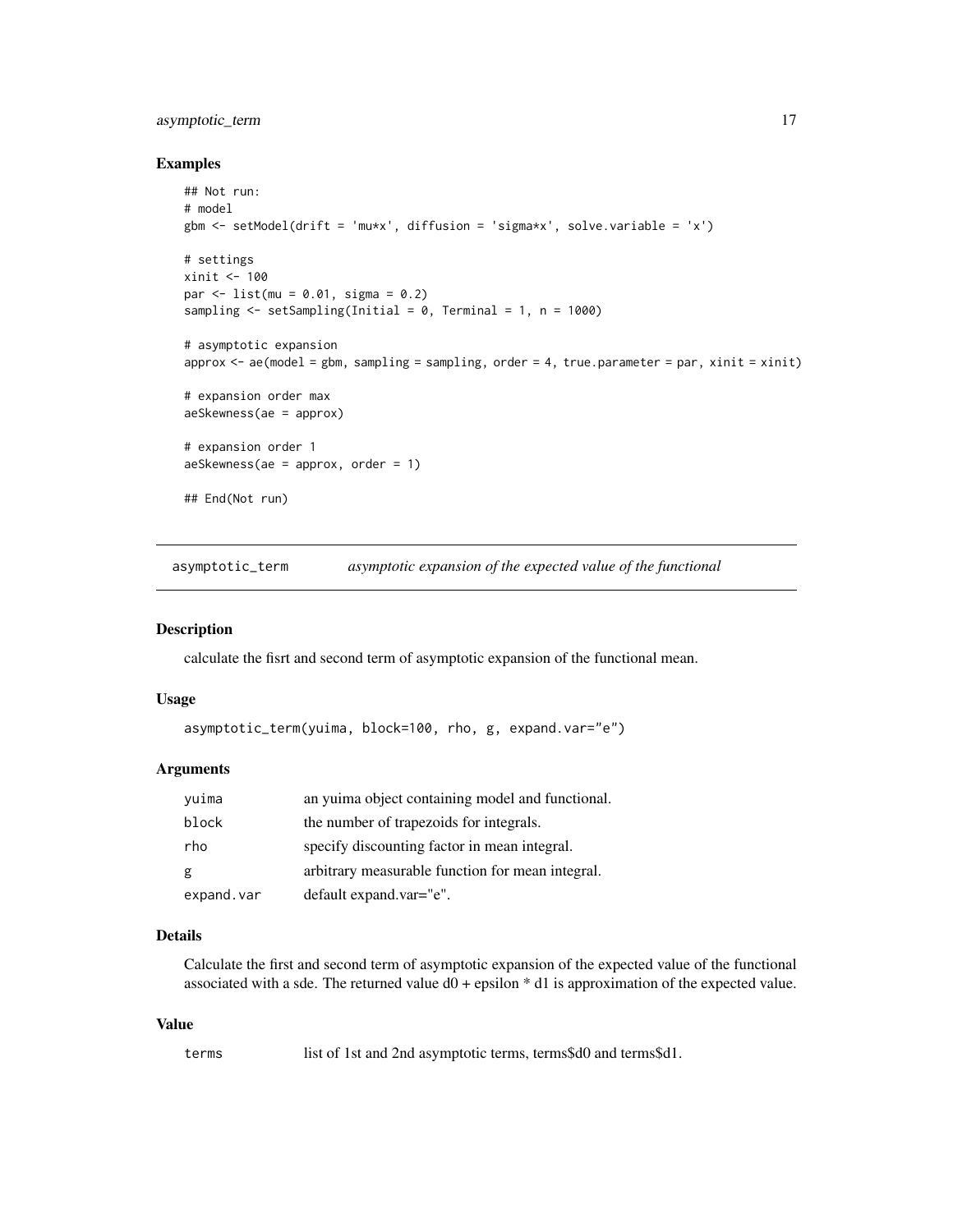# Note

we need to fix this routine.

#### Author(s)

YUIMA Project Team

```
## Not run:
# to the Black-Scholes economy:
# dXt^e = Xt^e * dt + e * Xt^e * dWt
diff.matrix <- "x*e"
model \le setModel(drift = "x", diffusion = diff.matrix)
# call option is evaluated by averating
# max{ (1/T)*int_0^T Xt^e dt, 0}, the first argument is the functional of interest:
Terminal <- 1
xinit \leq c(1)f <- list( c(expression(x/Terminal)), c(expression(0)))
F \le -0division <- 1000
e \le -13yuima <- setYuima(model = model, sampling = setSampling(Terminal=Terminal, n=division))
yuima <- setFunctional( yuima, f=f,F=F, xinit=xinit,e=e)
# asymptotic expansion
rho <- expression(0)
F0 <- F0(yuima)
get_ge <- function(x,epsilon,K,F0){
  tmp \leftarrow (F0 - K) + (epsilon \times x)tmp[(epsilon x \times x) < (K-F0)] < -0return( tmp )
}
g \leftarrow function(x) get\_ge(x, epsilon=ee,K=1,F0=F0)set.seed(123)
asymp <- asymptotic_term(yuima, block=10, rho,g)
asymp
sum(asymp$d0 + e * asymp$d1)
### An example of multivariate case: Heston model
## a <- 1;C <- 1;d <- 10;R<-.1
## diff.matrix <- matrix( c("x1*sqrt(x2)*e", "e*R*sqrt(x2)",0,"sqrt(x2*(1-R^2))*e"), 2,2)
## model <- setModel(drift = c("a*x1","C*(10-x2)"),
## diffusion = diff.matrix,solve.variable=c("x1","x2"),state.variable=c("x1","x2"))
## call option is evaluated by averating
## max{ (1/T)*int_0^T Xt^e dt, 0}, the first argument is the functional of interest:
##
## Terminal <- 1
## xinit <- c(1,1)
##
## f <- list( c(expression(0), expression(0)),
```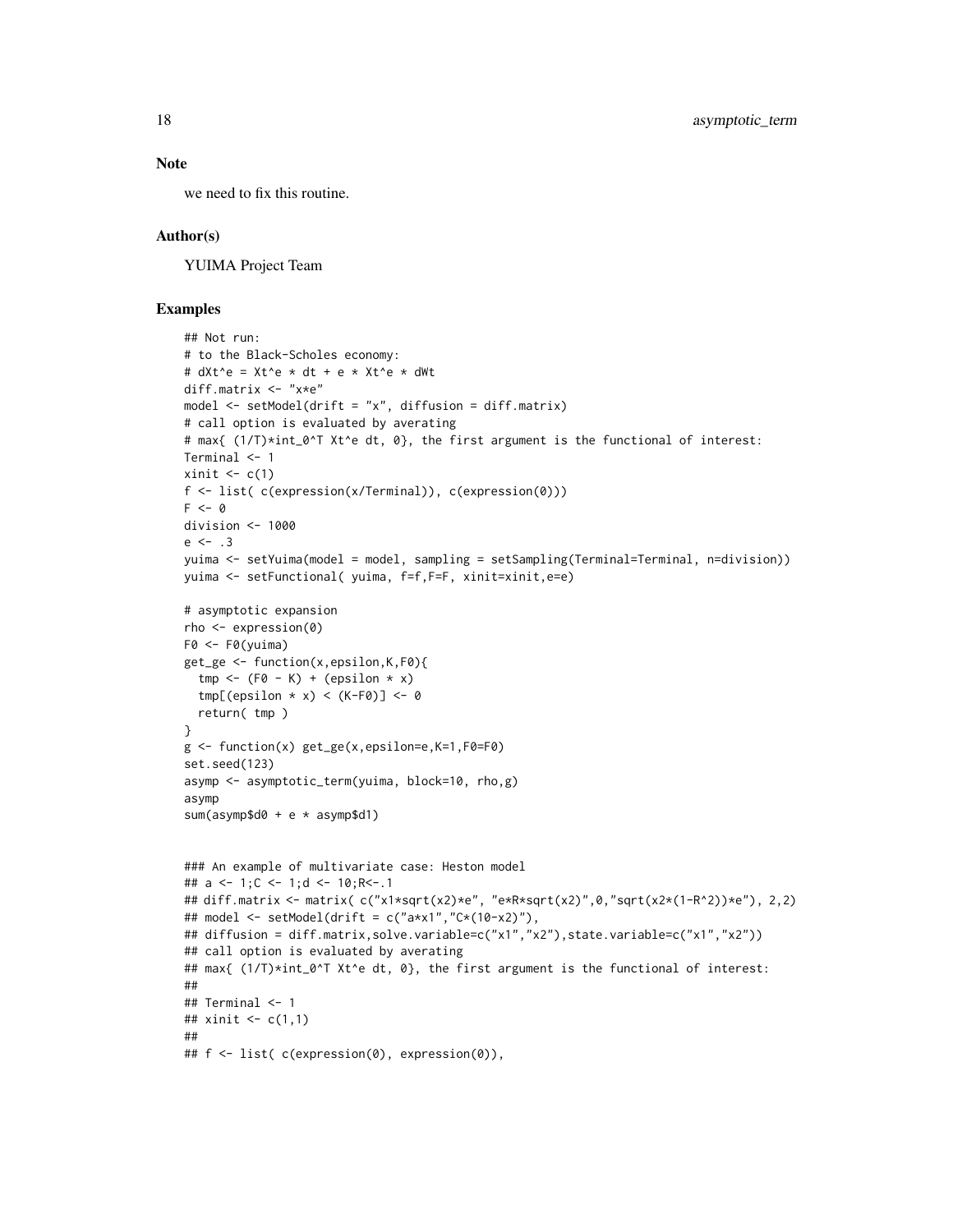<span id="page-18-0"></span>bns.test 19

```
## c(expression(0), expression(0)) , c(expression(0), expression(0)) )
## F <- expression(x1,x2)
##
## division <- 1000
## e <- .3
##
## yuima <- setYuima(model = model, sampling = setSampling(Terminal=Terminal, n=division))
## yuima <- setFunctional( yuima, f=f,F=F, xinit=xinit,e=e)
##
## rho <- expression(x1)
## F0 <- F0(yuima)
## get_ge <- function(x){
## return( max(x[1],0))
## }
## g <- function(x) get_ge(x)
## set.seed(123)
## asymp <- asymptotic_term(yuima, block=10, rho,g)
## sum(asymp$d0 + e * asymp$d1)
```
## End(Not run)

bns.test *Barndorff-Nielsen and Shephard's Test for the Presence of Jumps Using Bipower Variation*

# **Description**

Tests the presence of jumps using the statistic proposed in Barndorff-Nielsen and Shephard (2004,2006) for each component.

#### Usage

```
bns.test(yuima, r = rep(1, 4), type = "standard", adj = TRUE)
```
# Arguments

| yuima | an object of yuima-class or yuima.data-class.                                                                                                                                     |
|-------|-----------------------------------------------------------------------------------------------------------------------------------------------------------------------------------|
| r     | a vector of non-negative numbers or a list of vectors of non-negative numbers.<br>Theoretically, it is necessary that sum( $r$ )=4 and max( $r$ )<2.                              |
| type  | type of the test statistic to use. standard is default.                                                                                                                           |
| adi   | logical; if TRUE, the maximum adjustment suggested in Barndorff-Nielsen and<br>Shephard (2004) is applied to the test statistic when type is equal to either "log"<br>or "ratio". |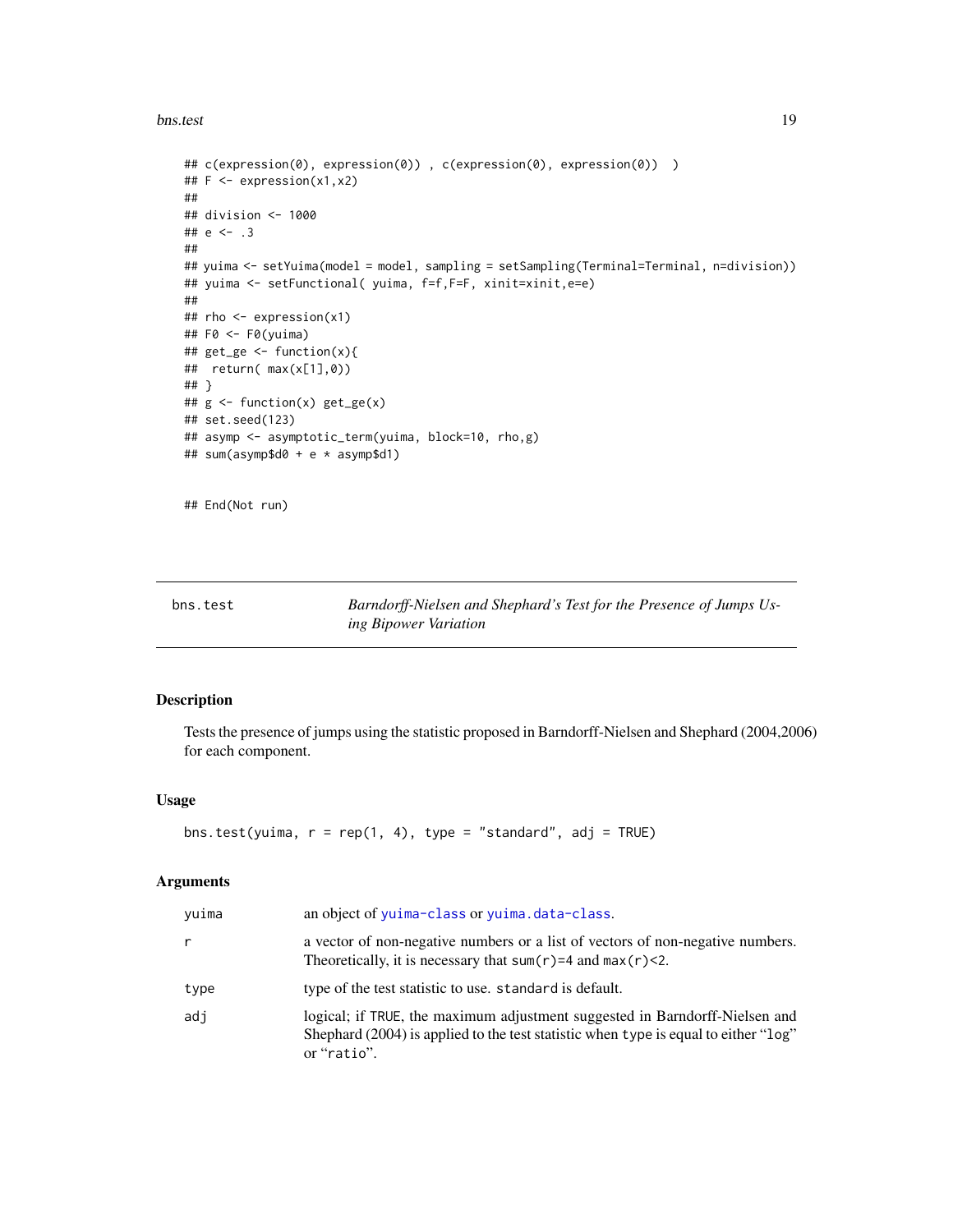# Details

```
For the i-th component, the test statistic is equal to the i-th component of sqrt(n)*(mpv(yuima, 2)-mpv(yuima, c(1,1)))/
when type="standard", sqrt(n)*log(mpv(yuima,2)/mpv(yuima,c(1,1)))/sqrt(vartheta*mpv(yuima,r)/mpv(yuin
when type="log" and sqrt(n)*(1-mpv(yuima,c(1,1))/mpv(yuima,2))/sqrt(vartheta*mpv(yuima,r)/mpv(yuima,c
when type="ratio". Here, n is equal to the length of the i-th component of the zoo.data of yuima
minus 1 and vartheta is pi^2/4+pi-5. When adj=TRUE, mpv(yuima,r)[i]/mpv(yuima,c(1,1))^2)[i]
is replaced with 1 if it is less than 1.
```
# Value

A list with the same length as the zoo.data of yuima. Each component of the list has class "htest" and contains the following components:

| statistic | the value of the test statistic of the corresponding component of the zoo.data<br>of yuima. |
|-----------|---------------------------------------------------------------------------------------------|
| p.value   | an approximate p-value for the test of the corresponding component.                         |
| method    | the character string "Barndorff-Nielsen and Shephard jump test".                            |
| data.name | the character string "xi", where i is the number of the component.                          |

# **Note**

Theoretically, this test may be invalid if sampling is irregular.

#### Author(s)

Yuta Koike with YUIMA Project Team

#### References

Barndorff-Nielsen, O. E. and Shephard, N. (2004) Power and bipower variation with stochastic volatility and jumps, *Journal of Financial Econometrics*, 2, no. 1, 1–37.

Barndorff-Nielsen, O. E. and Shephard, N. (2006) Econometrics of testing for jumps in financial economics using bipower variation, *Journal of Financial Econometrics*, 4, no. 1, 1–30.

Huang, X. and Tauchen, G. (2005) The relative contribution of jumps to total price variance, *Journal of Financial Econometrics*, 3, no. 4, 456–499.

# See Also

[lm.jumptest](#page-77-1), [mpv](#page-87-1), [minrv.test](#page-92-1), [medrv.test](#page-92-1), [pz.test](#page-97-1)

# Examples

```
set.seed(123)
```

```
# One-dimensional case
## Model: dXt=t*dWt+t*dzt,
## where zt is a compound Poisson process with intensity 5 and jump sizes distribution N(0,0.1).
```
model <- setModel(drift=0,diffusion="t",jump.coeff="t",measure.type="CP",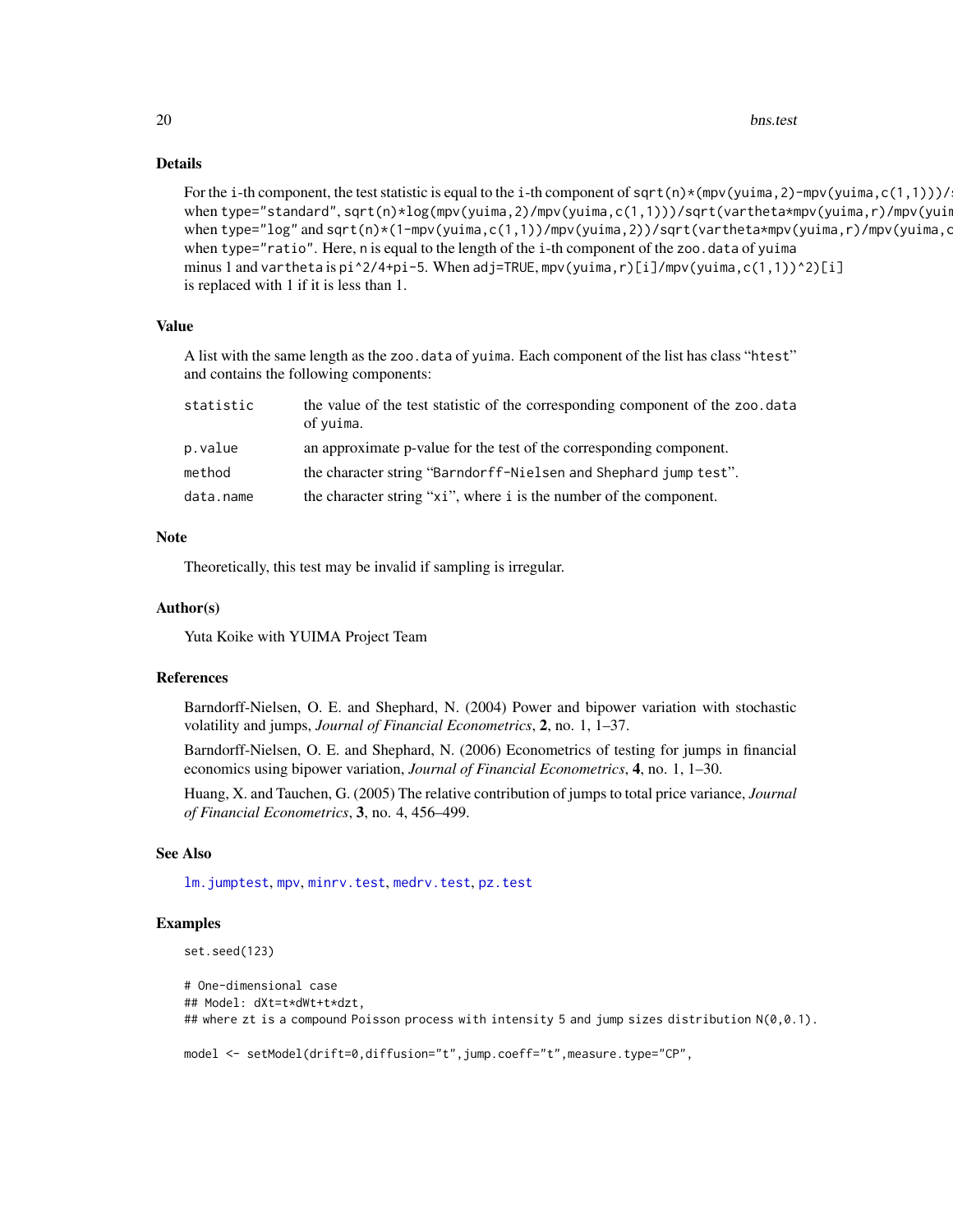<span id="page-20-0"></span>carma.info-class 21

```
measure=list(intensity=5,df=list("dnorm(z,0,sqrt(0.1))")),
                  time.variable="t")
yuima.samp <- setSampling(Terminal = 1, n = 390)
yuima <- setYuima(model = model, sampling = yuima.samp)
yuima <- simulate(yuima)
plot(yuima) # The path seems to involve some jumps
bns.test(yuima) # standard type
bns.test(yuima,type="log") # log type
bns.test(yuima,type="ratio") # ratio type
# Multi-dimensional case
## Model: dXkt=t*dWk_t (k=1,2,3) (no jump case).
diff.matrix <- diag(3)
diag(diff.matrix) <- c("t","t","t")
model <- setModel(drift=c(0,0,0),diffusion=diff.matrix,time.variable="t",
                  solve.variable=c("x1","x2","x3"))
yuima.samp <- setSampling(Terminal = 1, n = 390)
yuima <- setYuima(model = model, sampling = yuima.samp)
yuima <- simulate(yuima)
plot(yuima)
bns.test(yuima)
```
carma.info-class *Class for information about CARMA(p,q) model*

#### Description

The carma. info-class is a class of the yuima package.

# Details

The carma.info-class object cannot be directly specified by the user but it is constructed when the [yuima.carma-class](#page-168-1) object is constructed via [setCarma](#page-118-1).

#### **Slots**

p: Number of autoregressive coefficients.

q: Number of moving average coefficients.

loc.par: Label of location coefficient.

scale.par: Label of scale coefficient.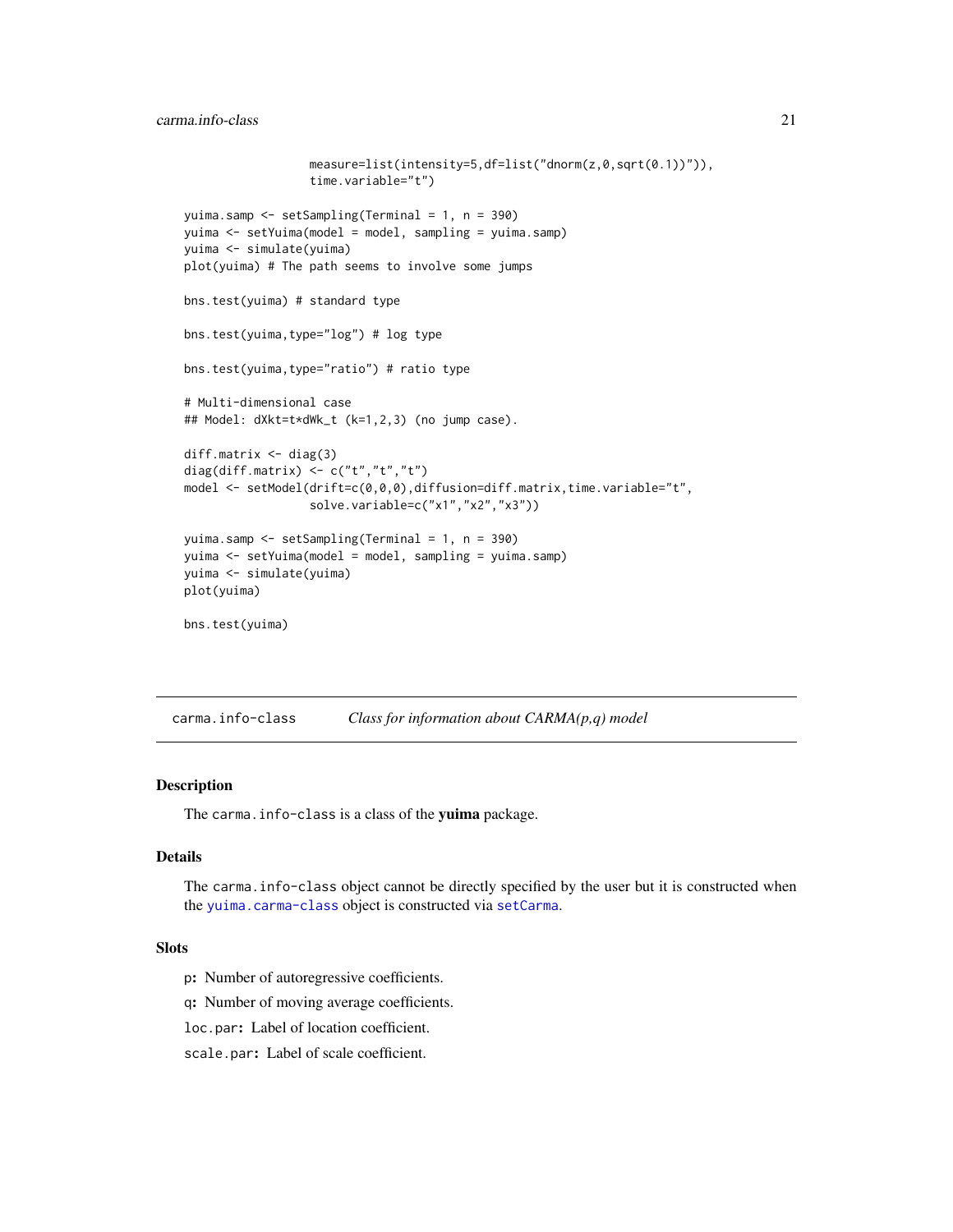<span id="page-21-0"></span>ar.par: Label of autoregressive coefficients.

ma.par: Label of moving average coefficients.

lin.par: Label of linear coefficients.

Carma.var: Label of the observed process.

Latent.var: Label of the unobserved process.

XinExpr: Logical variable. If XinExpr=FALSE, the starting condition of Latent.var is zero otherwise each component of Latent.var has a parameter as a starting point.

#### Author(s)

The YUIMA Project Team

CarmaNoise *Estimation for the underlying Levy in a carma model*

# Description

Retrieve the increment of the underlying Levy for the carma $(p,q)$  process using the approach developed in Brockwell et al.(2011)

# Usage

CarmaNoise(yuima, param, data=NULL, NoNeg.Noise=FALSE)

#### Arguments

| yuima       | a yuima object or an object of yuima.carma-class.                                                                                                                                                      |  |
|-------------|--------------------------------------------------------------------------------------------------------------------------------------------------------------------------------------------------------|--|
| param       | list of parameters for the carma.                                                                                                                                                                      |  |
| data        | an object of class yuima. data-class contains the observations available at uni-<br>formly spaced time. If data=NULL, the default, the 'CarmaNoise' uses the data<br>in an object of yuima.data-class. |  |
| NoNeg.Noise | Estimate a non-negative Levy-Driven Carma process. By default NoNeg. Noise=FALSE.                                                                                                                      |  |
|             |                                                                                                                                                                                                        |  |

# Value

incr.Levy a numeric object contains the estimated increments.

# Note

The function qmle uses the function CarmaNoise for estimation of underlying Levy in the carma model.

# Author(s)

The YUIMA Project Team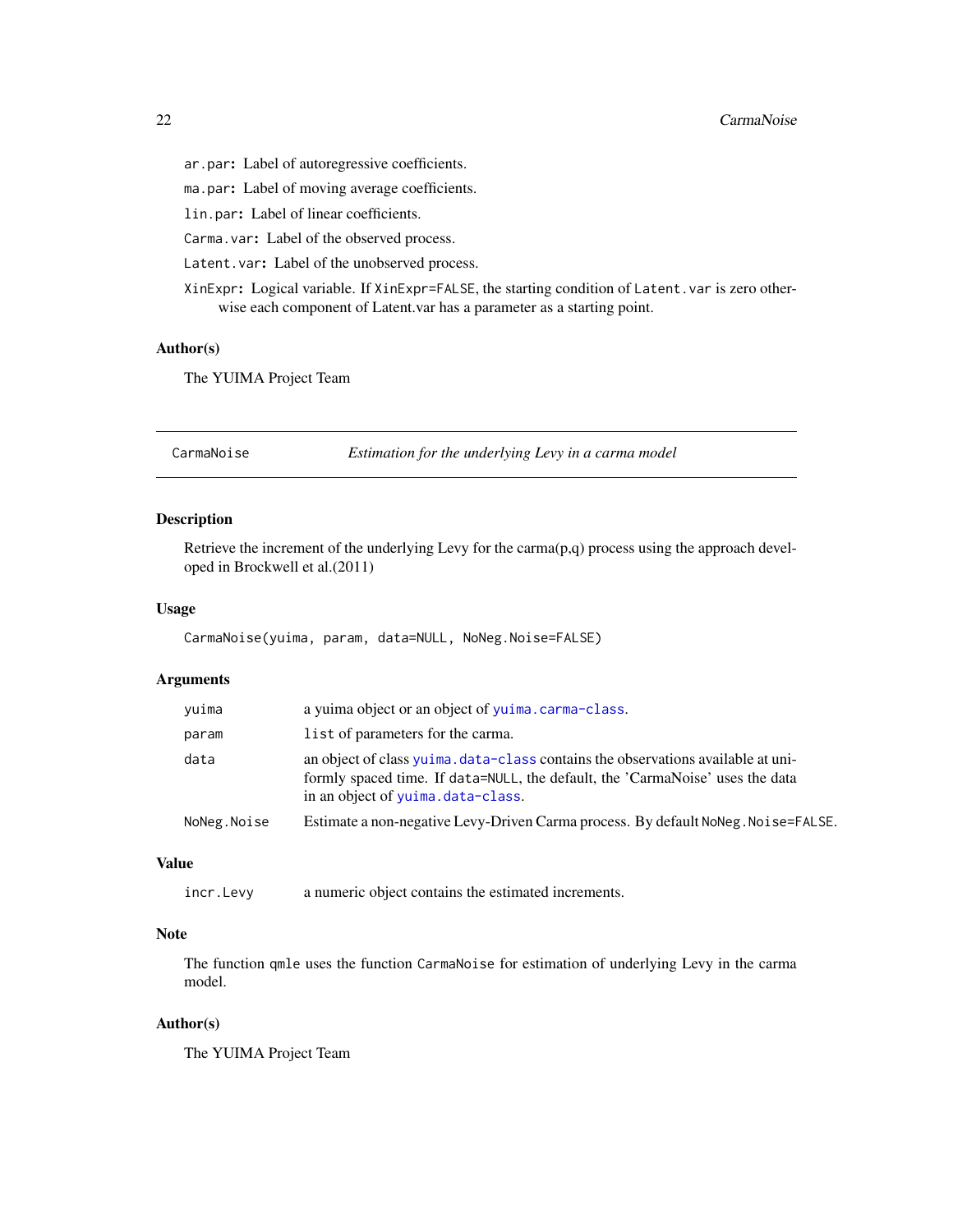#### CarmaNoise 23

#### References

Brockwell, P., Davis, A. R. and Yang. Y. (2011) Estimation for Non-Negative Levy-Driven CARMA Process, *Journal of Business And Economic Statistics*, 29 - 2, 250-259.

```
## Not run:
#Ex.1: Carma(p=3, q=0) process driven by a brownian motion.
mod0<-setCarma(p=3,q=0)
# We fix the autoregressive and moving average parameters
# to ensure the existence of a second order stationary solution for the process.
true.parm0 <-list(a1=4,a2=4.75,a3=1.5,b0=1)
# We simulate a trajectory of the Carma model.
numb.sim<-1000
samp0<-setSampling(Terminal=100,n=numb.sim)
set.seed(100)
incr.W<-matrix(rnorm(n=numb.sim,mean=0,sd=sqrt(100/numb.sim)),1,numb.sim)
sim0<-simulate(mod0,
               true.parameter=true.parm0,
               sampling=samp0, increment.W=incr.W)
#Applying the CarmaNoise
system.time(
  inc.Levy0<-CarmaNoise(sim0,true.parm0)
)
# We compare the orginal with the estimated noise increments
par(mfrow=c(1,2))
plot(t(incr.W)[1:998],type="l", ylab="",xlab="time")
title(main="True Brownian Motion",font.main="1")
plot(inc.Levy0,type="l", main="Filtered Brownian Motion",font.main="1",ylab="",xlab="time")
# Ex.2: carma(2,1) driven by a compound poisson
# where jump size is normally distributed and
# the lambda is equal to 1.
mod1<-setCarma(p=2,
               q=1,
               measure=list(intensity="Lamb",df=list("dnorm(z, 0, 1)")),
               measure.type="CP")
true.parm1 <-list(a1=1.39631, a2=0.05029,
                  b0=1,b1=2,
                  Lamb=1)
```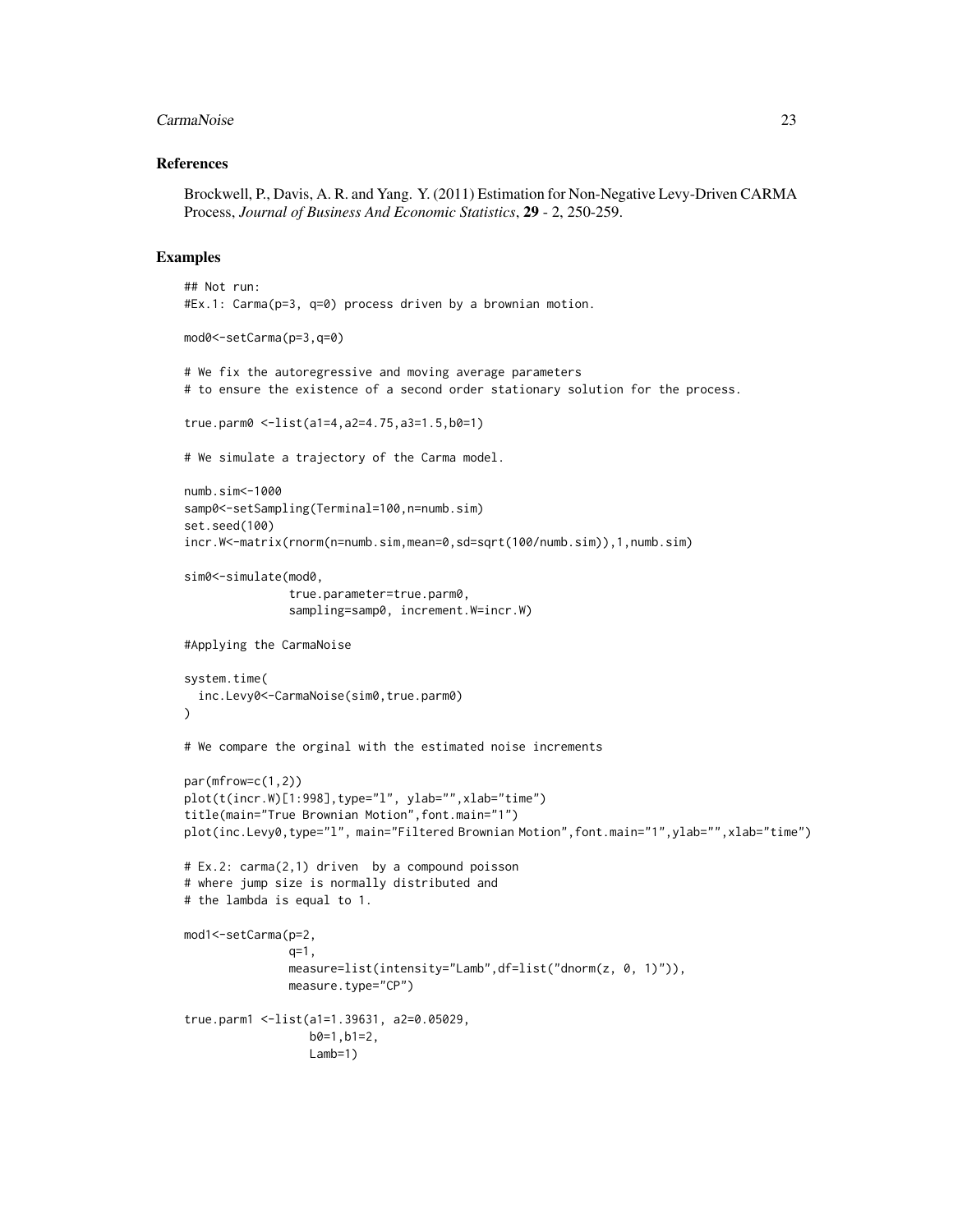24 cce

```
# We generate a sample path.
samp1<-setSampling(Terminal=100,n=200)
set.seed(123)
sim1<-simulate(mod1,
               true.parameter=true.parm1,
               sampling=samp1)
# We estimate the parameter using qmle.
carmaopt1 <- qmle(sim1, start=true.parm1)
summary(carmaopt1)
# Internally qmle uses CarmaNoise. The result is in
plot(carmaopt1)
# Ex.3: Carma(p=2,q=1) with scale and location parameters
# driven by a Compound Poisson
# with jump size normally distributed.
mod2<-setCarma(p=2,
               q=1,
               loc.par="mu",
               scale.par="sig",
               measure=list(intensity="Lamb",df=list("dnorm(z, 0, 1)")),
               measure.type="CP")
true.parm2 <-list(a1=1.39631,
                  a2=0.05029,
                  b0=1,
                  b1=2,
                  Lamb=1,
                  mu=0.5,
                  sig=0.23)
# We simulate the sample path
set.seed(123)
sim2<-simulate(mod2,
               true.parameter=true.parm2,
               sampling=samp1)
# We estimate the Carma and we plot the underlying noise.
carmaopt2 <- qmle(sim2, start=true.parm2)
summary(carmaopt2)
# Increments estimated by CarmaNoise
plot(carmaopt2)
## End(Not run)
```
<span id="page-23-1"></span>cce *Nonsynchronous Cumulative Covariance Estimator*

<span id="page-23-0"></span>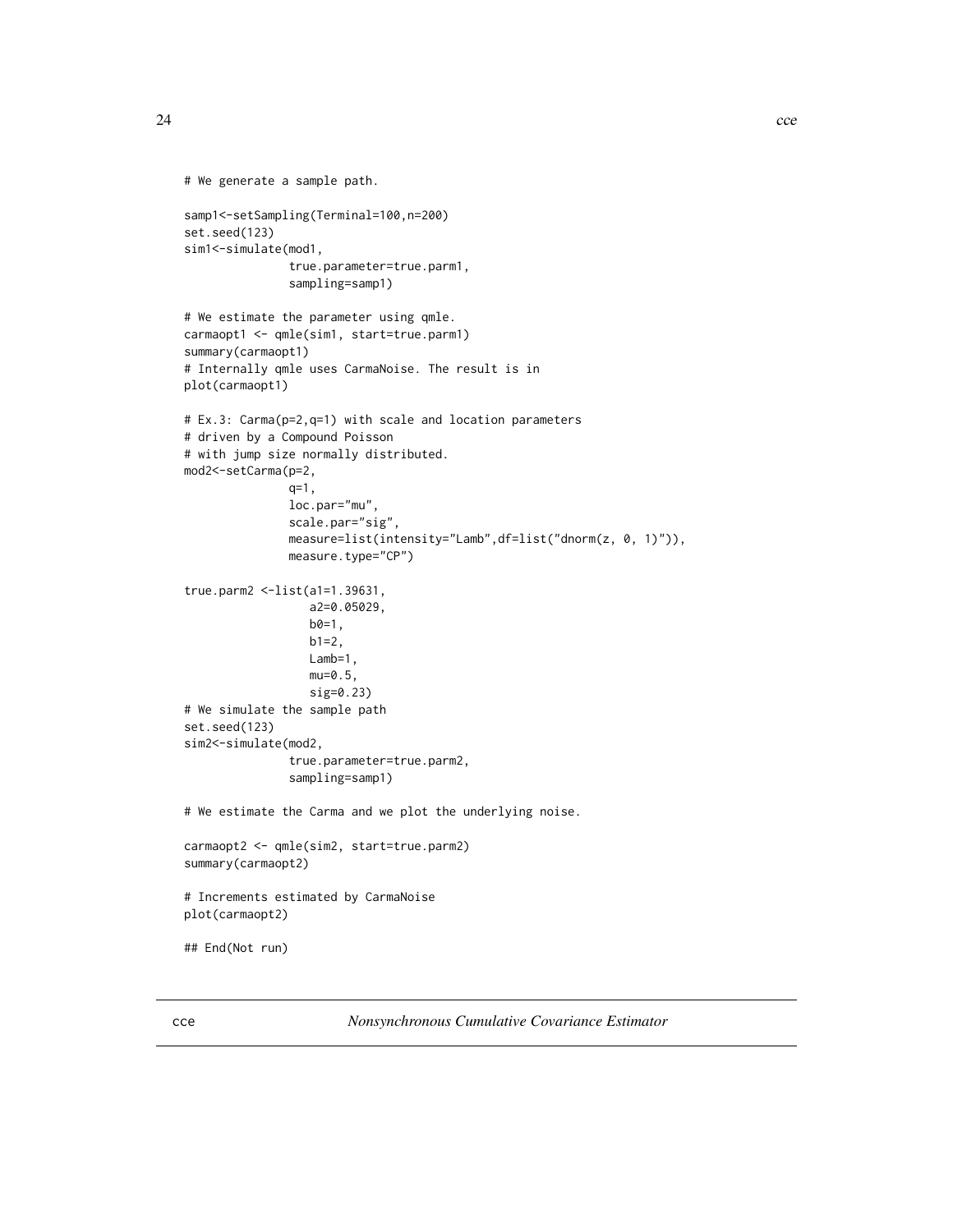# Description

This function estimates the covariance between two Ito processes when they are observed at discrete times possibly nonsynchronously. It can apply to irregularly sampled one-dimensional data as a special case.

# Usage

```
ccc(x, method='HY", theta, kn, g=function(x)min(x, 1-x), referring = TRUE,cwise = TRUE, delta = 0, adj = TRUE, K, c.two, J = 1, c.multi, kernel, H,
   c.RK, eta = 3/5, m = 2, ftregion = 0, vol.init = NA,
   covol.init = NA, nvar.init = NA, ncov.init = NA, mn, alpha = 0.4,
   frequency = 300, avg = TRUE, threshold, utime, psd = FALSE)
```
# Arguments

| х          | an object of yuima-class or yuima.data-class.                                                                                                                                                                                                                                                                                                                                                                                                                                                                                     |
|------------|-----------------------------------------------------------------------------------------------------------------------------------------------------------------------------------------------------------------------------------------------------------------------------------------------------------------------------------------------------------------------------------------------------------------------------------------------------------------------------------------------------------------------------------|
| method     | the method to be used. See 'Details'.                                                                                                                                                                                                                                                                                                                                                                                                                                                                                             |
| theta      | a numeric vector or matrix. If it is a matrix, each of its components indicates<br>the tuning parameter which determines the pre-averaging window lengths kn to<br>be used for estimating the corresponding component. If it is a numeric vector,<br>it is converted to a matrix as $(C+t(C))/2$ , where C=matrix(theta,d,d) and<br>$d=dim(x)$ . The default value is 0.15 for the method "PHY" or "PTHY" following<br>Christensen et al. (2013), while it is 1 for the method "MRC" following Chris-<br>tensen et al. $(2010)$ . |
| kn         | an integer-valued vector or matrix indicating the pre-averaging window length(s).<br>For the methods "PHY" or "PTHY", see 'Details' for the default value. For the<br>method "MRC", the default value is ceiling (theta*n^(1+delta)), where n is<br>the number of the refresh times associated with the data minus 1.                                                                                                                                                                                                             |
| g          | a function indicating the weight function to be used. The default value is the<br>Bartlett window: function(x)min(x, $1-x$ ).                                                                                                                                                                                                                                                                                                                                                                                                     |
| refreshing | logical. If TRUE, the data is pre-synchronized by the next-tick interpolation in<br>the refresh times.                                                                                                                                                                                                                                                                                                                                                                                                                            |
| cwise      | logical. If TRUE, the estimator is calculated componentwise.                                                                                                                                                                                                                                                                                                                                                                                                                                                                      |
| delta      | a non-negative number indicating the order of the pre-averaging window length(s)<br>kn.                                                                                                                                                                                                                                                                                                                                                                                                                                           |
| adj        | logical. If TRUE, a finite-sample adjustment is performed. For the method "MRC",<br>see Christensen et al. (2010) for details. For the method "TSCV", see Zhang<br>$(2011)$ and Zhang et al. $(2005)$ for details.                                                                                                                                                                                                                                                                                                                |
| K          | a positive integer indicating the large time-scale parameter. The default value is<br>ceiling(c.two*n^(2/3)), where n is the number of the refresh times associ-<br>ated with the data minus 1.                                                                                                                                                                                                                                                                                                                                   |
| c.two      | a positive number indicating the tuning parameter which determines the scale of<br>the large time-scale parameter K. The default value is the average of the numeric<br>vector each of whose components is the roughly estimated optimal value in the<br>sense of the minimizer of the theoretical asymptotic variance of the estimator of                                                                                                                                                                                        |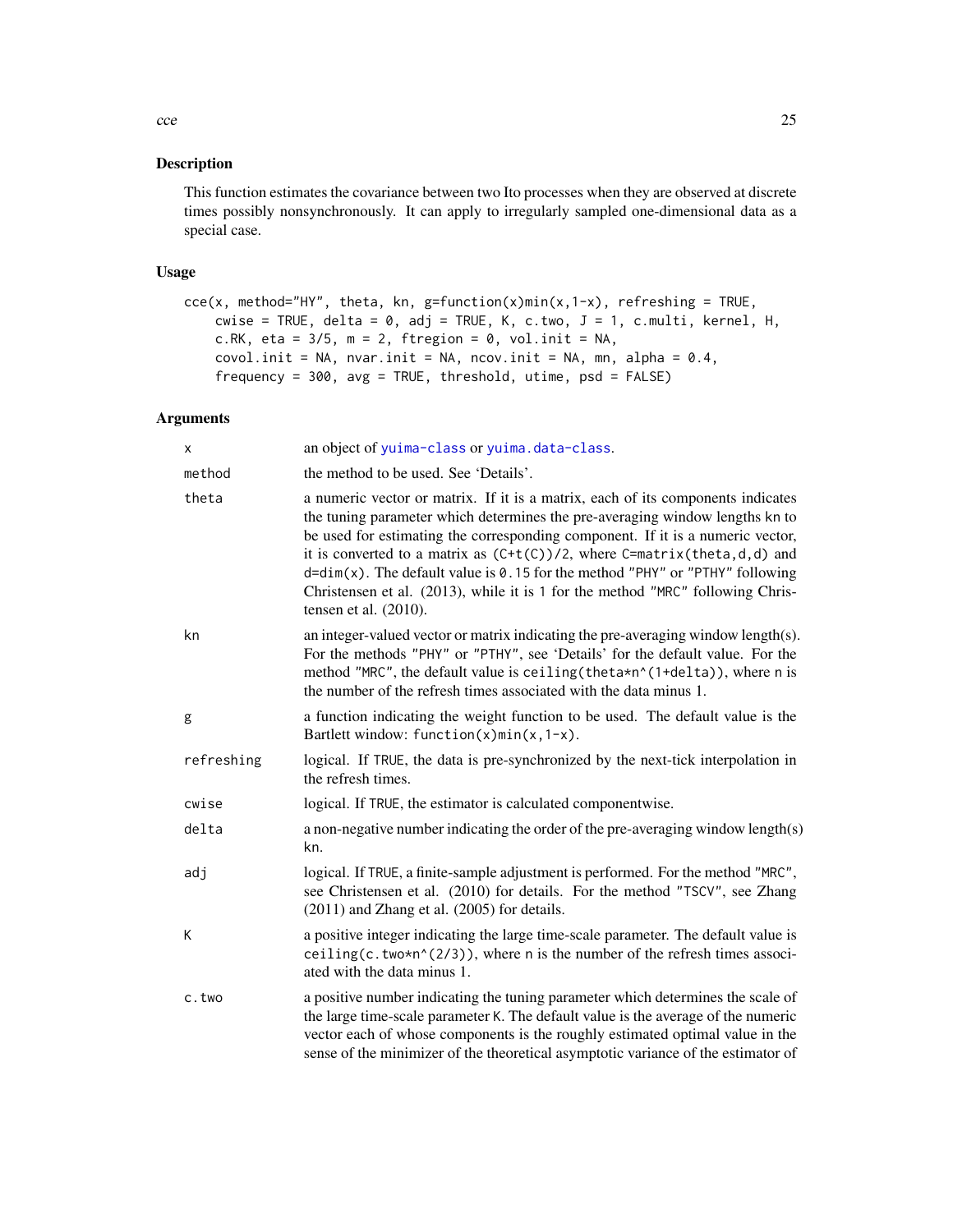|            | the corresponding diagonal component. The theoretical asymptotic variance is<br>considered in the standard case and given by Eq.(63) of Zhang et al. (2005).                                                                                                                                                                                                                                                                                                                                                                                                                                                                                                                                                           |
|------------|------------------------------------------------------------------------------------------------------------------------------------------------------------------------------------------------------------------------------------------------------------------------------------------------------------------------------------------------------------------------------------------------------------------------------------------------------------------------------------------------------------------------------------------------------------------------------------------------------------------------------------------------------------------------------------------------------------------------|
| J          | a positive integer indicating the small time-scale parameter.                                                                                                                                                                                                                                                                                                                                                                                                                                                                                                                                                                                                                                                          |
| c.multi    | a numeric vector or matrix. If it is a matrix, each of its components indicates the<br>tuning parameter which determines (the scale of) the number of the time scales<br>to be used for estimating the corresponding component. If it is a numeric vector,<br>it is converted to a matrix as $(C+t(C))/2$ , where C=matrix(c.multi,d,d) and<br>$d=dim(x)$ . The default value is the numeric vector each of whose components<br>is the roughly estimated optimal value in the sense of minimizing the theoretical<br>asymptotic variance of the estimator of the corresponding diagonal component.<br>The theoretical asymptotic variance is considered in the standard case and given<br>by Eq. (37) of Zhang (2006). |
| kernel     | a function indicating the kernel function to be used. The default value is the<br>Parzan kernel, which is recommended in Barndorff-Nielsen et al. (2009, 2011).                                                                                                                                                                                                                                                                                                                                                                                                                                                                                                                                                        |
| Н          | a positive number indicating the bandwidth parameter. The default value is<br>c.RK*n^eta, where n is the number of the refresh times associated with the<br>data minus 1.                                                                                                                                                                                                                                                                                                                                                                                                                                                                                                                                              |
| c.RK       | a positive number indicating the tuning parameter which determines the scale<br>of the bandwidth parameter H. The default value is the average of the numeric<br>vector each of whose components is the roughly estimated optimal value in the<br>sense of minimizing the theoretical asymptotic variance of the estimator of the<br>corresponding diagonal component. The theoretical asymptotic variance is con-<br>sidered in the standard case and given in Barndorff-Nielsen et al. (2009, 2011).                                                                                                                                                                                                                 |
| eta        | a positive number indicating the tuning parameter which determines the order<br>of the bandwidth parameter H.                                                                                                                                                                                                                                                                                                                                                                                                                                                                                                                                                                                                          |
| m          | a positive integer indicating the number of the end points to be jittered.                                                                                                                                                                                                                                                                                                                                                                                                                                                                                                                                                                                                                                             |
| ftregion   | a non-negative number indicating the length of the flat-top region. ftregion=0<br>(the default) means that a non-flat-top realized kernel studied in Barndorff-<br>Nielsen et al. (2011) is used. ftregion=1/H means that a flat-top realized<br>kernel studied in Barndorff-Nielsen et al. (2008) is used. See Varneskov (2015)<br>for other values.                                                                                                                                                                                                                                                                                                                                                                  |
| vol.init   | a numeric vector each of whose components indicates the initial value to be used<br>to estimate the integrated volatility of the corresponding component, which is<br>passed to the optimizer.                                                                                                                                                                                                                                                                                                                                                                                                                                                                                                                         |
| covol.init | a numeric matrix each of whose columns indicates the initial value to be used<br>to estimate the integrated covariance of the corresponding component, which is<br>passed to the optimizer.                                                                                                                                                                                                                                                                                                                                                                                                                                                                                                                            |
| nvar.init  | a numeric vector each of whose components indicates the initial value to be<br>used to estimate the variance of noise of the corresponding component, which is<br>passed to the optimizer.                                                                                                                                                                                                                                                                                                                                                                                                                                                                                                                             |
| ncov.init  | a numeric matrix each of whose columns indicates the initial value to be used<br>to estimate the covariance of noise of the corresponding component, which is<br>passed to the optimizer.                                                                                                                                                                                                                                                                                                                                                                                                                                                                                                                              |
| mn         | a positive integer indicating the number of terms to be used for calculating the<br>SIML estimator. The default value is ceiling (n^alpha), where n is the number<br>of the refresh times associated with the data minus 1.                                                                                                                                                                                                                                                                                                                                                                                                                                                                                            |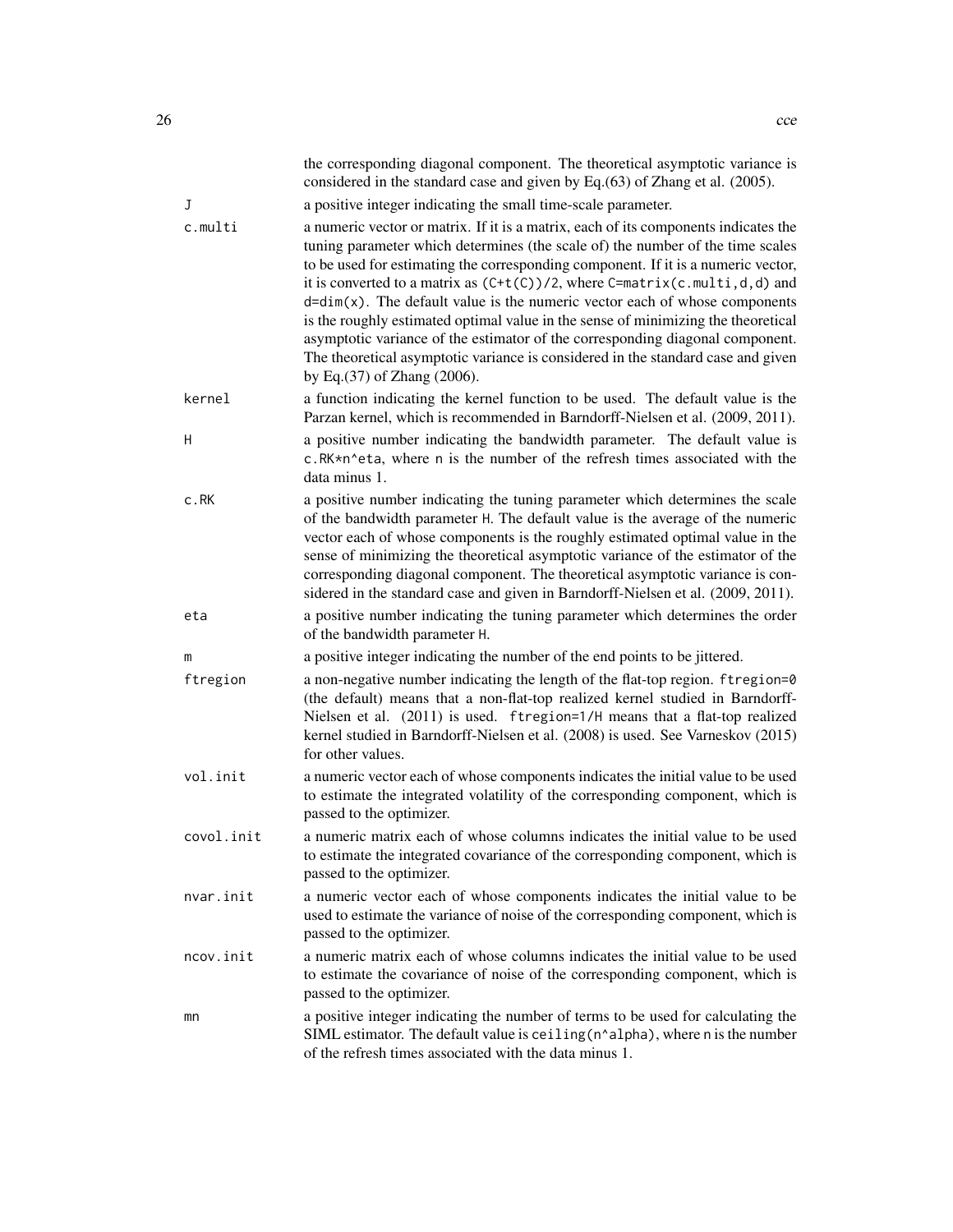| alpha     | a postive number indicating the order of mn.                                                                                                                                                                                                                                                                                                                                                                                                      |
|-----------|---------------------------------------------------------------------------------------------------------------------------------------------------------------------------------------------------------------------------------------------------------------------------------------------------------------------------------------------------------------------------------------------------------------------------------------------------|
| frequency | a positive integer indicating the frequency (seconds) of the calendar time sam-<br>pling to be used.                                                                                                                                                                                                                                                                                                                                              |
| avg       | logical. If TRUE, the averaged subsampling estimator is calculated. Otherwise<br>the simple sparsely subsampled estimator is calculated.                                                                                                                                                                                                                                                                                                          |
| threshold | a numeric vector or list indicating the threshold parameter(s). Each of its compo-<br>nents indicates the threshold parameter or process to be used for estimating the<br>corresponding component. If it is a numeric vector, the elements in threshold<br>are recycled if there are two few elements in threshold. The default value is<br>determined following Koike (2014) (for the method "THY") and Koike (2015)<br>(for the method "PTHY"). |
| utime     | a positive number indicating what seconds the interval $[0,1]$ corresponds to.<br>The default value is the difference between the maximum and the minimum of<br>the sampling times, multiplied by $23,400$ . Here, $23,400$ seconds correspond to<br>$6.5$ hours, hence if the data is sampled on the interval $[0,1]$ , then the sampling<br>interval is regarded as 6.5 hours.                                                                  |
| psd       | logical. If TRUE, the estimated covariance matrix C is converted to $(C\$ * $(C\$ (1/2)<br>for ensuring the positive semi-definiteness. In this case the absolute values of<br>the estimated correlations are always ensured to be less than or equal to 1.                                                                                                                                                                                       |

# Details

This function is a method for objects of [yuima.data-class](#page-173-1) and [yuima-class](#page-166-1). It extracts the data slot when applied to a an object of [yuima-class](#page-166-1).

Typical usages are

```
cce(x,psd=FALSE)
cce(x,method="PHY",theta,kn,g,refreshing=TRUE,cwise=TRUE,psd=FALSE)
cce(x,method="MRC",theta,kn,g,delta=0,avg=TRUE,psd=FALSE)
cce(x,method="TSCV",K,c.two,J=1,adj=TRUE,utime,psd=FALSE)
cce(x,method="GME",c.multi,utime,psd=FALSE)
cce(x,method="RK",kernel,H,c.RK,eta=3/5,m=2,ftregion=0,utime,psd=FALSE)
cce(x,method="QMLE",vol.init=NULL,covol.init=NULL,
    nvar.init=NULL,ncov.init=NULL,psd=FALSE)
cce(x,method="SIML",mn,alpha=0.4,psd=FALSE)
cce(x,method="THY",threshold,psd=FALSE)
cce(x,method="PTHY",theta,kn,g,threshold,refreshing=TRUE,cwise=TRUE,psd=FALSE)
cce(x,method="SRC",frequency=300,avg=TRUE,utime,psd=FALSE)
cce(x,method="SBPC",frequency=300,avg=TRUE,utime,psd=FALSE)
```
The default method is method "HY", which is an implementation of the Hayashi-Yoshida estimator proposed in Hayashi and Yoshida (2005).

Method "PHY" is an implementation of the Pre-averaged Hayashi-Yoshida estimator proposed in Christensen et al. (2010).

Method "MRC" is an implementation of the Modulated Realized Covariance based on refresh time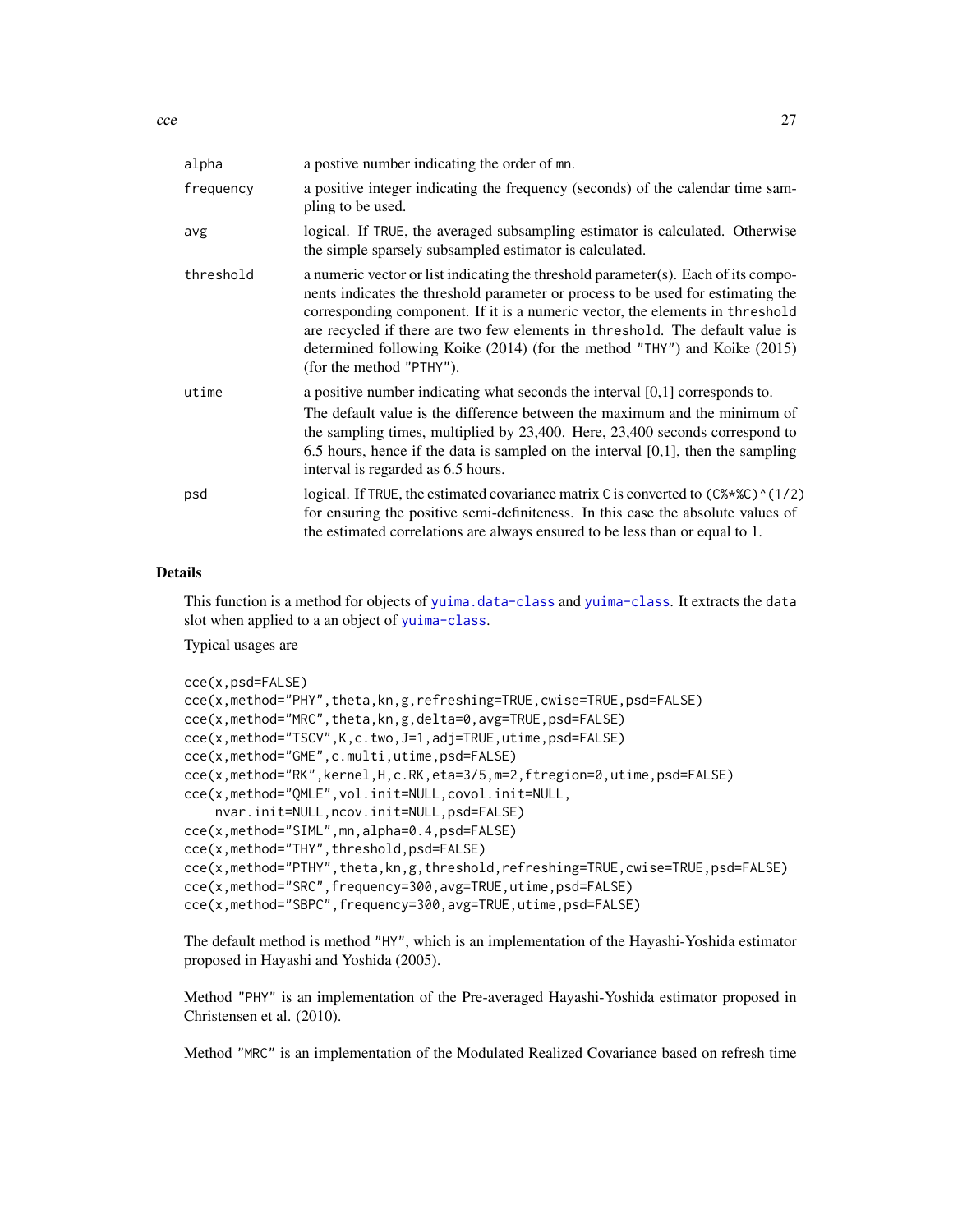sampling proposed in Christensen et al. (2010).

Method "TSCV" is an implementation of the previous tick Two Scales realized CoVariance based on refresh time sampling proposed in Zhang (2011).

Method "GME" is an implementation of the Generalized Multiscale Estimator proposed in Bibinger (2011).

Method "RK" is an implementation of the multivariate Realized Kernel based on refresh time sampling proposed in Barndorff-Nielsen et al. (2011).

Method "QMLE" is an implementation of the nonparametric Quasi Maximum Likelihood Estimator proposed in Ait-Sahalia et al. (2010).

Method "SIML" is an implementation of the Separating Information Maximum Likelihood estimator proposed in Kunitomo and Sato (2013) with the basis of refresh time sampling.

Method "THY" is an implementation of the Truncated Hayashi-Yoshida estimator proposed in Mancini and Gobbi (2012).

Method "PTHY" is an implementation of the Pre-averaged Truncated Hayashi-Yoshida estimator, which is a thresholding version of the pre-averaged Hayashi-Yoshida estimator.

Method "SRC" is an implementation of the calendar time Subsampled Realized Covariance.

Method "SBPC" is an implementation of the calendar time Subsampled realized BiPower Covariation.

The rough estimation procedures for selecting the default values of the tuning parameters are based on those in Barndorff-Nielsen et al. (2009).

For the methods "PHY" or "PTHY", the default value of kn changes depending on the values of refreshing and cwise. If both refreshing and cwise are TRUE (the default), the default value of kn is given by the matrix ceiling (theta\*N), where N is a matrix whose diagonal components are identical with the vector length(x)-1 and whose  $(i, j)$ -th component is identical with the number of the refresh times associated with i-th and j-th components of x minus 1. If refreshing is TRUE while cwise is FALSE, the default value of kn is given by ceiling (mean(theta)\*sqrt(n)), where n is the number of the refresh times associated with the data minus 1. If refreshing is FALSE while cwise is TRUE, the default value of kn is given by the matrix ceiling (theta\*N0), where N0 is a matrix whose diagonal components are identical with the vector length(x)-1 and whose  $(i, j)$ th component is identical with  $\text{length}(x)[i]-1)+\text{length}(x)[j]-1$ . If both refreshing and cwise are FALSE, the default value of kn is given by ceiling (mean(theta)\*sqrt(sum(length(x)-1))) (following Christensen et al. (2013)).

For the method "QMLE", the optimization of the quasi-likelihood function is implemented via [arima0](#page-0-0) using the fact that it can be seen as an MA(1) model's one: See Hansen et al. (2008) for details.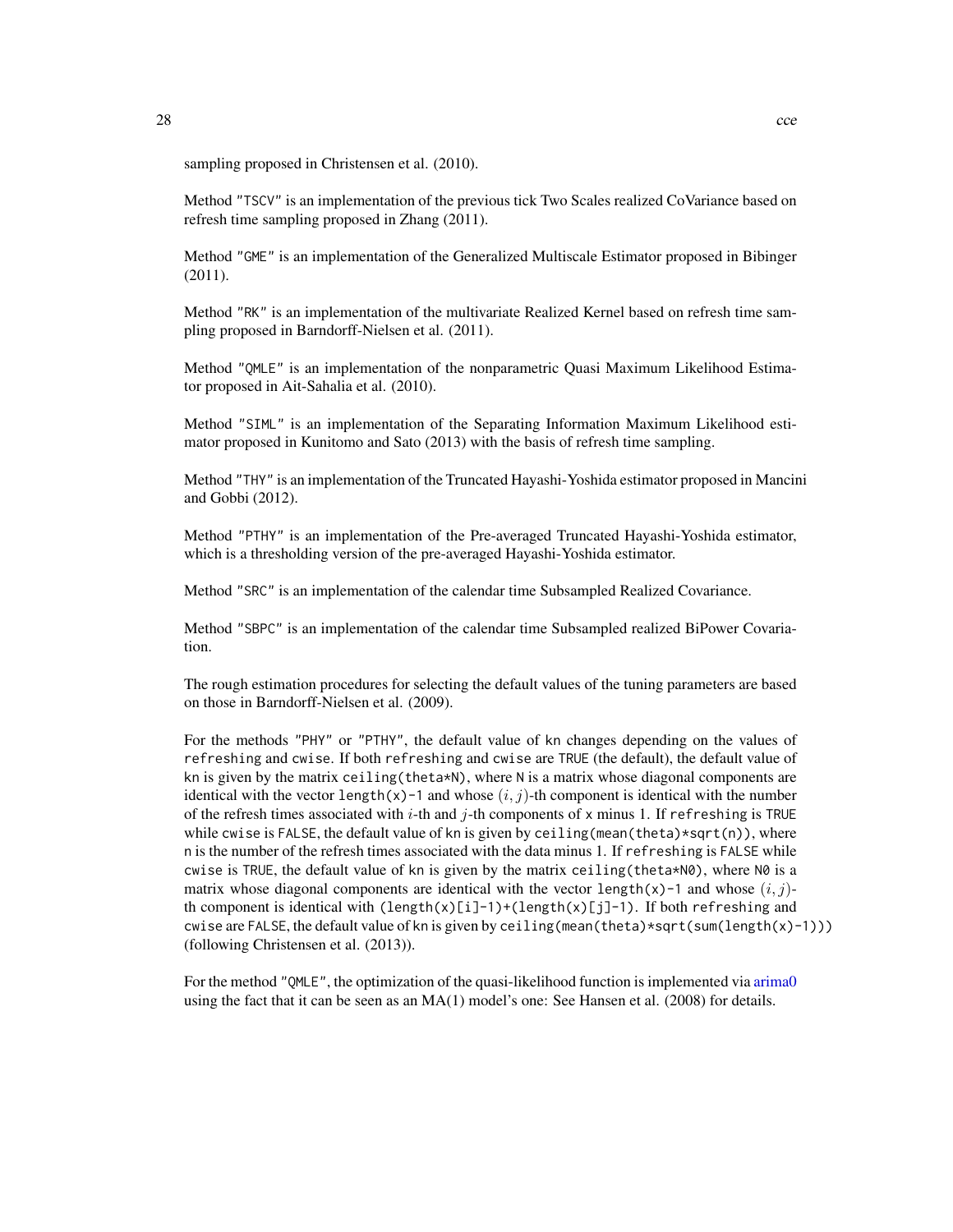$\csc 29$ 

# Value

A list with components:

| covmat | the estimated covariance matrix  |
|--------|----------------------------------|
| cormat | the estimated correlation matrix |

# **Note**

The example shows the central limit theorem for the nonsynchronous covariance estimator.

Estimation of the asymptotic variance can be implemented by [hyavar](#page-55-1). The second-order correction will be provided in a future version of the package.

# Author(s)

Yuta Koike with YUIMA Project Team

#### References

Ait-Sahalia, Y., Fan, J. and Xiu, D. (2010) High-frequency covariance estimates with noisy and asynchronous financial data, *Journal of the American Statistical Association*, 105, no. 492, 1504– 1517.

Barndorff-Nielsen, O. E., Hansen, P. R., Lunde, A. and Shephard, N. (2008) Designing realised kernels to measure the ex-post variation of equity prices in the presence of noise, *Econometrica*, 76, no. 6, 1481–1536.

Barndorff-Nielsen, O. E., Hansen, P. R., Lunde, A. and Shephard, N. (2009) Realized kernels in practice: trades and quotes, *Econometrics Journal*, 12, C1–C32.

Barndorff-Nielsen, O. E., Hansen, P. R., Lunde, A. and Shephard, N. (2011) Multivariate realised kernels: Consistent positive semi-definite estimators of the covariation of equity prices with noise and non-synchronous trading, *Journal of Econometrics*, 162, 149–169.

Bibinger, M. (2011) Efficient covariance estimation for asynchronous noisy high-frequency data, *Scandinavian Journal of Statistics*, 38, 23–45.

Bibinger, M. (2012) An estimator for the quadratic covariation of asynchronously observed Ito processes with noise: asymptotic distribution theory, *Stochastic processes and their applications*, 122, 2411–2453.

Christensen, K., Kinnebrock, S. and Podolskij, M. (2010) Pre-averaging estimators of the ex-post covariance matrix in noisy diffusion models with non-synchronous data, *Journal of Econometrics*, 159, 116–133.

Christensen, K., Podolskij, M. and Vetter, M. (2013) On covariation estimation for multivariate continuous Ito semimartingales with noise in non-synchronous observation schemes, *Journal of Multivariate Analysis* 120 59–84.

Hansen, P. R., Large, J. and Lunde, A. (2008) Moving average-based estimators of integrated variance, *Econometric Reviews*, 27, 79–111.

Hayashi, T. and Yoshida, N. (2005) On covariance estimation of non-synchronously observed diffusion processes, *Bernoulli*, 11, no. 2, 359–379.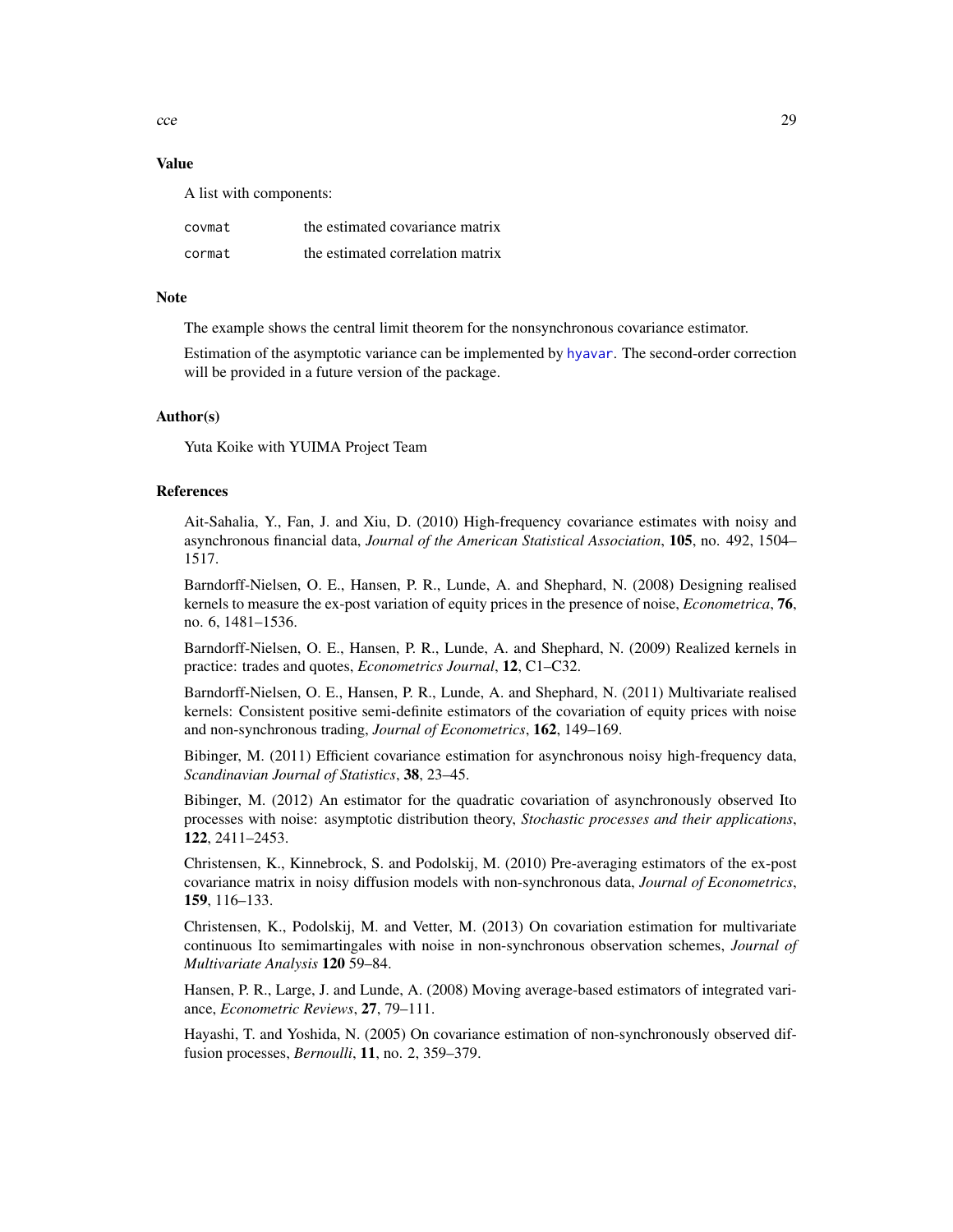Hayashi, T. and Yoshida, N. (2008) Asymptotic normality of a covariance estimator for nonsynchronously observed diffusion processes, *Annals of the Institute of Statistical Mathematics*, 60, no. 2, 367–406.

Koike, Y. (2016) Estimation of integrated covariances in the simultaneous presence of nonsynchronicity, microstructure noise and jumps, *Econometric Theory*, 32, 533–611.

Koike, Y. (2014) An estimator for the cumulative co-volatility of asynchronously observed semimartingales with jumps, *Scandinavian Journal of Statistics*, 41, 460–481.

Kunitomo, N. and Sato, S. (2013) Separating information maximum likelihood estimation of realized volatility and covariance with micro-market noise, *North American Journal of Economics and Finance*, 26, 282–309.

Mancini, C. and Gobbi, F. (2012) Identifying the Brownian covariation from the co-jumps given discrete observations, *Econometric Theory*, 28, 249–273.

Varneskov, R. T. (2016) Flat-top realized kernel estimation of quadratic covariation with nonsynchronous and noisy asset prices, *Journal of Business & Economic Statistics*, 34, no.1, 1–22.

Zhang, L. (2006) Efficient estimation of stochastic volatility using noisy observations: a multi-scale approach, *Bernoulli*, 12, no.6, 1019–1043.

Zhang, L. (2011) Estimating covariation: Epps effect, microstructure noise, *Journal of Econometrics*, 160, 33–47.

Zhang, L., Mykland, P. A. and Ait-Sahalia, Y. (2005) A tale of two time scales: Determining integrated volatility with noisy high-frequency data, *Journal of the American Statistical Association*, 100, no. 472, 1394–1411.

# See Also

[setModel](#page-132-1), [setData](#page-123-1), [hyavar](#page-55-1), [lmm](#page-155-1), [cce.factor](#page-32-1)

# Examples

```
## Not run:
## Set a model
diff.coef.1 <- function(t, x1 = 0, x2 = 0) sqrt(1+t)
diff.coef.2 <- function(t, x1 = 0, x2 = 0) sqrt(1+t^2)
cor.rho <- function(t, x1 = 0, x2 = 0) sqrt(1/2)
diff.coef.matrix <- matrix(c("diff.coef.1(t,x1,x2)",
"diff.coef.2(t,x1,x2) * cor.rho(t,x1,x2)",
"", "diff.coef.2(t,x1,x2) * sqrt(1-cor.rho(t,x1,x2)^2)"), 2, 2)
cor.mod \leq setModel(drift = c("", ""),
diffusion = diff.coef.matrix,solve.variable = c("x1", "x2"))
```

```
set.seed(111)
```

```
## We use a function poisson.random.sampling to get observation by Poisson sampling.
yuima.samp <- setSampling(Terminal = 1, n = 1200)
yuima <- setYuima(model = cor.mod, sampling = yuima.samp)
yuima <- simulate(yuima)
psample<- poisson.random.sampling(yuima, rate = c(0.2,0.3), n = 1000)
```
## cce takes the psample and returns an estimate of the quadratic covariation.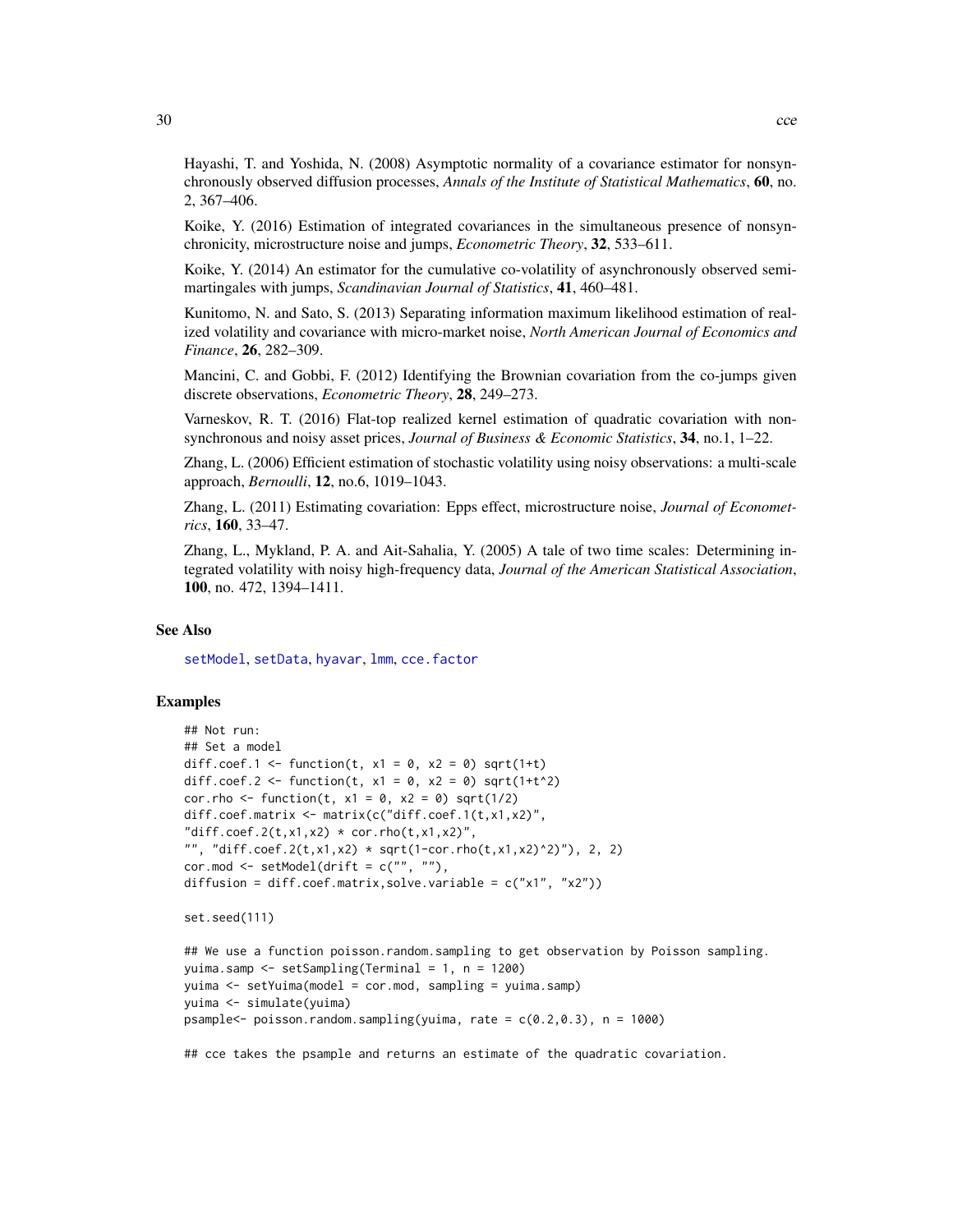$\text{cce}$  31

```
cce(psample)$covmat[1, 2]
##cce(psample)[1, 2]
## True value of the quadratic covariation.
cc.theta <- function(T, sigma1, sigma2, rho) {
 tmp <- function(t) return(sigma1(t) * sigma2(t) * rho(t))
integrate(tmp, 0, T)
}
theta \leq cc.theta(T = 1, diff.coef.1, diff.coef.2, cor.rho)$value
cat(sprintf("theta =%.5f\n", theta))
names(psample@zoo.data)
# Example. A stochastic differential equation with nonlinear feedback.
## Set a model
drift.coef.1 <- function(x1,x2) x2
drift.coef.2 <- function(x1, x2) -x1drift.coef.vector <- c("drift.coef.1","drift.coef.2")
diff.coef.1 <- function(t,x1,x2) sqrt(abs(x1))*sqrt(1+t)
diff.coef.2 <- function(t, x1, x2) sqrt(abs(x2))
cor.rho <- function(t, x1, x2) 1/(1+x1^2)
diff.coef.matrix <- matrix(c("diff.coef.1(t,x1,x2)",
"diff.coef.2(t, x1, x2) * cor.rho(t, x1, x2)", "","diff.coef.2(t,x1,x2) * sqrt(1-cor.rho(t,x1,x2)^2)"), 2, 2)
cor.mod <- setModel(drift = drift.coef.vector,
diffusion = diff.coef.matrix,solve.variable = c("x1", "x2"))## Generate a path of the process
set.seed(111)
yuima.samp <- setSampling(Terminal = 1, n = 10000)
yuima <- setYuima(model = cor.mod, sampling = yuima.samp)
yuima <- simulate(yuima, xinit=c(2,3))
plot(yuima)
## The "true" value of the quadratic covariation.
cce(yuima)
## We use the function poisson.random.sampling to generate nonsynchronous
## observations by Poisson sampling.
psample<- poisson.random.sampling(yuima, rate = c(0.2,0.3), n = 3000)
## cce takes the psample to return an estimated value of the quadratic covariation.
## The off-diagonal elements are the value of the Hayashi-Yoshida estimator.
```
cce(psample)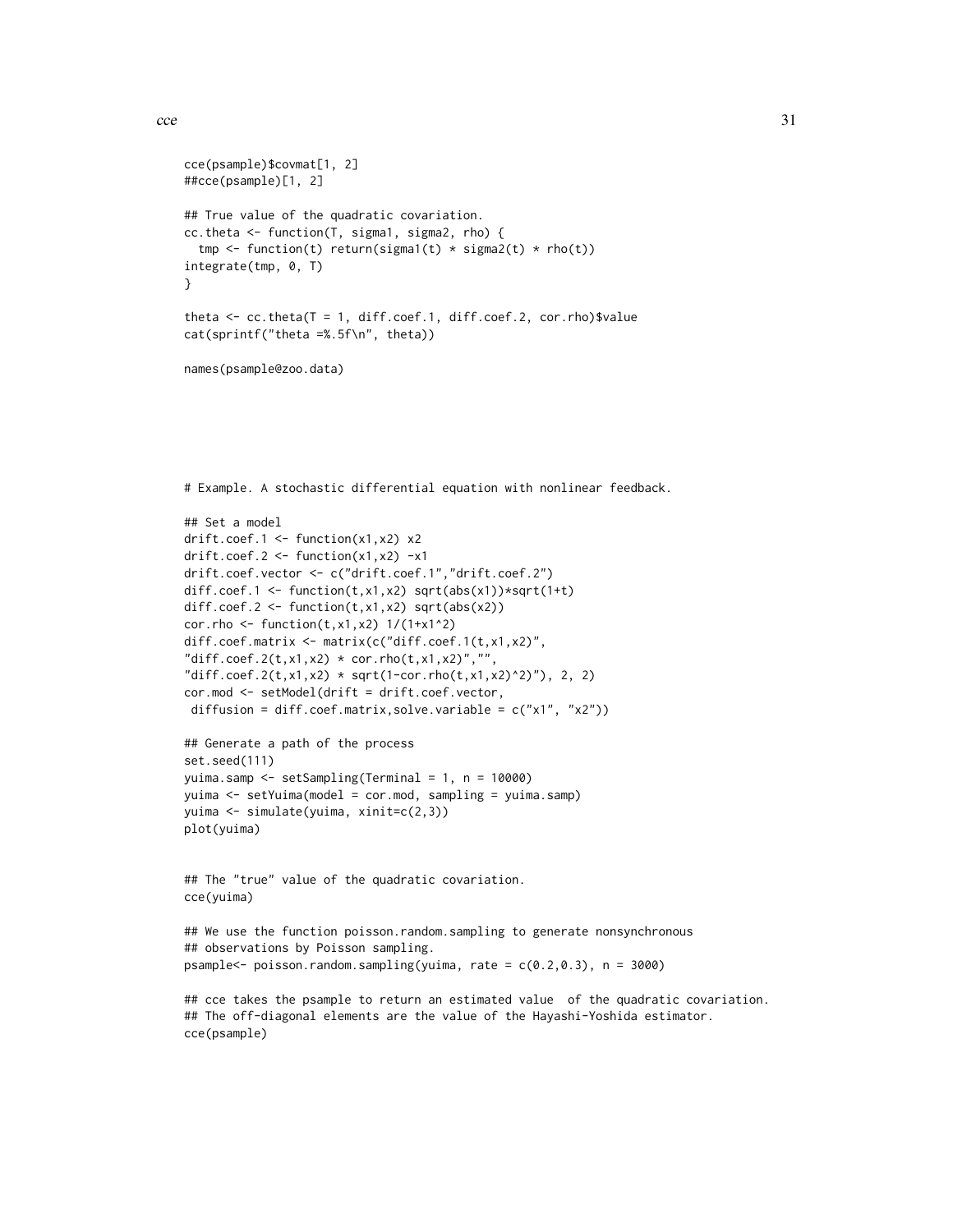```
32 cce
```

```
# Example. Epps effect for the realized covariance estimator
```

```
## Set a model
drift \leq c(0,0)sigma1 < -1sigma2 < -1rho < -0.5diffusion <- matrix(c(sigma1,sigma2*rho,0,sigma2*sqrt(1-rho^2)),2,2)
model <- setModel(drift=drift,diffusion=diffusion,
                  state.variable=c("x1","x2"),solve.variable=c("x1","x2"))
## Generate a path of the latent process
set.seed(116)
## We regard the unit interval as 6.5 hours and generate the path on it
## with the step size equal to 2 seconds
yuima.samp <- setSampling(Terminal = 1, n = 11700)
yuima <- setYuima(model = model, sampling = yuima.samp)
yuima <- simulate(yuima)
## We extract nonsynchronous observations from the path generated above
## by Poisson random sampling with the average duration equal to 10 seconds
psample \leq poisson.random.sampling(yuima, rate = c(1/5,1/5), n = 11700)
## Hayashi-Yoshida estimator consistetly estimates the true correlation
cce(psample)$cormat[1,2]
## If we synchronize the observation data on some regular grid
## by previous-tick interpolations and compute the correlation
## by therealized covariance based on such synchronized observations,
## we underestimate the true correlation (known as the Epps effect).
## This is illustrated by the following examples.
## Synchronization on the grid with 5 seconds steps
suppressWarnings(s1 <- cce(subsampling(psample, sampling = setSampling(n = 4680)))$cormat[1,2])
s1
## Synchronization on the grid with 10 seconds steps
suppressWarnings(s2 <- cce(subsampling(psample, sampling = setSampling(n = 2340)))$cormat[1,2])
s2
## Synchronization on the grid with 20 seconds steps
suppressWarnings(s3 <- cce(subsampling(psample, sampling = setSampling(n = 1170)))$cormat[1,2])
s3
```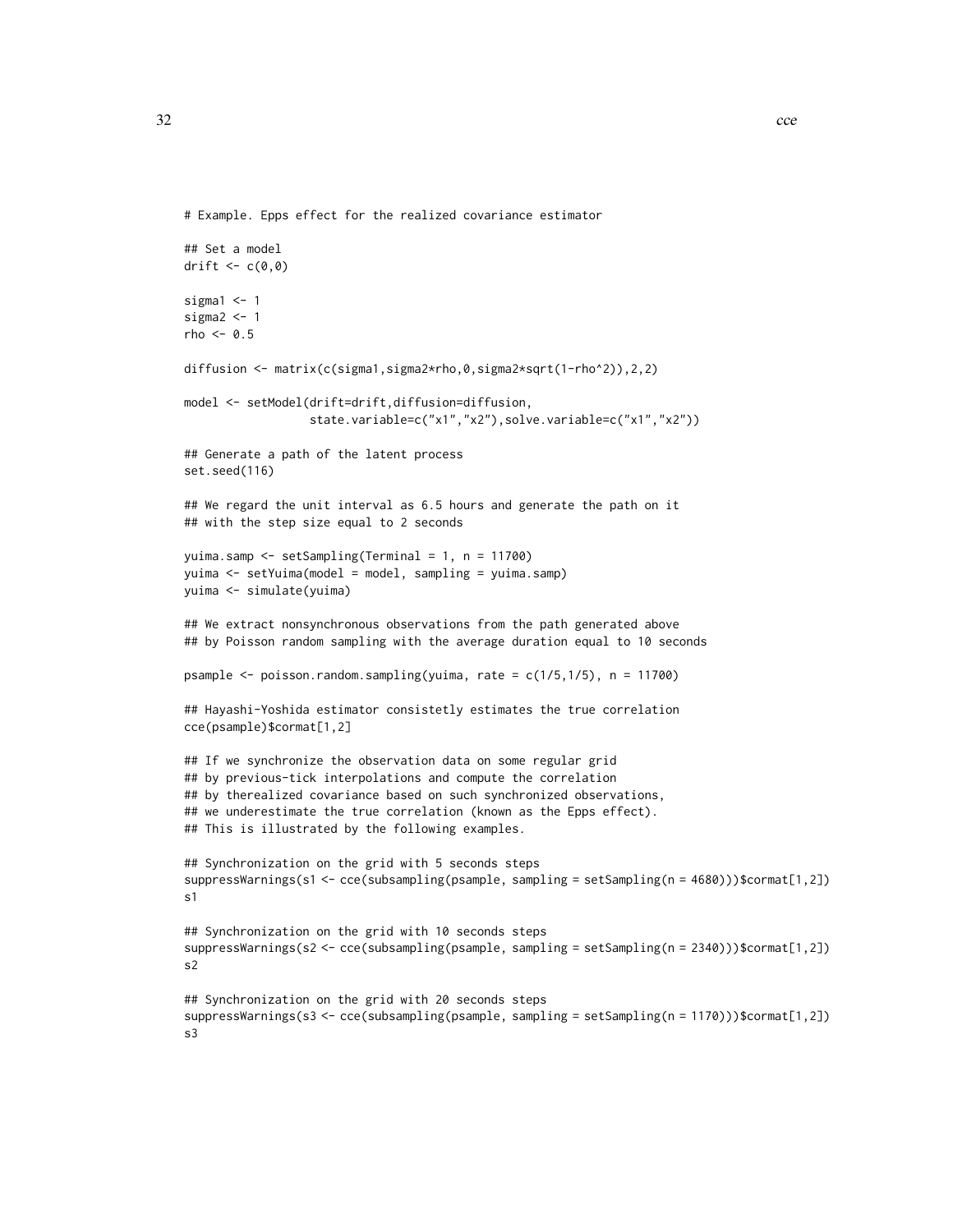```
## Synchronization on the grid with 30 seconds steps
suppressWarnings(s4 <- cce(subsampling(psample, sampling = setSampling(n = 780)))$cormat[1,2])
s4
## Synchronization on the grid with 1 minute steps
suppressWarnings(s5 <- cce(subsampling(psample, sampling = setSampling(n = 390)))$cormat[1,2])
s5
plot(zoo(c(s1,s2,s3,s4,s5),c(5,10,20,30,60)),type="b",xlab="seconds",ylab="correlation",
main = "Epps effect for the realized covariance")
# Example. Non-synchronous and noisy observations of a correlated bivariate Brownian motion
## Generate noisy observations from the model used in the previous example
Omega <- 0.005*matrix(c(1,rho,rho,1),2,2) # covariance matrix of noise
noisy.psample <- noisy.sampling(psample,var.adj=Omega)
plot(noisy.psample)
## Hayashi-Yoshida estimator: inconsistent
cce(noisy.psample)$covmat
## Pre-averaged Hayashi-Yoshida estimator: consistent
cce(noisy.psample,method="PHY")$covmat
## Generalized multiscale estimator: consistent
cce(noisy.psample,method="GME")$covmat
## Multivariate realized kernel: consistent
cce(noisy.psample,method="RK")$covmat
## Nonparametric QMLE: consistent
cce(noisy.psample,method="QMLE")$covmat
## End(Not run)
```
<span id="page-32-1"></span>cce.factor *High-Dimensional Cumulative Covariance Estimator by Factor Modeling and Regularization*

#### Description

This function estimates the covariance and precision matrices of a high-dimesnional Ito process by factor modeling and regularization when it is observed at discrete times possibly nonsynchronously with noise.

# Usage

```
cce.factor(yuima, method = "HY", factor = NULL, PCA = FALSE,
```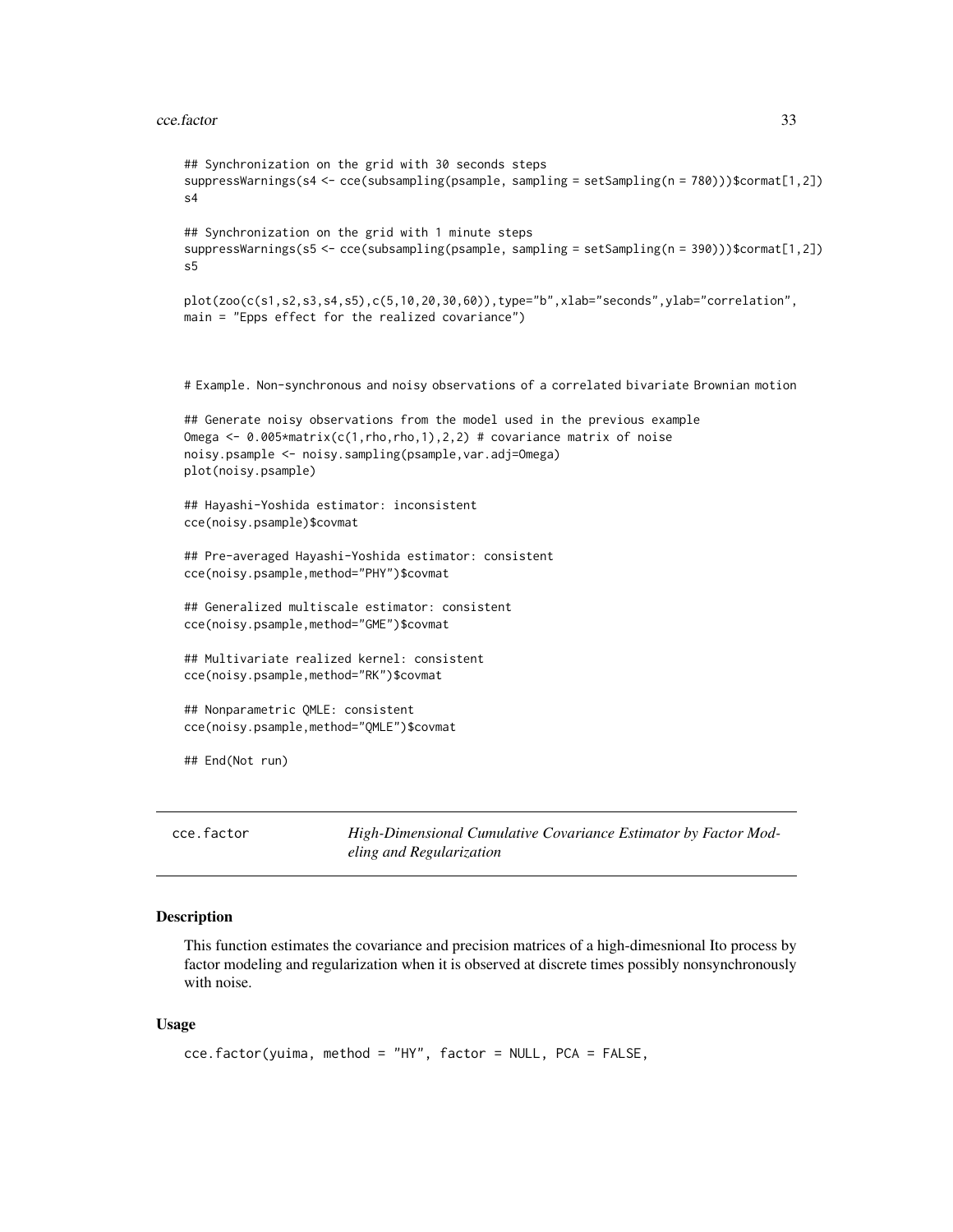```
nfactor = "interactive", regularize = "glasso", taper,
group = 1:(dim(yuima) - length(factor)), lambda = "bic",weight = TRUE, nlambda = 10, ratio, N, thr.type = "soft",
thr = NULL, tau = NULL, par.alasso = 1, par.scad = 3.7,
thr.delta = 0.01, frequency = 300, utime, ...)
```
# Arguments

| yuima      | an object of yuima-class or yuima.data-class.                                                                                                                                                                                                                                                                                                                               |  |
|------------|-----------------------------------------------------------------------------------------------------------------------------------------------------------------------------------------------------------------------------------------------------------------------------------------------------------------------------------------------------------------------------|--|
| method     | the method to be used in cce.                                                                                                                                                                                                                                                                                                                                               |  |
| factor     | an integer or character vector indicating which components of yuima are factors.<br>If NULL, no factor structure is taken account of.                                                                                                                                                                                                                                       |  |
| <b>PCA</b> | logical. If TRUE, a principal component analysis is performed to construct fac-<br>tors.                                                                                                                                                                                                                                                                                    |  |
| nfactor    | the number of factors constructed when PCA is TRUE. If nfactor = "interactive",<br>the scree plot of the principal component analysis is depicted and the user can<br>set this argument interactively.                                                                                                                                                                      |  |
| regularize | the regularizaton method to be used. Possible choices are "glasso" (the de-<br>fault), "tapering", "thresholding" and "eigen.cleaning". See 'Details'.                                                                                                                                                                                                                      |  |
| taper      | the tapering matrix used when regularize = "tapering". If missing, the ta-<br>pering matrix is constructed according to group. See 'Details'.                                                                                                                                                                                                                               |  |
| group      | an integer vector having the length equal to dim(yuima)-length(factor).                                                                                                                                                                                                                                                                                                     |  |
| lambda     | the penalty parameter used when regularize = "glasso". If it is "aic" (resp.<br>"bic"), it is selected by minimizing the formally defined AIC (resp. BIC). See<br>'Details'.                                                                                                                                                                                                |  |
| weight     | logical. If TRUE, a weighted version is used for regularize = "glasso" as in<br>Koike (2020).                                                                                                                                                                                                                                                                               |  |
| nlambda    | a positive integer indicating the number of candidate penalty parameters for<br>which AIC or BIC is evaluated when lambda is "aic" or "bic".                                                                                                                                                                                                                                |  |
| ratio      | a positive number indicating the ratio of the largest and smallest values in can-<br>didate penalty parameters for which AIC or BIC is evaluated when lambda is<br>"aic" or "bic". See 'Details'. The default value is sqrt(log(d)/N), where d<br>is the dimension of yuima.                                                                                                |  |
| Ν          | a positive integer indicating the "effective" sampling size, which is necessary to<br>evealuate AIC and BIC when lambda is "aic" or "bic". In a standard situation,<br>it is equal to the sample size $-1$ , but it might be different when the data are<br>observed nonsynchronously and/or with noise. If missing, it is automatically<br>determined according to method. |  |
| thr.type   | a character string indicating the type of the thresholding method used when<br>regularize = "thresholding". Possible choices are "hard", "soft", "alasso"<br>and "scad". See Section 2.3 of Dai et al. (2019) for the definition of each<br>method.                                                                                                                         |  |
| thr        | a numeric matrix indicating the threshold levels used when regularize = "thresholding".<br>Its entries indicate the threshold levels for the corresponding entries of the co-<br>variance matrix (values for $\lambda$ in the notation of Dai et al. (2019)). A single                                                                                                      |  |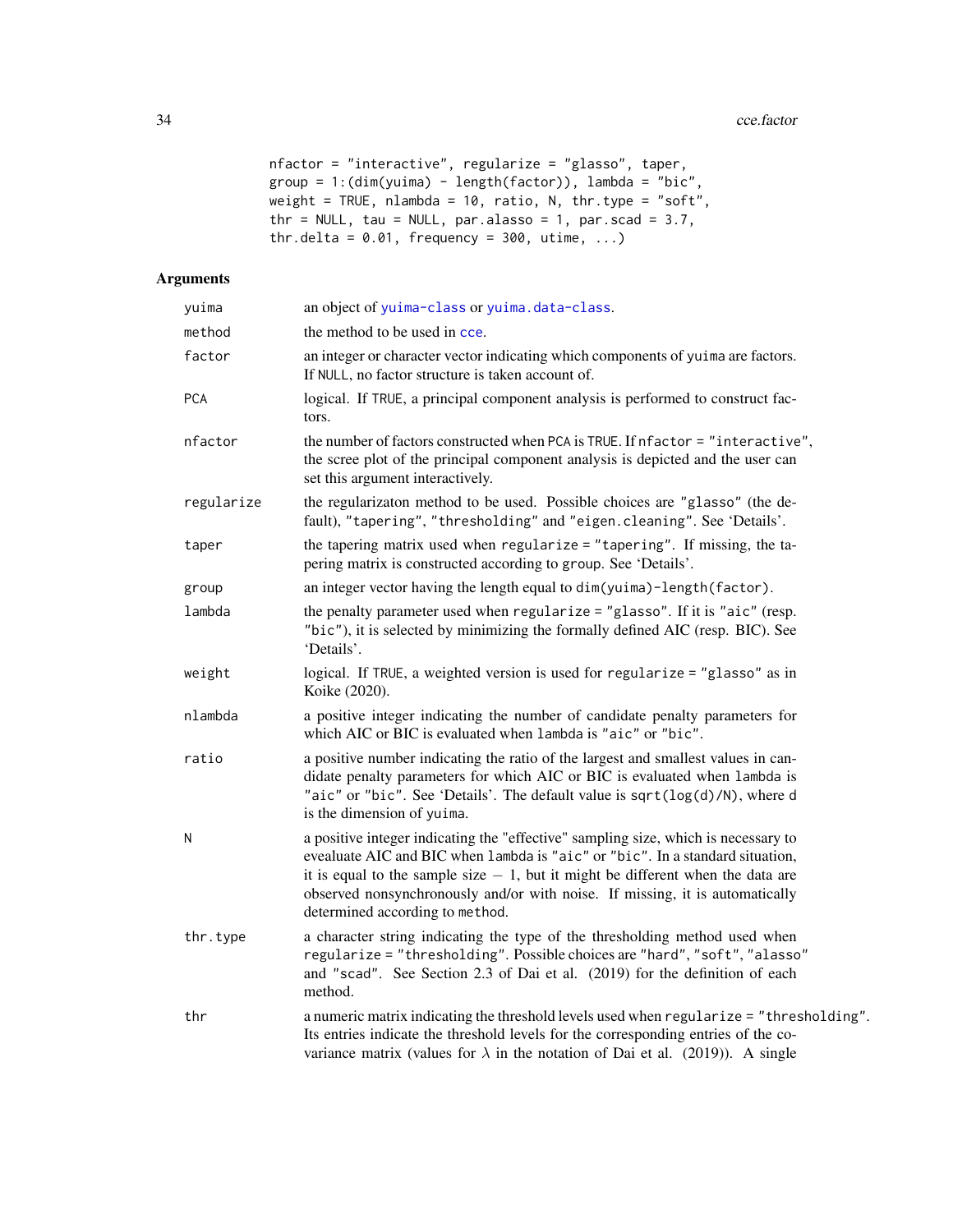|            | number is converted to the matrix with common entries equal to that number. If<br>NULL, it is determined according to tau. See 'Details'.                                                                                                                                                                    |
|------------|--------------------------------------------------------------------------------------------------------------------------------------------------------------------------------------------------------------------------------------------------------------------------------------------------------------|
| tau        | a number between 0 and 1 used to determine the threshold levels used when<br>regularize = "thresholding" and thr=NULL (a value for $\tau$ in the notation<br>of Dai et al. (2019)). If NULL, it is determined by a grid search procedure as<br>suggested in Section 4.3 of Dai et al. (2019). See 'Details'. |
| par.alasso | the tuning parameter for thr. type = "alasso" (a value for $\eta$ in the notation of<br>Dai et al. (2019)).                                                                                                                                                                                                  |
| par.scad   | the tuning parameter for thr. type = "scad" (a value for $a$ in the notation of<br>Dai et al. (2019)).                                                                                                                                                                                                       |
| thr.delta  | a positive number indicating the step size used in the grid serach procedure to<br>determine tau.                                                                                                                                                                                                            |
| frequency  | passed to cce.                                                                                                                                                                                                                                                                                               |
| utime      | passed to cce.                                                                                                                                                                                                                                                                                               |
| $\cdots$   | passed to cce.                                                                                                                                                                                                                                                                                               |

#### Details

One basic approach to estimate the covariance matrix of high-dimensional time series is to take account of the factor structure and perform regularization for the residual covariance matrix. This function implements such an estimation procedure for high-frequency data modeled as a discretely observed semimartingale. Specifically, let  $Y$  be a  $d$ -dimensional semimartingale which describes the dynamics of the observation data. We consider the following continuous-time factor model:

$$
Y_t = \beta X_t + Z_t, 0 \le t \le T,
$$

where X is an r-dimensional semimartingale (the factor process),  $Z$  is a d-dimensional semimartingale (the residual process), and  $\beta$  is a constant  $d \times r$  matrix (the factor loading matrix). We assume that X and Z are orthogonal in the sense that  $[X, Z]_T = 0$ . Then, the quadratic covariation matrix of  $Y$  is given by

$$
[Y,Y]_T = \beta [X,X]_T \beta^{\top} + [Z,Z]_T.
$$

Also,  $\beta$  can be written as  $\beta = [Y, X]_T [X, X]_T^{-1}$ . Thus, if we have observation data both for Y and X, we can construct estimators for  $[Y, Y]_T$ ,  $[X, X]_T$  and  $\beta$  by [cce](#page-23-1). Moreover, plugging these estimators into the above equation, we can also construct an estimator for  $[Z, Z]_T$ . Since this estimator is often poor due to the high-dimensionality, we regularize it by some method. Then, by plugging the regularized estimator for  $[Z, Z]_T$  into the above equation, we obtain the final estimator for  $[Y, Y]_T$ .

Even if we do not have observation data for  $X$ , we can (at least formally) construct a pseudo factor process by performing principal component analysis for the initial estimator of  $[Y, Y]_T$ . See Ait-Sahalia and Xiu (2017) and Dai et al. (2019) for details.

Currently, the following four options are available for the regularization method applied to the residual covariance matrix estimate:

1. regularize = "glasso" (the default).

This performs the glaphical Lasso. When weight=TRUE (the default), a weighted version of the graphical Lasso is performed as in Koike (2020). Otherwise, the standard graphical Lasso is performed as in Brownlees et al. (2018).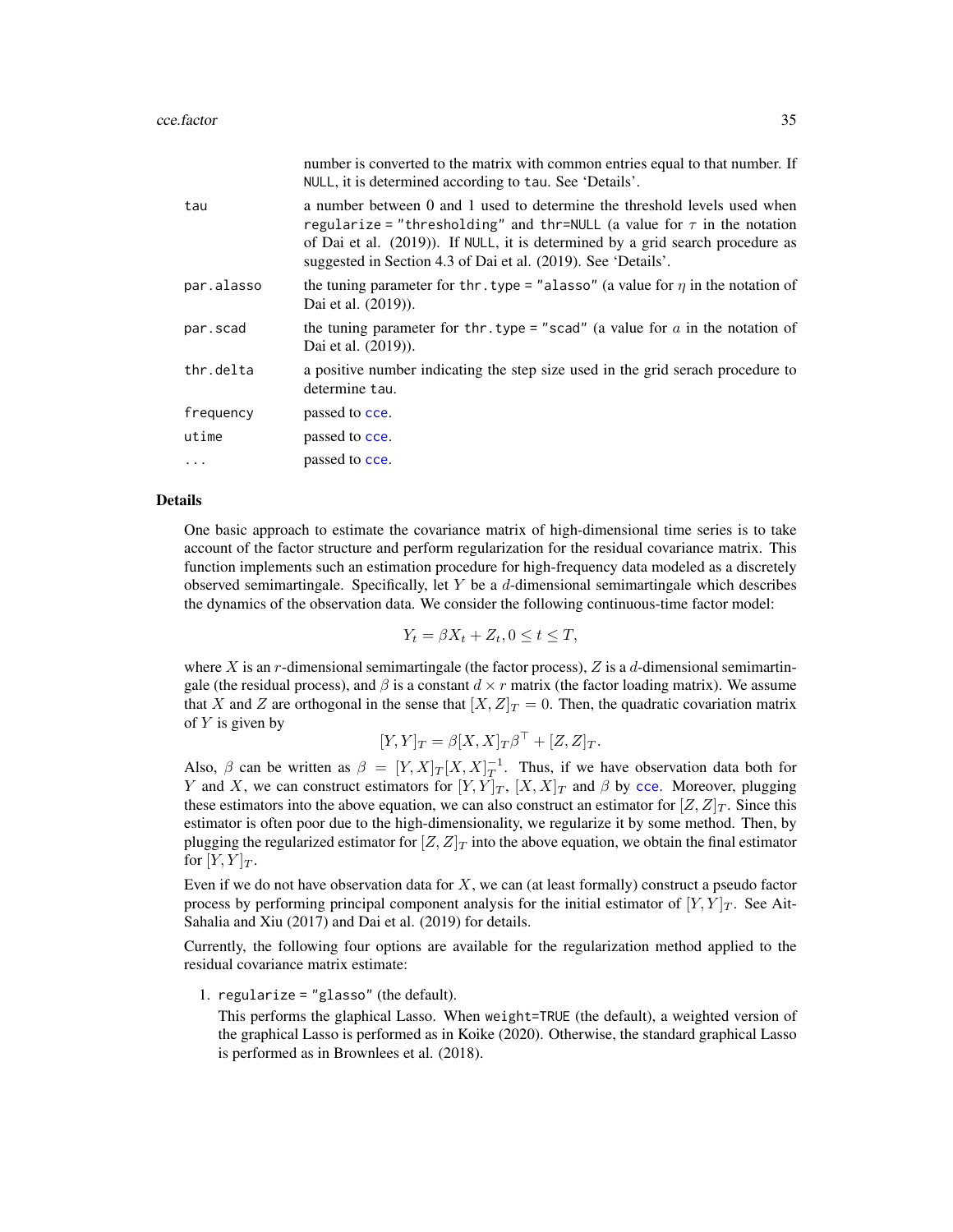If lambda="aic" (resp.~lambda="bic"), the penalty parameter for the graphical Lasso is selected by minimizing the formally defined AIC (resp.~BIC). The minimization is carried out by grid search, where the grid is determined as in Section 5.1 of Koike (2020).

The optimization problem in the graphical Lasso is solved by the GLASSOFAST algorithm of Sustik and Calderhead (2012), which is available from the package glassoFast.

2. regularize = "tapering".

This performs tapering, i.e. taking the entry-wise product of the residual covariance matrix estimate and a tapering matrix specified by taper. See Section 3.5.1 of Pourahmadi (2011) for an overview of this method.

If taper is missing, it is constructed according to group as follows: taper is a 0-1 matrix and the  $(i, j)$ -th entry is equal to 1 if and only if group[i]==group[j]. Thus, by default it makes the residual covariance matrix diagonal.

3. regularize = "thresholding".

This performs thresholding, i.e. entries of the residual covariance matrix are shrunk toward 0 according to a thresholding rule (specified by thr.type) and a threshold level (spencified by thr).

If thr=NULL, the  $(i,j)$ -th entry of thr is given by  $\tau\sqrt{[Z^i,\overline{Z^i}]_T [Z^j,\overline{Z^j}]_T},$  where  $[Z^i,\overline{Z^i}]_T$ (resp.  $[Z^j, Z^j]_T$ ) denotes the *i*-th (resp. *j*-th) diagonal entry of the non-regularized estimator for the residual covariance matrix  $[Z, Z]_T$ , and  $\tau$  is a tuning parameter specified by tau. When tau=NULL, the value of  $\tau$  is set to the smallest value in the grid with step size thr.delta such that the regularized estimate of the residual covariance matrix becomes positive definite.

4. regularize = "eigen.cleaning".

This performs the eigenvalue cleaning algorithm described in Hautsch et al. (2012).

# Value

A list with components:

| covmat.y | the estimated covariance matrix                                       |
|----------|-----------------------------------------------------------------------|
| premat.y | the estimated precision matrix                                        |
| beta.hat | the estimated factor loading matrix                                   |
| covmat.x | the estimated factor covariance matrix                                |
| covmat.z | the estimated residual covariance matrix                              |
| premat.z | the estimated residual precision matrix                               |
| sigma.z  | the estimated residual covariance matrix before regularization        |
| рc       | the variances of the principal components (it is NULL if PCA = FALSE) |

# Author(s)

Yuta Koike with YUIMA project Team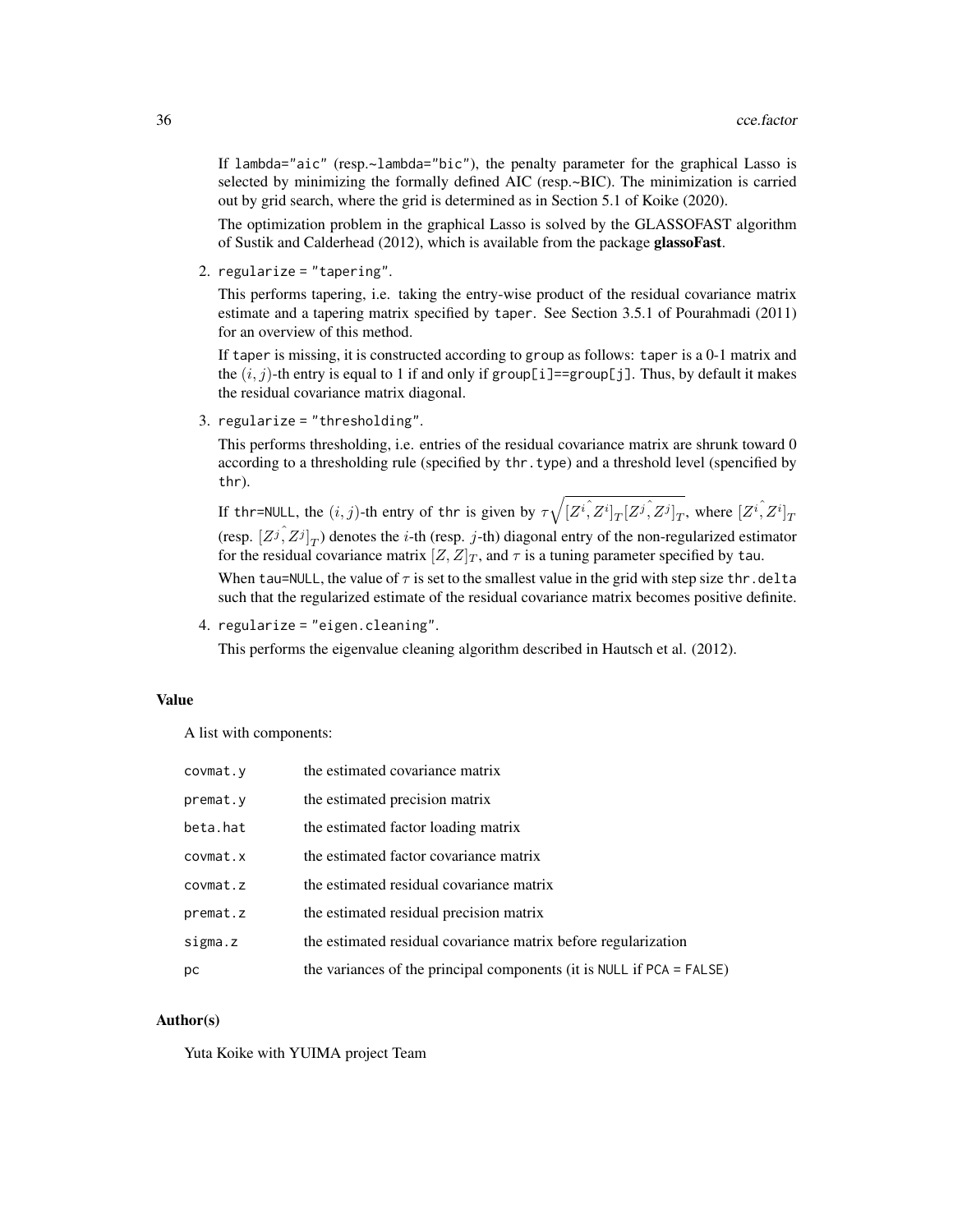#### cce.factor 37

### References

Ait-Sahalia, Y. and Xiu, D. (2017). Using principal component analysis to estimate a high dimensional factor model with high-frequency data, *Journal of Econometrics*, 201, 384–399.

Brownlees, C., Nualart, E. and Sun, Y. (2018). Realized networks, *Journal of Applied Econometrics*, 33, 986–1006.

Dai, C., Lu, K. and Xiu, D. (2019). Knowing factors or factor loadings, or neither? Evaluating estimators of large covariance matrices with noisy and asynchronous data, *Journal of Econometrics*, 208, 43–79.

Hautsch, N., Kyj, L. M. and Oomen, R. C. (2012). A blocking and regularization approach to high-dimensional realized covariance estimation, *Journal of Applied Econometrics*, 27, 625–645.

Koike, Y. (2020). De-biased graphical Lasso for high-frequency data, *Entropy*, 22, 456.

Pourahmadi, M. (2011). Covariance estimation: The GLM and regularization perspectives. *Statistical Science*, 26, 369–387.

Sustik, M. A. and Calderhead, B. (2012). GLASSOFAST: An efficient GLASSO implementation, UTCSTechnical Report TR-12-29, The University of Texas at Austin.

### See Also

[cce](#page-23-0), [lmm](#page-155-0), [glassoFast](#page-0-0)

```
## Not run:
set.seed(123)
## Simulating a factor process (Heston model)
drift \leq c("mu*S", "-theta*(V-v)")
diffusion <- matrix(c("sqrt(max(V,0))*S", "gamma*sqrt(max(V,0))*rho",
                        0, "gamma*sqrt(max(V,0))*sqrt(1-rho^2)"),
                     2,2)
mod <- setModel(drift = drift, diffusion = diffusion,
                state.variable = c("S", "V")n < -2340samp <- setSampling(n = n)
heston <- setYuima(model = mod, sampling = samp)
param \leq 1 ist(mu = 0.03, theta = 3, v = 0.09,
              gamma = 0.3, rho = -0.6)
result \le simulate(heston, xinit = c(1, 0.1),
                    true.parameter = param)
zdata <- get.zoo.data(result) # extract the zoo data
X \leftarrow \log(zdata[[1]]) + \log-price process
V <- zdata[[2]] # squared volatility process
## Simulating a residual process (correlated BM)
d \le -100 # dimension
Q \le -0.1 \times \text{to} toeplitz(0.7^(1:d-1)) # residual covariance matrix
dZ <- matrix(rnorm(n*d),n,d) %*% chol(Q)/sqrt(n)
```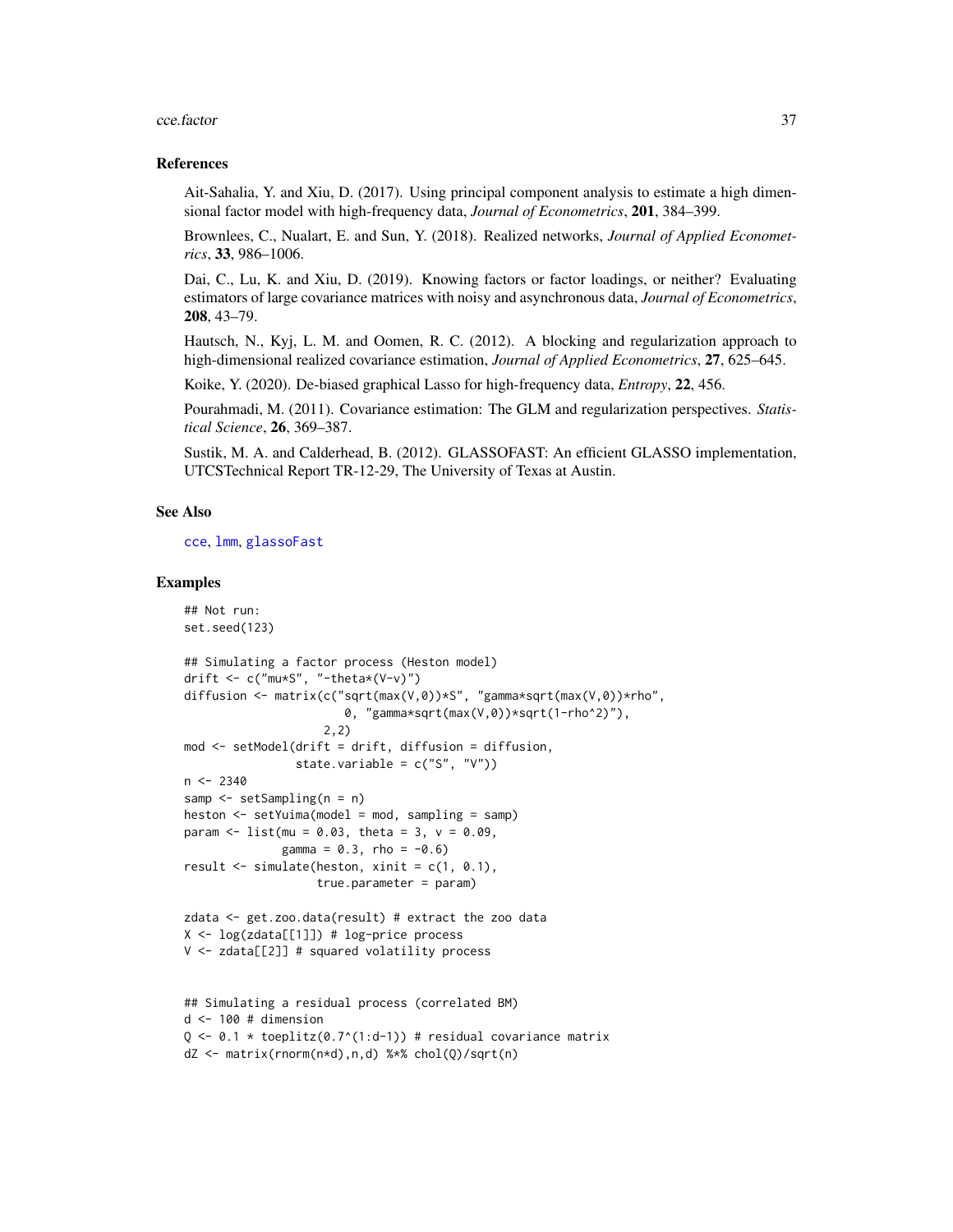```
Z <- zoo(apply(dZ, 2, "diffinv"), samp@grid[[1]])
## Constructing observation data
b \le runif(d, 0.25, 2.25) # factor loadings
Y <- X %o% b + Z
yuima <- setData(cbind(X, Y))
# We subsample yuima to construct observation data
yuima <- subsampling(yuima, setSampling(n = 78))
## Estimating the covariance matrix (factor is known)
cmat \leq tcrossprod(b) \star mean(V[-1]) + Q # true covariance matrix
pmat <- solve(cmat) # true precision matrix
# (1) Regularization method is glasso (the default)
est <- cce.factor(yuima, factor = 1)
norm(est$covmat.y - cmat, type = "2")
norm(est$premat.y - pmat, type = "2")# (2) Regularization method is tapering
est <- cce.factor(yuima, factor = 1, regularize = "tapering")
norm(est$covmat.y - cmat, type = "2")
norm(est$premat.y - pmat, type = "2")
# (3) Regularization method is thresholding
est \leq cce.factor(yuima, factor = 1, regularize = "thresholding")
norm(est$covmat.y - cmat, type = "2")
norm(est$premat.y - pmat, type = "2")
# (4) Regularization method is eigen.cleaning
est <- cce.factor(yuima, factor = 1, regularize = "eigen.cleaning")
norm(est$covmat.y - cmat, type = "2")
norm(est$premat.y - pmat, type = "2")
## Estimating the covariance matrix (factor is unknown)
yuima2 <- setData(Y)
# We subsample yuima to construct observation data
yuima2 <- subsampling(yuima2, setSampling(n = 78))
# (A) Ignoring the factor structure (regularize = "glasso")
est <- cce.factor(yuima2)
norm(est$covmat.y - cmat, type = "2")norm(est$premat.y - pmat, type = "2")
# (B) Estimating the factor by PCA (regularize = "glasso")
est <- cce.factor(yuima2, PCA = TRUE, nfactor = 1) # use 1 factor
norm(est$covmat.y - cmat, type = "2")
norm(est$premat.y - pmat, type = "2")
```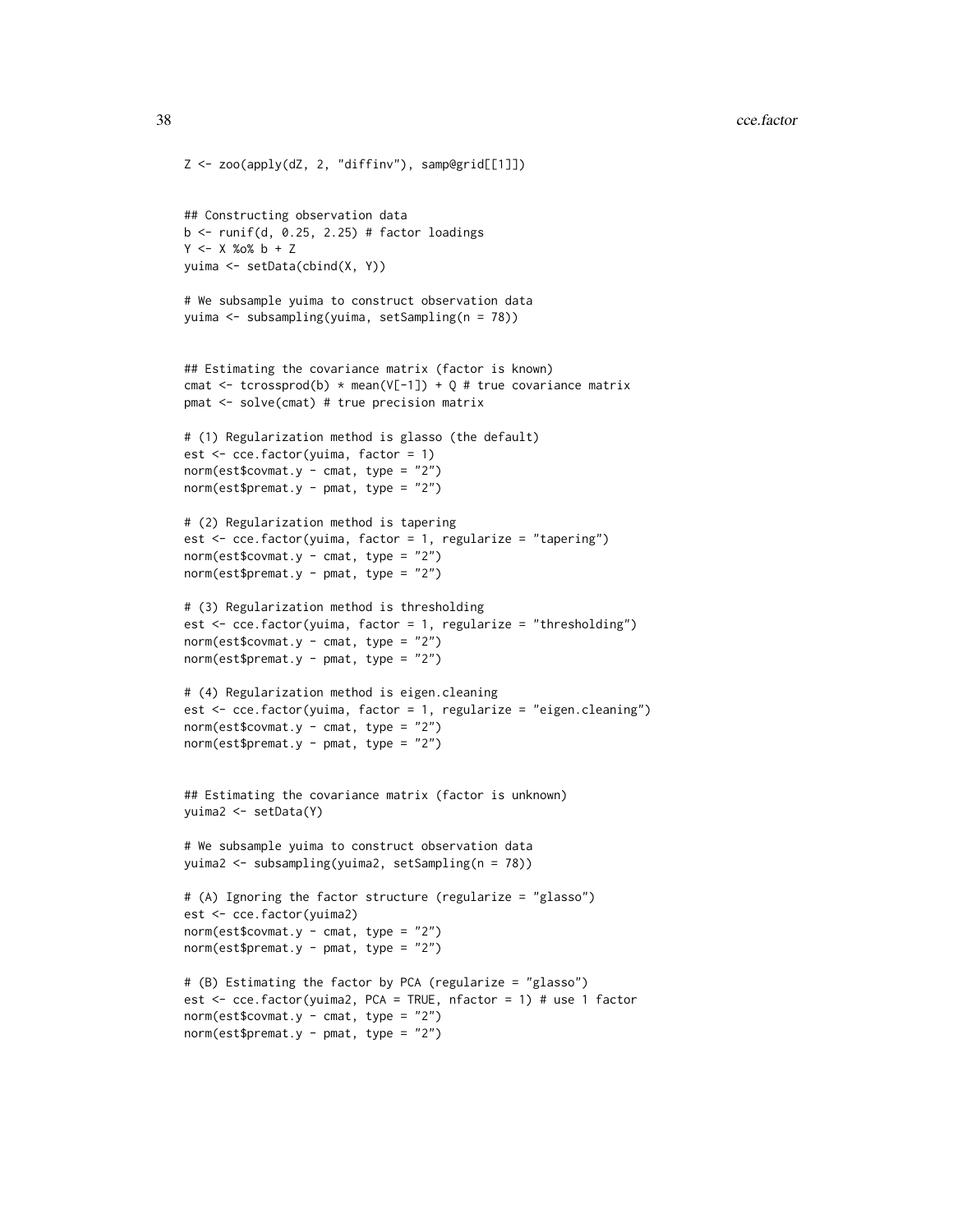```
# One can interactively select the number of factors
# after implementing PCA (the scree plot is depicted)
# Try: est <- cce.factor(yuima2, PCA = TRUE)
```
## End(Not run)

Class for Quasi Maximum Likelihood Estimation of Point Process Regression Models *Class for Quasi Maximum Likelihood Estimation of Point Process Regression Models*

# Description

The yuima. PPR. qmle class is a class of the yuima package that extends the mle-class of the stats4 package.

### Slots

call: is an object of class language.

coef: is an object of class numeric that contains estimated parameters.

fullcoef: is an object of class numeric that contains estimated and fixed parameters.

vcov: is an object of class matrix.

min: is an object of class numeric.

minuslogl: is an object of class function.

method: is an object of class character.

model: is an object of class [yuima.PPR-class](#page-183-0).

# Methods

Methods mle All methods for mle-class are available.

## Author(s)

The YUIMA Project Team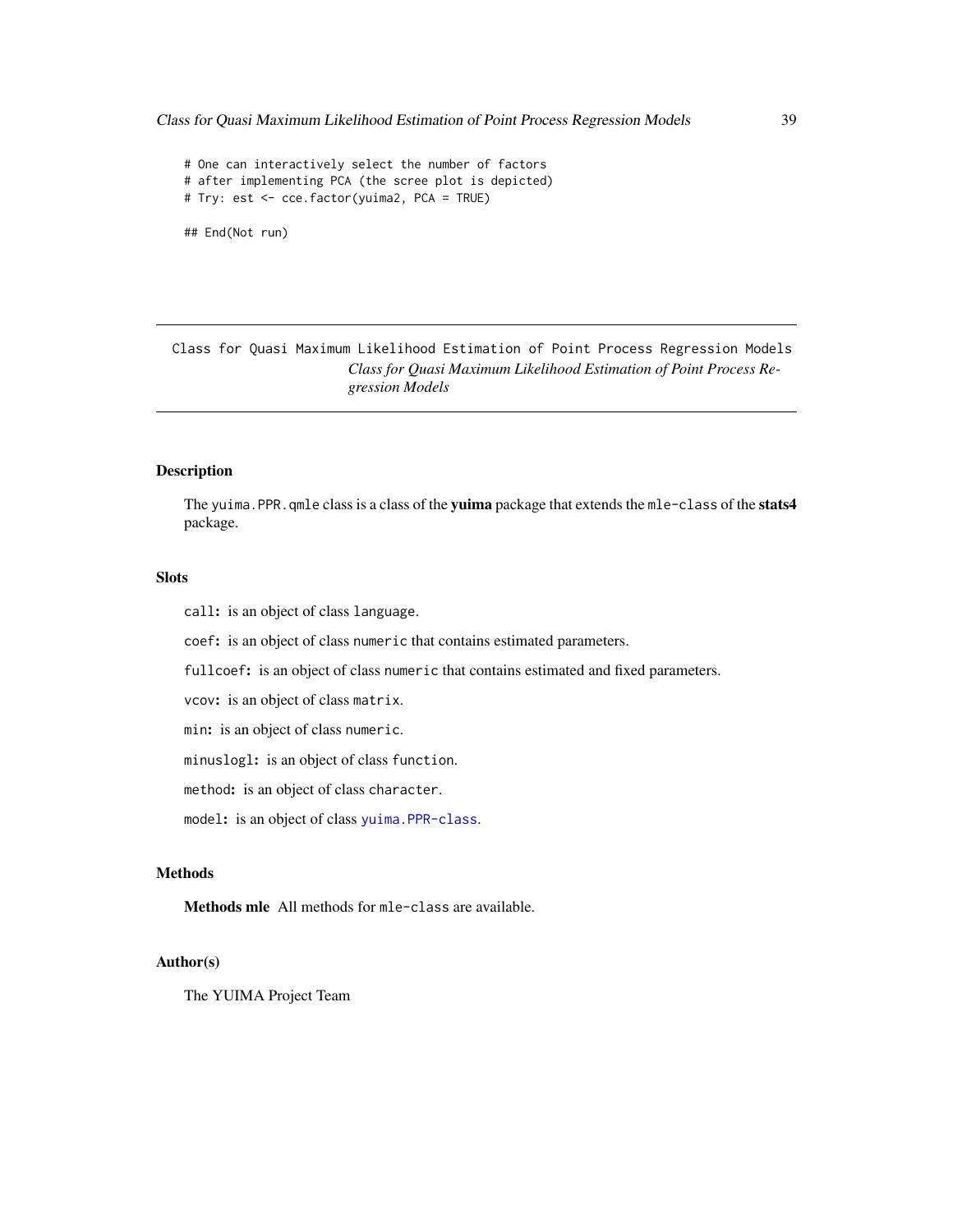### <span id="page-39-0"></span>Description

The cogarch.est class is a class of the yuima package that contains estimated parameters obtained by the function [gmm](#page-53-0) or [qmle](#page-101-0).

### **Slots**

yuima: is an object of of [yuima-class](#page-166-0).

- objFun: is an object of class character that indicates the objective function used in the minimization problem. See the documentation of the function [gmm](#page-53-0) or [qmle](#page-101-0) for more details.
- call: is an object of class language.

coef: is an object of class numeric that contains estimated parameters.

fullcoef: is an object of class numeric that contains estimated and fixed parameters.

vcov: is an object of class matrix.

min: is an object of class numeric.

minuslogl: is an object of class function.

method: is an object of class character.

# **Methods**

Methods mle All methods for mle-class are available.

### Author(s)

The YUIMA Project Team

<span id="page-39-1"></span>cogarch.est.incr-class

*Class for Estimation of COGARCH(p,q) model with underlying increments*

## Description

The cogarch.est.incr class is a class of the yuima package that extends the [cogarch.est-class](#page-39-0) and is filled by the function [gmm](#page-53-0) or [qmle](#page-101-0).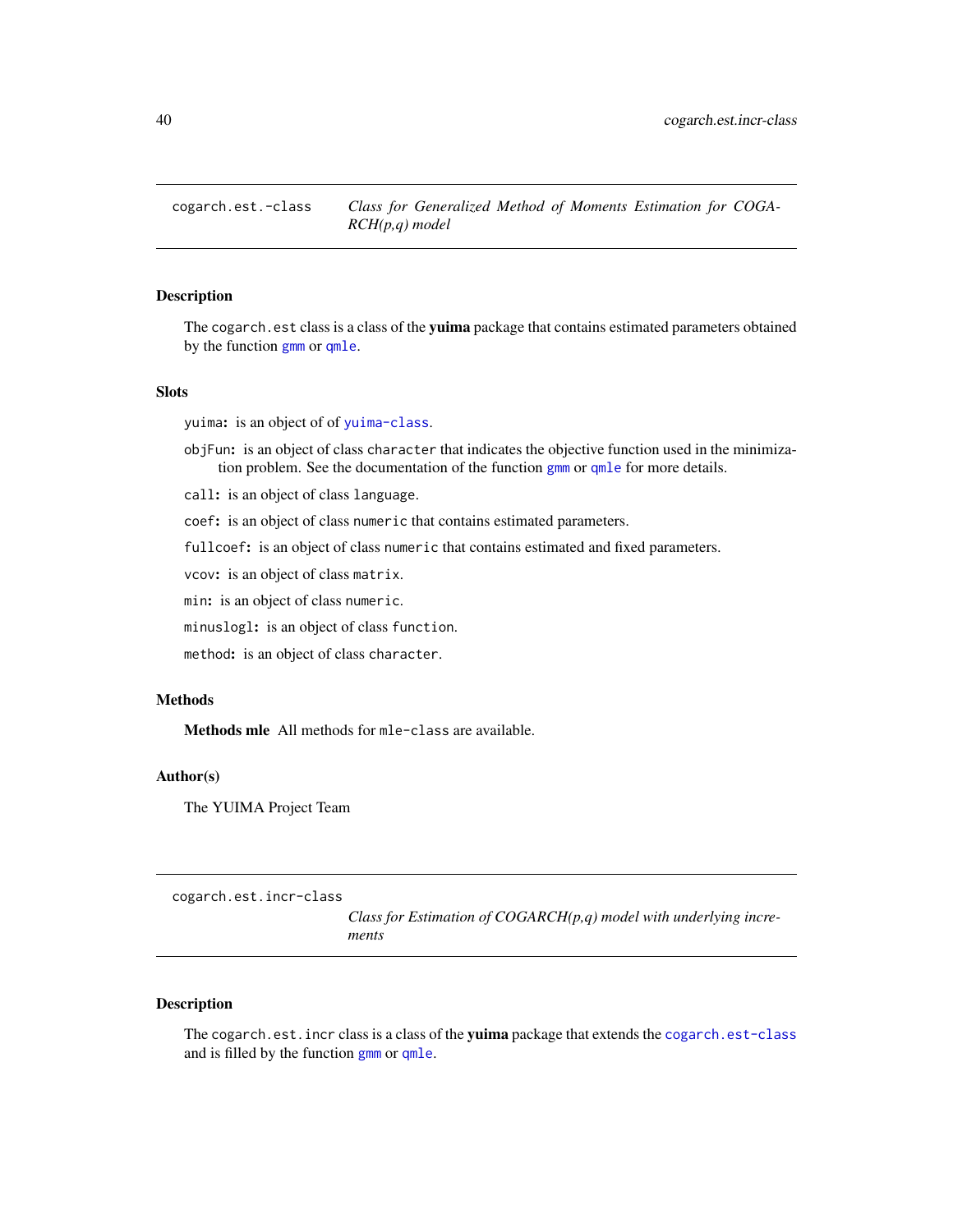### **Slots**

Incr.Lev: is an object of class [zoo](#page-0-0) that contains the estimated increments of the noise obtained using [cogarchNoise](#page-41-0).

yuima: is an object of of [yuima-class](#page-166-0).

- logL.Incr: is an object of class numeric that contains the value of the log-likelihood for estimated Levy increments.
- objFun: is an object of class character that indicates the objective function used in the minimization problem. See the documentation of the function [gmm](#page-53-0) or [qmle](#page-101-0) for more details.

call: is an object of class language.

coef: is an object of class numeric that contains estimated parameters.

fullcoef: is an object of class numeric that contains estimated and fixed parameters.

vcov: is an object of class matrix.

min: is an object of class numeric.

minuslogl: is an object of class function.

method: is an object of class character.

# Methods

[simulate](#page-146-0) simulation method. For more information see simulate.

plot Plot method for estimated increment of the noise.

Methods mle All methods for mle-class are available.

### Author(s)

The YUIMA Project Team

cogarch.info-class *Class for information about CoGarch(p,q)*

### Description

The cogarch. info-class is a class of the yuima package

#### **Slots**

- p: Number of autoregressive coefficients in the variance process.
- q: Number of moving average coefficients in the variance process.
- ar.par: Label of autoregressive coefficients.
- ma.par: Label of moving average coefficients.

loc.par: Label of location coefficient in the variance process.

Cogarch.var: Label of the observed process.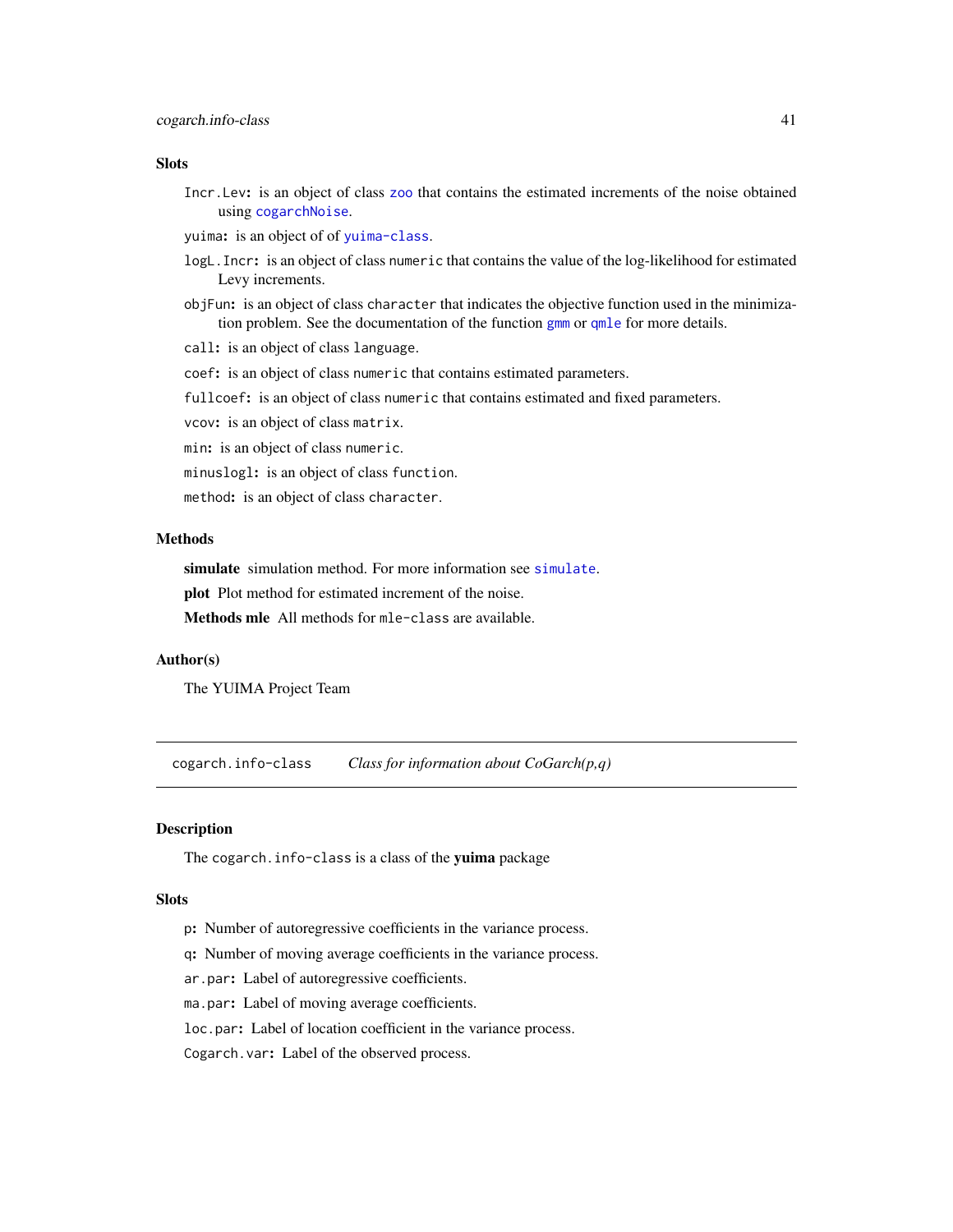V.var: Label of the variance process.

Latent.var: Label of the latent process in the state representation of the variance.

XinExpr: Logical variable. If XinExpr=FALSE, the starting condition of Latent.var is zero otherwise each component of Latent.var has a parameter as a starting point.

measure: Levy measure for jump and quadratic part.

measure.type: Type specification for Levy measure.

### Note

The cogarch.info-class object cannot be directly specified by the user but it is built when the [yuima.cogarch-class](#page-170-0) object is constructed via [setCogarch](#page-121-0).

### Author(s)

The YUIMA Project Team

<span id="page-41-0"></span>

| cogarchNoise | Estimation for the underlying Levy in a $COGARCH(p,q)$ model |
|--------------|--------------------------------------------------------------|
|              |                                                              |

# Description

Retrieve the increment of the underlying Levy for the COGARCH(p,q) process

## Usage

```
cogarchNoise(yuima, data=NULL, param, mu=1)
```
#### Arguments

| yuima | a yuima object or an object of yuima.cogarch-class.                                                                                                                                                     |
|-------|---------------------------------------------------------------------------------------------------------------------------------------------------------------------------------------------------------|
| data  | an object of class yuima, data-class contains the observations available at uni-<br>formly spaced time. If data=NULL, the default, the cogarch Noise uses the data<br>in an object of yuima.data-class. |
| param | list of parameters for the COGARCH $(p,q)$ .                                                                                                                                                            |
| mu    | a numeric object that contains the value of the second moments of the levy<br>measure.                                                                                                                  |

### Value

| incr.Levy | a numeric object contains the estimated increments.                              |
|-----------|----------------------------------------------------------------------------------|
| model     | an object of class yuima containing the state, the variance and the cogarch pro- |
|           | cess.                                                                            |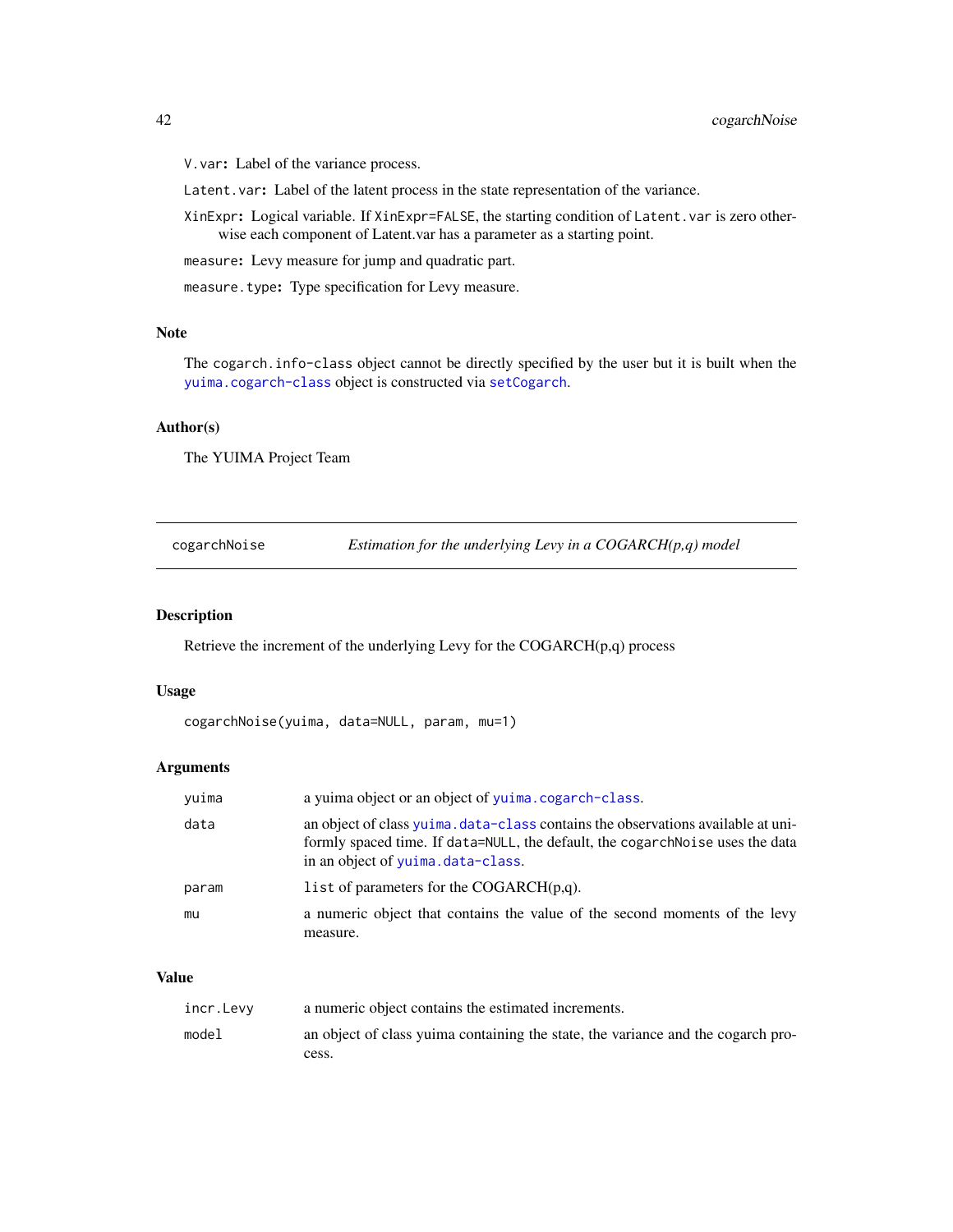#### CPoint 43

# Note

The function cogarchNoise assumes the underlying Levy process is centered in zero.

The function gmm uses the function cogarchNoise for estimation of underlying Levy in the COG-ARCH(p,q) model.

# Author(s)

The YUIMA Project Team

### References

Chadraa. (2009) Statistical Modelling with COGARCH(P,Q) Processes, *PhD Thesis*.

### Examples

# Insert here some examples

| CPoint |  |
|--------|--|
|        |  |

Volatility structural change point estimator

# Description

Volatility structural change point estimator

### Usage

```
CPoint(yuima, param1, param2, print=FALSE, symmetrized=FALSE, plot=FALSE)
qmleL(yuima, t, ...)
qmleR(yuima, t, ...)
```
# Arguments

| yuima       | a yuima object.                                                                          |
|-------------|------------------------------------------------------------------------------------------|
| param1      | parameter values before the change point t                                               |
| param2      | parameter values after the change point t                                                |
| plot        | plot test statistics? Default is FALSE.                                                  |
| print       | print some debug output. Default is FALSE.                                               |
| t           | time value. See Details.                                                                 |
| symmetrized | if TRUE uses the symmetrized version of the quasi maximum-likelihood approx-<br>imation. |
| $\ddotsc$   | passed to <b>qmle</b> method. See Examples.                                              |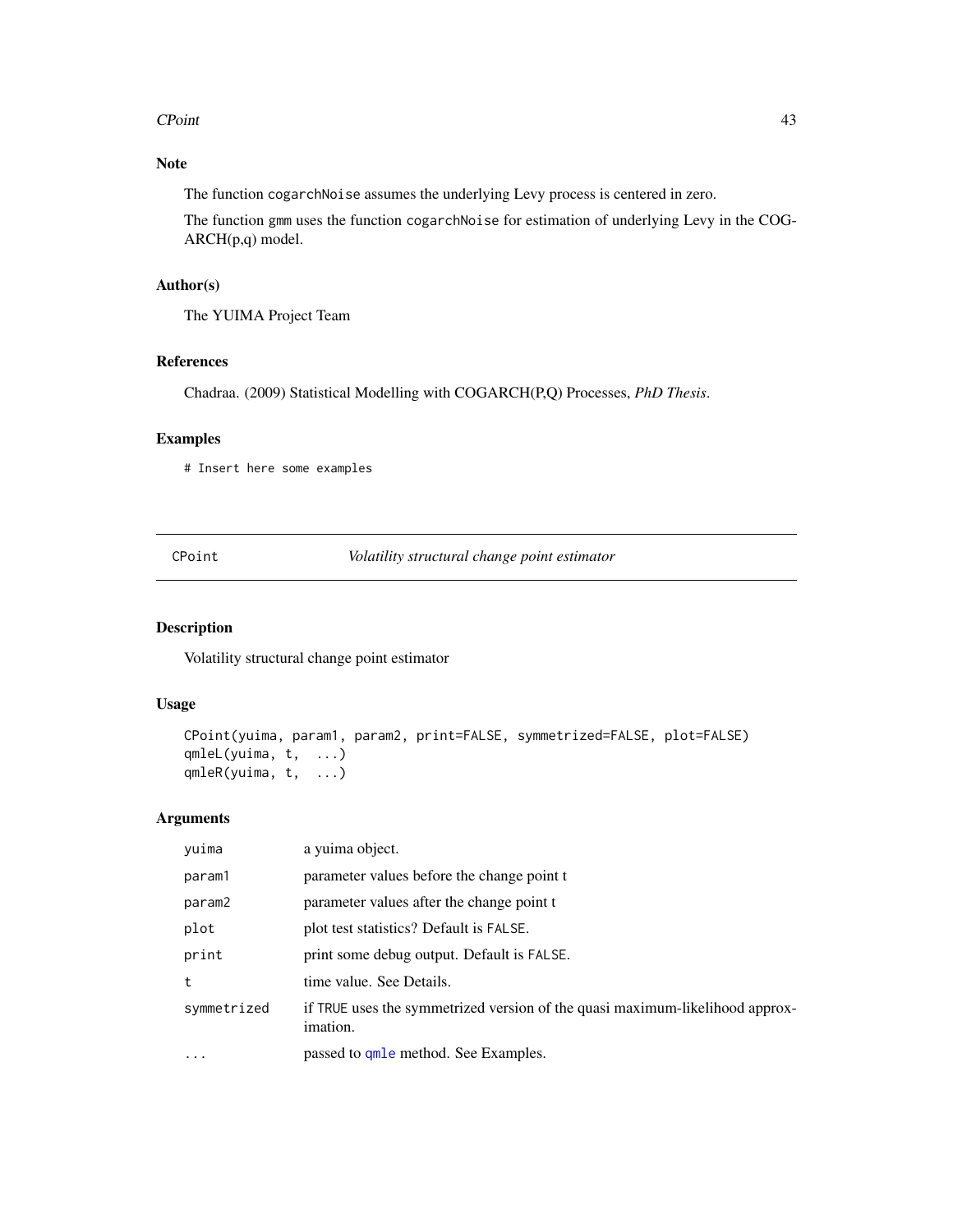### Details

CPoint estimates the change point using quasi-maximum likelihood approach.

Function qmleL estimates the parameters in the diffusion matrix using observations up to time t.

Function qmleR estimates the parameters in the diffusion matrix using observations from time t to the end.

Arguments in both qmleL and qmleR follow the same rules as in [qmle](#page-101-0).

#### Value

ans a list with change point instant, and paramters before and after the change point.

#### Author(s)

The YUIMA Project Team

```
## Not run:
diff.matrix <- matrix(c("theta1.1*x1","0*x2","0*x1","theta1.2*x2"), 2, 2)
drift.c <- c("1-x1", "3-x2")
drift.matrix <- matrix(drift.c, 2, 1)
ymodel <- setModel(drift=drift.matrix, diffusion=diff.matrix, time.variable="t",
state.variable=c("x1", "x2"), solve.variable=c("x1", "x2"))
n < - 1000set.seed(123)
t1 <- list(theta1.1=.1, theta1.2=0.2)
t2 <- list(theta1.1=.6, theta1.2=.6)
tau <-0.4ysamp1 <- setSampling(n=tau*n, Initial=0, delta=0.01)
yuima1 <- setYuima(model=ymodel, sampling=ysamp1)
yuima1 <- simulate(yuima1, xinit=c(1, 1), true.parameter=t1)
x1 <- yuima1@data@zoo.data[[1]]
x1 <- as.numeric(x1[length(x1)])
x2 <- yuima1@data@zoo.data[[2]]
x2 <- as.numeric(x2[length(x2)])
ysamp2 <- setSampling(Initial=n*tau*0.01, n=n*(1-tau), delta=0.01)
yuima2 <- setYuima(model=ymodel, sampling=ysamp2)
yuima2 <- simulate(yuima2, xinit=c(x1, x2), true.parameter=t2)
yuima <- yuima1
yuima@data@zoo.data[[1]] <- c(yuima1@data@zoo.data[[1]], yuima2@data@zoo.data[[1]][-1])
```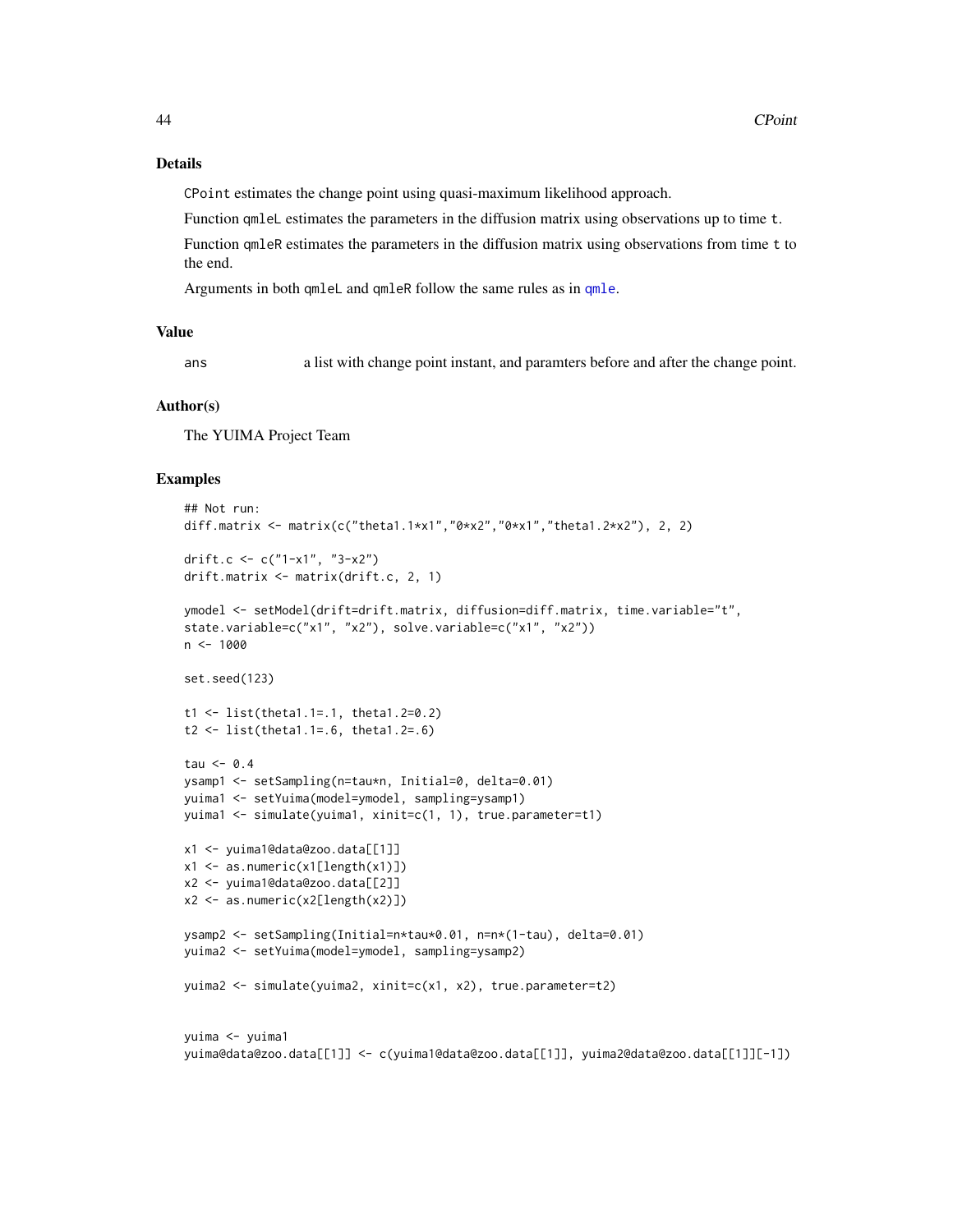#### CPoint 45

```
yuima@data@zoo.data[[2]] <- c(yuima1@data@zoo.data[[2]], yuima2@data@zoo.data[[2]][-1])
plot(yuima)
# estimation of change point for given parameter values
t.est <- CPoint(yuima,param1=t1,param2=t2, plot=TRUE)
low <- list(theta1.1=0, theta1.2=0)
# first state estimate of parameters using small
# portion of data in the tails
tmp1 <- qmleL(yuima,start=list(theta1.1=0.3,theta1.2=0.5),t=1.5,
        lower=low, method="L-BFGS-B")
tmp1
tmp2 <- qmleR(yuima,start=list(theta1.1=0.3,theta1.2=0.5), t=8.5,
        lower=low, method="L-BFGS-B")
tmp2
# first stage changepoint estimator
t.est2 <- CPoint(yuima,param1=coef(tmp1),param2=coef(tmp2))
t.est2$tau
# second stage estimation of parameters given first stage
# change point estimator
tmp11 <- qmleL(yuima,start=as.list(coef(tmp1)), t=t.est2$tau-0.1,
lower=low, method="L-BFGS-B")
tmp11
tmp21 <- qmleR(yuima,start=as.list(coef(tmp2)), t=t.est2$tau+0.1,
lower=low, method="L-BFGS-B")
tmp21
# second stage estimator of the change point
CPoint(yuima,param1=coef(tmp11),param2=coef(tmp21))
## One dimensional example: non linear case
diff.matrix <- matrix("(1+x1^2)^theta1", 1, 1)
drift.c <- c("x1")
ymodel <- setModel(drift=drift.c, diffusion=diff.matrix, time.variable="t",
state.variable=c("x1"), solve.variable=c("x1"))
n <- 500
set.seed(123)
y0 <- 5 # initial value
theta00 <-1/5gamma <- 1/4
```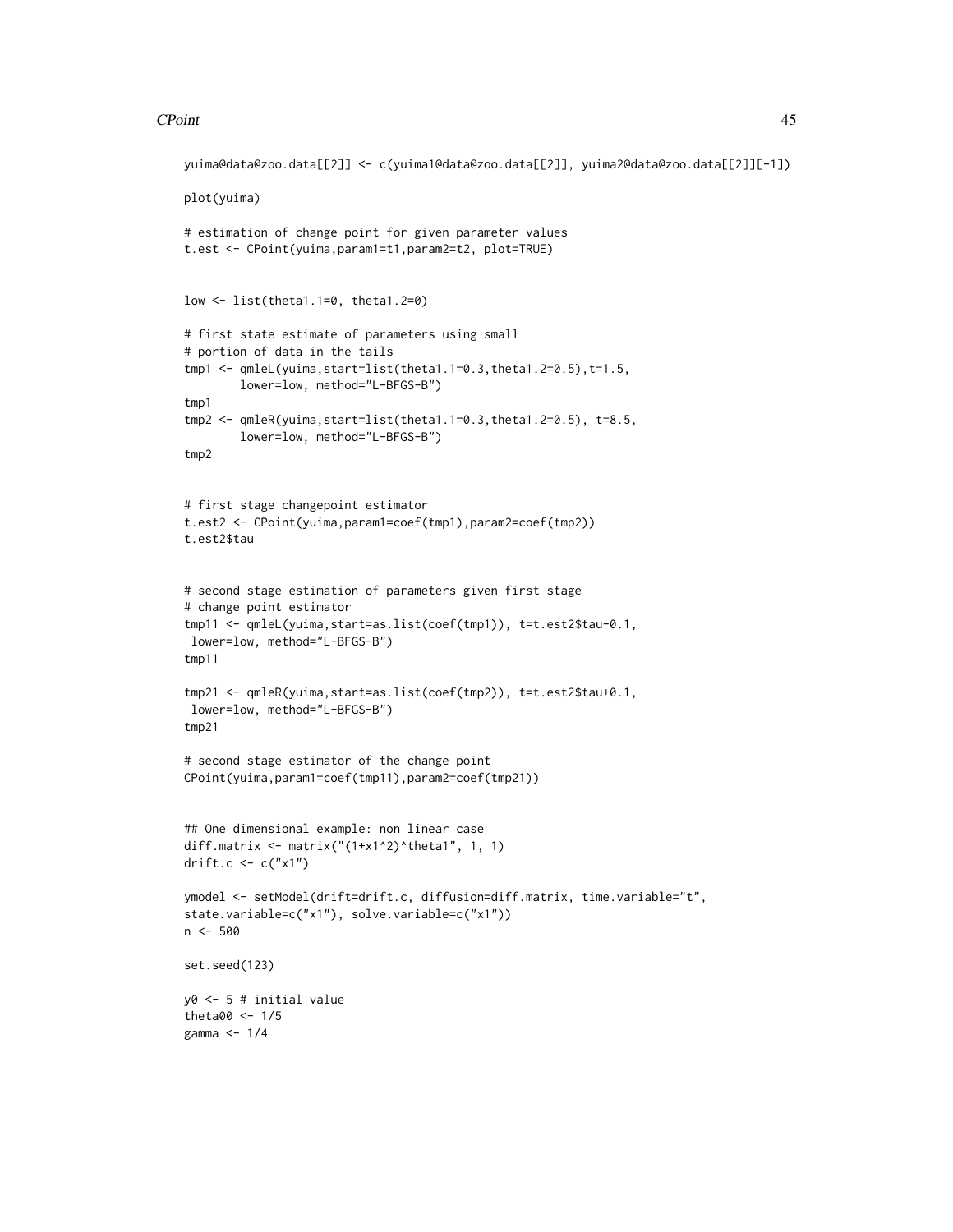```
theta01 <- theta00+n^(-gamma)
t1 <- list(theta1= theta00)
t2 <- list(theta1= theta01)
tau <- 0.4
ysamp1 <- setSampling(n=tau*n, Initial=0, delta=1/n)
yuima1 <- setYuima(model=ymodel, sampling=ysamp1)
yuima1 <- simulate(yuima1, xinit=c(5), true.parameter=t1)
x1 <- yuima1@data@zoo.data[[1]]
x1 <- as.numeric(x1[length(x1)])
ysamp2 <- setSampling(Initial=tau, n=n*(1-tau), delta=1/n)
yuima2 <- setYuima(model=ymodel, sampling=ysamp2)
yuima2 <- simulate(yuima2, xinit=c(x1), true.parameter=t2)
yuima <- yuima1
yuima@data@zoo.data[[1]] <- c(yuima1@data@zoo.data[[1]], yuima2@data@zoo.data[[1]][-1])
plot(yuima)
t.est <- CPoint(yuima,param1=t1,param2=t2)
t.est$tau
low <- list(theta1=0)
upp <- list(theta1=1)
# first state estimate of parameters using small
# portion of data in the tails
tmp1 <- qmleL(yuima,start=list(theta1=0.5),t=.15,lower=low, upper=upp,method="L-BFGS-B")
tmp1
tmp2 <- qmleR(yuima,start=list(theta1=0.5), t=.85,lower=low, upper=upp,method="L-BFGS-B")
tmp2
# first stage changepoint estimator
t.est2 <- CPoint(yuima,param1=coef(tmp1),param2=coef(tmp2))
t.est2$tau
# second stage estimation of parameters given first stage
# change point estimator
tmp11 <- qmleL(yuima,start=as.list(coef(tmp1)), t=t.est2$tau-0.1,
   lower=low, upper=upp,method="L-BFGS-B")
tmp11
```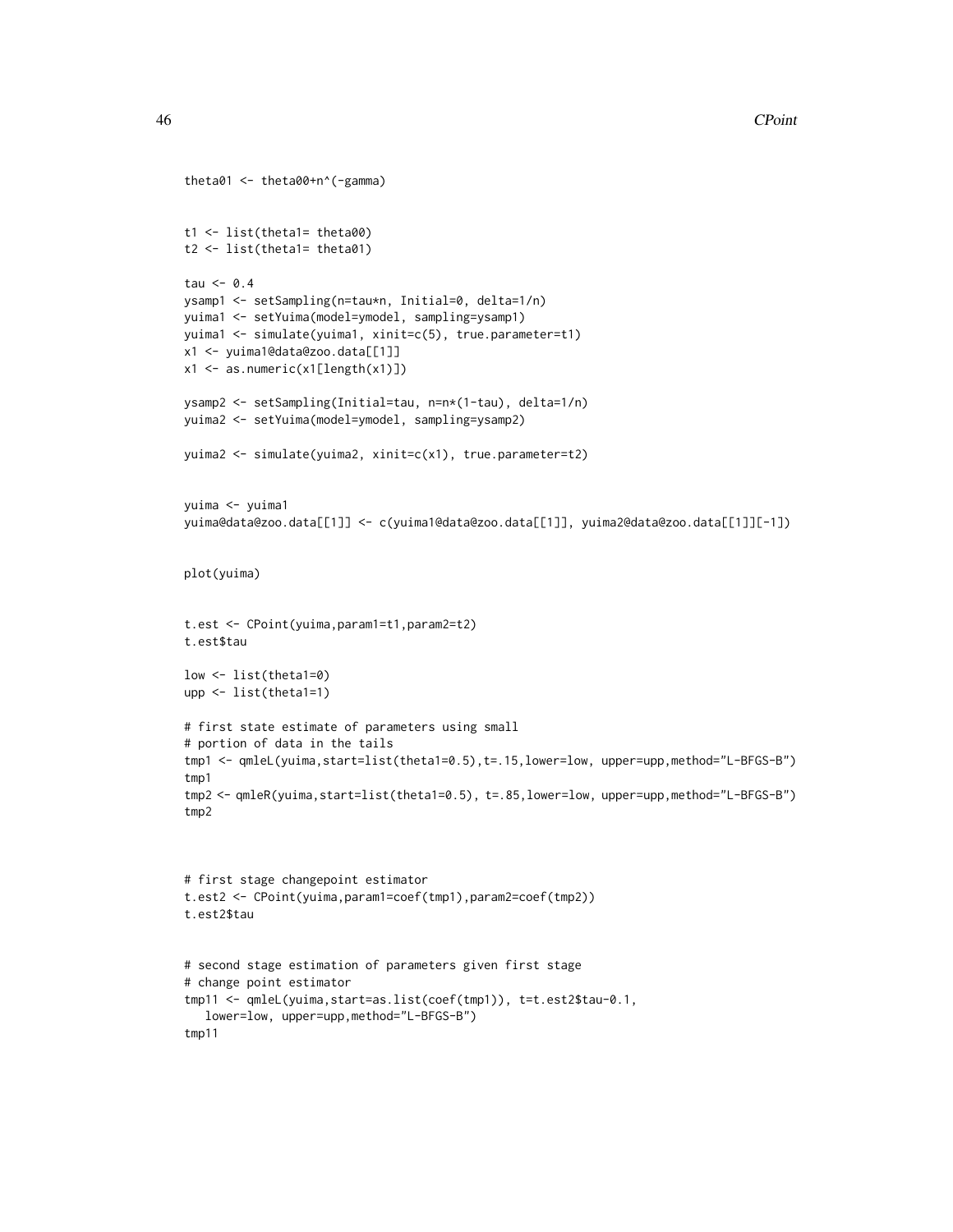### DataPPR 47

```
tmp21 <- qmleR(yuima,start=as.list(coef(tmp2)), t=t.est2$tau+0.1,
 lower=low, upper=upp,method="L-BFGS-B")
tmp21
# second stage estimator of the change point
CPoint(yuima,param1=coef(tmp11),param2=coef(tmp21),plot=TRUE)
## End(Not run)
```
DataPPR *From* zoo *data to* yuima.PPR*.*

### Description

The function converts an object of class zoo to an object of class [yuima.PPR](#page-183-1).

### Usage

DataPPR(CountVar, yuimaPPR, samp)

# Arguments

| CountVar | An object of class zoo that contains counting variables and covariates. index (CountVar)<br>returns the arrival times.                                               |
|----------|----------------------------------------------------------------------------------------------------------------------------------------------------------------------|
| yuimaPPR | An object of class yuima. PPR that contains a mathematical description of the<br>point process regression model assumed to be the generator of the observed<br>data. |
| samp     | An object of class yuima.sampling.                                                                                                                                   |

#### Value

The function returns an object of class [yuima.PPR](#page-183-1) where the slot model contains the Point process described in yuimaPPR@model, the slot data contains the counting variables and the covariates observed on the grid in samp.

```
## Not run:
# In this example we generate a dataset contains the Counting Variable N
# and the Covariate X.
# The covariate X is an OU driven by a Gamma process.
# Values of parameters.
mu < - 2alpha <-4beta <-5
```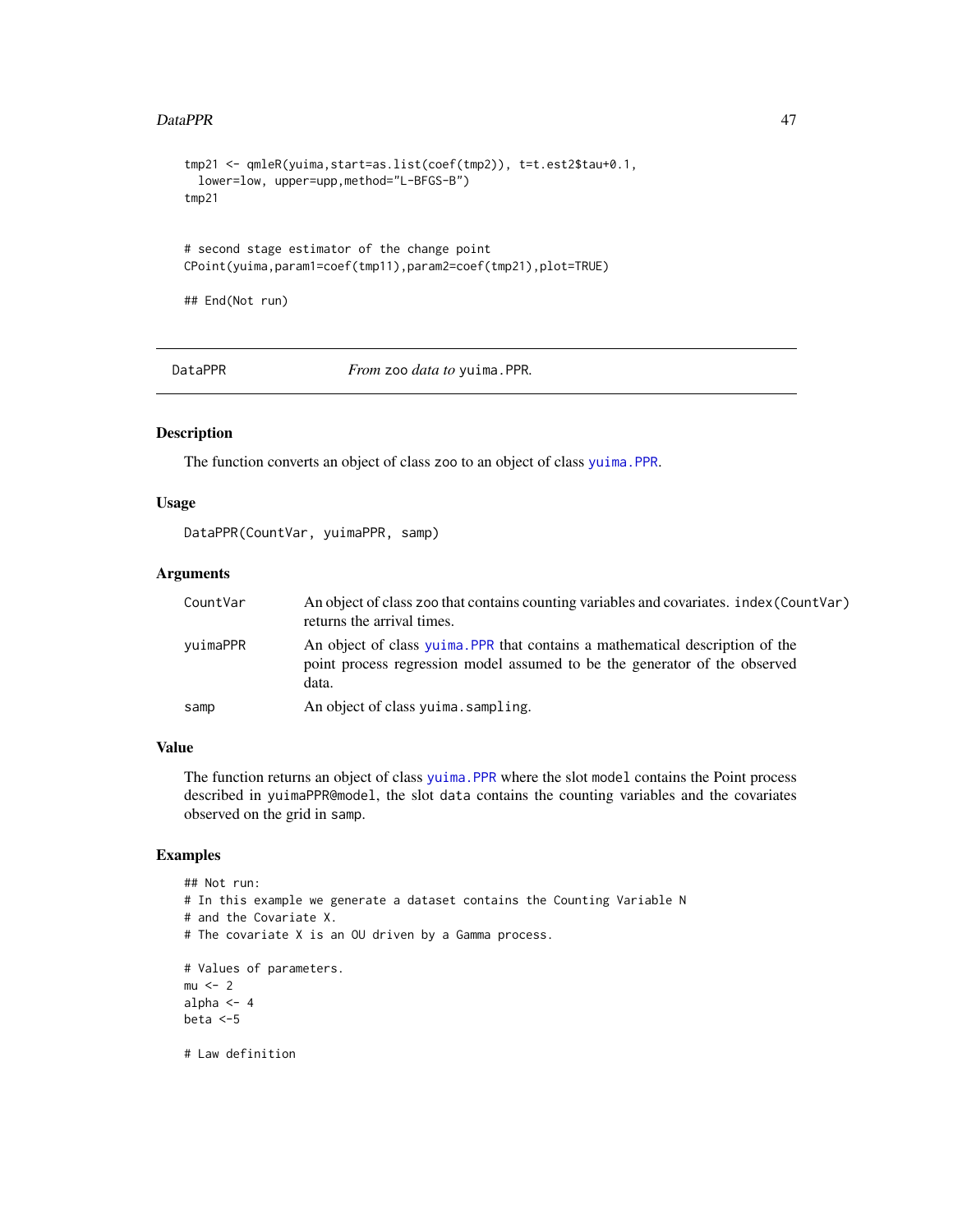```
my.rKern <- function(n,t){
  res0 <- t(t(rgamma(n, 0.1*t)))
 res1 <- t(t(rep(1,n)))
 res <- cbind(res0,res1)
  return(res)
}
Law.PPRKern <- setLaw(rng = my.rKern)
# Point Process definition
modKern <- setModel(drift = c("0.4*(0.1-X)","0"),
                    diffusion = c("0", "0"),
                    jump.coeff = matrix(c("1","0","0","1"),2,2),
                    measure = list(df = Law.PPRKern),measure.type = c("code","code"),
                    solve.variable = c("X", "N"),
                    xinit=c("0.25","0"))
gFun <- "exp(mu*log(1+X))"
#
Kernel <- "alpha*exp(-beta*(t-s))"
prvKern <- setPPR(yuima = modKern,
                  counting.var="N", gFun=gFun,
                  Kernel = as.matrix(Kernel),
                  lambda.var = "lambda", var.dx = "N",
                  lower-var="0", upper-var = "t")# Simulation
Term<-200
seed<-1
n<-20000
true.parKern <- list(mu=mu, alpha=alpha, beta=beta)
set.seed(seed)
# set.seed(1)
time.simKern <-system.time(
  simprvKern <- simulate(object = prvKern, true.parameter = true.parKern,
                         sampling = setSampling(Terminal =Term, n=n))
)
plot(simprvKern,main ="Counting Process with covariates" ,cex.main=0.9)
# Using the function get.counting.data we extract from an object of class
```
# yuima.PPR the counting process N and the covariate X at the arrival times.

```
CountVar <- get.counting.data(simprvKern)
```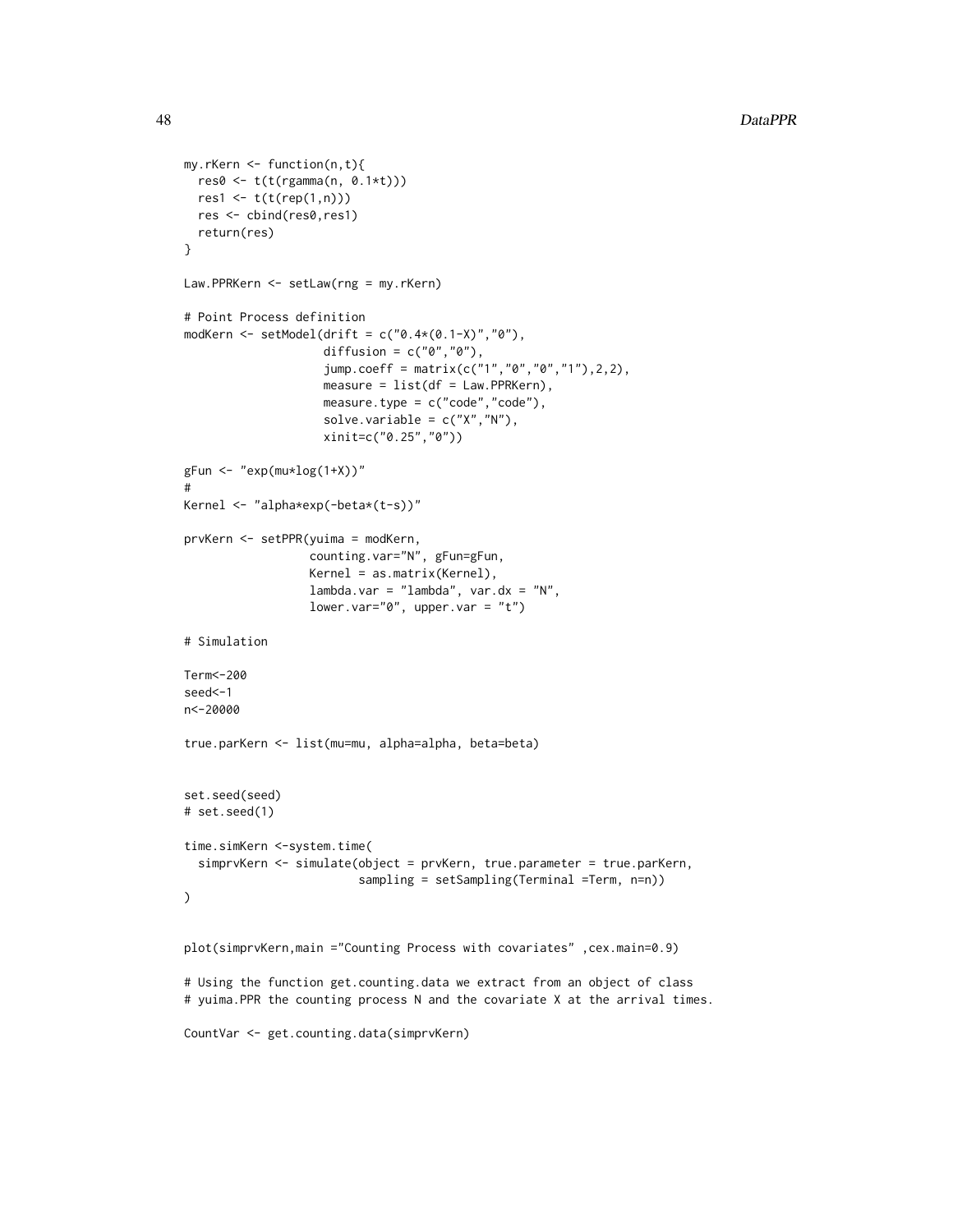# Diagnostic.Carma 49

plot(CountVar)

# We convert the zoo object in the yuima.PPR object.

sim2 <- DataPPR(CountVar, yuimaPPR=simprvKern, samp=simprvKern@sampling)

## End(Not run)

Diagnostic.Carma *Diagnostic Carma model*

#### Description

This function verifies if the condition of stationarity is satisfied.

#### Usage

Diagnostic.Carma(carma)

#### Arguments

carma An object of class yuima.qmle-class where the slot model is a carma process.

### Value

Logical variable. If TRUE, Carma is stationary.

### Author(s)

YUIMA TEAM

```
mod1 \le setCarma(p = 2, q = 1, scale.par = "sig",
          Carma.var = "y")
param1 <- list(a1 = 1.39631, a2 = 0.05029, b0 = 1,
            b1 = 1, sig = 1)
samp1 <- setSampling(Terminal = 100, n = 200)
set.seed(123)
sim1 <- simulate(mod1, true.parameter = param1,
          sampling = samp1)
est1 <- qmle(sim1, start = param1)
Diagnostic.Carma(est1)
```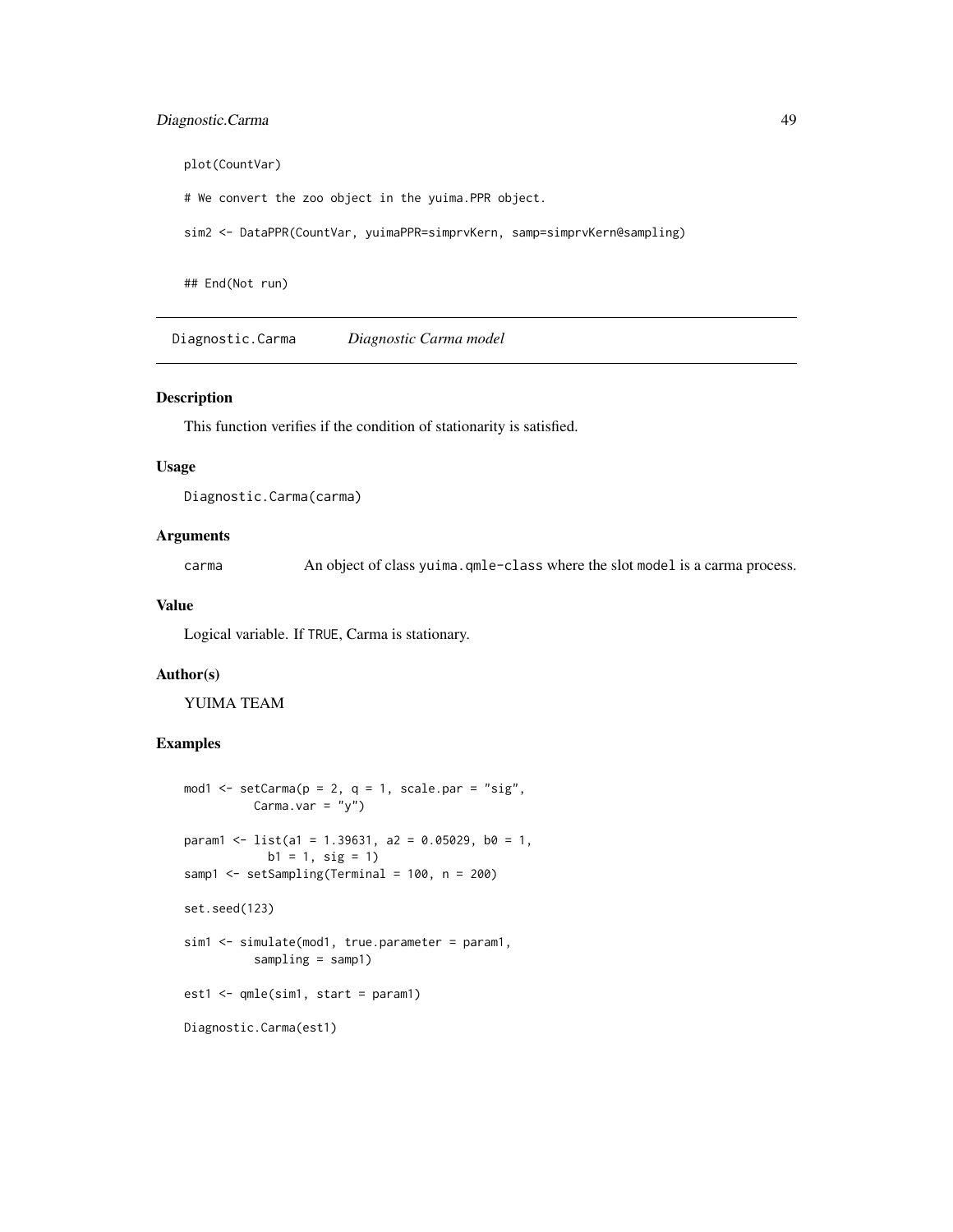Diagnostic.Cogarch *Function for checking the statistical properties of the COGARCH(p,q) model*

### Description

The function check the statistical properties of the  $COGARCH(p,q)$  model. We verify if the process has a strict positive stationary variance model.

#### Usage

```
Diagnostic.Cogarch(yuima.cogarch, param = list(), matrixS = NULL, mu = 1, display = TRUE)
```
# Arguments

| yuima.cogarch | an object of class yuima.cogarch, yuima or a class cogarch.gmm-class         |
|---------------|------------------------------------------------------------------------------|
| param         | a list containing the values of the parameters                               |
| matrixS       | a Square matrix.                                                             |
| mu            | first moment of the Levy measure.                                            |
| display       | a logical variable, if TRUE the function displays the result in the console. |

#### Value

The functon returns a List with entries:

meanVarianceProc

|                   | Unconditional Stationary mean of the variance process. |  |
|-------------------|--------------------------------------------------------|--|
| meanStateVariable |                                                        |  |
|                   | Unconditional Stationary mean of the state process.    |  |
| stationary        | If TRUE, the $COGARCH(p,q)$ has stationary variance.   |  |
| positivity        | If TRUE, the variance process is strictly positive.    |  |

### Author(s)

YUIMA Project Team

```
## Not run:
# Definition of the COGARCH(1,1) process driven by a Variance Gamma nois:
param.VG <- list(a1 = 0.038, b1 = 0.053,
                  a0 = 0.04/0.053, lambda = 1, alpha = sqrt(2), beta = 0, mu = 0,
                  x01 = 50.33)
cog.VG \leq -setCogarch(p = 1, q = 1, work = FALSE,measure=list(df="rvgamma(z, lambda, alpha, beta, mu)"),
                      measure.type = "code",
```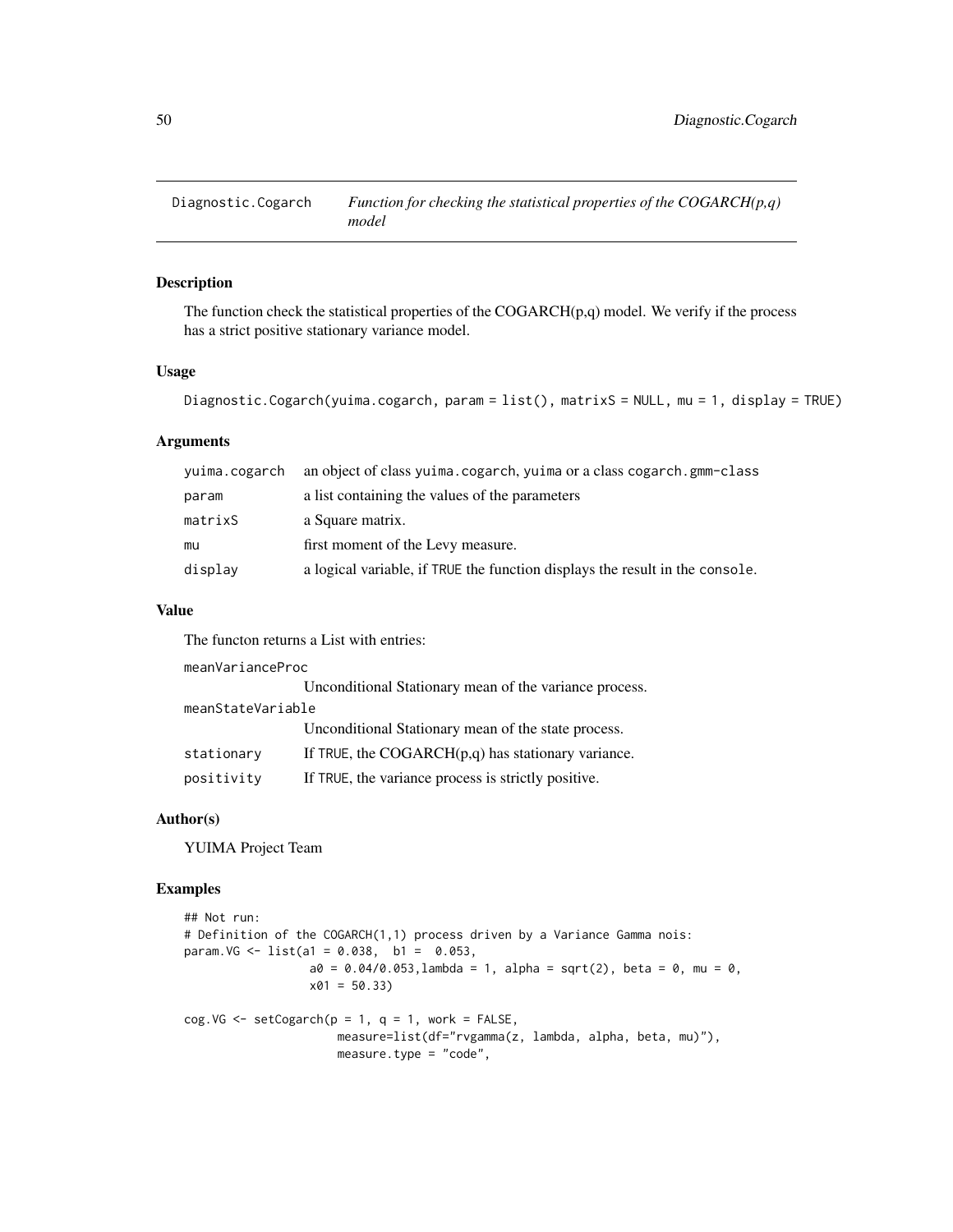```
Cogarch.var = "y",V.var = "v", Latent.var = "x",XinExpr=TRUE)
# Verify the stationarity and the positivity of th variance process
test <- Diagnostic.Cogarch(cog.VG,param=param.VG)
show(test)
# Simulate a sample path
set.seed(210)
Term=800
num=24000
samp.VG <- setSampling(Terminal=Term, n=num)
sim.VG <- simulate(cog.VG,
                    true.parameter=param.VG,
                    sampling=samp.VG,
                    method="euler")
plot(sim.VG)
# Estimate the model
res.VG <- gmm(sim.VG, start = param.VG, Est.Incr = "IncrPar")
summary(res.VG)
# Check if the estimated COGARCH(1,1) has a positive and stationary variance
test1<-Diagnostic.Cogarch(res.VG)
show(test1)
# Simulate a COGARCH sample path using the estimated COGARCH(1,1)
# and the recovered increments of underlying Variance Gamma Noise
esttraj<-simulate(res.VG)
plot(esttraj)
## End(Not run)
```
get.counting.data *Extract arrival times from an object of class* yuima.PPR

### Description

This function extracts arrival times from an object of class [yuima.PPR](#page-183-1).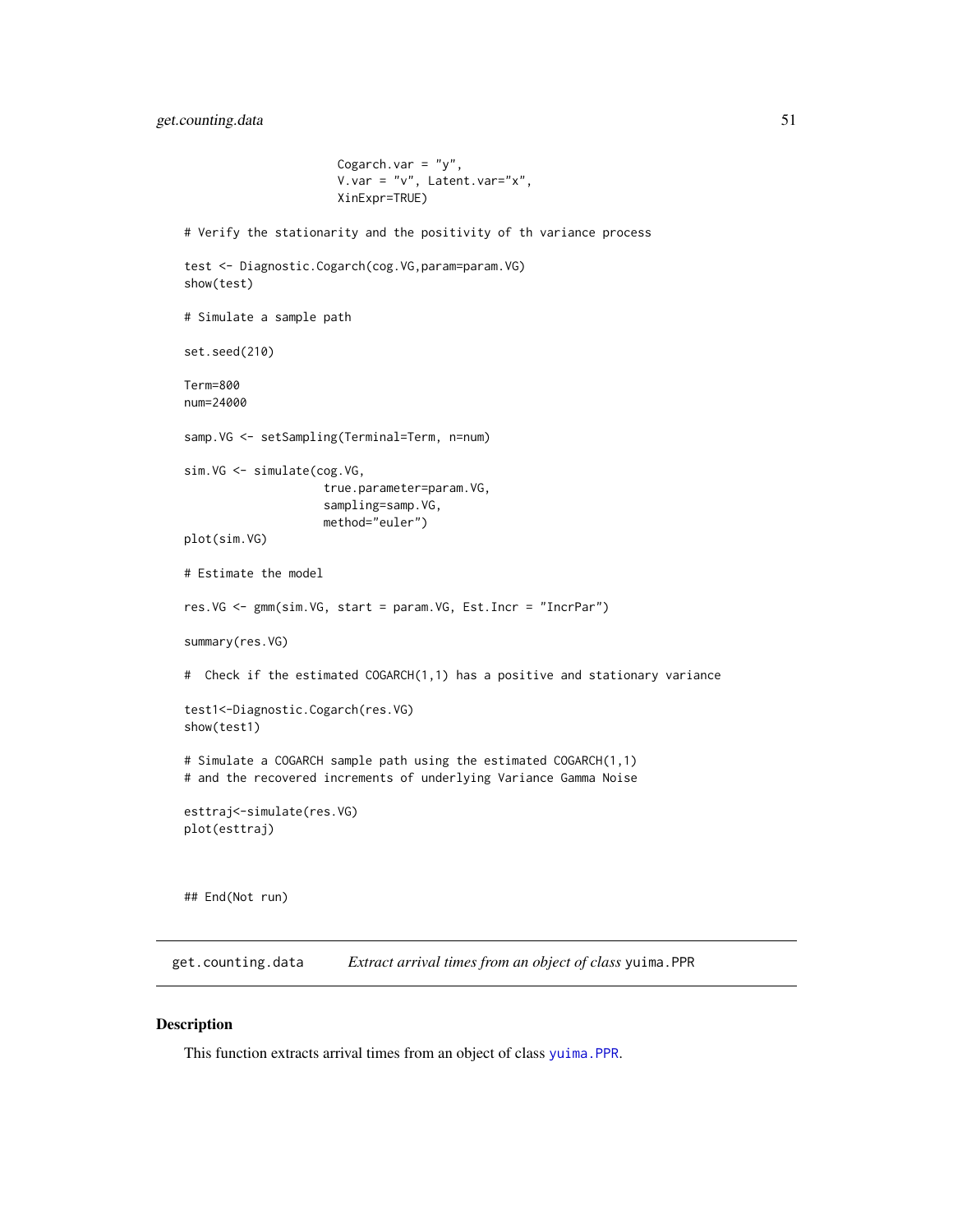#### Usage

get.counting.data(yuimaPPR,type="zoo")

### Arguments

| vuimaPPR | An object of class yuima. PPR.                                                                                |
|----------|---------------------------------------------------------------------------------------------------------------|
| type     | By default type="zoo" the function returns an object of class zoo. Other values<br>are yuima. PPR and matrix. |

# Value

By default the function returns an object of class zoo. The arrival times can be extracted by applying the method index to the output

```
## Not run:
##################
# Hawkes Process #
##################
# Values of parameters.
mu < - 2alpha <-4beta <-5
# Law definition
my.rHawkes <- function(n){
  res <- t(t(rep(1,n)))
  return(res)
}
Law.Hawkes <- setLaw(rng = my.rHawkes)
# Point Process Definition
gFun < - "mu"
Kernel <- "alpha*exp(-beta*(t-s))"
modHawkes \leq setModel(drift = c("0"), diffusion = matrix("0",1,1),
  jump.coeff = matrix(c("1"),1,1), measure = list(df = Law.Hawkes),
  measure.type = "code", solve.variable = c("N"),
  xinit=c("0"))
prvHawkes <- setPPR(yuima = modHawkes, counting.var="N", gFun=gFun,
  Kernel = as.matrix(Kernel), lambda.var = "lambda",
  var.dx = "N", lower.var="0", upper.var = "t")
true.par <- list(mu=mu, alpha=alpha, beta=beta)
```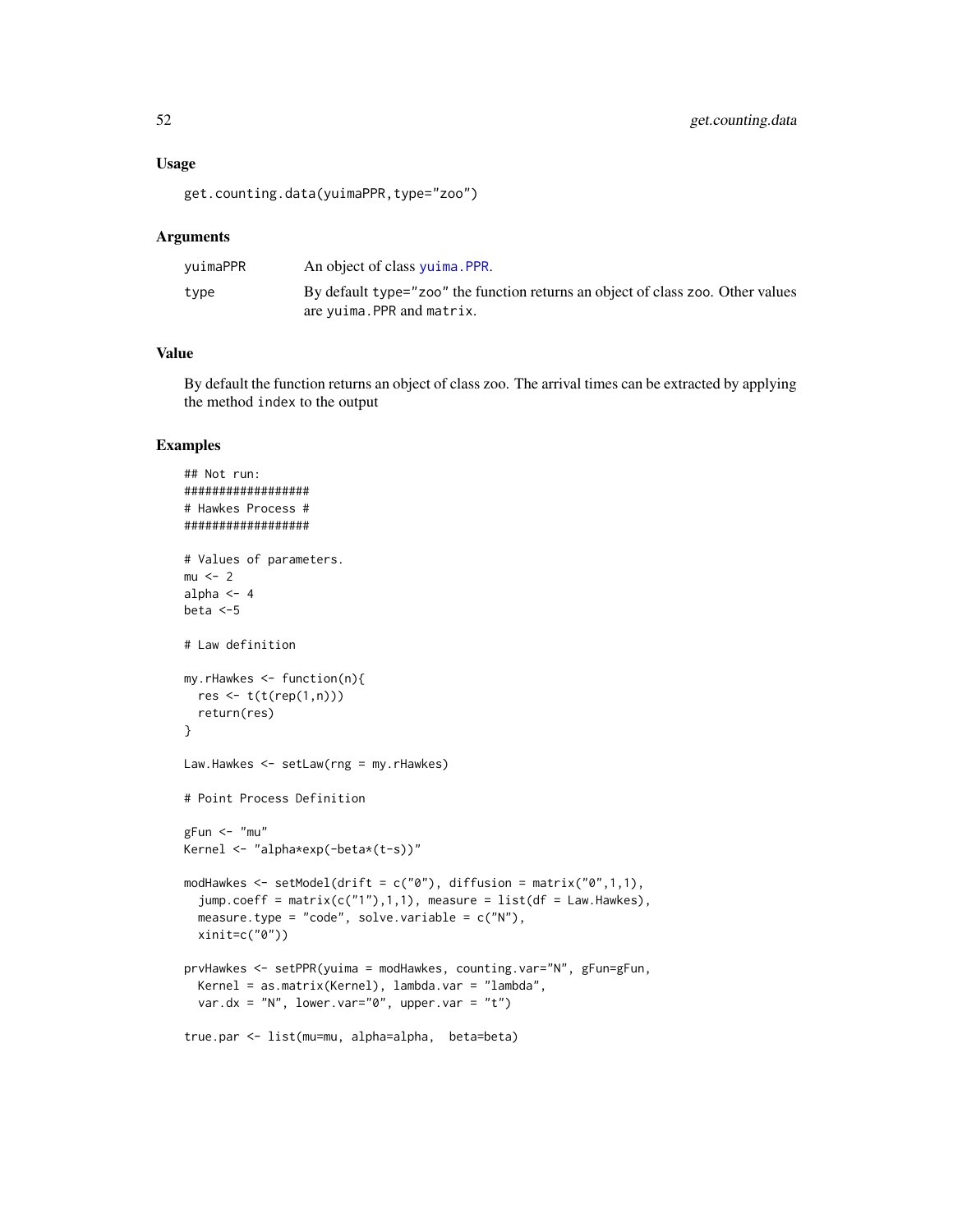```
set.seed(1)
Term<-70
n<-7000
# Simulation trajectory
time.Hawkes <-system.time(
  simHawkes <- simulate(object = prvHawkes, true.parameter = true.par,
     sampling = setSampling(Terminal =Term, n=n))
)
# Arrival times of the Counting process.
DataHawkes <- get.counting.data(simHawkes)
TimeArr <- index(DataHawkes)
##################################
# Point Process Regression Model #
##################################
# Values of parameters.
mu < - 2alpha <-4beta <-5
# Law definition
my.rKern <- function(n,t){
 res0 <- t(t(rgamma(n, 0.1*t)))
 res1 <- t(t(rep(1,n)))
 res <- cbind(res0,res1)
  return(res)
}
Law.PPRKern <- setLaw(rng = my.rKern)
# Point Process definition
modKern <- setModel(drift = c("0.4*(0.1-X)","0"),
                    diffusion = c("0", "0"),
                    jump.coeff = matrix(c("1","0","0","1"),2,2),
                    measure = list(df = Law.PPRKern),measure.type = c("code","code"),
                    solve.variable = c("X","N"),
                    xinit=c("0.25","0"))
gFun \leftarrow "exp(mu * log(1+X))"#
Kernel <- "alpha*exp(-beta*(t-s))"
prvKern <- setPPR(yuima = modKern,
                  counting.var="N", gFun=gFun,
                  Kernel = as.matrix(Kernel),
                  lambda.var = "lambda", var.dx = "N",
```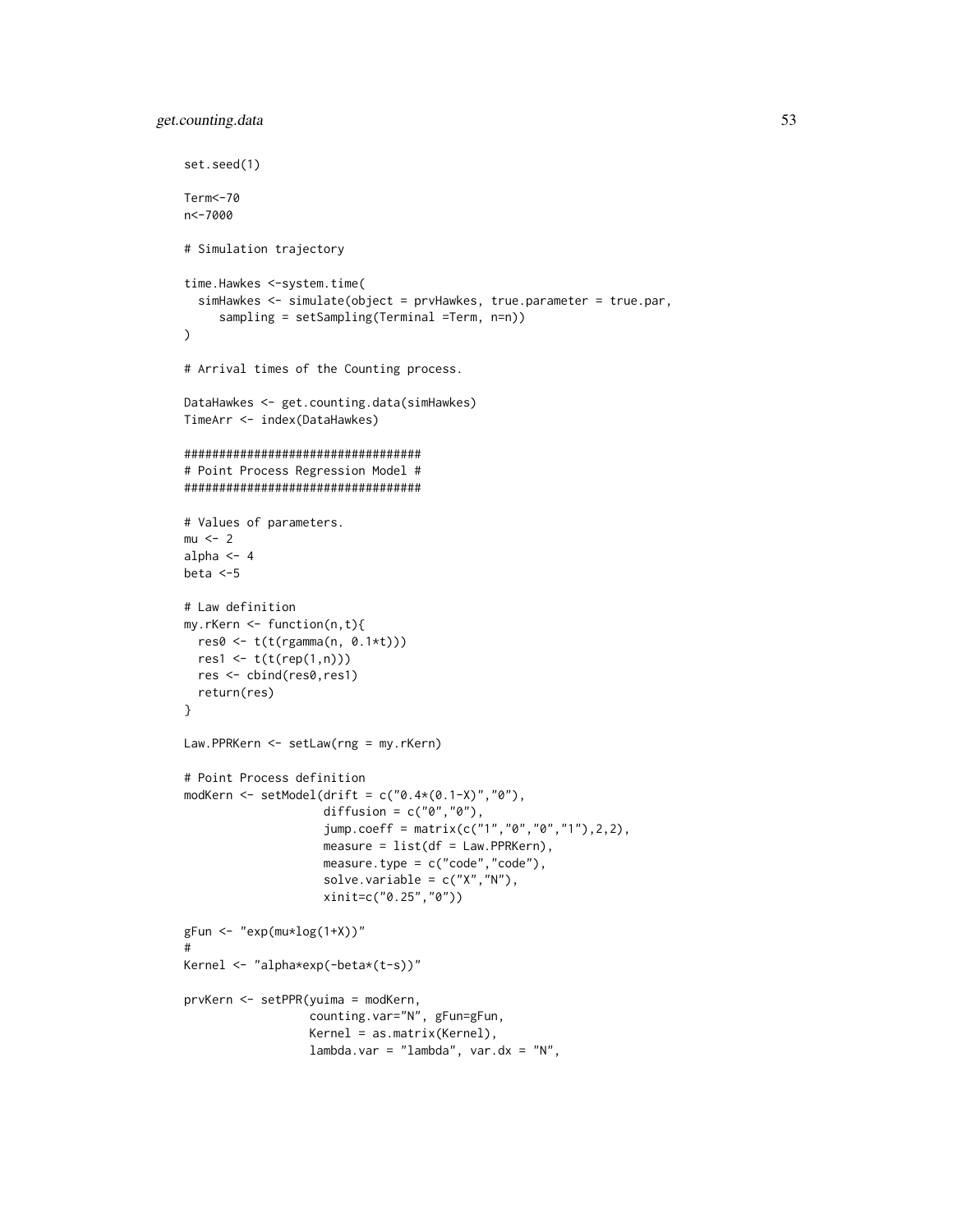```
lower.var="0", upper.var = "t")
# Simulation
Term<-100
seed<-1
n<-10000
true.parKern <- list(mu=mu, alpha=alpha, beta=beta)
set.seed(seed)
# set.seed(1)
time.simKern <-system.time(
  simprvKern <- simulate(object = prvKern, true.parameter = true.parKern,
                         sampling = setSampling(Terminal =Term, n=n))
)
plot(simprvKern,main ="Counting Process with covariates" ,cex.main=0.9)
# Arrival Times
CountVar <- get.counting.data(simprvKern)
TimeArr <- index(CountVar)
```
## End(Not run)

<span id="page-53-0"></span>gmm *Method of Moments for COGARCH(P,Q).*

### Description

The function returns the estimated parameters of a COGARCH(P,Q) model. The parameters are abtained by matching theoretical vs empirical autocorrelation function. The theoretical autocorrelation function is computed according the methodology developed in Chadraa (2009).

#### Usage

```
gmm(yuima, data = NULL, start,
method="BFGS", fixed = list(), lower, upper, lag.max = NULL,
equally.spaced = FALSE, aggregation=TRUE, Est.Incr = "NoIncr", objFun = "L2")
```
### Arguments

yuima a yuima object or an object of [yuima.cogarch-class](#page-170-0).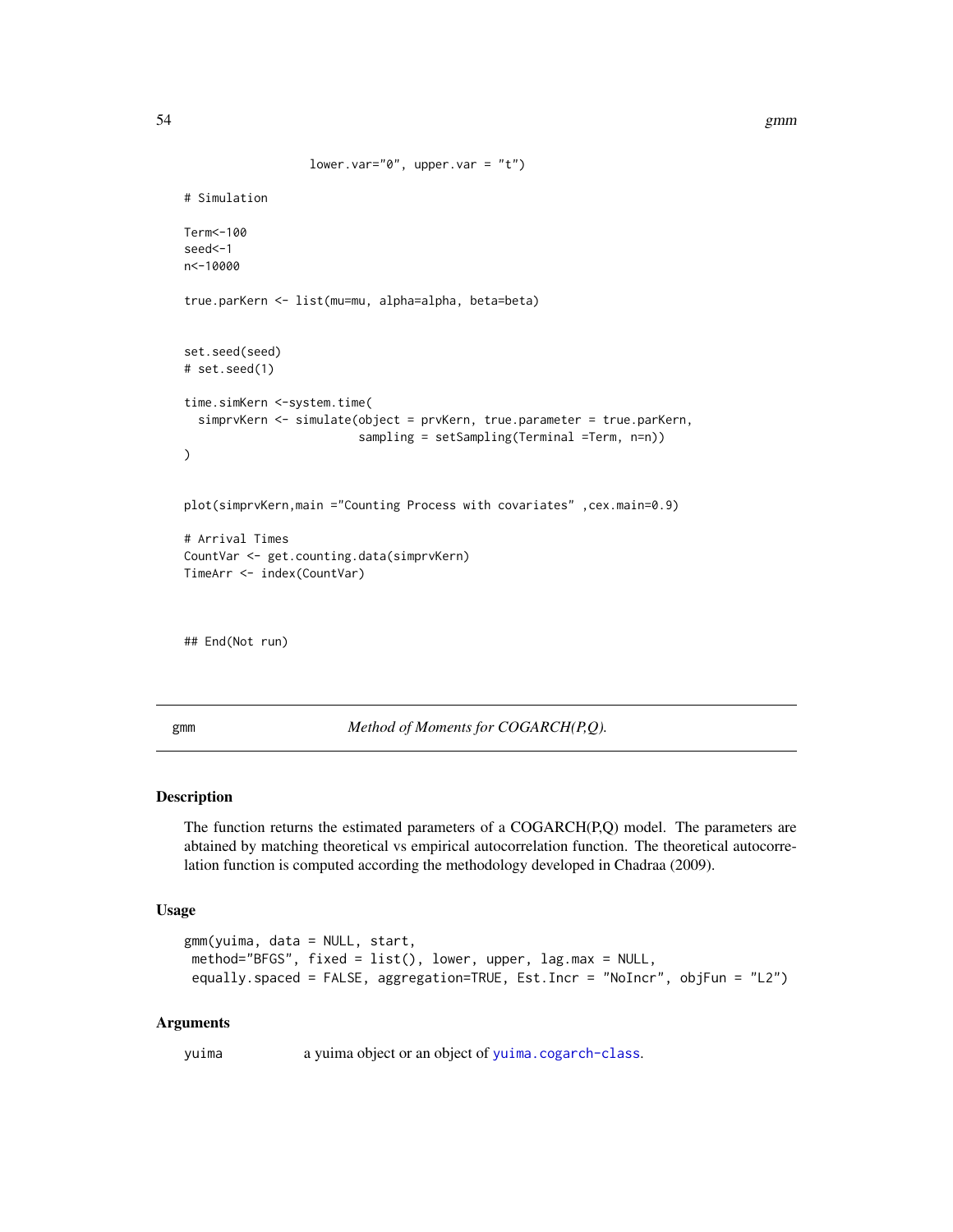#### gmm 55

| data        | an object of class yuima. data-class contains the observations available at uni-<br>formly spaced time. If data=NULL, the default, the function uses the data in an<br>object of yuima-class.                                                                                                                                                                                                                                                                     |
|-------------|-------------------------------------------------------------------------------------------------------------------------------------------------------------------------------------------------------------------------------------------------------------------------------------------------------------------------------------------------------------------------------------------------------------------------------------------------------------------|
| start       | a list containing the starting values for the optimization routine.                                                                                                                                                                                                                                                                                                                                                                                               |
| method      | a string indicating one of the methods available in optim.                                                                                                                                                                                                                                                                                                                                                                                                        |
| fixed       | a list of fixed parameters in optimization routine.                                                                                                                                                                                                                                                                                                                                                                                                               |
| lower       | a named list for specifying lower bounds of parameters.                                                                                                                                                                                                                                                                                                                                                                                                           |
| upper       | a named list for specifying upper bounds of parameters.                                                                                                                                                                                                                                                                                                                                                                                                           |
| lag.max     | maximum lag at which to calculate the theoretical and empirical acf. Default is<br>$sqrt(N)$ where N is the number of observation.                                                                                                                                                                                                                                                                                                                                |
|             | equally spaced Logical variable. If equally spaced = TRUE., the function use the returns of<br>COGARCH(P,Q) evaluated at unitary length for the computation of the empiri-<br>cal autocorrelations. If equally spaced = FALSE, the increments are evaluated<br>on the interval with frequency specified in an object of class yuima. data-class<br>that contains the observed time series.                                                                        |
| aggregation | If aggregation=TRUE, before the estimation of the levy parameters we aggre-<br>gate the estimated increments                                                                                                                                                                                                                                                                                                                                                      |
| Est. Incr   | a string variable, If Est. Incr = "NoIncr", default value, gmm returns an ob-<br>ject of class cogarch.est-class that contains the COGARCH parameters. If<br>Est. Incr = "Incr" or Est. Incr = "IncrPar" the output is an object of class<br>cogarch.est.incr-class. In the first case the object contains the increments<br>of underlying noise while in the second case also the estimated parameter of<br>levy measure.                                        |
| objFun      | a string variable that indentifies the objective function in the optimization step.<br>objFun = "L2", default value, the objective function is a quadratic form where<br>the weighting Matrix is the identity one. objFun = "L2CUE" the weighting ma-<br>trix is estimated using Continuously Updating GMM (L2CUE). objFun = "L1",<br>the objective function is the mean absolute error. In the last case the standard<br>error for estimators are not available. |

### Details

The routine is based on three steps: estimation of the COGARCH parameters, recovering the increments of the underlying Levy process and estimation of the levy measure parameters. The last two steps are available on request by the user.

# Value

The function returns a list with the same components of the object obtained when the function [optim](#page-0-0) is used.

# Author(s)

The YUIMA Project Team.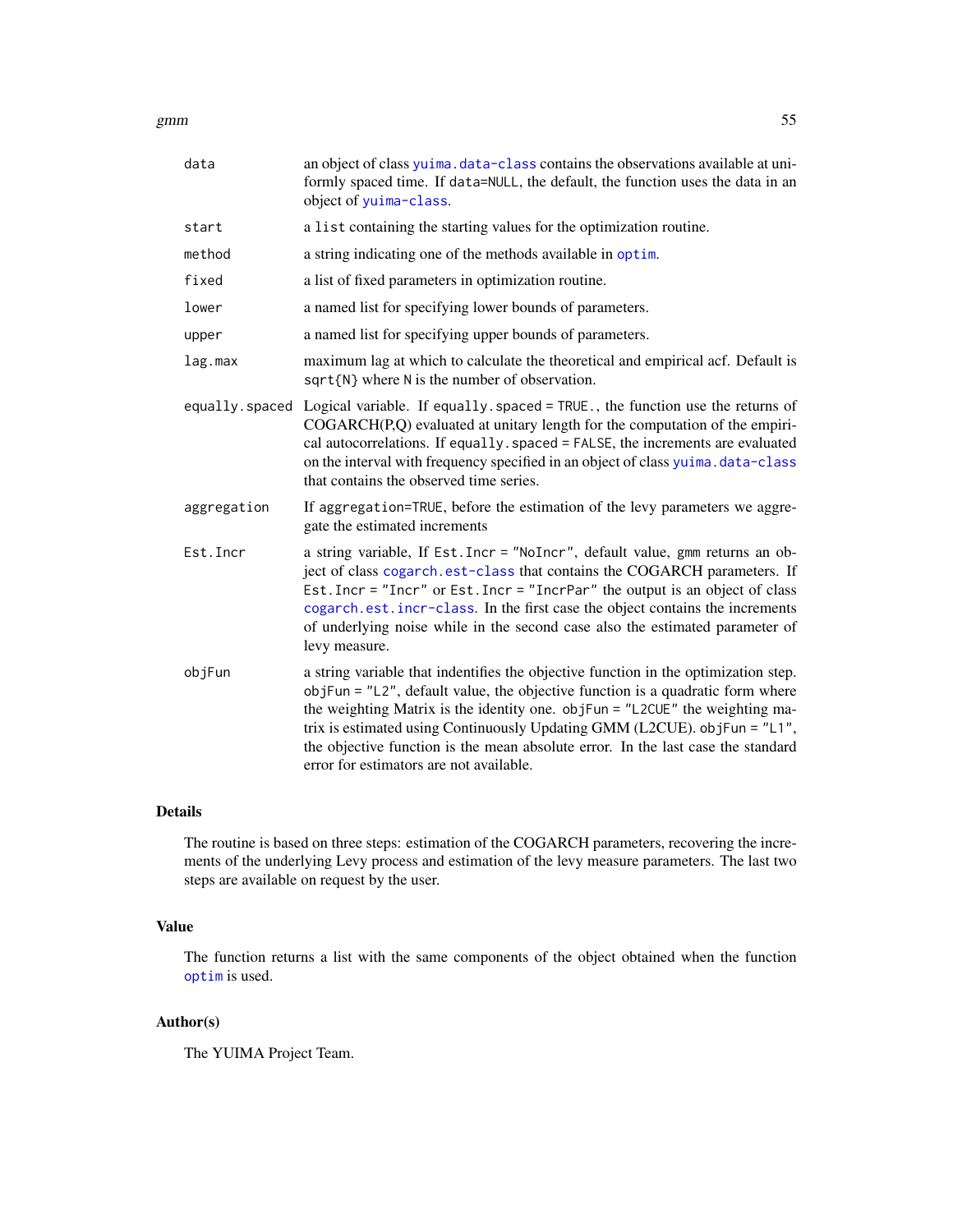### References

Chadraa, E. (2009) Statistical Modeling with COGARCH(P,Q) Processes. Phd Thesis

# Examples

```
## Not run:
# Example COGARCH(1,1): the parameters are the same used in Haugh et al. 2005. In this case
# we assume the underlying noise is a symmetric variance gamma.
# As first step we define the COGARCH(1,1) in yuima:
mod1 <- setCogarch(p = 1, q = 1, work = FALSE,
                   measure=list(df="rbgamma(z,1,sqrt(2),1,sqrt(2))"),
                    measure.type = "code", Cogarch.var = "y",
                    V.var = "v", Latent.var="x",XinExpr=TRUE)
param \le list(a1 = 0.038, b1 = 0.053,
              a0 = 0.04/0.053, x01 = 20# We generate a trajectory
samp <- setSampling(Terminal=10000, n=100000)
set.seed(210)
sim1 <- simulate(mod1, sampling = samp, true.parameter = param)
# We estimate the model
res1 <- gmm(yuima = sim1, start = param)
summary(res1)
## End(Not run)
```
<span id="page-55-0"></span>hyavar *Asymptotic Variance Estimator for the Hayashi-Yoshida estimator*

#### Description

This function estimates the asymptotic variances of covariance and correlation estimates by the Hayashi-Yoshida estimator.

### Usage

hyavar(yuima, bw, nonneg = TRUE,  $psd = TRUE$ )

#### Arguments

yuima an object of yuima-class or yuima.data-class.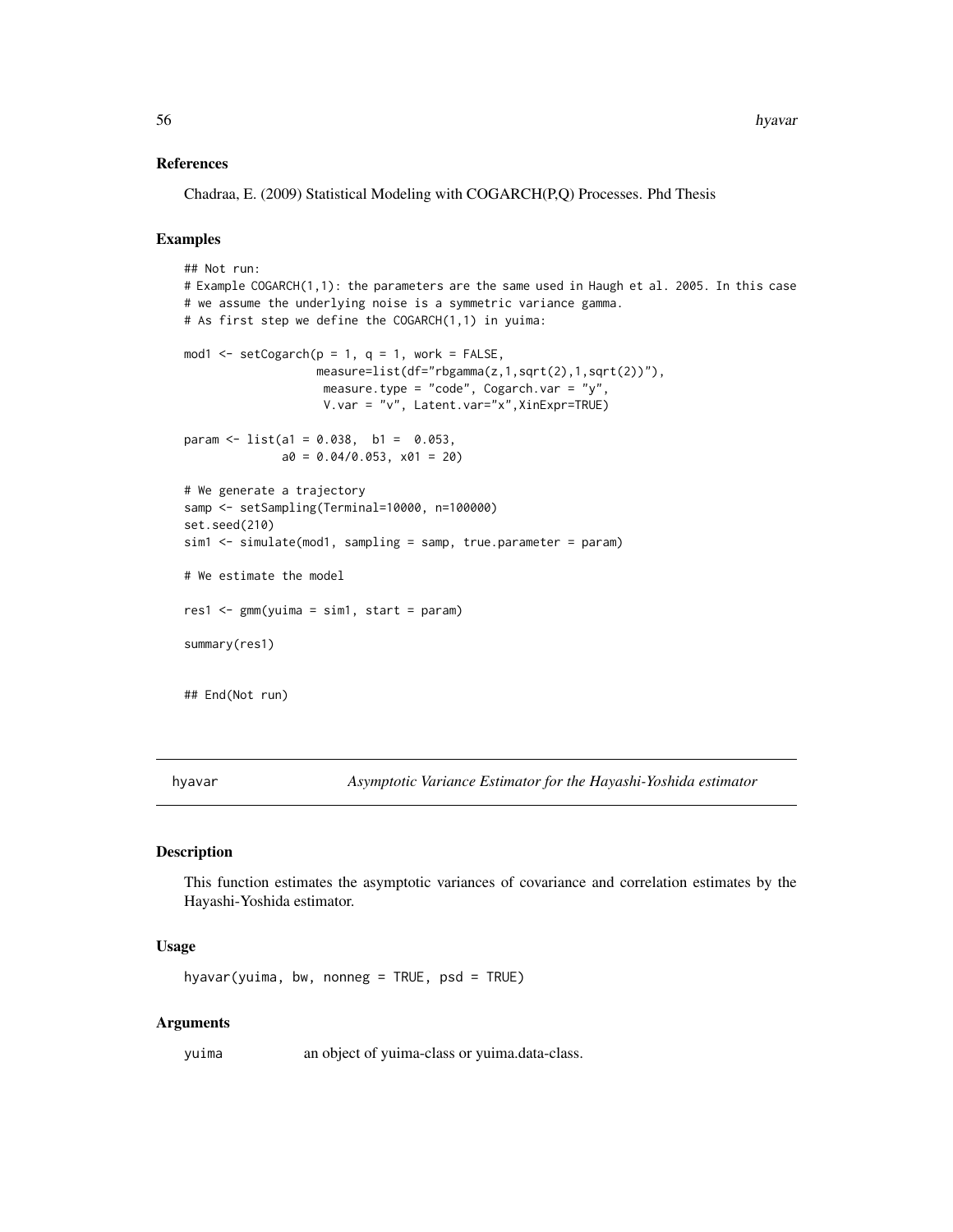#### hyavar 57

| bw     | a positive number or a numeric matrix. If it is a matrix, each component indicate<br>the bandwidth parameter for the kernel estimators used to estimate the asymp-<br>totic variance of the corresponding component (necessary only for off-diagonal<br>components). If it is a number, it is converted to a matrix as $matrix(x, d, d)$ ,<br>where $d=dim(x)$ . The default value is the matrix whose $(i, j)$ -th component is |
|--------|----------------------------------------------------------------------------------------------------------------------------------------------------------------------------------------------------------------------------------------------------------------------------------------------------------------------------------------------------------------------------------------------------------------------------------|
|        | given by $min(n_i, n_i)^{0.45}$ , where $n_i$ denotes the number of the observations for<br>the $i$ -th component of the data.                                                                                                                                                                                                                                                                                                   |
| nonneg | logical. If TRUE, the asymptotic variance estimates for correlations are always<br>ensured to be non-negative. See 'Details'.                                                                                                                                                                                                                                                                                                    |
| psd    | passed to cce.                                                                                                                                                                                                                                                                                                                                                                                                                   |

### Details

The precise description of the method used to estimate the asymptotic variances is as follows. For diagonal components, they are estimated by the realized quarticity multiplied by 2/3. Its theoretical validity is ensured by Hayashi et al. (2011), for example. For off-diagonal components, they are estimated by the naive kernel approach descrived in Section 8.2 of Hayashi and Yoshida (2011). Note that the asymptotic covariance between a diagonal component and another component, which is necessary to evaluate the asymptotic variances of correlation estimates, is not provided in Hayashi and Yoshida (2011), but it can be derived in a similar manner to that paper.

If nonneg is TRUE, negative values of the asymptotic variances of correlations are avoided in the following way. The computed asymptotic varaince-covariance matrix of the vector  $(HYii, HYij, HYjj)$ is converted to its spectral absolute value. Here,  $HYij$  denotes the Hayashi-Yohida estimator for the  $(i, j)$ -th component.

The function also returns the covariance and correlation matrices calculated by the Hayashi-Yoshida estimator (using [cce](#page-23-0)).

### Value

A list with components:

| covmat   | the estimated covariance matrix                     |
|----------|-----------------------------------------------------|
| cormat   | the estimated correlation matrix                    |
| avar.cov | the estimated asymptotic variances for covariances  |
| avar.cor | the estimated asymptotic variances for correlations |

## Note

Construction of kernel-type estimators for off-diagonal components is implemented after pseudoaggregation described in Bibinger (2011).

### Author(s)

Yuta Koike with YUIMA Project Team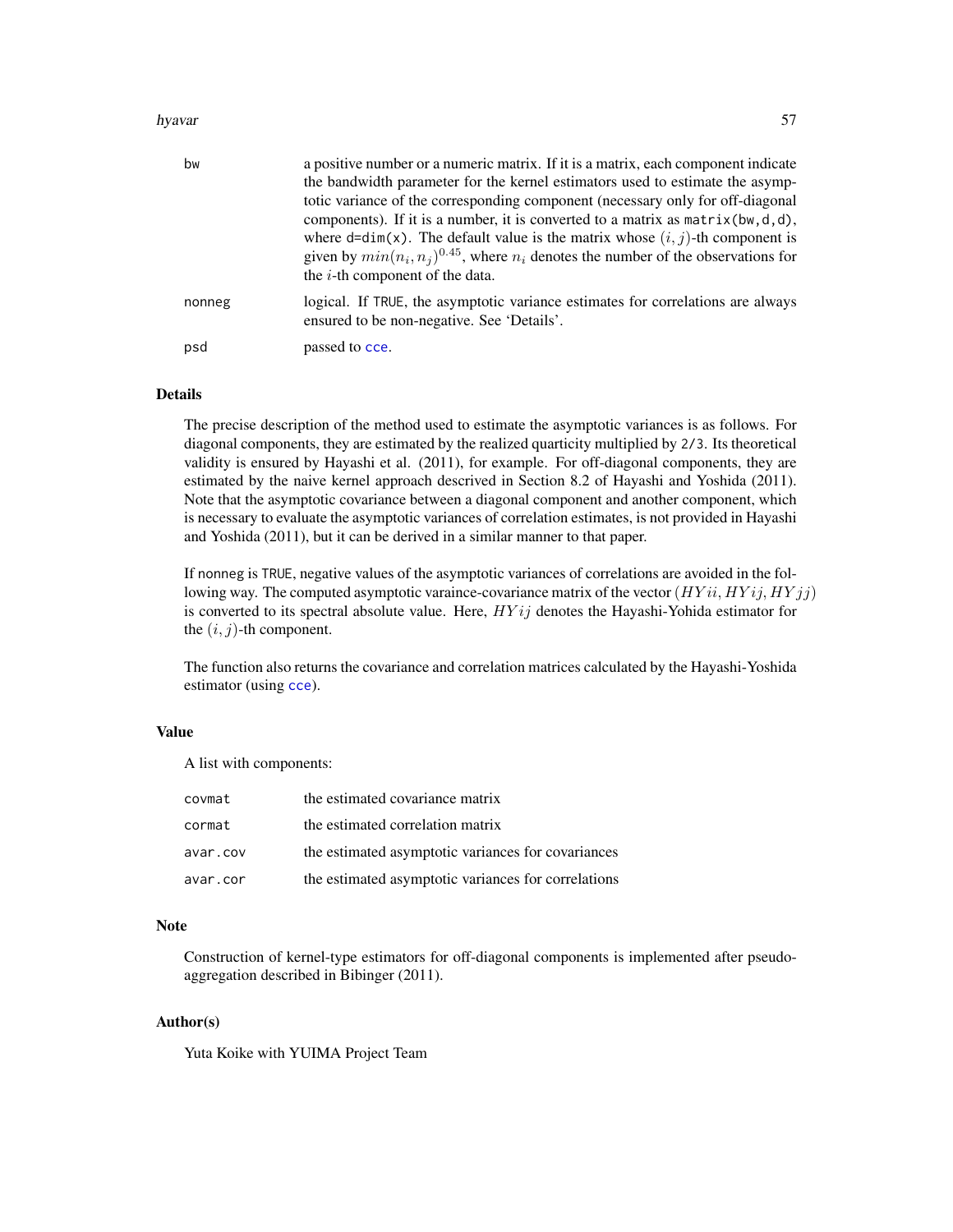#### References

Barndorff-Nilesen, O. E. and Shephard, N. (2004) Econometric analysis of realized covariation: High frequency based covariance, regression, and correlation in financial economics, *Econometrica*, 72, no. 3, 885–925.

Bibinger, M. (2011) Asymptotics of Asynchronicity, technical report, Available at [arXiv:1106.4222.](https://arxiv.org/abs/1106.4222)

Hayashi, T., Jacod, J. and Yoshida, N. (2011) Irregular sampling and central limit theorems for power variations: The continuous case, *Annales de l'Institut Henri Poincare - Probabilites et Statistiques*, 47, no. 4, 1197–1218.

Hayashi, T. and Yoshida, N. (2011) Nonsynchronous covariation process and limit theorems, *Stochastic processes and their applications*, 121, 2416–2454.

### See Also

[setData](#page-123-0), [cce](#page-23-0)

```
## Not run:
## Set a model
diff.coef.1 <- function(t, x1 = 0, x2 = 0) sqrt(1+t)
diff.coef.2 <- function(t, x1 = 0, x2 = 0) sqrt(1+t^2)
cor.rho <- function(t, x1 = 0, x2 = 0) sqrt(1/2)
diff.coef.matrix <- matrix(c("diff.coef.1(t,x1,x2)",
"diff.coef.2(t,x1,x2) * cor.rho(t,x1,x2)",
"", "diff.coef.2(t,x1,x2) * sqrt(1-cor.rho(t,x1,x2)^2)"), 2, 2)
cor.mod \le - setModel(drift = c("", ""),
diffusion = diff.coef.matrix,solve.variable = c("x1", "x2"))set.seed(111)
## We use a function poisson.random.sampling to get observation by Poisson sampling.
yuima.samp <- setSampling(Terminal = 1, n = 1200)
yuima <- setYuima(model = cor.mod, sampling = yuima.samp)
yuima <- simulate(yuima)
psample<- poisson.random.sampling(yuima, rate = c(0.2,0.3), n = 1000)
## Constructing a 95% confidence interval for the quadratic covariation from psample
result <- hyavar(psample)
thetahat \leq result$covmat[1,2] # estimate of the quadratic covariation
se <- sqrt(result$avar.cov[1,2]) # estimated standard error
c(lower = thetahat + qnorm(0.025) * se, upper = thetahat + qnorm(0.975) * se)
## True value of the quadratic covariation.
cc.theta <- function(T, sigma1, sigma2, rho) {
  tmp <- function(t) return(sigma1(t) * sigma2(t) * rho(t))
  integrate(tmp, 0, T)
}
# contained in the constructed confidence interval
cc.theta(T = 1, diff.coef.1, diff.coef.2, cor.rho)$value
```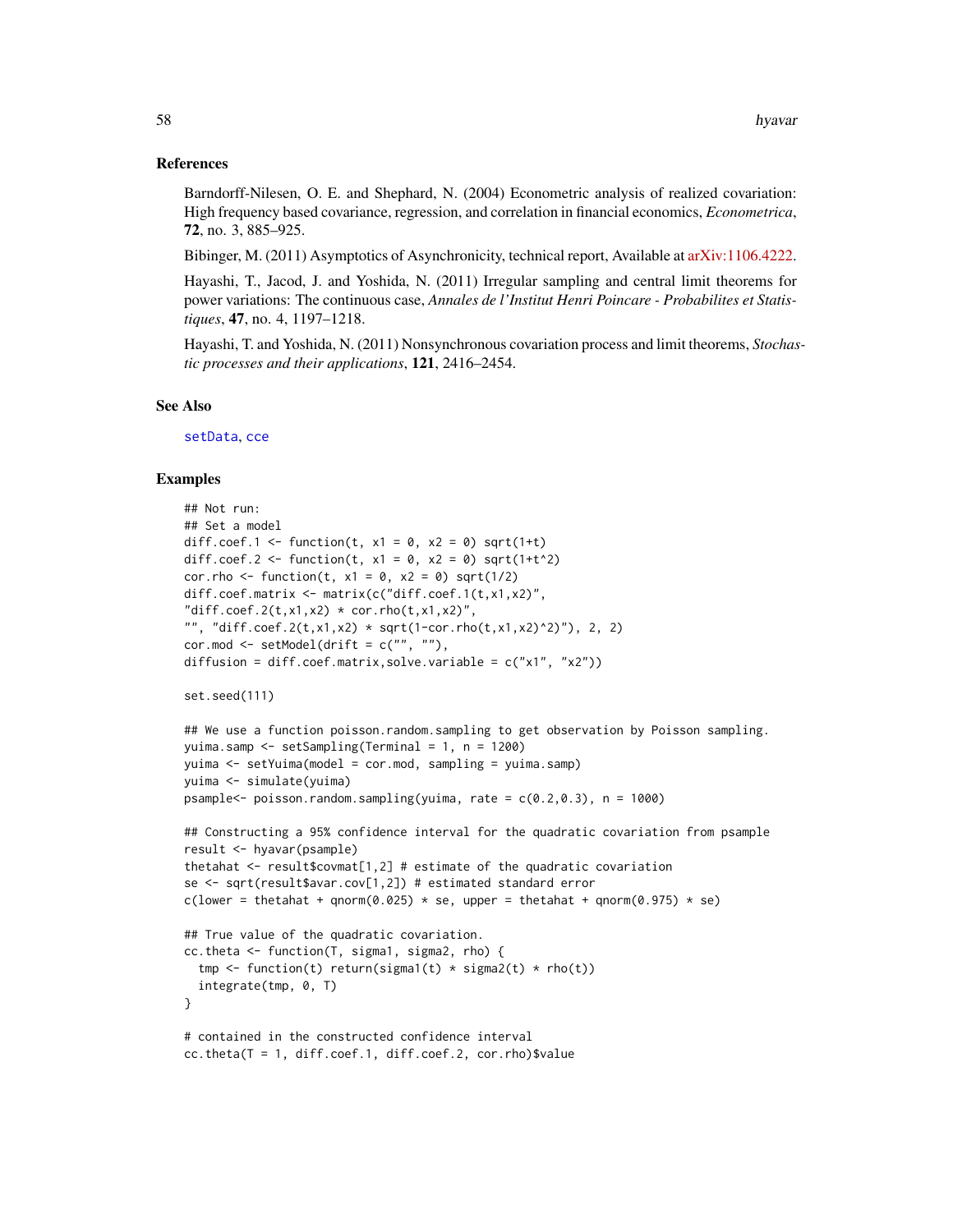#### hyavar 59

```
# Example. A stochastic differential equation with nonlinear feedback.
## Set a model
drift.coef.1 <- function(x1,x2) x2
drift.coef.2 \leftarrow function(x1,x2) -x1
drift.coef.vector <- c("drift.coef.1","drift.coef.2")
diff.coef.1 <- function(t,x1,x2) sqrt(abs(x1))*sqrt(1+t)
diff.coef.2 <- function(t, x1, x2) sqrt(abs(x2))
cor.rho <- function(t, x1, x2) 1/(1+x1^2)
diff.coef.matrix <- matrix(c("diff.coef.1(t,x1,x2)",
"diff.coef.2(t,x1,x2) * cor.rho(t,x1,x2)", """diff.coef.2(t,x1,x2) * sqrt(1-cor.rho(t,x1,x2)^2)"), 2, 2)
cor.mod <- setModel(drift = drift.coef.vector,
 diffusion = diff.coef.matrix,solve.variable = c("x1", "x2"))## Generate a path of the process
set.seed(111)
yuima.samp <- setSampling(Terminal = 1, n = 10000)
yuima <- setYuima(model = cor.mod, sampling = yuima.samp)
yuima <- simulate(yuima, xinit=c(2,3))
plot(yuima)
## The "true" values of the covariance and correlation.
result.full <- cce(yuima)
(cov.true <- result.full$covmat[1,2]) # covariance
(cor.true <- result.full$cormat[1,2]) # correlation
## We use the function poisson.random.sampling to generate nonsynchronous
## observations by Poisson sampling.
psample<- poisson.random.sampling(yuima, rate = c(0.2, 0.3), n = 3000)
## Constructing 95% confidence intervals for the covariation from psample
result <- hyavar(psample)
cov.est <- result$covmat[1,2] # estimate of covariance
cor.est <- result$cormat[1,2] # estimate of correlation
se.cov <- sqrt(result$avar.cov[1,2]) # estimated standard error of covariance
se.cor <- sqrt(result$avar.cor[1,2]) # estimated standard error of correlation
## 95% confidence interval for covariance
c(lower = cov.est + qnorm(0.025) * se.cov,upper = cov.est + qnorm(0.975) * se.cov # contains cov. true## 95% confidence interval for correlation
c(lower = cor.est + qnorm(0.025) * se.cor,upper = cor.set + qnorm(0.975) * sec.c. # contains cor.true
## We can also use the Fisher z transformation to construct a
## 95% confidence interval for correlation
## It often improves the finite sample behavior of the asymptotic
## theory (cf. Section 4.2.3 of Barndorff-Nielsen and Shephard (2004))
z <- atanh(cor.est) # the Fisher z transformation of the estimated correlation
```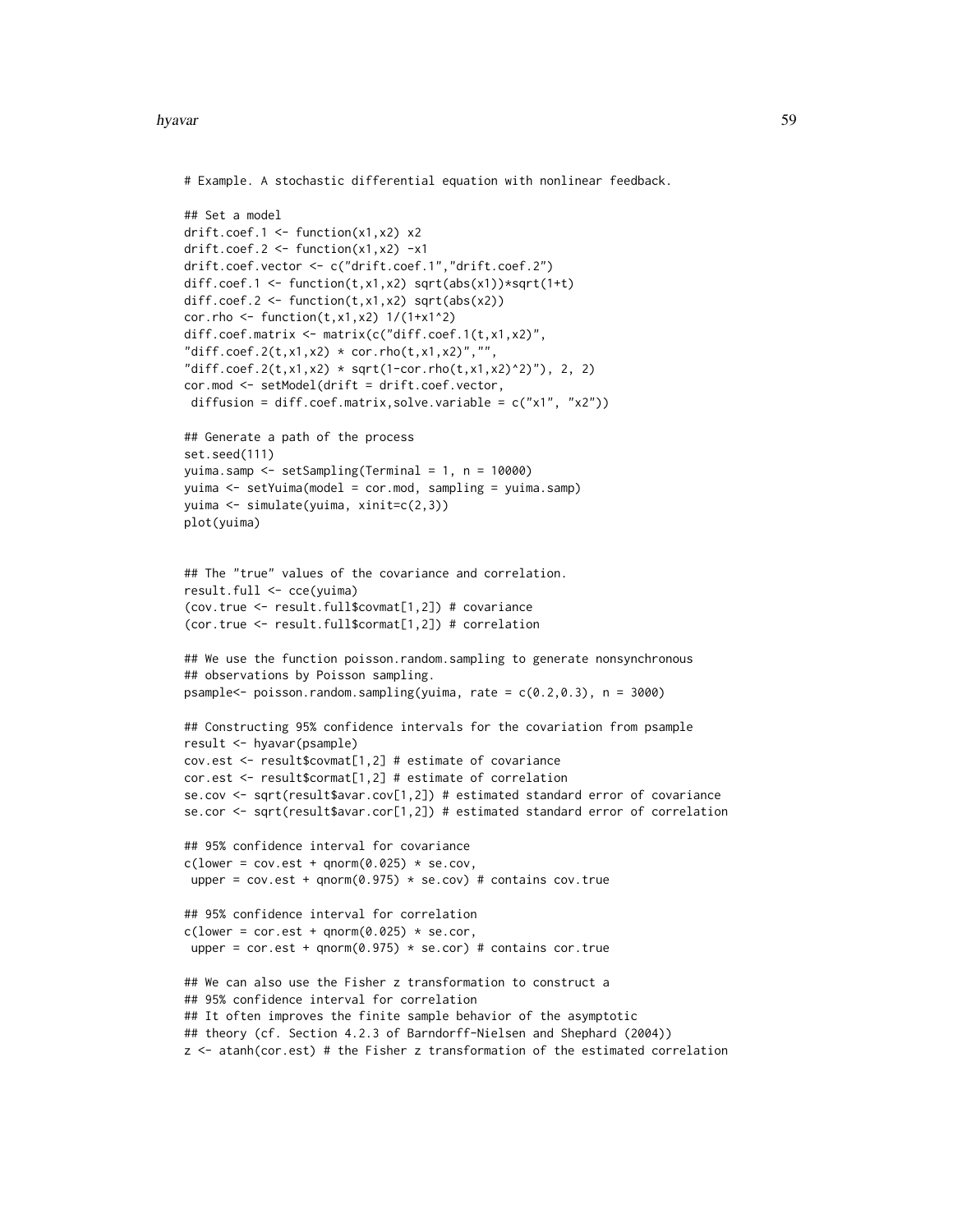```
se.z \le se.cor/(1 - cor.est^2) # standard error for z (calculated by the delta method)
## 95% confidence interval for correlation via the Fisher z transformation
c(lower = tanh(z + qnorm(0.025) * se.z), upper = tanh(z + qnorm(0.975) * se.z))
```
## End(Not run)

IC *Information criteria for the stochastic differential equation*

# Description

Information criteria BIC, Quasi-BIC (QBIC) and CIC for the stochastic differential equation.

### Usage

```
IC(drif = NULL, diff = NULL, data = NULL, Terminal = 1,add.settings = list(), start, lower, upper, ergodic = TRUE,
   stepwise = FALSE, weight = FALSE, rcpp = FALSE, ...)
```
# Arguments

| drif         | a character vector that each element presents the candidate drift coefficient.     |
|--------------|------------------------------------------------------------------------------------|
| diff         | a character vector that each element presents the candidate diffusion coefficient. |
| data         | the data to be used.                                                               |
| Terminal     | terminal time of the grid.                                                         |
| add.settings | details of model settings (see setModel).                                          |
| start        | a named list of the initial values of the parameters for optimization.             |
| lower        | a named list for specifying lower bounds of the parameters.                        |
| upper        | a named list for specifying upper bounds of the parameters.                        |
| ergodic      | whether the candidate models are ergodic SDEs or not(default ergodic=TRUE).        |
| stepwise     | specifies joint procedure or stepwise procedure(default stepwise=FALSE).           |
| weight       | calculate model weight? (default weight=FALSE)                                     |
| rcpp         | use C++ code? (default rcpp=FALSE)                                                 |
| $\cdots$     |                                                                                    |

Details

Calculate the information criteria BIC, QBIC, and CIC for stochastic processes. The calculation and model selection are performed by joint procedure or stepwise procedure.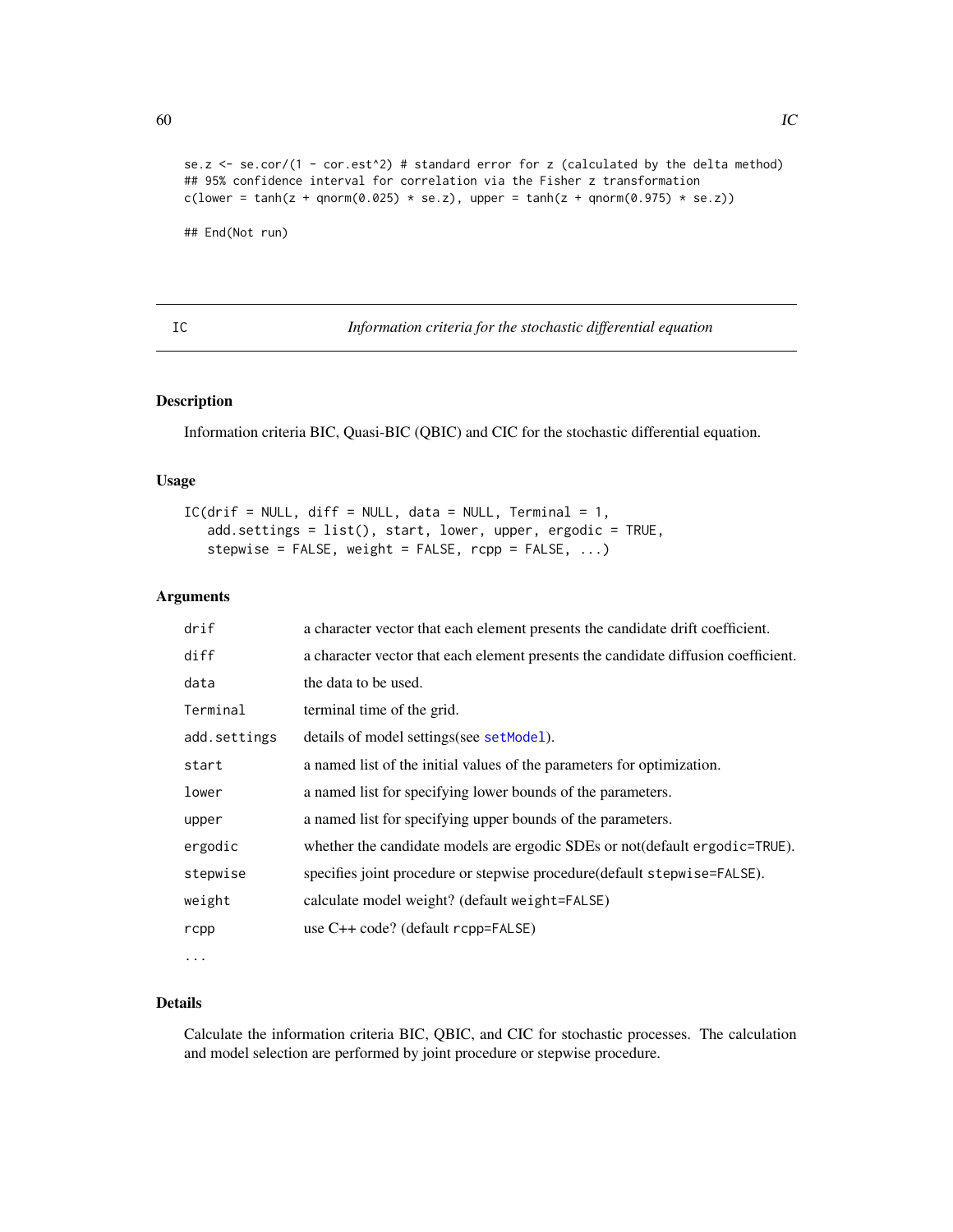# Value

| BIC.     | values of BIC for all candidates.                                   |
|----------|---------------------------------------------------------------------|
| OBIC     | values of QBIC for all candidates.                                  |
| CIC      | values of CIC for all candidates.                                   |
| model    | information of all candidate models.                                |
| par      | quasi-maximum likelihood estimator for each candidate.              |
| weight   | model weights for all candidates.                                   |
| selected | selected model number and selected drift and diffusion coefficients |

### Note

The function IC uses the function [qmle](#page-101-0) with method="L-BFGS-B" internally.

### Author(s)

The YUIMA Project Team

Contacts: Shoichi Eguchi <eguchi@sigmath.es.osaka-u.ac.jp>

### References

### ## AIC, BIC

Akaike, H. (1973). Information theory and an extension of the maximum likelihood principle. In Second International Symposium on Information Theory (Tsahkadsor, 1971), 267-281. doi: [10.1007](https://doi.org/10.1007/978-1-4612-1694-0_15)/ [9781461216940\\_15](https://doi.org/10.1007/978-1-4612-1694-0_15)

Schwarz, G. (1978). Estimating the dimension of a model. The Annals of Statistics, 6(2), 461-464. doi: [10.1214/aos/1176344136](https://doi.org/10.1214/aos/1176344136)

#### ## BIC, Quasi-BIC

Eguchi, S. and Masuda, H. (2018). Schwarz type model comparison for LAQ models. Bernoulli, 24(3), 2278-2327. doi: [10.3150/17BEJ928.](https://doi.org/10.3150/17-BEJ928)

# ## CIC

Uchida, M. (2010). Contrast-based information criterion for ergodic diffusion processes from discrete observations. Annals of the Institute of Statistical Mathematics, 62(1), 161-187. doi: [10.1007/](https://doi.org/10.1007/s10463-009-0245-1) [s1046300902451](https://doi.org/10.1007/s10463-009-0245-1)

#### ## Model weight

Burnham, K. P. and Anderson, D. R. (2002). Model Selection and Multimodel Inference. Springer-Verlag, New York.

```
## Not run:
### Ex.1
set.seed(123)
N < - 1000 # number of data
h \leftarrow N^(-2/3) # sampling stepsize
```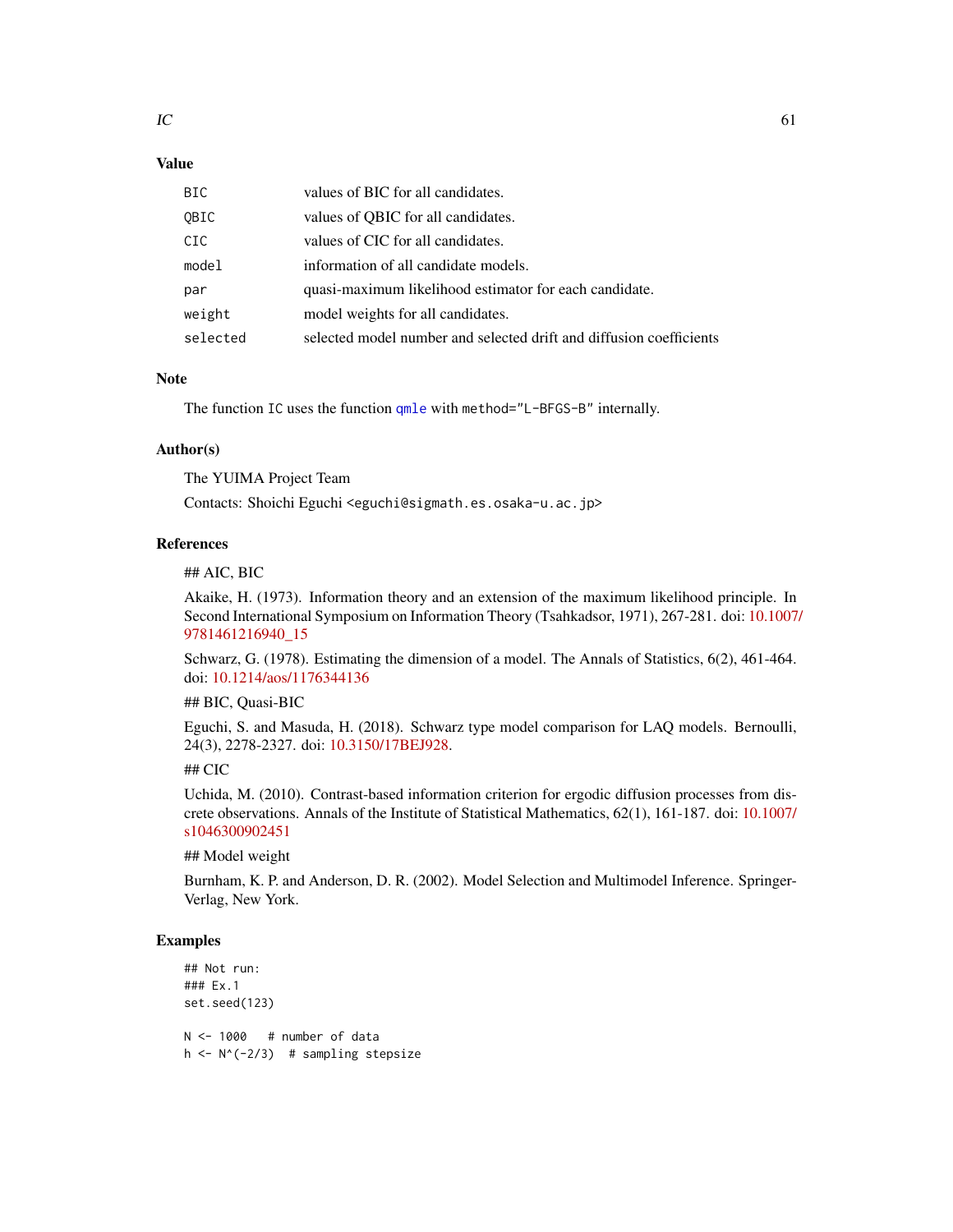```
Ter <- N*h # terminal sampling time
```

```
## Data generate (dXt = -Xt*dt + exp((-2*cos(Xt) + 1)/2)*dWt)
mod <- setModel(drift="theta21*x", diffusion="exp((theta11*cos(x)+theta12)/2)")
samp <- setSampling(Terminal=Ter, n = N)
yuima <- setYuima(model=mod, sampling=setSampling(Terminal=Ter, n=50*N))
simu.yuima <- simulate(yuima, xinit=1, true.parameter=list(theta11=-2, theta12=1,
                       theta21=-1), subsampling=samp)
Xt <- NULL
for(i in 1:(N+1)){
  Xt <- c(Xt, simu.yuima@data@original.data[50*(i-1)+1])
}
## Candidate coefficients
diffusion <- c("exp((theta11*cos(x)+theta12*sin(x)+theta13)/2)",
               "exp((theta11*cos(x)+theta12*sin(x))/2)",
               "exp((theta11*cos(x)+theta13)/2)", "exp((theta12*sin(x)+theta13)/2)")
drift <- c("theta21*x + theta22", "theta21*x")
## Parameter settings
para.init <- list(theta11=runif(1,max=5,min=-5), theta12=runif(1,max=5,min=-5),
                  theta13=runif(1,max=5,min=-5), theta21=runif(1,max=-0.5,min=-1.5),
                  theta22=runif(1,max=-0.5,min=-1.5))
para.low <- list(theta11=-10, theta12=-10, theta13=-10, theta21=-5, theta22=-5)
para.upp <- list(theta11=10, theta12=10, theta13=10, theta21=-0.001, theta22=-0.001)
## Ex.1.1 Joint
ic1 <- IC(drif=drift, diff=diffusion, data=Xt, Terminal=Ter, start=para.init, lower=para.low,
          upper=para.upp, stepwise = FALSE, weight = FALSE, rcpp = TRUE)
ic1
## Ex.1.2 Stepwise
ic2 <- IC(drif=drift, diff=diffusion, data=Xt, Terminal=Ter,
          start=para.init, lower=para.low, upper=para.upp,
          stepwise = TRUE, weight = FALSE, rcpp = TRUE)
ic2
### Ex.2 (multidimansion case)
set.seed(123)
N < -3000 # number of data
h \leq N^(-2/3) # sampling stepsize
Ter <- N*h # terminal sampling time
## Data generate
diff.coef.matrix <- matrix(c("beta1*x1+beta3", "1", "-1", "beta1*x1+beta3"), 2, 2)
drif.coef.vec <- c("alpha1*x1", "alpha2*x2")
mod <- setModel(drift = drif.coef.vec, diffusion = diff.coef.matrix,
                state.variable = c("x1", "x2"), solve.variable = c("x1", "x2"))samp <- setSampling(Terminal = Ter, n = N)
yuima <- setYuima(model = mod, sampling = setSampling(Terminal = N^(1/3), n = 50*N))
simu.yuima \le simulate(yuima, xinit = c(1,1), true.parameter = list(alpha1=-2, alpha2=-1,
```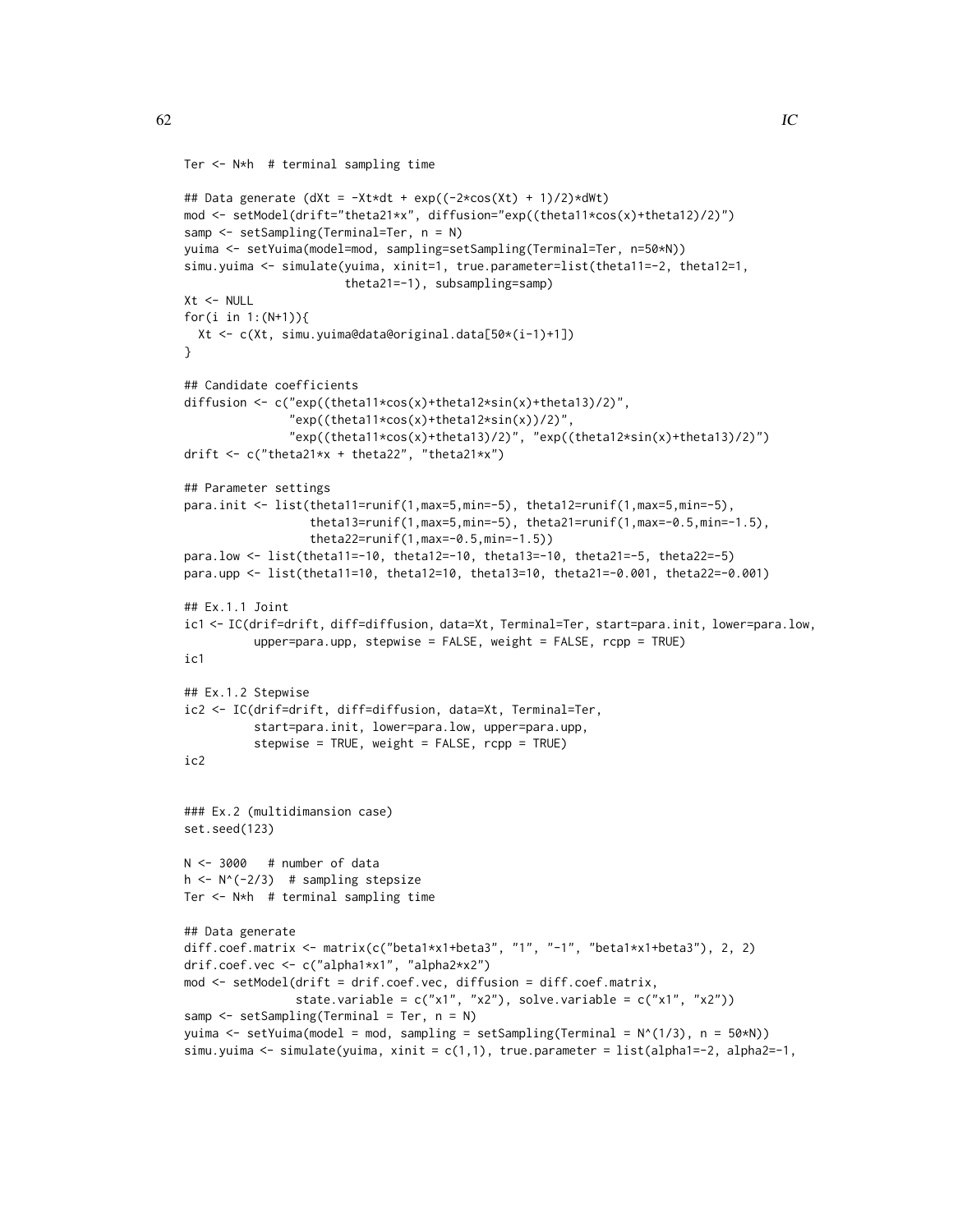```
beta1=-1, beta3=2), subsampling = samp)
Xt <- matrix(0,(N+1),2)
for(i in 1:(N+1)){
 Xt[i,] <- simu.yuima@data@original.data[50*(i-1)+1,]
}
## Candidate coefficients
diffusion <- list(matrix(c("beta1*x1+beta2*x2+beta3", "1", "-1", "beta1*x1+beta2*x2+beta3"), 2, 2),
                  matrix(c("beta1*x1+beta2*x2", "1", "-1", "beta1*x1+beta2*x2"), 2, 2),
                  matrix(c("beta1*x1+beta3", "1", "-1", "beta1*x1+beta3"), 2, 2),
                  matrix(c("beta2*x2+beta3", "1", "-1", "beta2*x2+beta3"), 2, 2),
                  matrix(c("beta1*x1", "1", "-1", "beta1*x1"), 2, 2),
                  matrix(c("beta2*x2", "1", "-1", "beta2*x2"), 2, 2),
                  matrix(c("beta3", "1", "-1", "beta3"), 2, 2))
drift <- list(c("alpha1*x1", "alpha2*x2"), c("alpha1*x2", "alpha2*x1"))
modsettings <- list(state.variable = c("x1", "x2"), solve.variable = c("x1", "x2"))
## Parameter settings
para.init <- list(alpha1 = runif(1,min=-3,max=-1), alpha2 = runif(1,min=-2,max=0),
                  beta = runif(1, min=-2, max=0), beta2 = runif(1, min=0, max=2),beta3 = runif(1, min=1, max=3))para.low \le list(alpha1 = -5, alpha2 = -5, beta1 = -5, beta2 = -5, beta3 = 1)
para.upp <- list(alpha1 = 0.01, alpha2 = -0.01, beta1 = 5, beta2 = 5, beta3 = 10)
## Ex.2.1 Joint
ic3 <- IC(drif=drift, diff=diffusion, data=Xt, Terminal=Ter, add.settings=modsettings,
          start=para.init, lower=para.low, upper=para.upp,
          weight=FALSE, rcpp=FALSE)
ic3
## Ex.2.2 Stepwise
ic4 <- IC(drif=drift, diff=diffusion, data=Xt, Terminal=Ter, add.settings=modsettings,
             start=para.init, lower=para.low, upper=para.upp,
             stepwise = TRUE, weight=FALSE, rcpp=FALSE)
ic4
## End(Not run)
```
info.Map-class *Class for information about Map/Operators*

### Description

Auxiliar class for definition of an object of class [yuima.Map](#page-177-0). see the documentation of [yuima.Map](#page-177-0) for more details.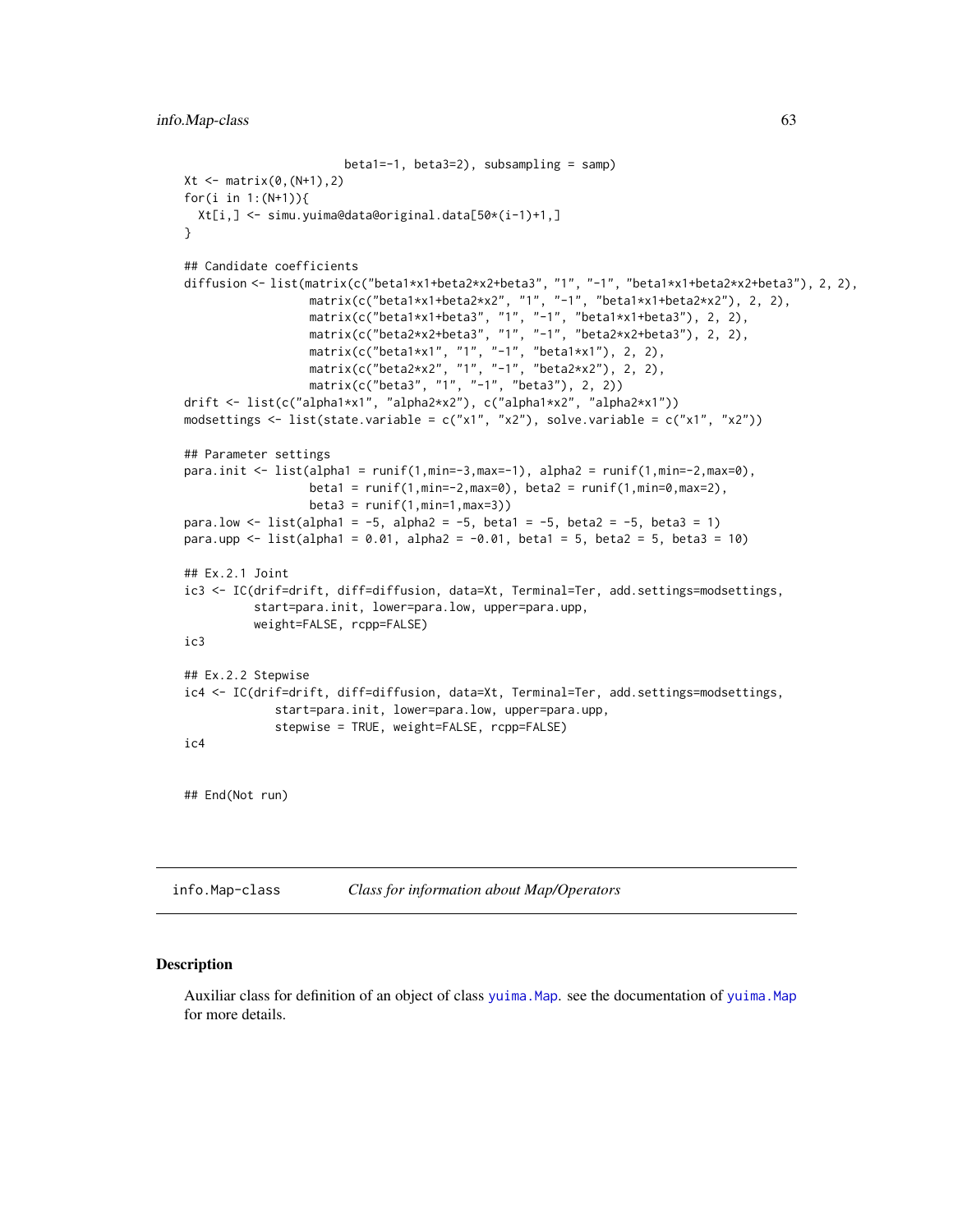### Description

Auxiliar class for definition of an object of class [yuima.PPR](#page-183-1) and [yuima.Hawkes](#page-174-0). see the documentation for more details.

| Integral.sde | Class for the mathematical description of integral of a stochastic pro- |
|--------------|-------------------------------------------------------------------------|
|              | cess                                                                    |

# Description

Auxiliar class for definition of an object of class [yuima.Integral](#page-175-0). see the documentation of [yuima.Integral](#page-175-0) for more details.

| Integrand | Class for the mathematical description of integral of a stochastic pro- |
|-----------|-------------------------------------------------------------------------|
|           | cess                                                                    |

### Description

Auxiliar class for definition of an object of class [yuima.Integral](#page-175-0). see the documentation of [yuima.Integral](#page-175-0) for more details.

Intensity.PPR *Intesity Process for the Point Process Regression Model*

# Description

This function returns the intensity process of a Point Process Regression Model

### Usage

```
Intensity.PPR(yuimaPPR, param)
```
# Arguments

| yuimaPPR | An object of class yuima. PPR |
|----------|-------------------------------|
| param    | Model parameters              |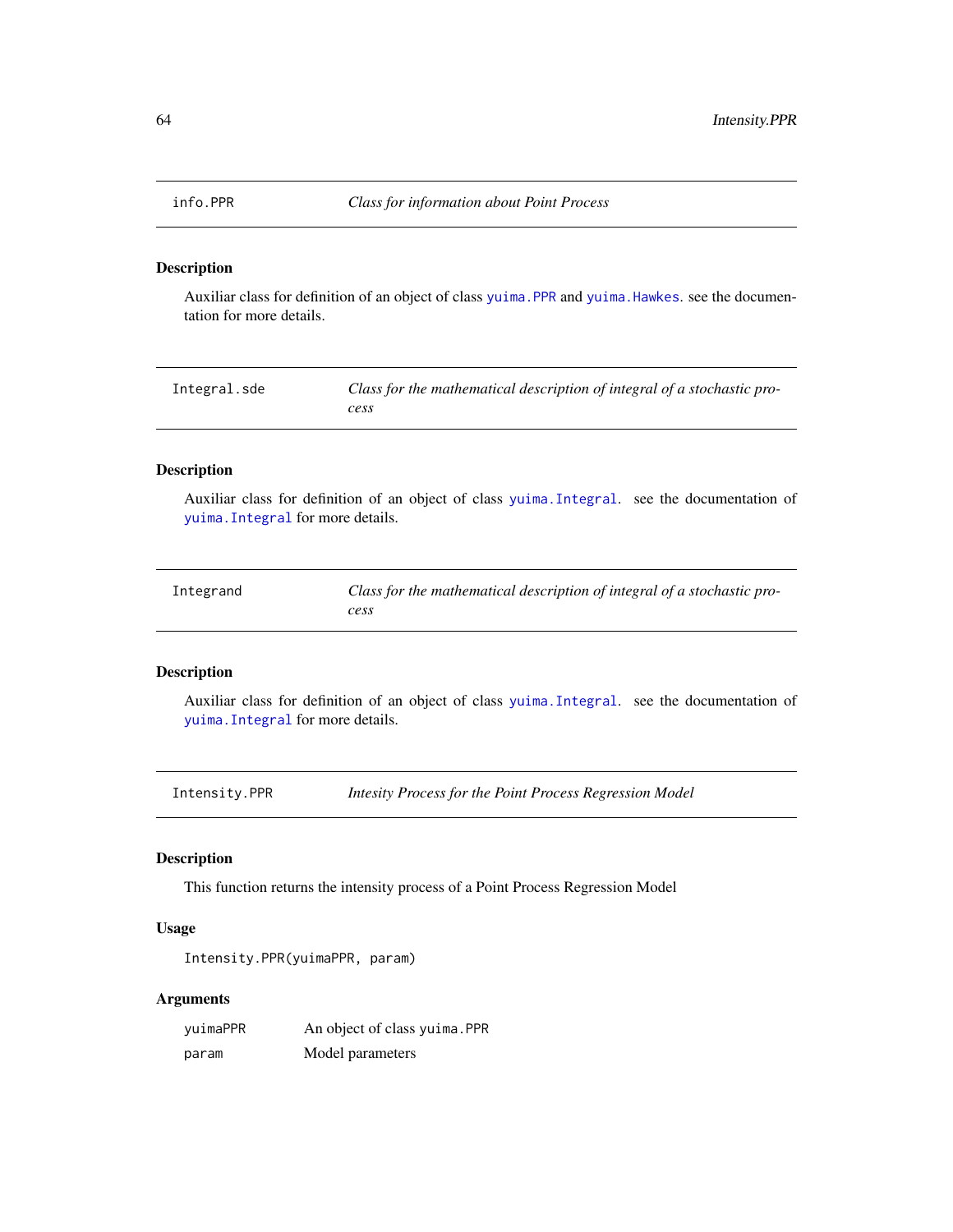#### **JBtest** 65

# Value

On obejct of class yuima.data

# Author(s)

YUIMA TEAM

## Examples

#INSERT HERE AN EXAMPLE

JBtest *Remove jumps and calculate the Gaussian quasi-likelihood estimator based on the Jarque-Bera normality test*

# Description

Remove jumps and calculate the Gaussian quasi-likelihood estimator based on the Jarque-Bera normality test

## Usage

JBtest(yuima,start,lower,upper,alpha,skewness=TRUE,kurtosis=TRUE,withdrift=FALSE)

# Arguments

| yuima     | a yuima object (diffusion with compound Poisson jumps).                                                       |
|-----------|---------------------------------------------------------------------------------------------------------------|
| lower     | a named list for specifying lower bounds of parameters.                                                       |
| upper     | a named list for specifying upper bounds of parameters.                                                       |
| alpha     | Insert Description Here.                                                                                      |
| start     | initial values to be passed to the optimizer.                                                                 |
| skewness  | use third moment information ? by default, skewness=TRUE                                                      |
| kurtosis  | use fourth moment information ? by default, kurtosis=TRUE                                                     |
| withdrift | use drift information for constructing self-normalized residuals or not? by de-<br>fault, withdrift $=$ FALSE |

# Details

This function removes large increments which are regarded as jumps based on the iterative Jarque-Bera normality test, and after that, calculates the Gaussian quasi maximum likelihood estimator.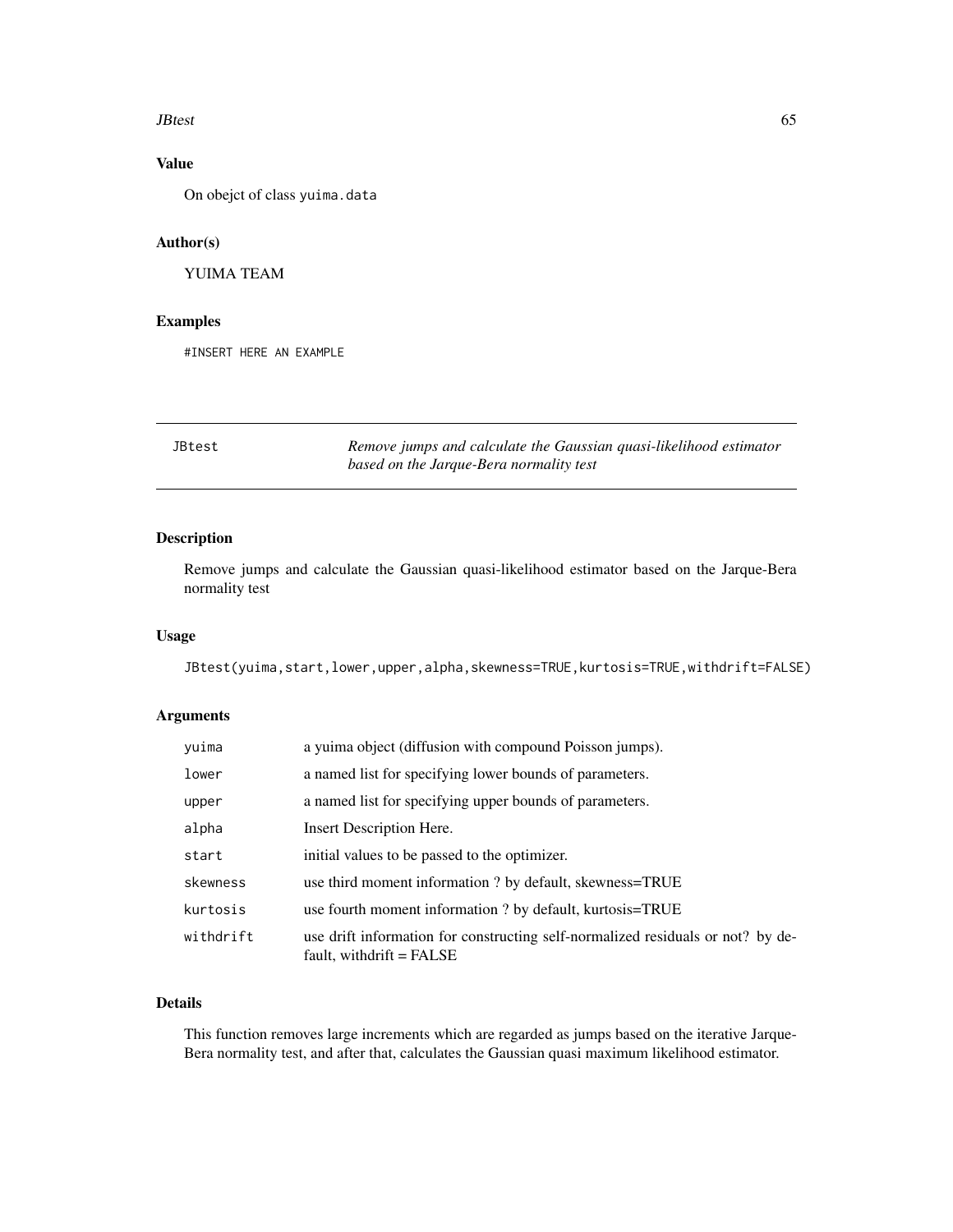#### Value

| Removed        | Removed jumps and jump times                                                                                                                                                                                                   |
|----------------|--------------------------------------------------------------------------------------------------------------------------------------------------------------------------------------------------------------------------------|
| <b>OGOMLE</b>  | Gaussian quasi maximum likelihood estimator before jump removal                                                                                                                                                                |
| <b>JRGOMLE</b> | Gaussian quasi maximum likelihood estimator after jump removal                                                                                                                                                                 |
| Figures        | For visualization, the jump points are presented. In addition, the histgram of<br>the jump removed self-normalized residuals, transition of the estimators and the<br>logarithm of Jarque-Bera statistics are given as figures |

### Author(s)

The YUIMA Project Team

Contacts: Yuma Uehara <y-uehara@ism.ac.jp>

# References

Masuda, H. (2013). Asymptotics for functionals of self-normalized residuals of discretely observed stochastic processes. Stochastic Processes and their Applications 123 (2013), 2752–2778

Masuda, H and Uehara, Y. (2018) Estimating Diffusion With Compound Poisson Jumps Based On Self-normalized Residuals, arXiv:1802.03945

#### Examples

```
set.seed(123)
mod <- setModel(drift="10-3*x",
               diffusion="theta*(2+x^2)/(1+x^2)",
               jump.coeff="1",
              measure=list(intensity="1",df=list("dunif(z, 3, 5)")),
              measure.type="CP")
T <- 10 ## Terminal
n <- 5000 ## generation size
samp <- setSampling(Terminal=T, n=n) ## define sampling scheme
yuima <- setYuima(model = mod, sampling = samp)
yuima <- simulate(yuima, xinit=1,true.parameter=list(theta=sqrt(2)), sampling = samp)
JBtest(yuima,start=list(theta=0.5),upper=c(theta=100)
,lower=c(theta=0),alpha=0.01)
```
lambdaFromData *Intensity of a Point Process Regression Model*

### Description

This function returns the intensity process of a PPR model when covariates and counting processes are obsered on discrete time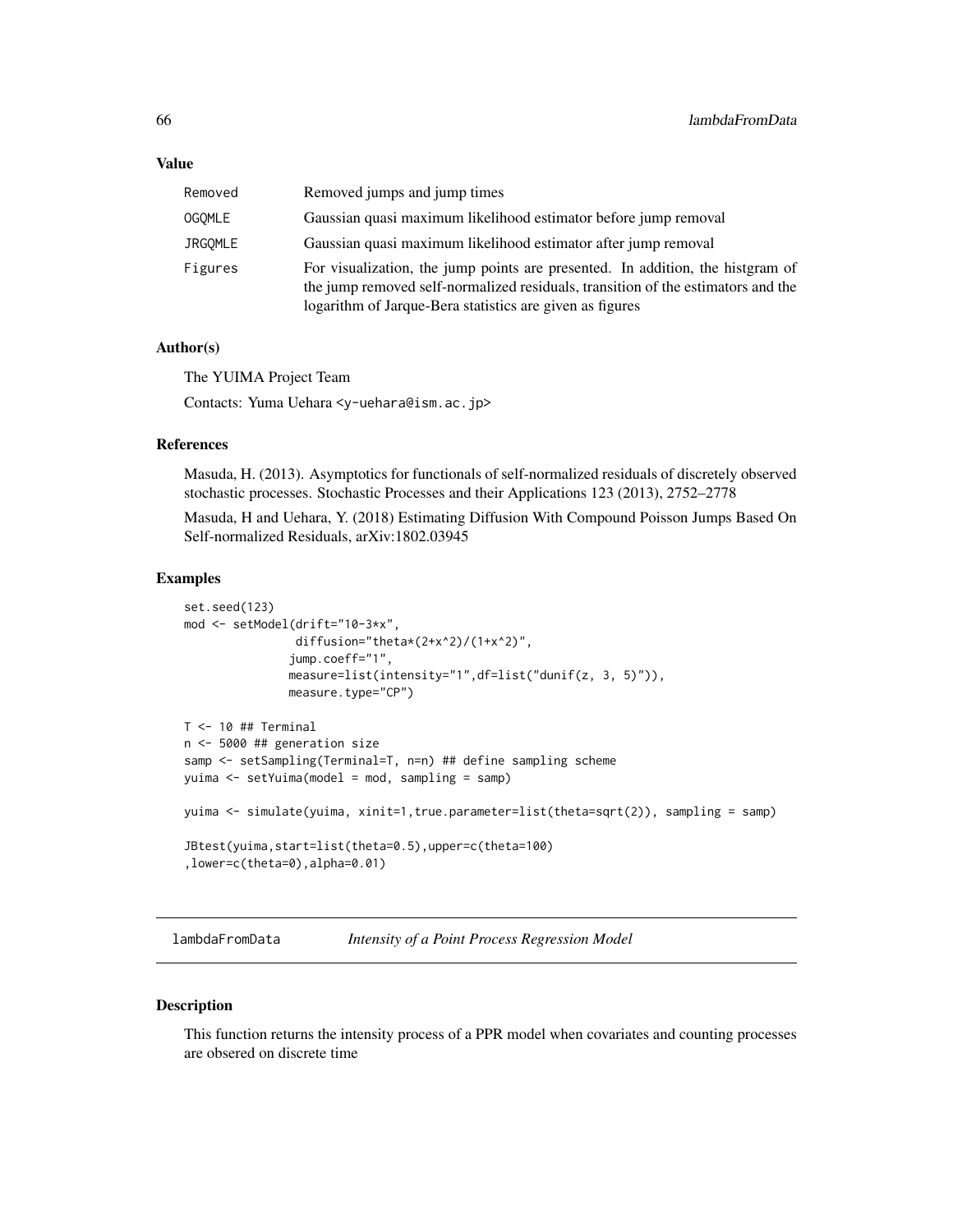#### lasso 67

# Usage

lambdaFromData(yuimaPPR, PPRData = NULL, parLambda = list())

# Arguments

| vuimaPPR  | Mathematical Description of PPR model |
|-----------|---------------------------------------|
| PPRData   | Observed data                         |
| parLambda | Values of intesity parameters         |

# Details

...

#### Value

...

### Note

...

### Author(s)

YUIMA TEAM

#### References

...

### See Also

...

lasso *Adaptive LASSO estimation for stochastic differential equations*

# Description

Adaptive LASSO estimation for stochastic differential equations.

# Usage

lasso(yuima, lambda0, start, delta=1, ...)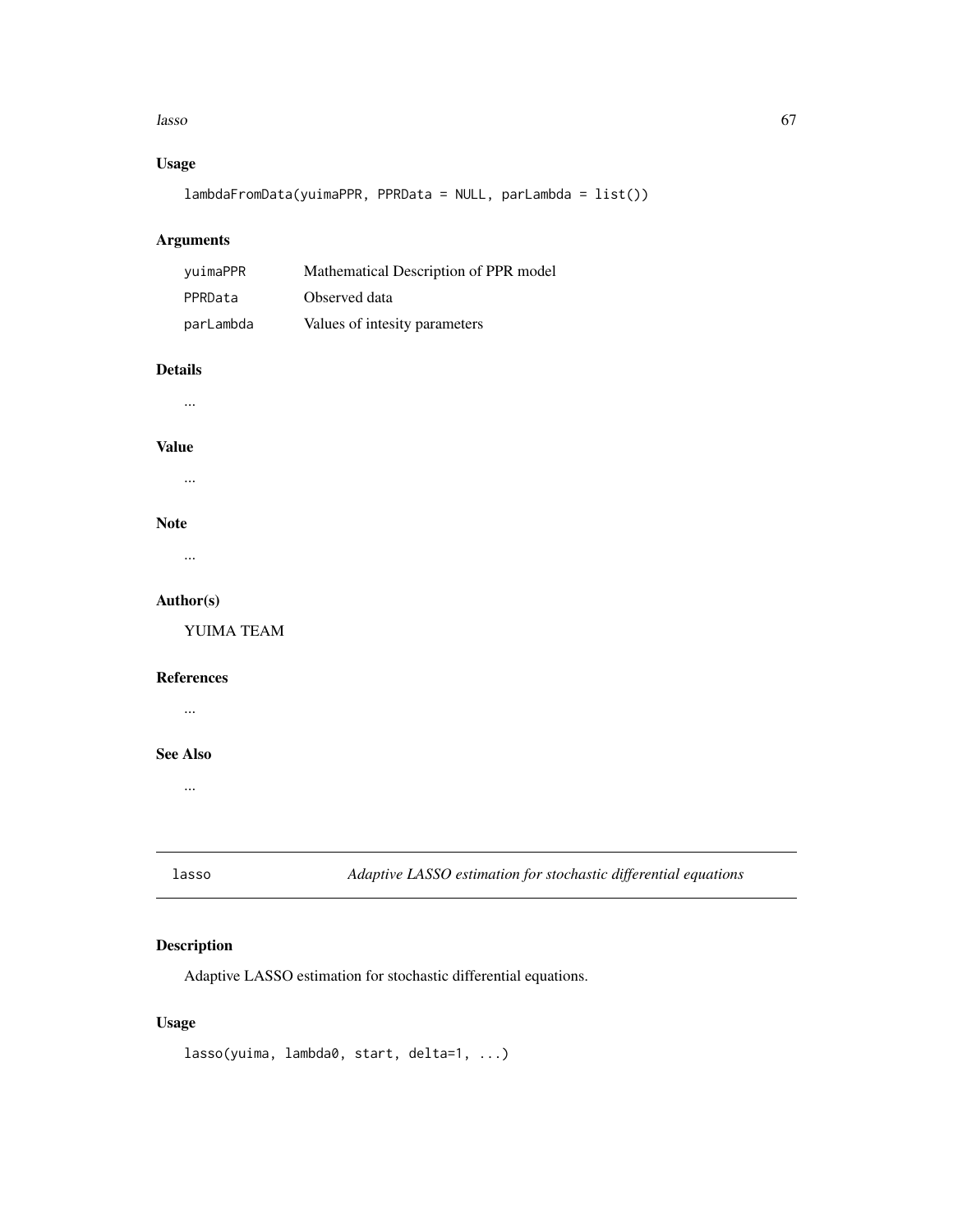**68** lasso and the contract of the contract of the contract of the contract of the contract of the contract of the contract of the contract of the contract of the contract of the contract of the contract of the contract of

#### Arguments

| yuima   | a yuima object.                                             |
|---------|-------------------------------------------------------------|
| lambda0 | a named list with penalty for each parameter.               |
| start   | initial values to be passed to the optimizer.               |
| delta   | controls the amount of shrinking in the adaptive sequences. |
|         | passed to optim method. See Examples.                       |

### Details

lasso behaves more likely the standard [qmle](#page-101-0) function in and argument method is one of the methods available in [optim](#page-0-0).

From initial guess of QML estimates, performs adaptive LASSO estimation using the Least Squares Approximation (LSA) as in Wang and Leng (2007, JASA).

### Value

ans a list with both QMLE and LASSO estimates.

#### Author(s)

The YUIMA Project Team

```
## Not run:
##multidimension case
diff.matrix <- matrix(c("theta1.1","theta1.2", "1", "1"), 2, 2)
drift.c <- c("-theta2.1*x1", "-theta2.2*x2", "-theta2.2", "-theta2.1")
drift.matrix <- matrix(drift.c, 2, 2)
ymodel <- setModel(drift=drift.matrix, diffusion=diff.matrix, time.variable="t",
                   state.variable=c("x1", "x2"), solve.variable=c("x1", "x2"))
n < - 100ysamp <- setSampling(Terminal=(n)^(1/3), n=n)
yuima <- setYuima(model=ymodel, sampling=ysamp)
set.seed(123)
truep <- list(theta1.1=0.6, theta1.2=0,theta2.1=0.5, theta2.2=0)
yuima <- simulate(yuima, xinit=c(1, 1),
 true.parameter=truep)
est <- lasso(yuima, start=list(theta2.1=0.8, theta2.2=0.2, theta1.1=0.7, theta1.2=0.1),
 lower=list(theta1.1=1e-10,theta1.2=1e-10,theta2.1=.1,theta2.2=1e-10),
 upper=list(theta1.1=4,theta1.2=4,theta2.1=4,theta2.2=4), method="L-BFGS-B")
# TRUE
unlist(truep)
```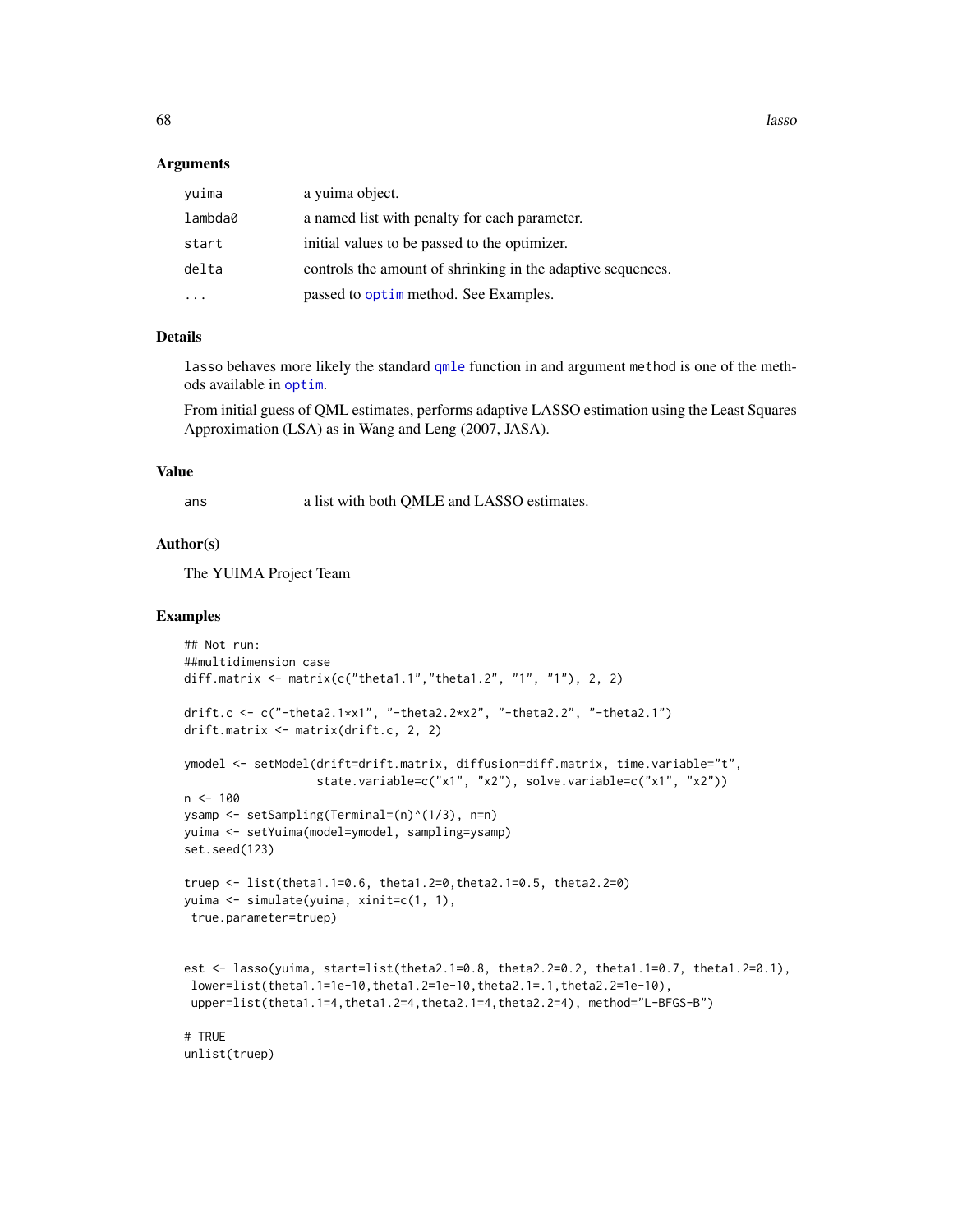# LawMethods 69

# QMLE round(est\$mle,3) # LASSO round(est\$lasso,3) ## End(Not run)

LawMethods *Methods for an object of class* yuima.law

# Description

Methods for yuima.law

## Usage

```
rand(object, n, param, ...)
dens(object, x, param, log = FALSE, ...)
cdf(object, q, param, ...)
quant(object, p, param, ...)
```
# Arguments

| object |  |
|--------|--|
| n      |  |
| param  |  |
|        |  |
| Χ      |  |
| log    |  |
| q      |  |
| р      |  |

### Value

Methods for an object of yuima.law-class

# Note

Insert additional info

## Author(s)

YUIMA TEAM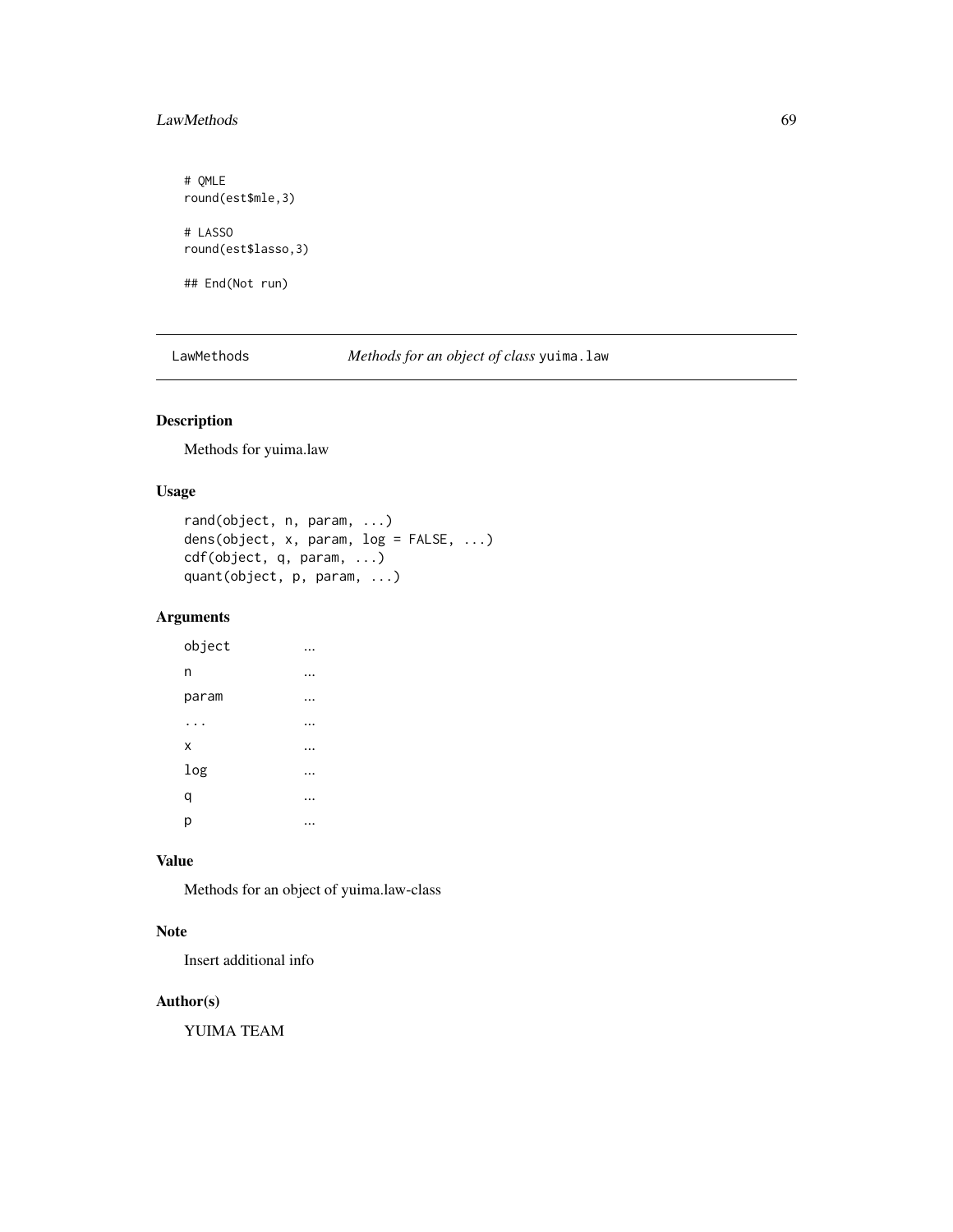### Description

To confirm assysmptotic normality of theta estimators.

### Usage

```
limiting.gamma(obj,theta,verbose=FALSE)
```
#### Arguments

| obi     | an yuima or yuima model object.          |
|---------|------------------------------------------|
| theta   | true theta                               |
| verbose | an option for display a verbose process. |

## Details

Calculate the value of limiting covariance matrices Gamma. The returned values gamma1 and gamma2 are used to confirm assysmptotic normality of theta estimators. this program is limitted to 1-dimention-sde model for now.

### Value

| gamma1 | a theoretical figure for variance of thetal estimator |
|--------|-------------------------------------------------------|
| gamma2 | a theoretical figure for variance of theta2 estimator |

### **Note**

we need to fix this routine.

### Author(s)

The YUIMA Project Team

```
set.seed(123)
## Yuima
diff.matrix <- matrix(c("theta1"), 1, 1)
myModel <- setModel(drift=c("(-1)*theta2*x"), diffusion=diff.matrix,
time.variable="t", state.variable="x")
n < - 100mySampling <- setSampling(Terminal=(n)^(1/3), n=n)
myYuima <- setYuima(model=myModel, sampling=mySampling)
```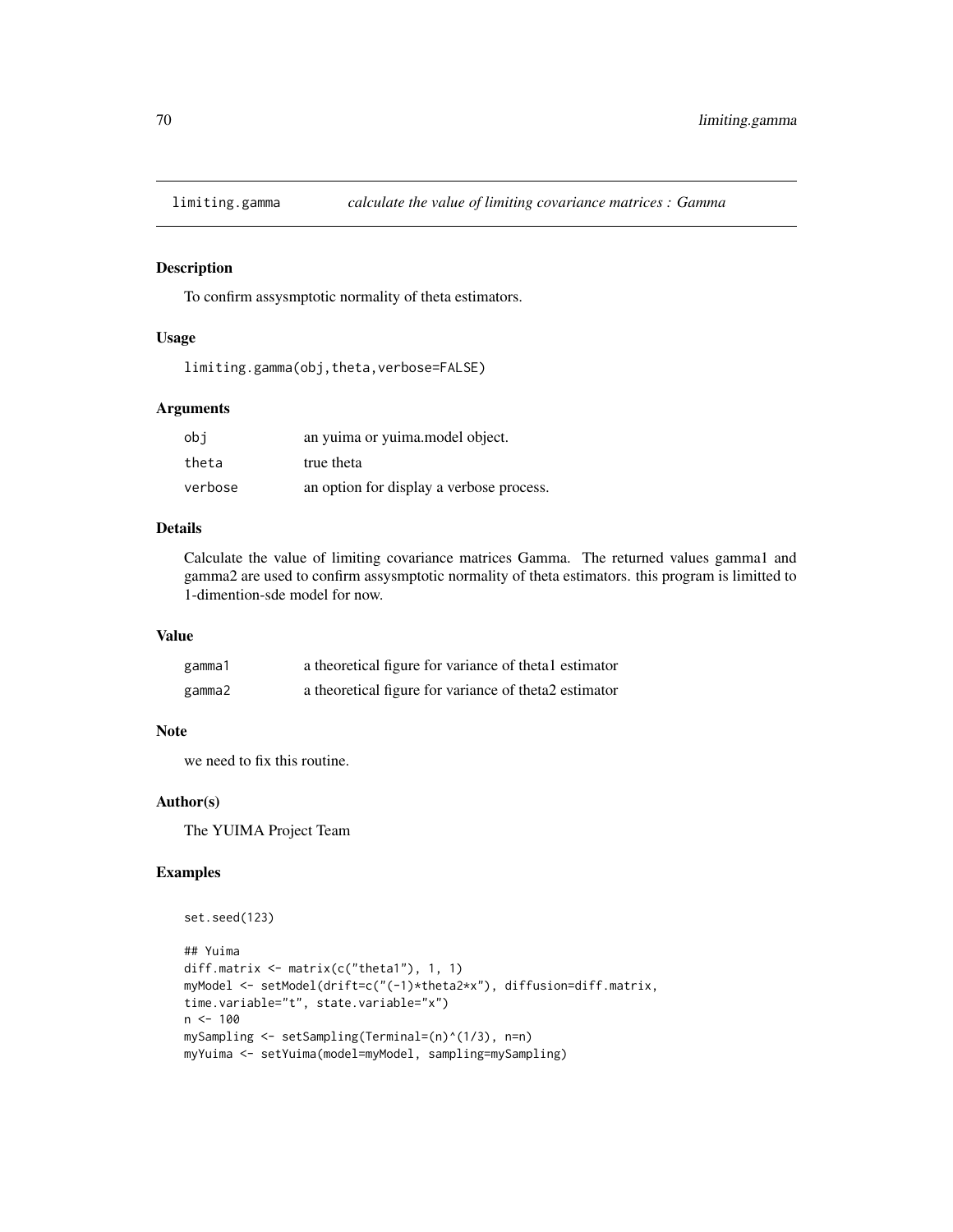```
myYuima <- simulate(myYuima, xinit=1, true.parameter=list(theta1=0.6, theta2=0.3))
## theorical figure of theta
theta1 <-3.5theta2 <-1.3theta <- list(theta1, theta2)
lim.gamma <- limiting.gamma(obj=myYuima, theta=theta, verbose=TRUE)
## return theta1 and theta2 with list
lim.gamma$list
## return theta1 and theta2 with vector
lim.gamma$vec
```
#### llag *Lead Lag Estimator*

### Description

Estimate the lead-lag parameters of discretely observed processes by maximizing the shifted Hayashi-Yoshida covariation contrast functions, following Hoffmann et al. (2013).

#### Usage

```
\text{llag}(x, \text{ from } = -\text{Inf}, \text{ to } = \text{Inf}, \text{ division } = \text{FALSE}, \text{ verbose } = (\text{ci } || \text{ ccor}),grid, psd = TRUE, plot = ci, ccor = ci, ci = FALSE, alpha = 0.01,
       fisher = TRUE, bw, tol = 1e-6)
```
#### Arguments

| X        | an object of yuima-class or yuima.data-class.                                                                                                                                                                                                        |
|----------|------------------------------------------------------------------------------------------------------------------------------------------------------------------------------------------------------------------------------------------------------|
| verbose  | whether 11ag returns matrices or not. The default is FALSE.                                                                                                                                                                                          |
| from     | a numeric vector each of whose component(s) indicates the lower end of a finite<br>grid on which the contrast function is evaluated, if grid is missing.                                                                                             |
| to       | a numeric vector each of whose component(s) indicates the upper end of a finite<br>grid on which the contrast function is evaluated, if grid is missing.                                                                                             |
| division | a numeric vector each of whose component(s) indicates the number of the points<br>of a finite grid on which the contrast function is evaluated, if grid is missing.                                                                                  |
| grid     | a numeric vector or a list of numeric vectors. See 'Details'.                                                                                                                                                                                        |
| psd      | logical. If TRUE, the estimated cross-correlation functions are converted to the<br>interval [-1,1]. See 'Details'.                                                                                                                                  |
| plot     | logical. If TRUE, the estimated cross-correlation functions are plotted. If ci is<br>also TRUE, the pointwise confidence intervals (under the null hypothesis that the<br>corresponding correlation is zero) are also plotted. The default is FALSE. |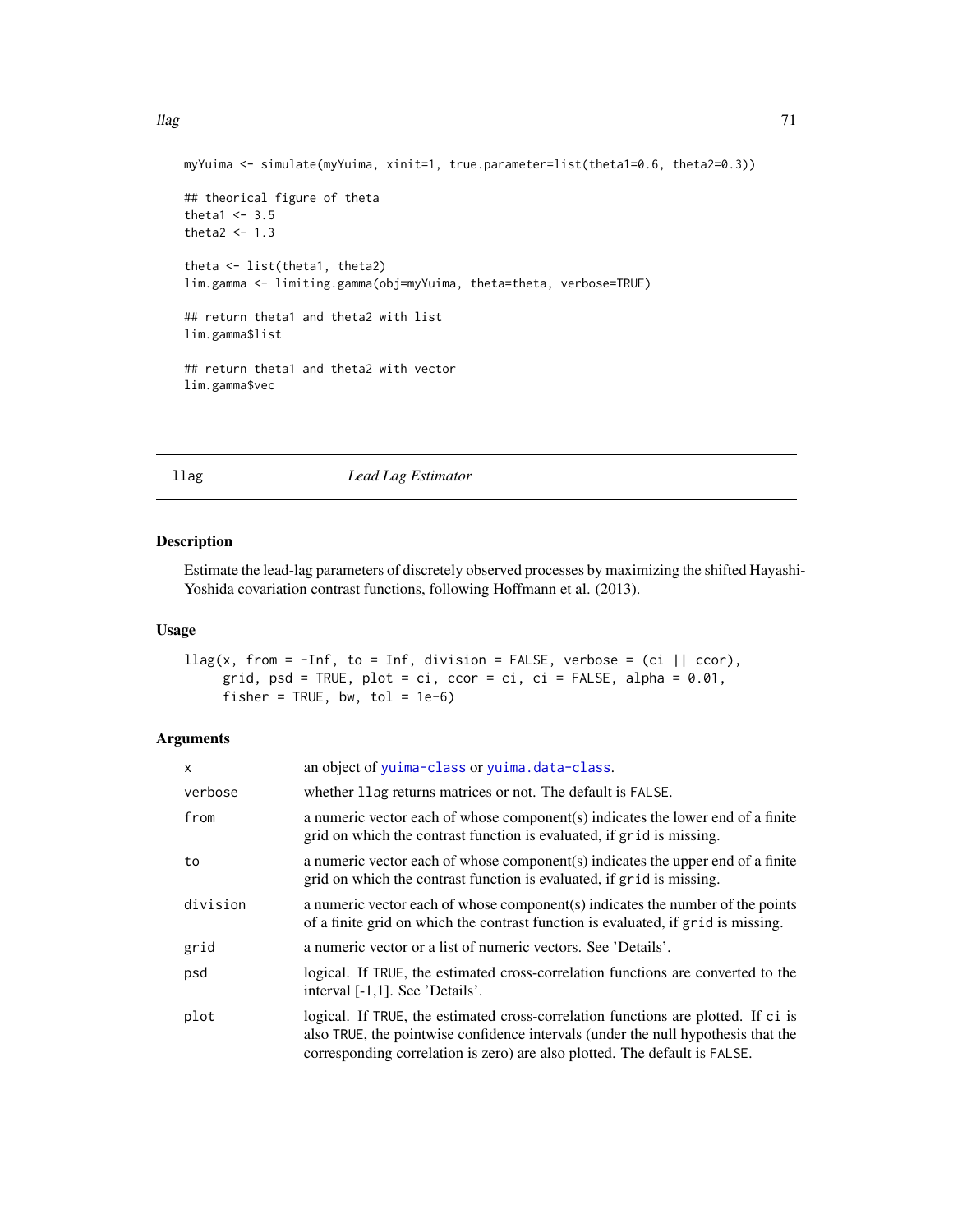| ccor   | logical. If TRUE, the estimated cross-correlation functions are returned. This<br>argument is ignored if verbose is FALSE. The default is FALSE.                                                                                                                                                                                                                                                             |
|--------|--------------------------------------------------------------------------------------------------------------------------------------------------------------------------------------------------------------------------------------------------------------------------------------------------------------------------------------------------------------------------------------------------------------|
| сi     | logical. If TRUE, (pointwise) confidence intervals of the estimated cross-correlation<br>functions and p-values for the significance of the correlations at the estimated<br>lead-lag parameters are calculated. Note that the confidence intervals are only<br>plotted when plot=TRUE.                                                                                                                      |
| alpha  | a posive number indicating the significance level of the confidence intervals for<br>the cross-correlation functions.                                                                                                                                                                                                                                                                                        |
| fisher | logical. If TRUE, the p-values and the confidence intervals for the cross-correlation<br>functions is evaluated after applying the Fisher z transformation. This argument<br>is only meaningful if $pval = "corr".$                                                                                                                                                                                          |
| bw     | bandwidth parameter to compute the asymptotic variances. See 'Details' and<br>hyavar for details.                                                                                                                                                                                                                                                                                                            |
| tol    | tolelance parameter to avoid numerical errors in comparison of time stamps. All<br>time stamps are divided by tol and rounded to integers. Note that the values of<br>grid are also divided by tol and rounded to integers. A reasonable choice of<br>tol is the minimum unit of time stamps. The default value 1e-6 supposes that<br>the minimum unit of time stamps is greater or equal to 1 micro-second. |

#### Details

Let  $d$  be the number of the components of the zoo.data of the object x.

Let  $Xi_{ti_0},Xi_{ti_1},\ldots,Xi_{ti_n(i)}$  be the observation data of the *i*-th component (i.e. the *i*-th component of the zoo.data of the object x).

The shifted Hayashi-Yoshida covariation contrast function  $Ui(i\theta)$  of the observations  $Xi$  and  $Xi$  $(i < j)$  is defined by the same way as in Hoffmann et al. (2013), which corresponds to their crosscovariance function. The lead-lag parameter  $\theta_i$  is defined as a maximizer of  $|Ui(\theta)|$ .  $Ui(\theta)$  is evaluated on a finite grid  $Gij$  defined below. Thus  $\theta_{ij}$  belongs to this grid. If there exist more than two maximizers, the lowest one is selected.

If psd is TRUE, for any i, j the matrix  $C := (U k l(\theta))_{k,l \in i,j}$  is converted to (C%\*%C)^(1/2) for ensuring the positive semi-definiteness, and  $U_{ij}(\theta)$  is redefined as the  $(1, 2)$ -component of the converted C. Here,  $Ukk(\theta)$  is set to the realized volatility of Xk. In this case  $\theta_{i,j}$  is given as a maximizer of the cross-correlation functions.

The grid  $Gij$  is defined as follows. First, if grid is missing,  $Gij$  is given by

$$
a, a + (b - a)/(N - 1), \ldots, a + (N - 2)(b - a)/(N - 1), b,
$$

where a, b and N are the  $(d(i - 1) - (i - 1)i/2 + (j - i))$ -th components of from, to and division respectively. If the corresponding component of from (resp. to) is -Inf (resp. Inf),  $a = -(tj_n(j) - ti_0)$  (resp.  $b = ti_n(i) - tj_0$ ) is used, while if the corresponding component of division is FALSE,  $N = round(2max(n(i), n(j))) + 1$  is used. Missing components are filled with -Inf (resp. Inf, FALSE). The default value -Inf (resp. Inf, FALSE) means that all components are  $-I$ nf (resp. Inf, FALSE). Next, if grid is a numeric vector,  $Gij$  is given by grid. If grid is a list of numeric vectors, Gij is given by the  $(d(i - 1) - (i - 1)i/2 + (j - i))$ -th component of grid.

The estimated lead-lag parameters are returned as the skew-symmetric matrix  $(\theta_i j)_{i,j=1,\dots,d}$ . If verbose is TRUE, the covariance matrix  $(U_{ij}(\theta_{ij}))_{i,j=1,\dots,d}$  corresponding to the estimated leadlag parameters, the corresponding correlation matrix and the computed contrast functions are also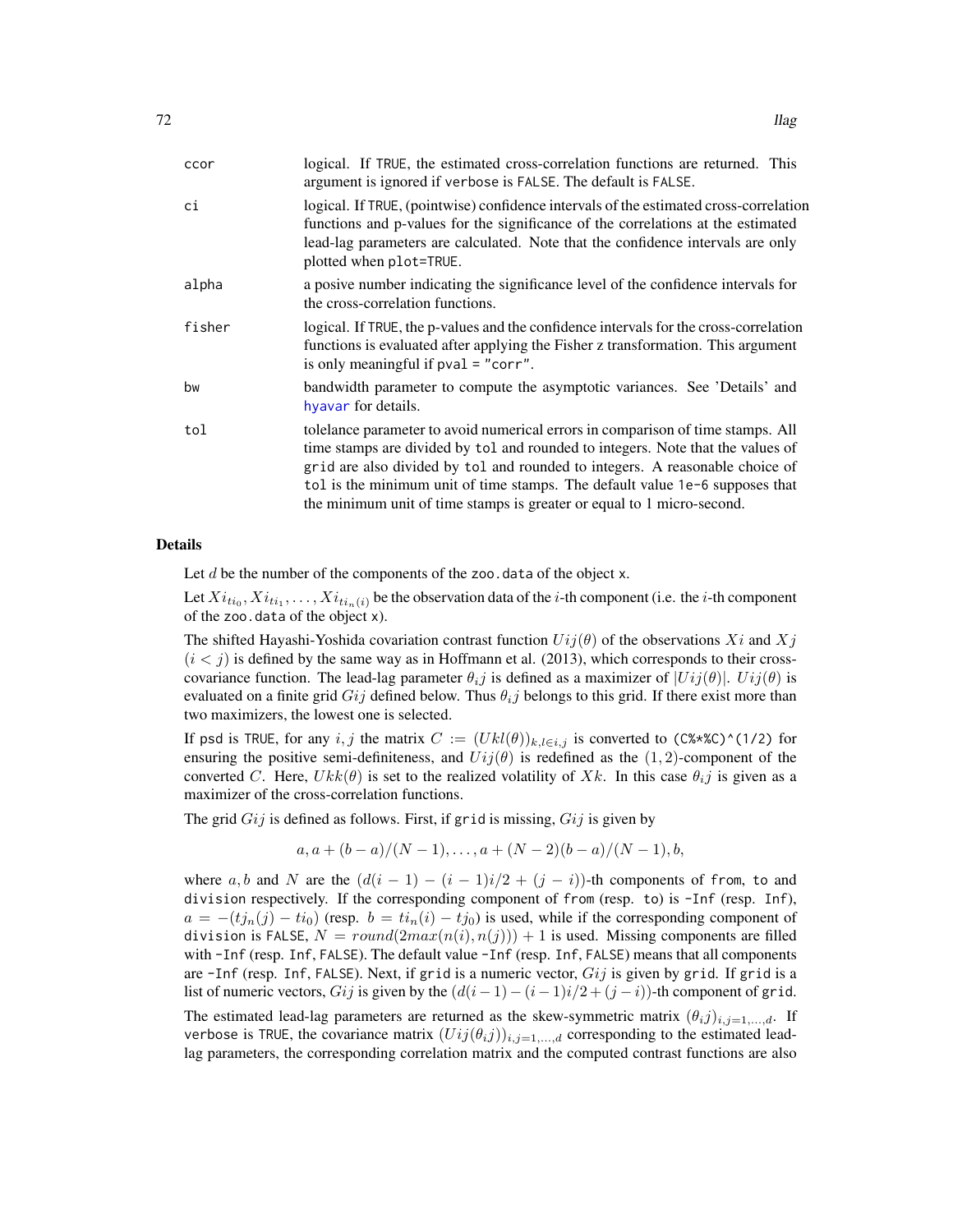returned. If further ccor is TRUE,the computed cross-correlation functions are returned as a list with the length  $d(d-1)/2$ . For  $i < j$ , the  $(d(i-1)-(i-1)i/2+(j-i))$ -th component of the list consists of an object  $Uij(\theta)/sqrt(Uii(\theta) * Ujj(\theta))$  of class [zoo](#page-0-0) indexed by  $Gi$ .

If plot is TRUE, the computed cross-correlation functions are plotted sequentially.

If ci is TRUE, the asymptotic variances of the cross-correlations are calculated at each point of the grid by using the naive kernel approach descrived in Section 8.2 of Hayashi and Yoshida (2011). The implementation is the same as that of [hyavar](#page-55-0) and more detailed description is found there.

# Value

If verbose is FALSE, a skew-symmetric matrix corresponding to the estimated lead-lag parameters is returned. Otherwise, an object of class "yuima.llag", which is a list with the following components, is returned:

| lagcce                                                                            | a skew-symmetric matrix corresponding to the estimated lead-lag parameters.                                          |  |
|-----------------------------------------------------------------------------------|----------------------------------------------------------------------------------------------------------------------|--|
| covmat                                                                            | a covariance matrix corresponding to the estimated lead-lag parameters.                                              |  |
| cormat                                                                            | a correlation matrix corresponding to the estimated lead-lag parameters.                                             |  |
| <b>LLR</b>                                                                        | a matrix consisting of lead-lag ratios. See Huth and Abergel (2014) for details.                                     |  |
| If ci is TRUE, the following component is added to the returned list:             |                                                                                                                      |  |
| p.values                                                                          | a matrix of p-values for the significance of the correlations corresponding to the<br>estimated lead-lag parameters. |  |
| If further ccor is TRUE, the following components are added to the returned list: |                                                                                                                      |  |
| ccor                                                                              | a list of computed cross-correlation functions.                                                                      |  |
| avar                                                                              | a list of computed asymptotic variances of the cross-correlations (if $ci = TRUE$ ).                                 |  |

## Note

The default grid usually contains too many points, so it is better for users to specify this argument in order to reduce the computational time. See 'Examples' below for an example of the specification.

The evaluated p-values should carefully be interpreted because they are calculated based on *pointwise confidence intervals* rather than *simultaneous confidence intervals* (so there would be a multiple testing problem). Evaluation of p-values based on the latter will be implemented in the future extension of this function: Indeed, so far no theory has been developed for this. However, it is conjectured that the error distributions of the estimated cross-correlation functions are asymptotically independent if the grid is not dense too much, so p-values evaluated by this function will still be meaningful as long as sufficiently low significance levels are used.

#### Author(s)

Yuta Koike with YUIMA Project Team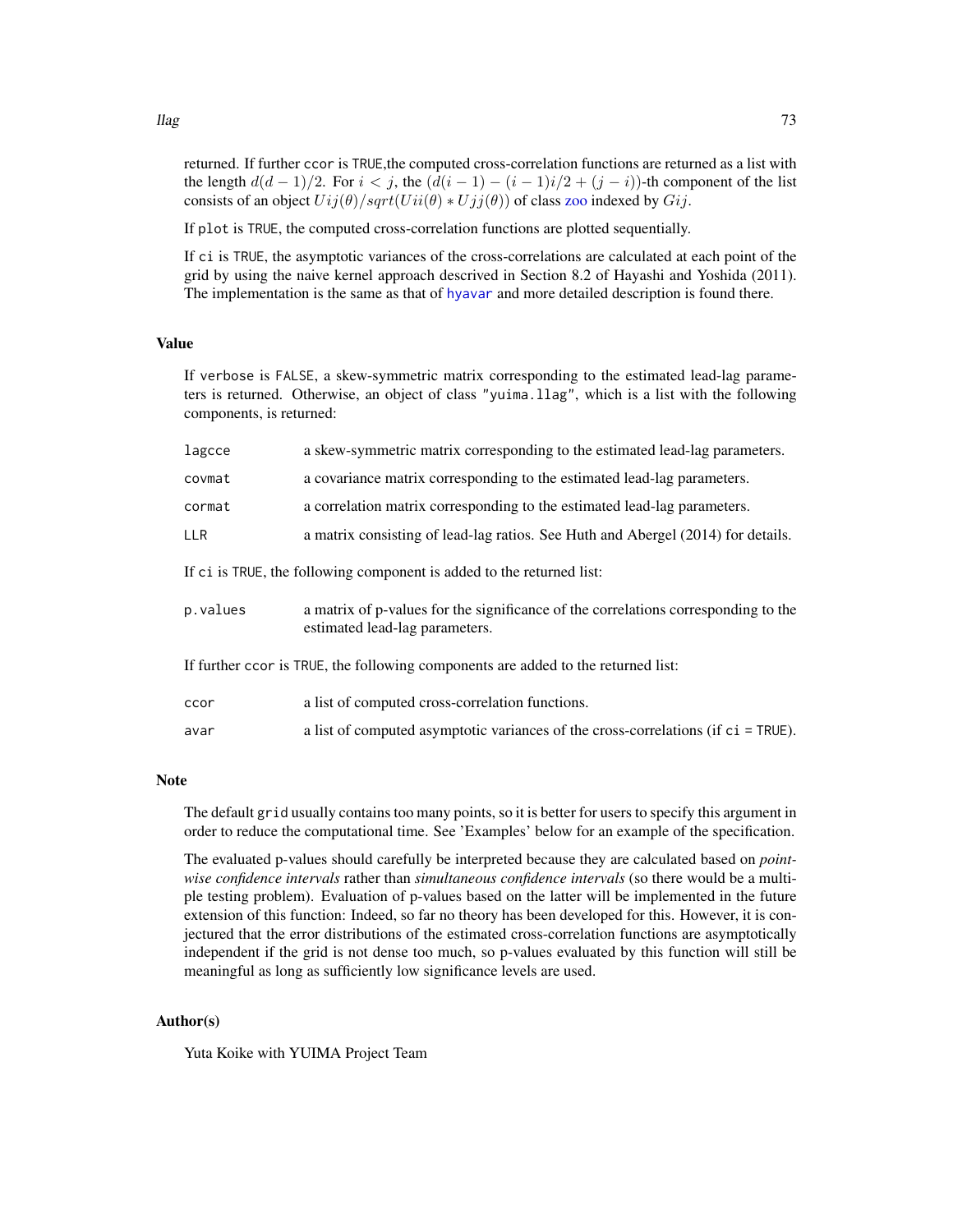Hayashi, T. and Yoshida, N. (2011) Nonsynchronous covariation process and limit theorems, *Stochastic processes and their applications*, 121, 2416–2454.

Hoffmann, M., Rosenbaum, M. and Yoshida, N. (2013) Estimation of the lead-lag parameter from non-synchronous data, *Bernoulli*, 19, no. 2, 426–461.

Huth, N. and Abergel, F. (2014) High frequency lead/lag relationships — Empirical facts, *Journal of Empirical Finance*, 26, 41–58.

## See Also

[cce](#page-23-0), [hyavar](#page-55-0), [mllag](#page-82-0), [llag.test](#page-74-0)

```
## Set a model
diff.coef.matrix <- matrix(c("sqrt(x1)", "3/5*sqrt(x2)",
"1/3*sqrt(x3)", "", "4/5*sqrt(x2)","2/3*sqrt(x3)",
"","","2/3*sqrt(x3)"), 3, 3)
drift <- c("1-x1","2*(10-x2)","3*(4-x3)")
cor.mod <- setModel(drift = drift,
diffusion = diff.coef.matrix,
solve.variable = c("x1", "x2", "x3"))set.seed(111)
## We use a function poisson.random.sampling
## to get observation by Poisson sampling.
yuima.samp <- setSampling(Terminal = 1, n = 1200)
yuima <- setYuima(model = cor.mod, sampling = yuima.samp)
yuima <- simulate(yuima,xinit=c(1,7,5))
## intentionally displace the second time series
 data2 <- yuima@data@zoo.data[[2]]
 time2 <- time(data2)
 theta2 <- 0.05 # the lag of x2 behind x1
 stime2 <- time2 + theta2
 time(yuima@data@zoo.data[[2]]) <- stime2
 data3 <- yuima@data@zoo.data[[3]]
 time3 <- time(data3)
 theta3 <- 0.12 # the lag of x3 behind x1
```

```
stime3 <- time3 + theta3
```

```
time(yuima@data@zoo.data[[3]]) <- stime3
```

```
## sampled data by Poisson rules
psample<- poisson.random.sampling(yuima,
```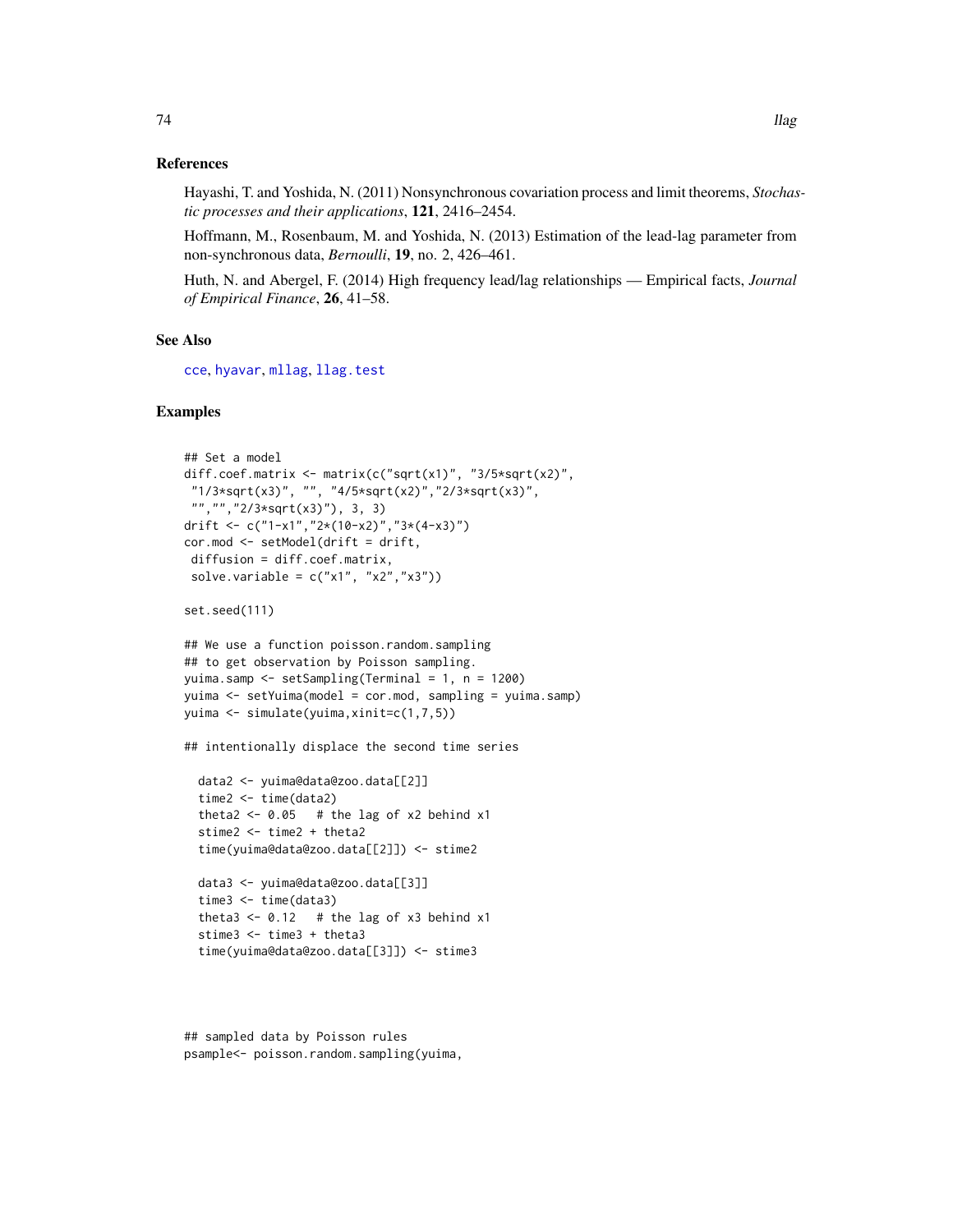### llag.test 75

```
rate = c(0.2, 0.3, 0.4), n = 1000)
## plot
plot(psample)
## cce
cce(psample)
## lead-lag estimation (with cross-correlation plots)
par(mfcol=c(3,1))
result <- llag(psample, plot=TRUE)
## estimated lead-lag parameter
result
## computing pointwise confidence intervals
llag(psample, ci = TRUE)
## In practice, it is better to specify the grid because the default grid contains too many points.
## Here we give an example for how to specify it.
## We search lead-lag parameters on the interval [-0.1, 0.1] with step size 0.01
G \leftarrow \text{seq}(-0.1, 0.1, \text{by=0.01})## lead-lag estimation (with computing confidence intervals)
result <- llag(psample, grid = G, ci = TRUE)
## Since the true lead-lag parameter 0.12 between x1 and x3 is not contained
## in the searching grid G, we see that the corresponding cross-correlation
## does not exceed the cofidence interval
## detailed output
## the p-value for the (1,3)-th component is high
result
## Finally, we can examine confidence intervals of other significant levels
## and/or without the Fisher z-transformation via the plot-method defined
## for yuima.llag-class objects as follows
plot(result, alpha = 0.001)
plot(result, fisher = FALSE)
par(mfcol=c(1,1))
```
<span id="page-74-0"></span>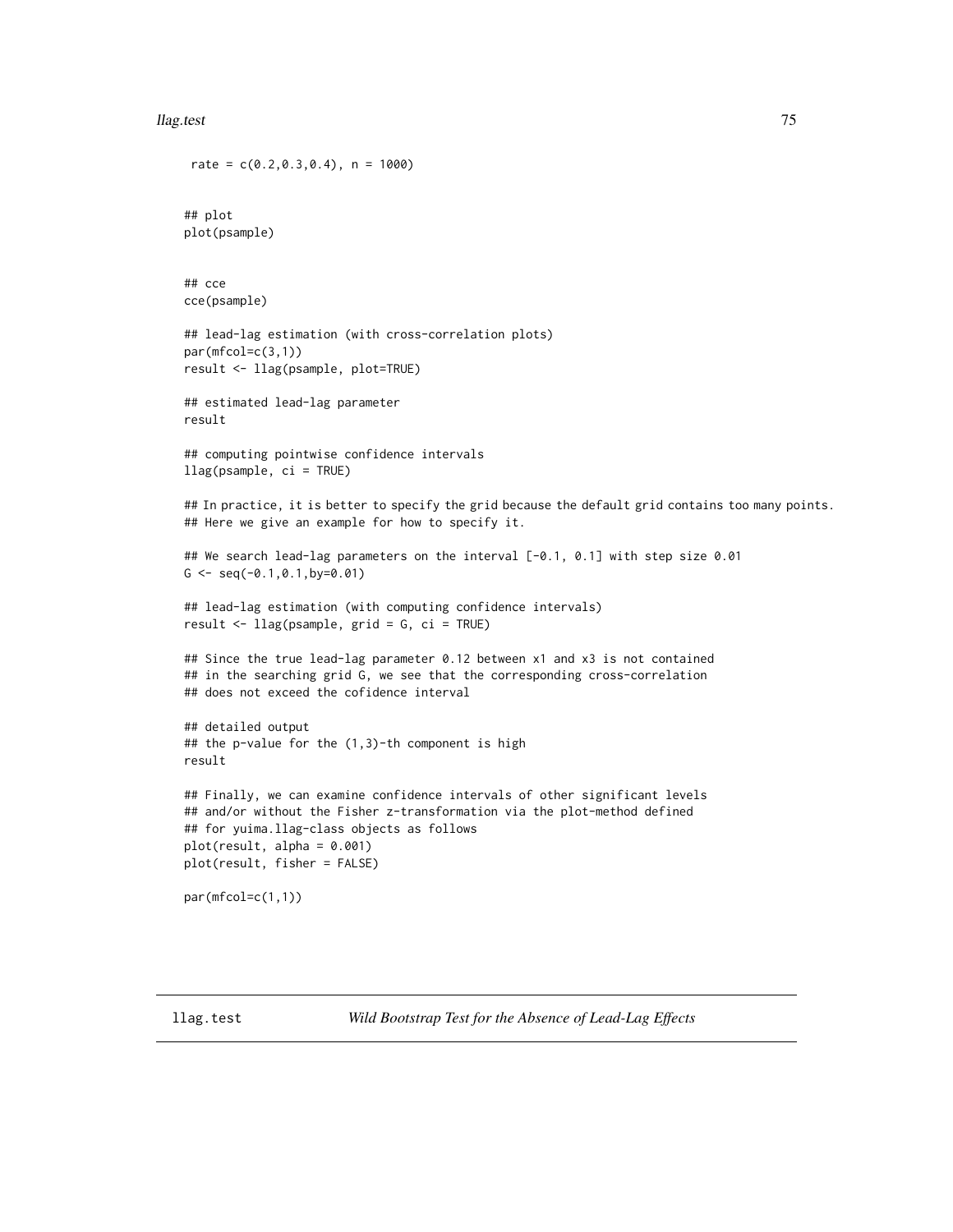## Description

Tests the absence of lead-lag effects (time-lagged correlations) by the wild bootstrap procedure proposed in Koike (2017) for each pair of components.

# Usage

```
llag.test(x, from = -Inf, to = Inf, division = FALSE, grid, R = 999,
         parallel = "no", ncpus = getOption("boot.ncpus", 1L),
         cl = NULL, tol = 1e-06
```
# Arguments

| $\mathsf{x}$ | an object of yuima-class or yuima.data-class.                                                                                                                                                                                                                                                                                                                                                                |
|--------------|--------------------------------------------------------------------------------------------------------------------------------------------------------------------------------------------------------------------------------------------------------------------------------------------------------------------------------------------------------------------------------------------------------------|
| from         | a numeric vector each of whose component(s) indicates the lower end of a finite<br>grid on which the contrast function is evaluated, if grid is missing.                                                                                                                                                                                                                                                     |
| to           | a numeric vector each of whose component(s) indicates the upper end of a finite<br>grid on which the contrast function is evaluated, if grid is missing.                                                                                                                                                                                                                                                     |
| division     | a numeric vector each of whose component(s) indicates the number of the points<br>of a finite grid on which the contrast function is evaluated, if grid is missing.                                                                                                                                                                                                                                          |
| grid         | a numeric vector or a list of numeric vectors. See 'Details' of 11ag.                                                                                                                                                                                                                                                                                                                                        |
| R            | a single positive integer indicating the number of bootstrap replicates.                                                                                                                                                                                                                                                                                                                                     |
| parallel     | passed to <b>boot</b> .                                                                                                                                                                                                                                                                                                                                                                                      |
| ncpus        | passed to boot.                                                                                                                                                                                                                                                                                                                                                                                              |
| cl           | passed to <b>boot</b> .                                                                                                                                                                                                                                                                                                                                                                                      |
| tol          | tolelance parameter to avoid numerical errors in comparison of time stamps. All<br>time stamps are divided by tol and rounded to integers. Note that the values of<br>grid are also divided by tol and rounded to integers. A reasonable choice of<br>tol is the minimum unit of time stamps. The default value 1e-6 supposes that<br>the minimum unit of time stamps is greater or equal to 1 micro-second. |

# Details

For each pair of components, this function performs the wild bootstrap procedure proposed in Koike (2017) to test whether there is a (possibly) time-lagged correlation. The null hypothesis of the test is that there is no time-lagged correlation and the alternative is its negative. The test regects the null hypothesis if the maximum of the absolute values of cross-covariances is too large. The critical region is constructed by a wild bootstrap procedure with Rademacher variables as the multiplier variables.

# Value

| p.values | a matrix whose components indicate the bootstrap p-values for the correspond-<br>ing pair of components.                                 |
|----------|------------------------------------------------------------------------------------------------------------------------------------------|
| max.cov  | a matrix whose componenets indicate the maxima of the absolute values of<br>cross-covariances for the corresponding pair of components.  |
| max.corr | a matrix whose componenets indicate the maxima of the absolute values of<br>cross-correlations for the corresponding pair of components. |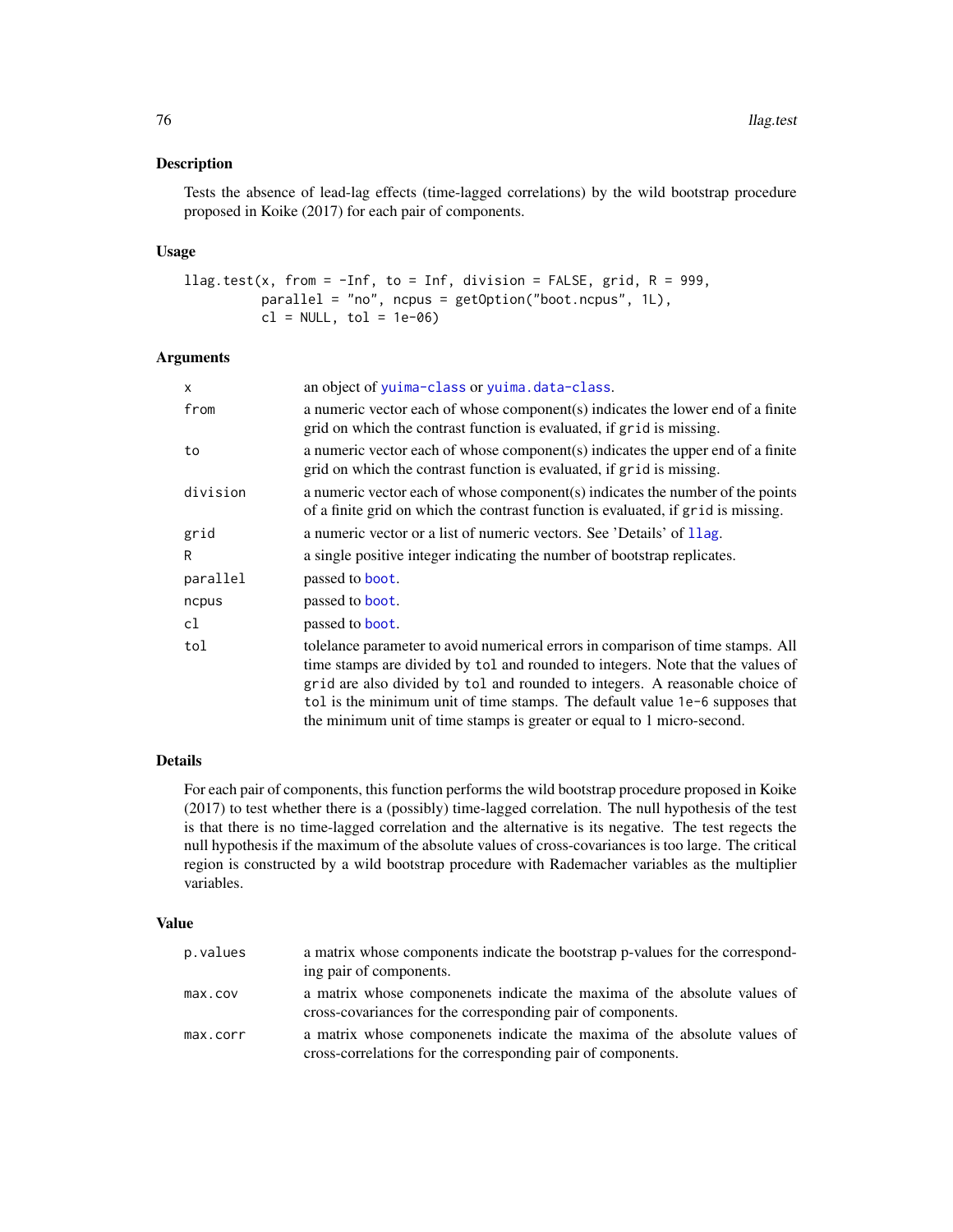### llag.test 77

# Author(s)

Yuta Koike with YUIMA Project Team

## References

Koike, Y. (2019). Gaussian approximation of maxima of Wiener functionals and its application to high-frequency data, *Annals of Statistics*, 47, 1663–1687. doi: [10.1214/18AOS1731.](https://doi.org/10.1214/18-AOS1731)

## See Also

[cce](#page-23-0), [hyavar](#page-55-0), [mllag](#page-82-0), [llag](#page-70-0)

## Examples

```
## Not run:
# The following example is taken from mllag
```

```
## Set a model
diff.coef.matrix <- matrix(c("sqrt(x1)", "3/5*sqrt(x2)",
"1/3*sqrt(x3)", "", "4/5*sqrt(x2)","2/3*sqrt(x3)",
 "","","2/3*sqrt(x3)"), 3, 3)
drift <- c("1-x1","2*(10-x2)","3*(4-x3)")
cor.mod <- setModel(drift = drift,
diffusion = diff.coef.matrix,
solve.variable = c("x1", "x2", "x3"))
```
set.seed(111)

```
## We use a function poisson.random.sampling
## to get observation by Poisson sampling.
yuima.samp <- setSampling(Terminal = 1, n = 1200)
yuima <- setYuima(model = cor.mod, sampling = yuima.samp)
yuima <- simulate(yuima,xinit=c(1,7,5))
```

```
## intentionally displace the second time series
```

```
data2 <- yuima@data@zoo.data[[2]]
time2 <- time(data2)
theta2 <- 0.05 # the lag of x2 behind x1
stime2 <- time2 + theta2
time(yuima@data@zoo.data[[2]]) <- stime2
data3 <- yuima@data@zoo.data[[3]]
```

```
time3 <- time(data3)
theta3 <- 0.12 # the lag of x3 behind x1
stime3 <- time3 + theta3
time(yuima@data@zoo.data[[3]]) <- stime3
```

```
## sampled data by Poisson rules
psample<- poisson.random.sampling(yuima,
rate = c(0.2, 0.3, 0.4), n = 1000)
```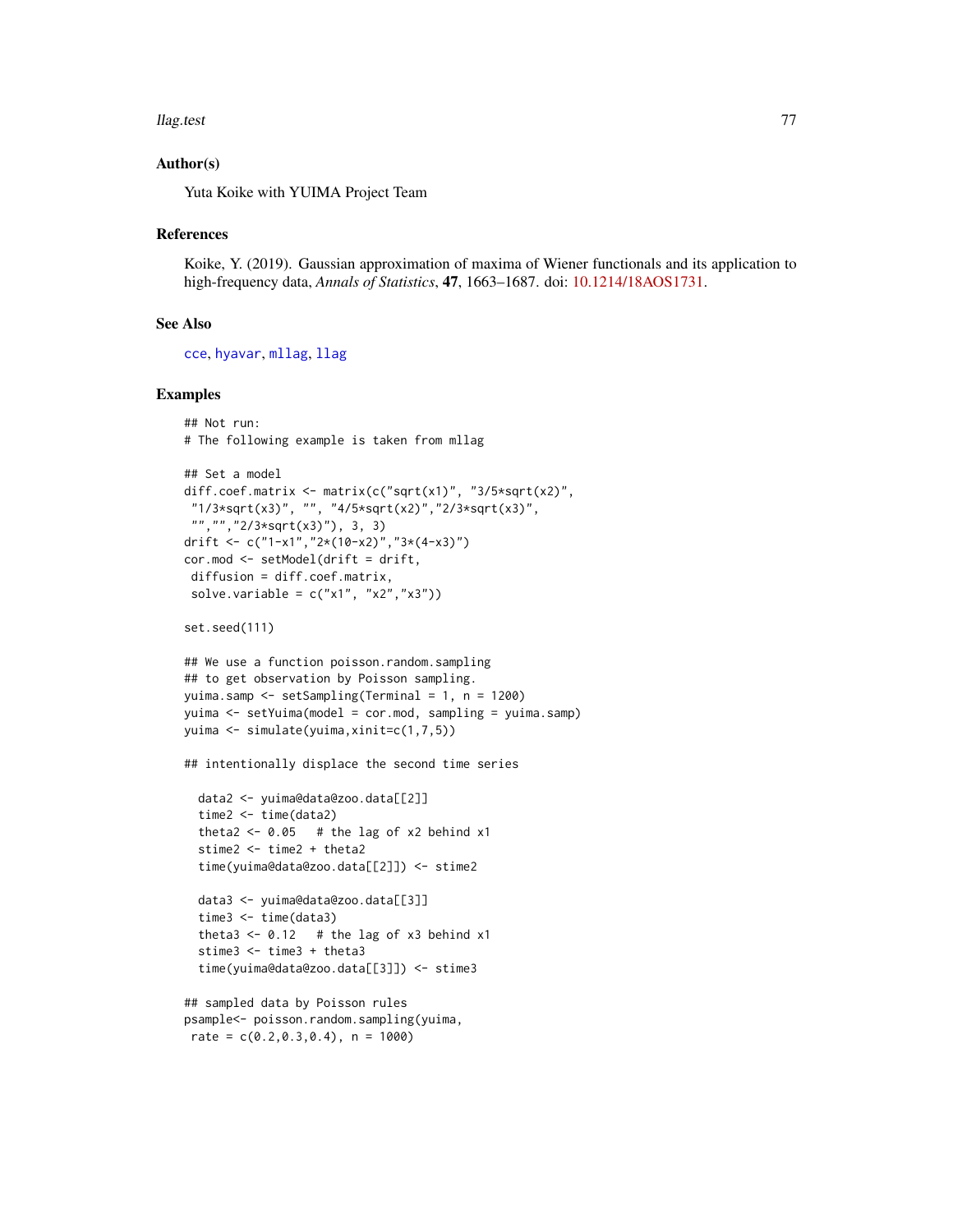```
## We search lead-lag parameters on the interval [-0.1, 0.1] with step size 0.01
G \leftarrow \text{seq}(-0.1, 0.1, \text{by=0.01})## perform lead-lag test
llag.test(psample, grid = G, R = 999)
## Since the lead-lag parameter for the pair(x1, x3) is not contained in G,
## the null hypothesis is not rejected for this pair
## End(Not run)
```
<span id="page-77-0"></span>

| lm.jumptest | Lee and Mykland's Test for the Presence of Jumps Using Normalized |
|-------------|-------------------------------------------------------------------|
|             | <i>Returns</i>                                                    |

# Description

Performs a test for the null hypothesis that the realized path has no jump following Lee and Mykland (2008).

## Usage

```
lm.jumptest(yuima, K)
```
# Arguments

yuima an object of [yuima-class](#page-166-0) or [yuima.data-class](#page-173-0).

K a positive integer indicating the window size to compute local variance estimates. It can be specified as a vector to use different window sizes for different components. The default value is K=pmin(floor(sqrt(252\*n)),n) with n=length(yuima)-1, following Lee and Mykland (2008) as well as Dumitru and Urga (2012).

## Value

A list with the same length as dim(yuima). Each component of the list has class "htest" and contains the following components:

| statistic | the value of the test statistic of the corresponding component of yuima. |
|-----------|--------------------------------------------------------------------------|
| p.value   | an approximate p-value for the test of the corresponding component.      |
| method    | the character string "Lee and Mykland jump test".                        |
| data.name | the character string "xi", where i is the number of the component.       |

## Author(s)

Yuta Koike with YUIMA Project Team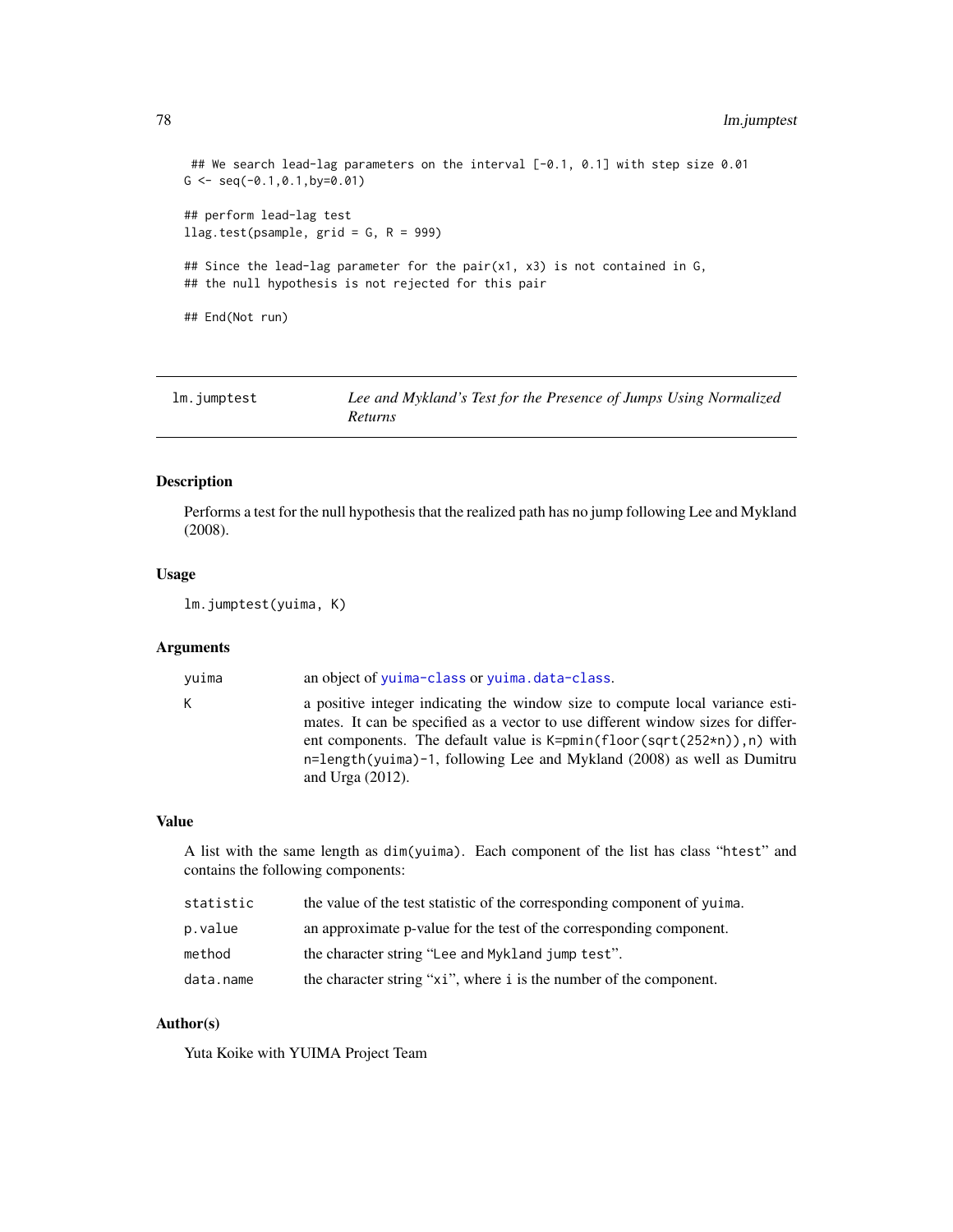# lm.jumptest 79

## References

Dumitru, A.-M. and Urga, G. (2012) Identifying jumps in financial assets: A comparison between nonparametric jump tests. *Journal of Business and Economic Statistics*, 30, 242–255.

Lee, S. S. and Mykland, P. A. (2008) Jumps in financial markets: A new nonparametric test and jump dynamics. *Review of Financial Studies*, 21, 2535–2563.

Maneesoonthorn, W., Martin, G. M. and Forbes, C. S. (2020) High-frequency jump tests: Which test should we use? *Journal of Econometrics*, 219, 478–487.

Theodosiou, M. and Zikes, F. (2011) A comprehensive comparison of alternative tests for jumps in asset prices. Central Bank of Cyprus Working Paper 2011-2.

### See Also

[bns.test](#page-18-0), [minrv.test](#page-92-0), [medrv.test](#page-92-0), [pz.test](#page-97-0)

```
set.seed(123)
# One-dimensional case
## Model: dXt=t*dWt+t*dzt,
## where zt is a compound Poisson process with intensity 5 and jump sizes distribution N(0,1).
model <- setModel(drift=0,diffusion="t",jump.coeff="t",measure.type="CP",
                  measure=list(intensity=5,df=list("dnorm(z,0,sqrt(0.1))")),
                  time.variable="t")
yuima.samp <- setSampling(Terminal = 1, n = 390)
yuima <- setYuima(model = model, sampling = yuima.samp)
yuima <- simulate(yuima)
plot(yuima) # The path seems to involve some jumps
lm.jumptest(yuima) # p-value is very small, so the path would have a jump
lm.jumptest(yuima, K = floor(sqrt(390))) # different value of K
# Multi-dimensional case
## Model: Bivariate standard BM + CP
## Only the first component has jumps
mod \le setModel(drift = c(0, 0), diffusion = diag(2),
                jump.coeff = diag(c(1, 0)),measure = list(intensity = 5,df = "dmvnorm(z,c(0,0),diag(2))"),
                jump.variable = c("z"), measure.type=c("CP"),
                solve.variable=c("x1","x2"))
samp <- setSampling(Terminal = 1, n = 390)
yuima <- setYuima(model = model, sampling = yuima.samp)
yuima <- simulate(object = mod, sampling = samp)
plot(yuima)
```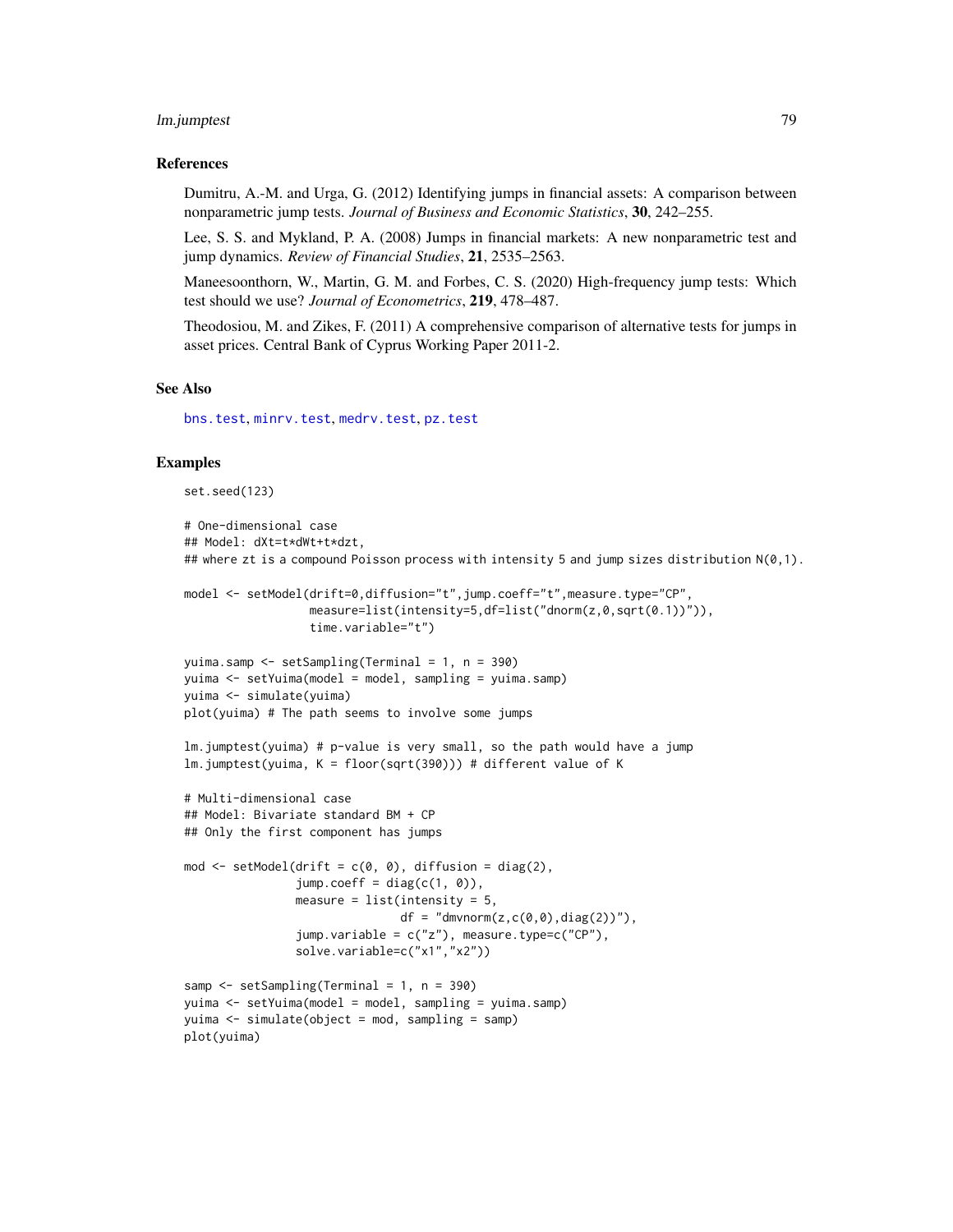80 lseBayes and the set of the set of the set of the set of the set of the set of the set of the set of the set of the set of the set of the set of the set of the set of the set of the set of the set of the set of the set

lm.jumptest(yuima) # test is performed component-wise

LogSPX *Five minutes Log SPX prices*

# Description

Intraday five minutes Standard and Poor 500 Log-prices data ranging from 09 july 2012 to 01 april 2015.

## Usage

data(LogSPX)

# Details

The dataset is composed by a list where the element Data\$allObs contains the intraday five minutes Standard and Poor cumulative Log-return data computed as  $Log(P_t)-Log(P_0)$  and  $P_0$  is the open SPX price at 09 july 2012. Data\$logdayprice contains daily SPX log prices and. Each day we have the same number of observation and the value is reported in Data\$obsinday.

# Examples

data(LogSPX)

lseBayes *Adaptive Bayes estimator for the parameters in sde model by using LSE functions*

# Description

Adaptive Bayes estimator for the parameters in a specific type of sde by using LSE functions.

#### Usage

```
lseBayes(yuima, start, prior, lower, upper, method = "mcmc", mcmc = 1000,
rate =1, algorithm = "randomwalk")
```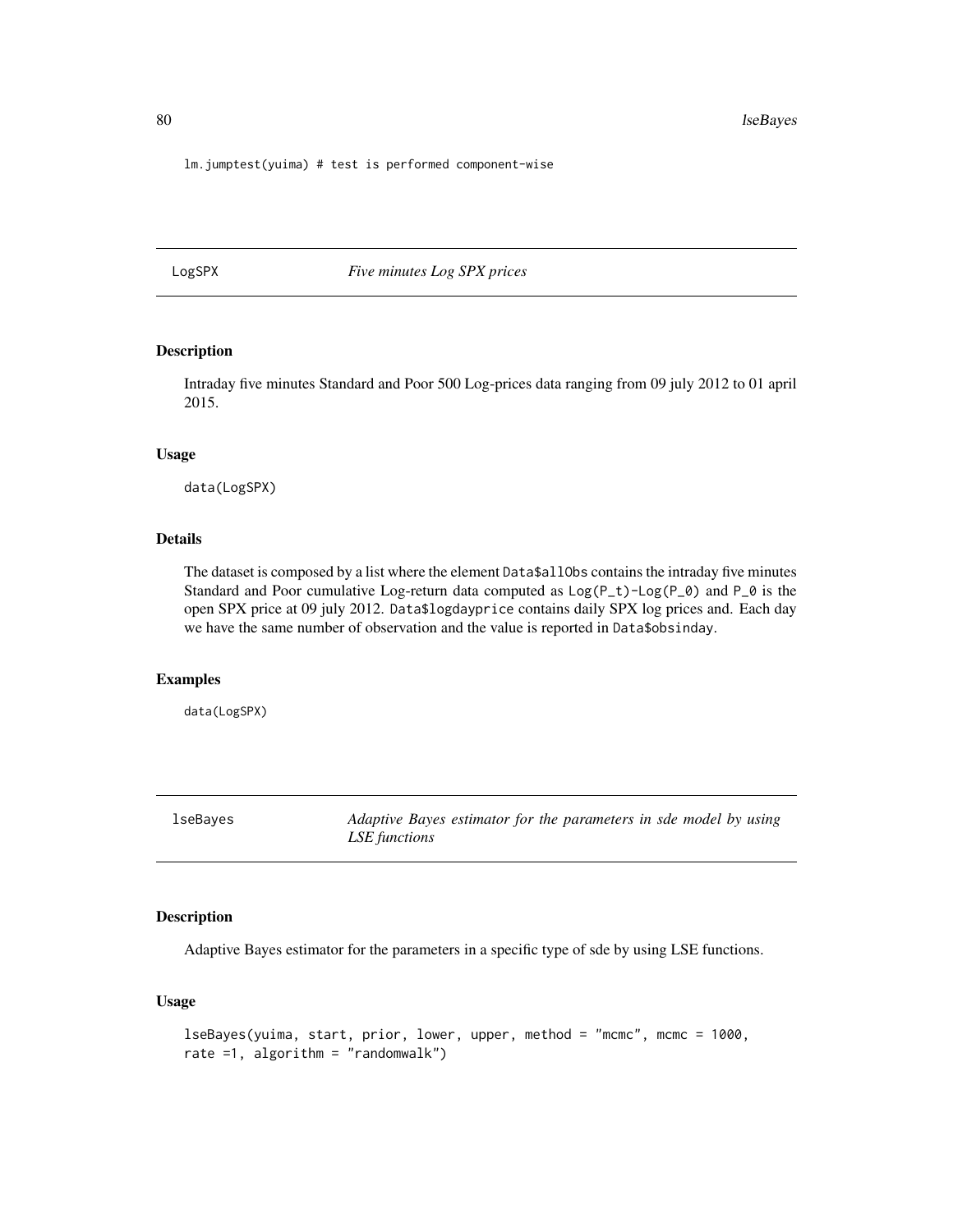### lseBayes 81

## Arguments

| yuima     | a 'yuima' object.                                                                                                                                                                                                                  |
|-----------|------------------------------------------------------------------------------------------------------------------------------------------------------------------------------------------------------------------------------------|
| start     | initial suggestion for parameter values                                                                                                                                                                                            |
| prior     | a list of prior distributions for the parameters specified by 'code'. Currently,<br>dunif(z, min, max), dnorm(z, mean, sd), dbeta(z, shape1, shape2), dgamma(z,<br>shape, rate) are available.                                     |
| lower     | a named list for specifying lower bounds of parameters                                                                                                                                                                             |
| upper     | a named list for specifying upper bounds of parameters                                                                                                                                                                             |
| method    | nomcmc requires package cubature                                                                                                                                                                                                   |
| $m$ cmc   | number of iteration of Markov chain Monte Carlo method                                                                                                                                                                             |
| rate      | a thinning parameter. Only the first n^rate observation will be used for inference.                                                                                                                                                |
| algorithm | Logical value when method = mcmc. If algorithm = "randomwalk" (default),<br>the random-walk Metropolis algorithm will be performed. If algorithm = "MpCN",<br>the Mixed preconditioned Crank-Nicolson algorithm will be performed. |

# Details

lseBayes is always performed by Rcpp code.Calculate the Bayes estimator for stochastic processes by using Least Square Estimate functions. The calculation is performed by the Markov chain Monte Carlo method. Currently, the Random-walk Metropolis algorithm and the Mixed preconditioned Crank-Nicolson algorithm is implemented.In lseBayes,the LSE function for estimating diffusion parameter differs from the LSE function for estimating drift parameter.lseBayes is similar to adaBayes, but 1 seBayes calculate faster than adaBayes because of LSE functions.

## Value

vector a vector of the parameter estimate

# Note

algorithm = "nomcmc" is unstable. nomcmc is going to be stopped.

# Author(s)

Yuto Yoshida with YUIMA project Team

# References

Yoshida, N. (2011). Polynomial type large deviation inequalities and quasi-likelihood analysis for stochastic differential equations. Annals of the Institute of Statistical Mathematics, 63(3), 431-479.

Uchida, M., & Yoshida, N. (2014). Adaptive Bayes type estimators of ergodic diffusion processes from discrete observations. Statistical Inference for Stochastic Processes, 17(2), 181-219.

Kamatani, K. (2017). Ergodicity of Markov chain Monte Carlo with reversible proposal. Journal of Applied Probability, 54(2).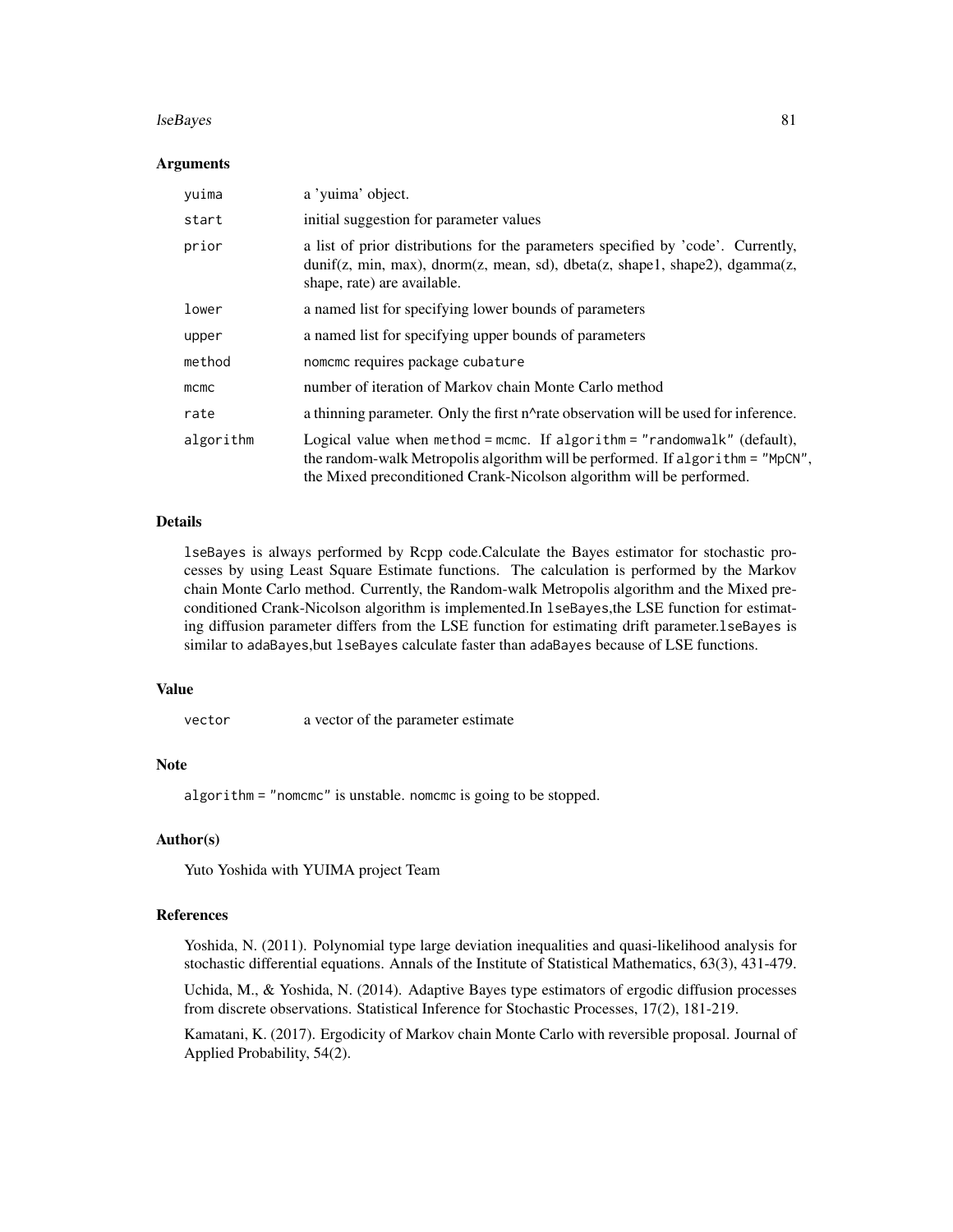```
## Not run:
####2-dim model
set.seed(123)
b <- c("-theta1*x1+theta2*sin(x2)+50","-theta3*x2+theta4*cos(x1)+25")
a <- matrix(c("4+theta5*sin(x1)^2","1","1","2+theta6*sin(x2)^2"),2,2)
true = list(theta1 = 0.5, theta2 = 5, theta3 = 0.3,
            theta4 = 5, theta5 = 1, theta6 = 1)
lower = list(theta1=0.1,theta2=0.1,theta3=0,
             theta4=0.1,theta5=0.1,theta6=0.1)
upper = list(theta1=1,theta2=10,theta3=0.9,
             theta4=10,theta5=10,theta6=10)
start = list(thetal=runif(1),
             theta2=rnorm(1),
             theta3=rbeta(1,1,1),
             theta4=rnorm(1),
             theta5 =rgamma(1,1,1),
             theta6=rexp(1))
yuimamodel <- setModel(drift=b,diffusion=a,state.variable=c("x1", "x2"),solve.variable=c("x1","x2"))
yuimasamp <- setSampling(Terminal=50,n=50*100)
yuima <- setYuima(model = yuimamodel, sampling = yuimasamp)
yuima <- simulate(yuima, xinit = c(100,80),
                  true.parameter = true,sampling = yuimasamp)
prior <-
   list(
        theta1=list(measure.type="code",df="dunif(z,0,1)"),
        theta2=list(measure.type="code",df="dnorm(z,0,1)"),
        theta3=list(measure.type="code",df="dbeta(z,1,1)"),
        theta4=list(measure.type="code",df="dgamma(z,1,1)"),
        theta5=list(measure.type="code",df="dnorm(z,0,1)"),
        theta6=list(measure.type="code",df="dnorm(z,0,1)")
   \lambdamle <- qmle(yuima, start = start, lower = lower, upper = upper, method = "L-BFGS-B",rcpp=TRUE)
print(mle@coef)
set.seed(123)
bayes1 <- lseBayes(yuima, start=start, prior=prior,
                                    method="mcmc",
                          mcmc=1000,lower = lower, upper = upper,algorithm = "randomwalk")
bayes1@coef
set.seed(123)
bayes2 <- lseBayes(yuima, start=start, prior=prior,
                                    method="mcmc",
                               mcmc=1000,lower = lower, upper = upper,algorithm = "MpCN")
bayes2@coef
```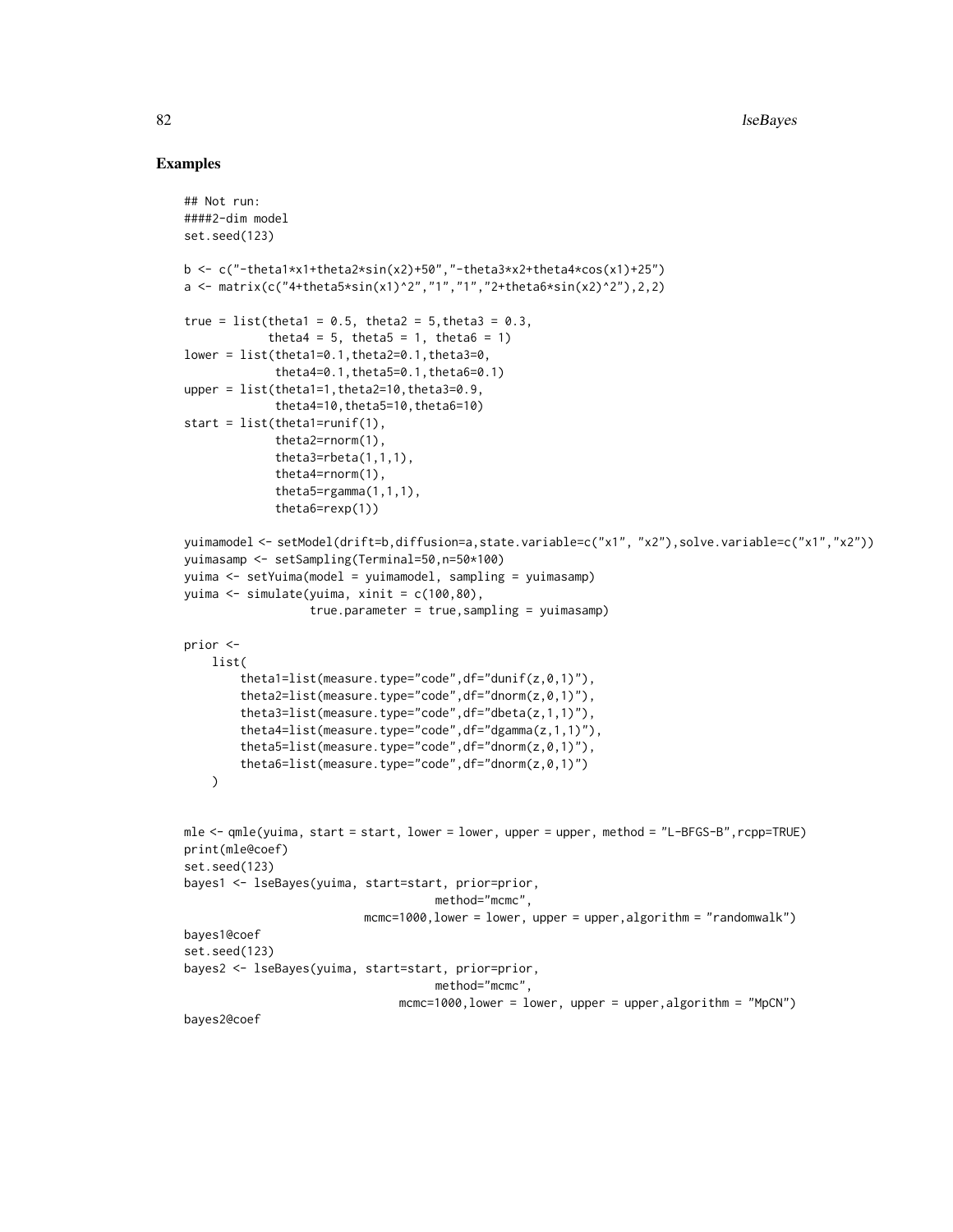## mllag 83

## End(Not run)

<span id="page-82-0"></span>mllag *Multiple Lead-Lag Detector*

# Description

Detecting the lead-lag parameters of discretely observed processes by picking time shifts at which the Hayashi-Yoshida cross-correlation functions exceed thresholds, which are constructed based on the asymptotic theory of Hayashi and Yoshida (2011).

## Usage

```
mllag(x, from = -Inf, to = Inf, division = FALSE, grid, psd = TRUE,plot = TRUE, alpha = 0.01, fisher = TRUE, bw)
```
# Arguments

| X        | an object of yuima-class or yuima.data-class or yuima.llag-class (out-<br>put of 11ag) or yuima.mllag-class (output of this function).                                                                                                     |
|----------|--------------------------------------------------------------------------------------------------------------------------------------------------------------------------------------------------------------------------------------------|
| from     | passed to 1 lag.                                                                                                                                                                                                                           |
| to       | passed to 1 lag.                                                                                                                                                                                                                           |
| division | passed to 1 lag.                                                                                                                                                                                                                           |
| grid     | passed to 1 lag.                                                                                                                                                                                                                           |
| psd      | passed to 1 lag.                                                                                                                                                                                                                           |
| plot     | logical. If TRUE, the estimated cross-correlation functions and the pointwise con-<br>fidence intervals (under the null hypothesis that the corresponding correlation is<br>zero) as well as the detected lead-lag parameters are plotted. |
| alpha    | a posive number indicating the significance level of the confidence intervals for<br>the cross-correlation functions.                                                                                                                      |
| fisher   | logical. If TRUE, the p-values and the confidence intervals for the cross-correlation<br>functions is evaluated after applying the Fisher z transformation.                                                                                |
| bw       | passed to 1 lag.                                                                                                                                                                                                                           |

# Details

The computation method of cross-correlation functions and confidence intervals is the same as the one used in [llag](#page-70-0). The exception between this function and [llag](#page-70-0) is how to detect the lead-lag parameters. While [llag](#page-70-0) only returns the maximizer of the absolute value of the cross-correlations following the theory of Hoffmann et al. (2013), this function returns all the time shifts at which the cross-correlations exceed (so there is also the possiblity that *no* lead-lag is returned). Note that this approach is mathematically debetable because there would be a multiple testing problem (see also 'Note' of [llag](#page-70-0)), so the interpretation of the result from this function should carefully be addressed. In particular, the significance level alpha probably does not give the "correct" level.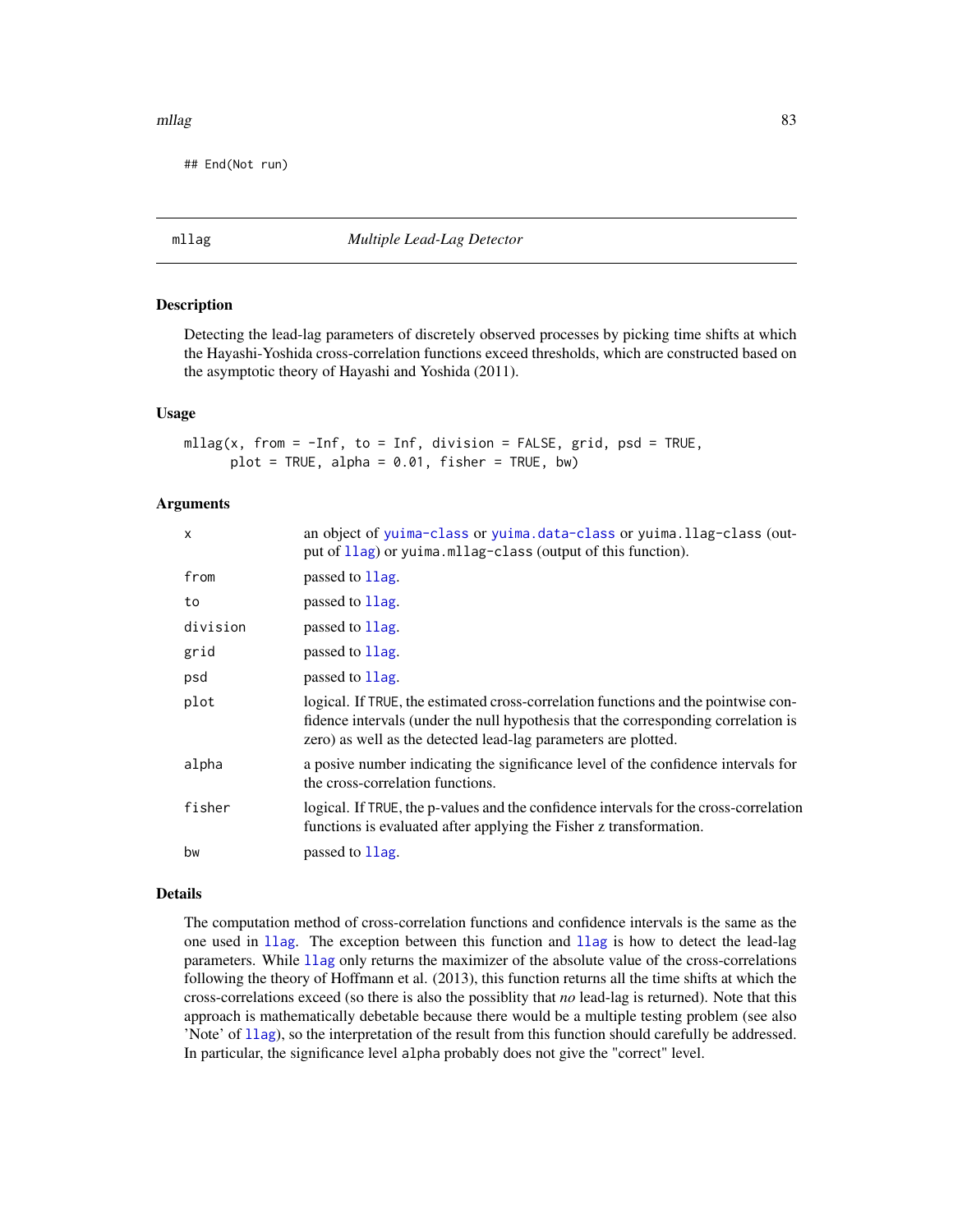# Value

An object of class "yuima.mllag", which is a list with the following elements:

| mlagcce    | a list of data. frame-class objects consisting of lagcce (lead-lag parameters),<br>p. value and correlation. |
|------------|--------------------------------------------------------------------------------------------------------------|
| <b>LLR</b> | a matrix consisting of lead-lag ratios. See Huth and Abergel (2014) for details.                             |
| ccor       | a list of computed cross-correlation functions.                                                              |
| avar       | a list of computed asymptotic variances of the cross-correlations (if c i = TRUE).                           |
| CI         | a list of computed confidence intervals.                                                                     |

# Author(s)

Yuta Koike with YUIMA Project Team

# References

Hayashi, T. and Yoshida, N. (2011) Nonsynchronous covariation process and limit theorems, *Stochastic processes and their applications*, 121, 2416–2454.

Hoffmann, M., Rosenbaum, M. and Yoshida, N. (2013) Estimation of the lead-lag parameter from non-synchronous data, *Bernoulli*, 19, no. 2, 426–461.

Huth, N. and Abergel, F. (2014) High frequency lead/lag relationships — Empirical facts, *Journal of Empirical Finance*, 26, 41–58.

# See Also

[llag](#page-70-0), [hyavar](#page-55-0), [llag.test](#page-74-0)

# Examples

# The first example is taken from llag

```
## Set a model
diff.coef.matrix <- matrix(c("sqrt(x1)", "3/5*sqrt(x2)",
"1/3*sqrt(x3)", "", "4/5*sqrt(x2)","2/3*sqrt(x3)",
 "","","2/3*sqrt(x3)"), 3, 3)
drift <- c("1-x1","2*(10-x2)","3*(4-x3)")
cor.mod <- setModel(drift = drift,
diffusion = diff.coef.matrix,
solve.variable = c("x1", "x2", "x3"))
```

```
set.seed(111)
```

```
## We use a function poisson.random.sampling
## to get observation by Poisson sampling.
yuima.samp <- setSampling(Terminal = 1, n = 1200)
yuima <- setYuima(model = cor.mod, sampling = yuima.samp)
yuima <- simulate(yuima,xinit=c(1,7,5))
```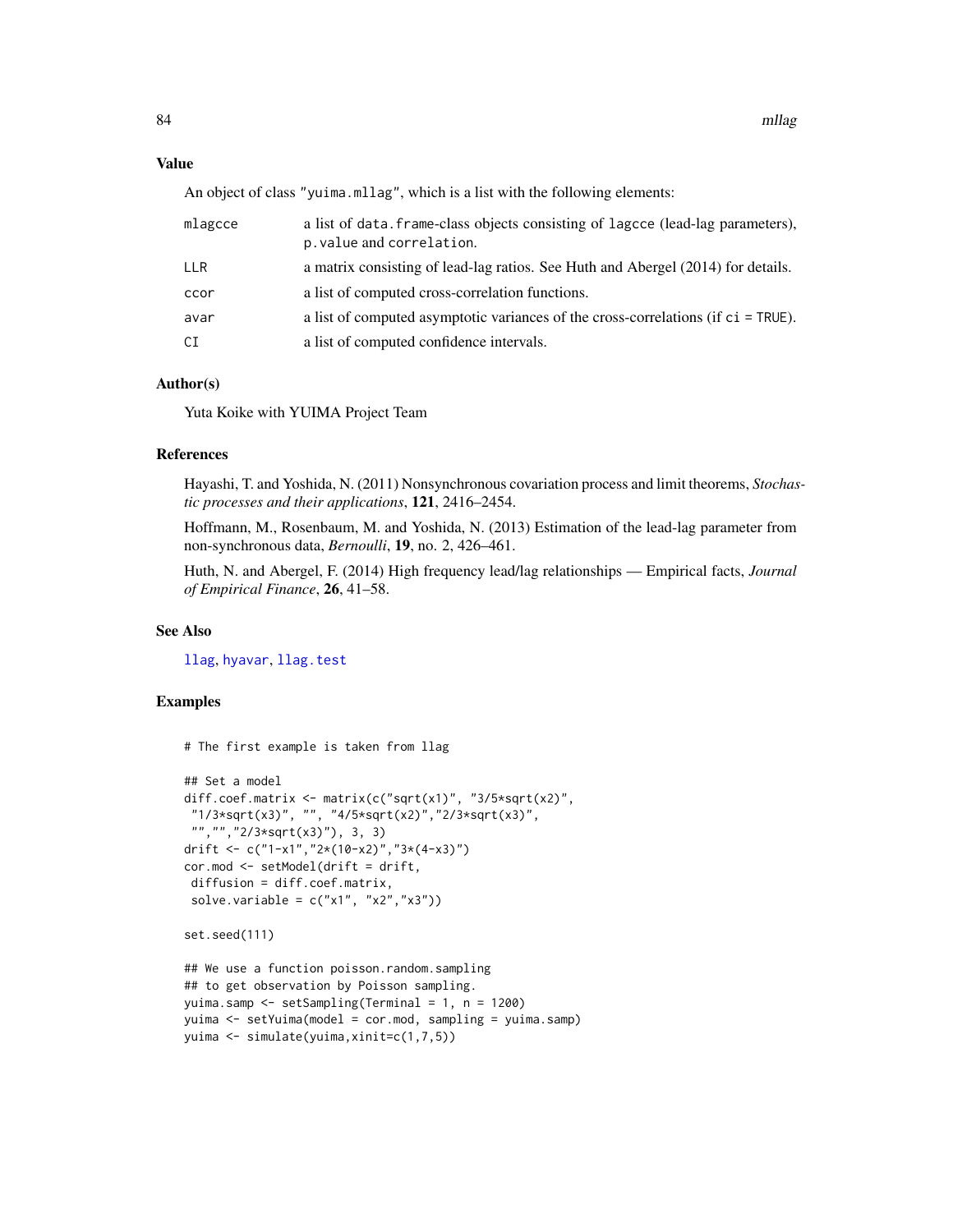### mllag 85

```
## intentionally displace the second time series
  data2 <- yuima@data@zoo.data[[2]]
  time2 <- time(data2)
  theta2 <- 0.05 # the lag of x2 behind x1
  stime2 <- time2 + theta2
  time(yuima@data@zoo.data[[2]]) <- stime2
  data3 <- yuima@data@zoo.data[[3]]
  time3 <- time(data3)
  theta3 <- 0.12 # the lag of x3 behind x1
  stime3 <- time3 + theta3
  time(yuima@data@zoo.data[[3]]) <- stime3
## sampled data by Poisson rules
psample<- poisson.random.sampling(yuima,
rate = c(0.2, 0.3, 0.4), n = 1000)
 ## We search lead-lag parameters on the interval [-0.1, 0.1] with step size 0.01
G \leq -\text{seq}(-0.1, 0.1, \text{by} = 0.01)## lead-lag estimation by mllag
par(mfcol=c(3,1))
result <- mllag(psample, grid = G)
## Since the lead-lag parameter for the pair(x1, x3) is not contained in G,
## no lead-lag parameter is detected for this pair
par(mfcol=c(1,1))
# The second example is a situation where multiple lead-lag effects exist
set.seed(222)
n <- 3600
Times \leq seq(0, 1, by = 1/n)
R1 < -0.6R2 < -0.3dW1 <- rnorm(n + 10)/sqrt(n)
dW2 \leq -rnorm(n + 5)/sqrt(n)dW3 <- rnorm(n)/sqrt(n)
x \le - zoo(diffinv(dW1[-(1:10)] + dW2[1:n]), Times)
y \le - zoo(diffinv(R1 * dW1[1:n] + R2 * dW2[-(1:5)] +
                 sqrt(1- R1^2 - R2^2) * dW3), Times)
## In this setting, both x and y have a component leading to the other,
## but x's leading component dominates y's one
yuima <- setData(list(x, y))
## Lead-lag estimation by llag
G <- seq(-30/n, 30/n, by = 1/n)
```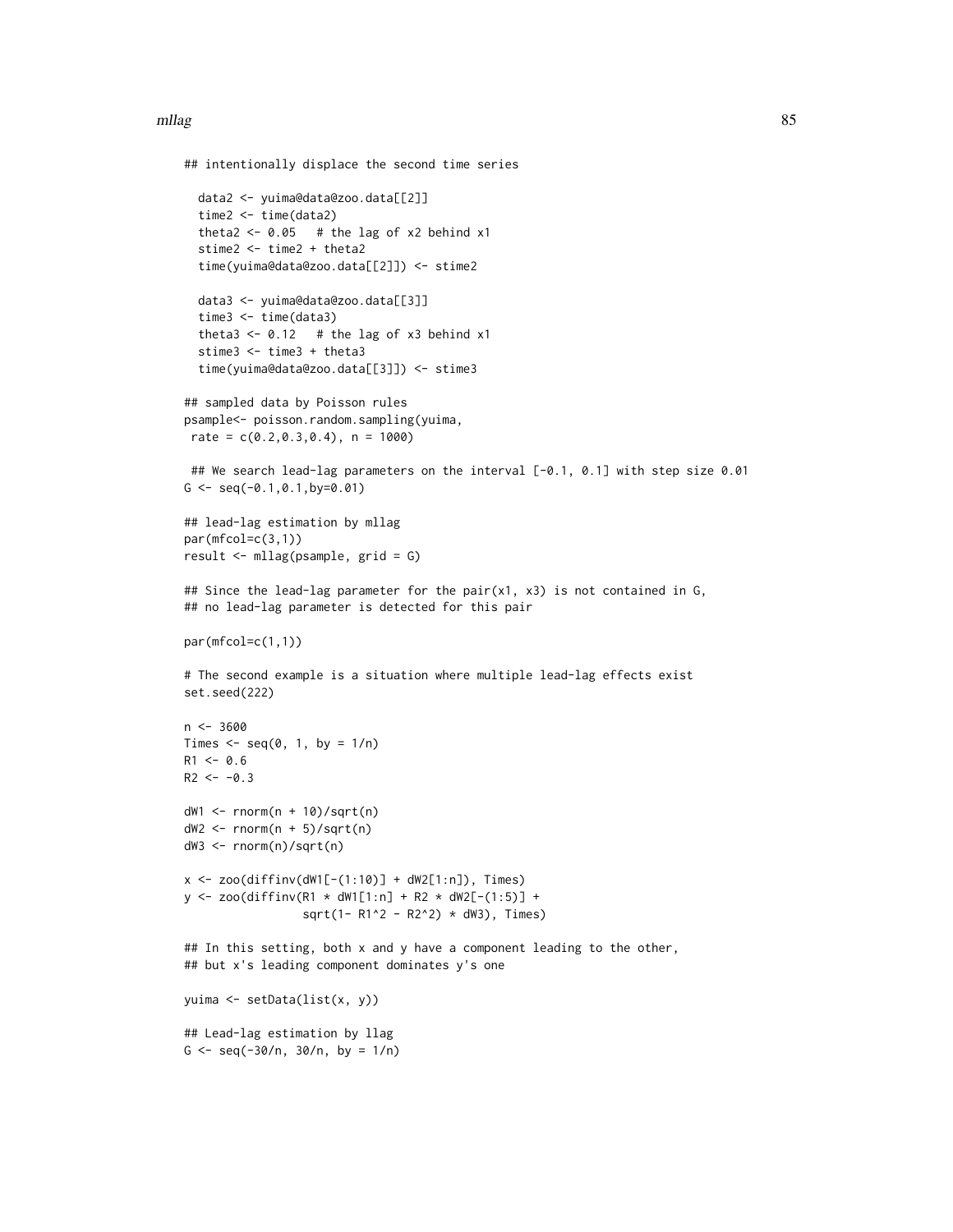### 86 mmfrac

```
est \le llag(yuima, grid = G, ci = TRUE)
## The shape of the plotted cross-correlation is evidently bimodal,
## so there are likely two lead-lag parameters
## Lead-lag estimation by mllag
mllag(est) # succeeds in detecting two lead-lag parameters
## Next consider a non-synchronous sampling case
psample \leq poisson.random.sampling(yuima, n = n, rate = c(0.8, 0.7))
## Lead-lag estimation by mllag
est <- mllag(psample, grid = G)
est # detects too many lead-lag parameters
## Using a lower significant level
mllag(est, alpha = 0.001) # insufficient
## As the plot reveals, one reason is because the grid is too dense
## In fact, this phenomenon can be avoided by using a coarser grid
mllag(psample, grid = seq(-30/n, 30/n, by=5/n)) # succeeds!
```
<span id="page-85-0"></span>mmfrac *mmfrac*

#### Description

Estimates the drift of a fractional Ornstein-Uhlenbeck and, if necessary, also the Hurst and diffusion parameters.

# Usage

mmfrac(yuima, ...)

## Arguments

| yuima    | a yuima object.          |
|----------|--------------------------|
| $\cdots$ | arguments passed to qgv. |

# Details

Estimates the drift of s fractional Ornstein-Uhlenbeck and, if necessary, also the Hurst and diffusion parameters.

# Value

an object of class mmfrac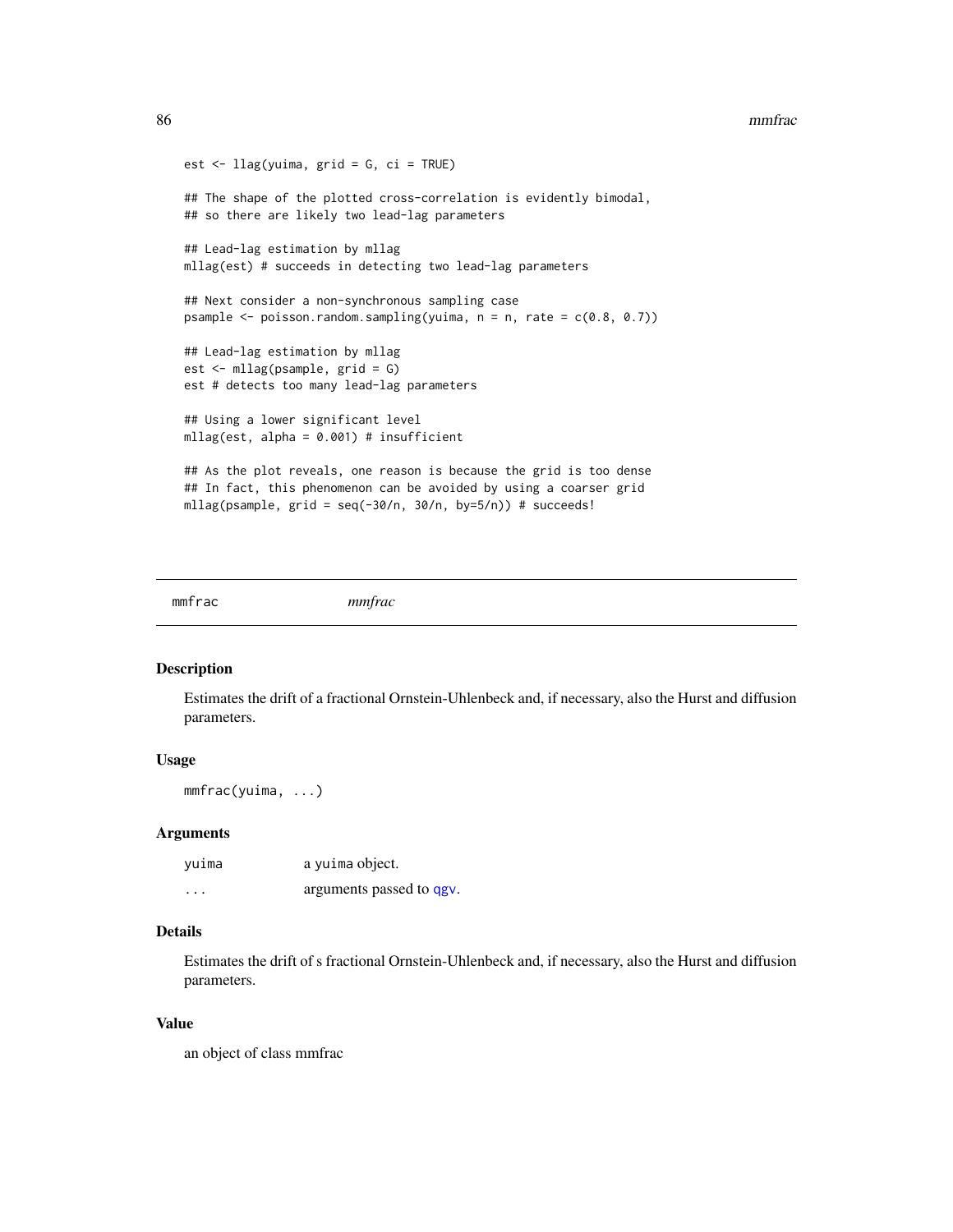# Author(s)

The YUIMA Project Team

## References

Brouste, A., Iacus, S.M. (2013) Parameter estimation for the discretely observed fractional Ornstein-Uhlenbeck process and the Yuima R package, Computational Statistics, pp. 1129–1147.

# See Also

See also [qgv](#page-99-0).

#### Examples

```
# Estimating all Hurst parameter, diffusion coefficient and drift coefficient
# in fractional Ornstein-Uhlenbeck
model<-setModel(drift="-x*lambda",hurst=NA,diffusion="theta")
sampling<-setSampling(T=100,n=10000)
yui1<-simulate(model,true.param=list(theta=1,lambda=4),hurst=0.7,sampling=sampling)
mmfrac(yui1)
```
model.parameter-class *Class for the parameter description of stochastic differential equations*

# **Description**

The model.parameter-class is a class of the yuima package.

## Details

The model.parameter-class object cannot be directly specified by the user but it is constructed when the [yuima.model-class](#page-178-0) object is constructed via [setModel](#page-132-0). All the terms which are not in the list of *solution, state, time, jump* variables are considered as parameters. These parameters are identified in the different components of the model (drift, diffusion and jump part). This information is later used to draw inference jointly or separately for the different parameters depending on the model in hands.

#### Slots

drift: A vector of names belonging to the drift coefficient.

diffusion: A vector of names of parameters belonging to the diffusion coefficient.

jump: A vector of names of parameters belonging to the jump coefficient.

measure: A vector of names of parameters belonging to the Levy measure.

xinit: A vector of names of parameters belonging to the initial condition.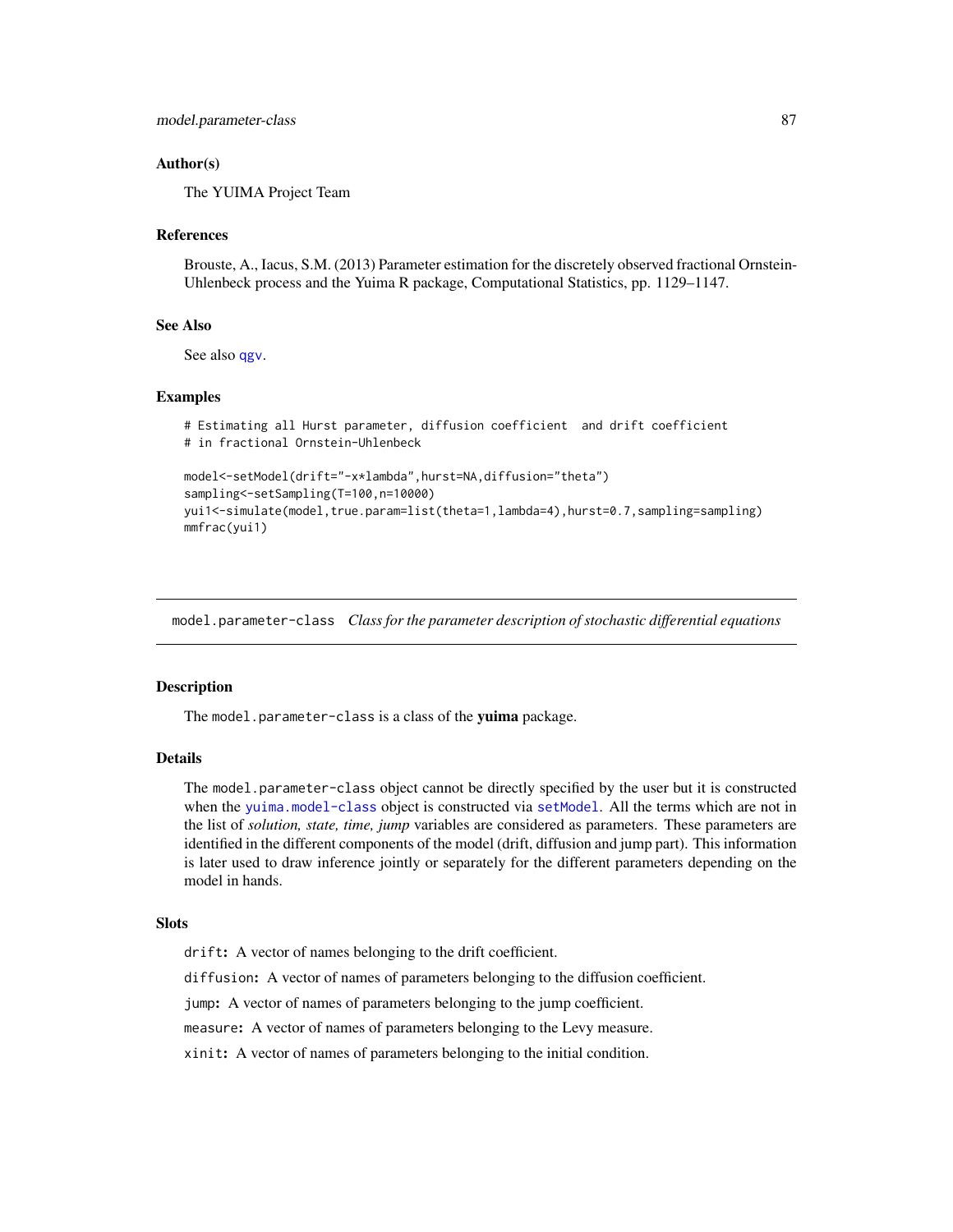all: A vector of names of all the parameters found in the components of the model.

common: A vector of names of the parameters in common among drift, diffusion, jump and measure term.

## Author(s)

The YUIMA Project Team

<span id="page-87-0"></span>mpv *Realized Multipower Variation*

# Description

The function returns the realized MultiPower Variation (mpv), defined in Barndorff-Nielsen and Shephard (2004), for each component.

#### Usage

 $mpv(yuima, r = 2, normalize = TRUE)$ 

## **Arguments**

| yuima     | an object of yuima-class or yuima.data-class.                                  |
|-----------|--------------------------------------------------------------------------------|
|           | a vector of non-negative numbers or a list of vectors of non-negative numbers. |
| normalize | logical. See 'Details'.                                                        |

# Details

Let d be the number of the components of the zoo.data of yuima.

Let  $X_{t_0}^i, X_{t_1}^i, \ldots, X_{t_n}^i$  be the observation data of the *i*-th component (i.e. the *i*-th component of the zoo.data of yuima).

When r is a k-dimensional vector of non-negative numbers, mpv(yuima, r, normalize=TRUE) is defined as the d-dimensional vector with i-th element equal to

$$
\mu_{r[1]}^{-1}\cdots \mu_{r[k]}^{-1}n^{\frac{r[1]+\cdots+r[k]}{2}-1}\sum_{j=1}^{n-k+1}|\Delta X^i_{t_j}|^{r[1]}|\Delta X^i_{t_{j+1}}|^{r[2]}\cdots |\Delta X^i_{t_{j+k-1}}|^{r[k]},
$$

where  $\mu_p$  is the p-th absolute moment of the standard normal distribution and  $\Delta X^i_{t_j} = X^i_{t_j} - X^i_{t_{j-1}}$ . If normalize is <code>FALSE</code> the result is not multiplied by  $\mu_{r[1]}^{-1} \cdots \mu_{r[k]}^{-1}.$ 

When r is a list of vectors of non-negative numbers,  $mpv$  (yuima, r, normalize=TRUE) is defined as the d-dimensional vector with i-th element equal to

$$
\mu_{r_1^i}^{-1}\cdots \mu_{r_{k_i}^i}^{-1}n^{\frac{r_1^i+\cdots+r_{k_i}^i}{2}-1}\sum_{j=1}^{n-k_i+1}|\Delta X^i_{t_j}|^{r_1^i}|\Delta X^i_{t_{j+1}}|^{r_2^i}\cdots |\Delta X^i_{t_{j+k_i-1}}|^{r_{k_i}^i},
$$

where  $r_1^i, \ldots, r_{k_i}^i$  is the i-th component of r. If normalize is FALSE the result is not multiplied by  $\mu_{n}^{-1}$  $\frac{1}{r_1^i} \cdots \mu_{r_{k_i}^i}^{-1}$  $\frac{-1}{r_{k_i}^i}$ .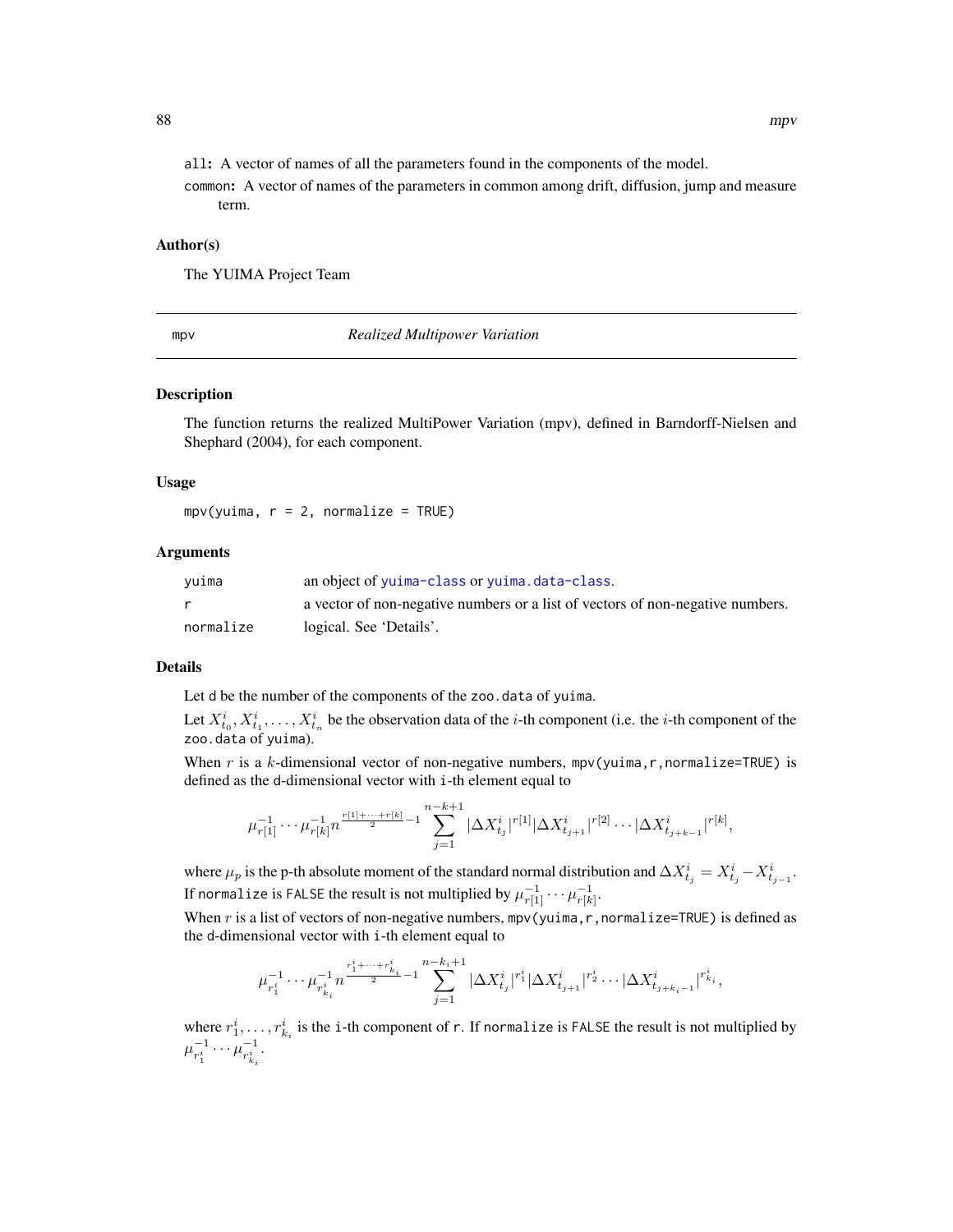$mpv$  89

# Value

A numeric vector with the same length as the zoo.data of yuima

# Author(s)

Yuta Koike with YUIMA Project Team

# References

Barndorff-Nielsen, O. E. and Shephard, N. (2004) Power and bipower variation with stochastic volatility and jumps, *Journal of Financial Econometrics*, 2, no. 1, 1–37.

Barndorff-Nielsen, O. E. , Graversen, S. E. , Jacod, J. , Podolskij M. and Shephard, N. (2006) A central limit theorem for realised power and bipower variations of continuous semimartingales, in: Kabanov, Y. , Lipster, R. , Stoyanov J. (Eds.), From Stochastic Calculus to Mathematical Finance: The Shiryaev Festschrift, Springer-Verlag, Berlin, pp. 33–68.

## See Also

[setData](#page-123-0), [cce](#page-23-0), [minrv](#page-92-0), [medrv](#page-92-0)

```
## Not run:
set.seed(123)
# One-dimensional case
## Model: dXt=t*dWt+t*dzt,
## where zt is a compound Poisson process with intensity 5 and jump sizes distribution N(0,0.1).
model <- setModel(drift=0,diffusion="t",jump.coeff="t",measure.type="CP",
                  measure=list(intensity=5,df=list("dnorm(z,0,sqrt(0.1))")),
                  time.variable="t")
yuima.samp <- setSampling(Terminal = 1, n = 390)
yuima <- setYuima(model = model, sampling = yuima.samp)
yuima <- simulate(yuima)
plot(yuima)
mpv(yuima) # true value is 1/3
mpv(yuima,1) # true value is 1/2
mpv(yuima, rep(2/3,3)) # true value is 1/3# Multi-dimensional case
## Model: dXkt=t*dWk_t (k=1,2,3).
diff.matrix <- diag(3)
diag(diff.matrix) \leq c("t","t","t")
model <- setModel(drift=c(0,0,0),diffusion=diff.matrix,time.variable="t",
                  solve.variable=c("x1","x2","x3"))
yuima.samp <- setSampling(Terminal = 1, n = 390)
```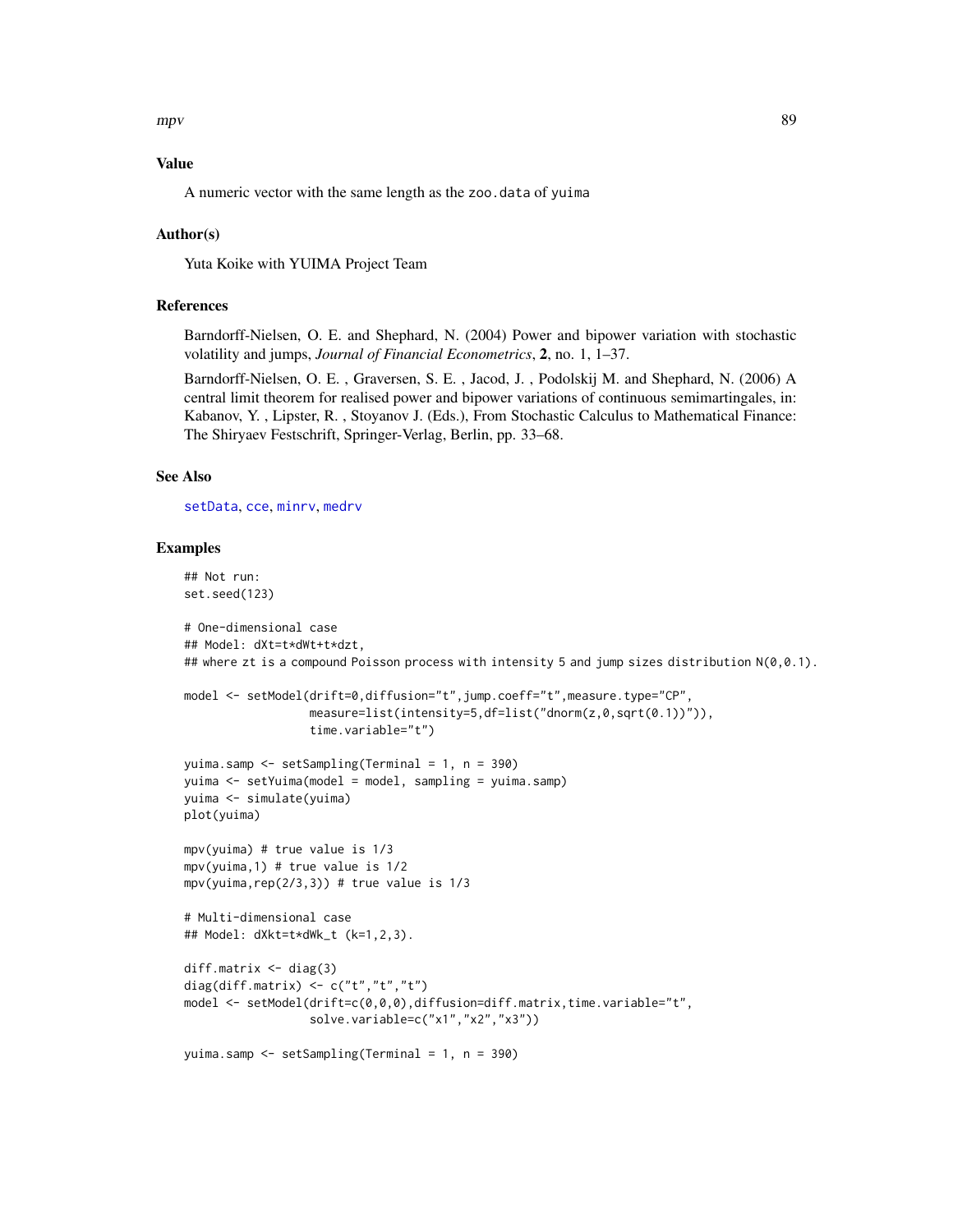```
yuima <- setYuima(model = model, sampling = yuima.samp)
yuima <- simulate(yuima)
plot(yuima)
mpv(yuima,list(c(1,1),1,rep(2/3,3))) # true varue is c(1/3,1/2,1/3)## End(Not run)
```
MWK151 *Graybill - Methuselah Walk - PILO - ITRDB CA535*

## Description

Graybill - Methuselah Walk - PILO - ITRDB CA535, pine tree width in mm from -608 to 1957.

#### Usage

data(MWK151)

## Details

The full data records of past temperature, precipitation, and climate and environmental change derived from tree ring measurements. Parameter keywords describe what was measured in this data set. Additional summary information can be found in the abstracts of papers listed in the data set citations, however many of the data sets arise from unpublished research contributed to the International Tree Ring Data Bank. Additional information on data processing and analysis for International Tree Ring Data Bank (ITRDB) data sets can be found on the Tree Ring Page <https://www.ncei.noaa.gov/products/paleoclimatology>.

The MWK151 is only a small part of the data relative to one tree and contains measurement of a tree's ring width in mm, from -608 to 1957.

# Source

[ftp://ftp.ncdc.noaa.gov/pub/data/paleo/treering/measurements/northamerica/usa/ca](ftp://ftp.ncdc.noaa.gov/pub/data/paleo/treering/measurements/northamerica/usa/ca535.rwl)535. [rwl](ftp://ftp.ncdc.noaa.gov/pub/data/paleo/treering/measurements/northamerica/usa/ca535.rwl)

# References

Graybill, D.A., and Shiyatov, S.G., Dendroclimatic evidence from the northern Soviet Union, in Climate since A.D. 1500, edited by R.S. Bradley and P.D. Jones, Routledge, London, 393-414, 1992.

#### Examples

data(MWK151)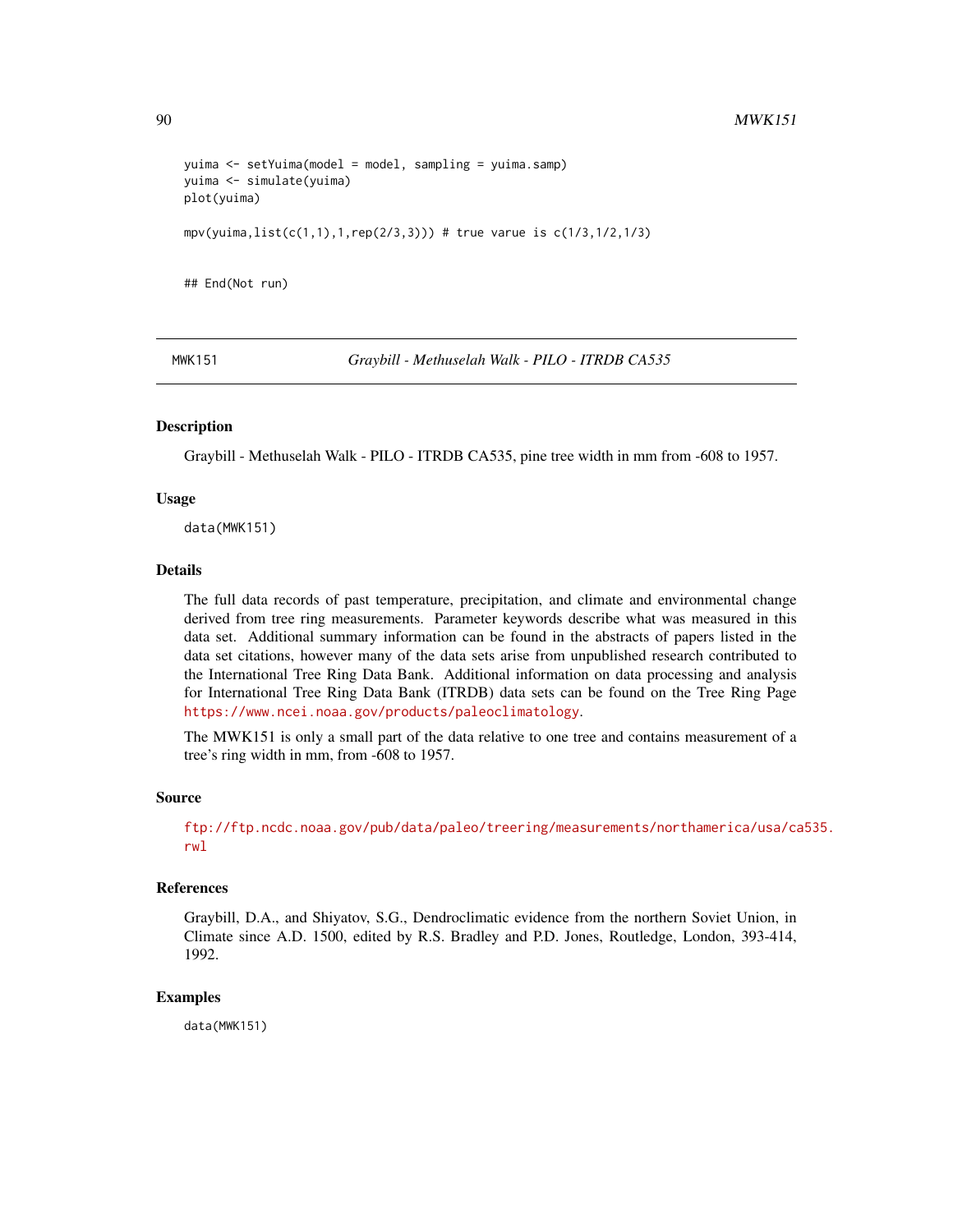noisy.sampling *Noisy Observation Generator*

# Description

Generates a new observation data contaminated by noise.

# Usage

```
noisy.sampling(x, var.adj = 0, rng = "rnorm", mean.adj = 0, ...,
               end.coef = 0, n, order.adj = 0, znoise)
```
# Arguments

| $\times$  | an object of yuima-class or yuima.data-class.                                                                             |
|-----------|---------------------------------------------------------------------------------------------------------------------------|
| var.adj   | a matrix or list to be used for adjusting the variance matrix of the exogenous<br>noise.                                  |
| rng       | a function to be used for generating the random numbers for the exogenous<br>noise.                                       |
| mean.add  | a numeric vector to be used for adjusting the mean vector of the exogenous<br>noise.                                      |
| $\cdots$  | passed to rng.                                                                                                            |
| end.coef  | a numeric vector or list to be used for adjusting the variance of the endogenous<br>noise.                                |
| n         | a numeric vector to be used for adjusting the scale of the endogenous noise.                                              |
| order.adj | a positive number to be used for adjusting the order of the noise.                                                        |
| znoise    | a list indicating other sources of noise processes. The default value is as $\text{list}(\text{double}(\text{dim}(x)))$ . |

# Details

This function simulates microstructure noise and adds it to the path of x. Currently, this function can deal with Kalnina and Linton (2011) type microstructure noise. See 'Examples' below for more details.

# Value

an object of [yuima.data-class](#page-173-0).

# Author(s)

The YUIMA Project Team

## References

Kalnina, I. and Linton, O. (2011) Estimating quadratic variation consistently in the presence of endogenous and diurnal measurement error, *Journal of Econometrics*, 147, 47–59.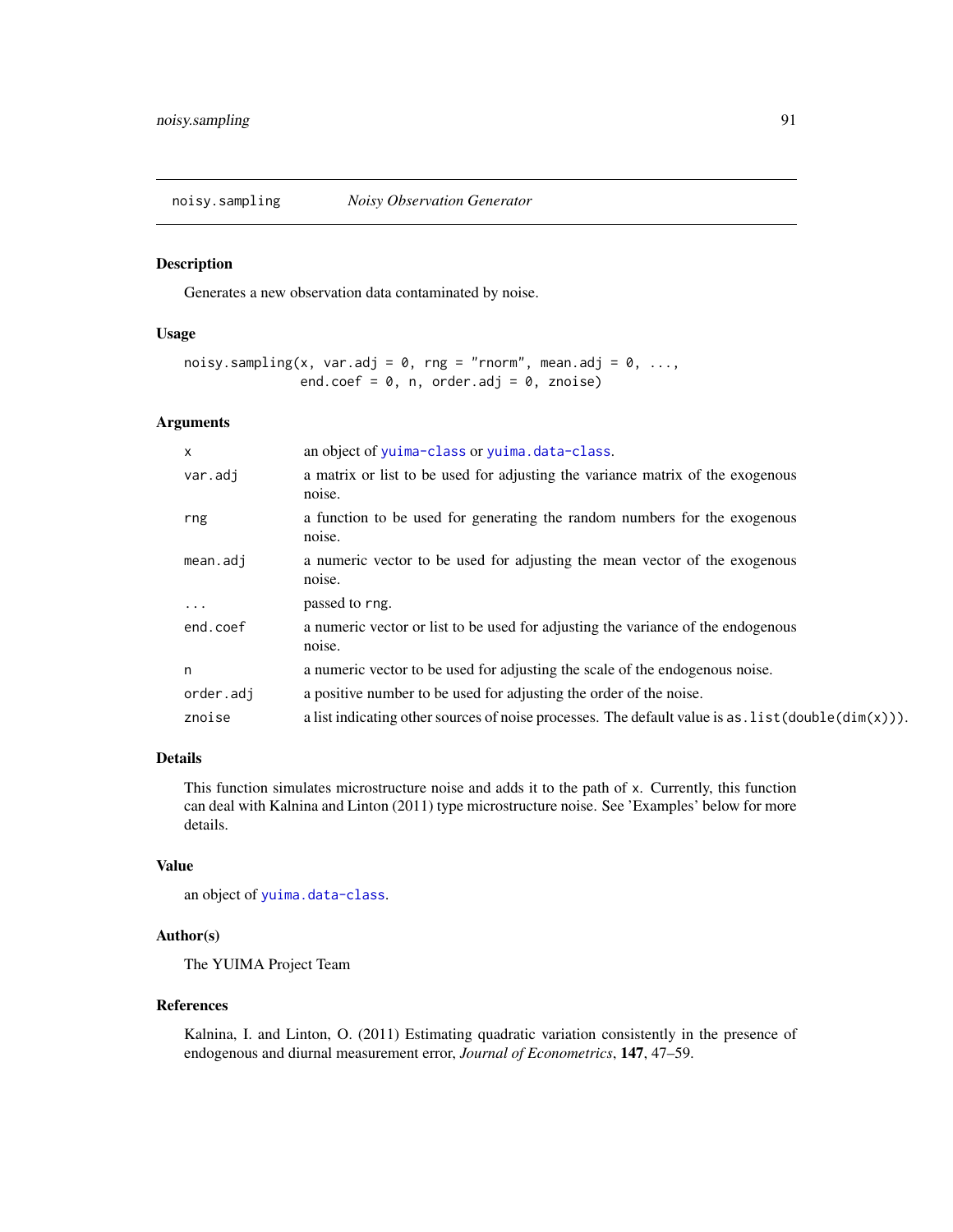#### See Also

[cce,](#page-23-0) [lmm](#page-155-0)

```
## Set a model (a two-dimensional normal model sampled by a Poisson random sampling)
set.seed(123)
```

```
drift \leq c(0,0)sigma1 < -1sigma2 < -1rho <-0.7diffusion <- matrix(c(sigma1,sigma2*rho,0,sigma2*sqrt(1-rho^2)),2,2)
model <- setModel(drift=drift,diffusion=diffusion,
                  state.variable=c("x1","x2"),solve.variable=c("x1","x2"))
yuima.samp <- setSampling(Terminal = 1, n = 2340)
yuima <- setYuima(model = model, sampling = yuima.samp)
yuima <- simulate(yuima)
## Poisson random sampling
psample<- poisson.random.sampling(yuima, rate = c(1/3,1/6), n = 2340)
## Plot the path without noise
plot(psample)
# Set a matrix as the variance of noise
Omega <- 0.01*diffusion
## Contaminate the observation data by centered normal distributed noise
## with the variance matrix equal to 1% of the diffusion
noisy.psample1 <- noisy.sampling(psample,var.adj=Omega)
plot(noisy.psample1)
## Contaminate the observation data by centered uniformly distributed noise
## with the variance matrix equal to 1% of the diffusion
noisy.psample2 <- noisy.sampling(psample,var.adj=Omega,rng="runif",min=-sqrt(3),max=sqrt(3))
plot(noisy.psample2)
## Contaminate the observation data by centered exponentially distributed noise
## with the variance matrix equal to 1% of the diffusion
noisy.psample3 <- noisy.sampling(psample,var.adj=Omega,rng="rexp",rate=1,mean.adj=1)
plot(noisy.psample3)
## Contaminate the observation data by its return series
## multiplied by -0.1 times the square root of the intensity vector
## of the Poisson random sampling
noisy.psample4 <- noisy.sampling(psample,end.coef=-0.1,n=2340*c(1/3,1/6))
plot(noisy.psample4)
```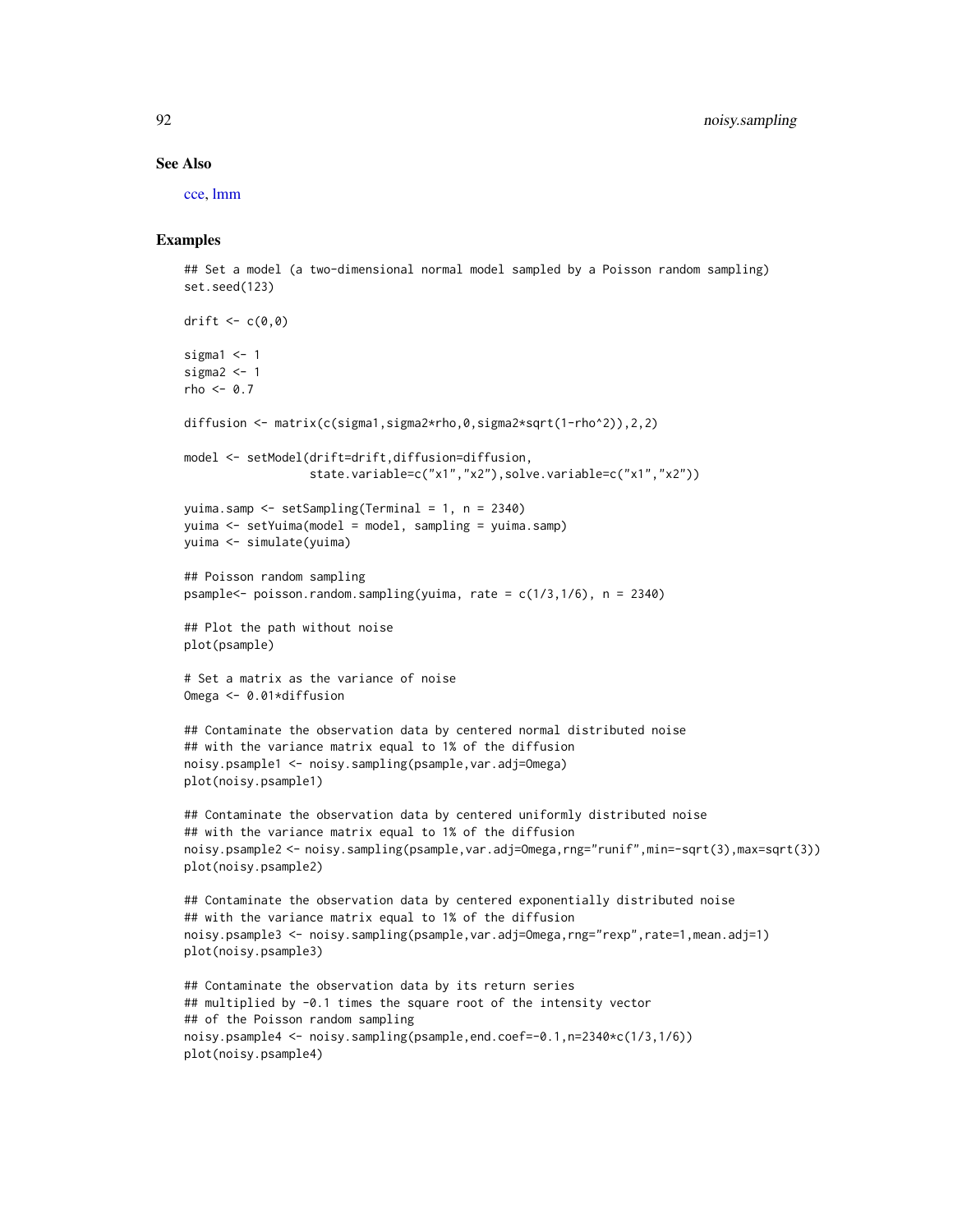ntv 93

```
## An application:
## Adding a compound Poisson jumps to the observation data
## Set a compound Poisson process
intensity <- 5
j.num <- rpois(1,intensity) # Set a number of jumps
j.idx <- unique(ceiling(2340*runif(j.num))) # Set time indices of jumps
jump <- matrix(0,2,2341)
jump[,j.idx+1] <- sqrt(0.25/intensity)*diffusion
grid \leq seq(0,1,by=1/2340)CPprocess <- list(zoo(cumsum(jump[1,]),grid),zoo(cumsum(jump[2,]),grid))
## Adding the jumps
yuima.jump <- noisy.sampling(yuima,znoise=CPprocess)
plot(yuima.jump)
## Poisson random sampling
psample.jump <- poisson.random.sampling(yuima.jump, rate = c(1/3,1/6), n = 2340)
plot(psample.jump)
```
ntv *Volatility Estimation and Jump Test Using Nearest Neighbor Truncation*

# <span id="page-92-0"></span>Description

minrv and medrv respectively compute the MinRV and MedRV estimators introduced in Andersen, Dobrev and Schaumburg (2012).

minrv.test and medrv.test respectively perform Haussman type tests for the null hypothesis that the realized path has no jump using the MinRV and MedRV estimators. See Section 4.4 in Andersen, Dobrev and Schaumburg (2014) for a concise discussion.

## Usage

```
minrv(yuima)
medrv(yuima)
```
minrv.test(yuima, type = "ratio", adj = TRUE) medrv.test(yuima, type = "ratio", adj = TRUE)

## Arguments

| vuima | an object of yuima-class or yuima.data-class.                                                                                                                          |
|-------|------------------------------------------------------------------------------------------------------------------------------------------------------------------------|
| type  | type of the test statistic to use. ratio is default.                                                                                                                   |
| adi   | logical; if TRUE, the maximum adjustment suggested in Barndorff-Nielsen and<br>Shephard (2004) is applied to the test statistic when type is equal to either " $log$ " |
|       | or "ratio". See also Section 2.5 in Dumitru and Urga (2012).                                                                                                           |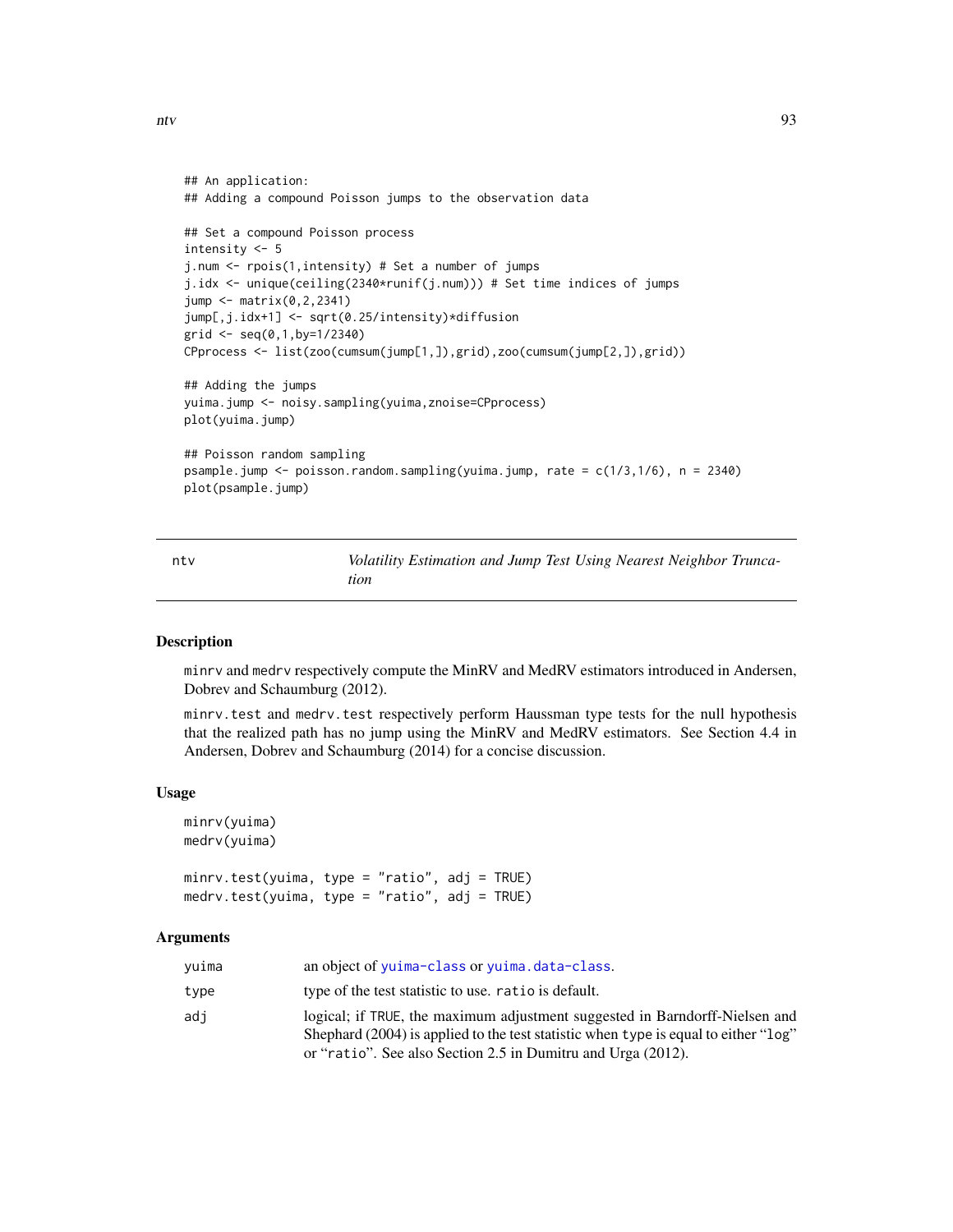## Value

minrv and medrv return a numeric vector with the same length as dim(yuima). Each component of the vector is a volatility estimate for the corresponding component of yuima.

minrv.test and medrv.test return a list with the same length as dim(yuima). Each component of the list has class "htest" and contains the following components:

| statistic | the value of the test statistic of the corresponding component of yuima.                                         |
|-----------|------------------------------------------------------------------------------------------------------------------|
| p.value   | an approximate p-value for the test of the corresponding component.                                              |
| method    | the character string "Andersen-Dobrev-Schaumburg jump test based on xxx".<br>where xxx is either MinRV or MedRV. |
| data.name | the character string " $xi$ ", where i is the number of the component.                                           |

# Author(s)

Yuta Koike with YUIMA Project Team

# References

Andersen, T. G., Dobrev D. and Schaumburg, E. (2012) Jump-robust volatility estimation using nearest neighbor truncation. *Journal of Econometrics*, 169, 75–93.

Andersen, T. G., Dobrev D. and Schaumburg, E. (2014) A robust neighborhood truncation approach to estimation of integrated quarticity. *Econometric Theory*, 30, 3–59.

Dumitru, A.-M. and Urga, G. (2012) Identifying jumps in financial assets: A comparison between nonparametric jump tests. *Journal of Business and Economic Statistics*, 30, 242–255.

Maneesoonthorn, W., Martin, G. M. and Forbes, C. S. (2020) High-frequency jump tests: Which test should we use? *Journal of Econometrics*, 219, 478–487.

Theodosiou, M. and Zikes, F. (2011) A comprehensive comparison of alternative tests for jumps in asset prices. Central Bank of Cyprus Working Paper 2011-2.

## See Also

[mpv](#page-87-0), [cce](#page-23-0), [bns.test](#page-18-0), [lm.jumptest](#page-77-0), [pz.test](#page-97-0)

```
## Not run:
set.seed(123)
# One-dimensional case
## Model: dXt=t*dWt+t*dzt,
## where zt is a compound Poisson process with intensity 5
## and jump sizes distribution N(0,1).
model <- setModel(drift=0,diffusion="t",jump.coeff="t",measure.type="CP",
                  measure=list(intensity=5,df=list("dnorm(z,0,1)")),
                  time.variable="t")
yuima.samp <- setSampling(Terminal = 1, n = 390)
```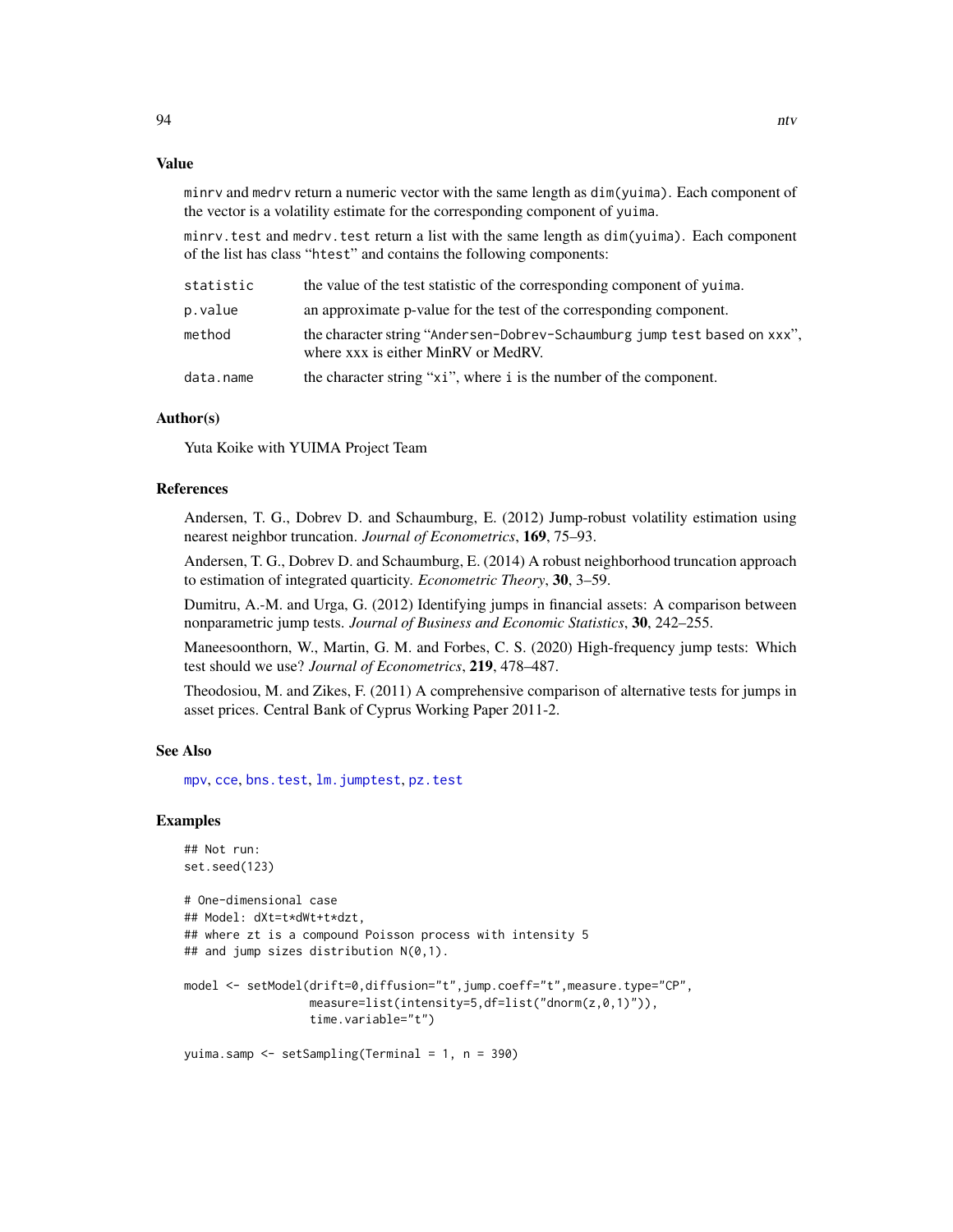# param.Integral 95

```
yuima <- setYuima(model = model, sampling = yuima.samp)
yuima <- simulate(yuima)
plot(yuima) # The path evidently has some jumps
## Volatility estimation
minrv(yuima) # minRV (true value = 1/3)
medrv(yuima) # medRV (true value = 1/3)
## Jump test
minrv.test(yuima, type = "standard")
minrv.test(yuima,type="log")
minrv.test(yuima,type="ratio")
medrv.test(yuima, type = "standard")
medrv.test(yuima,type="log")
medrv.test(yuima,type="ratio")
# Multi-dimensional case
## Model: Bivariate standard BM + CP
## Only the first component has jumps
mod \le setModel(drift = c(0, 0), diffusion = diag(2),
                jump.coeff = diag(c(1, 0)),measure = list(intensity = 5,df = "dmvnorm(z, c(0, 0), diag(2))"),
                jump.variable = c("z"), measure.type=c("CP"),
                solve.variable=c("x1","x2"))
samp <- setSampling(Terminal = 1, n = 390)
yuima <- setYuima(model = model, sampling = yuima.samp)
yuima <- simulate(object = mod, sampling = samp)
plot(yuima)
## Volatility estimation
minrv(yuima) # minRV (true value = c(1, 1))
medrv(yuima) # medRV (true value = c(1, 1))
## Jump test
minrv.test(yuima) # test is performed component-wise
medrv.test(yuima) # test is performed component-wise
## End(Not run)
```
param.Integral *Class for the mathematical description of integral of a stochastic process*

#### **Description**

Auxiliar class for definition of an object of class [yuima.Integral](#page-175-0). see the documentation of [yuima.Integral](#page-175-0) for more details.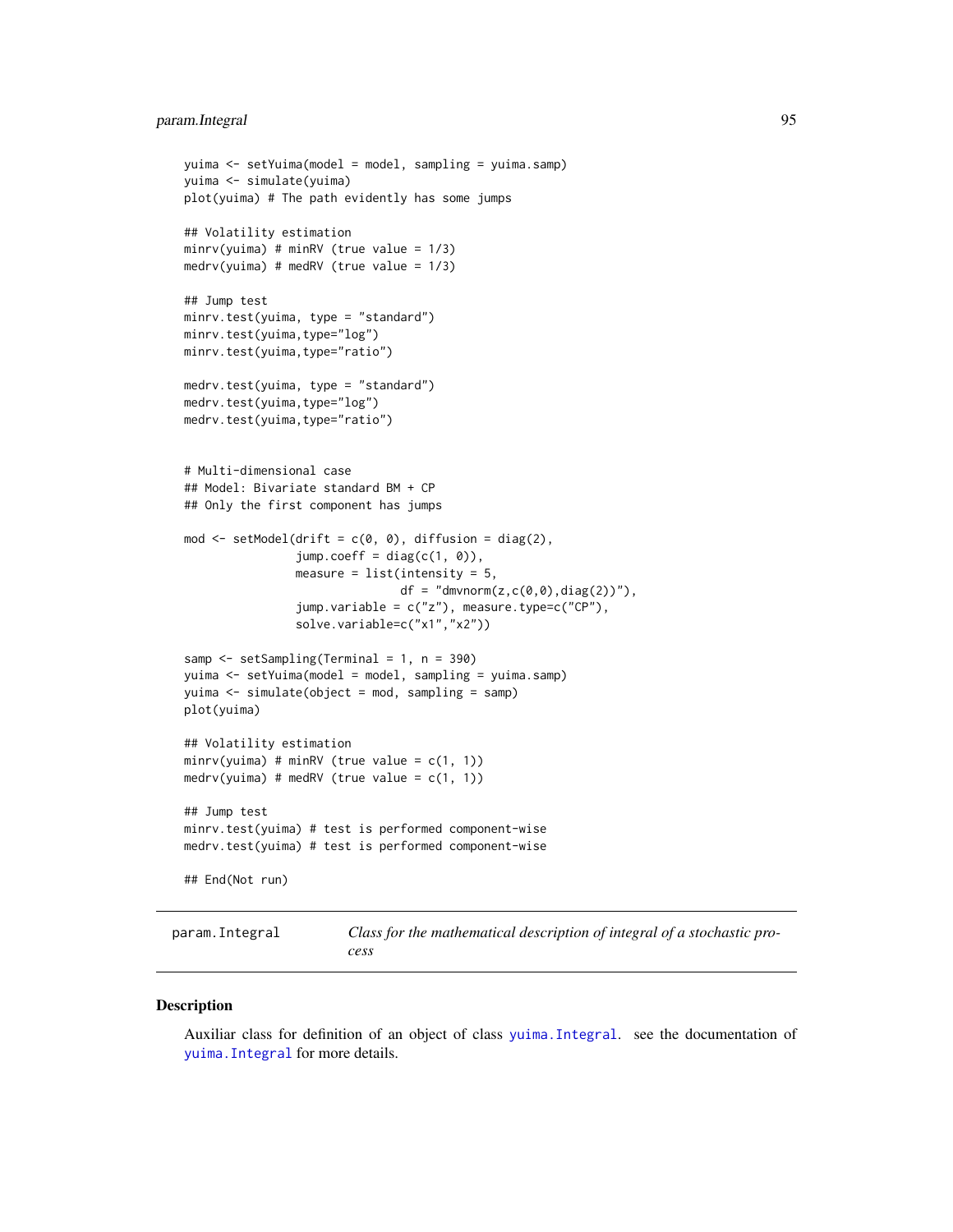# Description

Auxiliar class for definition of an object of class [yuima.Map](#page-177-0). see the documentation of [yuima.Map](#page-177-0) for more details.

phi.test *Phi-divergence test statistic for stochastic differential equations*

## Description

Phi-divergence test statistic for stochastic differential equations.

# Usage

phi.test(yuima, H0, H1, phi, print=FALSE,...)

# Arguments

| yuima     | a yuima object.                                              |
|-----------|--------------------------------------------------------------|
| <b>H0</b> | a named list of parameter under H0.                          |
| H1        | a named list of parameter under H1.                          |
| phi       | the phi function to be used in the test. See Details.        |
| print     | you can see a progress of the estimation when print is TRUE. |
|           | passed to qmle function.                                     |

## Details

phi.test executes a Phi-divergence test. If H1 is not specified this hypothesis is filled with the QMLE estimates.

If phi is missing, then  $phi(x)=1-x+x*log(x)$  and the Phi-divergence statistic corresponds to the likelihood ratio test statistic.

# Value

ans an obkect of class phitest.

## Author(s)

The YUIMA Project Team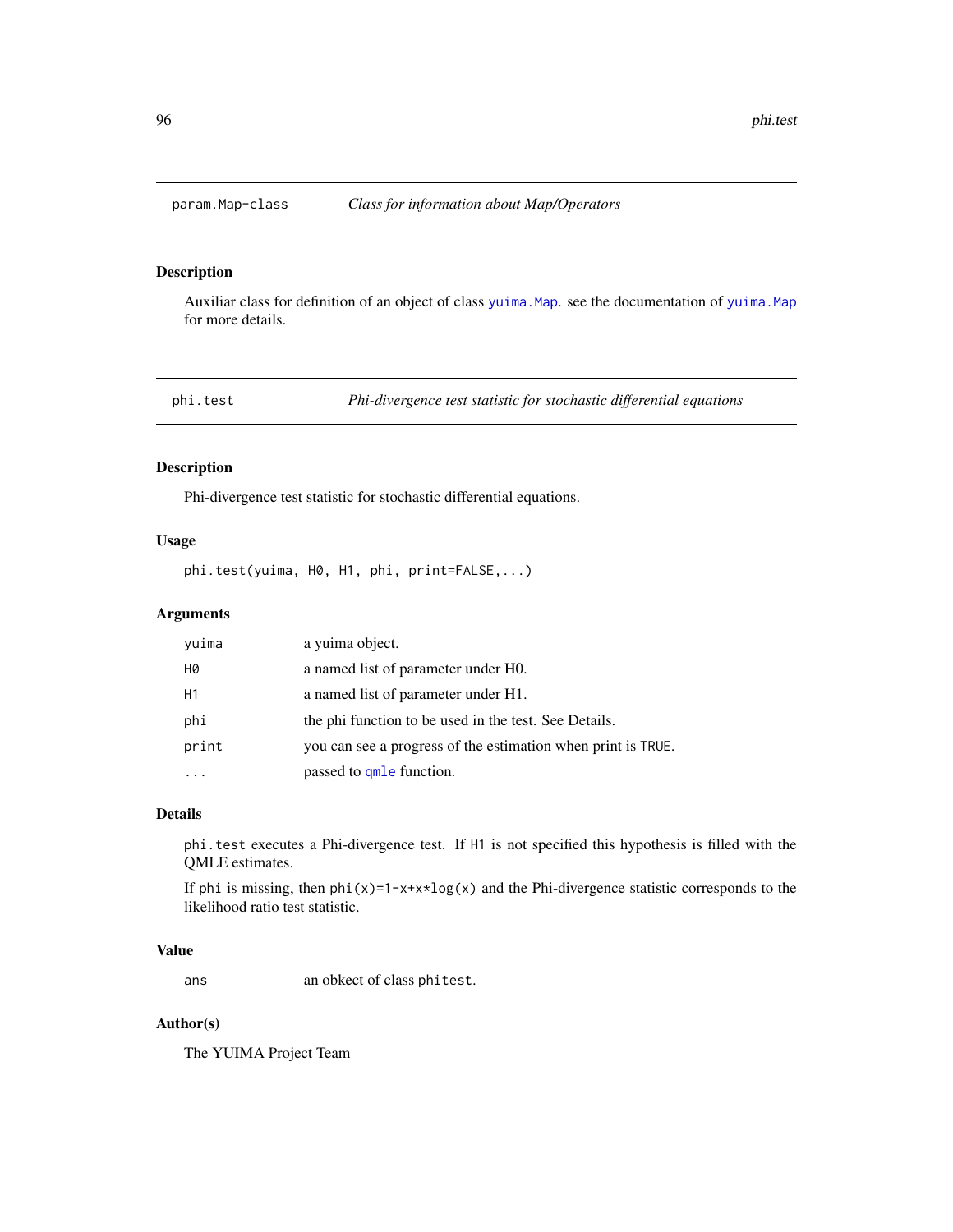# poisson.random.sampling 97

## Examples

```
## Not run:
model<- setModel(drift="t1*(t2-x)",diffusion="t3")
T < -10n<-1000
sampling <- setSampling(Terminal=T,n=n)
yuima<-setYuima(model=model, sampling=sampling)
h0 <- list(t1=0.3, t2=1, t3=0.25)
X <- simulate(yuima, xinit=1, true=h0)
h1 <- list(t1=0.3, t2=0.2, t3=0.1)
phi1 <- function(x) 1-x+x*log(x)phi.test(X, H0=h0, H1=h1,phi=phi1)
phi.test(X, H0=h0, phi=phi1, start=h0, lower=list(t1=0.1, t2=0.1, t3=0.1),
   upper=list(t1=2,t2=2,t3=2),method="L-BFGS-B")
phi. test(X, H0=h1, phi=phi1, start=h0, lower=list(t1=0.1, t2=0.1, t3=0.1),upper=list(t1=2,t2=2,t3=2),method="L-BFGS-B")
```
## End(Not run)

poisson.random.sampling

*Poisson random sampling method*

## Description

Poisson random sampling method.

# Usage

poisson.random.sampling(x, rate, n)

## Arguments

|      | an object of yuima.data-class or yuima-class.                           |
|------|-------------------------------------------------------------------------|
| rate | a Poisson intensity or a vector of Poisson intensities.                 |
| n    | a common multiplier to the Poisson intensities. The default value is 1. |

# Details

It returns an object of type [yuima.data-class](#page-173-0) which is a copy of the original input data where observations are sampled according to the Poisson process. The unsampled data are set to NA.

# Value

an object of [yuima.data-class](#page-173-0).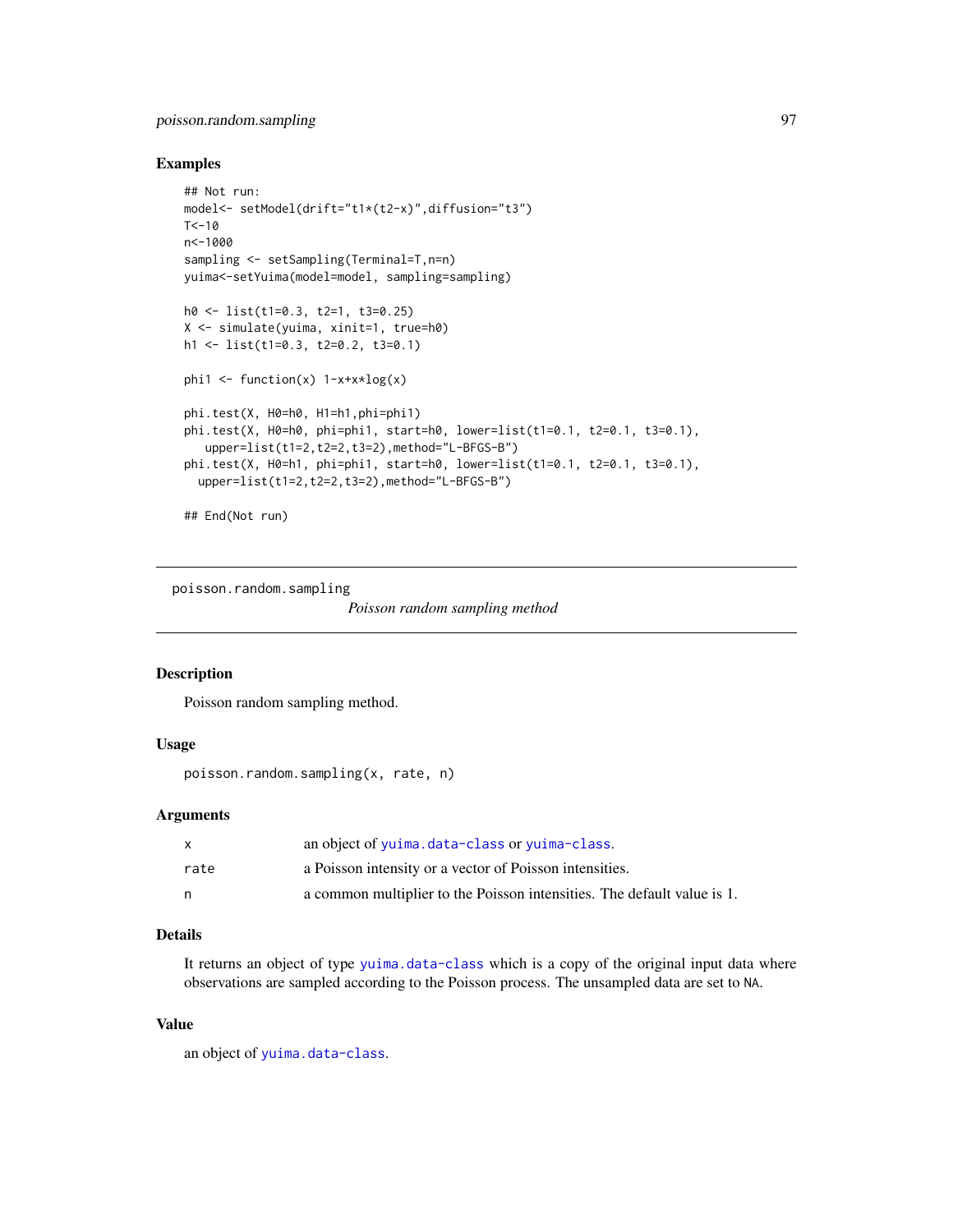98 pz.test and provide the control of the control of the control of the control of the control of the control of the control of the control of the control of the control of the control of the control of the control of the

## Author(s)

The YUIMA Project Team

## See Also

[cce](#page-23-0)

# Examples

```
## Set a model
diff.coef.1 <- function(t, x1=0, x2) x2*(1+t)diff.coef.2 <- function(t, x1, x2=0) x1*sqrt(1+t^2)cor.rho <- function(t, x1=0, x2=0) sqrt((1+cos(x1+x2))/2)diff.coef.matrix <- matrix(c("diff.coef.1(t,x1,x2)",
"diff.coef.2(t,x1,x2)*cor.rho(t,x1,x2)", "",
"diff.coef.2(t,x1,x2)*sqrt(1-cor.rho(t,x1,x2)^2)"),2,2)
cor.mod <- setModel(drift=c("",""), diffusion=diff.coef.matrix,
solve.variable=c("x1", "x2"), xinit=c(3,2))
set.seed(111)
## We first simulate the two dimensional diffusion model
yuima.samp <- setSampling(Terminal=1, n=1200)
yuima <- setYuima(model=cor.mod, sampling=yuima.samp)
yuima.sim <- simulate(yuima)
## Then we use function poisson.random.sampling to get observations
## by Poisson sampling.
psample <- poisson.random.sampling(yuima.sim, rate = c(0.2, 0.3), n=1000)
```
str(psample)

<span id="page-97-0"></span>pz.test *Podolskij and Ziggel's Test for the Presence of Jumps Using Power Variation with Perturbed Truncation*

## Description

Performs a test for the null hypothesis that the realized path has no jump following Podolskij and Ziggel (2010).

## Usage

```
pz.test(yuima, p = 4, threshold = "local", tau = 0.05)
```
## Arguments

| yuima | an object of yuima-class or yuima.data-class.                                    |
|-------|----------------------------------------------------------------------------------|
|       | a positive number indicating the exponent of the (truncated) power variation to  |
|       | compute test statistic(s). Theoretically, it must be greater than or equal to 2. |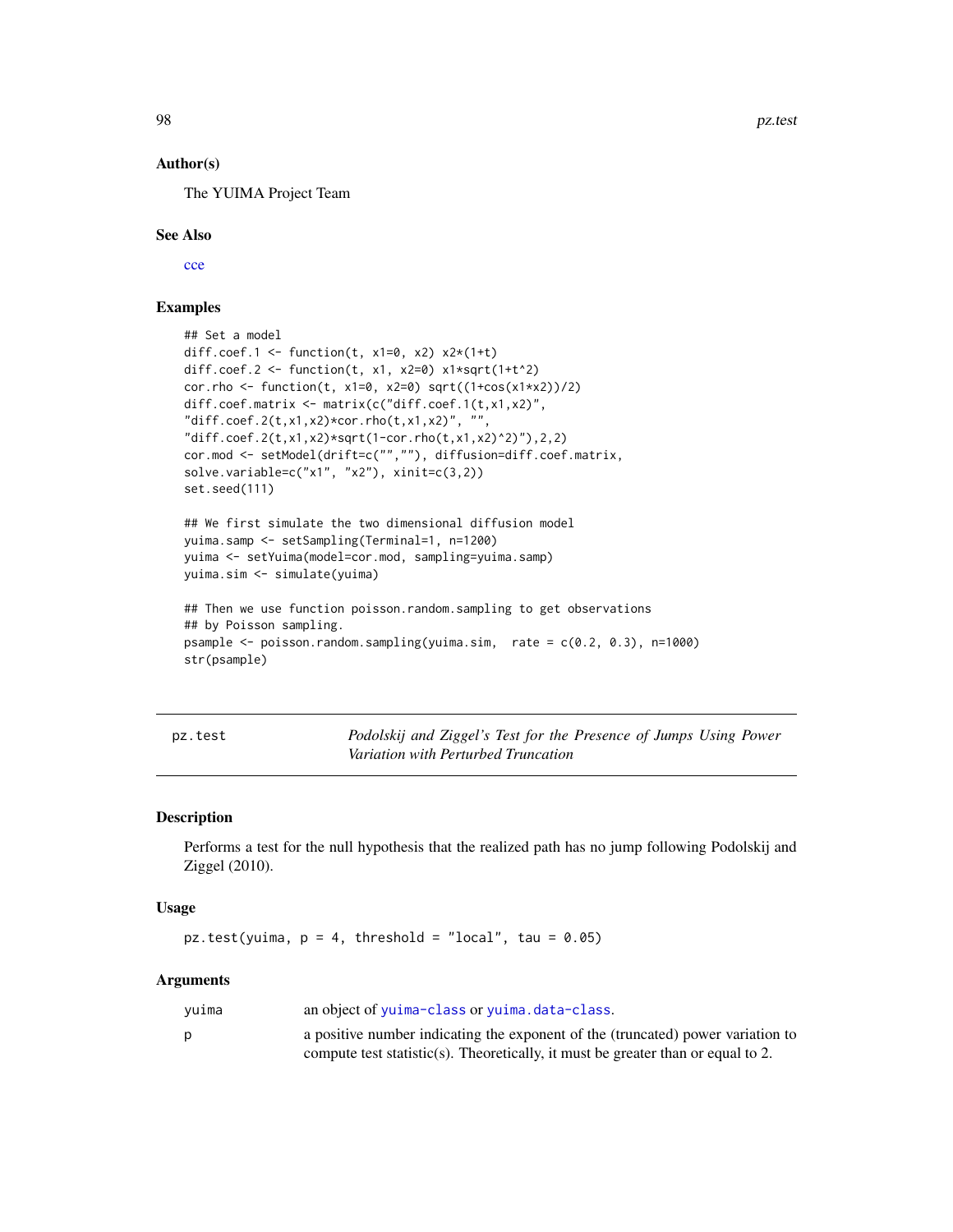### pz.test 99

| threshold | a numeric vector or list indicating the threshold parameter(s). Each of its compo-<br>nents indicates the threshold parameter or process to be used for estimating the<br>corresponding component. If it is a numeric vector, the elements in threshold<br>are recycled if there are two few elements in threshold.<br>Alternatively, you can specify either "PZ" or "local" to automatically select<br>a (hopefully) appropriate threshold. When threshold="PZ", selection is per-<br>formed following Section 5.1 in Podolskij and Ziggel (2010). When threshold="local",<br>selection is performed following Section 5.1 in Koike (2014). The default is<br>threshold="local". |
|-----------|-----------------------------------------------------------------------------------------------------------------------------------------------------------------------------------------------------------------------------------------------------------------------------------------------------------------------------------------------------------------------------------------------------------------------------------------------------------------------------------------------------------------------------------------------------------------------------------------------------------------------------------------------------------------------------------|
| tau       | a probability controlling the strength of perturbation. See Section 2.3 in Podol-<br>skij and Ziggel (2010) for details. Podolskij and Ziggel (2010) suggests using a<br>relatively small value for tau, e.g. tau=0.1 or tau=0.05.                                                                                                                                                                                                                                                                                                                                                                                                                                                |

# Value

A list with the same length as dim(yuima). Each component of the list has class "htest" and contains the following components:

| statistic | the value of the test statistic of the corresponding component of yuima. |
|-----------|--------------------------------------------------------------------------|
| p.value   | an approximate p-value for the test of the corresponding component.      |
| method    | the character string "Podolskij and Ziggel jump test".                   |
| data.name | the character string "xi", where i is the number of the component.       |

# Note

Podolskij and Ziggel (2010) also introduce a pre-averaged version of the test to deal with noisy observations. Such a test will be implemented in the future version of the package.

## Author(s)

Yuta Koike with YUIMA Project Team

#### References

Dumitru, A.-M. and Urga, G. (2012) Identifying jumps in financial assets: A comparison between nonparametric jump tests. *Journal of Business and Economic Statistics*, 30, 242–255.

Koike, Y. (2014) An estimator for the cumulative co-volatility of asynchronously observed semimartingales with jumps, *Scandinavian Journal of Statistics*, 41, 460–481.

Maneesoonthorn, W., Martin, G. M. and Forbes, C. S. (2020) High-frequency jump tests: Which test should we use? *Journal of Econometrics*, 219, 478–487.

Podolskij, M. and Ziggel, D. (2010) New tests for jumps in semimartingale models, *Statistical Inference for Stochastic Processes*, 13, 15–41.

Theodosiou, M. and Zikes, F. (2011) A comprehensive comparison of alternative tests for jumps in asset prices. Central Bank of Cyprus Working Paper 2011-2.

# See Also

[bns.test](#page-18-0), [lm.jumptest](#page-77-0), [minrv.test](#page-92-0), [medrv.test](#page-92-0)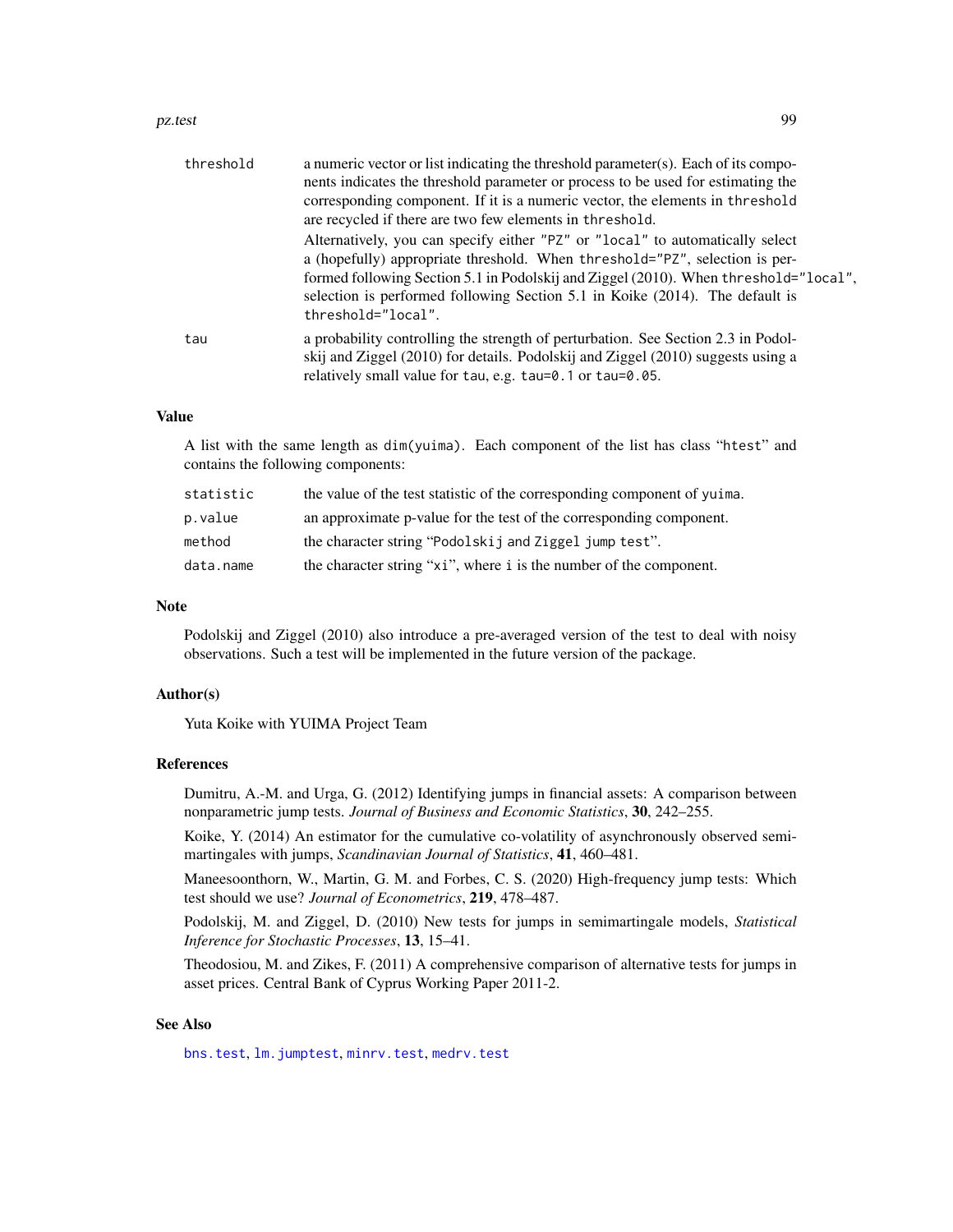# Examples

```
## Not run:
set.seed(123)
# One-dimensional case
## Model: dXt=t*dWt+t*dzt,
## where zt is a compound Poisson process with intensity 5 and jump sizes distribution N(\emptyset,1).
model <- setModel(drift=0,diffusion="t",jump.coeff="t",measure.type="CP",
                  measure=list(intensity=5,df=list("dnorm(z,0,sqrt(0.1))")),
                  time.variable="t")
yuima.samp <- setSampling(Terminal = 1, n = 390)
yuima <- setYuima(model = model, sampling = yuima.samp)
yuima <- simulate(yuima)
plot(yuima) # The path seems to involve some jumps
#lm.jumptest(yuima) # p-value is very small, so the path would have a jump
#lm.jumptest(yuima, K = floor(sqrt(390))) # different value of K
pz.test(yuima) # p-value is very small, so the path would have a jump
pz.test(yuima, p = 2) # different value of p
pz.test(yuima, tau = 0.1) # different value of tau
# Multi-dimensional case
## Model: Bivariate standard BM + CP
## Only the first component has jumps
mod \le setModel(drift = c(0, 0), diffusion = diag(2),
                jump.coeff = diag(c(1, 0)),measure = list(intensity = 5,df = "dmvnorm(z, c(0, 0), diag(2))"),
                jump.variable = c("z"), measure.type=c("CP"),
                solve.variable=c("x1","x2"))
samp \le setSampling(Terminal = 1, n = 390)
yuima <- setYuima(model = model, sampling = yuima.samp)
yuima <- simulate(object = mod, sampling = samp)
plot(yuima)
pz.test(yuima) # test is performed component-wise
## End(Not run)
```
<span id="page-99-0"></span>

qgv *qgv*

#### Description

Estimate the local Holder exponent with quadratic generalized variations method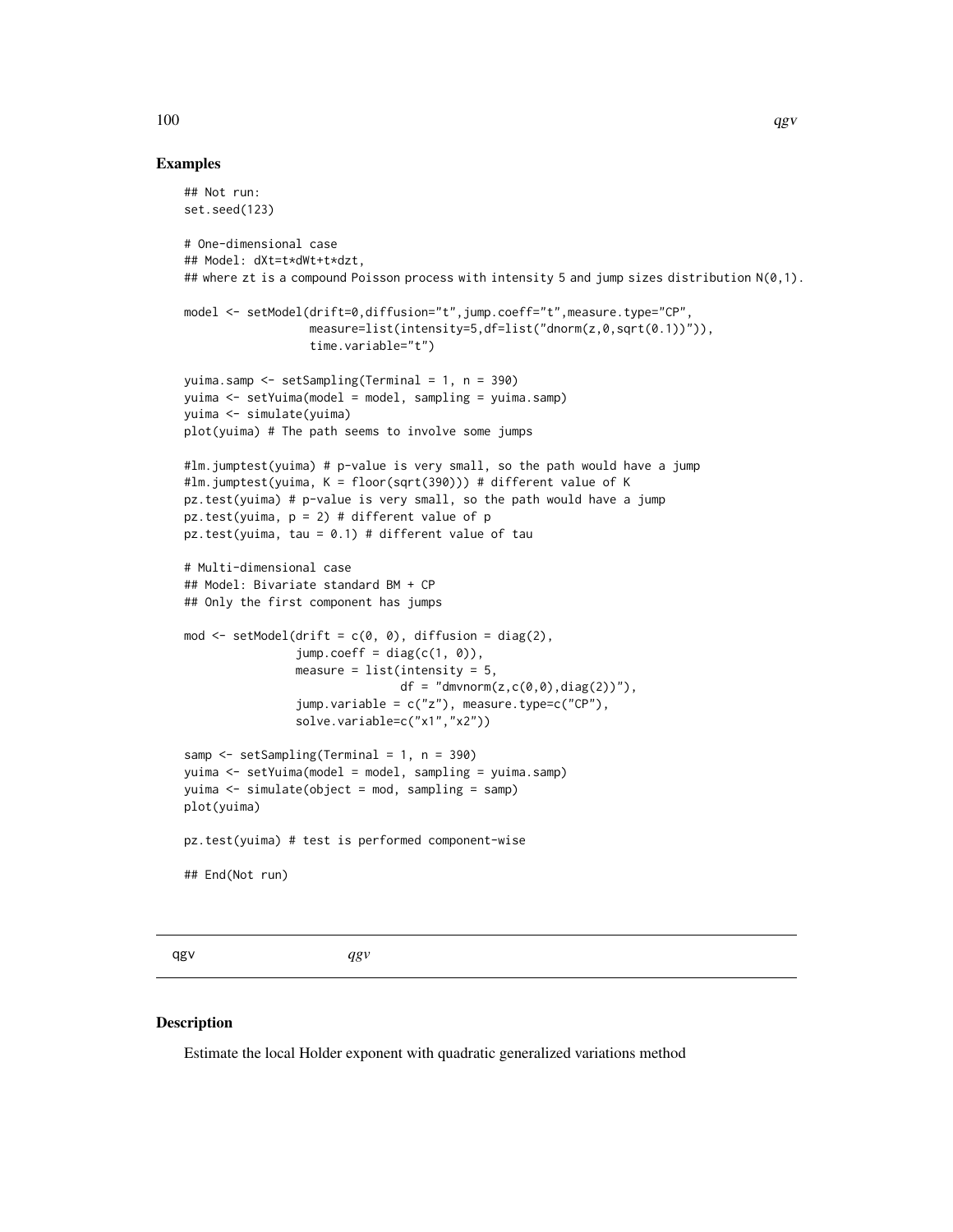# Usage

qgv(yuima, filter.type = "Daubechies", order = 2, a = NULL)

# **Arguments**

| yuima       | A yuima object.                                             |
|-------------|-------------------------------------------------------------|
| filter.type | The filter. type can be set to "Daubechies" or "Classical". |
| order       | The order of the filter a to be chosen                      |
| a           | Any other filter                                            |

# Details

Estimation of the Hurst index and the constant of the fractional Ornstein-Uhlenbeck process.

# Value

an object of class qgv

## Author(s)

The YUIMA Project Team

# References

Brouste, A., Iacus, S.M. (2013) Parameter estimation for the discretely observed fractional Ornstein-Uhlenbeck process and the Yuima R package, Computational Statistics, pp. 1129–1147.

# See Also

See also [mmfrac](#page-85-0).

# Examples

# Estimating both Hurst parameter and diffusion coefficient in fractional Ornstein-Uhlenbeck

```
model<-setModel(drift="-x*lambda",hurst=NA,diffusion="theta")
sampling<-setSampling(T=100,n=10000)
yui1<-simulate(model,true.param=list(theta=1,lambda=4),hurst=0.7,sampling=sampling)
qgv(yui1)
```
# Estimating Hurst parameter only in diffusion processes

```
model2<-setModel(drift="-x*lambda",hurst=NA,diffusion="theta*sqrt(x)")
sampling<-setSampling(T=1,n=10000)
yui2<-simulate(model2,true.param=list(theta=1,lambda=4),hurst=0.7,sampling=sampling,xinit=10)
qgv(yui2)
```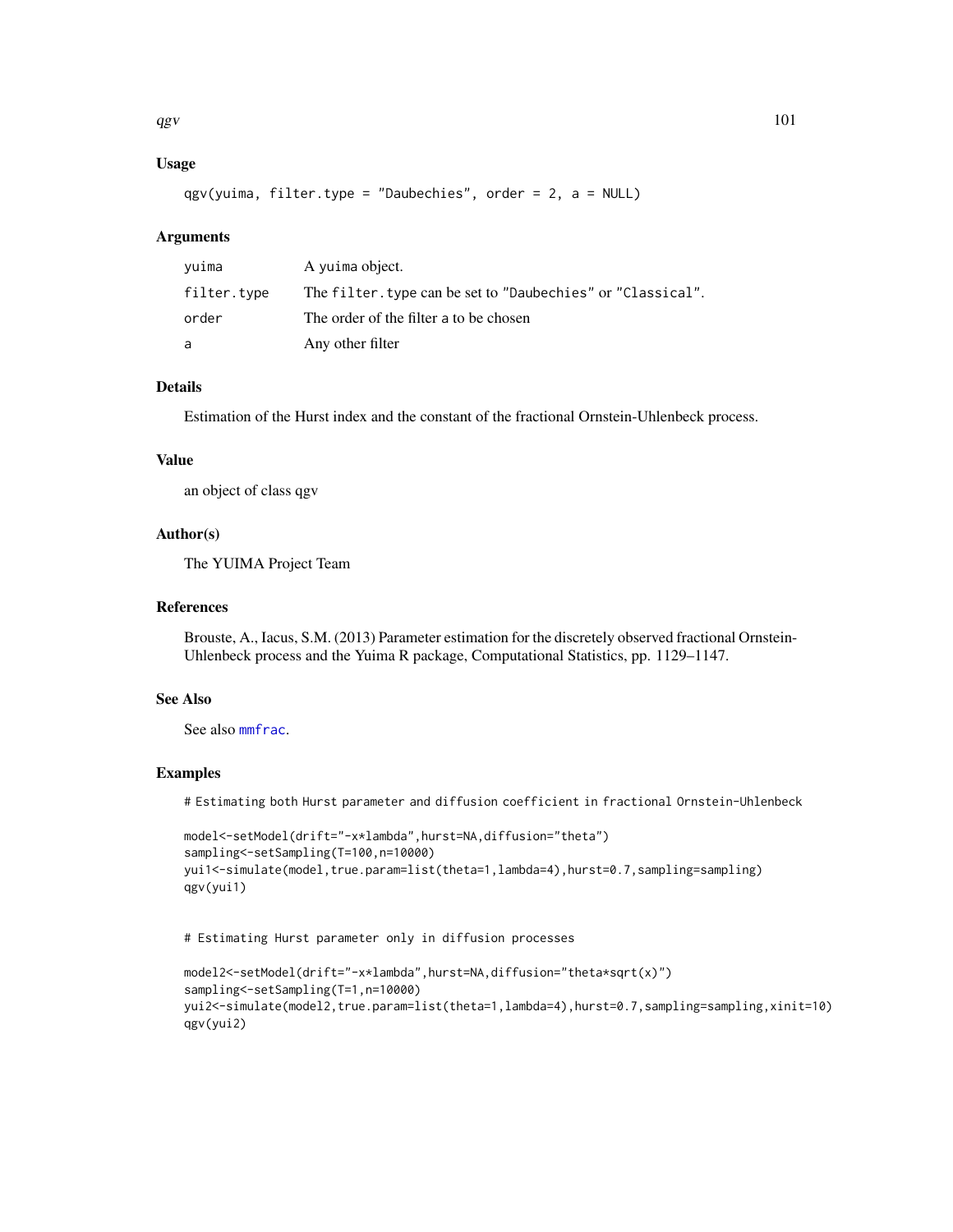<span id="page-101-0"></span>

# Description

Calculate the quasi-likelihood and estimate of the parameters of the stochastic differential equation by the maximum likelihood method or least squares estimator of the drift parameter.

# Usage

```
qmle(yuima, start, method = "L-BFGS-B", fixed = list(),
print = FALSE, envir = globalenv(), lower, upper, joint = FALSE, Est.Incr ="NoIncr",
aggregation = TRUE, threshold = NULL, rcpp = FALSE, ...)
```

```
quasilogl(yuima, param, print = FALSE, rcpp = FALSE)
lse(yuima, start, lower, upper, method = "BFGS", ...)
```
# Arguments

| yuima       | a yuima object.                                                                                                                                                                                                                                                                             |
|-------------|---------------------------------------------------------------------------------------------------------------------------------------------------------------------------------------------------------------------------------------------------------------------------------------------|
| print       | you can see a progress of the estimation when print is TRUE.                                                                                                                                                                                                                                |
| envir       | an environment where the model coefficients are evaluated.                                                                                                                                                                                                                                  |
| method      | see Details.                                                                                                                                                                                                                                                                                |
| param       | list of parameters for the quasi loglikelihood.                                                                                                                                                                                                                                             |
| lower       | a named list for specifying lower bounds of parameters                                                                                                                                                                                                                                      |
| upper       | a named list for specifying upper bounds of parameters                                                                                                                                                                                                                                      |
| start       | initial values to be passed to the optimizer.                                                                                                                                                                                                                                               |
| fixed       | for conditional (quasi)maximum likelihood estimation.                                                                                                                                                                                                                                       |
| joint       | perform joint estimation or two stage estimation? by default joint=FALSE.                                                                                                                                                                                                                   |
| Est. Incr   | If the yuima model is an object of yuima.carma-class or yuima.cogarch-class<br>the qmle returns an object of yuima.carma.qmle-class, cogarch.est.incr-class, cogarch.est-clas<br>or object of class mle-class. By default Est. Incr="NoIncr", alternative val-<br>ues are IncrPar and Incr. |
| aggregation | If aggregation=TRUE, before the estimation of the levy parameters we aggre-<br>gate the increments.                                                                                                                                                                                         |
| threshold   | If the model has Compund Poisson type jumps, the threshold is used to perform<br>thresholding of the increments.                                                                                                                                                                            |
| $\cdots$    | passed to optim method. See Examples.                                                                                                                                                                                                                                                       |
| rcpp        | use $C++code$ ?                                                                                                                                                                                                                                                                             |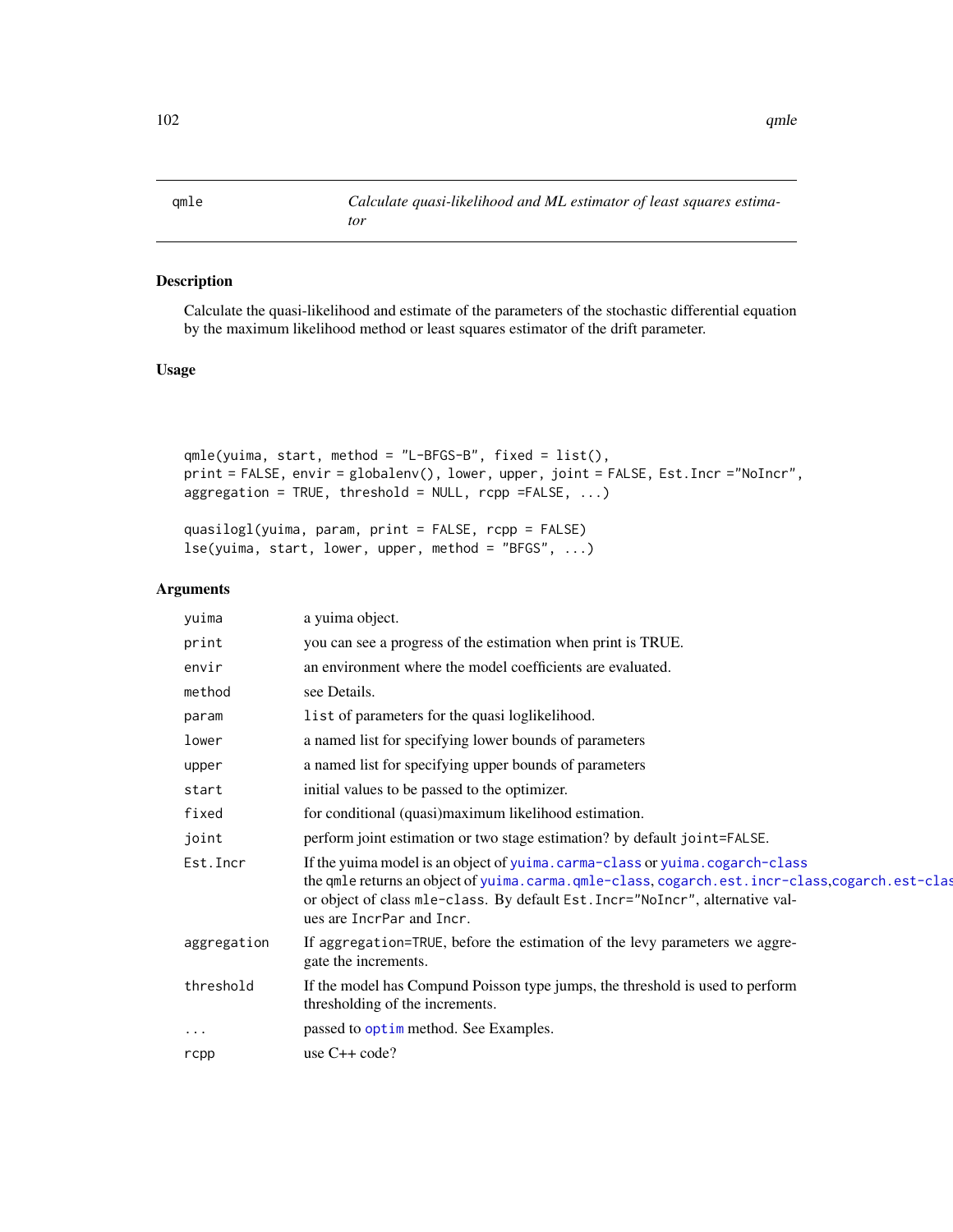### qmle $\qquad \qquad$  103

## Details

qmle behaves more likely the standard mle function in stats4 and argument method is one of the methods available in [optim](#page-0-0).

lse calculates least squares estimators of the drift parameters. This is useful for initial guess of qmle estimation. quasilogl returns the value of the quasi loglikelihood for a given yuima object and list of parameters coef.

# Value

| OL         | a real value.                                                                                                                                                                                                         |
|------------|-----------------------------------------------------------------------------------------------------------------------------------------------------------------------------------------------------------------------|
| opt        | a list with components the same as 'optim' function.                                                                                                                                                                  |
| carmaopt   | if the model is an object of yuima.carma-class, qmle returns an object yuima.carma.qmle-class                                                                                                                         |
| cogarchopt | if the model is an object of yuima.cogarch-class, qmle returns an object<br>of class cogarch est-class. The estimates are obtained by maximizing the<br>pseudo-loglikelihood function as shown in Iacus et al. (2015) |

#### Note

The function qmle uses the function optim internally.

The function qmle uses the function [CarmaNoise](#page-21-0) internally for estimation of underlying Levy if the model is an object of [yuima.carma-class](#page-168-0).

# Author(s)

The YUIMA Project Team

#### References

## Non-ergodic diffucion

Genon-Catalot, V., & Jacod, J. (1993). On the estimation of the diffusion coefficient for multidimensional diffusion processes. In Annales de l'IHP Probabilités et statistiques, 29(1), 119-151.

Uchida, M., & Yoshida, N. (2013). Quasi likelihood analysis of volatility and nondegeneracy of statistical random field. Stochastic Processes and their Applications, 123(7), 2851-2876.

#### ## Ergodic diffusion

Kessler, M. (1997). Estimation of an ergodic diffusion from discrete observations. Scandinavian Journal of Statistics, 24(2), 211-229.

# ## Jump diffusion

Shimizu, Y., & Yoshida, N. (2006). Estimation of parameters for diffusion processes with jumps from discrete observations. Statistical Inference for Stochastic Processes, 9(3), 227-277.

Ogihara, T., & Yoshida, N. (2011). Quasi-likelihood analysis for the stochastic differential equation with jumps. Statistical Inference for Stochastic Processes, 14(3), 189-229.

## ## COGARCH

Iacus S. M., Mercuri L. and Rroji E.(2015) Discrete time approximation of a COGARCH (p, q) model and its estimation. <https://arxiv.org/abs/1511.00253>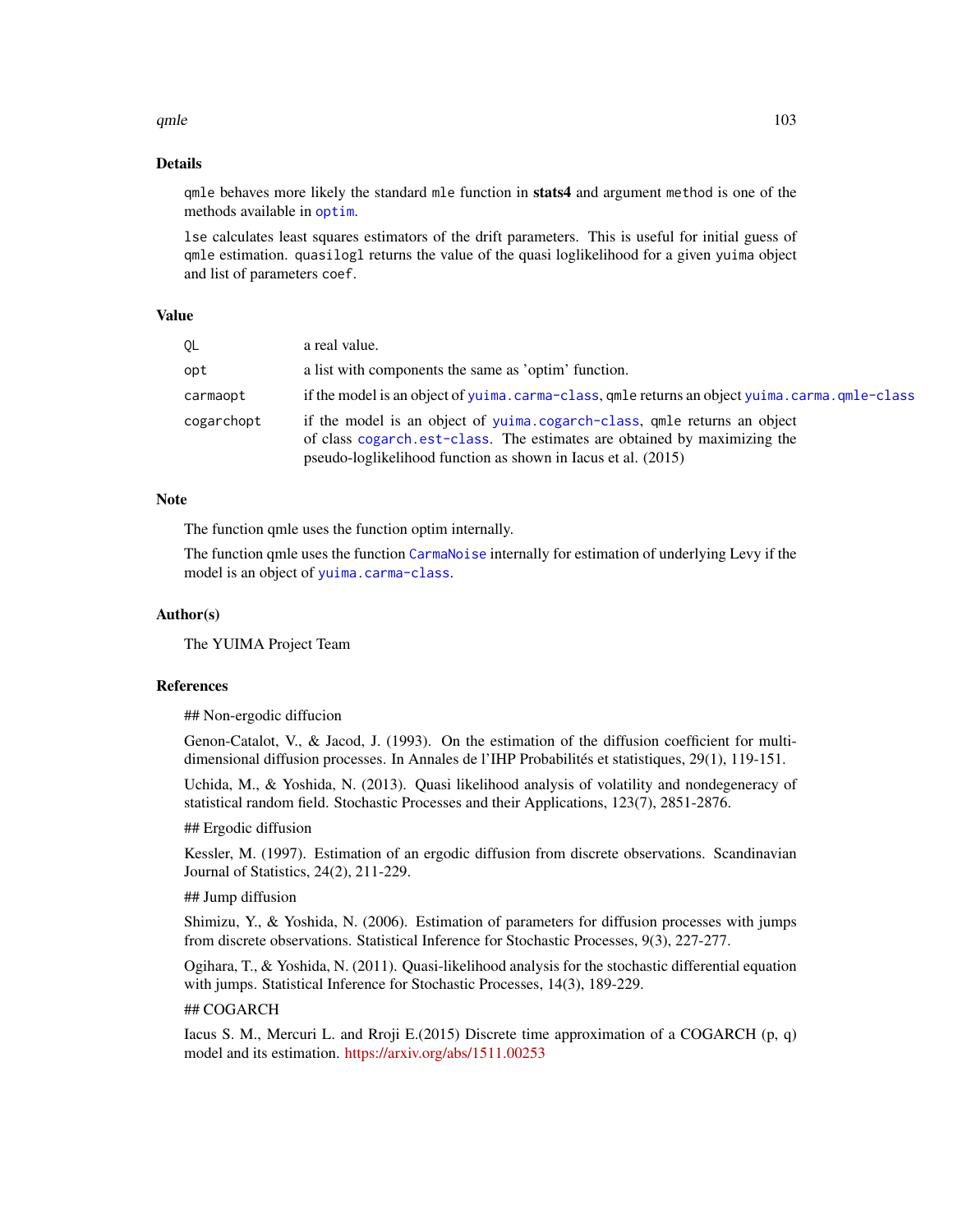## ## CARMA

Iacus S. M., Mercuri L. (2015) Implementation of Levy CARMA model in Yuima package. Comp. Stat. (30) 1111-1141. <https://link.springer.com/article/10.1007/s00180-015-0569-7>

```
#dXt^e = -theta2 * Xt^e * dt + theta1 * dWt
diff.matrix <- matrix(c("theta1"), 1, 1)
ymodel <- setModel(drift=c("(-1)*theta2*x"), diffusion=diff.matrix,
  time.variable="t", state.variable="x", solve.variable="x")
n < -100ysamp <- setSampling(Terminal=(n)^(1/3), n=n)
yuima <- setYuima(model=ymodel, sampling=ysamp)
set.seed(123)
yuima <- simulate(yuima, xinit=1, true.parameter=list(theta1=0.3,
theta2=0.1))
QL <- quasilogl(yuima, param=list(theta2=0.8, theta1=0.7))
##QL <- ql(yuima, 0.8, 0.7, h=1/((n)^(2/3)))
QL
## another way of parameter specification
##param <- list(theta2=0.8, theta1=0.7)
##QL <- ql(yuima, h=1/((n)^(2/3)), param=param)
##QL
## old code
##system.time(
##opt <- ml.ql(yuima, 0.8, 0.7, h=1/((n)^(2/3)), c(0, 1), c(0, 1))
##)
##cat(sprintf("\nTrue param. theta2 = .3, theta1 = .1\n"))
##print(coef(opt))
system.time(
opt2 <- qmle(yuima, start=list(theta1=0.8, theta2=0.7), lower=list(theta1=0,theta2=0),
upper=list(theta1=1,theta2=1), method="L-BFGS-B")
)
cat(sprintf("\nTrue param. theta1 = .3, theta2 = .1\n"))
print(coef(opt2))
## initial guess for theta2 by least squares estimator
tmp <- lse(yuima, start=list(theta2=0.7), lower=list(theta2=0), upper=list(theta2=1))
tmp
system.time(
opt3 <- qmle(yuima, start=list(theta1=0.8, theta2=tmp), lower=list(theta1=0,theta2=0),
upper=list(theta1=1,theta2=1), method="L-BFGS-B")
\lambdacat(sprintf("nTrue param. theta1 = .3, theta2 = .1\n")print(coef(opt3))
```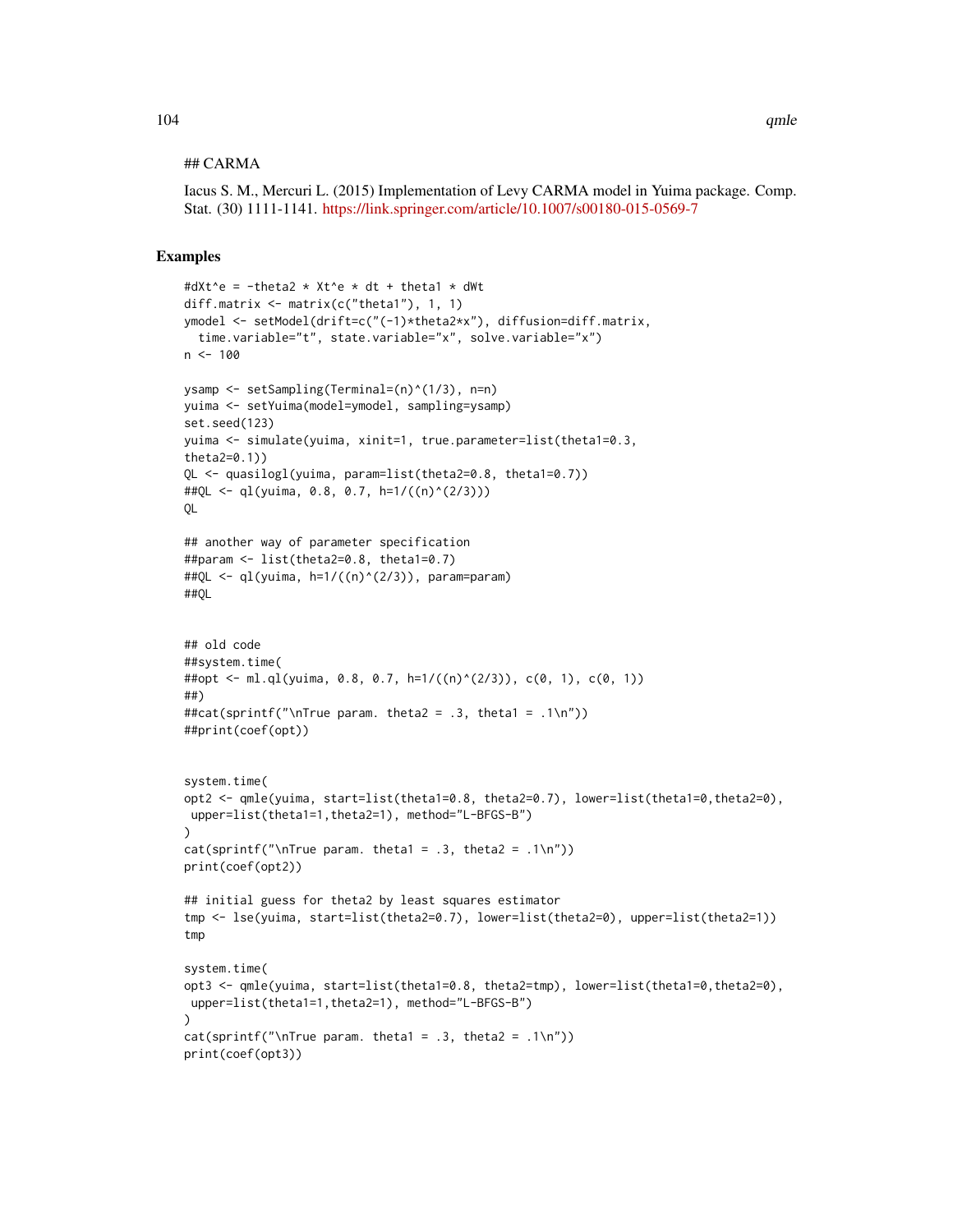```
## perform joint estimation? Non-optimal, just for didactic purposes
system.time(
opt4 <- qmle(yuima, start=list(theta1=0.8, theta2=0.7), lower=list(theta1=0,theta2=0),
upper=list(theta1=1,theta2=1), method="L-BFGS-B", joint=TRUE)
)
cat(sprintf("\prime\T{rue param. theta1 = .3, theta2 = .1\n'})print(coef(opt4))
## fix theta1 to the true value
system.time(
opt5 <- qmle(yuima, start=list(theta2=0.7), lower=list(theta2=0),
upper=list(theta2=1),fixed=list(theta1=0.3), method="L-BFGS-B")
\lambdacat(sprintf("nTrue param. theta1 = .3, theta2 = .1\n")print(coef(opt5))
## old code
##system.time(
##opt <- ml.ql(yuima, 0.8, 0.7, h=1/((n)^(2/3)), c(0, 1), c(0, 1), method="Newton")
##)
##cat(sprintf("\nTrue param. theta1 = .3, theta2 = .1\n"))
##print(coef(opt))
## Not run:
###multidimension case
##dXt^e = - drift.matrix * Xt^e * dt + diff.matrix * dWt
diff.matrix <- matrix(c("theta1.1","theta1.2", "1", "1"), 2, 2)
drift.c <- c("-theta2.1*x1", "-theta2.2*x2", "-theta2.2", "-theta2.1")
drift.matrix <- matrix(drift.c, 2, 2)
ymodel <- setModel(drift=drift.matrix, diffusion=diff.matrix, time.variable="t",
                   state.variable=c("x1", "x2"), solve.variable=c("x1", "x2"))
n < - 100ysamp <- setSampling(Terminal=(n)^(1/3), n=n)
yuima <- setYuima(model=ymodel, sampling=ysamp)
set.seed(123)
##xinit=c(x1, x2) #true.parameter=c(theta2.1, theta2.2, theta1.1, theta1.2)
yuima <- simulate(yuima, xinit=c(1, 1),
true.parameter=list(theta2.1=0.5, theta2.2=0.3, theta1.1=0.6, theta1.2=0.2))
## theta2 <- c(0.8, 0.2) #c(theta2.1, theta2.2)
##theta1 <- c(0.7, 0.1) #c(theta1.1, theta1.2)
## QL <- ql(yuima, theta2, theta1, h=1/((n)^{(2/3)}))## QL
## ## another way of parameter specification
## #param <- list(theta2=theta2, theta1=theta1)
## #QL <- ql(yuima, h=1/((n)^(2/3)), param=param)
```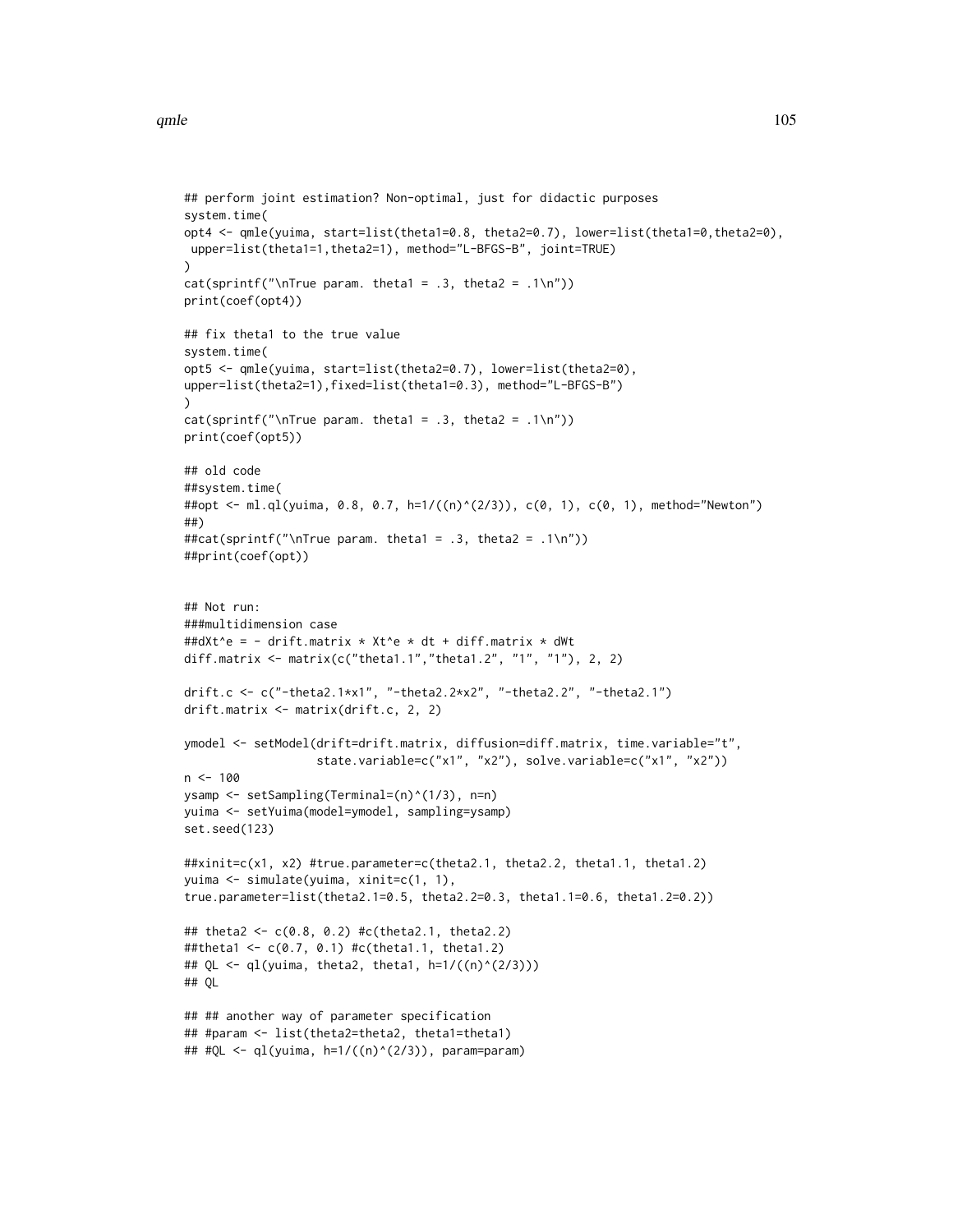```
## #QL
## theta2.1.lim <- c(0, 1)
## theta2.2.lim <- c(0, 1)
## theta1.1.lim <- c(0, 1)
## theta1.2.lim <- c(0, 1)
## theta2.lim <- t( matrix( c(theta2.1.lim, theta2.2.lim), 2, 2) )
## theta1.lim <- t( matrix( c(theta1.1.lim, theta1.2.lim), 2, 2) )
## system.time(
## opt <- ml.ql(yuima, theta2, theta1, h=1/((n)^(2/3)), theta2.lim, theta1.lim)
## )
## opt@coef
system.time(
opt2 <- qmle(yuima, start=list(theta2.1=0.8, theta2.2=0.2, theta1.1=0.7, theta1.2=0.1),
lower=list(theta1.1=.1,theta1.2=.1,theta2.1=.1,theta2.2=.1),
upper=list(theta1.1=4,theta1.2=4,theta2.1=4,theta2.2=4), method="L-BFGS-B")
)
opt2@coef
summary(opt2)
## unconstrained optimization
system.time(
opt3 <- qmle(yuima, start=list(theta2.1=0.8, theta2.2=0.2, theta1.1=0.7, theta1.2=0.1))
)
opt3@coef
summary(opt3)
quasilogl(yuima, param=list(theta2.1=0.8, theta2.2=0.2, theta1.1=0.7, theta1.2=0.1))
##system.time(
##opt <- ml.ql(yuima, theta2, theta1, h=1/((n)^(2/3)), theta2.lim, theta1.lim, method="Newton")
##)
##opt@coef
##
# carma(p=2,q=0) driven by a brownian motion without location parameter
mod0<-setCarma(p=2,
               q=0,
               scale.par="sigma")
true.parm0 <-list(a1=1.39631,
                 a2=0.05029,
                 b0=1,
                 sigma=0.23)
samp0<-setSampling(Terminal=100,n=250)
set.seed(123)
sim0<-simulate(mod0,
               true.parameter=true.parm0,
               sampling=samp0)
```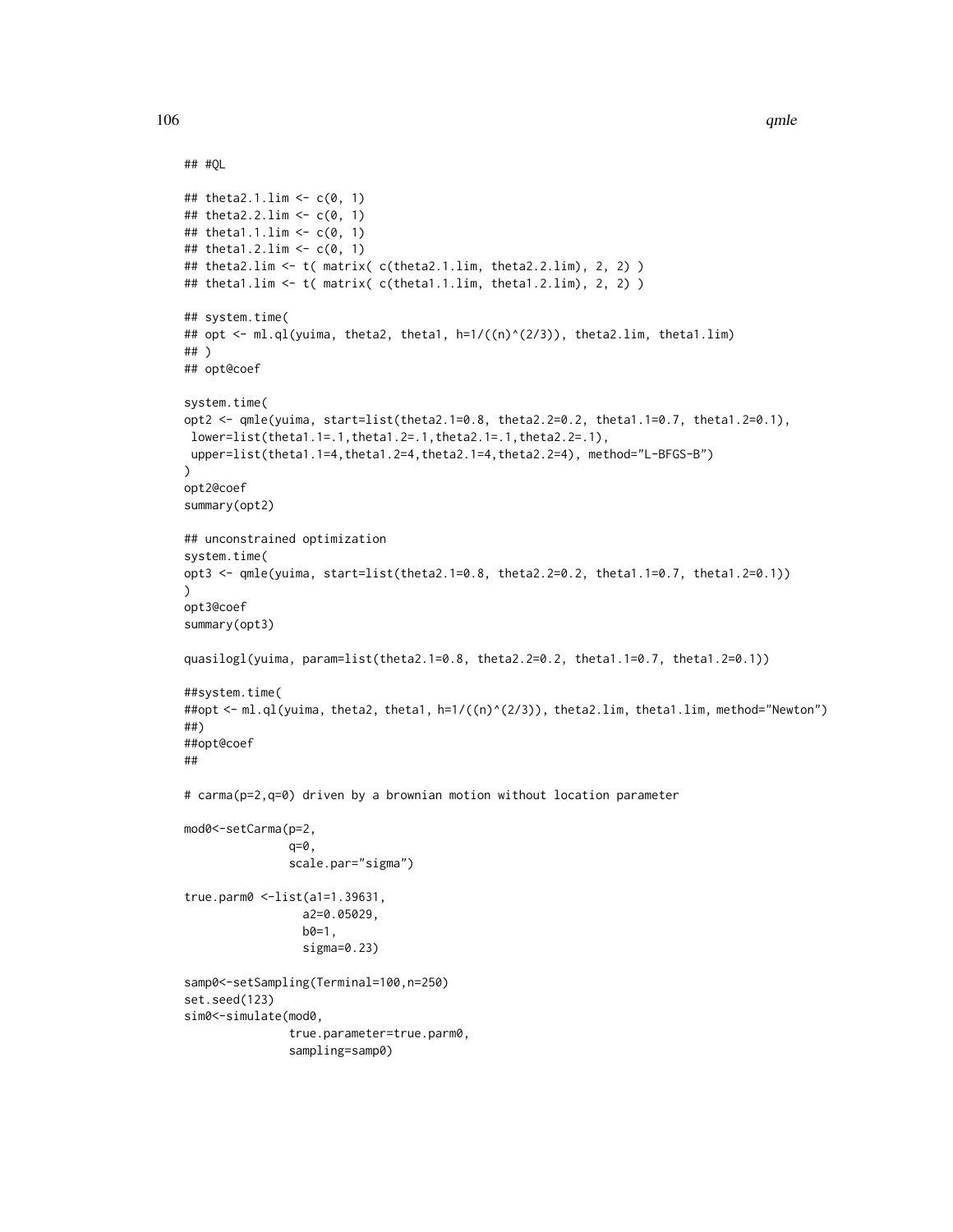qmle $107$ 

```
system.time(
carmaopt0 <- qmle(sim0, start=list(a1=1.39631,a2=0.05029,
                              b0=1,
                                sigma=0.23))
\overline{)}summary(carmaopt0)
# carma(p=2,q=1) driven by a brownian motion without location parameter
mod1<-setCarma(p=2,
               q=1)
true.parm1 <-list(a1=1.39631,
                  a2=0.05029,
                  b0=1,
                  b1=2)
samp1<-setSampling(Terminal=100,n=250)
set.seed(123)
sim1<-simulate(mod1,
               true.parameter=true.parm1,
               sampling=samp1)
system.time(
  carmaopt1 <- qmle(sim1, start=list(a1=1.39631,a2=0.05029,
                                      b0=1,b1=2),joint=TRUE)
)
summary(carmaopt1)
# carma(p=2,q=1) driven by a compound poisson process where the jump size is normally distributed.
mod2<-setCarma(p=2,
               q=1,
               measure=list(intensity="1",df=list("dnorm(z, 0, 1)")),
               measure.type="CP")
true.parm2 <-list(a1=1.39631,
                  a2=0.05029,
                  b0=1,
                  b1=2)samp2<-setSampling(Terminal=100,n=250)
set.seed(123)
sim2<-simulate(mod2,
               true.parameter=true.parm2,
               sampling=samp2)
system.time(
  carmaopt2 <- qmle(sim2, start=list(a1=1.39631,a2=0.05029,
                                      b0=1,b1=2),joint=TRUE)
```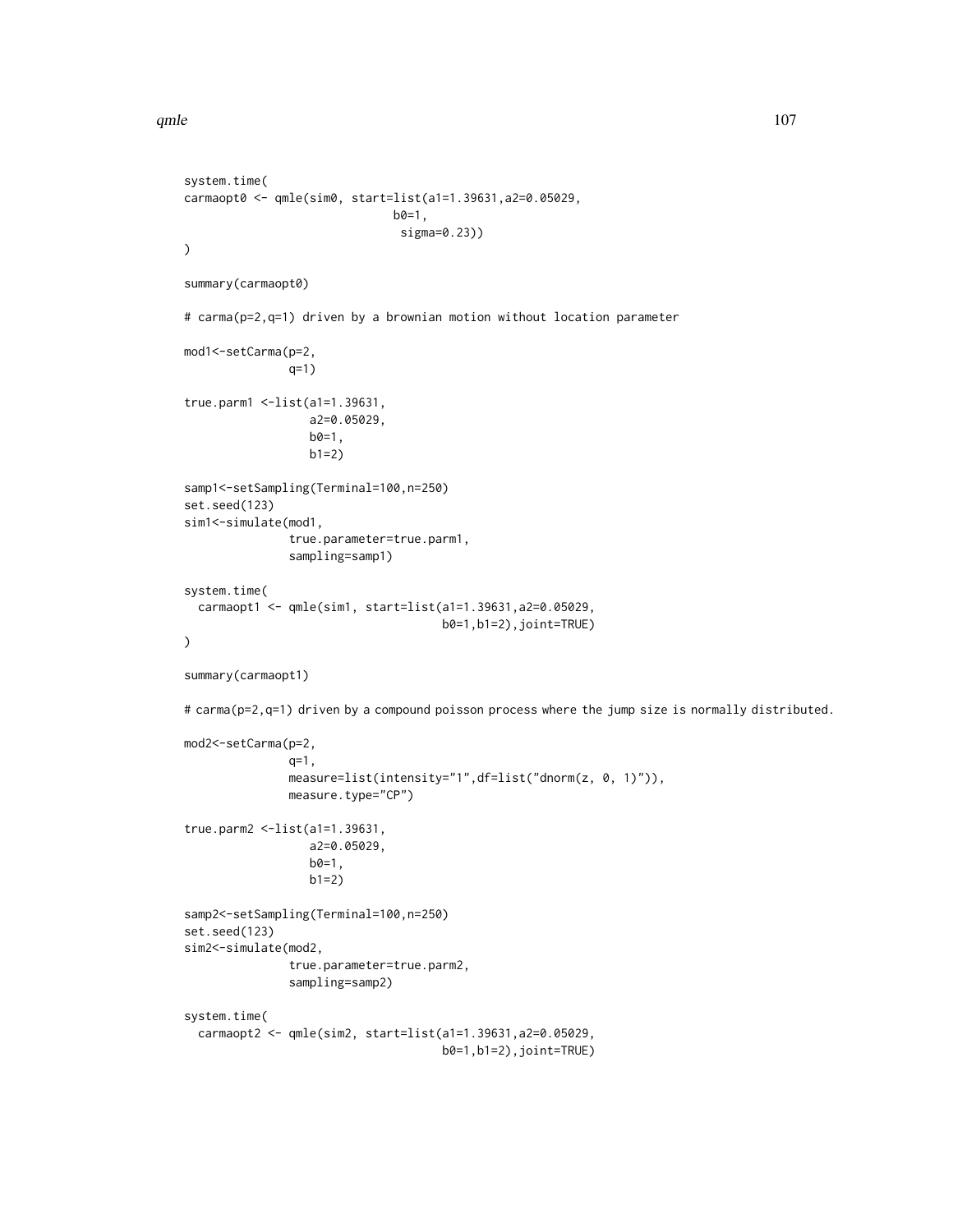```
)
summary(carmaopt2)
# carma(p=2,q=1) driven by a normal inverse gaussian process
mod3<-setCarma(p=2,q=1,
               measure=list(df=list("rNIG(z, alpha, beta, delta1, mu)")),
               measure.type="code")
#
# True param
true.param3<-list(a1=1.39631,
                 a2=0.05029,
                 b0=1,
                 b1=2,alpha=1,
                 beta=0,
                 delta1=1,
                 mu=0)samp3<-setSampling(Terminal=100,n=200)
set.seed(123)
sim3<-simulate(mod3,
               true.parameter=true.param3,
               sampling=samp3)
carmaopt3<-qmle(sim3,start=true.param3)
summary(carmaopt3)
# Simulation and Estimation of COGARCH(1,1) with CP driven noise
# Model parameters
eta<-0.053
b1 \leftarrow etabeta <- 0.04
a0 <- beta/b1
phi<- 0.038
a1 \leftarrow phi# Definition
cog11 \leq -setCogarch(p = 1, q = 1,measure = list(intensity = "1",df = list("dnorm(z, 0, 1)")),
  measure.type = "CP",
  XinExpr=TRUE)
# Parameter
paramCP11 \le list(a1 = a1, b1 = b1,
```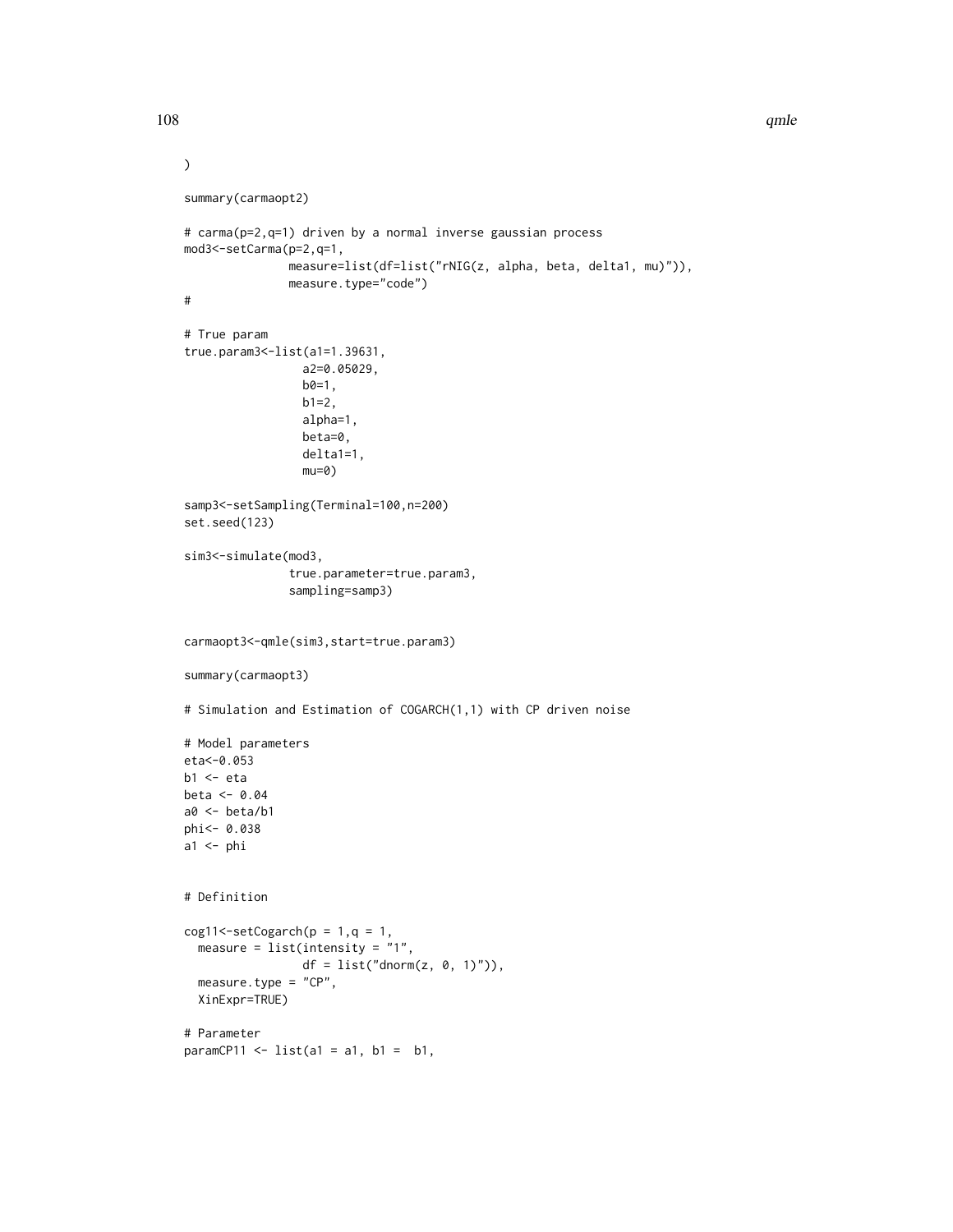qmle the contract of the contract of the contract of the contract of the contract of the contract of the contract of the contract of the contract of the contract of the contract of the contract of the contract of the contr

```
a0 = a0, y01 = 50.31# Sampling scheme
samp11 <- setSampling(0, 3200, n=64000)
# Simulation
set.seed(125)
SimTime11 <- system.time(
  sim11 \le simulate(object = cog11,
   true.parameter = paramCP11,
   sampling = samp11,
   method="mixed")
)
plot(sim11)
# Estimation
timeComp11<-system.time(
  res11 \leq - qmle(yuima = sim11,
   start = paramCP11,
   grideq = TRUE,
   method = "Nelder-Mead")
)
timeComp11
unlist(paramCP11)
coef(res11)
# COGARCH(2,2) model driven by CP
cog22 \leq setCogarch(p = 2, q = 2,measure = list(intensity = "1",df = list("dnorm(z, 0, 1)")),
  measure.type = "CP",
  XinExpr=TRUE)
# Parameter
paramCP22 <- list(a1 = 0.04, a2 = 0.001,
  b1 = 0.705, b2 = 0.1, a0 = 0.1, y01 = (1 + 2 / 3),
  y02=0)
# Use diagnostic.cog for checking the stat and positivity
check22 <- Diagnostic.Cogarch(cog22, param = paramCP22)
# Sampling scheme
samp22 <- setSampling(0, 3600, n = 64000)
```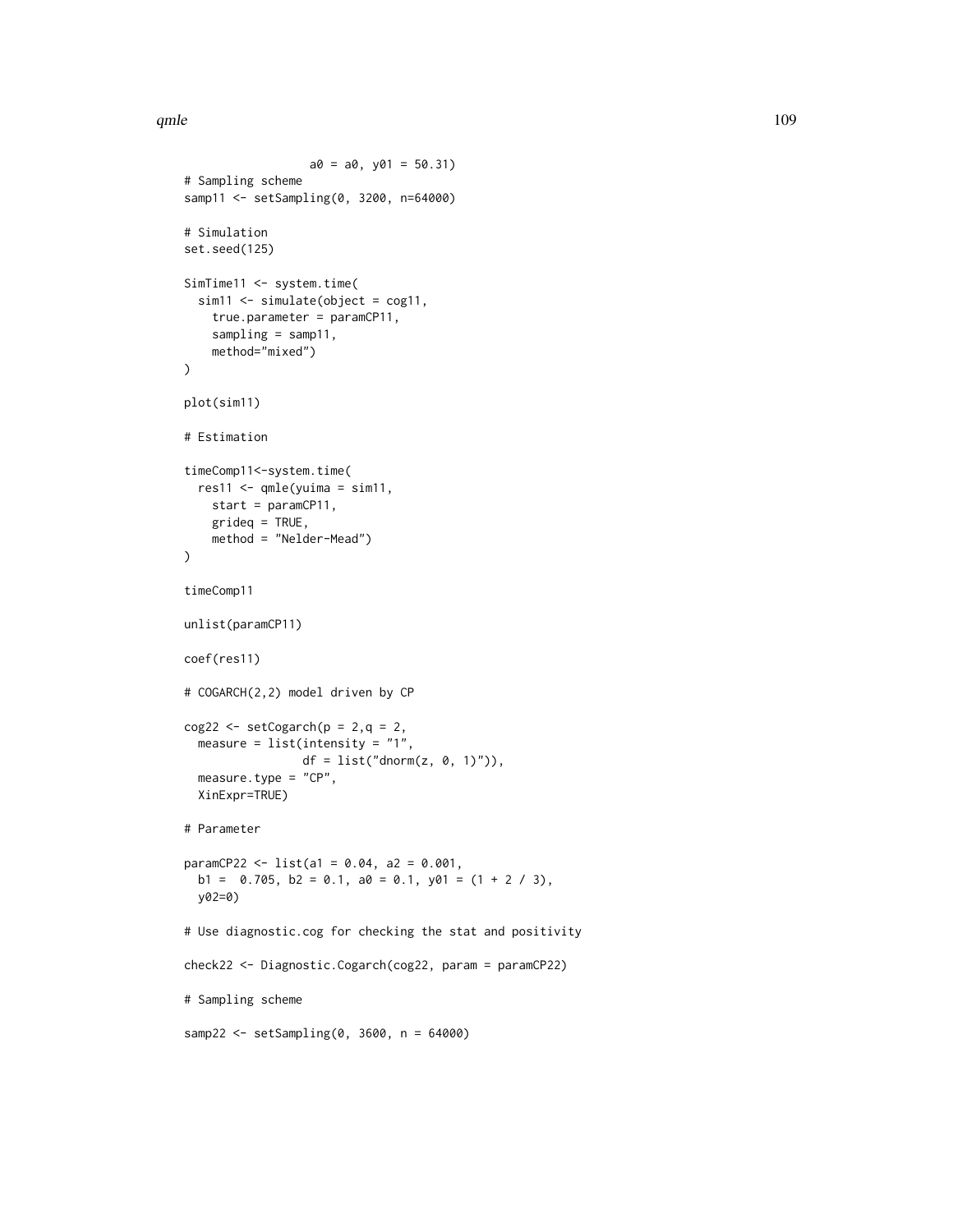```
# Simulation
set.seed(125)
SimTime22 <- system.time(
 sim22 <- simulate(object = cog22,
    true.parameter = paramCP22,
    sampling = samp22,
    method = "Mixed")
\mathcal{L}plot(sim22)
timeComp22 <- system.time(
  res22 <- qmle(yuima = sim22,
    start = paramCP22,
    grideq=TRUE,
    method = "Nelder-Mead")
)
timeComp22
unlist(paramCP22)
coef(res22)
## End(Not run)
```
qmleLevy *Gaussian quasi-likelihood estimation for Levy driven SDE*

# Description

Calculate the Gaussian quasi-likelihood and Gaussian quasi-likelihood estimators of Levy driven SDE.

# Usage

```
qmleLevy(yuima, start, lower, upper, joint = FALSE,
third = FALSE, Est.Incr = "NoIncr",
aggregation = TRUE)
```
# Arguments

| yuima | a vuima object.                                         |
|-------|---------------------------------------------------------|
| lower | a named list for specifying lower bounds of parameters. |
| upper | a named list for specifying upper bounds of parameters. |
| start | initial values to be passed to the optimizer.           |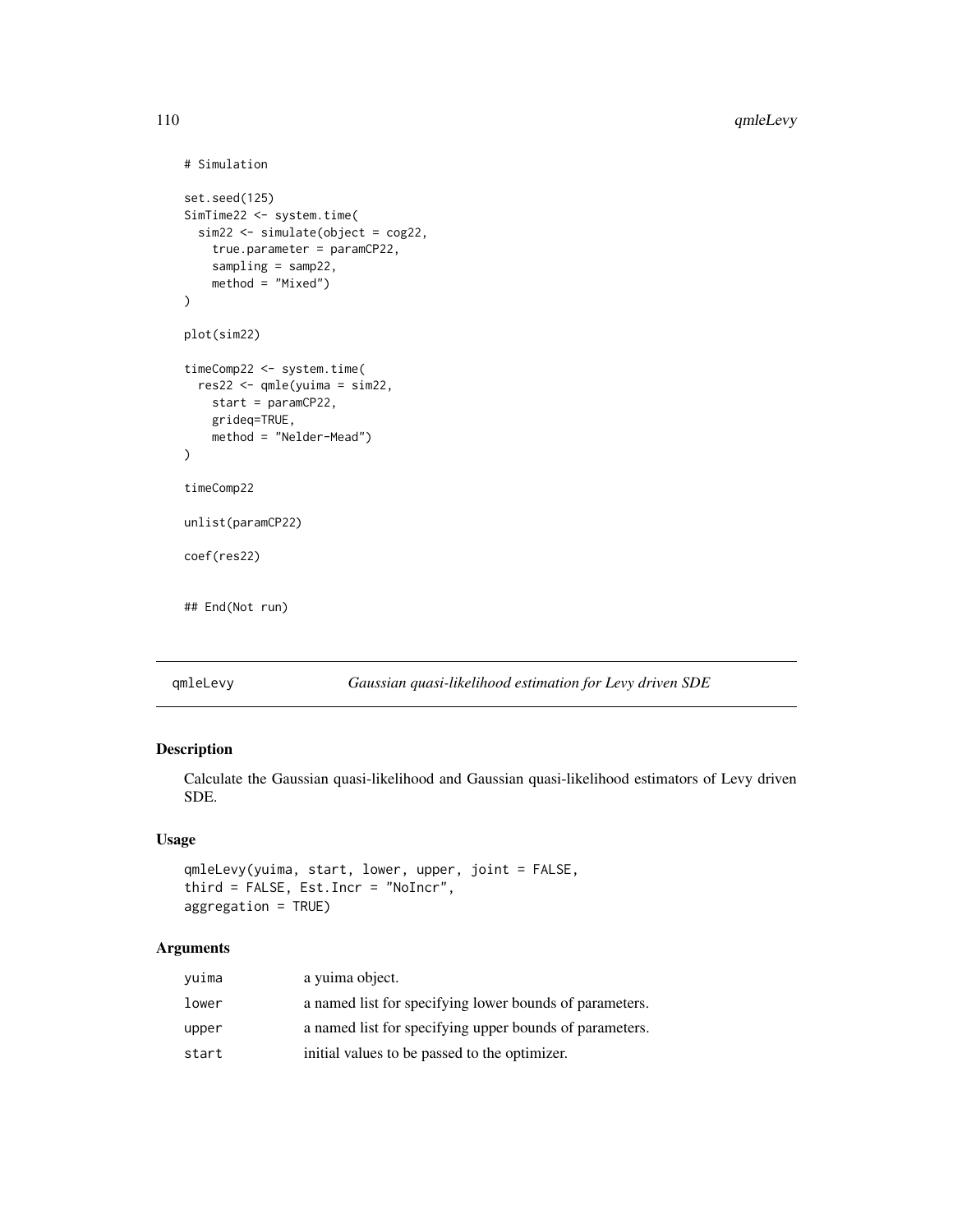#### qmleLevy 111

| joint       | perform joint estimation or two stage estimation, by default joint=FALSE. If<br>there exists an overlapping parameter, joint=TRUE does not work for the theo-<br>retical reason     |
|-------------|-------------------------------------------------------------------------------------------------------------------------------------------------------------------------------------|
| third       | perform third estimation by default third=FALSE. If there exists an overlapping<br>parameter, third=TRUE does not work for the theoretical reason.                                  |
| Est.Incr    | the qmleLevy returns an object of mle-clas, by default Est. Incr="NoIncr",<br>other options as "Inc" or "IncrPar".                                                                  |
| aggregation | If aggregation=TRUE, the function returns the unit-time Levy increments. If<br>Est. Incr="IncrPar", the function estimates Levy parameters using the unit-<br>time Levy increments. |

# Details

This function performs Gaussian quasi-likelihood estimation for Levy driven SDE.

#### Value

| first  | estimated values of first estimation (scale parameters)  |
|--------|----------------------------------------------------------|
| second | estimated values of second estimation (drift parameters) |
| third  | estimated values of third estimation (scale parameters)  |

#### Note

The function qmleLevy uses the function qmle internally. It can be applied only for the standardized Levy noise whose moments of any order exist. In present yuima package, birateral gamma (bgamma) process, normal inverse Gaussian (NIG) process, variance gamma (VG) process, and normal tempered stable process are such candidates. In the current version, the standardization condition on the driving noise is internally checked only for the one-dimensional noise. The standardization condition for the multivariate noise is given in

https://docs.google.com/viewer?a=v&pid=sites&srcid=ZGVmYXVsdGRvbWFpbnx5dW1hdWVoYXJhMTkyOHxneDo3Z or

https://docs.google.com/viewer?a=v&pid=sites&srcid=ZGVmYXVsdGRvbWFpbnx5dW1hdWVoYXJhMTkyOHxneDo3Z

They also contain more presice explanation of this function.

#### Author(s)

The YUIMA Project Team

Contacts: Yuma Uehara <y-uehara@ism.ac.jp>

### References

Masuda, H. (2013). Convergence of Gaussian quasi-likelihood random fields for ergodic Levy driven SDE observed at high frequency. The Annals of Statistics, 41(3), 1593-1641.

Masuda, H. and Uehara, Y. (2017). On stepwise estimation of Levy driven stochastic differential equation (Japanese) ., Proc. Inst. Statist. Math., accepted.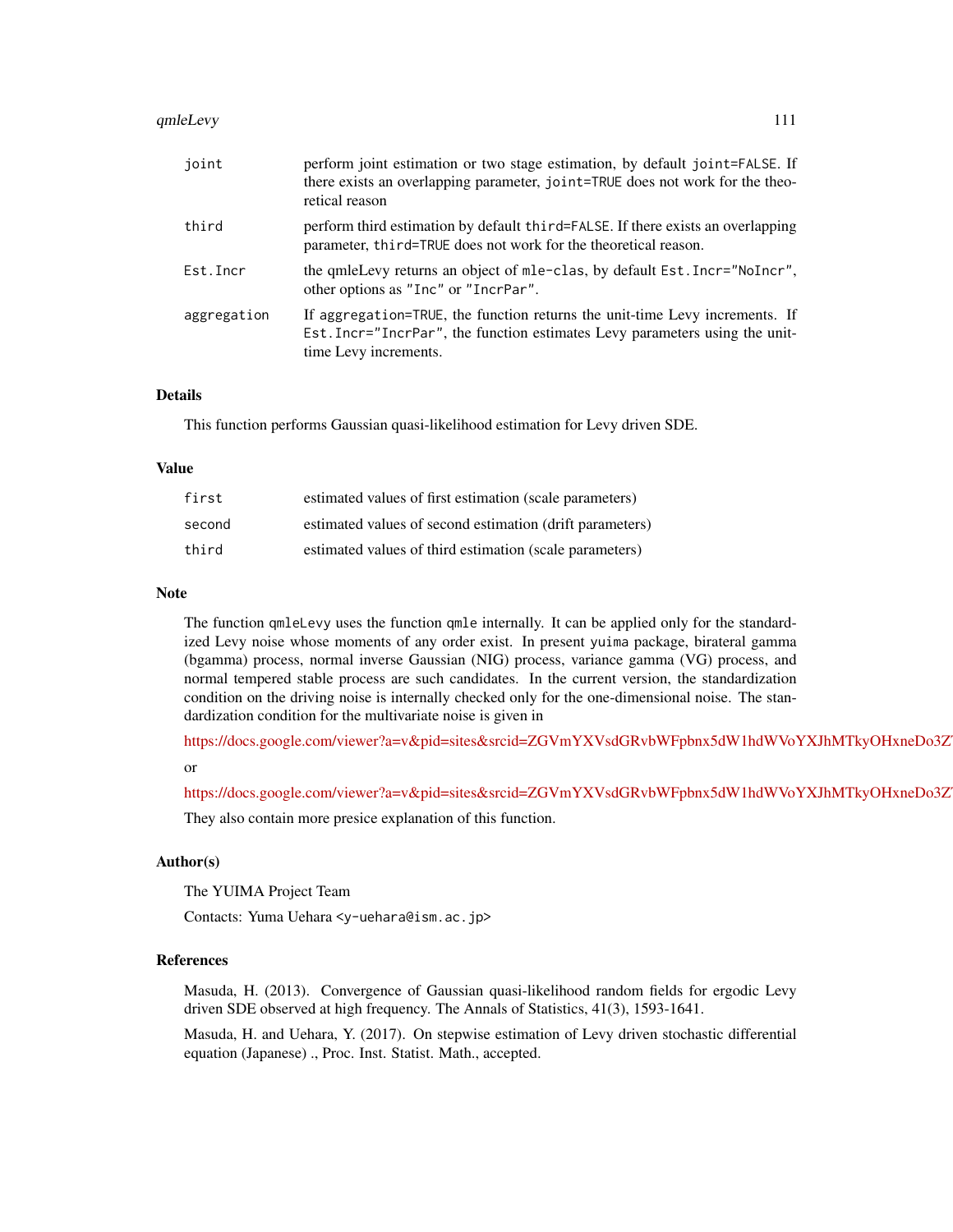```
## Not run:
## One-dimensional case
dri<-"-theta0*x" ## set drift
jum<-"theta1/(1+x^2)^(-1/2)" ## set jump
yuima<-setModel(drift = dri
                ,jump.coeff = jum
                ,solve.variable = "x",state.variable = "x"
                ,measure.type = "code"
                ,measure = list(df="rbgamma(z,1,sqrt(2),1,sqrt(2))")) ## set true model
n<-3000
T<-30 ## terminal
hn<-T/n ## stepsize
sam<-setSampling(Terminal = T, n=n) ## set sampling scheme
yuima<-setYuima(model = yuima, sampling = sam) ## model
true <- list(theta0 = 1, theta1 = 2) ## true values
upper \text{-}list (theta\theta = 4, theta1 = 4) ## set upper bound
lower<-list(theta0 = 0.5, theta1 = 1) ## set lower bound
set.seed(123)
yuima<-simulate(yuima, xinit = 0, true.parameter = true,sampling = sam) ## generate a path
start<-list(theta0 = runif(1,0.5,4), theta1 = runif(1,1,4)) ## set initial values
qmleLevy(yuima,start=start,lower=lower,upper=upper, joint = TRUE)
## Multi-dimensional case
lambda<-1/2alpha<-1
beta<-c(0,0)
mu < -c(0, 0)Lambda<-matrix(c(1,0,0,1),2,2) ## set parameters in noise
dri<-c("1-theta0*x1-x2","-theta1*x2")
jum<-matrix(c("x1*theta2+1","0","0","1"),2,2) ## set coefficients
yuima <- setModel(drift=dri,
                 solve.variable=c("x1","x2"),state.variable = c("x1","x2"),
                 jump.coeff=jum, measure.type="code",
                 measure=list(df="rvgamma(z, lambda, alpha, beta, mu, Lambda
                 )"))
n<-3000 ## the number of total samples
T<-30 ## terminal
hn<-T/n ## stepsize
sam<-setSampling(Terminal = T, n=n) ## set sampling scheme
yuima<-setYuima(model = yuima, sampling = sam) ## model
true \leftarrow list(the \cdot ta0 = 1, theta1 = 2, theta2 = 3, lambda=lambda, alpha=alpha,beta=beta,mu=mu, Lambda=Lambda) ## true values
upper \le-list(theta\theta = 4, theta1 = 4, theta2 = 5, lambda=lambda, alpha=alpha,
```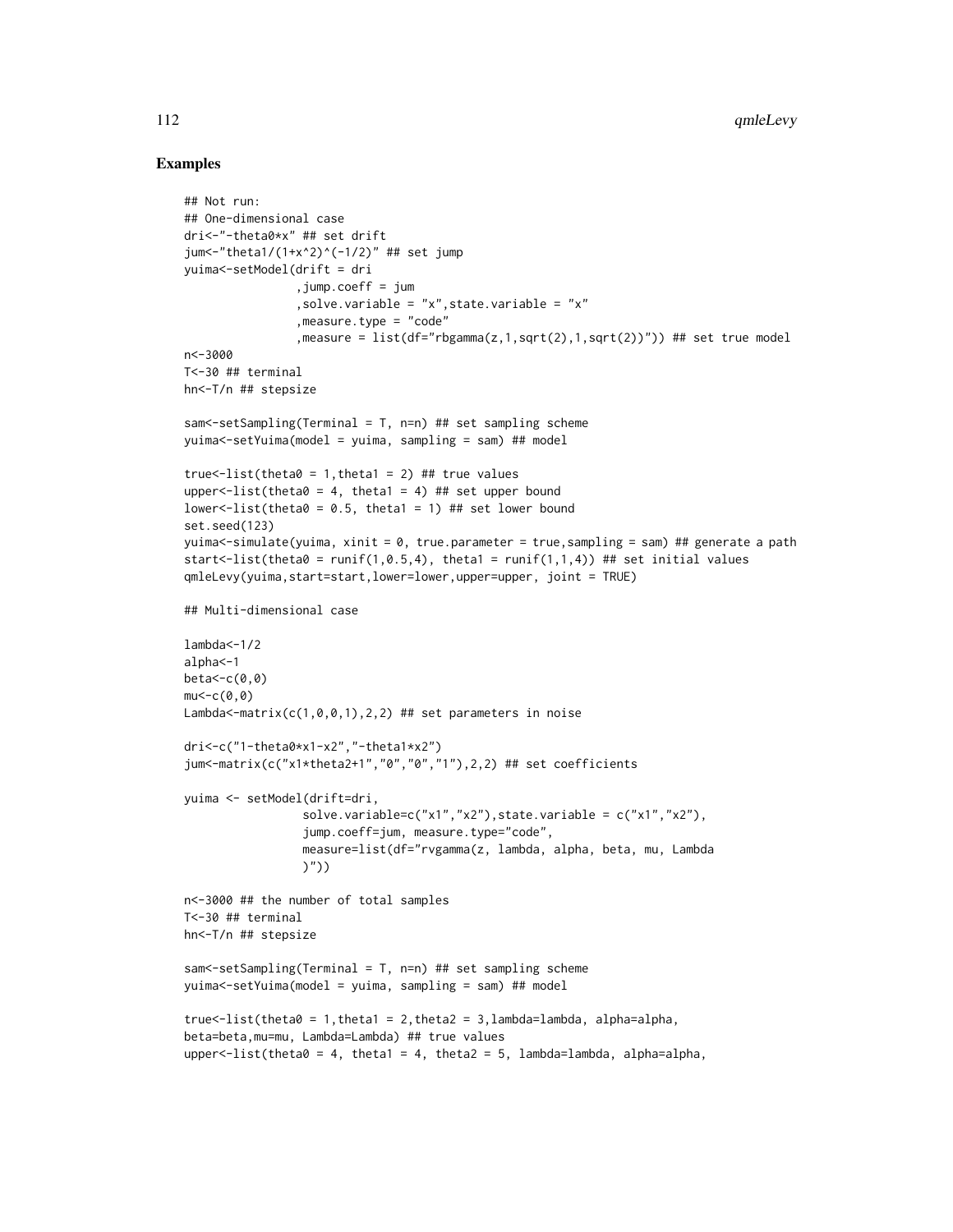#### rconst 113

```
beta=beta,mu=mu, Lambda=Lambda) ## set upper bound
lower<-list(theta0 = 0.5, theta1 = 1, theta2 = 1, lambda=lambda, alpha=alpha,
beta=beta,mu=mu, Lambda=Lambda) ## set lower bound
set.seed(123)
yuima <- simulate(yuima, xinit = c(\theta, \theta), true.parameter = true, sampling = sam) ## generate a path
plot(yuima)
start <- list(theta0 = runif(1, 0.5, 4), theta1 = runif(1,1,4),
theta2 = runif(1,1,5), lambda=lambda, alpha=alpha,
beta=beta,mu=mu, Lambda=Lambda) ## set initial values
qmleLevy(yuima,start=start,lower=lower,upper=upper,joint = FALSE,third=TRUE)
```
## End(Not run)

rconst *Fictitious rng for the constant random variable used to generate and describe Poisson jumps.*

## Description

Fictitious rng for the constant random variable used to generate and describe Poisson jumps.

## Usage

 $rconst(n, k = 1)$  $dconst(x, k = 1)$ 

#### Arguments

| n | number of replications  |
|---|-------------------------|
| k | the size of the jump    |
| X | the fictitious argument |

# Value

returns a numeric vector

#### Author(s)

The YUIMA Project Team

## Examples

dconst(1,1) dconst(2,1) dconst(2,2) rconst(10,3)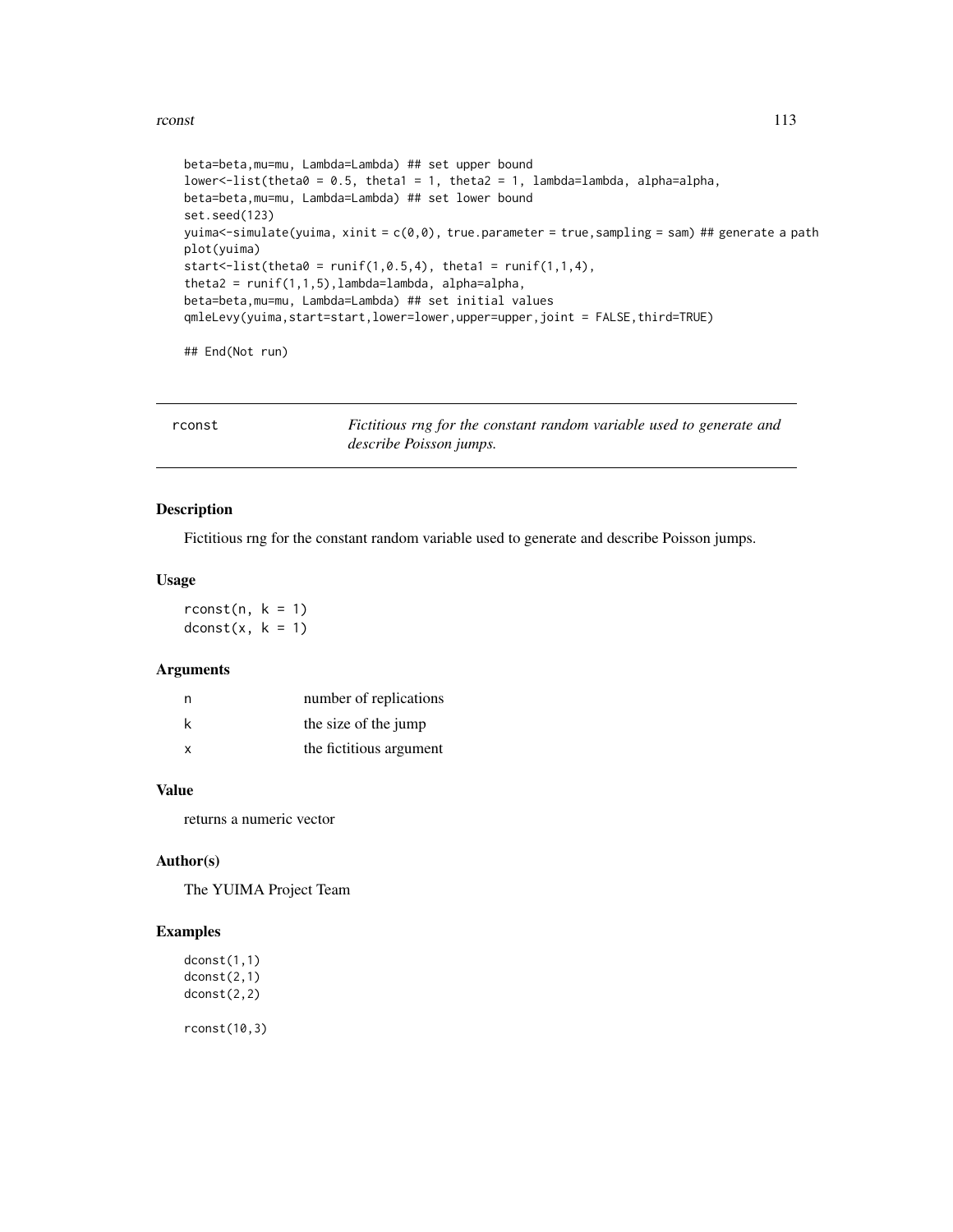## Description

simulate function can use the specific random number generators to generate Levy paths.

# Usage

```
rGIG(x,lambda,delta,gamma)
dGIG(x,lambda,delta,gamma)
rGH(x,lambda,alpha,beta,delta,mu,Lambda)
dGH(x,lambda,alpha,beta,delta,mu,Lambda)
rIG(x,delta,gamma)
dIG(x,delta,gamma)
rNIG(x,alpha,beta,delta,mu,Lambda)
dNIG(x,alpha,beta,delta,mu,Lambda)
rvgamma(x,lambda,alpha,beta,mu,Lambda)
dvgamma(x,lambda,alpha,beta,mu,Lambda)
rbgamma(x,delta.plus,gamma.plus,delta.minus,gamma.minus)
dbgamma(x,delta.plus,gamma.plus,delta.minus,gamma.minus)
rstable(x,alpha,beta,sigma,gamma)
rpts(x,alpha,a,b)
rnts(x,alpha,a,b,beta,mu,Lambda)
```
## Arguments

| x           | Number of R.Ns to be geneated. |
|-------------|--------------------------------|
| a           | parameter                      |
| b           | parameter                      |
| delta       | parameter                      |
| gamma       | parameter                      |
| mu          | parameter                      |
| Lambda      | parameter                      |
| alpha       | parameter                      |
| lambda      | parameter                      |
| sigma       | parameter                      |
| beta        | parameter                      |
| delta.plus  | parameter                      |
| gamma.plus  | parameter                      |
| delta.minus | parameter                      |
| gamma.minus | parameter                      |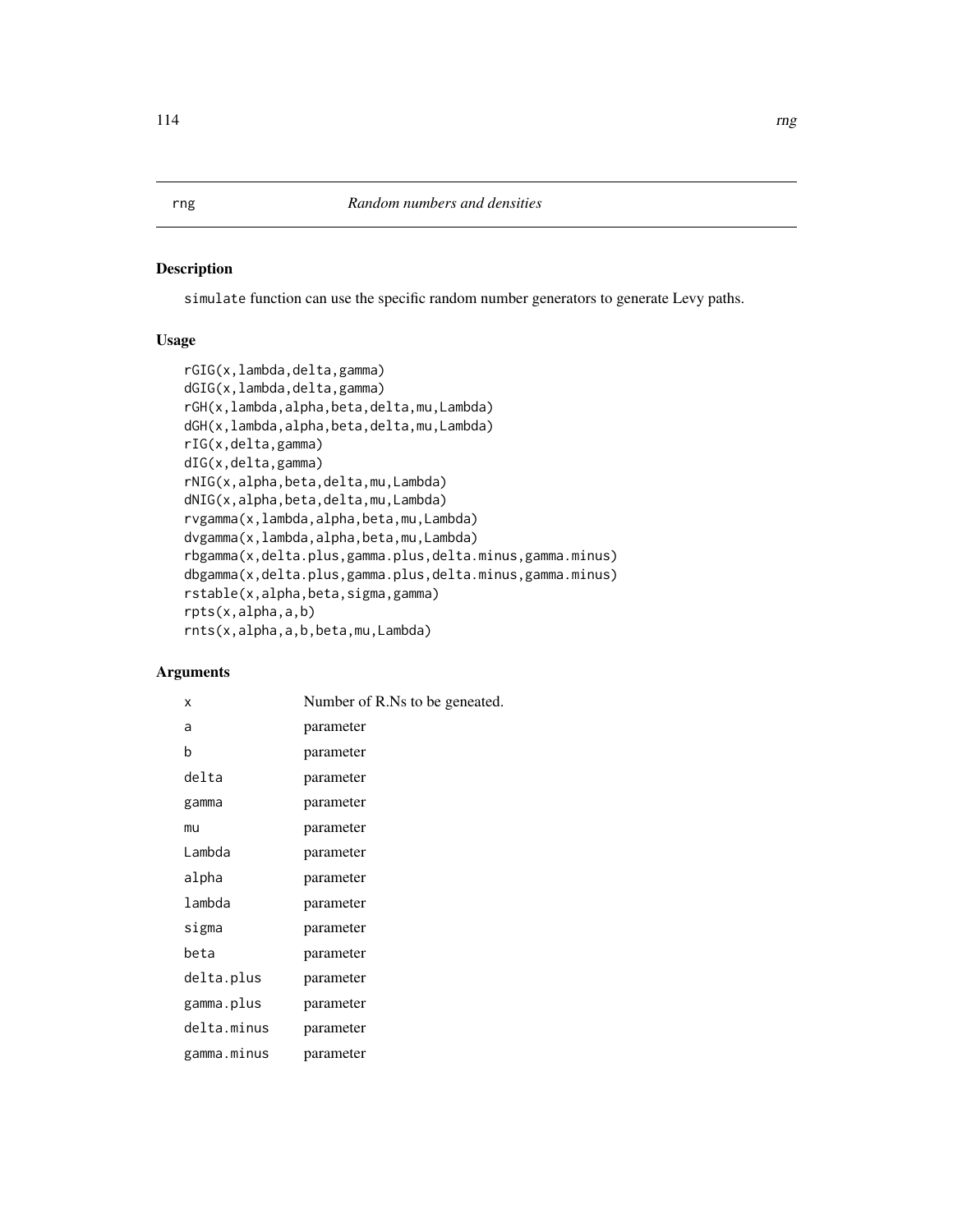GIG (generalized inverse Gaussian): The density function of GIG distribution is expressed as:

 $f(x) = 1/2 * (gamma/delta)^lambda * 1/bK_lambda(gamma * delta) * x^{(lambda - 1) *}$  $exp(-1/2 * (delta^2/x + gamma^2 * x))$ 

where  $bK_lambda$  is the modified Bessel function of the third kind with order lambda. The parameters lambda, delta and gamma vary within the following regions:

 $delta >= 0, qamma > 0$ i flambda > 0,

 $delta > 0$ , gamma  $> 0$ i flambda = 0,

 $delta > 0, gamma > = 0$ iflambda < 0.

The corresponding Levy measure is given in Eberlein, E., & Hammerstein, E. A. V. (2004) (it contains IG).

GH (generalized hyperbolic): Generalized hyperbolic distribution is defined by the normal meanvariance mixture of generalized inverse Gaussian distribution. The parameters alpha, beta, delta, mu express heaviness of tails, degree of asymmetry, scale and location, respectively. Here the parameter Lambda is supposed to be symmetric and positive definite with  $det(Lambda) = 1$  and the parameters vary within the following region:

 $delta > = 0$ ,  $alpha > 0$ ,  $alpha^2 > beta^T Lambdabetai filmbda > 0$ ,  $delta > 0$ , alpha  $> 0$ , alpha<sup>2</sup>  $> beta<sup>T</sup> Lambdabetai filmbda = 0$ ,  $delta > 0$ , alpha $\geq 0$ , alpha<sup>2</sup> $\geq 0$  beta<sup>T</sup> Lambdabetai flambda < 0.

The corresponding Levy measure is given in Eberlein, E., & Hammerstein, E. A. V. (2004) (it contains NIG and vgamma).

IG (inverse Gaussian (the element of GIG)): Delta and gamma are positive (the case of  $gamma = 0$ corresponds to the positive half stable, provided by the "rstable").

NIG (normal inverse Gaussian (the element of GH)): Normal inverse Gaussian distribution is defined by the normal mean-variance mixuture of inverse Gaussian distribution. The parameters alpha, beta, delta and mu express the heaviness of tails, degree of asymmetry, scale and location, respectively. They satisfy the following conditions: Lambda is symmetric and positive definite with  $det(Lambda) = 1; delta > 0; alpha > 0 with alpha<sup>2</sup> – beta<sup>T</sup> Lambdabeta > 0.$ 

vgamma (variance gamma (the element of GH)): Variance gamma distribution is defined by the normal mean-variance mixture of gamma distribution. The parameters satisfy the following conditions: Lambda is symmetric and positive definite with  $det(Lambda) = 1; lambda > 0; alpha > 0$  $0 with alpha<sup>2</sup> – beta<sup>T</sup> Lambda beta > 0$ . Especially in the case of  $beta = 0$  it is variance gamma distribution.

bgamma (bilateral gamma): Bilateral gamma distribution is defined by the difference of independent gamma distributions Gamma(delta.plus,gamma.plus) and Gamma(delta.minus,gamma.minus). Its Levy density  $f(z)$  is given by:  $f(z) = delta. plus/z * exp(-gamma. plus * z) * ind(z > 0) +$  $delta.minus/|z| * exp(-gamma.minus * |z|) * ind(z < 0)$ , where the function  $ind()$  denotes an indicator function.

stable (stable): Parameters alpha, beta, sigma and gamma express stability, degree of skewness, scale and location, respectively. They satisfy the following condition:  $0 < alpha \leq 2$ ;  $-1 \leq$  $beta \leq 1$ ; scale  $> 0$ ; gammaisarealnumber.

pts (positive tempered stable): Positive tempered stable distribution is defined by the tilting of positive stable distribution. The parameters alpha, a and b express stability, scale and degree of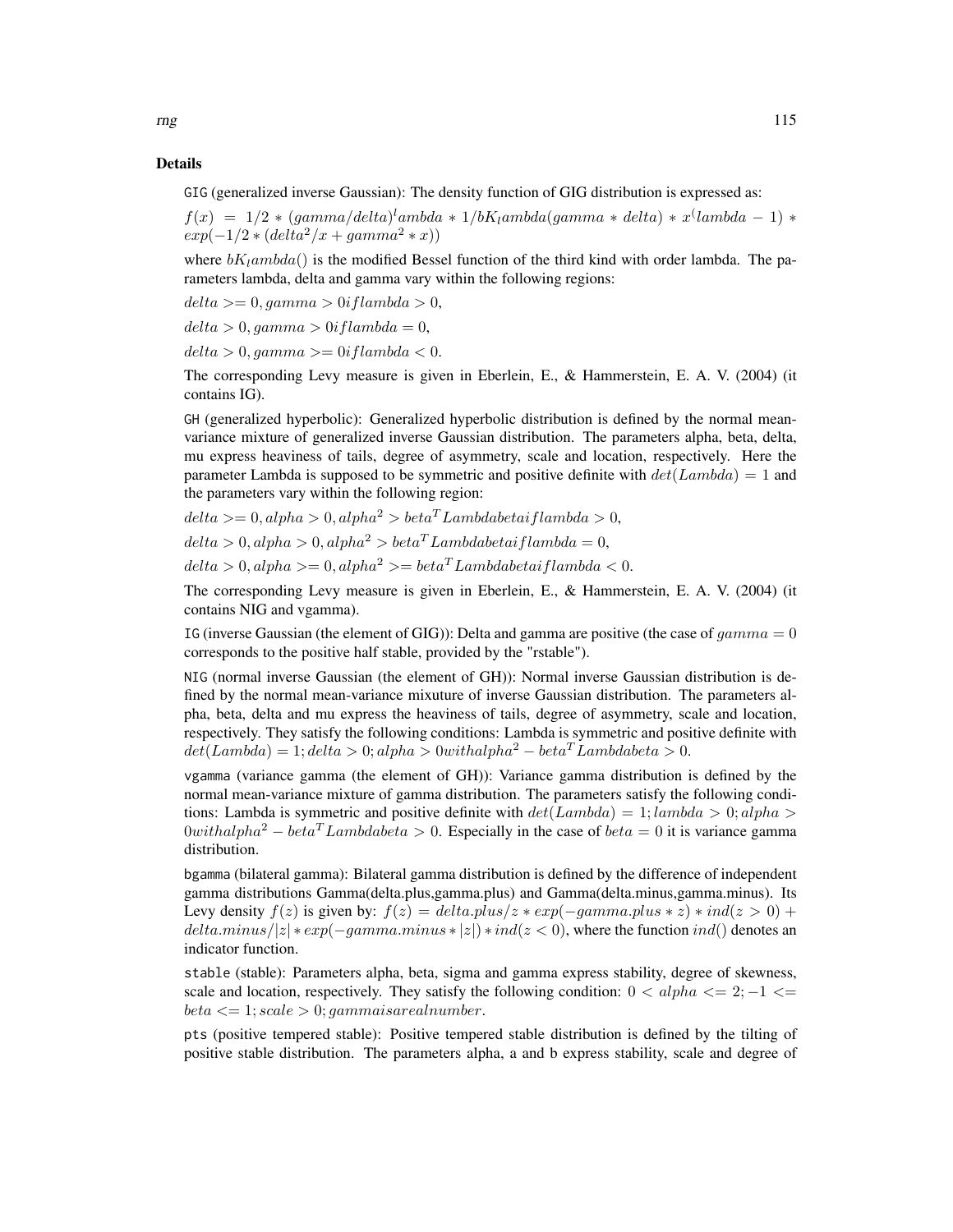tilting, respectively. They satisfy the following condition:  $0 < alpha < 1$ ;  $a > 0$ ;  $b > 0$ . Its Levy density  $f(z)$  is given by:  $f(z) = az^{(-1 - \alpha lph\alpha)exp(-bz)}$ .

nts (normal tempered stable): Normal tempered stable distribution is defined by the normal meanvariance mixture of positive tempered stable distribution. The parameters alpha, a, b, beta, mu and Lambda express stability, scale, degree of tilting, degree of asymemtry, location and degree of mixture, respectively. They satisfy the following condition: Lambda is symmetric and positive definite with  $det(Lambda) = 1; 0 < alpha < 1; a > 0; b > 0$ . In one-dimensional case, its Levy density  $f(z)$  is given by:  $f(z) = 2a/(2pi)^{(1/2)} * exp(beta * z) * (z^2/(2b + beta^2))^{(-\alpha)}$  $1/4$ ) \*  $bK$ <sub>(</sub>alpha + 1/2)( $z^2(2b + beta^2)^{(1/2)}$ ).

#### Value

| rXXX | Collection of of random numbers or vectors |
|------|--------------------------------------------|
| XXXb | Density dunction                           |

## **Note**

Some density-plot functions are still missing: as for the non-Gaussian stable densities, one can use, e.g., stabledist package. The rejection-acceptance method is used for generating pts and nts. It should be noted that its acceptance rate decreases at exponential order as a and b become larger: specifically, the rate is given by  $exp(a * gamma(-alpha) * b^(alpha))$ 

#### Author(s)

The YUIMA Project Team

Contacts: Hiroki Masuda <hiroki@math.kyushu-u.ac.jp> and Yuma Uehara <y-uehara@ism.ac.jp>

#### References

## rGIG, dGIG, rIG, dIG

Chhikara, R. (1988). The Inverse Gaussian Distribution: Theory: Methodology, and Applications (Vol. 95). CRC Press.

H??rmann, W., & Leydold, J. (2014). Generating generalized inverse Gaussian random variates. Statistics and Computing, 24(4), 547-557. doi: [10.1111/14679469.00045](https://doi.org/10.1111/1467-9469.00045)

Jorgensen, B. (2012). Statistical properties of the generalized inverse Gaussian distribution (Vol. 9). Springer Science & Business Media. <https://link.springer.com/la/book/9780387906652>

Michael, J. R., Schucany, W. R., & Haas, R. W. (1976). Generating random variates using transformations with multiple roots. The American Statistician, 30(2), 88-90. doi: [10.1080/00031305.1976.10479147](https://doi.org/10.1080/00031305.1976.10479147)

## rGH, dGH, rNIG, dNIG, rvgamma, dvgamma

Barndorff-Nielsen, O. (1977). Exponentially decreasing distributions for the logarithm of particle size. In Proceedings of the Royal Society of London A: Mathematical, Physical and Engineering Sciences (Vol. 353, No. 1674, pp. 401-419). The Royal Society. doi: [10.1098/rspa.1977.0041](https://doi.org/10.1098/rspa.1977.0041)

Barndorff-Nielsen, O. E. (1997). Processes of normal inverse Gaussian type. Finance and stochastics, 2(1), 41-68. doi: [10.1007/s007800050032](https://doi.org/10.1007/s007800050032)

Eberlein, E. (2001). Application of generalized hyperbolic L??vy motions to finance. In L??vy processes (pp. 319-336). Birkh??user Boston. doi: [10.1007/9781461201977\\_14](https://doi.org/10.1007/978-1-4612-0197-7_14)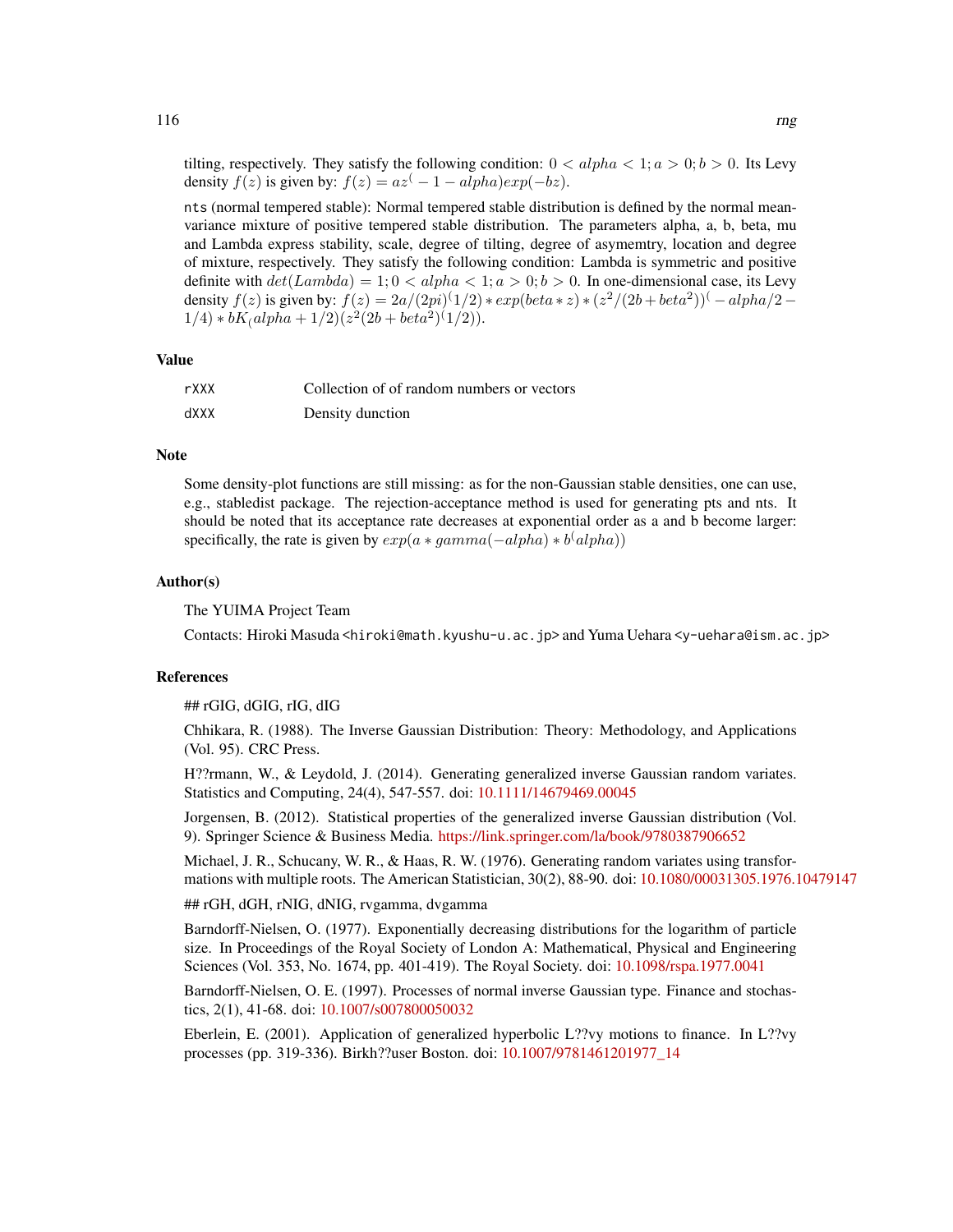Eberlein, E., & Hammerstein, E. A. V. (2004). Generalized hyperbolic and inverse Gaussian distributions: limiting cases and approximation of processes. In Seminar on stochastic analysis, random fields and applications IV (pp. 221-264). Birkh??user Basel. doi: [10.1007/9781461201977\\_14](https://doi.org/10.1007/978-1-4612-0197-7_14)

Madan, D. B., Carr, P. P., & Chang, E. C. (1998). The variance gamma process and option pricing. European finance review, 2(1), 79-105. doi: [10.1111/14679469.00045](https://doi.org/10.1111/1467-9469.00045)

## rbgamma, dbgamma

K??chler, U., & Tappe, S. (2008). Bilateral Gamma distributions and processes in financial mathematics. Stochastic Processes and their Applications, 118(2), 261-283. doi: [10.1016/j.spa.2007.04.006](https://doi.org/10.1016/j.spa.2007.04.006)

K??chler, U., & Tappe, S. (2008). On the shapes of bilateral Gamma densities. Statistics & Probability Letters, 78(15), 2478-2484. doi: [10.1016/j.spa.2007.04.006](https://doi.org/10.1016/j.spa.2007.04.006)

## rstable

Chambers, John M., Colin L. Mallows, and B. W. Stuck. (1976) A method for simulating stable random variables, Journal of the american statistical association, 71(354), 340-344. doi: [10.1080/](https://doi.org/10.1080/01621459.1976.10480344) [01621459.1976.10480344](https://doi.org/10.1080/01621459.1976.10480344)

Weron, Rafa??. (1996) On the Chambers-Mallows-Stuck method for simulating skewed stable random variables, Statistics & probability letters, 28.2, 165-171. doi: [10.1016/01677152\(95\)00113-](https://doi.org/10.1016/0167-7152(95)00113-1) [1](https://doi.org/10.1016/0167-7152(95)00113-1)

Weron, Rafa??. (2010) Correction to:" On the Chambers-Mallows-Stuck Method for Simulating Skewed Stable Random Variables", No. 20761, University Library of Munich, Germany. <https://ideas.repec.org/p/pra/mprapa/20761.html>

## rpts

Kawai, R., & Masuda, H. (2011). On simulation of tempered stable random variates. Journal of Computational and Applied Mathematics, 235(8), 2873-2887. doi: [10.1016/j.cam.2010.12.014](https://doi.org/10.1016/j.cam.2010.12.014)

## rnts

Barndorff-Nielsen, O. E., & Shephard, N. (2001). Normal modified stable processes. Aarhus: MaPhySto, Department of Mathematical Sciences, University of Aarhus.

```
## Not run:
set.seed(123)
```

```
# Ex 1. (One-dimensional standard Cauchy distribution)
# The value of parameters is alpha=1,beta=0,sigma=1,gamma=0.
# Choose the values of x.
x<-10 # the number of r.n
rstable(x,1,0,1,0)
# Ex 2. (One-dimensional Levy distribution)
# Choose the values of sigma, gamma, x.
# alpha = 0.5, beta=1
x<-10 # the number of r.n
beta <-1sigma <-0.1gamma \leq -0.1rstable(x,0.5,beta,sigma,gamma)
```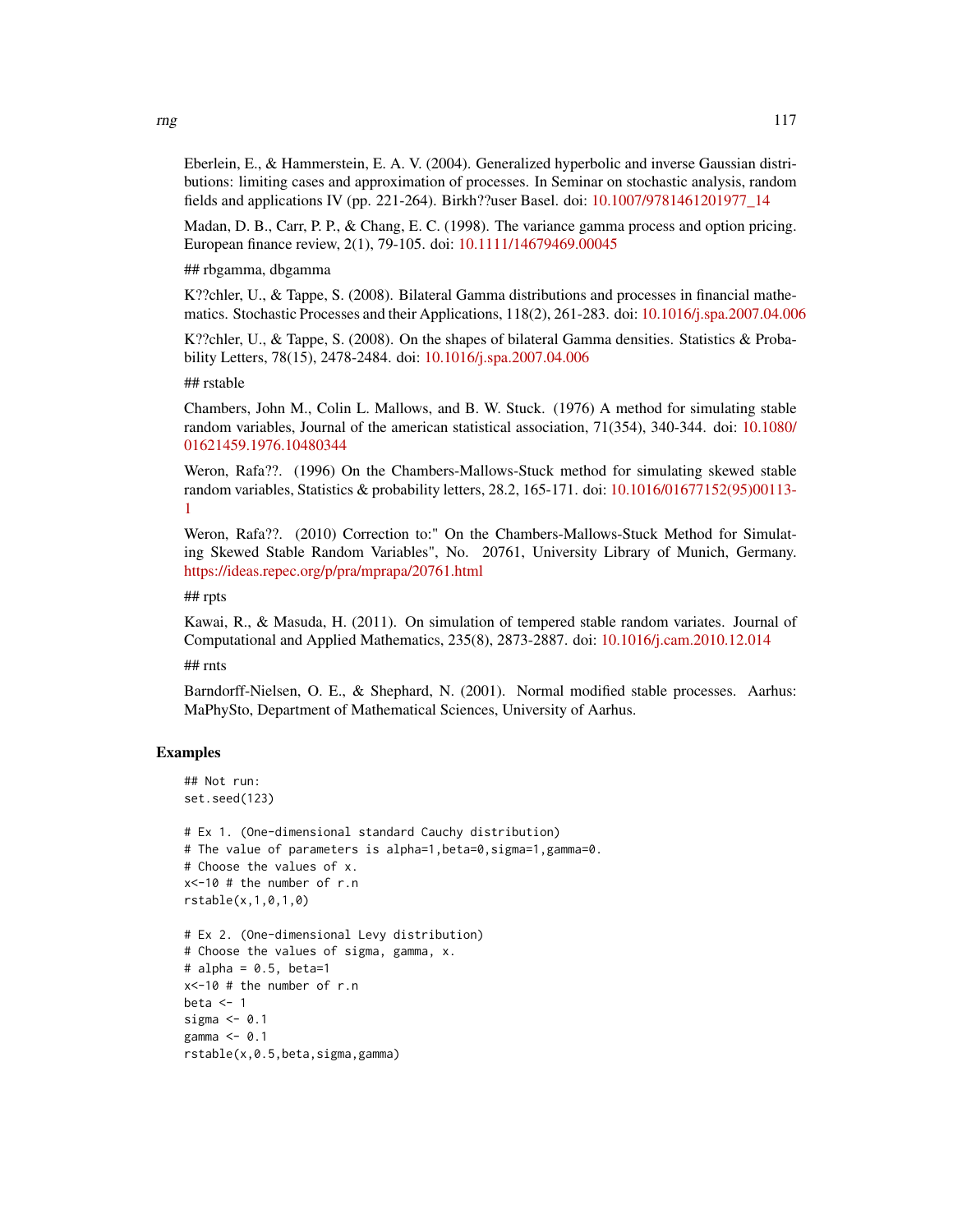```
# Ex 3. (Symmetric bilateral gamma)
# delta=delta.plus=delta.minus, gamma=gamma.plus=gamma.minus.
# Choose the values of delta and gamma and x.
x<-10 # the number of r.n
rbgamma(x,1,1,1,1)
# Ex 4. ((Possibly skewed) variance gamma)
# lambda, alpha, beta, mu
# Choose the values of lambda, alpha, beta, mu and x.
x<-10 # the number of r.n
rvgamma(x,2,1,-0.5,0)
# Ex 5. (One-dimensional normal inverse Gaussian distribution)
# Lambda=1.
# Choose the parameter values and x.
x<-10 # the number of r.n
rNIG(x,1,1,1,1)
# Ex 6. (Multi-dimensional normal inverse Gaussian distribution)
# Choose the parameter values and x.
beta<-c(.5,.5)
mu < -c(0, 0)Lambda<-matrix(c(1,0,0,1),2,2)
x<-10 # the number of r.n
rNIG(x,1,beta,1,mu,Lambda)
# Ex 7. (Positive tempered stable)
# Choose the parameter values and x.
alpha <- 0.7
a < -0.2h < -1x<-10 # the number of r.n
rpts(x,alpha,a,b)
# Ex 8. (Generarized inverse Gaussian)
# Choose the parameter values and x.
lambda<-0.3
delta<-1
gamma<-0.5
x<-10 # the number of r.n
rGIG(x,lambda,delta,gamma)
# Ex 9. (Multi-variate generalized hyperbolic)
# Choose the parameter values and x.
lambda<-0.4
alpha<-1
beta<-c(0,0.5)
delta<-1
mu < -c(0, 0)Lambda<-matrix(c(1,0,0,1),2,2)
x<-10 # the number of r.n
rGH(x,lambda,alpha,beta,delta,mu,Lambda)
```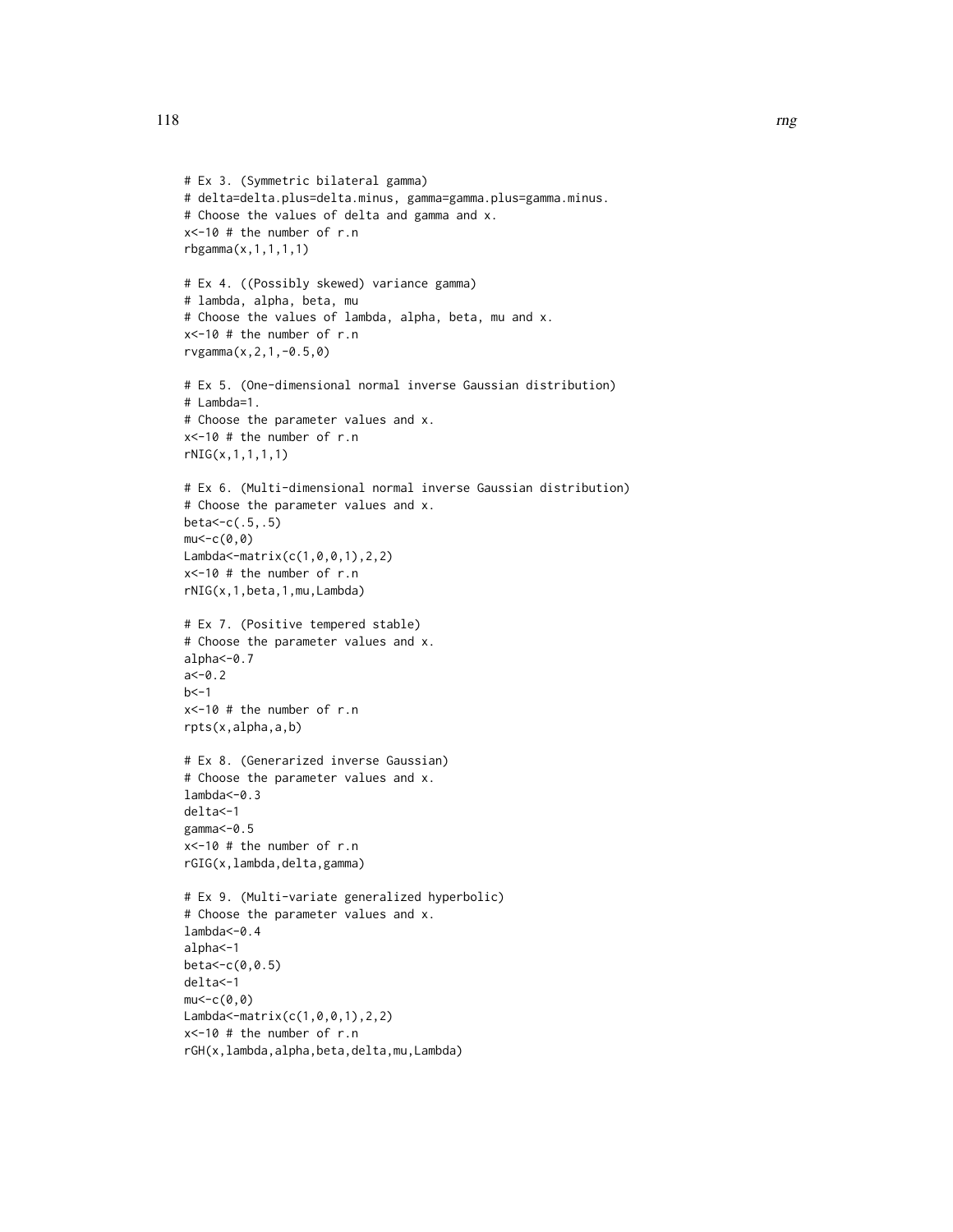## End(Not run)

# setCarma *Continuous Autoregressive Moving Average (p, q) model*

# Description

'setCarma' describes the following model:

 $Vt = c0 + sigma (b0 Xt(0) + ... + b(q) Xt(q))$ 

 $dXt(0) = Xt(1) dt$ 

...

 $dXt(p-2) = Xt(p-1) dt$ 

 $dXt(p-1) = (-a(p) Xt(0) - ... -a(1) Xt(p-1))dt + (gamma(0) + gamma(1) Xt(0) + ... + gamma(p)$ Xt(p-1))dZt

The continuous ARMA process using the state-space representation as in Brockwell (2000) is obtained by choosing:

 $gamma(0) = 1$ ,  $gamma(1) = gamma(2) = ... = gamma(p) = 0$ .

Please refer to the vignettes and the examples or the yuima documentation for details.

## Usage

```
setCarma(p,q,loc.par=NULL,scale.par=NULL,ar.par="a",ma.par="b",
lin.par=NULL,Carma.var="v",Latent.var="x",XinExpr=FALSE, Cogarch=FALSE, ...)
```
## Arguments

| p          | a non-negative integer that indicates the number of the autoregressive coeffi-<br>cients.                                                                                                         |
|------------|---------------------------------------------------------------------------------------------------------------------------------------------------------------------------------------------------|
| q          | a non-negative integer that indicates the number of the moving average coeffi-<br>cients.                                                                                                         |
| loc.par    | location coefficient. The default value loc.par=NULL implies that c0=0.                                                                                                                           |
| scale.par  | scale coefficient. The default value scale par=NULL implies that sigma=1.                                                                                                                         |
| ar.par     | a character-string that is the label of the autoregressive coefficients. The default<br>Value is ar.par="a".                                                                                      |
| ma.par     | a character-string that is the label of the moving average coefficients. The default<br>Value is ma.par="b".                                                                                      |
| Carma.var  | a character-string that is the label of the observed process. Defaults to "v".                                                                                                                    |
| Latent.var | a character-string that is the label of the unobserved process. Defaults to "x".                                                                                                                  |
| lin.par    | a character-string that is the label of the linear coefficients. If $\lim_{n \to \infty}$ =NULL, the<br>default, the 'setCarma' builds the $CARMA(p, q)$ model defined as in Brockwell<br>(2000). |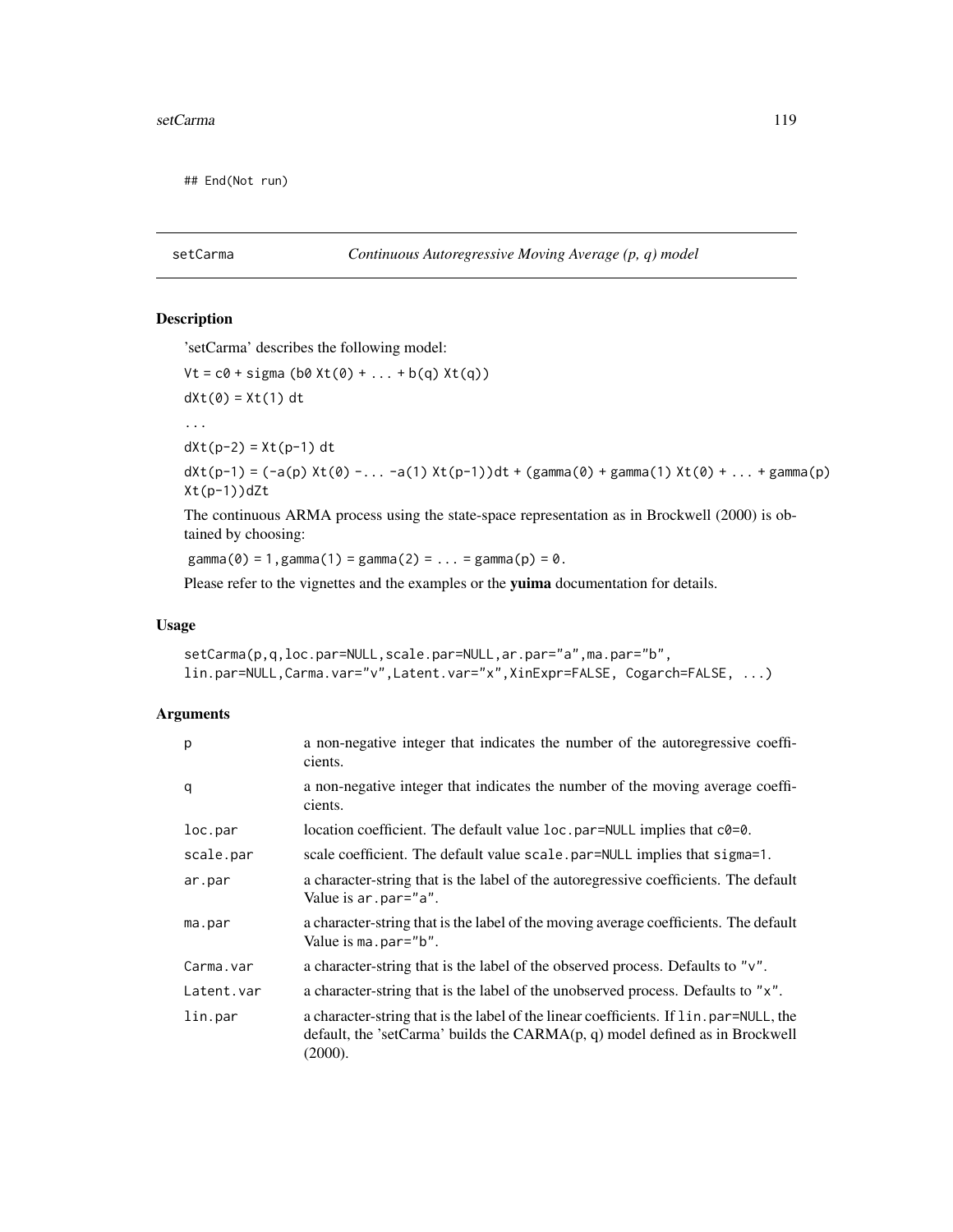| XinExpr | a logical variable. The default value XinExpr=FALSE implies that the start-<br>ing condition for Latent. var is zero. If XinExpr=TRUE, each component of<br>Latent. var has a parameter as a initial value. |
|---------|-------------------------------------------------------------------------------------------------------------------------------------------------------------------------------------------------------------|
| Cogarch | a logical variable. The default value Cogarch=FALSE implies that the parameters<br>are specified according to Brockwell (2000).                                                                             |
| $\cdot$ | Arguments to be passed to 'setCarma', such as the slots of yuima.model-class                                                                                                                                |
|         | measure Levy measure of jump variables.                                                                                                                                                                     |
|         | measure. type type specification for Levy measure.                                                                                                                                                          |
|         | xinit a vector of expressions identyfying the starting conditions for CARMA<br>model.                                                                                                                       |
|         |                                                                                                                                                                                                             |

#### Details

Please refer to the vignettes and the examples or to the yuimadocs package.

An object of [yuima.carma-class](#page-168-0) contains:

info: It is an object of carma. info-class which is a list of arguments that identifies the carma(p,q) model

and the same slots in an object of [yuima.model-class](#page-178-0) .

#### Value

| model |  | an object of yuima.carma-class. |
|-------|--|---------------------------------|
|-------|--|---------------------------------|

# Note

There may be missing information in the model description. Please contribute with suggestions and fixings.

# Author(s)

The YUIMA Project Team

# References

Brockwell, P. (2000) Continuous-time ARMA processes, *Stochastic Processes: Theory and Methods. Handbook of Statistics*, 19, (C. R. Rao and D. N. Shandhag, eds.) 249-276. North-Holland, Amsterdam.

```
# Ex 1. (Continuous ARMA process driven by a Brownian Motion)
# To describe the state-space representation of a CARMA(p=3,q=1) model:
# Vt=c0+alpha0*X0t+alpha1*X1t
# dX0t = X1t*dt
# dX1t = X2t*dt
# dX2t = (-beta3*X0t-beta2*X1t-beta1*X2t)dt+dWt
# we set
```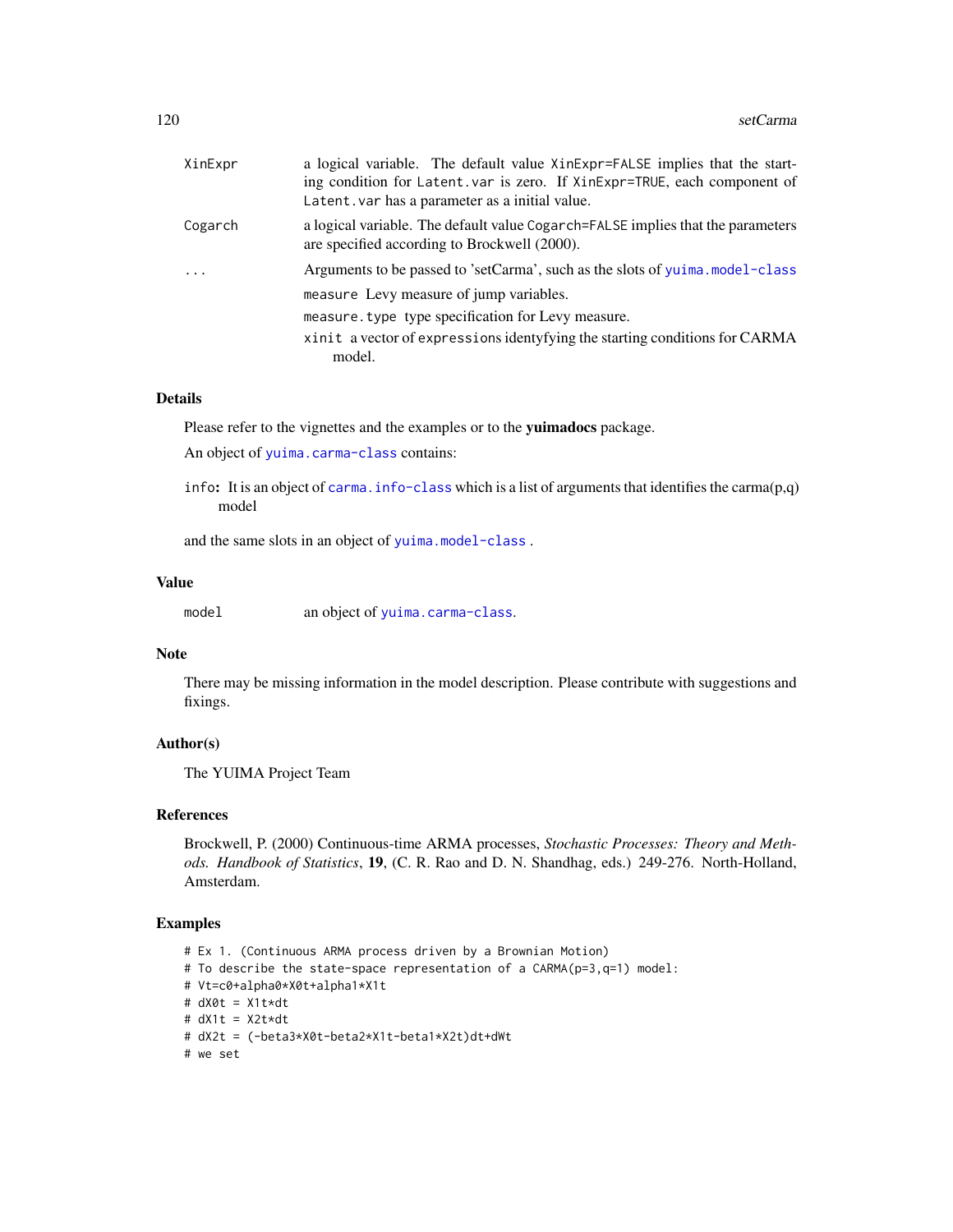#### setCarma 121

```
mod1<-setCarma(p=3,
               q=1,
               loc.par="c0")
# Look at the model structure by
str(mod1)
# Ex 2. (General setCarma model driven by a Brownian Motion)
# To describe the model defined as:
# Vt=c0+alpha0*X0t+alpha1*X1t
# dX0t = X1t*dt
# dX1t = X2t*dt
# dX2t = (-beta3*X0t-beta2*X1t-beta1*X2t)dt+(c0+alpha0*X0t)dWt
# we set
mod2 <- setCarma(p=3,
                 q=1,
                 loc.par="c0",
                 ma.par="alpha",
                 ar.par="beta",
                 lin.par="alpha")
# Look at the model structure by
str(mod2)
# Ex 3. (Continuous Arma model driven by a Levy process)
# To specify the CARMA(p=3,q=1) model driven by a Compound Poisson process defined as:
# Vt=c0+alpha0*X0t+alpha1*X1t
# dX0t = X1t*dt
# dX1t = X2t*dt
# dX2t = (-beta3*X0t-beta2*X1t-beta1*X2t)dt+dzt
# we set the Levy measure as in setModel
mod3 <- setCarma(p=3,
                 q=1,
                 loc.par="c0",
                 measure=list(intensity="1",df=list("dnorm(z, 0, 1)")),
                 measure.type="CP")
# Look at the model structure by
str(mod3)
# Ex 4. (General setCarma model driven by a Levy process)
# Vt=c0+alpha0*X0t+alpha1*X1t
# dX0t = X1t*dt
# dX1t = X2t*dt
# dX2t = (-beta3*X1t-beta2*X2t-beta1*X3t)dt+(c0+alpha0*X0t)dzt
mod4 <- setCarma(p=3,
                 q=1,
                 loc.par="c0",
                 ma.par="alpha",
                 ar.par="beta",
                 lin.par="alpha",
                 measure=list(intensity="1",df=list("dnorm(z, 0, 1)")),
                 measure.type="CP")
# Look at the model structure by
str(mod4)
```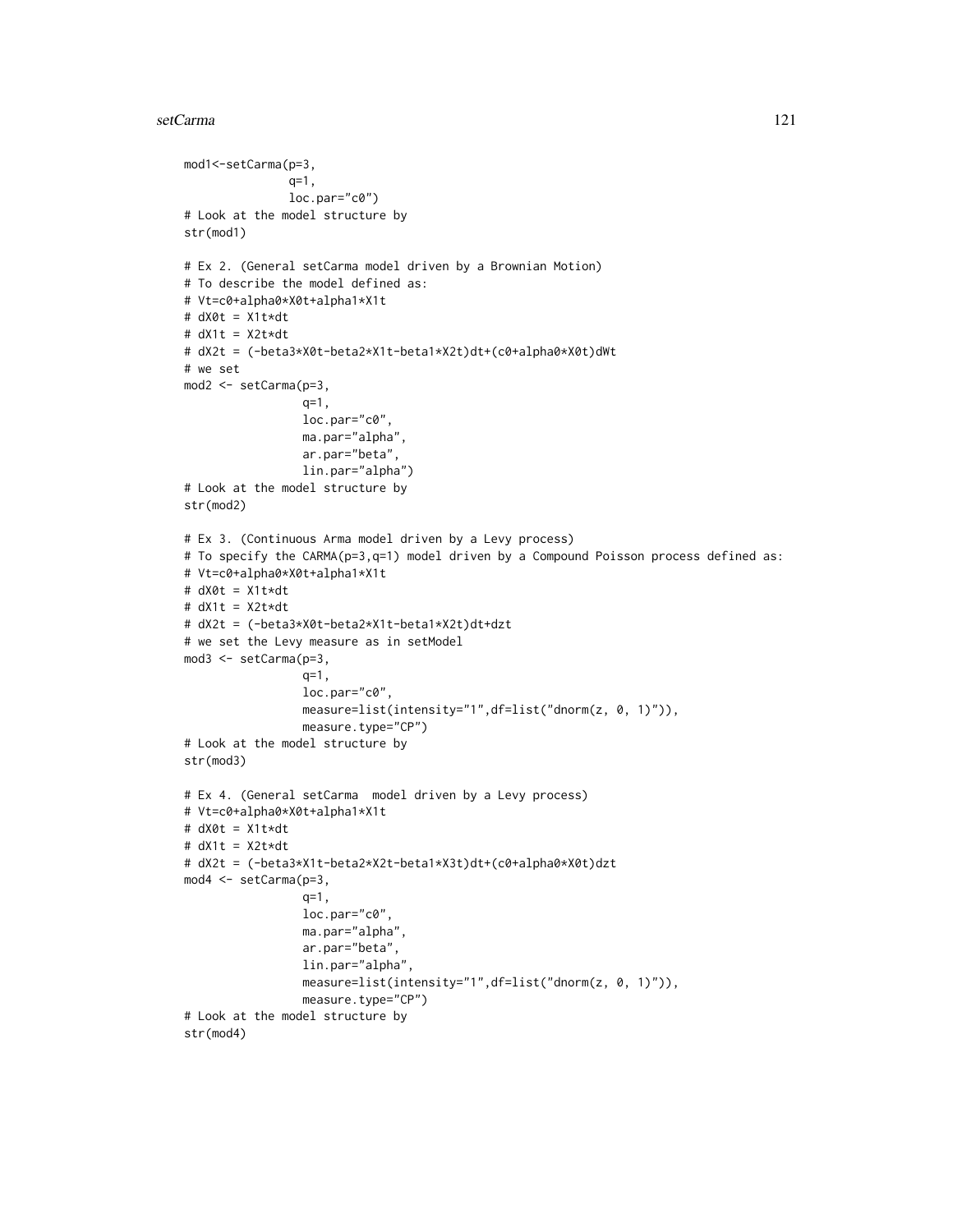setCharacteristic *Set characteristic information and create a 'characteristic' object.*

## Description

setCharacteristic is a constructor for characteristic class.

# Usage

```
setCharacteristic(equation.number,time.scale)
```
#### Arguments

equation.number The number of equations modeled in yuima object. time.scale time.scale assumed in the model.

# Details

class characteristic has two slots, equation.number is the number of equations handled in the yuima object, and time.scale is a hoge of characteristic.

## Value

An object of class characteristic.

# Author(s)

The YUIMA Project Team

setCogarch *Continuous-time GARCH (p,q) process*

# Description

setCogarch describes the Cogarch(p,q) model introduced in Brockwell et al. (2006):

```
dGt = sqrt(Vt)dZt
Vt = a0 + (a1 Yt(1) + ... + a(p) Yt(p))dYt(1) = Yt(2) dt...
dYt(q-1) = Yt(q) dtdYt(q) = (-b(q) Yt(1) - ... -b(1) Yt(q))dt + (a0 + (a1 Yt(1) + ... + a(p) Yt(p))d[ZtZt]^{(q)}
```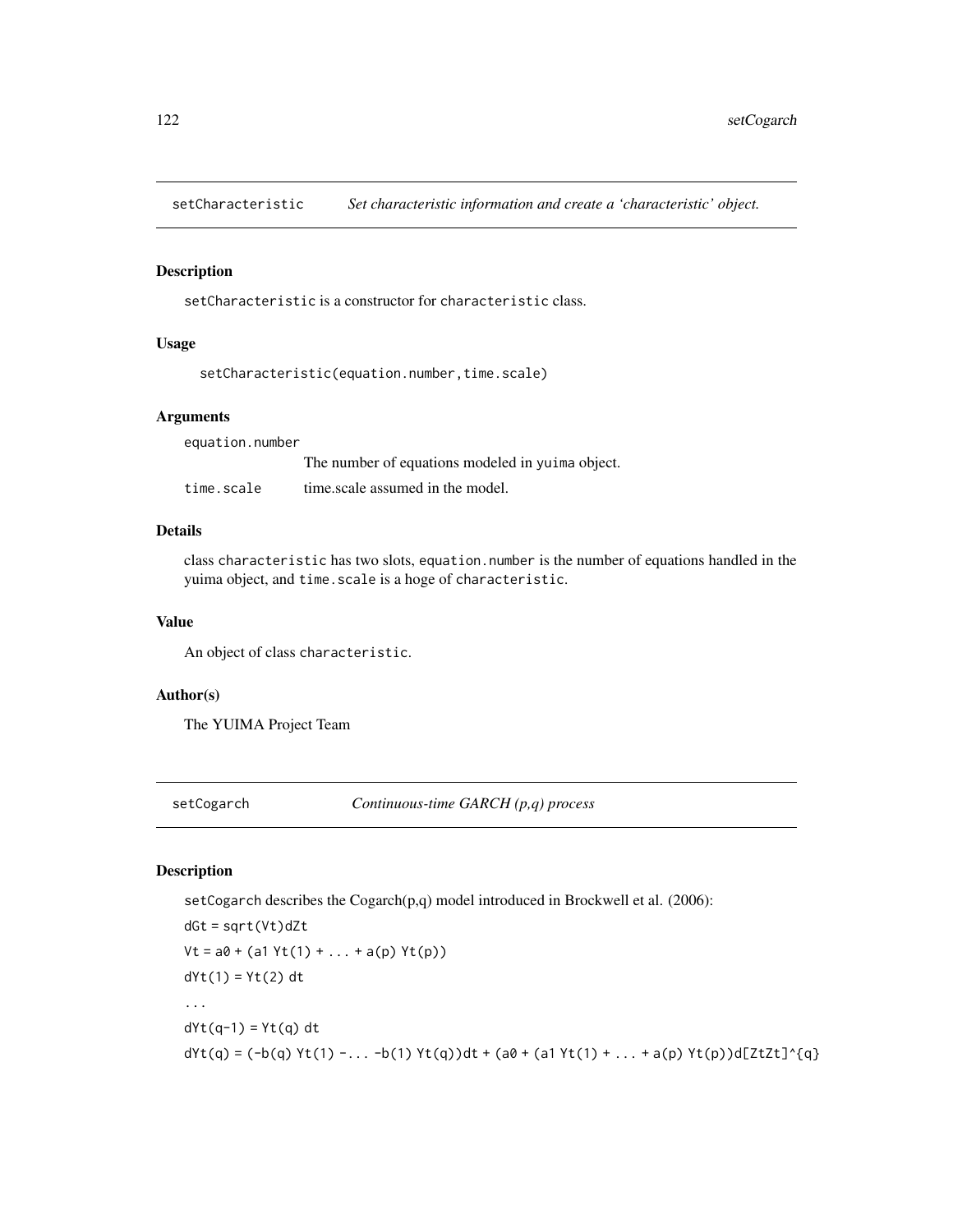# setCogarch 123

## Usage

```
setCogarch(p, q, ar.par = "b", ma.par = "a", loc.par = "a0", Cogarch.var = "g",
  V.var = "v", Latent.var = "y", jump.variable = "z", time.variable = "t",
   measure = NULL, measure.type = NULL, XinExpr = FALSE, startCogarch = 0,
  work = FALSE, ...)
```
# Arguments

| p             | a non negative integer that is the number of the moving average coefficients of<br>the Variance process.                    |
|---------------|-----------------------------------------------------------------------------------------------------------------------------|
| q             | a non-negative integer that indicates the number of the autoregressive coeffi-<br>cients of the Variance process.           |
| ar.par        | a character-string that is the label of the autoregressive coefficients.                                                    |
| ma.par        | a character-string that is the label of the autoregressive coefficients.                                                    |
| loc.par       | the location coefficient.                                                                                                   |
| Cogarch.var   | a character-string that is the label of the observed cogarch process.                                                       |
| V.var         | a character-string that is the label of the latent variance process.                                                        |
| Latent.var    | a character-string that is the label of the latent process in the state space repre-<br>sentation for the variance process. |
| jump.variable | the jump variable.                                                                                                          |
| time.variable | the time variable.                                                                                                          |
| measure       | Levy measure of jump variables.                                                                                             |
| measure.type  | type specification for Levy measure.                                                                                        |
| XinExpr       | a vector of expressions identyfying the starting conditions for Cogarch model.                                              |
| startCogarch  | Start condition for the Cogarch process                                                                                     |
| work          | Internal Variable. In the final release this input will be removed.                                                         |
| $\cdots$      | Arguments to be passed to set Cogarch such as the slots of the yuima. model-class                                           |

## Details

We remark that yuima describes a  $Cogarch(p,q)$  model using the formulation proposed in Brockwell et al. (2006). This representation has the Cogarch(1,1) model introduced in Kluppelberg et al.  $(2004)$  as a special case. Indeed, by choosing beta = a0 b1, eta = b1 and phi = a1, we obtain the Cogarch(1,1) model proposed in Kluppelberg et al. (2004) defined as the solution of the SDEs:

dGt = sqrt(Vt)dZt

 $dVt = (beta - eta Vt) dt + phi Vt d[ZtZt]^{(q)}$ 

Please refer to the vignettes and the examples.

An object of [yuima.cogarch-class](#page-170-0) contains:

info: It is an object of [cogarch.info-class](#page-40-0) which is a list of arguments that identifies the Cogarch(p,q) model

and the same slots in an object of [yuima.model-class](#page-178-0) .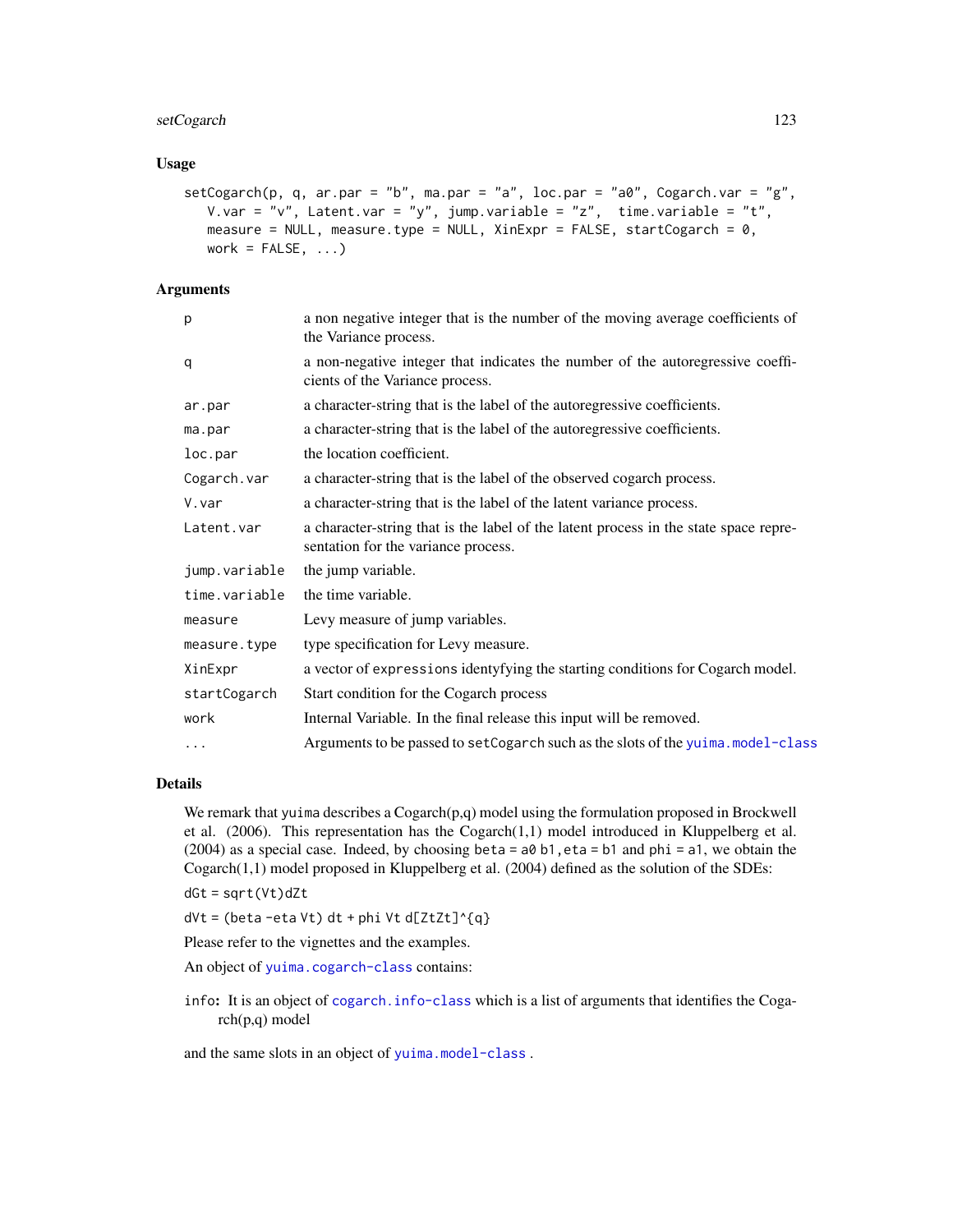# Value

model an object of [yuima.cogarch-class](#page-170-0).

# **Note**

There may be missing information in the model description. Please contribute with suggestions and fixings.

## Author(s)

The YUIMA Project Team

#### **References**

Brockwell, P., Chadraa, E. and Lindner, A. (2006) Continuous-time GARCH processes, *The Annals of Applied Probability*, 16, 790-826.

Kluppelberg, C., Lindner, A., and Maller, R. (2004) A continuous-time GARCH process driven by a Levy process: Stationarity and second-order behaviour, *Journal of Applied Probability*, 41, 601-622.

Stefano M. Iacus, Lorenzo Mercuri, Edit Rroji (2017) COGARCH(p,q): Simulation and Inference with the yuima Package, *Journal of Statistical Software*, 80(4), 1-49.

### Examples

```
# Ex 1. (Continuous time GARCH process driven by a compound poisson process)
prova<-setCogarch(p=1,q=3,work=FALSE,
                  measure=list(intensity="1", df=list("dnorm(z, 0, 1)")),
                  measure.type="CP",
                  Cogarch.var="y",
                  V.var="v",
                  Latent.var="x")
```
setData *Set and access data of an object of type "yuima.data" or "yuima".*

## <span id="page-123-0"></span>Description

setData constructs an object of [yuima.data-class](#page-173-0).

get.zoo.data returns the content of the zoo.data slot of a [yuima.data-class](#page-173-0) object. (Note: value is a list of [zoo](#page-0-0) objects).

plot plot method for object of [yuima.data-class](#page-173-0) or [yuima-class](#page-166-0).

[dim](#page-123-0) returns the dim of the zoo.data slot of a [yuima.data-class](#page-173-0) object.

length returns the [length](#page-123-0) of the time series in zoo.data slot of a [yuima.data-class](#page-173-0) object. cbind.yuima bind yuima.data object.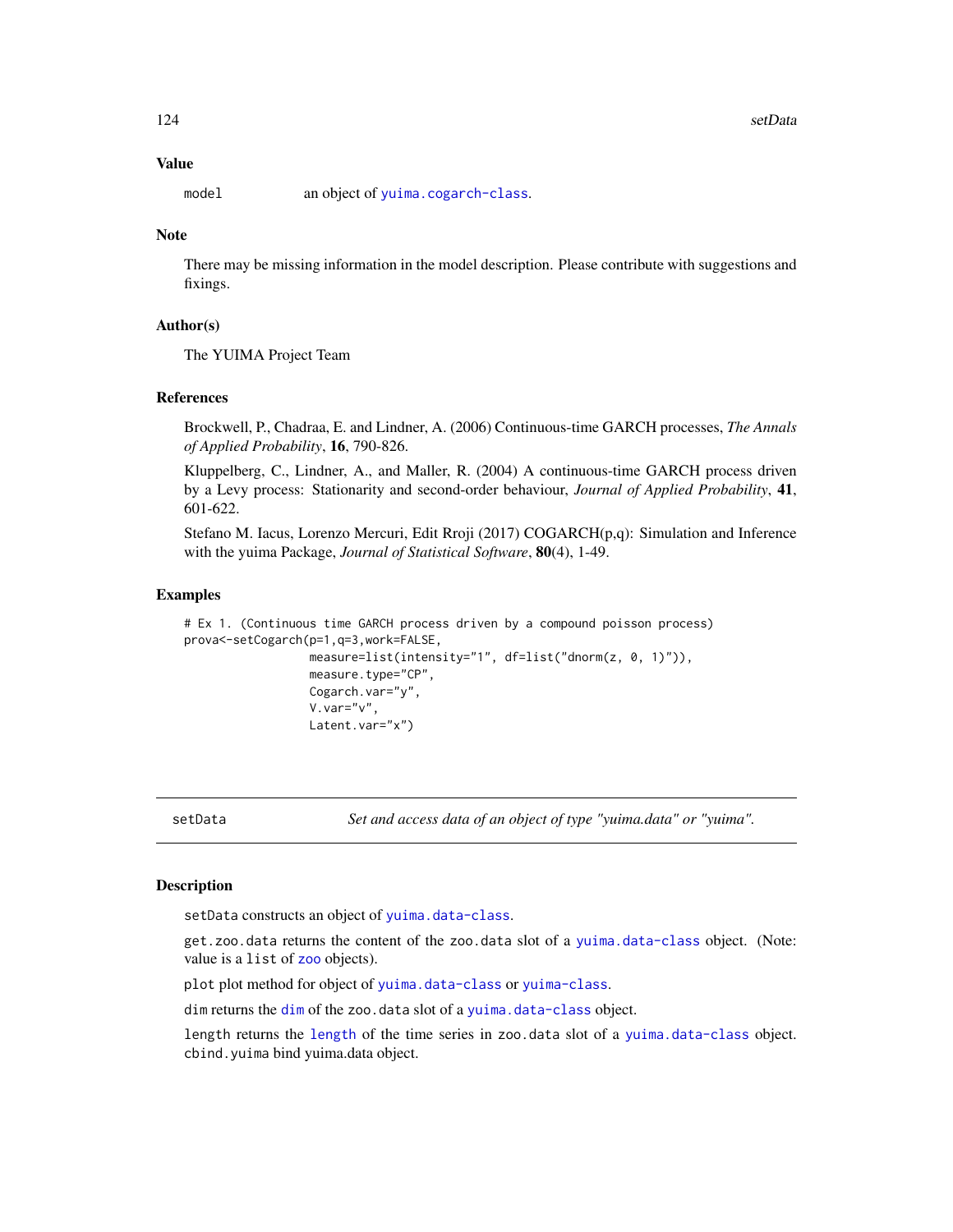#### setData 125

# Usage

```
setData(original.data, delta=NULL, t0=0)
get.zoo.data(x)
```
## **Arguments**

| original.data | some type of data, usually some sort of time series. The function always tries to<br>convert to the input data into an object of zoo-type. See Details. |
|---------------|---------------------------------------------------------------------------------------------------------------------------------------------------------|
| x             | an object of type yuima.data-class or yuima-class.                                                                                                      |
| delta         | If there is the need to redefine on the fly the delta increment of the data to make<br>it consistent to statistical theory. See Details.                |
| t0            | the time origin for the internal zoo data slot, defaults to 0.                                                                                          |
|               |                                                                                                                                                         |

# **Details**

Objects in the [yuima.data-class](#page-173-0) contain two slots:

- original.data: The slot original.data contains, as the name suggests, a copy of the original data passed to the function setData. It is intended for backup purposes.
- zoo.data: the function setData tries to convert original.data into an object of class [zoo](#page-0-0). The coerced [zoo](#page-0-0) data are stored in the slot zoo.data. If the conversion fails the function exits with an error. Internally, the yuima package stores and operates on [zoo](#page-0-0)-type objects.

The function get.zoo.data returns the content of the slot zoo.data of x if x is of [yuima.data-class](#page-173-0) or the content of x@data@zoo.data if x is of [yuima-class](#page-166-0).

## Value

value a list of object(s) of [yuima.data-class](#page-173-0) for setData. The content of the zoo.data slot for get.zoo.data

## Author(s)

The YUIMA Project Team

```
X <- ts(matrix(rnorm(200),100,2))
mydata <- setData(X)
str(get.zoo.data(mydata))
dim(mydata)
length(mydata)
plot(mydata)
# exactly the same output
mysde <- setYuima(data=setData(X))
```

```
str(get.zoo.data(mysde))
plot(mysde)
dim(mysde)
length(mysde)
```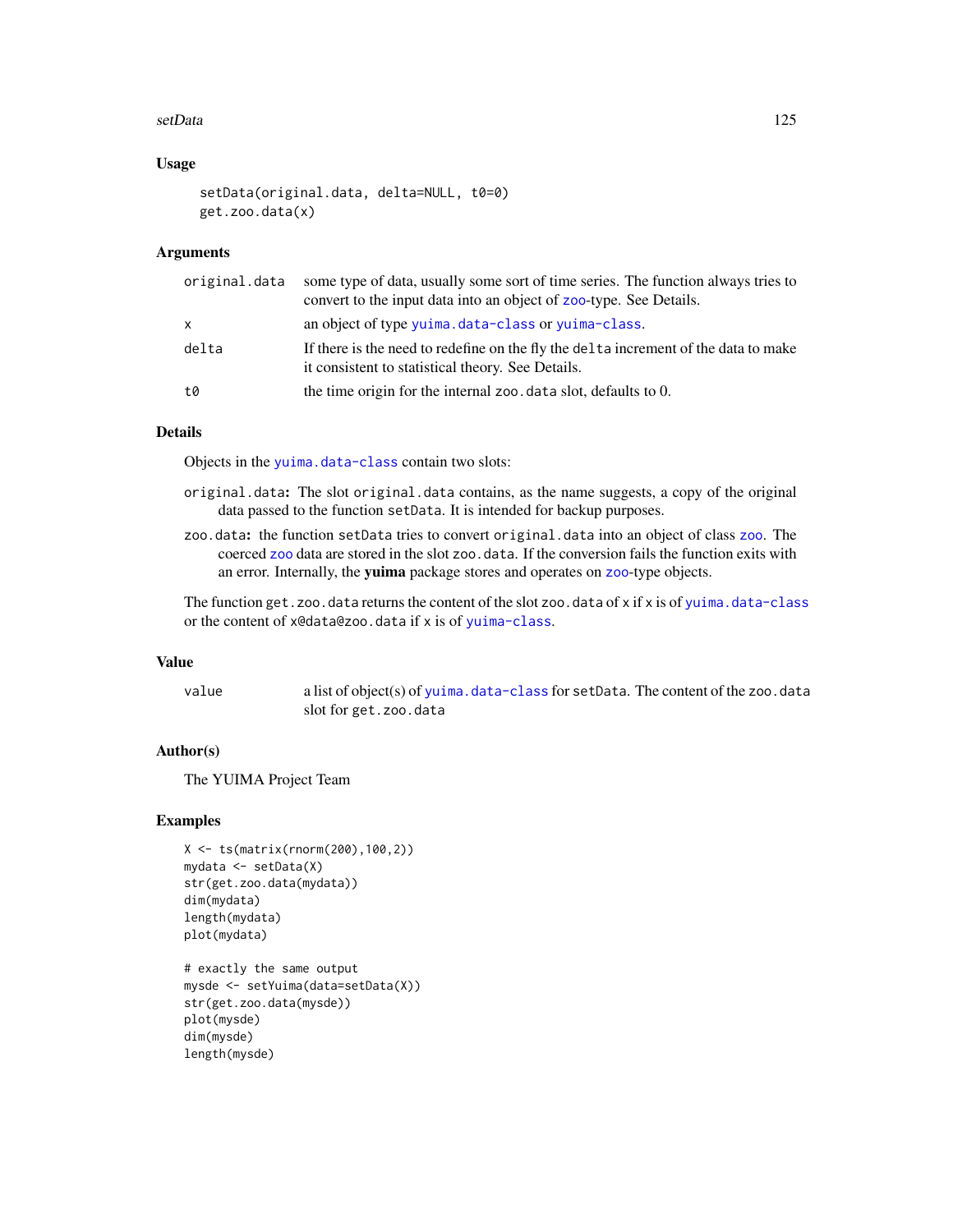```
# changing delta on the fly to 1/252
mysde2 <- setYuima(data=setData(X, delta=1/252))
str(get.zoo.data(mysde2))
plot(mysde2)
dim(mysde2)
length(mysde2)
# changing delta on the fly to 1/252 and shifting time to t0=1
mysde2 <- setYuima(data=setData(X, delta=1/252, t0=1))
str(get.zoo.data(mysde2))
plot(mysde2)
dim(mysde2)
```

| setFunctional |
|---------------|
|---------------|

length(mysde2)

Description of a functional associated with a perturbed stochastic dif*ferential equation*

## Description

This function is used to give a description of the stochastic differential equation. The functional represent the price of the option in financial economics, for example.

#### Usage

setFunctional(model, F, f, xinit,e)

#### Arguments

| model | yuima or yuima.model object.               |
|-------|--------------------------------------------|
| F     | function of $X_t$ and \$epsilon\$          |
|       | list of functions of $X_t$ and \$epsilon\$ |
| xinit | initial values of state variable.          |
|       | epsilon parameter                          |

# Details

You should look at the vignette and examples.

The object foi contains several "slots". To see inside its structure we use the R command str. f and Fare R (list of) expressions which contains the functional of interest specification. e is a small parameter on which we conduct asymptotic expansion of the functional.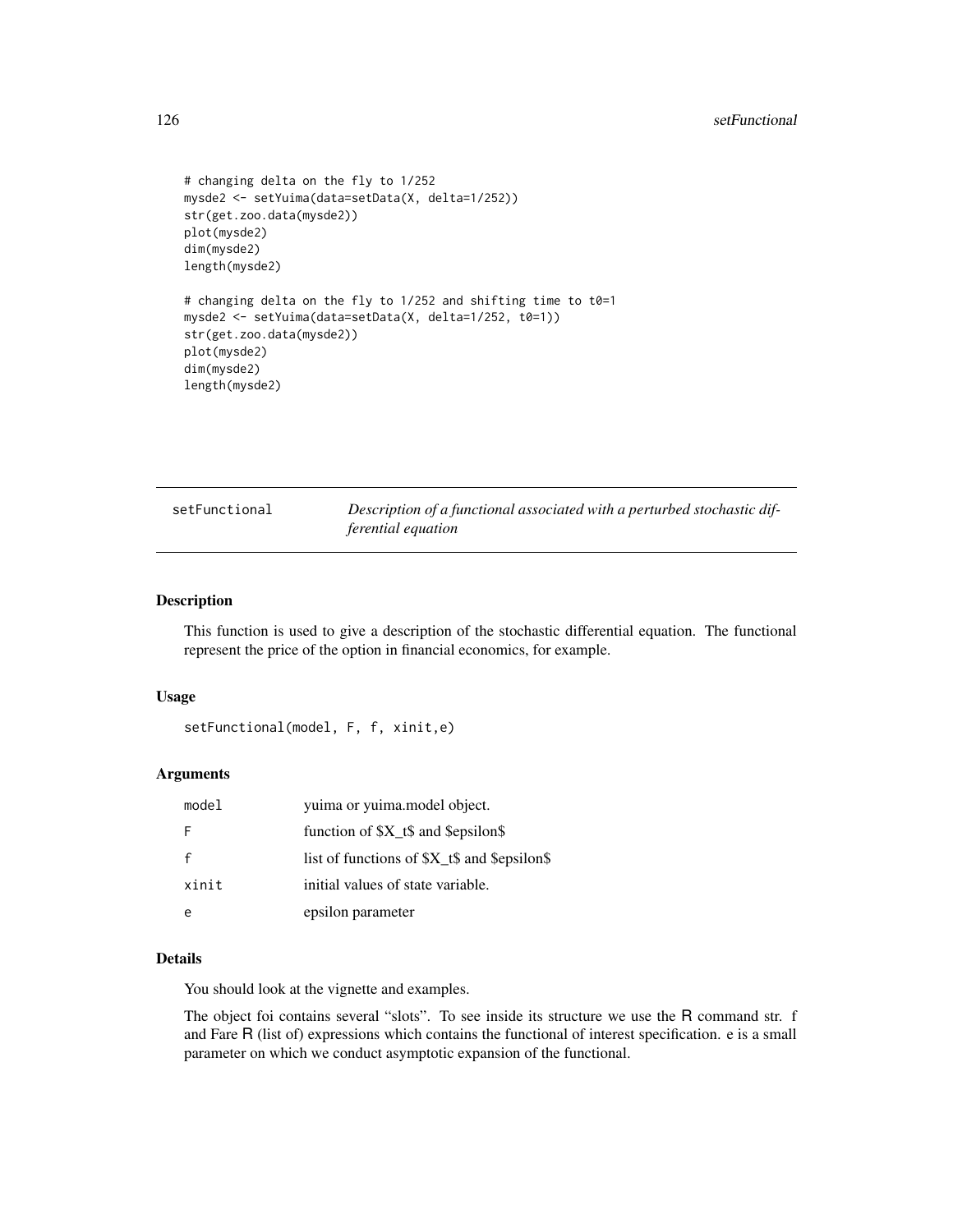#### setHawkes 2012 and the setHawkes 3127

#### Value

yuima an object of class 'yuima' containing object of class 'functional'. If yuima object was given as 'model' argument, the result is just added and the other slots of the object are maintained.

# Note

There may be missing information in the model description. Please contribute with suggestions and fixings.

#### Author(s)

The YUIMA Project Team

## Examples

```
set.seed(123)
# to the Black-Scholes economy:
# dXt^e = Xt^e * dt + e * Xt^e * dWt
diff.matrix <- matrix( c("x*e"), 1,1)
model <- setModel(drift = c("x"), diffusion = diff.matrix)
# call option is evaluated by averating
# max{ (1/T)*int_0^T Xt^e dt, 0}, the first argument is the functional of interest:
Terminal <- 1
xinit \leq c(1)f <- list( c(expression(x/Terminal)), c(expression(0)))
F \leftarrow 0division <- 1000
e \le - .3yuima <- setYuima(model = model,sampling = setSampling(Terminal = Terminal, n = division))
yuima <- setFunctional( model = yuima, xinit=xinit, f=f,F=F,e=e)
# look at the model structure
str(yuima@functional)
```
setHawkes *Constructor of Hawkes model*

# Description

'setHawkes' constructs an object of class [yuima.Hawkes](#page-174-0) that is a mathematical description of a multivariate Hawkes model

#### Usage

```
setHawkes(lower.var = "0", upper.var = "t", var.dt = "s",
 process = ''N'', dimension = 1, intensity = ''lambda",
 ExpKernParm1 = "c", ExpKernParm2 = "a", const = "nu",
 measure = NULL, measure.type = NULL)
```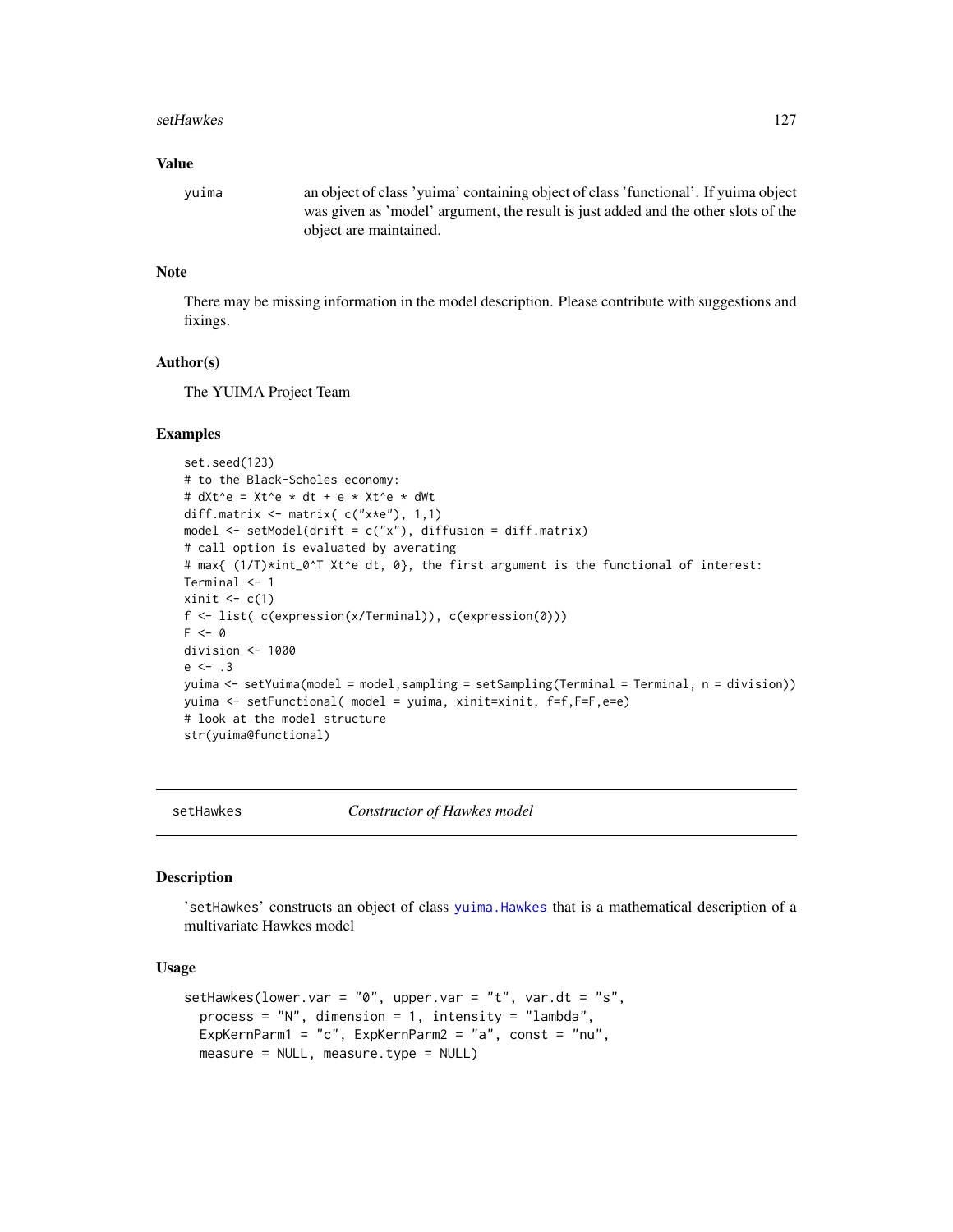# Arguments

| lower.var    | Lower bound in the integral                                      |
|--------------|------------------------------------------------------------------|
| upper.var    | Upper bound in the integral                                      |
| var.dt       | Time variable                                                    |
| process      | Counting process                                                 |
| dimension    | An integer that indicates the components of the counting process |
| intensity    | <b>Intensity Process</b>                                         |
| ExpKernParm1 | Kernel parameters                                                |
| ExpKernParm2 | Kernel parameters                                                |
| const        | Constant term in the intensity process                           |
| measure      | Jump size. By default 1                                          |
| measure.type | Type. By default code.                                           |

## Details

By default the object is an univariate Hawkes process

## Value

The function returns an object of class [yuima.Hawkes](#page-174-0).

# Author(s)

YUIMA Team

```
## Not run:
# Definition of an univariate hawkes model
provaHawkes2<-setHawkes()
str(provaHawkes2)
# Simulation
true.par <- list(nu1=0.5, c11=3.5, a11=4.5)
simprv1 <- simulate(object = provaHawkes2, true.parameter = true.par,
  sampling = setSampling(Terminal =70, n=7000))
plot(simprv1)
# Computation of intensity
lambda1 <- Intensity.PPR(simprv1, param = true.par)
plot(lambda1)
```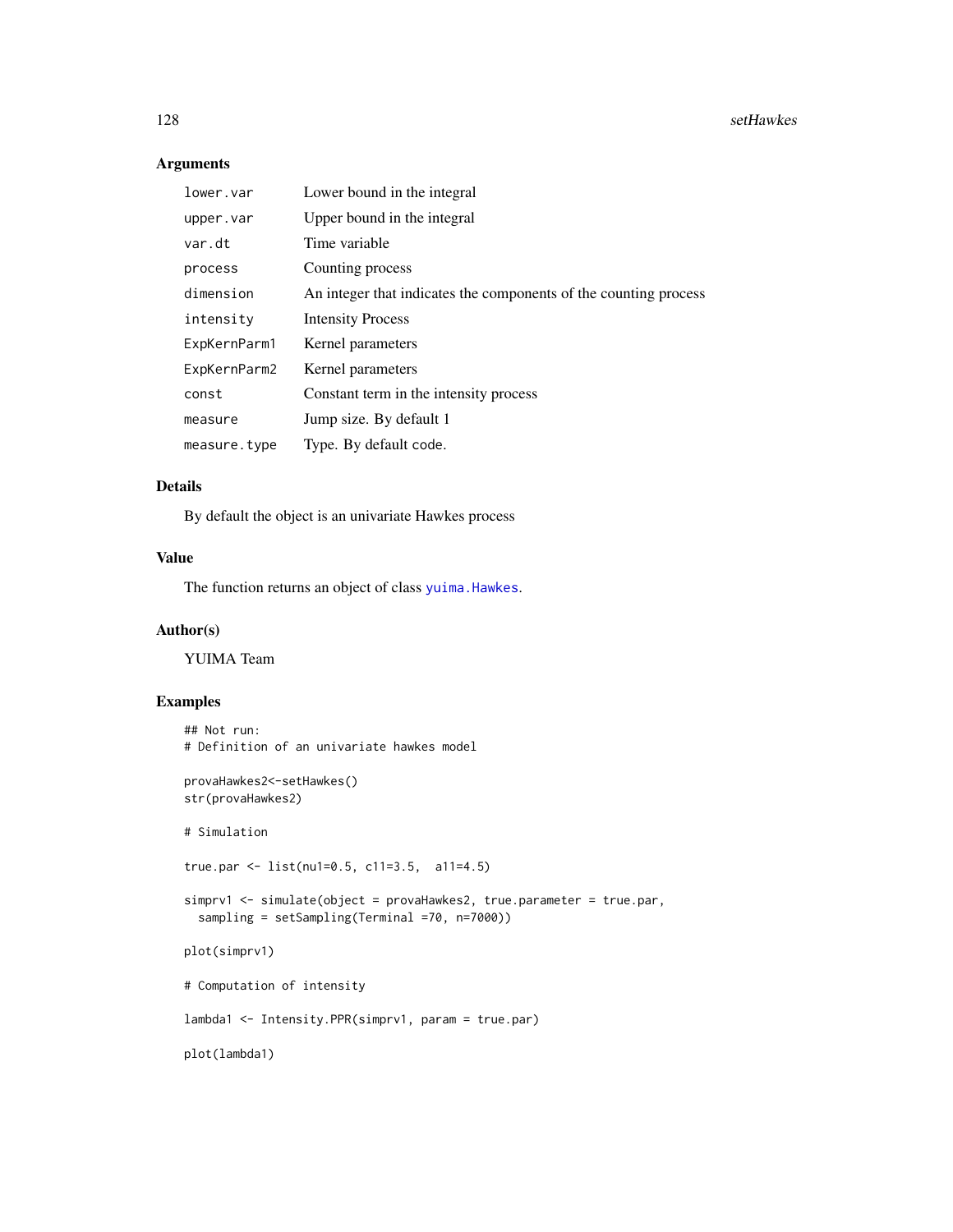# setIntegral 129

# qmle res1 <- qmle(simprv1, method="Nelder-Mead", start = true.par) summary(res1) ## End(Not run)

setIntegral *Integral of Stochastic Differential Equation*

# Description

'setIntegral' is the constructor of an object of class [yuima.Integral](#page-175-0)

# Usage

```
setIntegral(yuima, integrand, var.dx, lower.var, upper.var,
out.var = ", nrow = 1, ncol = 1)
```
# Arguments

| yuima     | an object of class yuima. model that is the SDE.                                                          |
|-----------|-----------------------------------------------------------------------------------------------------------|
| integrand | A matrix or a vector of strings that describe each component of the integrand.                            |
| var.dx    | A label that indicates the variable of integration                                                        |
| lower.var | A label that indicates the lower variable in the support of integration, by default<br>$lower-var = 0.$   |
| upper.var | A label that indicates the upper variable in the support of integration, by default<br>upper. $var = t$ . |
| out.var   | Label for the output                                                                                      |
| nrow      | Dimension of output if integrand is a vector of string.                                                   |
| ncol      | Dimension of output if integrand is a vector of string.                                                   |

#### Value

The constructor returns an object of class [yuima.Integral](#page-175-0).

# Author(s)

The YUIMA Project Team

## References

Yuima Documentation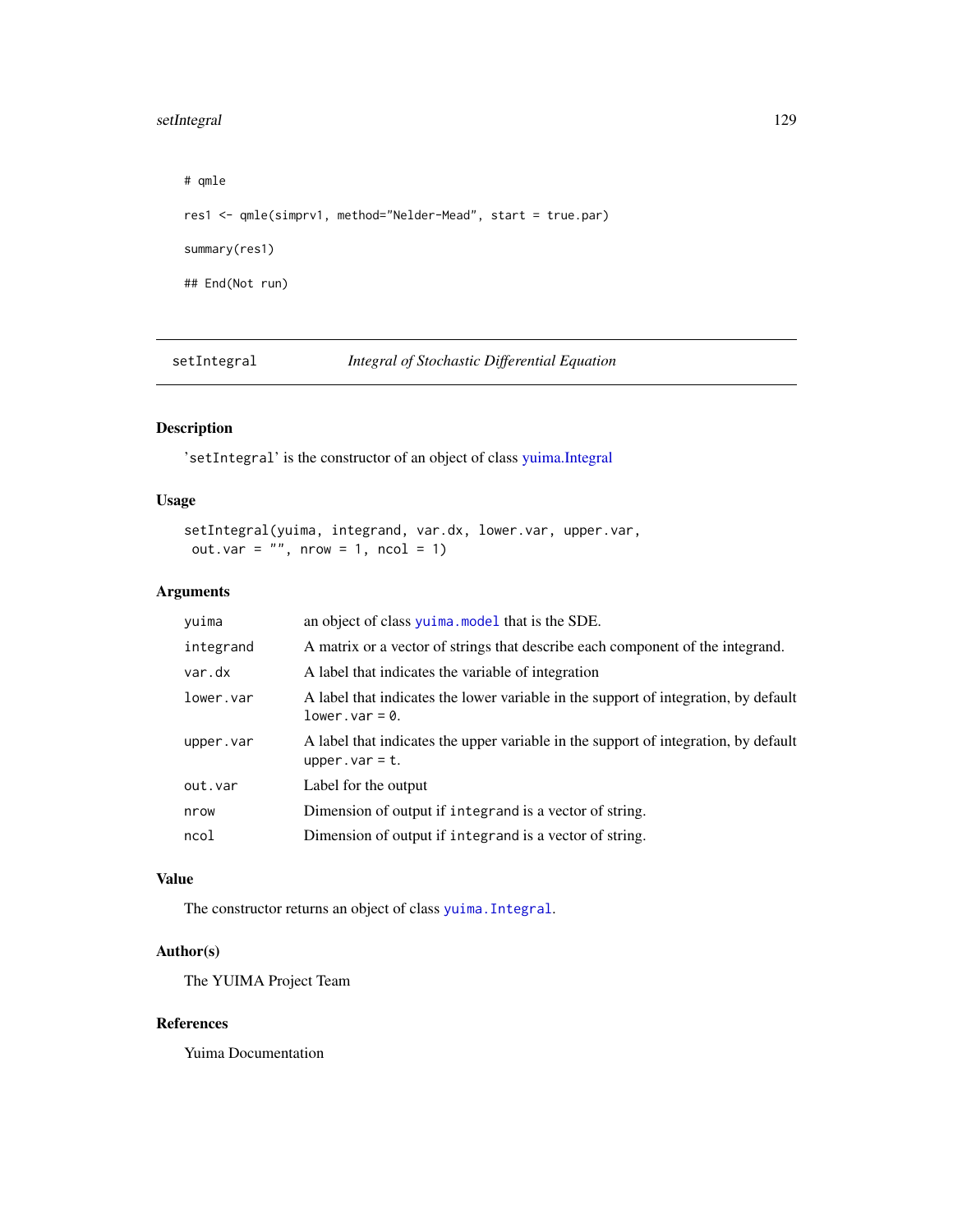## Examples

```
## Not run:
# Definition Model
Mod1<-setModel(drift=c("a1"), diffusion = matrix(c("s1"),1,1),
  solve.variable = c("X"), time.variable = "s")
# In this example we define an integral of SDE such as
# \setminus \Gamma# I=\int^{t}_{0} b*exp(-a*(t-s))*(X_s-a1*s)dX_s
# \]
integ \leq matrix("b*exp(-a*(t-s))*(X-a1*s)",1,1)
Integral <- setIntegral(yuima = Mod1,integrand = integ,
  var.dx = "X", lower.var = "0", upper.var = "t",
  out.var = ", nrow =1 ,ncol=1)
# Structure of slots
is(Integral)
# Function h in the above definition
Integral@Integral@Integrand@IntegrandList
# Dimension of Intgrand
Integral@Integral@Integrand@dimIntegrand
# all parameters are $\left(b,a,a1,s1\right)$
Integral@Integral@param.Integral@allparam
# the parameters in the integrand are $\left(b,a,a1\right)$ \newline
Integral@Integral@param.Integral@Integrandparam
# common parameters are $a1$
Integral@Integral@param.Integral@common
# integral variable dX_s
Integral@Integral@variable.Integral@var.dx
Integral@Integral@variable.Integral@var.time
# lower and upper vars
Integral@Integral@variable.Integral@lower.var
Integral@Integral@variable.Integral@upper.var
## End(Not run)
```
setLaw *Random variable constructor*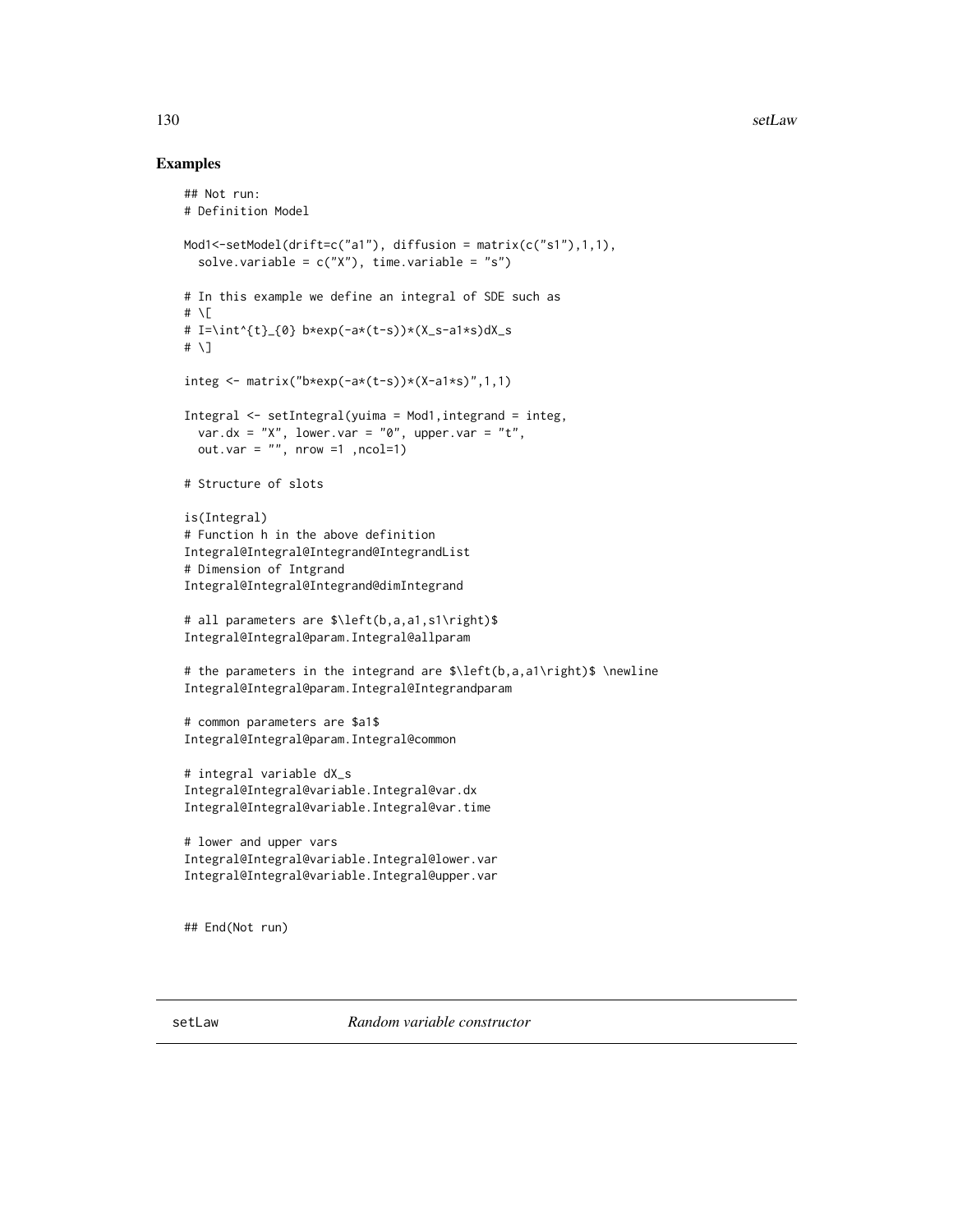#### setLaw 131

# Description

Constructor of a random variable

# Usage

```
setLaw(rng = function(n, ...)) {
    NULL
}, density = function(x, ...) {
    NULL
\}, cdf = function(q, ...) {
    NULL
}, quant = function(p, ...) {
    NULL
}, characteristic = function(u, ...) {
   NULL
}, time.var = "t", dim = NA)
```
# Arguments

| rng                     | function |
|-------------------------|----------|
| density                 | function |
| cdf                     | function |
| characteristic function |          |
| quant                   | function |
| time.var                | label    |
| dim                     | label    |

# Details

Insert additional info

# Value

object of class yuima.law

## Note

Insert additional info

# Author(s)

YUIMA TEAM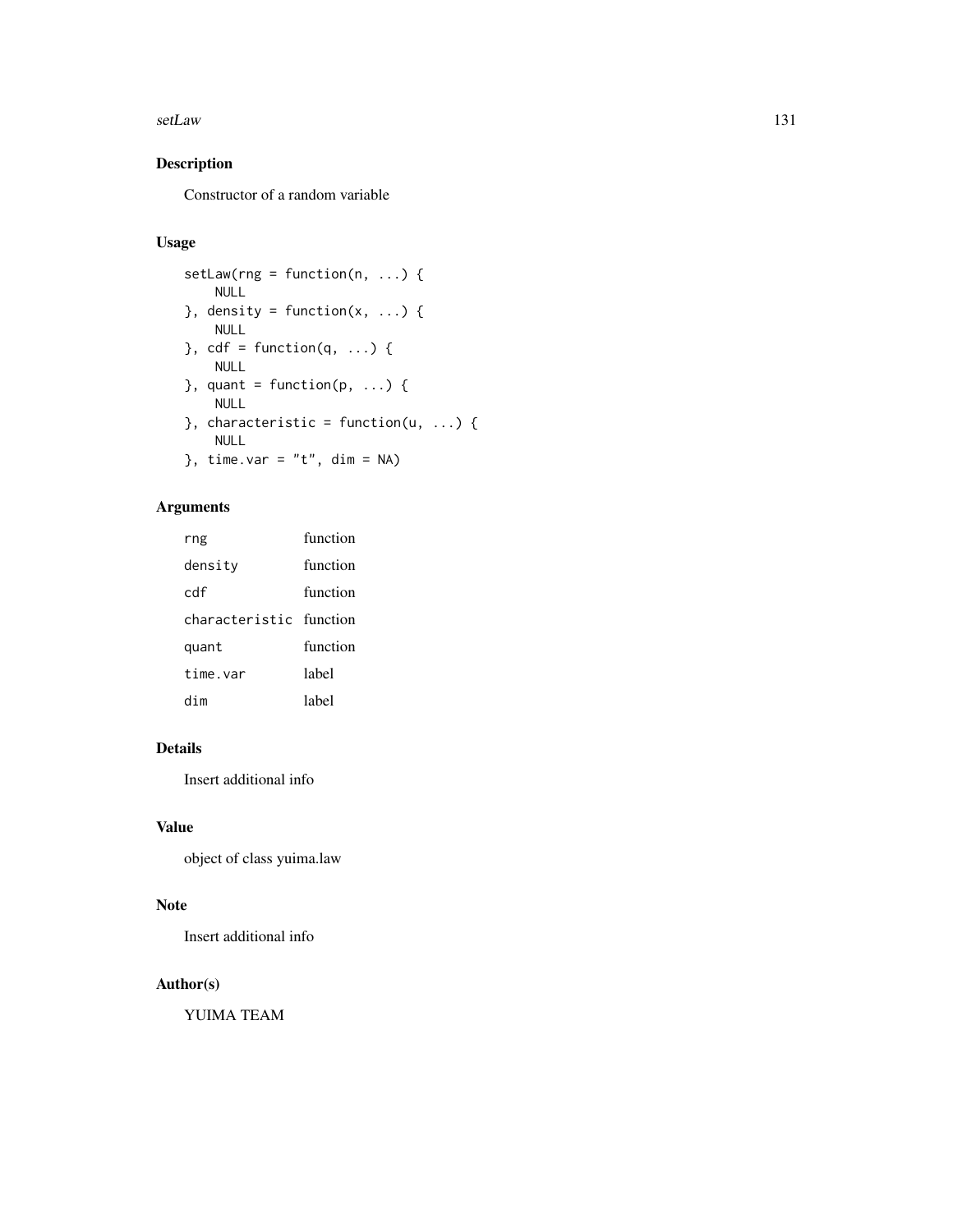# Description

'setMap' is the constructor of an object of class [yuima.Map](#page-177-0) that describes a map of a SDE

## Usage

setMap(func, yuima, out.var =  $"$ , nrow = 1, ncol = 1)

# Arguments

| func    | a matrix or a vector of strings that describe each component of the map. |
|---------|--------------------------------------------------------------------------|
| vuima   | an object of class yuima, model that is the SDE.                         |
| out.var | label for the output                                                     |
| nrow    | dimension of Map if func is a vector of string.                          |
| ncol    | dimension of output if func is a vector of string.                       |

## Value

The constructor returns an object of class [yuima.Map](#page-177-0).

# Author(s)

The YUIMA Project Team

# References

Yuima Documentation

# Examples

```
## Not run:
# Definition of a yuima model
mod <- setModel(drift=c("a1", "a2"),
  diffusion = matrix(c("s1","0","0","s2"),2,2),
  solve.variable = c("X","Y"))
# Definition of a map
my.Map <- matrix(c("(X+Y)","-X-Y",
  "a*exp(X-a1*t)","b*exp(Y-a2*t)"),
 nrow=2,ncol=2)
# Construction of yuima.Map
```
yuimaMap <- setMap(func = my.Map, yuima = mod,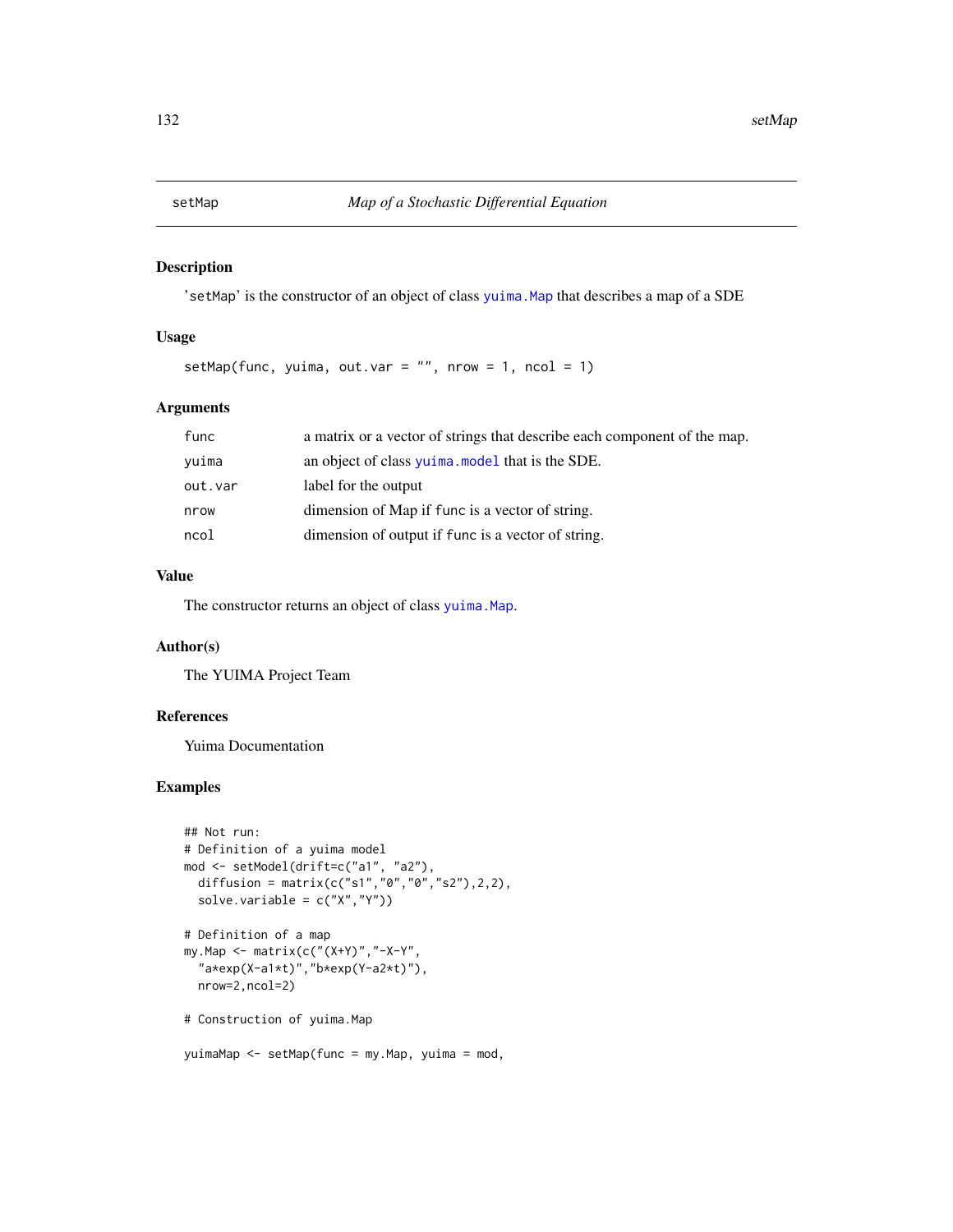#### setModel 133

```
out.var = c("f11","f21","f12","f22"))
# Simulation of a Map
set.seed(123)
samp <- setSampling(0, 100,n = 1000)
mypar <- list(a=1, b=1, s1=0.1, s2=0.2, a1=0.1, a2=0.1)
sim1 <- simulate(object = yuimaMap, true.parameter = mypar,
 sampling = samp)
# plot
plot(sim1, ylab = yuimaMap@Output@param@out.var,
 main = "simulation Map", cex.mainloop = 0.8)
## End(Not run)
```
<span id="page-132-0"></span>setModel *Basic description of stochastic differential equations (SDE)*

## Description

'setModel' gives a description of stochastic differential equation with or without jumps of the following form:

 $dXt = a(t, Xt, a1pha)dt + b(t, Xt, beta)dWt + c(t, Xt, gamma)dZt, X0=x0$ 

All functions relying on the yuima package will get as much information as possible from the different slots of the [yuima-class](#page-166-0) structure without replicating the same code twice. If there are missing pieces of information, some default values can be assumed.

#### Usage

```
setModel(drift = NULL, diffusion = NULL, hurst = 0.5, jump.coeff = NULL,
measure = list(), measure.type = character(), state.variable = "x",
jump.variable = "z", time.variable = "t", solve.variable, xinit)
```
#### Arguments

| drift      | a vector of expressions (the default value is 0 when drift=NULL).                                                                                                                                                                   |
|------------|-------------------------------------------------------------------------------------------------------------------------------------------------------------------------------------------------------------------------------------|
| diffusion  | a matrix of expressions (the default value is $0$ when diffusion= $NULL$ ).                                                                                                                                                         |
| hurst      | the Hurst parameter of the gaussian noise. If $h=0.5$ , the default, the process is<br>Wiener otherwise it is fractional Brownian motion with that precise value of the<br>Hurst index. Can be set to NA for further specification. |
| jump.coeff | a matrix of expressions for the jump component.                                                                                                                                                                                     |
| measure    | Levy measure for jump variables.                                                                                                                                                                                                    |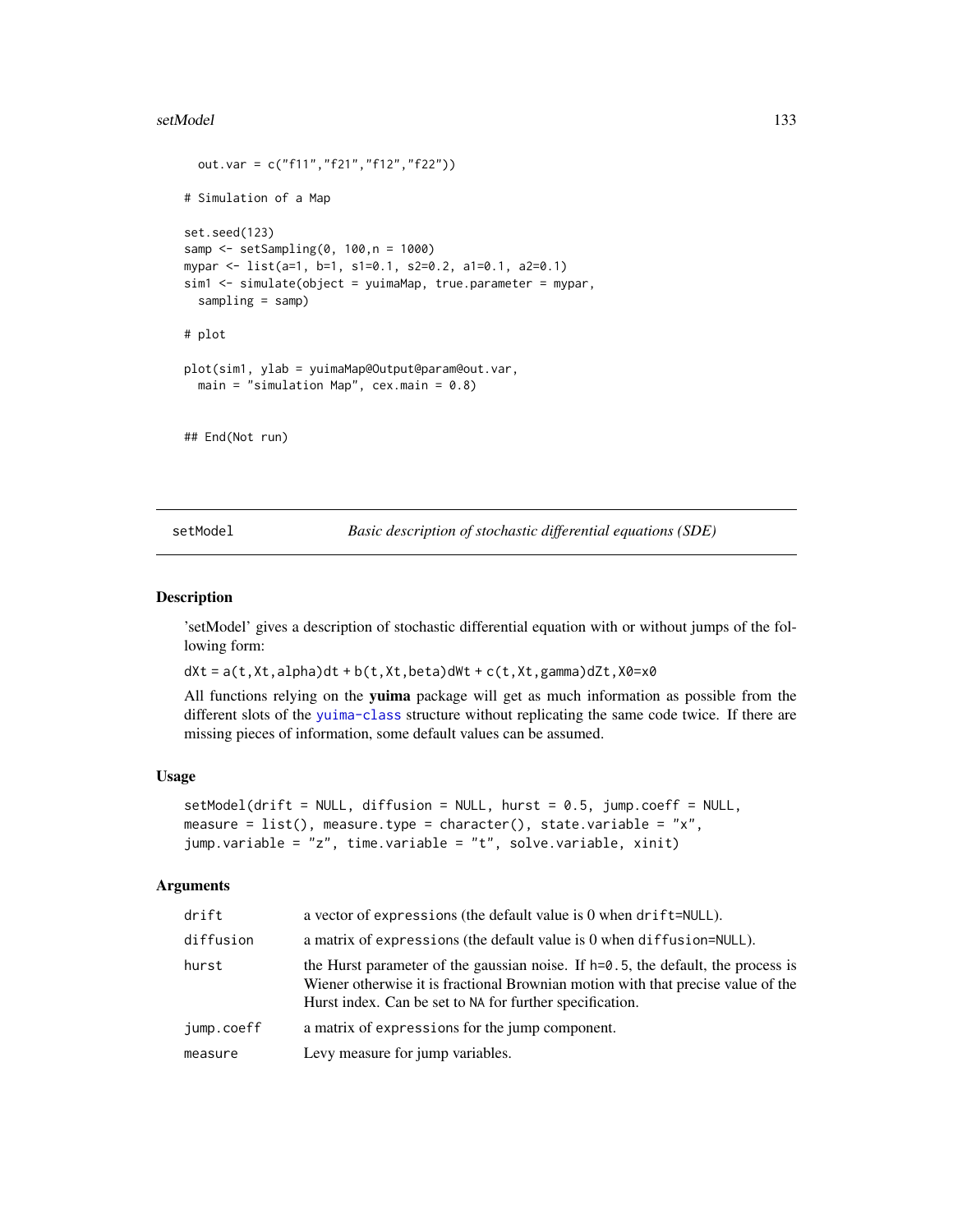| measure.type  | type specification for Levy measures.                                                                                                                                                                                                                                        |
|---------------|------------------------------------------------------------------------------------------------------------------------------------------------------------------------------------------------------------------------------------------------------------------------------|
|               | state. variable a vector of names of the state variables in the drift and diffusion coefficients.                                                                                                                                                                            |
| jump.variable | a vector of names of the jump variables in the jump coefficient.                                                                                                                                                                                                             |
|               | time.variable the name of the time variable.                                                                                                                                                                                                                                 |
|               | solve variable a vector of names of the variables in the left-hand-side of the equations in the<br>model; solve variable equals state variable as long as we have no ex-<br>ogenous variable other than statistical parameters in the coefficients (drift and<br>diffusion). |
| xinit         | a vector of numbers identifying the initial value of the solve variable.                                                                                                                                                                                                     |

#### Details

Please refer to the vignettes and the examples or to the yuimadocs package.

An object of [yuima.model-class](#page-178-0) contains several slots:

drift: an R expression which specifies the drift coefficient (a vector).

diffusion: an R expression which specifies the diffusion coefficient (a matrix).

jump.coeff: coefficient of the jump term.

measure: the Levy measure of the driving Levy process.

measure.type: specifies the type of the measure, such as CP, code or density. See below.

- parameter: a short name for "parameters". It is an object of [model.parameter-class](#page-86-0) which is a list of vectors of names of parameters belonging to the single components of the model (drift, diffusion, jump and measure), the names of common parameters and the names of all parameters. For more details see [model.parameter-class](#page-86-0) documentation page.
- solve. variable: a vector of variable names, each element corresponds to the name of the solution variable (left-hand-side) of each equation in the model, in the corresponding order.
- state.variable: identifies the state variables in the R expression. By default, it is assumed to be x.

jump.variable: the variable for the jump coefficient. By default, it is assumed to be z.

- time: the time variable. By default, it is assumed to be t.
- solve. variable: used to identify the solution variables in the R expression, i.e. the variable with respect to which the stochastic differential equation has to be solved. By default, it is assumed to be x, otherwise the user can choose any other model specification.

noise.number: denotes the number of sources of noise. Currently only for the Gaussian part.

equation.number: denotes the dimension of the stochastic differential equation.

dimension: the dimensions of the parameters in the parameter slot.

xinit: denotes the initial value of the stochastic differential equation.

The [yuima.model-class](#page-178-0) structure assumes that the user either uses the default names for state.variable, jump.variable, solution.variable and time.variable or specifies his/her own names. All the rest of the terms in the R expressions are considered as parameters and identified accordingly in the parameter slot.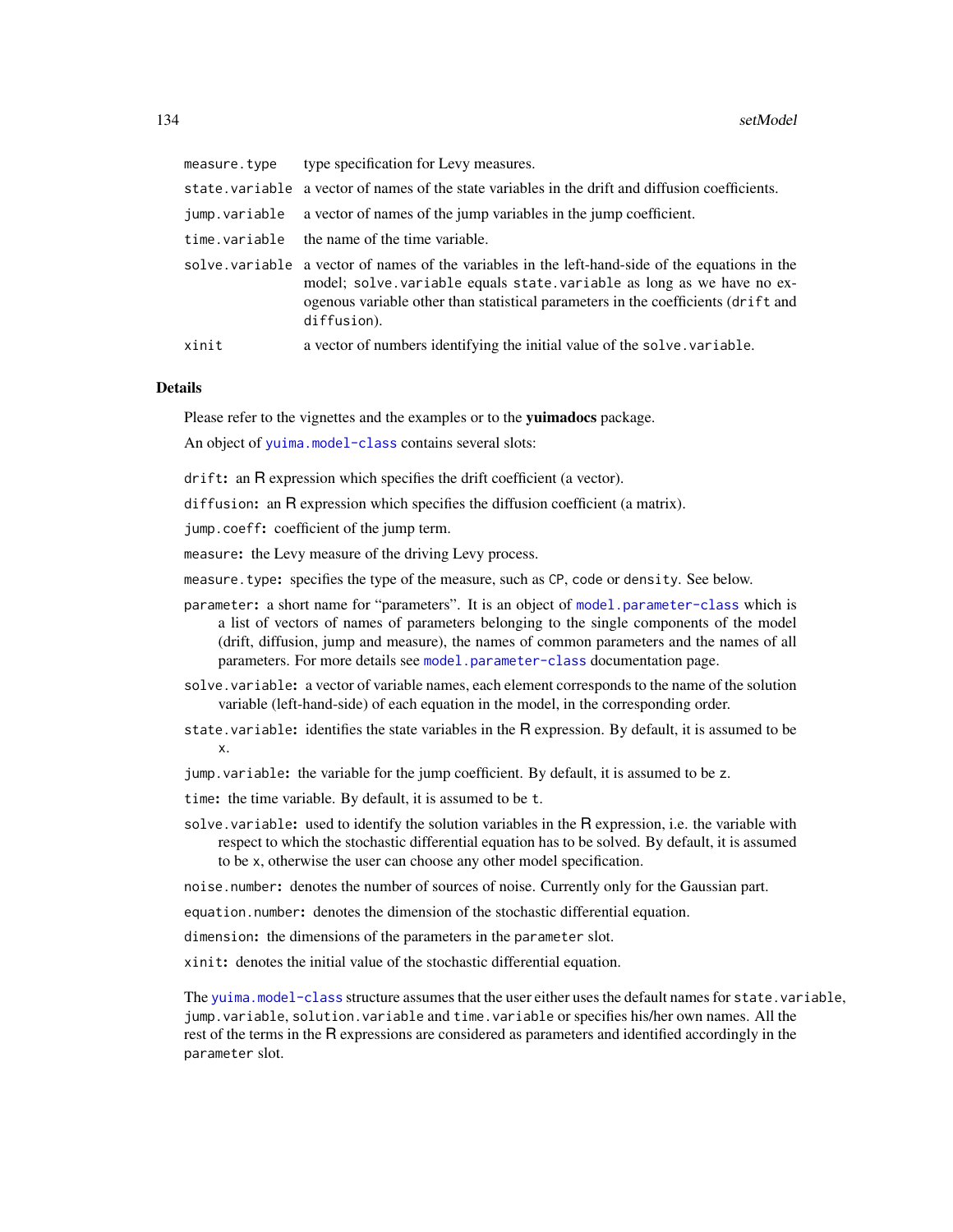#### setModel 135

# Value

model an object of [yuima.model-class](#page-178-0).

## Note

There may be missing information in the model description. Please contribute with suggestions and fixings.

## Author(s)

The YUIMA Project Team

```
# Ex 1. (One-dimensional diffusion process)
# To describe
# dXt = -3*Xt*dt + (1/(1+Xt^2+t))dWt,
# we set
mod1 <- setModel(drift = "-3*x", diffusion = "1/(1+x^2+t)", solve.variable = c("x"))
# We may omit the solve.variable; then the default variable x is used
mod1 <- setModel(drift = "-3*x", diffusion = "1/(1+x^2+t)")
# Look at the model structure by
str(mod1)
# Ex 2. (Two-dimensional diffusion process with three factors)
# To describe
# dX1t = -3*X1t*dt + dW1t +X2t*dW3t,
# dX2t = -(X1t + 2*X2t)*dt + X1t*dW1t + 3*dW2t,
# we set the drift coefficient
a <- c("-3*x1", "-x1-2*x2")# and also the diffusion coefficient
b \leq matrix(c("1","x1","0","3","x2","0"),2,3)
# Then set
mod2 \leq setModel(drift = a, diffusion = b, solve.variable = c("x1", "x2"))# Look at the model structure by
str(mod2)
# The noise.number is automatically determined by inputting the diffusion matrix expression.
# If the dimensions of the drift differs from the number of the rows of the diffusion,
# the error message is returned.
# Ex 3. (Process with jumps (compound Poisson process))
# To describe
# dXt = -theta*Xt*dt+sigma*dZt
mod3 <- setModel(drift=c("-theta*x"), diffusion="sigma",
jump.coeff="1", measure=list(intensity="1", df=list("dnorm(z, 0, 1)")),
measure.type="CP", solve.variable="x")
# Look at the model structure by
str(mod3)
# Ex 4. (Process with jumps (stable process))
# To describe
# dXt = -theta*Xt*dt+sigma*dZt
```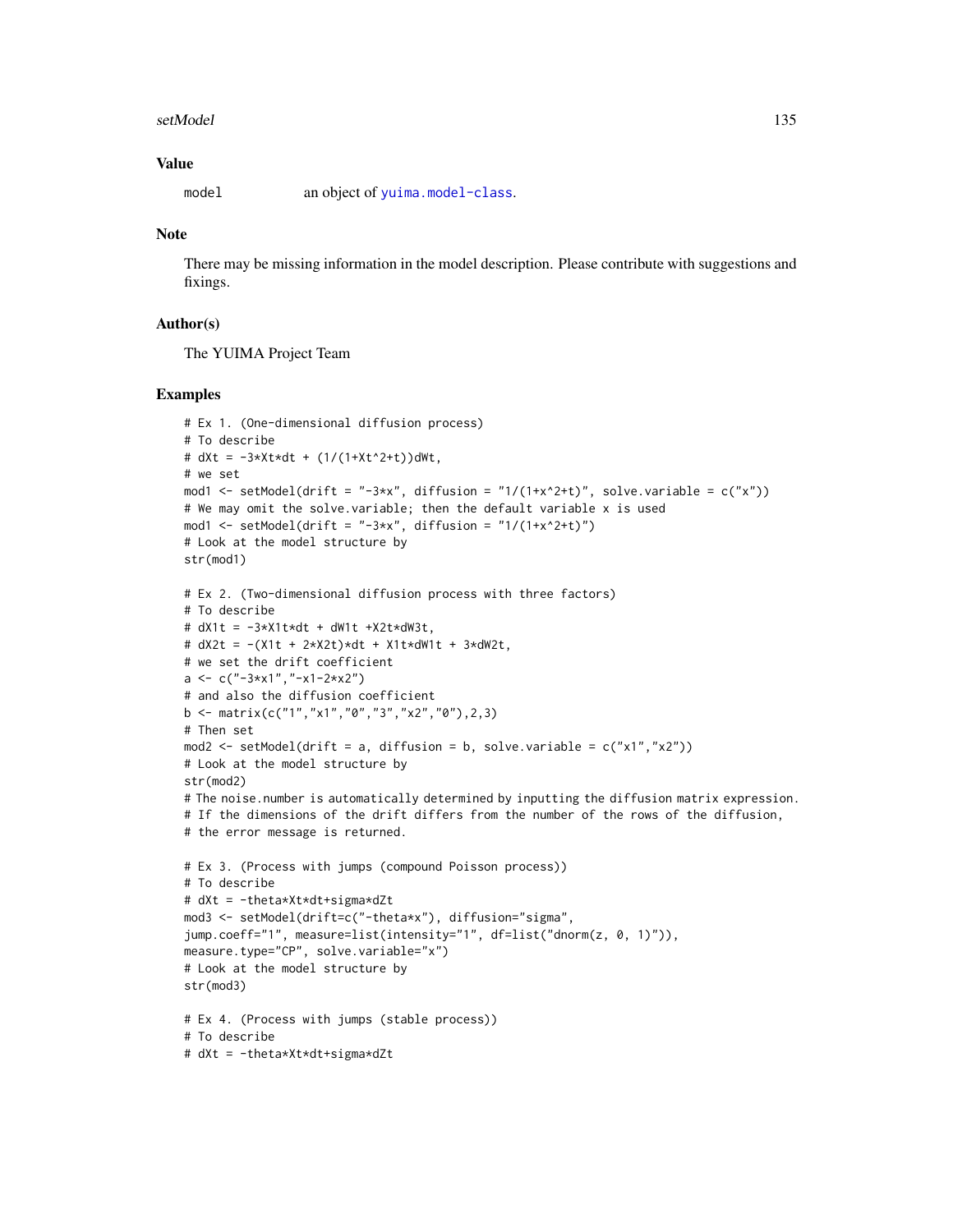```
mod4 <- setModel(drift=c("-theta*x"), diffusion="sigma",
jump.coeff="1", measure.type="code",measure=list(df="rstable(z,1,0,1,0)"), solve.variable="x")
# Look at the model structure by
str(mod4)
# See rng about other candidate of Levy noises.
# Ex 5. (Two-dimensional stochastic differenatial equation with Levy noise)
# To describe
# dX1t = (1 - X1t - X2t)*dt + dZ1t# dX2t = (0.5 - X1t - X2t)*dt+dZ2t
beta<-c(.5,.5)
mu < -c(0, 0)Lambda<-matrix(c(1,0,0,1),2,2)
mod5 <- setModel(drift=c("1 - x1-x2",".5 - x1-x2"),
solve.variable=c("x1","x2"), jump.coeff=Lambda, measure.type="code",
measure=list(df="rNIG(z, alpha, beta, delta0, mu, Lambda)"))
# Look at the model structure by
str(mod5)
# Ex 6. (Process with fractional Gaussian noise)
# dYt = 3*Yt*dt + dWt^h
mod6 <- setModel(drift="3*y", diffusion=1, hurst=0.3, solve.variable=c("y"))
# Look at the model structure by
str(mod6)
```

| setPoisson | <b>Basic constructor for Compound Poisson processes</b> |  |
|------------|---------------------------------------------------------|--|
|            |                                                         |  |

## Description

'setPoisson' construct a Compound Poisson model specification for a process of the form:

 $Mt = m0 + sum_{i=0}^N$  Nt  $c*Y_{i}$  tau\_i }, M0=m0

where Nt is a homogeneous or time-inhomogeneous Poisson process, tau\_i is the sequence of random times of Nt and Y is a sequence of i.i.d. random jumps.

#### Usage

```
setPoisson(intensity = 1, df = NULL, scale = 1, dimension=1, ...)
```
## Arguments

| intensity | either and expression or a numerical value representing the intensity function of<br>the Poisson process Nt. |
|-----------|--------------------------------------------------------------------------------------------------------------|
| df        | is the density of jump random variables Y.                                                                   |
| scale     | this is the scaling factor c.                                                                                |
| dimension | this is the dimension of the jump component.                                                                 |
| $\ddotsc$ | passed to setModel                                                                                           |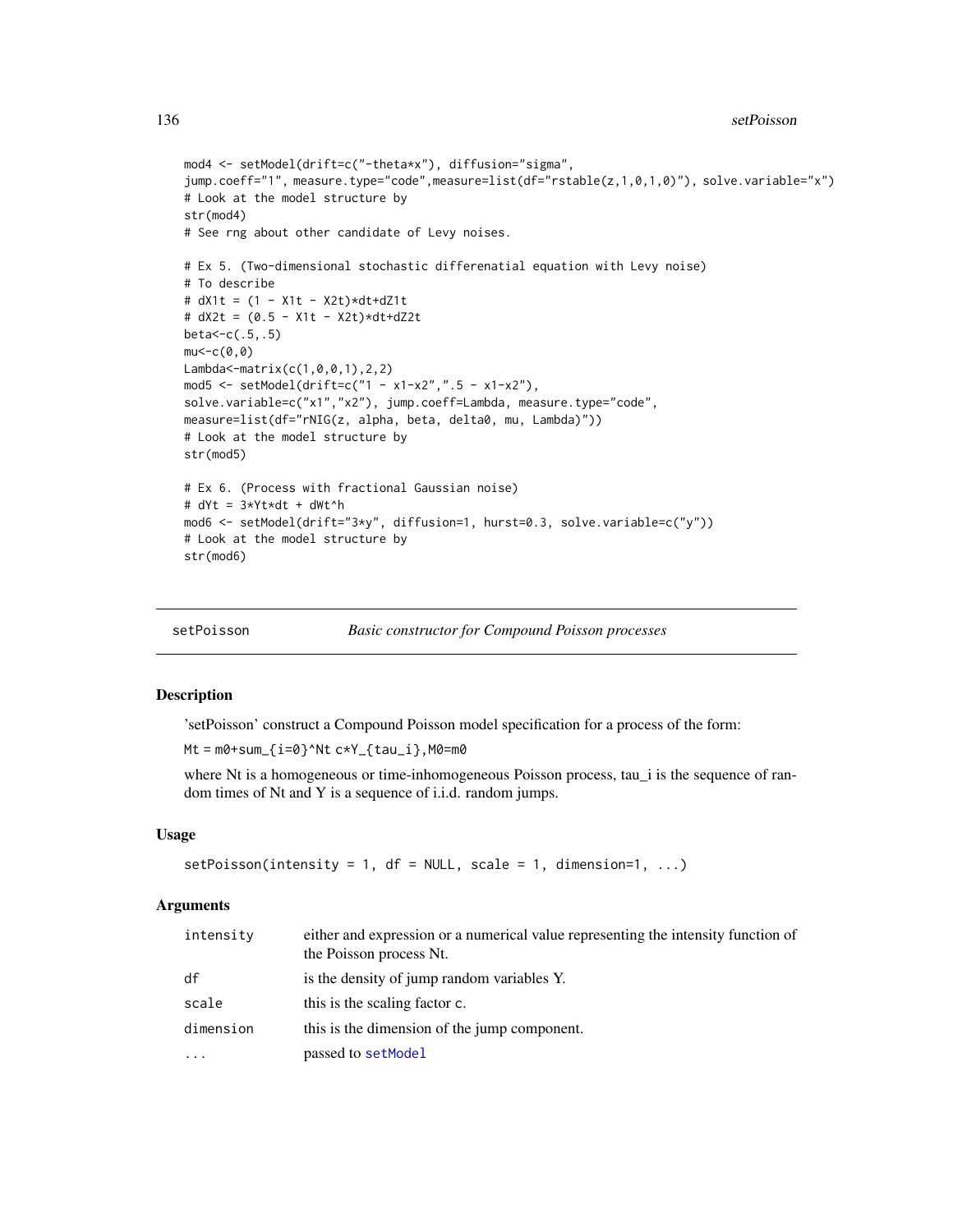#### setPoisson and the setPoisson and the setPoisson and the setPoisson and the setPoisson and the setPoisson and the setPoisson and the setPoisson and the setPoisson and the setPoisson and the setPoisson and the setPoisson an

# Details

An object of [yuima.model-class](#page-178-0) where the model slot is of class yuima.poisson-class.

#### Value

model an object of [yuima.model-class](#page-178-0).

### Author(s)

The YUIMA Project Team

```
## Not run:
Terminal <- 10
samp <- setSampling(T=Terminal,n=1000)
# Ex 1. (Simple homogeneous Poisson process)
mod1 <- setPoisson(intensity="lambda", df=list("dconst(z,1)"))
set.seed(123)
y1 <- simulate(mod1, true.par=list(lambda=1),sampling=samp)
plot(y1)
# scaling the jumps
mod2 <- setPoisson(intensity="lambda", df=list("dconst(z,1)"),scale=5)
set.seed(123)
y2 <- simulate(mod2, true.par=list(lambda=1),sampling=samp)
plot(y2)
# scaling the jumps through the constant distribution
mod3 <- setPoisson(intensity="lambda", df=list("dconst(z,5)"))
set.seed(123)
y3 <- simulate(mod3, true.par=list(lambda=1),sampling=samp)
plot(y3)
# Ex 2. (Time inhomogeneous Poisson process)
mod4 <- setPoisson(intensity="beta*(1+sin(lambda*t))", df=list("dconst(z,1)"))
set.seed(123)
lambda < -3beta <-5y4 <- simulate(mod4, true.par=list(lambda=lambda,beta=beta),sampling=samp)
par(mfrow=c(2,1))
par(mar=c(3,3,1,1))
plot(y4)
f <- function(t) beta*(1+sin(lambda*t))
curve(f, 0, Terminal, col="red")
# Ex 2. (Time inhomogeneous Compound Poisson process with Gaussian Jumps)
mod5 <- setPoisson(intensity="beta*(1+sin(lambda*t))", df=list("dnorm(z,mu,sigma)"))
set.seed(123)
y5 <- simulate(mod5, true.par=list(lambda=lambda,beta=beta,mu=0, sigma=2),sampling=samp)
plot(y5)
```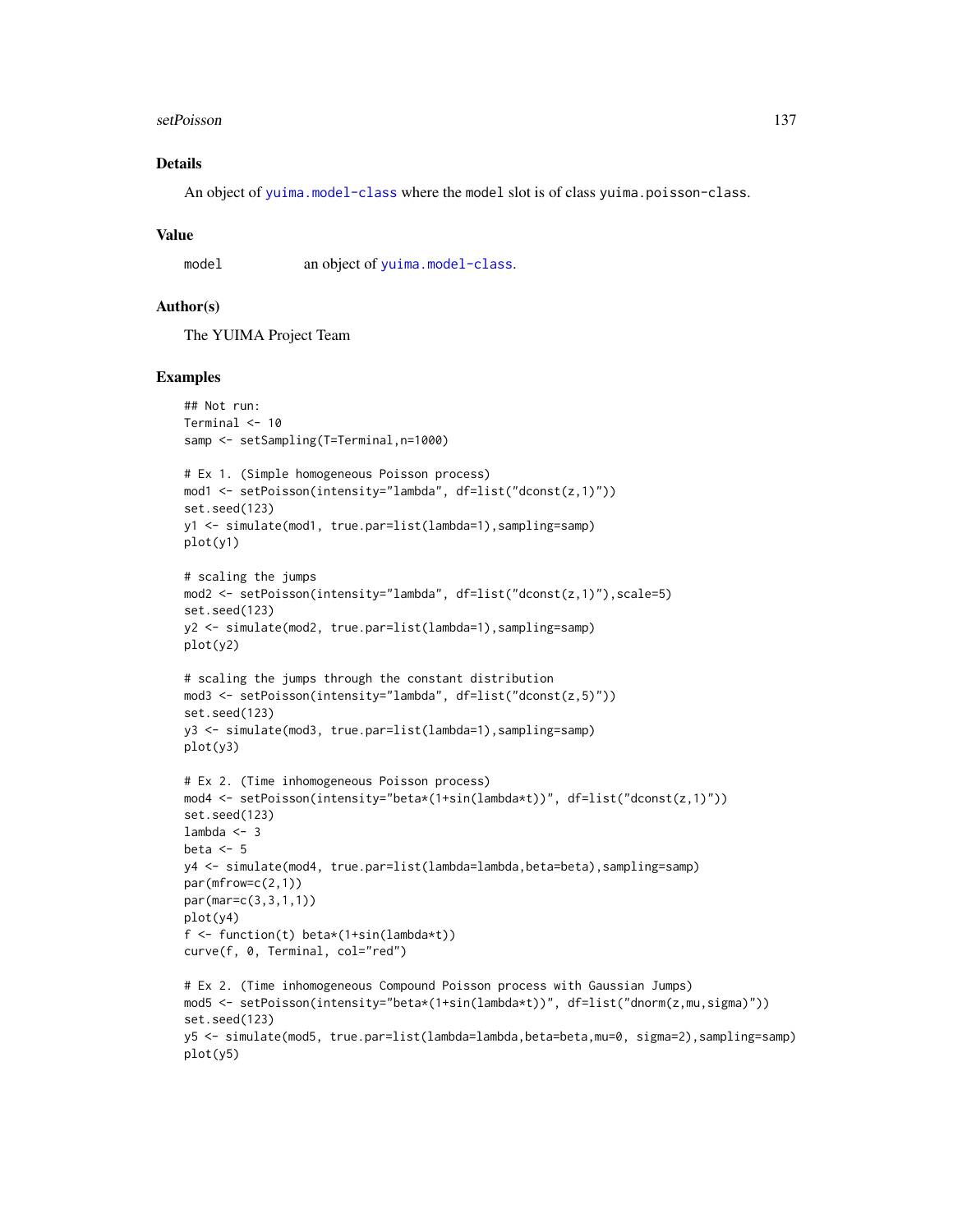138 setPPR

```
f <- function(t) beta*(1+sin(lambda*t))
curve(f, 0, Terminal, col="red")
## End(Not run)
```
setPPR *Point Process*

## Description

Constructor of a Point Process Regression Model

# Usage

```
setPPR(yuima, counting.var = "N", gFun, Kernel,
 var.dx = "s", var.dt = "s", lambda.var = "lambda",
 lower.var = \sqrt[n]{\theta}, upper.var = "t", nrow = 1, ncol = 1)
```
# Arguments

| yuima        | an object of yuima.model-class that describes the mathematical features of<br>counting and covariates processes $Y[t] = (X[t], N[t])$ . |  |  |
|--------------|-----------------------------------------------------------------------------------------------------------------------------------------|--|--|
| counting.var | a label denoting the name of the counting process.                                                                                      |  |  |
| gFun         | a vector string that is the mathematical expression of the vector function $g(t, Y[t-],theta)$<br>in the intensity process.             |  |  |
| Kernel       | a matrix string that is the kernel kappa $(t-s, Y[s], t)$ heta) in the definition of<br>the intensity process.                          |  |  |
| var.dx       | a string denoting the integration variable in the intensity process.                                                                    |  |  |
| var.dt       | a string denoting the integration time variable in the intensity process.                                                               |  |  |
| lambda.var   | name of the intensity process.                                                                                                          |  |  |
| lower.var    | Lower bound of the support for the integral in the definition of the intensity<br>process.                                              |  |  |
| upper.var    | Upper bound of the support for the integral in the definition of the intensity<br>process.                                              |  |  |
| nrow         | number of rows in the kernel.                                                                                                           |  |  |
| ncol         | number of columns in the kernel.                                                                                                        |  |  |
|              |                                                                                                                                         |  |  |

# Value

An object of [yuima.PPR](#page-183-0)

# Note

There may be missing information in the model description. Please contribute with suggestions and fixings.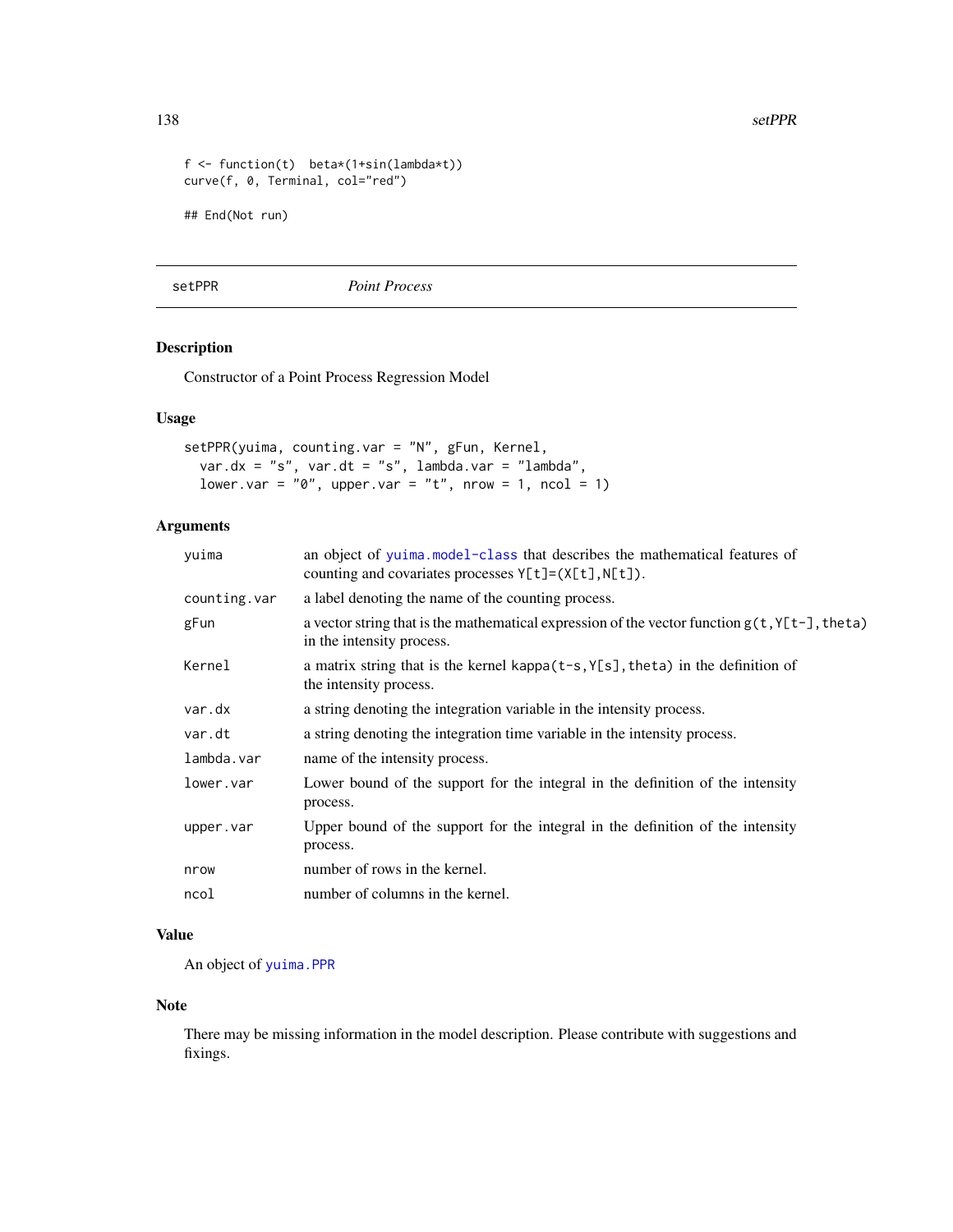# setSampling 139

## Author(s)

The YUIMA Project Team

Contacts: Lorenzo Mercuri <lorenzo.mercuri@unimi.it>

#### References

Insert Here References

# Examples

```
## Not run:
## Hawkes process with power law kernel
# I. Law Definition:
my.rHwk2 <- function(n){
  as.matrix(rep(1,n))
  }
Law.Hwk2 <- setLaw(rng = my.rHwk2, dim = 1)
# II. Definition of the counting process N_t
mod.Hwk2 <- setModel(drift = c("0"), diffusion = matrix("0",1,1),
  jump.coeff = matrix(c("1"), 1, 1), measure = list(df = Law.Hwk2),measure.type = "code", solve.variable = c("N"),
  xinit=c("0"))
# III. Definition of g() and kappa()
g.Hwk2 < - "mu"
Kern.Hwk2 <- "alpha/(1+(t-s))^beta"
# IV. Construction of an yuima.PPR object
PPR.Hwk2 <- setPPR(yuima = mod.Hwk2, gFun=g.Hwk2,
  Kernel = as.matrix(Kern.Hwk2), var.dx = "N")
## End(Not run)
```
setSampling *Set sampling information and create a 'sampling' object.*

## Description

setSampling is a constructor for [yuima.sampling-class](#page-185-0).

## Usage

```
setSampling(Initial = 0, Terminal = 1, n = 100, delta,
grid, random = FALSE, sdelta=as.numeric(NULL),
sgrid=as.numeric(NULL), interpolation="pt" )
```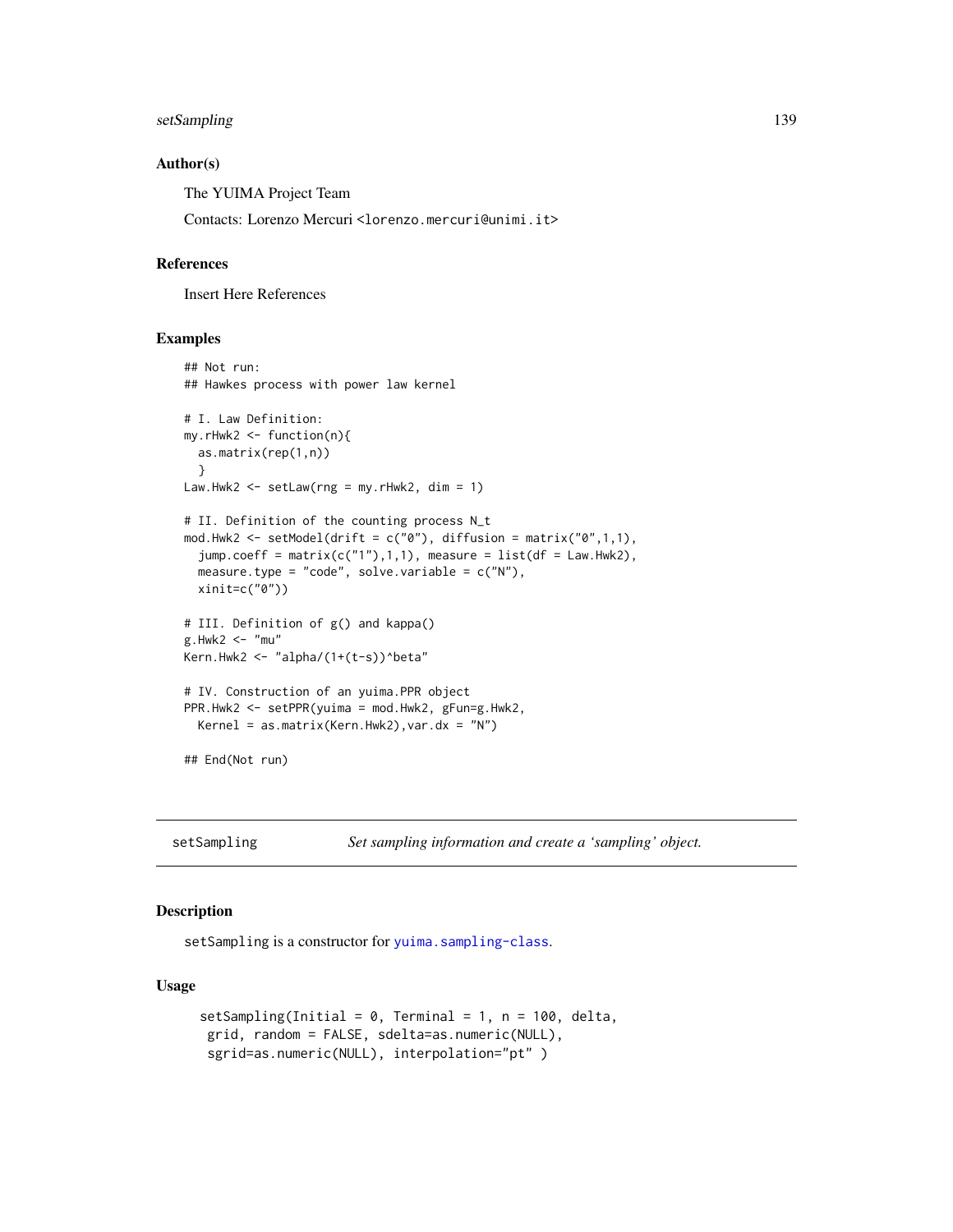## Arguments

| Initial       | Initial time of the grid.                                                                                    |
|---------------|--------------------------------------------------------------------------------------------------------------|
| Terminal      | Terminal time of the grid.                                                                                   |
| n             | number of time intervals.                                                                                    |
| delta         | mesh size in case of regular time grid.                                                                      |
| grid          | a grid of times for the simulation, possibly empty.                                                          |
| random        | specify if it is random sampling. See Details.                                                               |
| sdelta        | mesh size in case of regular space grid.                                                                     |
| sgrid         | a grid in space for the simulation, possibly empty.                                                          |
| interpolation | a rule of interpolation in case of subsampling. By default, the previous tick<br>interpolation. See Details. |

## Details

The function creates an object of type [yuima.sampling-class](#page-185-0) with several slots.

Initial: initial time of the grid.

Terminal: terminal time fo the grid.

n: the number of observations - 1.

delta: in case of a regular time grid it is the mesh.

grid: the grid of times.

random: either FALSE or the distribution of the random times.

regular: indicator of whether the grid is regular or not. For internal use only.

sdelta: in case of a regular space grid it is the mesh.

sgrid: the grid in space.

oindex: in case of interpolation, a vector of indexes corresponding to the original observations used for the approximation.

interpolation: the name of the interpolation method used.

In case of subsampling, the observations are subsampled on some given grid/sgrid or according to some random times. When the original observations do not exist at a give point of the grid they are obtained by some approximation method. Available methods are "pt" or "previous tick" observation method, "nt" or "next tick" observation method, or by l"linear" interpolation. In case of interpolation, the slot oindex contains the vector of indexes corresponding to the original observations used for the approximation. For the linear method the index corresponds to the leftmost observation.

The slot random is used as information in case a grid is already determined (e.g. n or delta, etc. ot the grid itself are given) or if some subsampling has occurred or if some particular method which causes a random grid is used in simulation (for example the space discretized Euler scheme). The slot random contains a list of two elements distr and scale, where distr is a the distribution of independent random times and scale is either a scaling constant or a scaling function. If the grid of times is deterministic, then random is FALSE.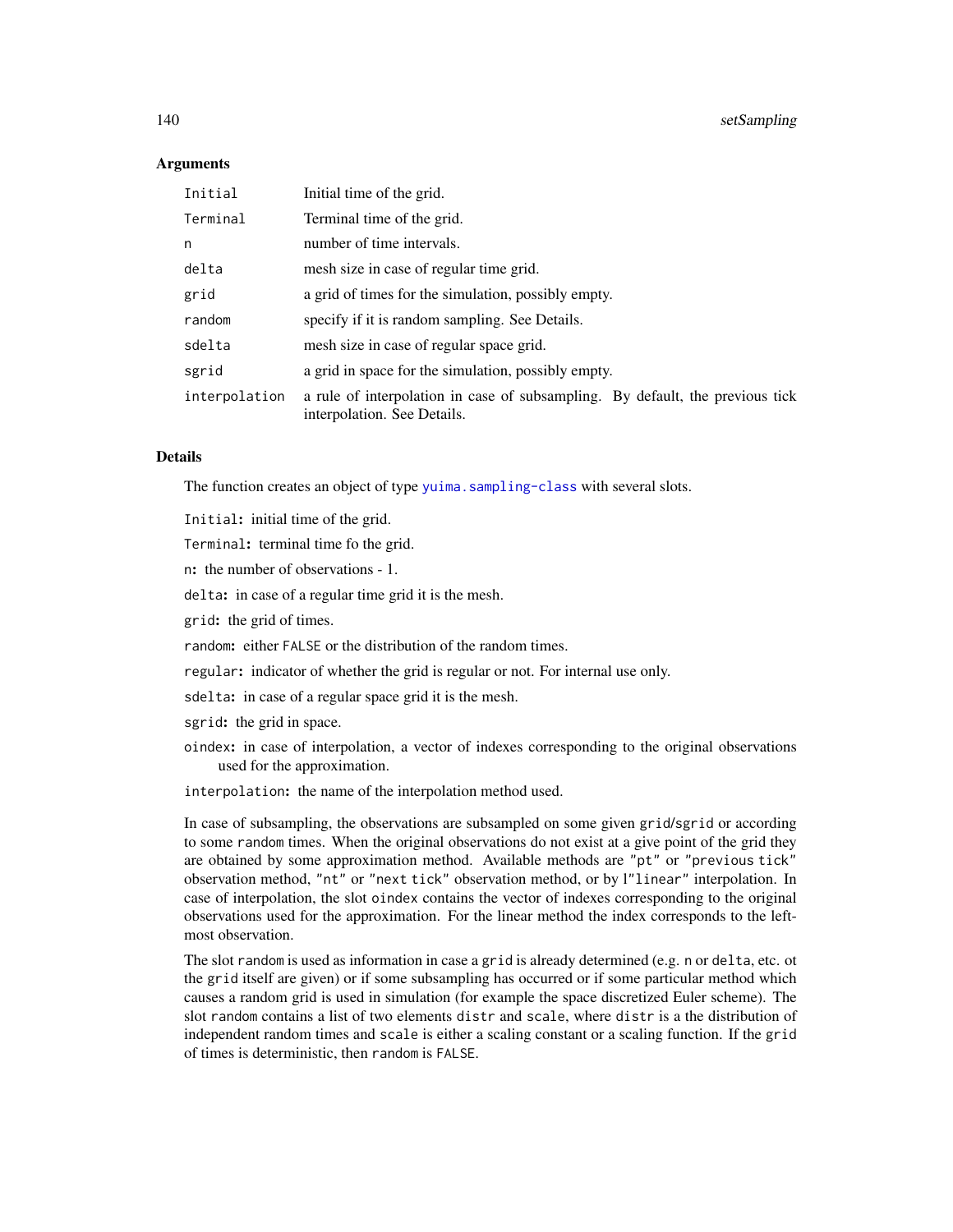#### set Yuima and the set Yuima and the set Yuima and the set Yuima and the set Yuima and the set Yuima and the set Yuima and the set Yuima and the set Yuima and the set Yuima and the set Yuima and the set Yuima and the set Yu

If not specified and random=FALSE, the slot grid is filled automatically by the function. It is eventually modified or created after the call to the function [simulate](#page-146-0).

If delta is not specified, it is calculated as (Terminal-Initial)/n). If delta is specified, the Terminal is adjusted to be equal to Initial+n\*delta.

The vectors delta, n, Initial and Terminal may have different lengths, but then they are extended to the maximal length to keep consistency. See examples.

If grid is specified, it takes precedence over all other arguments.

# Value

An object of type [yuima.sampling-class](#page-185-0).

# Author(s)

The YUIMA Project Team

## Examples

```
samp <- setSampling(Terminal=1, n=1000)
str(samp)
samp <- setSampling(Terminal=1, n=1000, delta=0.3)
str(samp)
samp <- setSampling(Terminal=1, n=1000, delta=c(0.1,0.3))
str(samp)
samp <- setSampling(Terminal=1:3, n=1000)
str(samp)
```

| setYuima | Creates a "yuima" object by combining "model", "data", "sampling", |  |  |
|----------|--------------------------------------------------------------------|--|--|
|          | "characteristic" and "functional"slots.                            |  |  |

# Description

setYuima constructs an object of [yuima-class](#page-166-0).

# Usage

```
setYuima(data, model, sampling, characteristic, functional)
```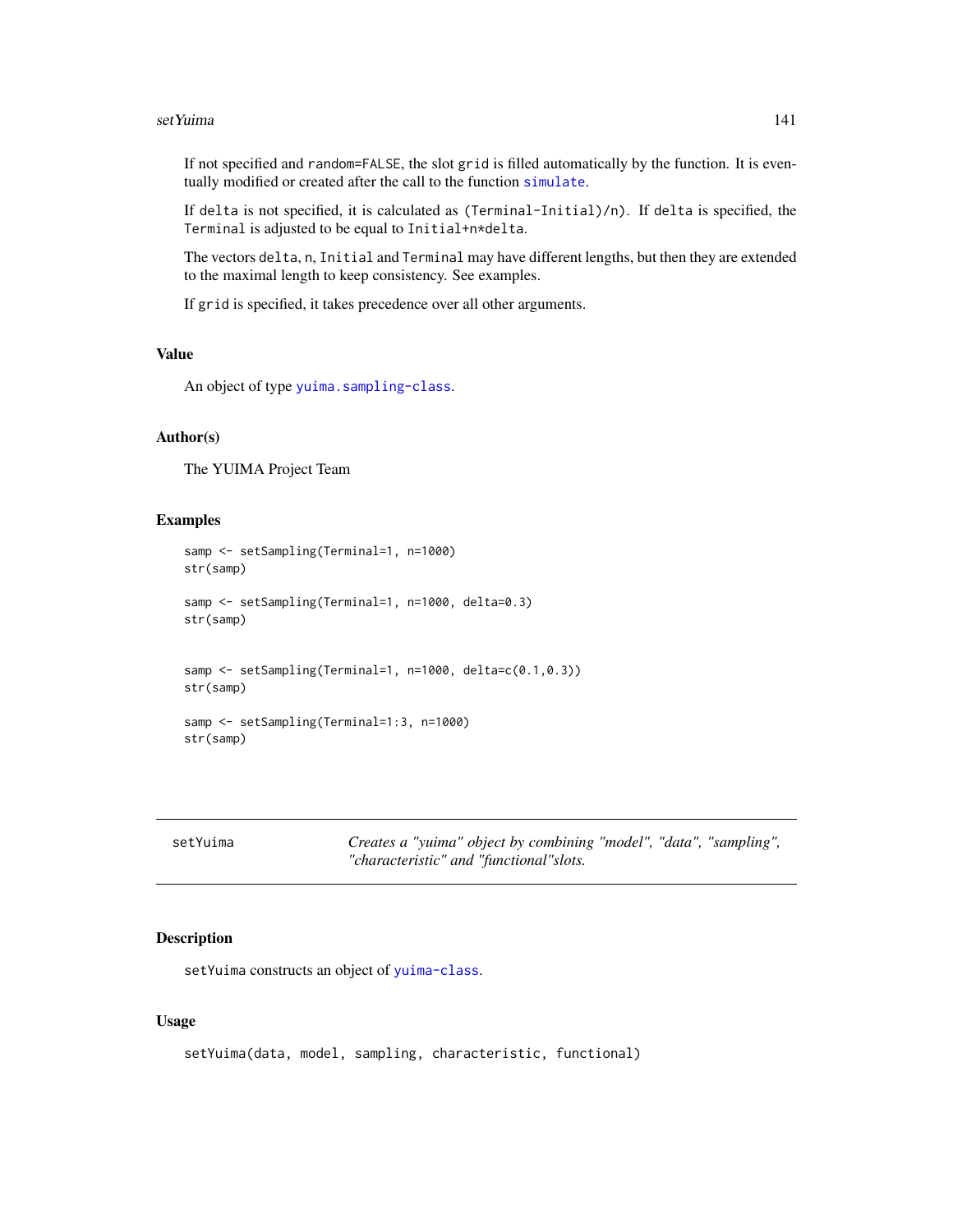142 setYuima

#### **Arguments**

| data       | an object of yuima.data-class.                          |
|------------|---------------------------------------------------------|
| model      | an object of yuima.model-class.                         |
| sampling   | an object of yuima.sampling-class.                      |
|            | characteristic an object of yuima.characteristic-class. |
| functional | an object of class yuima. functional-class.             |

# Details

The yuima-class object is the main object of the yuima package. Some of the slots can be missing.

The slot data contains the data, either empirical or simulated.

The slot model contains the description of the (statistical) model which is used to generate the data via different simulation schemes, to draw inference from the data or both.

The sampling slot contains information on how the data have been collected or how they should be simulated.

The slot characteristic contains information on PLEASE FINISH THIS. The slot functional contains information on PLEASE FINISH THIS.

Please refer to the vignettes and the examples in the yuimadocs package for more informations.

# Value

an object of [yuima-class](#page-166-0).

# Author(s)

The YUIMA Project Team

```
# Creation of a yuima object with all slots for a
# stochastic differential equation
# dXt^e = -theta2 * Xt^e * dt + theta1 * dWt
diffusion <- matrix(c("theta1"), 1, 1)
drift \leq c("-1*theta2*x")
ymodel <- setModel(drift=drift, diffusion=diffusion)
n < -100ysamp <- setSampling(Terminal=1, n=n)
yuima <- setYuima(model=ymodel, sampling=ysamp)
str(yuima)
```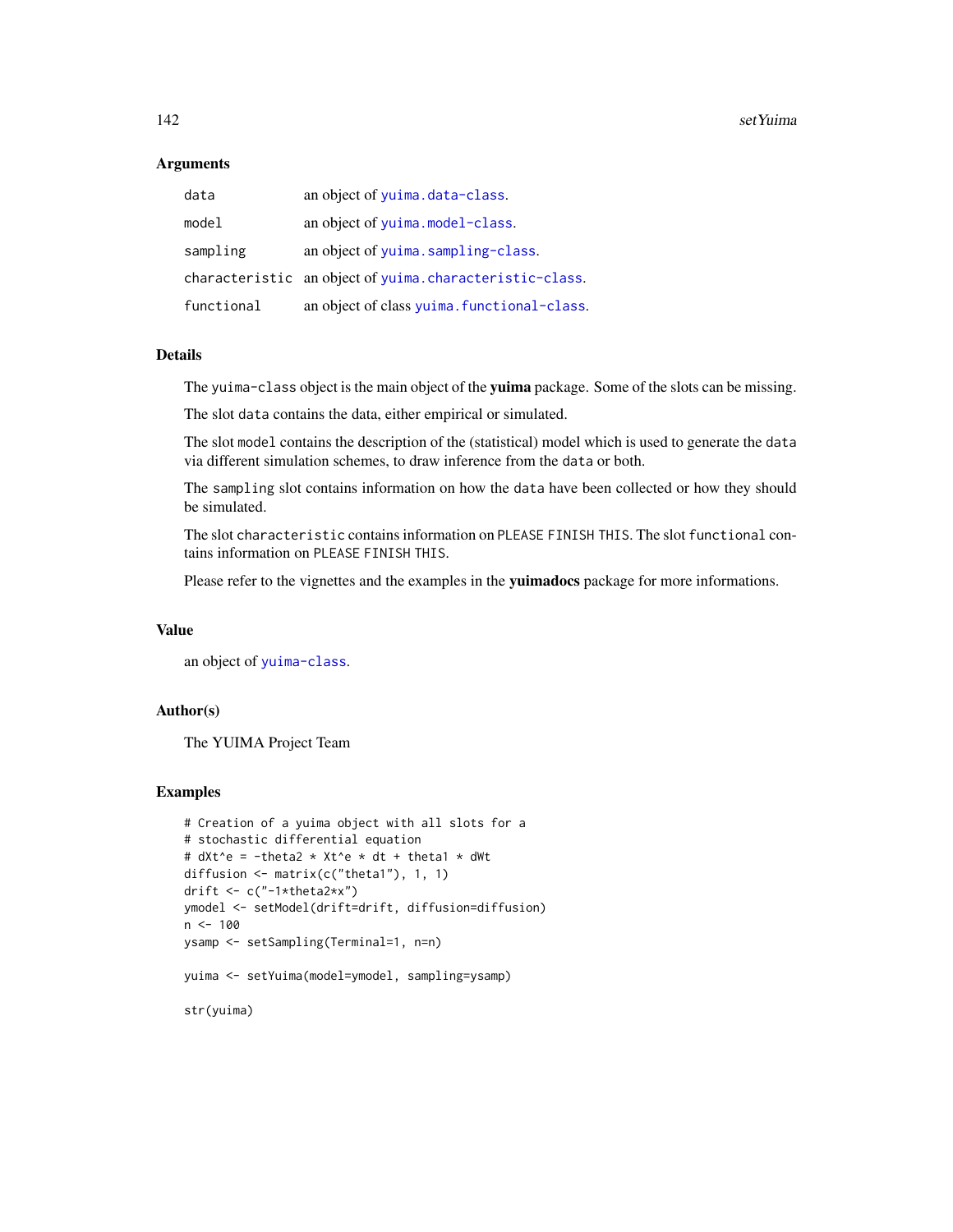simBmllag *Simulation of increments of bivariate Brownian motions with multiscale lead-lag relationships*

#### **Description**

This function simulates increments of bivariate Brownian motions with multi-scale lead-lag relationships introduced in Hayashi and Koike (2018a) by the multi-dimensional circulant embedding method of Chan and Wood (1999).

## Usage

```
simBmllag(n, J, rho, theta, delta = <math>1/2^{(1 + 1)}</math>, imaginary = FALSE)simBmllag.coef(n, J, rho, theta, delta = 1/2^{(J + 1)})
```
#### Arguments

| n         | the number of increments to be simulated.                                                                                        |
|-----------|----------------------------------------------------------------------------------------------------------------------------------|
| J         | a positive integer to determine the finest time resolution: $2^{(3)}(-1)$ is regarded<br>as the finest time resolution.          |
| rho       | a vector of scale-by-scale correlation coefficients. If $length(rho) < J$ , zeros are<br>appended to make the length equal to J. |
| theta     | a vector of scale-by-scale lead-lag parameters. If $length(theta) < J$ , zeros are<br>appended to make the length equal to J.    |
| delta     | the step size of time increments. This must be smaller than or equal to $2^(-J-1)$ .                                             |
| imaginary | logical. See 'Details'.                                                                                                          |

## Details

Let  $B(t)$  be a bivariate Gaussian process with stationary increments such that its marginal processes are standard Brownian motions and its cross-spectral density is given by Eq.(14) of Hayashi and Koike (2018a). The function simBmllag simulates the increments  $B(i\delta)-B((i-1)\delta)$ ,  $i=1,\ldots,n$ . The parameters  $R_i$  and theta<sub>j</sub> in Eq.(14) of Hayashi and Koike (2018a) are specified by rho and theta, while  $\delta$  and  $n$  are specified by delta and n, respecitively.

Simulation is implemented by the multi-dimensional circulant embedding algorithm of Chan and Wood (1999). The last step of this algorithm returns a bivariate complex-valued sequence whose real and imaginary parts are independent and has the same law as  $B(k\delta) - B((k-1)\delta)$ ,  $k =$  $1, \ldots, n$ ; see Step 3 of Chan and Wood (1999, Section 3.2). If imaginary = TRUE, the function simBmllag directly returns this bivariate complex-valued sequence, so we obtain two sets of simulated increments of  $B(t)$  by taking its real and complex parts. If imaginary = FALSE (default), the function returns only the real part of this sequence, so we directly obtain simulated increments of  $B(t).$ 

The function simBmllag.coef is internally used to compute the sequence of coefficient matrices  $R(k)\Lambda(k)^{1/2}$  in Step 2 of Chan and Wood (1999, Section 3.2). This procedure can be implemented before generating random numbers. Since this step typically takes the most computational cost,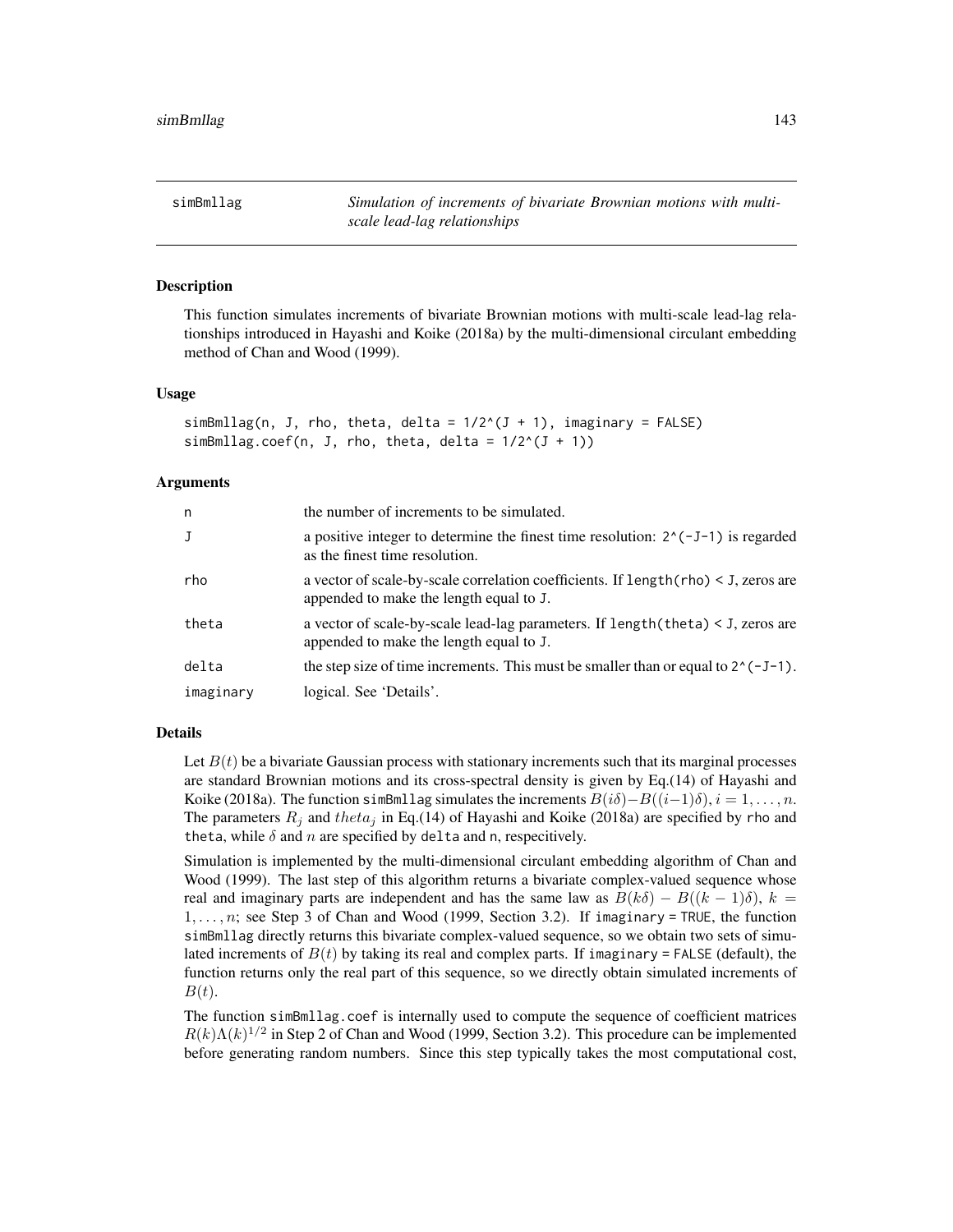this function is useful to reduce computational time when we conduct a Monte Carlo simulation for  $(B(k\delta) - B((k-1)\delta))_{k=1}^n$  with a fixed set of parameters. See 'Examples' for how to use this function to simulate  $(B(k\delta) - B((k-1)\delta))_{k=1}^n$ .

#### Value

simBmllag returns a n x 2 matrix if imaginary = FALSE (default). Otherwise, simBmllag returns a complex-valued n x 2 matrix.

simBmllag.coef returns a complex-valued  $m \times 2 \times 2$  array, where m is an integer determined by the rule described at the end of Chan and Wood (1999, Section 2.3).

## Note

There are typos in the first and second displayed equations in page 1221 of Hayashi and Koike (2018a): The j-th summands on their right hand sides should be multiplied by  $2^j$ .

#### Author(s)

Yuta Koike with YUIMA project Team

### References

Chan, G. and Wood, A. T. A. (1999). Simulation of stationary Gaussian vector fields, *Statistics and Computing*, 9, 265–268.

Hayashi, T. and Koike, Y. (2018a). Wavelet-based methods for high-frequency lead-lag analysis, *SIAM Journal of Financial Mathematics*, 9, 1208–1248.

Hayashi, T. and Koike, Y. (2018b). Multi-scale analysis of lead-lag relationships in high-frequency financial markets. [arXiv:1708.03992.](https://arxiv.org/abs/1708.03992)

## See Also

[wllag](#page-163-0)

```
## Example 1
## Simulation setting of Hayashi and Koike (2018a, Section 4).
n < -15000J < -13rho <- c(0.3,0.5,0.7,0.5,0.5,0.5,0.5,0.5)
theta <- c(-1,-1, -2, -2, -3, -5, -7, -10)/2^(J + 1)
set.seed(123)
dB <- simBmllag(n, J, rho, theta)
str(dB)
n/2^{(J + 1)} # about 0.9155
sum(dB[ , 1]^2) # should be close to n/2^(J + 1)
```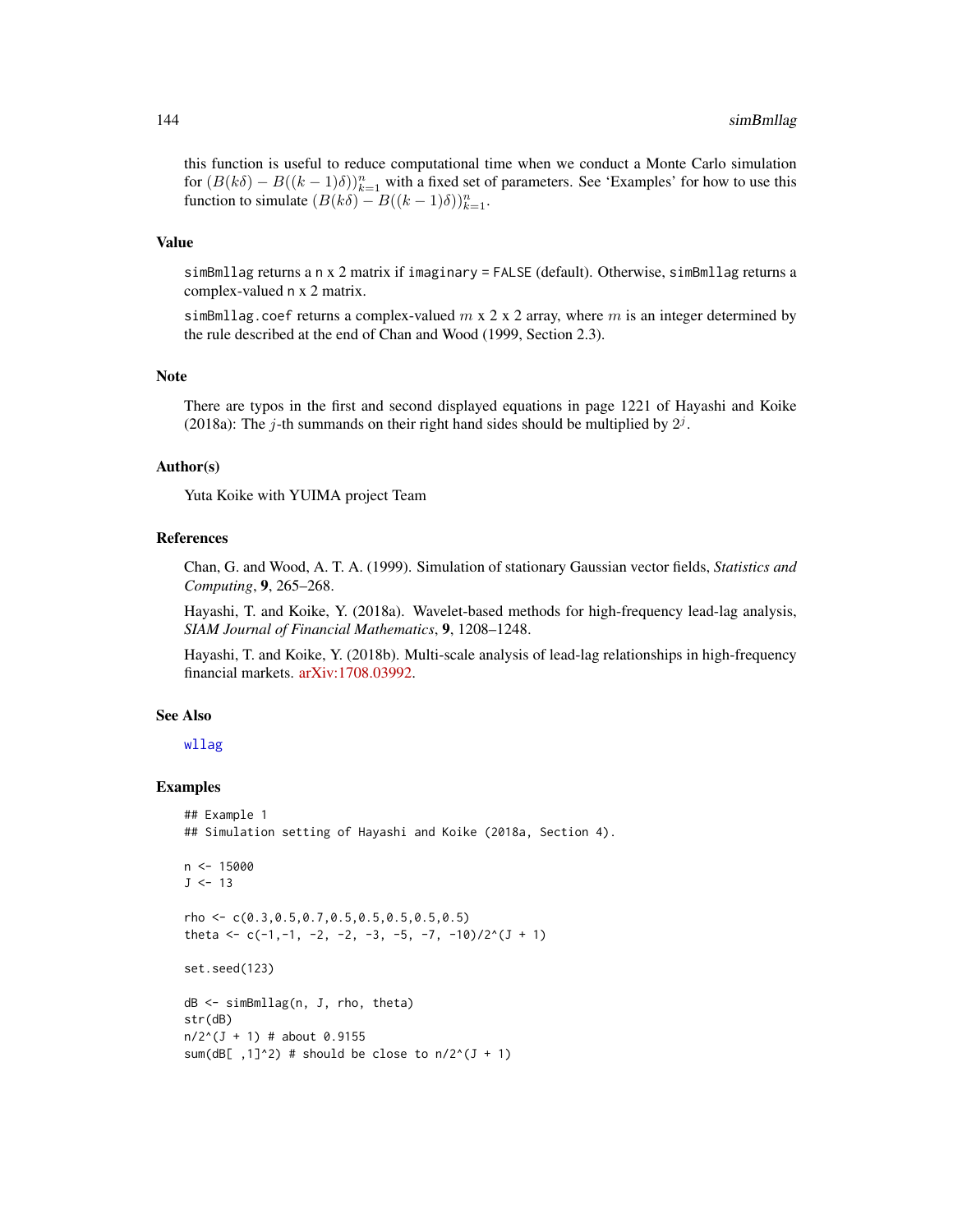```
sum(dB[ ,2]^2) # should be close to n/2^(J + 1)# Plot the sample path of the process
B \leq - apply(dB, 2, "diffinv") # construct the sample path
Time \leq seq(0, by = 1/2^(J+1), length.out = n) # Time index
plot(zoo(B, Time), main = "Sample path of <math>B(t)</math>")# Using simBmllag.coef to implement the same simulation
a <- simBmllag.coef(n, J, rho, theta)
m \leftarrow \dim(a)[1]set.seed(123)
z1 \leq -\text{norm}(m) + 1i \times \text{norm}(m)z2 \le rnorm(m) + 1i * rnorm(m)
y1 \leftarrow a[ ,1,1] * z1 + a[ ,1,2] * z2y2 \leq a[-2,1] * z1 + a[-2,2] * z2dW <- mvfft(cbind(y1, y2))[1:n, ]/sqrt(m)
dB2 < - Re(dW)
plot(diff(dB - dB2)) # identically equal to zero
## Example 2
## Simulation Scenario 2 of Hayashi and Koike (2018b, Section 5).
# Simulation of Bm driving the log-price processes
n < -30000J < -14rho <- c(0.3,0.5,0.7,0.5,0.5,0.5,0.5,0.5)
theta \leq c(-1,-1, -2, -2, -3, -5, -7, -10)/2^(J + 1)
dB <- simBmllag(n, J, rho, theta)
# Simulation of Bm driving the volatility processes
R <- -0.5 # leverage parameter
delta <- 1/2^{(J+1)} # step size of time increments
dW1 <- R * dB[ ,1] + sqrt(1 - R^2) * rnorm(n, sd = sqrt(delta))
dW2 \le R * dB[, 2] + sqrt(1 - R^2) * rnorm(n, sd = sqrt(delta))# Simulation of the model by the simulate function
dW <- rbind(dB[,1], dB[,2], dW1, dW2) # increments of the driving Bm
# defining the yuima object
drift <- c(0, 0, "kappa*(eta - x3)", "kappa*(eta - x4)")
diffusion <- diag(4)
diag(diffusion) <- c("sqrt(max(x3,0))", "sqrt(max(x4,0))",
                      "xi*sqrt(max(x3,0))", "xi*sqrt(max(x4,0))")
xinit <- c(0,0,"rgamma(1, 2*kappa*eta/xi^2,2*kappa/xi^2)",
           "rgamma(1, 2*kappa*eta/xi^2,2*kappa/xi^2)")
mod <- setModel(drift = drift, diffusion = diffusion,
                xinit = xinit, state.variable = c("x1", "x2", "x3", "x4"))
```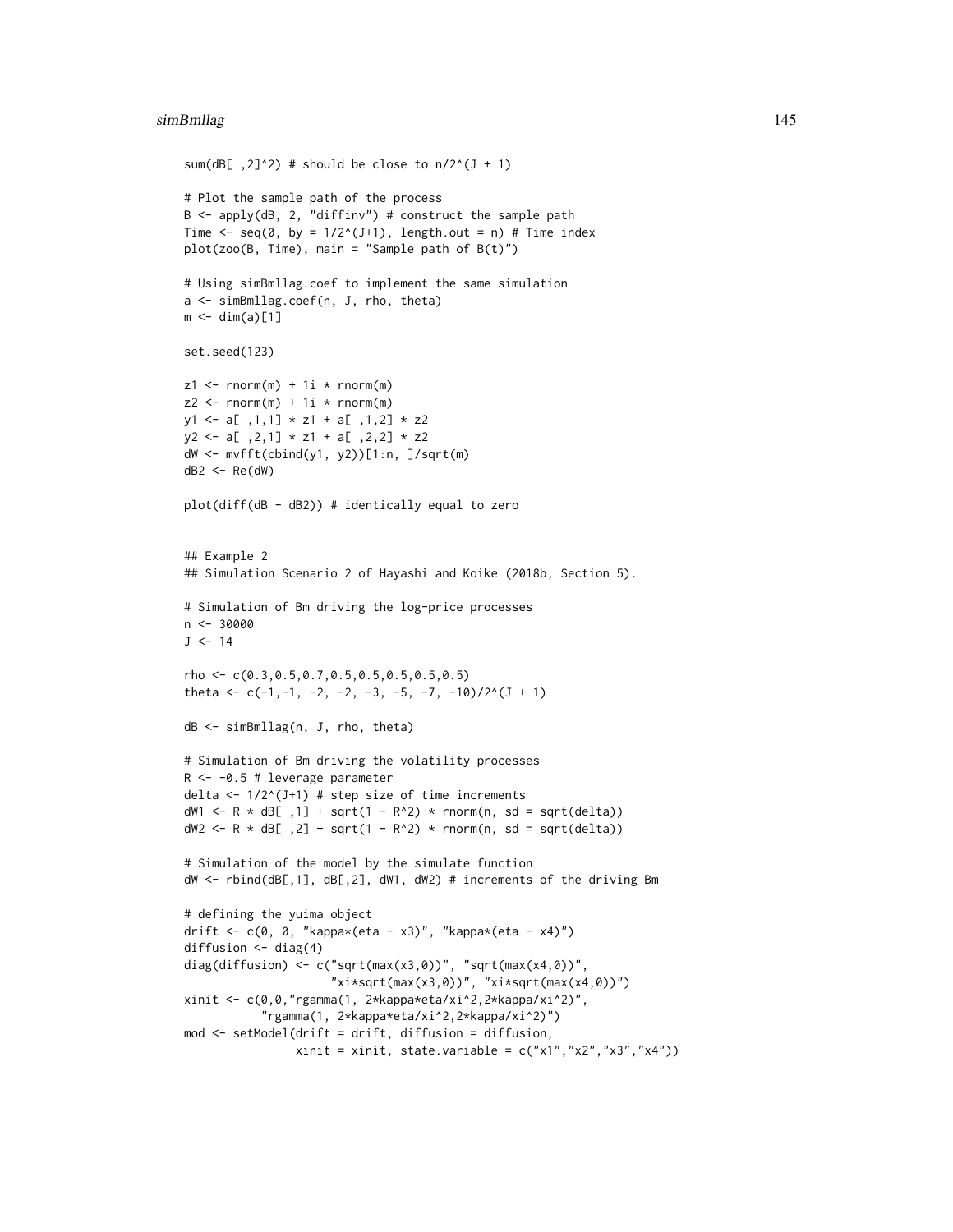```
samp \leq setSampling(Terminal = n * delta, n = n)
yuima <- setYuima(model = mod, sampling = samp)
# simulation
result <- simulate(yuima, increment.W = dW,
                   true.parameter = list(kappa = 5, eta = 0.04, xi = 0.5))
```

```
plot(result)
```
simFunctional *Calculate the value of functional*

# Description

Calculate the value of functional associated with sde by Euler scheme.

# Usage

```
simFunctional(yuima, expand.var="e")
Fnorm(yuima, expand.var="e")
F0(yuima, expand.var="e")
```
#### Arguments

| yuima      | a yuima object containing model, functional and data. |
|------------|-------------------------------------------------------|
| expand.var | default expand.var="e".                               |

# Details

Calculate the value of functional of interest. Fnorm returns normalized one, and F0 returns the value for the case small parameter epsilon = 0. In simFunctional and Fnorm, yuima MUST contains the 'data' slot (X in legacy version)

# Value

```
Fe a real value
```
## Note

we need to fix this routine.

## Author(s)

YUIMA Project Team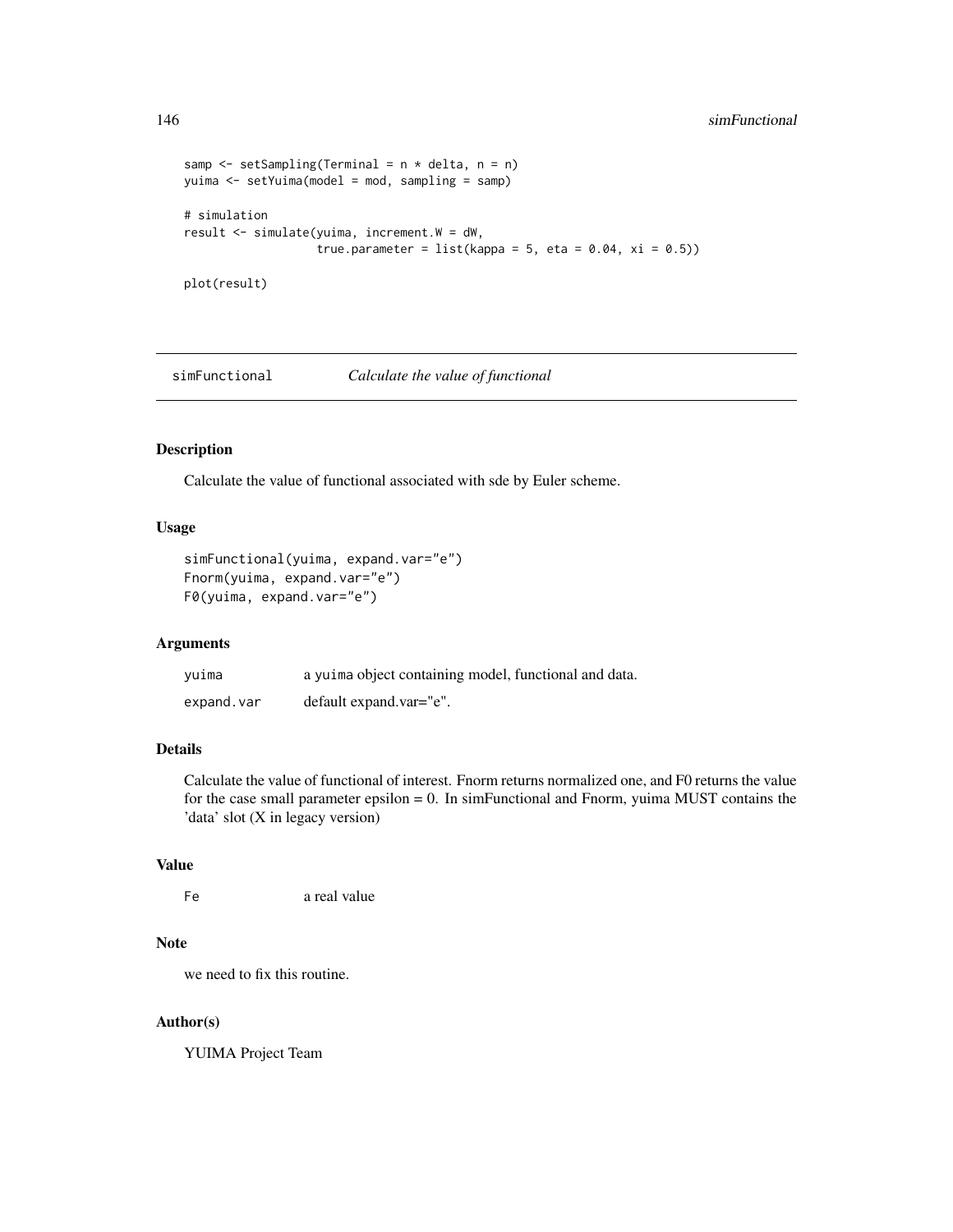#### simulate the contract of the contract of the contract of the contract of the contract of the contract of the contract of the contract of the contract of the contract of the contract of the contract of the contract of the c

## Examples

```
set.seed(123)
# to the Black-Scholes economy:
# dXt^e = Xt^e * dt + e * Xt^e * dWtdiff.matrix <- matrix( c("x*e"), 1,1)
model \le setModel(drift = c("x"), diffusion = diff.matrix)
# call option is evaluated by averating
# max{ (1/T)*int_0^T Xt^e dt, 0}, the first argument is the functional of interest:
Terminal <- 1
xinit \leftarrow c(1)
f <- list( c(expression(x/Terminal)), c(expression(0)))
F \leftarrow 0division <- 1000
e \le -13samp <- setSampling(Terminal = Terminal, n = division)
yuima <- setYuima(model = model,sampling = samp)
yuima <- setFunctional( yuima, xinit=xinit, f=f,F=F,e=e)
# evaluate the functional value
yuima <- simulate(yuima,xinit=xinit,true.par=e)
Fe <- simFunctional(yuima)
Fe
Fenorm <- Fnorm(yuima)
Fenorm
```
<span id="page-146-0"></span>

simulate *Simulator function for multi-dimensional stochastic processes*

## Description

Simulate multi-dimensional stochastic processes.

## Usage

```
simulate(object, nsim=1, seed=NULL, xinit, true.parameter, space.discretized = FALSE,
increment.W = NULL, increment.L = NULL, method = "euler", hurst, methodfGn = "WoodChan",
  sampling=sampling, subsampling=subsampling, ...)
```
#### Arguments

| object            | an yuima-class, yuima.model-class or yuima.carma-class object. |  |
|-------------------|----------------------------------------------------------------|--|
| xinit             | initial value vector of state variables.                       |  |
|                   | true.parameter named list of parameters.                       |  |
| space.discretized |                                                                |  |
|                   | flag to switch to space-discretized Euler Maruyama method.     |  |
| increment.W       | to specify Wiener increment for each time tics in advance.     |  |
| increment.L       | to specify Levy increment for each time tics in advance.       |  |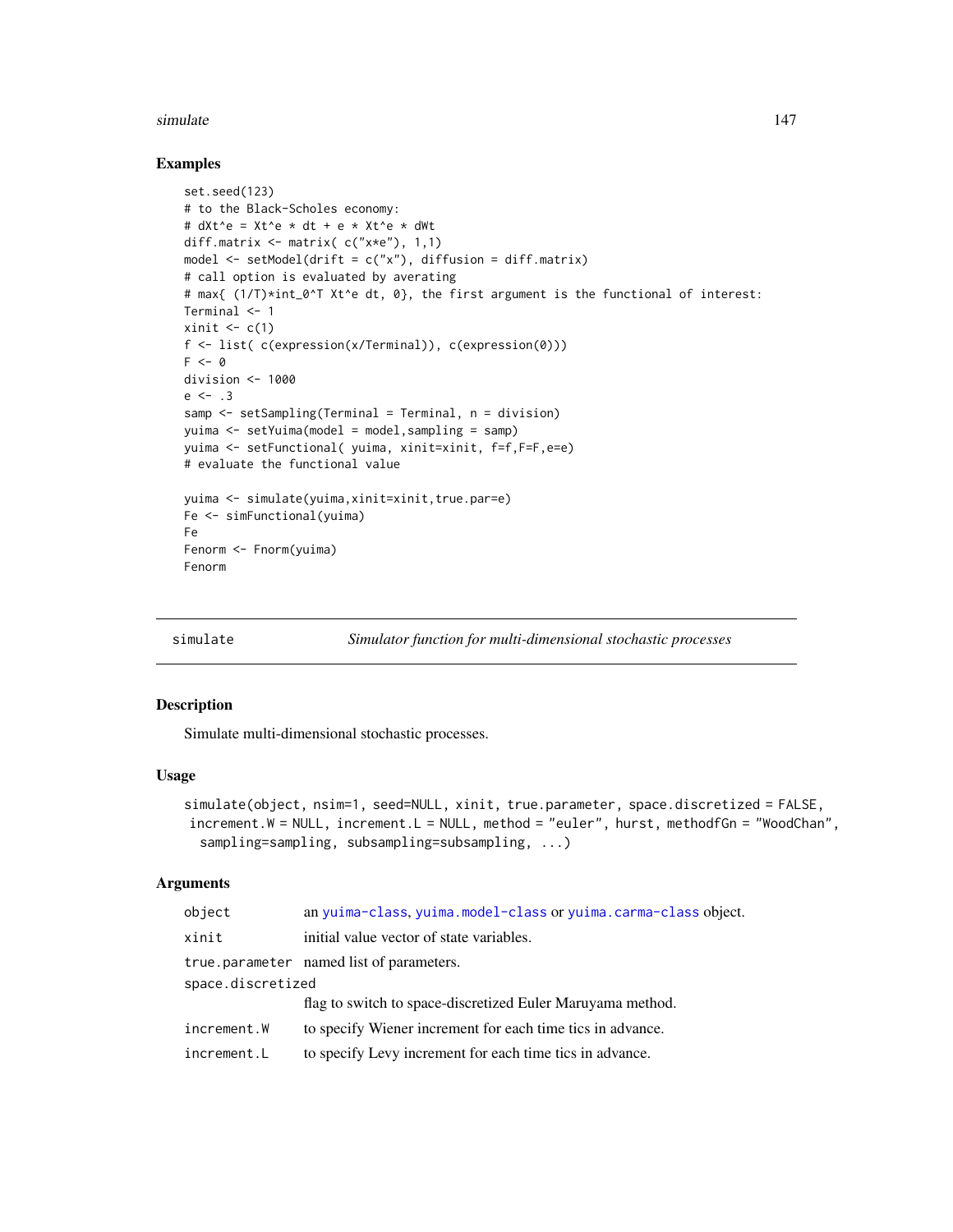| method      | string Variable for simulation scheme. The default value method=euler uses<br>the euler discretization for the simulation of a sample path. |
|-------------|---------------------------------------------------------------------------------------------------------------------------------------------|
| nsim        | Not used yet. Included only to match the standard genenirc in package stats.                                                                |
| seed        | Not used yet. Included only to match the standard genenirc in package stats.                                                                |
| hurst       | value of Hurst parameter for simulation of the fGn. Overrides the specified hurst<br>slot.                                                  |
| methodfGn   | simulation methods for fractional Gaussian noise.                                                                                           |
| .           | passed to setSampling to create a sampling                                                                                                  |
| sampling    | a yuima.sampling-class object.                                                                                                              |
| subsampling | a yuima.sampling-class object.                                                                                                              |

# Details

simulate is a function to solve SDE using the Euler-Maruyama method. This function supports usual Euler-Maruyama method for multidimensional SDE, and space discretized Euler-Maruyama method for one dimensional SDE.

It simulates solutions of stochastic differential equations with Gaussian noise, fractional Gaussian noise awith/without jumps.

If a [yuima-class](#page-166-0) object is passed as input, then the sampling information is taken from the slot sampling of the object. If a [yuima.carma-class](#page-168-0) object, a [yuima.model-class](#page-178-0) object or a [yuima-class](#page-166-0) object with missing sampling slot is passed as input the sampling argument is used. If this argument is missing then the sampling structure is constructed from Initial, Terminal, etc. arguments (see [setSampling](#page-138-0) for details on how to use these arguments).

For a COGARCH(p,q) process setting method=mixed implies that the simulation scheme is based on the solution of the state space process. For the case in which the underlying noise is a compound poisson Levy process, the trajectory is build firstly by simulation of the jump time, then the quadratic variation and the increments noise are simulated exactly at jump time. For the others Levy process, the simulation scheme is based on the discretization of the state space process solution.

# Value

yuima a yuima-class object.

# Note

In the simulation of multi-variate Levy processes, the values of parameters have to be defined outside of simulate function in advance (see examples below).

# Author(s)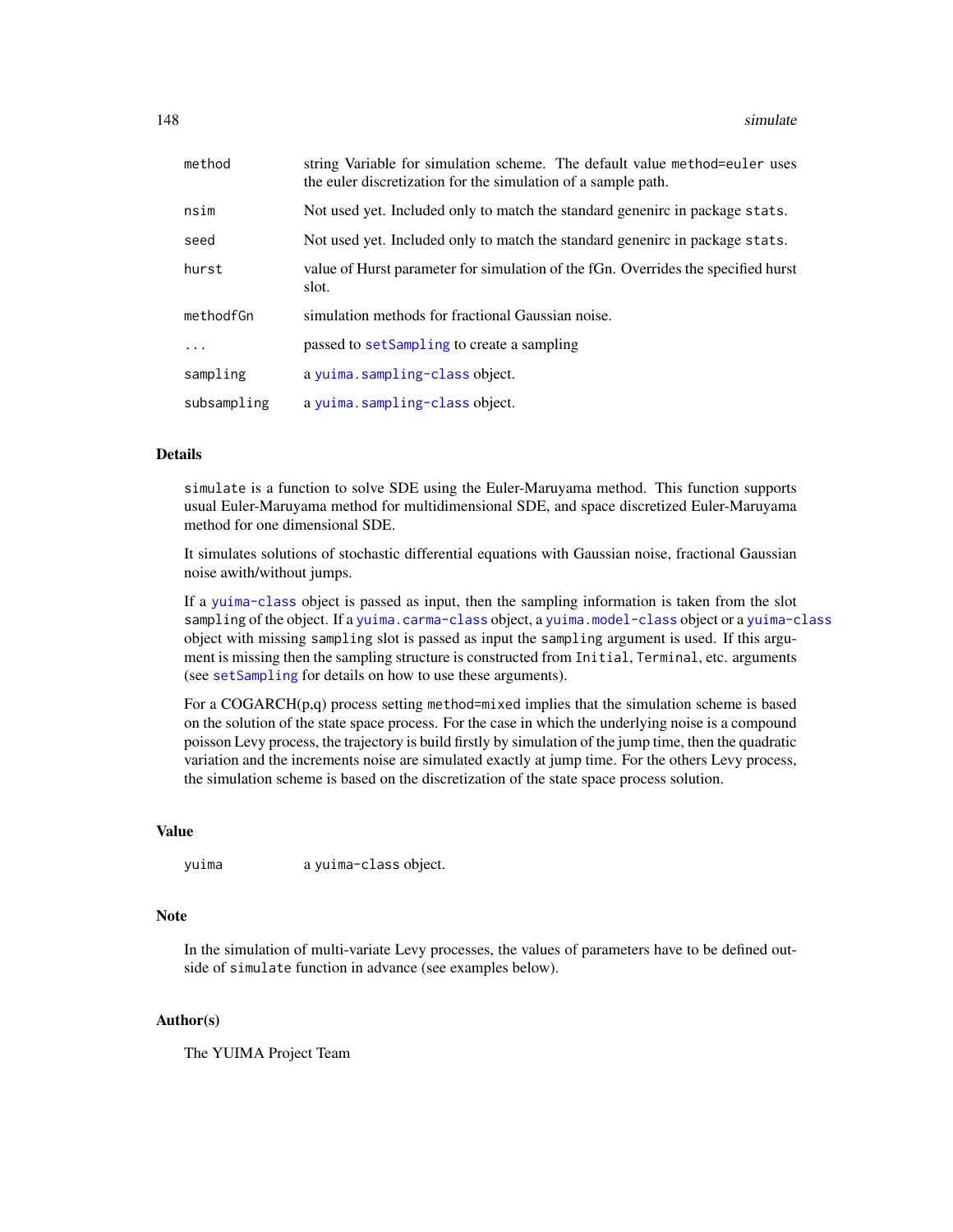#### simulate the contract of the contract of the contract of the contract of the contract of the contract of the contract of the contract of the contract of the contract of the contract of the contract of the contract of the c

## Examples

```
set.seed(123)
# Path-simulation for 1-dim diffusion process.
# dXt = -0.3*Xt*dt + dWtmod <- setModel(drift="-0.3*y", diffusion=1, solve.variable=c("y"))
str(mod)
# Set the model in an `yuima' object with a sampling scheme.
T < -1n < -1000samp <- setSampling(Terminal=T, n=n)
ou <- setYuima(model=mod, sampling=samp)
# Solve SDEs using Euler-Maruyama method.
par(mfrow=c(3,1))
ou <- simulate(ou, xinit=1)
plot(ou)
set.seed(123)
ouB <- simulate(mod, xinit=1,sampling=samp)
plot(ouB)
set.seed(123)
ouC <- simulate(mod, xinit=1, Terminal=1, n=1000)
plot(ouC)
par(mfrow=c(1,1))
# Path-simulation for 1-dim diffusion process.
# dXt = theta*Xt*dt + dWt
mod1 <- setModel(drift="theta*y", diffusion=1, solve.variable=c("y"))
str(mod1)
ou1 <- setYuima(model=mod1, sampling=samp)
# Solve SDEs using Euler-Maruyama method.
ou1 <- simulate(ou1, xinit=1, true.p = list(theta=-0.3))
plot(ou1)
## Not run:
# A multi-dimensional (correlated) diffusion process.
# To describe the following model:
# X=(X1, X2, X3); dXt = U(t, Xt)dt + V(t) dWt# For drift coeffcient
U <- c("-x1","-2*x2","-t*x3")
# For diffusion coefficient of X1
v1 <- function(t) 0.5*sqrt(t)
# For diffusion coefficient of X2
```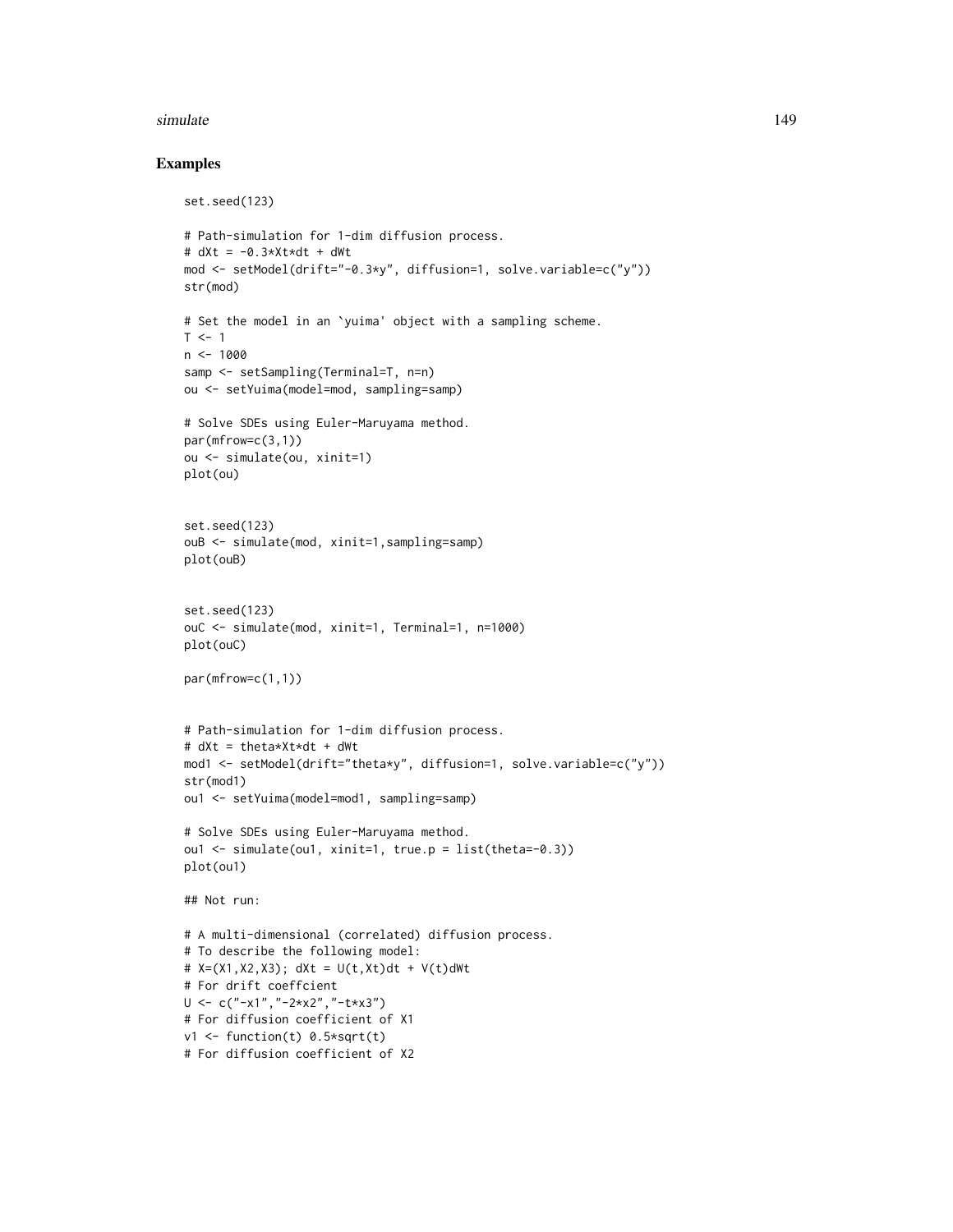```
v2 \leftarrow function(t) sqrt(t)
# For diffusion coefficient of X3
v3 <- function(t) 2*sqrt(t)
# correlation
rho \le function(t) sqrt(1/2)
# coefficient matrix for diffusion term
V \leq matrix( c( "v1(t)",
                "v2(t) * rho(t)","v3(t) * rho(t)",""v2(t) * sqrt(1-rho(t)^2)",
                ",
                "''""''"v3(t) * sqrt(1-rho(t)^2)"), 3, 3)
# Model sde using "setModel" function
cor.mod <- setModel(drift = U, diffusion = V,
state.variable=c("x1","x2","x3"),
solve.variable=c("x1","x2","x3"))
str(cor.mod)
# Set the `yuima' object.
cor.samp <- setSampling(Terminal=T, n=n)
cor <- setYuima(model=cor.mod, sampling=cor.samp)
# Solve SDEs using Euler-Maruyama method.
set.seed(123)
cor <- simulate(cor)
plot(cor)
# A non-negative process (CIR process)
# dXt= a*(c-y)*dt + b*sqrt(Xt)*dWt
 sq \leftarrow function(x){y = 0;if(x>0){y = sqrt(x);};return(y);}
 model<- setModel(drift="0.8*(0.2-x)",
 diffusion="0.5*sq(x)",solve.variable=c("x"))
 T < -10n<-1000
 sampling <- setSampling(Terminal=T,n=n)
 yuima<-setYuima(model=model, sampling=sampling)
 cir<-simulate(yuima,xinit=0.1)
 plot(cir)
# solve SDEs using Space-discretized Euler-Maruyama method
v4 \leq function(t,x){
  return(0.5*(1-x)*sqrt(t))}
mod_sd <- setModel(drift = c("0.1*x1", "0.2*x2"),
                     diffusion = c("v1(t)", v4(t,x2)"),solve.var=c("x1","x2")
                     )
samp_sd <- setSampling(Terminal=T, n=n)
sd <- setYuima(model=mod_sd, sampling=samp_sd)
```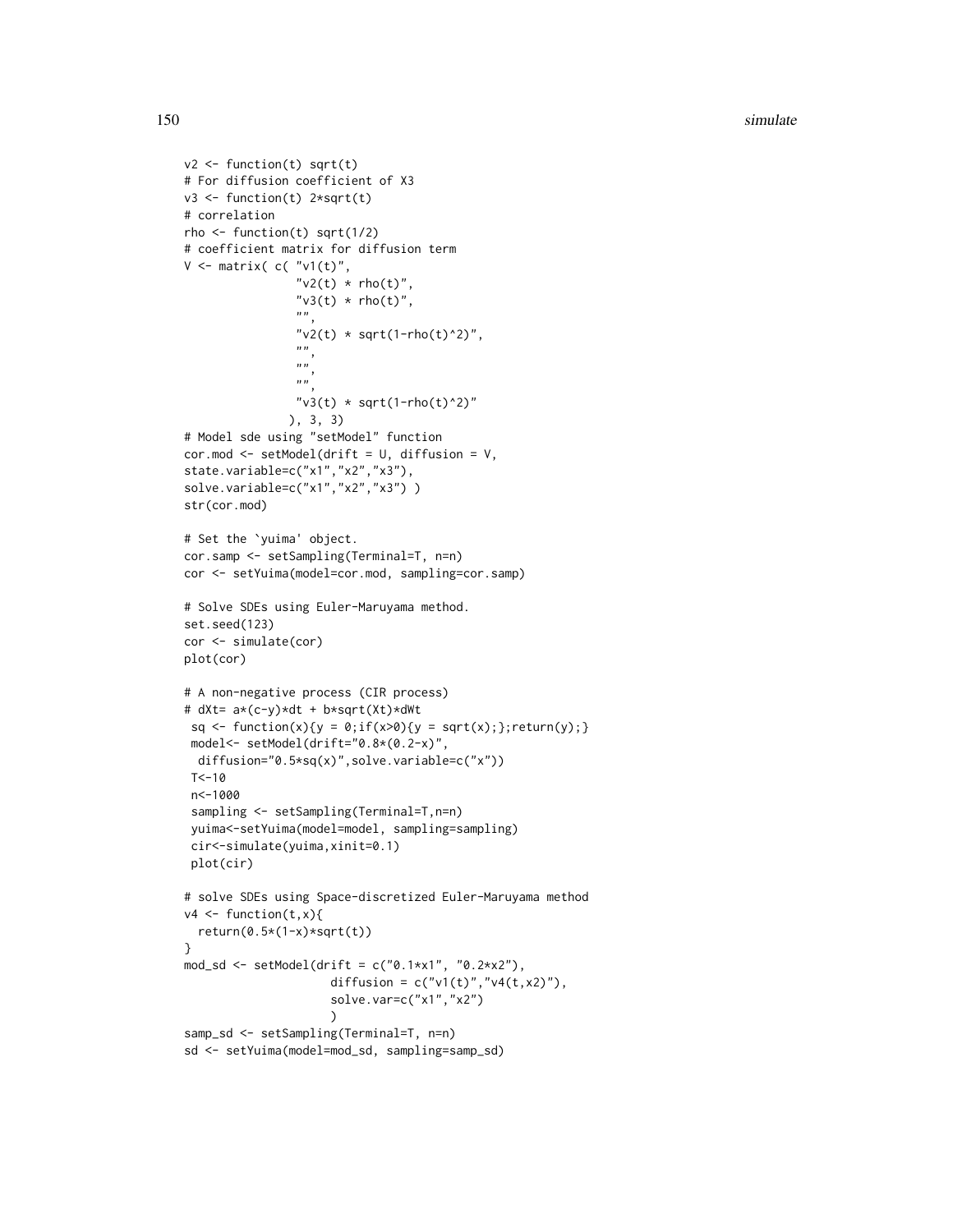#### simulate 151

```
sd <- simulate(sd, xinit=c(1,1), space.discretized=TRUE)
plot(sd)
## example of simulation by specifying increments
## Path-simulation for 1-dim diffusion process
## dXt = -0.3*Xt*dt + dWtmod <- setModel(drift="-0.3*y", diffusion=1,solve.variable=c("y"))
str(mod)
## Set the model in an `yuima' object with a sampling scheme.
Terminal <- 1
n < -500mod.sampling <- setSampling(Terminal=Terminal, n=n)
yuima.mod <- setYuima(model=mod, sampling=mod.sampling)
##use original increment
delta <- Terminal/n
my.dW <- rnorm(n * yuima.mod@model@noise.number, 0, sqrt(delta))
my.dW <- t(matrix(my.dW, nrow=n, ncol=yuima.mod@model@noise.number))
## Solve SDEs using Euler-Maruyama method.
yuima.mod <- simulate(yuima.mod,
                      xinit=1,
                      space.discretized=FALSE,
                      increment.W=my.dW)
if( !is.null(yuima.mod) ){
 dev.new()
 # x11()
  plot(yuima.mod)
}
## A multi-dimensional (correlated) diffusion process.
## To describe the following model:
## X=(X1,X2,X3); dXt = U(t,Xt)dt + V(t)dWt
## For drift coeffcient
U <- c("-x1","-2*x2","-t*x3")
## For process 1
diff.coef.1 <- function(t) 0.5*sqrt(t)## For process 2
diff.coef.2 <- function(t) sqrt(t)
## For process 3
diff.coef.3 <- function(t) 2*sqrt(t)
## correlation
cor.rho \le function(t) sqrt(1/2)
## coefficient matrix for diffusion term
V \leq matrix( c( "diff.coef.1(t)",
               "diff.coef.2(t) * cor.rho(t)",
               "diff.coef.3(t) * cor.rho(t)",
               "",
               "diff.coef.2(t)",
               "diff.coef.3(t) * sqrt(1-cor.rho(t)^2)",
```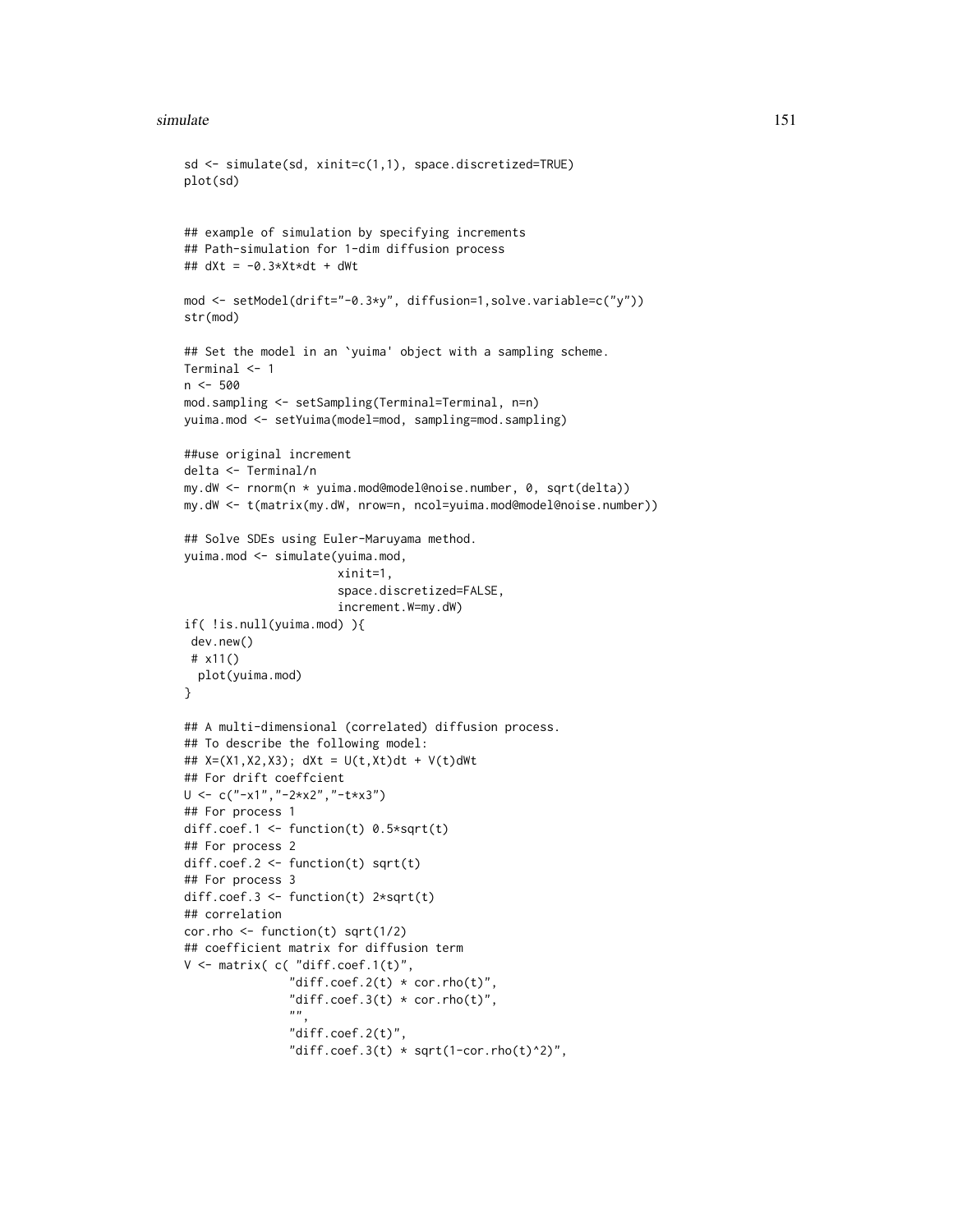```
"diff.coef.1(t) * cor.rho(t)",
               "",
               "diff.coef.3(t)"
               ), 3, 3)
## Model sde using "setModel" function
cor.mod <- setModel(drift = U, diffusion = V,
                    solve.variable=c("x1","x2","x3") )
str(cor.mod)
## Set the `yuima' object.
set.seed(123)
obj.sampling <- setSampling(Terminal=Terminal, n=n)
yuima.obj <- setYuima(model=cor.mod, sampling=obj.sampling)
##use original dW
my.dW <- rnorm(n * yuima.obj@model@noise.number, 0, sqrt(delta))
my.dW <- t(matrix(my.dW, nrow=n, ncol=yuima.obj@model@noise.number))
## Solve SDEs using Euler-Maruyama method.
yuima.obj.path <- simulate(yuima.obj, space.discretized=FALSE,
increment.W=my.dW)
if( !is.null(yuima.obj.path) ){
  dev.new()
# x11()
  plot(yuima.obj.path)
}
##:: sample for Levy process ("CP" type)
## specify the jump term as c(x,t)dzobj.model <- setModel(drift=c("-theta*x"), diffusion="sigma",
jump.coeff="1", measure=list(intensity="1", df=list("dnorm(z, 0, 1)")),
measure.type="CP", solve.variable="x")
##:: Parameters
lambda <-3theta <-6sigma <- 1
xinit \le runif(1)
N < -500h \leq N^{(0)}(-0.7)eps <- h/50
n <- 50*N
T < -N*hset.seed(123)
obj.sampling <- setSampling(Terminal=T, n=n)
obj.yuima <- setYuima(model=obj.model, sampling=obj.sampling)
X <- simulate(obj.yuima, xinit=xinit, true.parameter=list(theta=theta, sigma=sigma))
dev.new()
plot(X)
```
##:: sample for Levy process ("CP" type)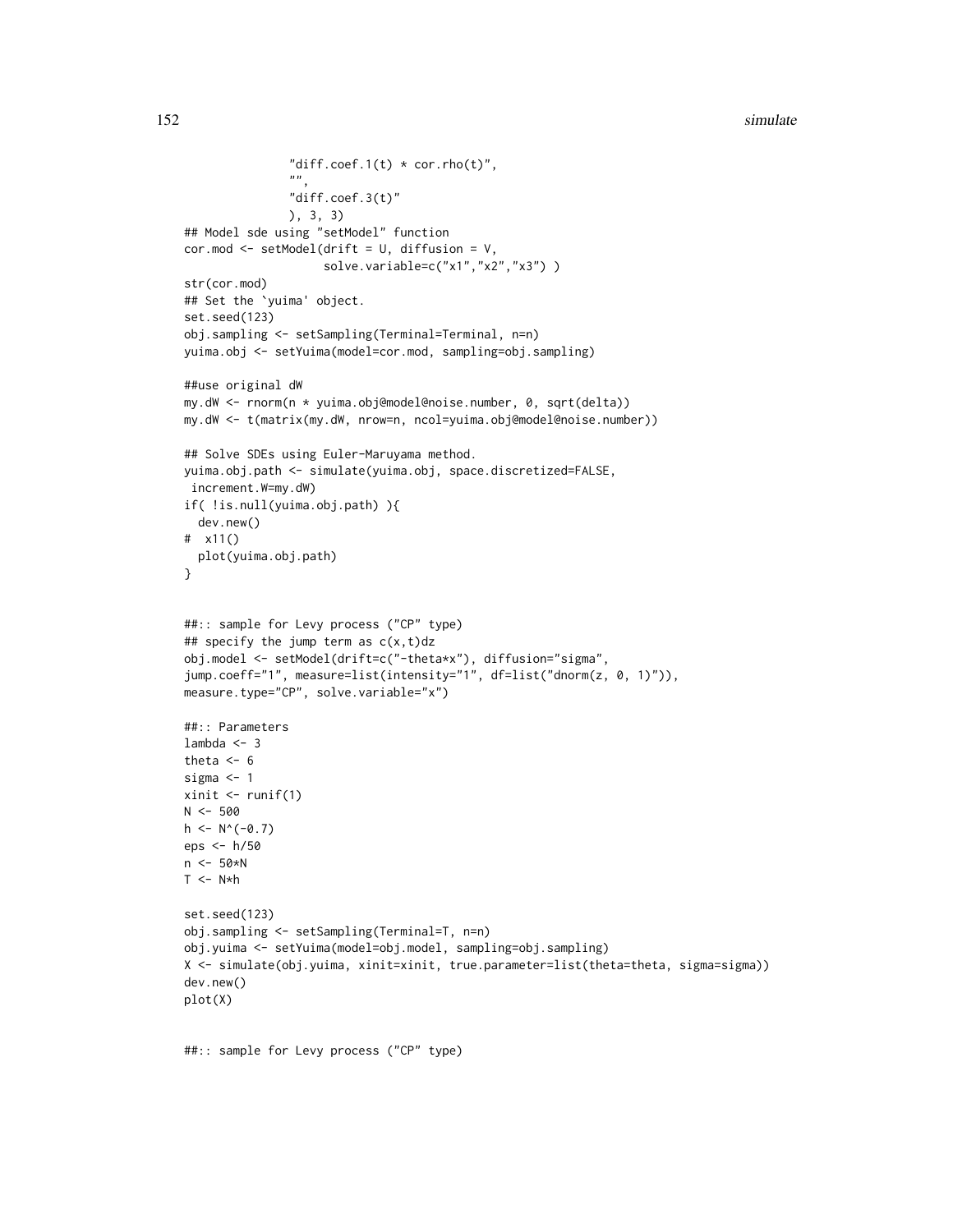#### simulate the contract of the contract of the contract of the contract of the contract of the contract of the contract of the contract of the contract of the contract of the contract of the contract of the contract of the c

```
## specify the jump term as c(x,t,z)## same plot as above example
obj.model <- setModel(drift=c("-theta*x"), diffusion="sigma",
jump.coeff="z", measure=list(intensity="1", df=list("dnorm(z, 0, 1)")),
measure.type="CP", solve.variable="x")
set.seed(123)
obj.sampling <- setSampling(Terminal=T, n=n)
obj.yuima <- setYuima(model=obj.model, sampling=obj.sampling)
X <- simulate(obj.yuima, xinit=xinit, true.parameter=list(theta=theta, sigma=sigma))
dev.new()
plot(X)
##:: sample for Levy process ("code" type)
## dX_{t} = -x dt + dZ_{t}obj.model <- setModel(drift="-x", xinit=1, jump.coeff="1", measure.type="code",
measure=list(df='rIG(z, 1, 0.1)"))
obj.sampling <- setSampling(Terminal=10, n=10000)
obj.yuima <- setYuima(model=obj.model, sampling=obj.sampling)
result <- simulate(obj.yuima)
dev.new()
plot(result)
##:: sample for multidimensional Levy process ("code" type)
## dX = (theta - A X)dt + dZ,## theta=(theta_1, theta_2) = c(1, .5)## A=[a_ij], a_11 = 2, a_12 = 1, a_21 = 1, a_22=2
require(yuima)
x0 \leq c(1,1)beta \leq c(.1, .1)mu < -c(0, 0)delta0 <- 1
alpha <-1Lambda <- matrix(c(1,0,0,1),2,2)
cc <- matrix(c(1, 0, 0, 1), 2, 2)obj.model <- setModel(drift=c("1 - 2*x1-x2",".5-x1-2*x2"), xinit=x0,
solve.variable=c("x1","x2"), jump.coeff=cc, measure.type="code",
measure=list(df="rNIG(z, alpha, beta, delta0, mu, Lambda)"))
obj.sampling <- setSampling(Terminal=10, n=10000)
obj.yuima <- setYuima(model=obj.model, sampling=obj.sampling)
result <- simulate(obj.yuima,true.par=list( alpha=alpha,
beta=beta, delta0=delta0, mu=mu, Lambda=Lambda))
plot(result)
# Path-simulation for a Carma(p=2,q=1) model driven by a Brownian motion:
carma1<-setCarma(p=2,q=1)
str(carma1)
```
# Set the sampling scheme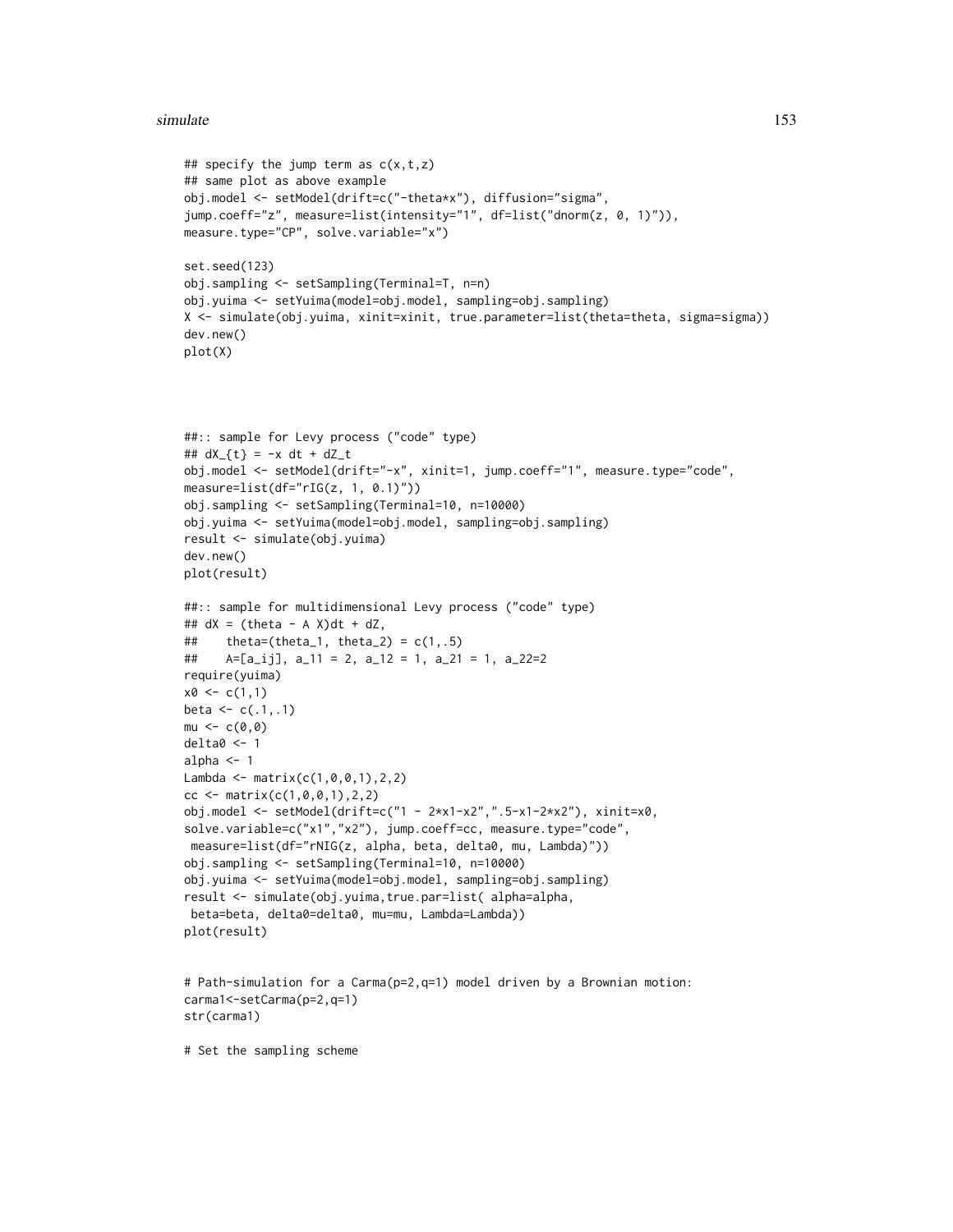```
samp<-setSampling(Terminal=100,n=10000)
# Set the values of the model parameters
par.carma1<-list(b0=1,b1=2.8,a1=2.66,a2=0.3)
set.seed(123)
sim.carma1<-simulate(carma1,
                     true.parameter=par.carma1,
                     sampling=samp)
plot(sim.carma1)
# Path-simulation for a Carma(p=2,q=1) model driven by a Compound Poisson process.
carma1<-setCarma(p=2,
                 q=1,
                 measure=list(intensity="1",df=list("dnorm(z, 0, 1)")),
                 measure.type="CP")
# Set Sampling scheme
samp<-setSampling(Terminal=100,n=10000)
# Fix carma parameters
par.carma1 <- list(b0=1,
                 b1=2.8,
                 a1=2.66,
                 a2=0.3)
set.seed(123)
sim.carma1<-simulate(carma1,
                     true.parameter=par.carma1,
                     sampling=samp)
plot(sim.carma1)
## End(Not run)
```
snr *Calculating self-normalized residuals for SDEs.*

# Description

Calculate self-normalized residuals based on the Gaussian quasi-likelihood estimator.

## Usage

snr(yuima, start, lower, upper, withdrift)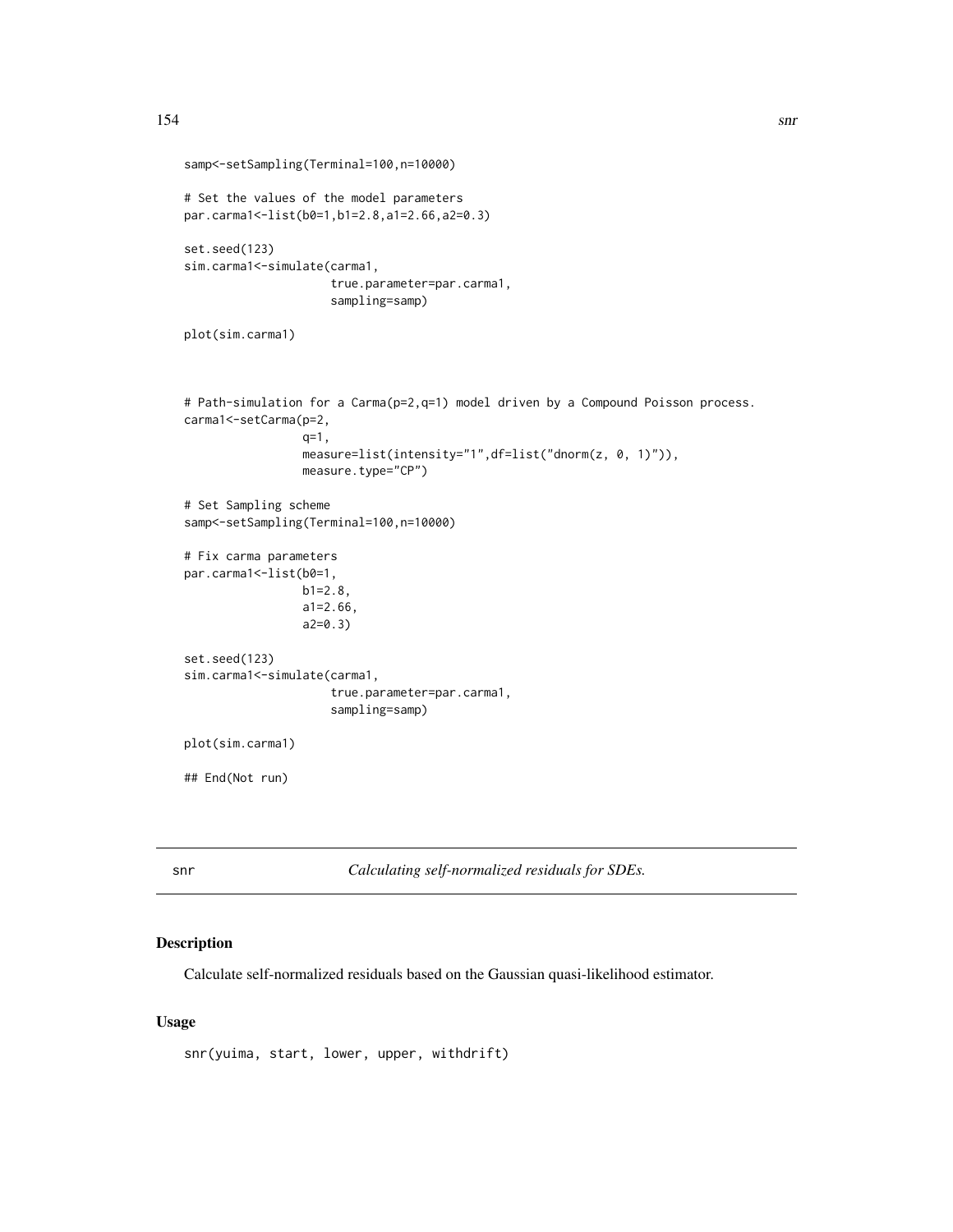#### Arguments

| vuima     | a yuima object.                                                                                      |  |
|-----------|------------------------------------------------------------------------------------------------------|--|
| lower     | a named list for specifying lower bounds of parameters.                                              |  |
| upper     | a named list for specifying upper bounds of parameters.                                              |  |
| start     | initial values to be passed to the optimizer.                                                        |  |
| withdrift | use drift information for constructing self-normalized residuals. by default,<br>withdrift = $FALSE$ |  |

# Details

This function calculates the Gaussian quasi maximum likelihood estimator and associated selfnormalized residuals.

#### Value

| estimator | Gaussian quasi maximum likelihood estimator                                  |
|-----------|------------------------------------------------------------------------------|
| snr       | self-normalized residuals based on the Gaussian quasi maximum likelihood es- |
|           | timator                                                                      |

## Author(s)

The YUIMA Project Team

Contacts: Yuma Uehara <y-uehara@ism.ac.jp>

## References

Masuda, H. (2013). Asymptotics for functionals of self-normalized residuals of discretely observed stochastic processes. Stochastic Processes and their Applications 123 (2013), 2752–2778

# Examples

```
## Not run:
# Test code (1. diffusion case)
yuima.mod <- setModel(drift="-theta*x",diffusion="theta1/sqrt(1+x^2)")
n <- 10000
ysamp <- setSampling(Terminal=n^(1/3),n=n)
yuima <- setYuima(model=yuima.mod, sampling=ysamp)
set.seed(123)
yuima <- simulate(yuima, xinit=0, true.parameter = list(theta=2,theta1=3))
start=list(theta=3,theta1=0.5)
lower=list(theta=1,theta1=0.3)
upper=list(theta=5,theta1=3)
res <- snr(yuima,start,lower,upper)
str(res)
# Test code (2.jump diffusion case)
a < -3b < -5mod <- setModel(drift="10-theta*x", #drift="10-3*x/(1+x^2)",
```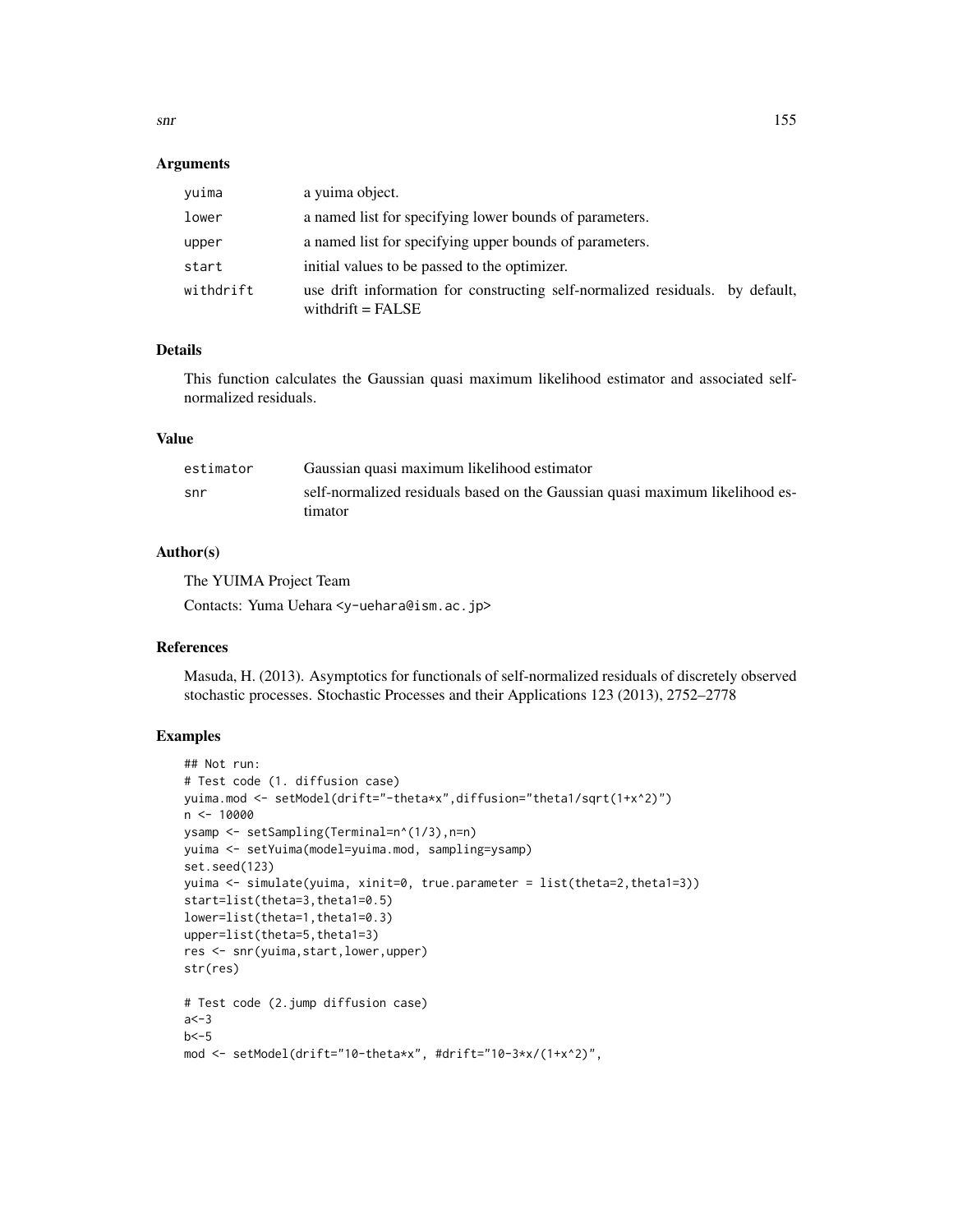```
diffusion="theta1*(2+x^2)/(1+x^2)",
                jump.coeff="1",
                # measure=list(intensity="10",df=list("dgamma(z, a, b)")),
                measure=list(intensity="10",df=list("dunif(z, a, b)")),
                measure.type="CP")
T <- 100 ## Terminal
n <- 10000 ## generation size
samp <- setSampling(Terminal=T, n=n) ## define sampling scheme
yuima <- setYuima(model = mod, sampling = samp)
yuima <- simulate(yuima, xinit=1,
                  true.parameter=list(theta=2,theta1=sqrt(2),a=a,b=b),
                  sampling = samp)
start=list(theta=3,theta1=0.5)
lower=list(theta=1,theta1=0.3)
upper=list(theta=5,theta1=3)
res <- snr(yuima,start,lower,upper)
str(res)
## End(Not run)
```
spectralcov *Spectral Method for Cumulative Covariance Estimation*

# Description

This function implements the local method of moments proposed in Bibinger et al. (2014) to estimate the cummulative covariance matrix of a non-synchronously observed multi-dimensional Ito process with noise.

#### Usage

```
lmm(x, block = 20, freq = 50, freq.p = 10, K = 4, interval = c(0, 1),Sigma.p = NULL, noise.var = "AMZ", samp.adj = "direct", psd = TRUE)
```
#### Arguments

| X      | an object of yuima-class or yuima.data-class.                                                                                                                                                                                |
|--------|------------------------------------------------------------------------------------------------------------------------------------------------------------------------------------------------------------------------------|
| block  | a positive integer indicating the number of the blocks which the observation<br>interval is split into.                                                                                                                      |
| freg   | a positive integer indicating the number of the frequencies used to compute the<br>final estimator.                                                                                                                          |
| freq.p | a positive integer indicating the number of the frequencies used to compute the<br>pilot estimator for the spot covariance matrix (corresponding to the number $J_n$<br>in Eq. $(29)$ from Altmeyer and Bibinger $(2015)$ ). |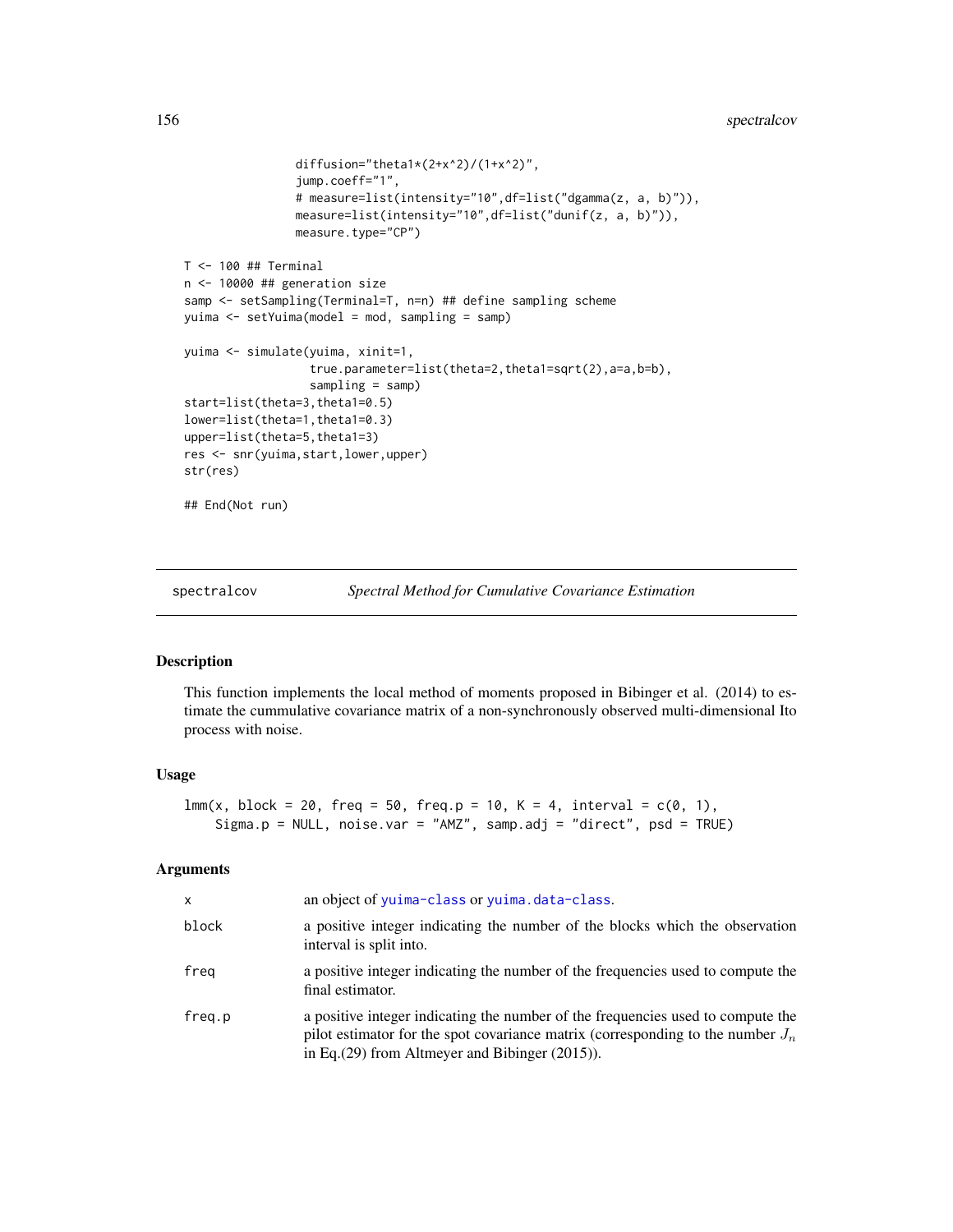| K         | a positive integer indicating the number of the blocks used to compute the pilot<br>estimator for the spot covariance matrix (corresponding to the number $K_n$ in<br>Eq. $(29)$ from Altmeyer and Bibinger $(2015)$ ).                                                                                                                                                                                                                                                                                                                                                                                                                                                                                                                                                                                                                                                        |
|-----------|--------------------------------------------------------------------------------------------------------------------------------------------------------------------------------------------------------------------------------------------------------------------------------------------------------------------------------------------------------------------------------------------------------------------------------------------------------------------------------------------------------------------------------------------------------------------------------------------------------------------------------------------------------------------------------------------------------------------------------------------------------------------------------------------------------------------------------------------------------------------------------|
| interval  | a vector indicating the observation interval. The first component represents the<br>initial value and the second component represents the terminal value.                                                                                                                                                                                                                                                                                                                                                                                                                                                                                                                                                                                                                                                                                                                      |
| Sigma.p   | a block by dim(x) matrix giving the pilot estimates of the spot covariance ma-<br>trix plugged into the optimal weight matrices. If NULL (the default), it is com-<br>puted by using formula (29) from Altmeyer and Bibinger (2015).                                                                                                                                                                                                                                                                                                                                                                                                                                                                                                                                                                                                                                           |
| noise.var | character string giving the method to estimate the noise variances. There are sev-<br>eral options: "AMZ" (the default) uses equation (3.7) from Gatheral and Oomen<br>(2010), i.e. the quasi-maximum likelihood estimator proposed by Ait-Sahalia<br>et al. $(2005)$ (see also Xiu $(2010)$ ). "BR" uses equation $(3.9)$ from Gatheral<br>and Oomen (2010), i.e. the sample average of the squared returns divided by<br>2, the estimator proposed by Bandi and Russel (2006). "0" uses equation (3.8)<br>from Gatheral and Oomen (2010), i.e. another method-of-moments estimator<br>proposed by Oomen (2006). It is also possible to directly specify the noise<br>variances by setting this argument to a numeric vector. In this case the i-th<br>component of noise. var must indicates the variance of the noise for the i-th<br>component of the observation process. |
| samp.adj  | character string giving the method to adjust the effect of the sampling times on<br>the variances of the spectral statistics for the noise part. The default method<br>"direct" uses the local sums of the squares of the one-skip differences of the<br>sampling times divided by 2, which directly appears in the representation of the<br>variances of the spectral statistics for the noise part. Another choice is "QVT",<br>which uses the local quadratic variations of time as in Altmeyer and Bibinger<br>$(2015)$ and Bibinger et al. $(2014)$ .                                                                                                                                                                                                                                                                                                                     |
| psd       | logical. If TRUE (the default), the estimated covariance matrix and variance-<br>covariance matrix are converted to their spectral absolute values to ensure their<br>positive semi-definiteness. This procedure does not matter in terms of the asymp-<br>totic theory.                                                                                                                                                                                                                                                                                                                                                                                                                                                                                                                                                                                                       |

# Details

The default implementation is the adaptive version of the local method of moments estimator, which is only based on observation data. It is possible to implement oracle versions of the estimator by setting user-specified Sigma.p and/or noise.var. An example is given below.

# Value

An object of class "yuima.specv", which is a list with the following elements:

| covmat      | the estimated covariance matrix                                |
|-------------|----------------------------------------------------------------|
| <b>VCOV</b> | the estimated variance-covariance matrix of as vector (covmat) |
| Sigma.p     | the pilot estimates of the spot covariance matrix              |

# Author(s)

Yuta Koike with YUIMA Project Team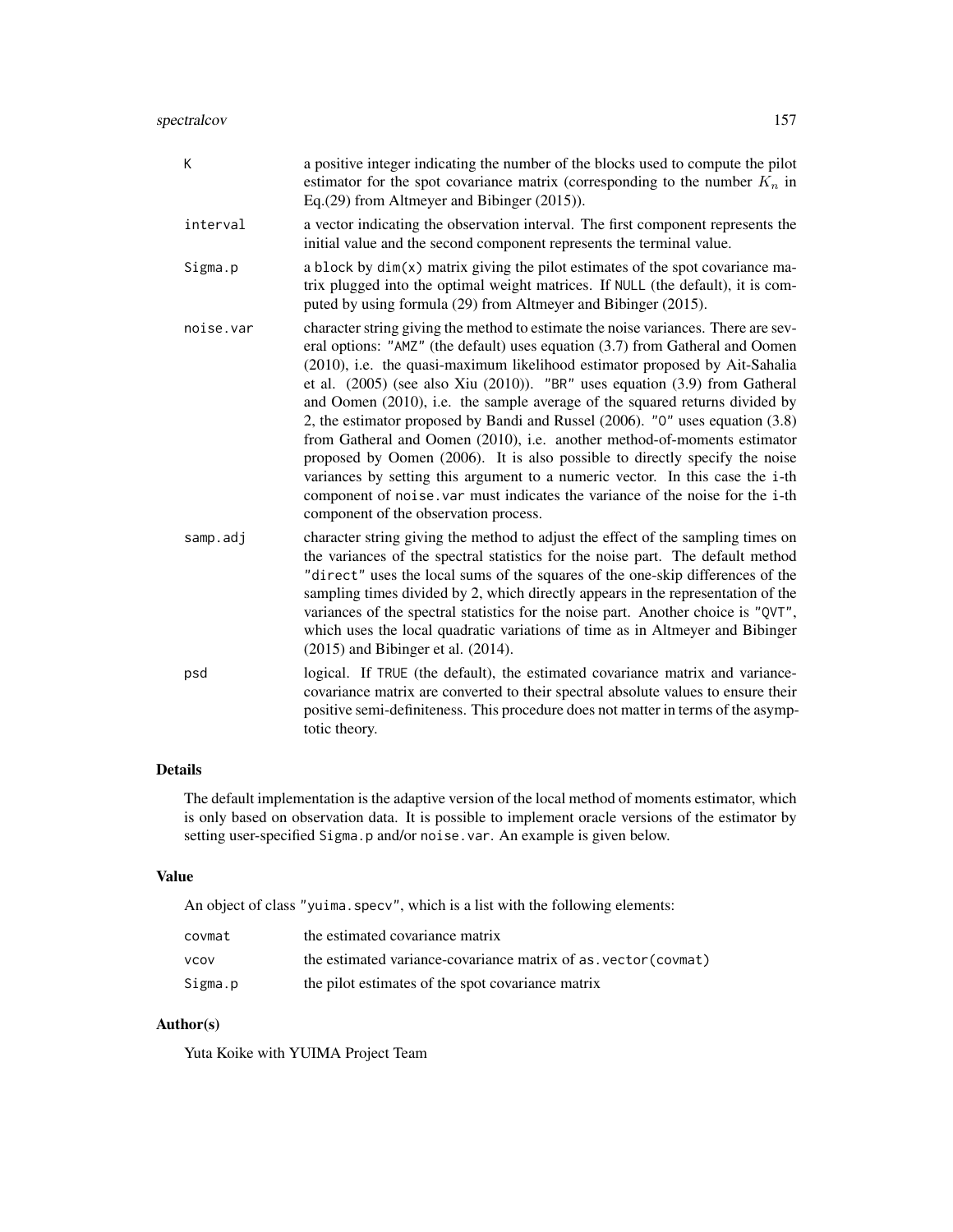## References

Ait-Sahalia, Y., Mykland, P. A. and Zhang, L. (2005) How often to sample a continuous-time process in the presence of market microstructure noise, *The Review of Financial Studies*, 18, 351–416.

Altmeyer, R. and Bibinger, M. (2015) Functional stable limit theorems for quasi-efficient spectral covolatility estimators, to appear in *Stochastic processes and their applications*, doi:10.1016/j.spa.2015.07.009.

Bandi, F. M. and Russell, J. R. (2006) Separating microstructure noise from volatility, *Journal of Financial Economics*, 79, 655–692.

Bibinger, M., Hautsch, N., Malec, P. and Reiss, M. (2014) Estimating the quadratic covariation matrix from noisy observations: local method of moments and efficiency, *Annals of Statistics*, 42, 80–114.

Gatheral J. and Oomen, R. C. A. (2010) Zero-intelligence realized variance estimation, *Finance Stochastics*, 14, 249–283.

Oomen, R. C. A. (2006) Properties of realized variance under alternative sampling schemes, *Journal of Business and Economic Statistics*, 24, 219–237.

Reiss, M. (2011) Asymptotic equivalence for inference on the volatility from noisy observations, *Annals of Statistics*, 39, 772–802.

Xiu, D. (2010) Quasi-maximum likelihood estimation of volatility with high frequency data, *Journal of Econometrics*, 159, 235–250.

#### See Also

[cce](#page-23-0), [setData](#page-123-0)

# Examples

```
# Example. One-dimensional and regular sampling case
# Here the simulated model is taken from Reiss (2011)
## Set a model
sigma <- function(t) sqrt(0.02 + 0.2 * (t - 0.5)^4)
modI <- setModel(drift = 0, diffusion = "sigma(t)")
## Generate a path of the process
set.seed(117)
n < -12000yuima.samp <- setSampling(Terminal = 1, n = n)
yuima <- setYuima(model = modI, sampling = yuima.samp)
yuima <- simulate(yuima, xinit = 0)
delta <- 0.01 # standard deviation of microstructure noise
yuima <- noisy.sampling(yuima, var.adj = delta^2) # generate noisy observations
plot(yuima)
## Estimation of the integrated volatility
est <- lmm(yuima)
est
## True integrated volatility and theoretical standard error
```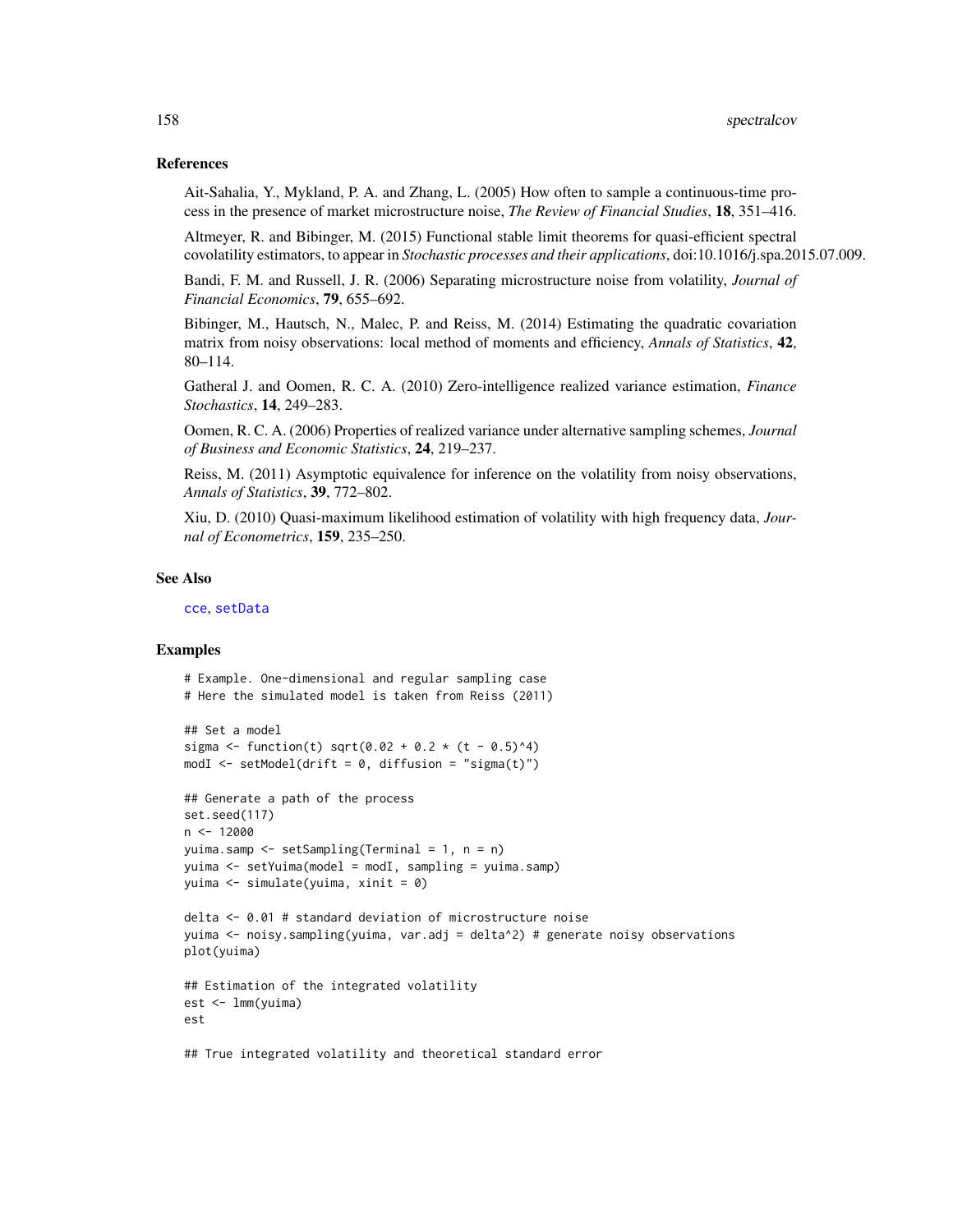# spectralcov 159

```
disc \leq seq(0, 1, by = 1/n)
cat("true integrated volatility\n")
print(mean(sigma(disc[-1])^2))
cat("theoretical standard error\n")
print(sqrt(8*delta*mean(sigma(disc[-1])^3))/n^(1/4))
# Plotting the pilot estimate of the spot variance path
block <- 20
G \leftarrow \text{seq}(0, 1, \text{by=1/block})[1:block]
Sigma.p <- sigma(G)^2 # true spot variance
plot(zoo(Sigma.p, G), col = "blue",, xlab = "time",
     ylab = expression(sigma(t)^2)lines(zoo(est$Sigma.p, G))
## "Oracle" implementation
lmm(yuima, block = block, Sigma.p = Sigma.p, noise.var = delta^2)
# Example. Multi-dimensional case
# We simulate noisy observations of a correlated bivariate Brownian motion
# First we examine the regular sampling case since in this situsation the theoretical standard
# error can easily be computed via the formulae given in p.88 of Bibinger et al. (2014)
## Set a model
drift \leq c(0,0)rho <- 0.5 # correlation
diffusion \leq matrix(c(1, rho, 0, sqrt(1-rho^2)), 2, 2)
modII <- setModel(drift=drift,diffusion=diffusion,
                  state.variable=c("x1","x2"),solve.variable=c("x1","x2"))
## Generate a path of the latent process
set.seed(123)
## We regard the unit interval as 6.5 hours and generate the path on it
## with the step size equal to 1 seconds
n <- 8000
yuima.samp <- setSampling(Terminal = 1, n = n)
yuima <- setYuima(model = modII, sampling = yuima.samp)
yuima <- simulate(yuima)
## Generate noisy observations
eta <- 0.05
yuima <- noisy.sampling(yuima, var.adj = diag(eta^2, 2))
plot(yuima)
## Estimation of the integrated covariance matrix
est <- lmm(yuima)
est
## Theoretical standard error
```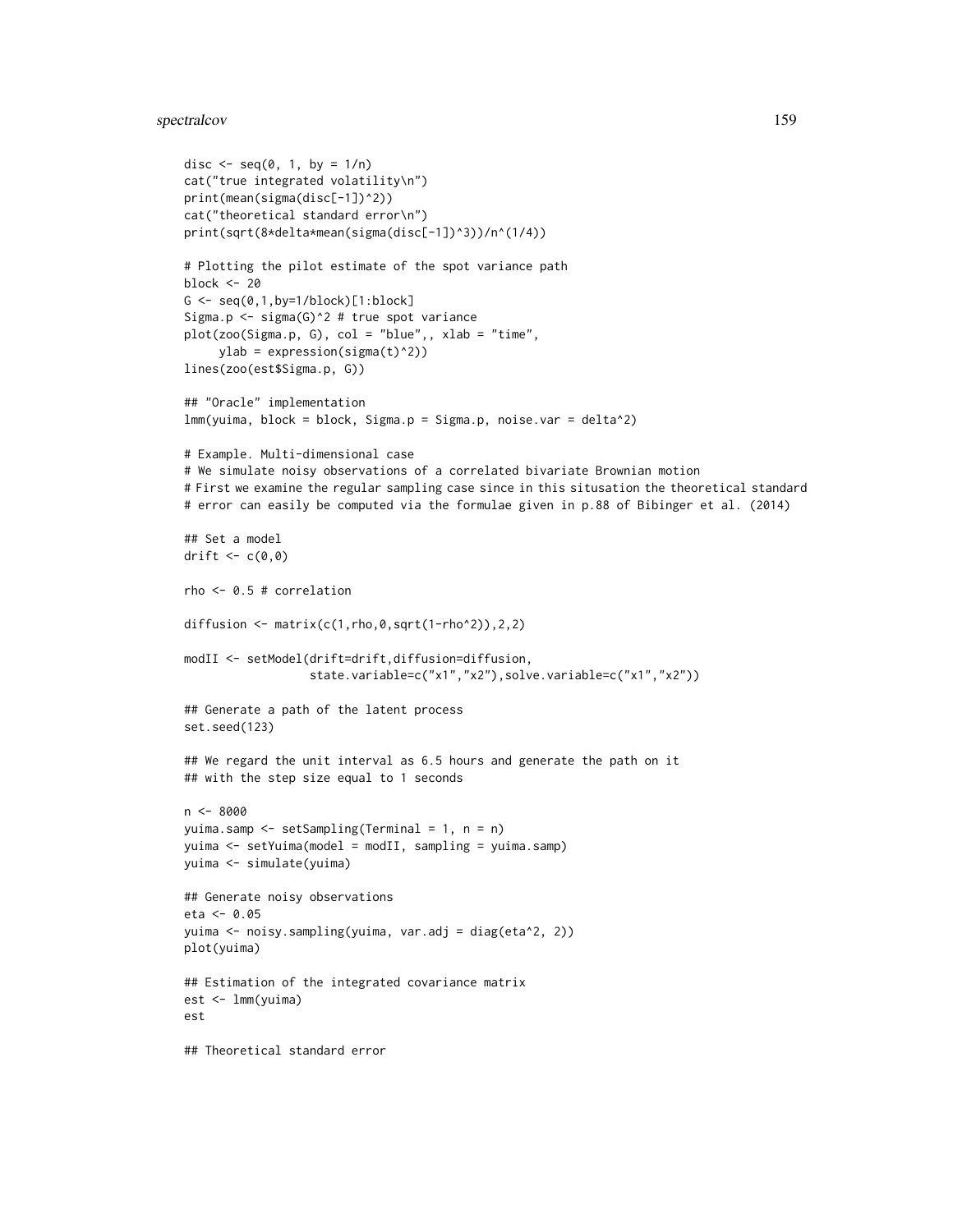```
a \leq \sqrt{4 \times 1} + eta \sqrt{2} (sqrt(1 + rho) + sqrt(1 - rho)))
b <- sqrt(2 * eta * ((1 + rho)^(3/2) + (1 - rho)^(3/2)))
cat("theoretical standard error\n")
print(matrix(c(a,b,b,a),2,2)/n^(1/4))
## "Oracle" implementation
block <- 20
Sigma.p <- matrix(c(1,rho,rho,1),block,4,byrow=TRUE) # true spot covariance matrix
lmm(yuima, block = block, Sigma.p = Sigma.p, noise.var = rep(eta^2,2))
# Next we extract nonsynchronous observations from
# the path generated above by Poisson random sampling
psample \leq poisson.random.sampling(yuima, rate = c(1/2,1/2), n = n)
## Estimation of the integrated covariance matrix
lmm(psample)
## "Oracle" implementation
lmm(psample, block = block, Sigma.p = Sigma.p, noise.var = rep(eta^2,2))
## Other choices of tuning parameters (estimated values are not varied so much)
lmm(psample, block = 25)
lmm(psample, freq = 100)
lmm(psample, freq.p = 15)
lmm(psample, K = 8)
```
subsampling *subsampling*

## Description

subsampling

## Usage

subsampling(x, sampling, ...)

## Arguments

| $\boldsymbol{\mathsf{x}}$ | an yuima-class or yuima.model-class object. |
|---------------------------|---------------------------------------------|
| sampling                  | a yuima.sampling-class object.              |
| $\cdot$                   | used to create a sampling structure         |

# Details

When subsampling on some grid of times, it may happen that no data is available at the given grid point. In this case it is possible to use several techniques. Different options are avaiable specifying the argument, or the slot, interpolation: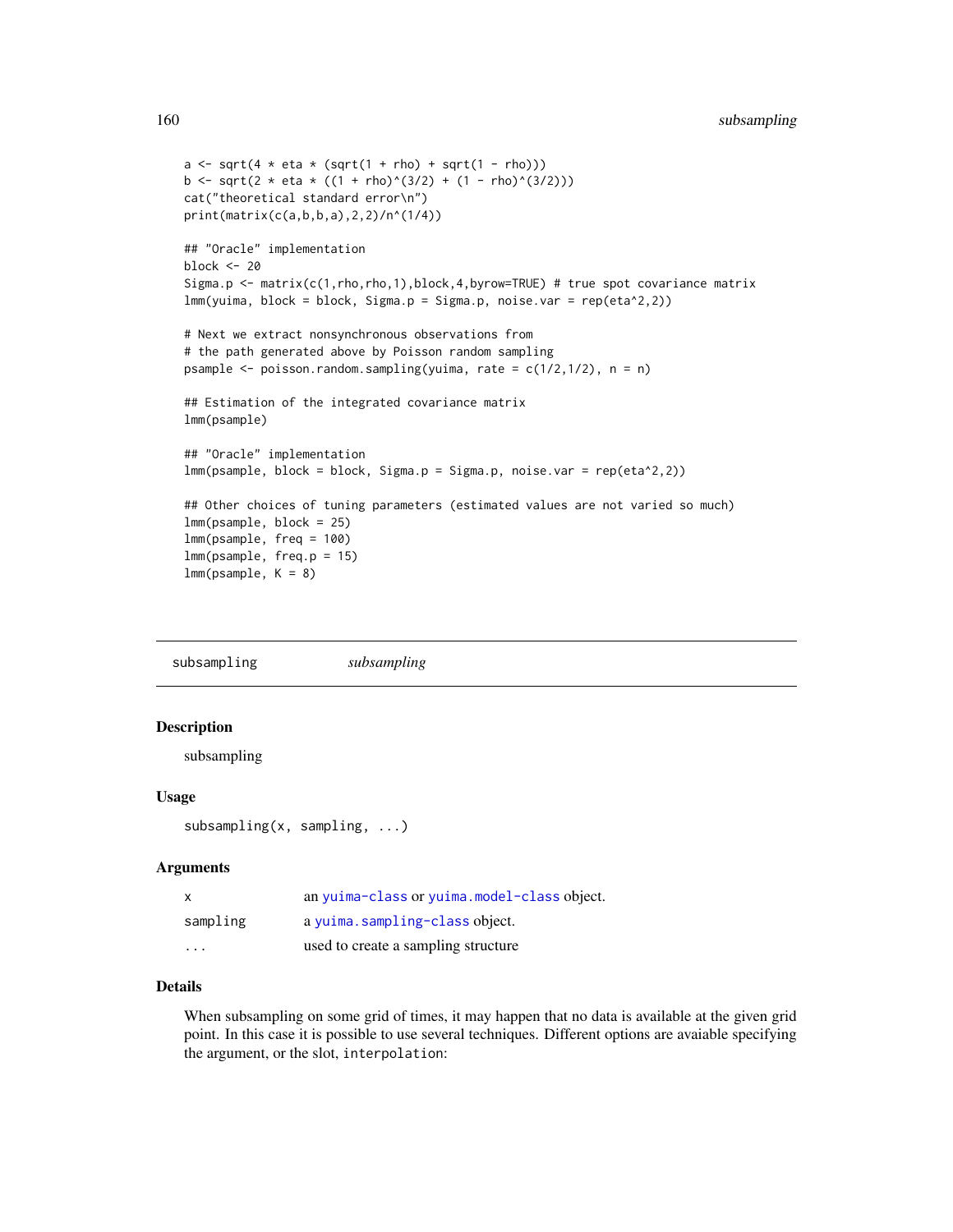# subsampling 161

- "none" or "exact" no interpolation. If no data point exists at a given grid point, NA is returned in the subsampled data
- "pt" or "previous" the first data on the left of the grid point instant is used.
- "nt" or "next" the first data on the right of the grid point instant is used.
- "lin" or "linear" the average of the values of the first data on the left and the first data to the right of the grid point instant is used.

#### Value

yuima a yuima.data-class object.

## Author(s)

The YUIMA Project Team

#### Examples

```
## Set a model
diff.coef.1 <- function(t, x1=0, x2) x2*(1+t)diff.coef.2 <- function(t, x1, x2=0) x1*sqrt(1+t^2)cor.rho <- function(t, x1=0, x2=0) sqrt((1+cos(x1+x2))/2)diff.coef.matrix <- matrix(c("diff.coef.1(t,x1,x2)",
"diff.coef.2(t,x1,x2)*cor.rho(t,x1,x2)", "",
"diff.coef.2(t,x1,x2)*sqrt(1-cor.rho(t,x1,x2)^2)"),2,2)
cor.mod <- setModel(drift=c("",""), diffusion=diff.coef.matrix,
solve.variable=c("x1", "x2"), xinit=c(3,2))
set.seed(111)
## We first simulate the two dimensional diffusion model
```

```
yuima.samp <- setSampling(Terminal=1, n=1200)
yuima <- setYuima(model=cor.mod, sampling=yuima.samp)
yuima.sim <- simulate(yuima)
```

```
plot(yuima.sim, plot.type="single")
```

```
## random sampling with exponential times
## one random sequence per time series
newsamp <- setSampling(
random=list(rdist=c( function(x) rexp(x, rate=10),
 function(x) rexp(x, rate=20)))
newdata <- subsampling(yuima.sim, sampling=newsamp)
points(get.zoo.data(newdata)[[1]],col="red")
points(get.zoo.data(newdata)[[2]],col="green")
```

```
plot(yuima.sim, plot.type="single")
```

```
## deterministic subsampling with different
## frequence for each time series
newsamp <- setSampling(delta=c(0.1,0.2))
newdata <- subsampling(yuima.sim, sampling=newsamp)
```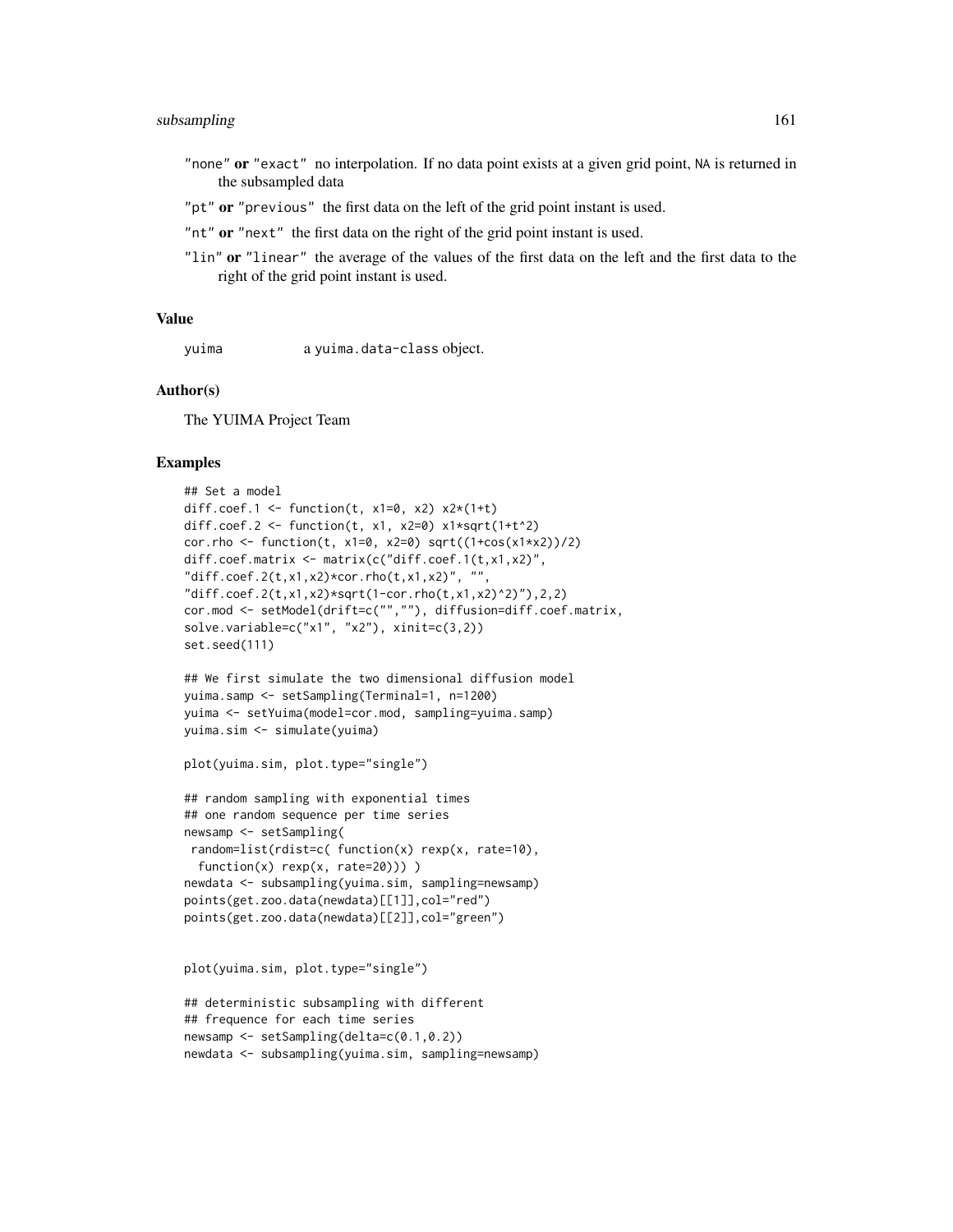162 toLatex to the control of the control of the control of the control of the control of the control of the control of the control of the control of the control of the control of the control of the control of the control

```
points(get.zoo.data(newdata)[[1]],col="red")
points(get.zoo.data(newdata)[[2]],col="green")
```
toLatex *Additional Methods for LaTeX Representations for Yuima objects*

## Description

These methods convert [yuima-class](#page-166-0), [yuima.model-class](#page-178-0), [yuima.carma-class](#page-168-0) or [yuima.cogarch-class](#page-170-0) objects to character vectors with LaTeX markup.

## Usage

```
## S3 method for class 'yuima'
toLatex(object,...)
## S3 method for class 'yuima.model'
toLatex(object,...)
## S3 method for class 'yuima.carma'
toLatex(object,...)
## S3 method for class 'yuima.cogarch'
toLatex(object,...)
```
# Arguments

| object   | object of a class yuima, yuima.model or yuima.carma. |
|----------|------------------------------------------------------|
| $\cdots$ | currently not used.                                  |

# Details

This method tries to convert a formal description of the model slot of the yuima object into a LaTeX formula. This is just a simple proof of concept and probably further LaTex manipulations for use in papers. Copy and paste of the output of toLatex into a real LaTeX file should do the job.

#### Examples

```
# dXt = theta*Xt*dt + dWt
mod1 <- setModel(drift="theta*y", diffusion=1, solve.variable=c("y"))
str(mod1)
toLatex(mod1)
# A multi-dimensional (correlated) diffusion process.
# To describe the following model:
# X=(X1, X2, X3); dXt = U(t, Xt)dt + V(t) dWt# For drift coeffcient
U \leq C("-x1", "-2*x2", "-txx3")# For diffusion coefficient of X1
v1 <- function(t) 0.5*sqrt(t)
# For diffusion coefficient of X2
```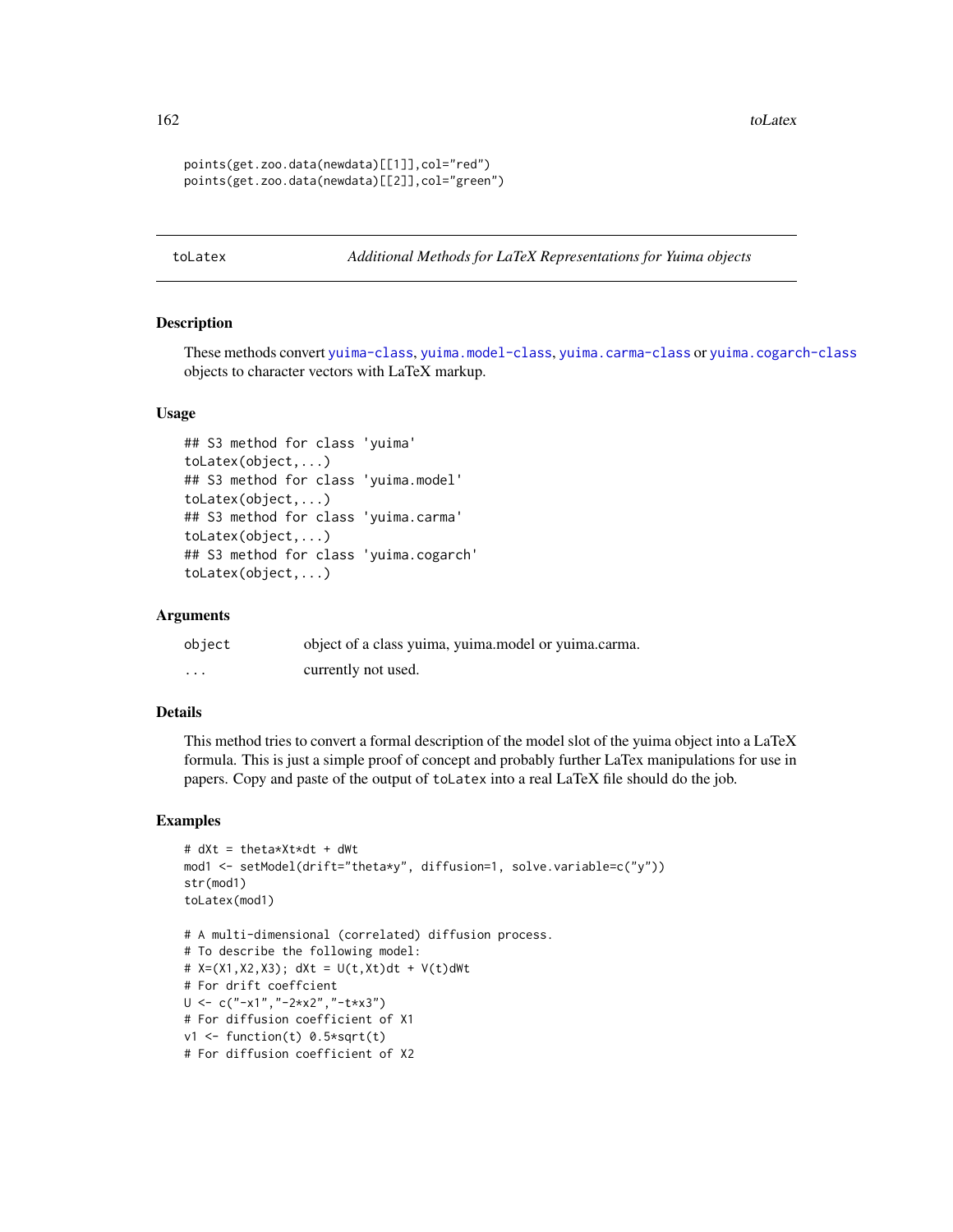```
v2 \leftarrow function(t) sqrt(t)
# For diffusion coefficient of X3
v3 <- function(t) 2*sqrt(t)
# correlation
rho \le function(t) sqrt(1/2)
# coefficient matrix for diffusion term
V \leq matrix( c( "v1(t)",
                 "v2(t) * rho(t)","v3(t) * rho(t)",".
                 "v2(t) * sqrt(1-rho(t)^2)",
                 ",
                 \hat{\bar{n}} \hat{\bar{n}}",
                 "v3(t) * sqrt(1-rho(t)^2)"), 3, 3)
# Model sde using "setModel" function
cor.mod <- setModel(drift = U, diffusion = V,
state.variable=c("x1","x2","x3"),
solve.variable=c("x1","x2","x3"))
str(cor.mod)
toLatex(cor.mod)
# A CARMA(p=3,q=1) process.
carma1<-setCarma(p=3,q=1,loc.par="c",scale.par="s")
str(carma1)
toLatex(carma1)
# A COGARCH(p=3,q=5) process.
cogarch1<-setCogarch(p=3,q=5,
                        measure=list(df=list("rNIG(z, mu00, bu00, 1, 0)")),
                        measure.type="code")
str(cogarch1)
toLatex(cogarch1)
```

| variable.Integral | Class for the mathematical description of integral of a stochastic pro- |
|-------------------|-------------------------------------------------------------------------|
|                   | cess                                                                    |

Auxiliar class for definition of an object of class [yuima.Integral](#page-175-0). see the documentation of [yuima.Integral](#page-175-0) for more details.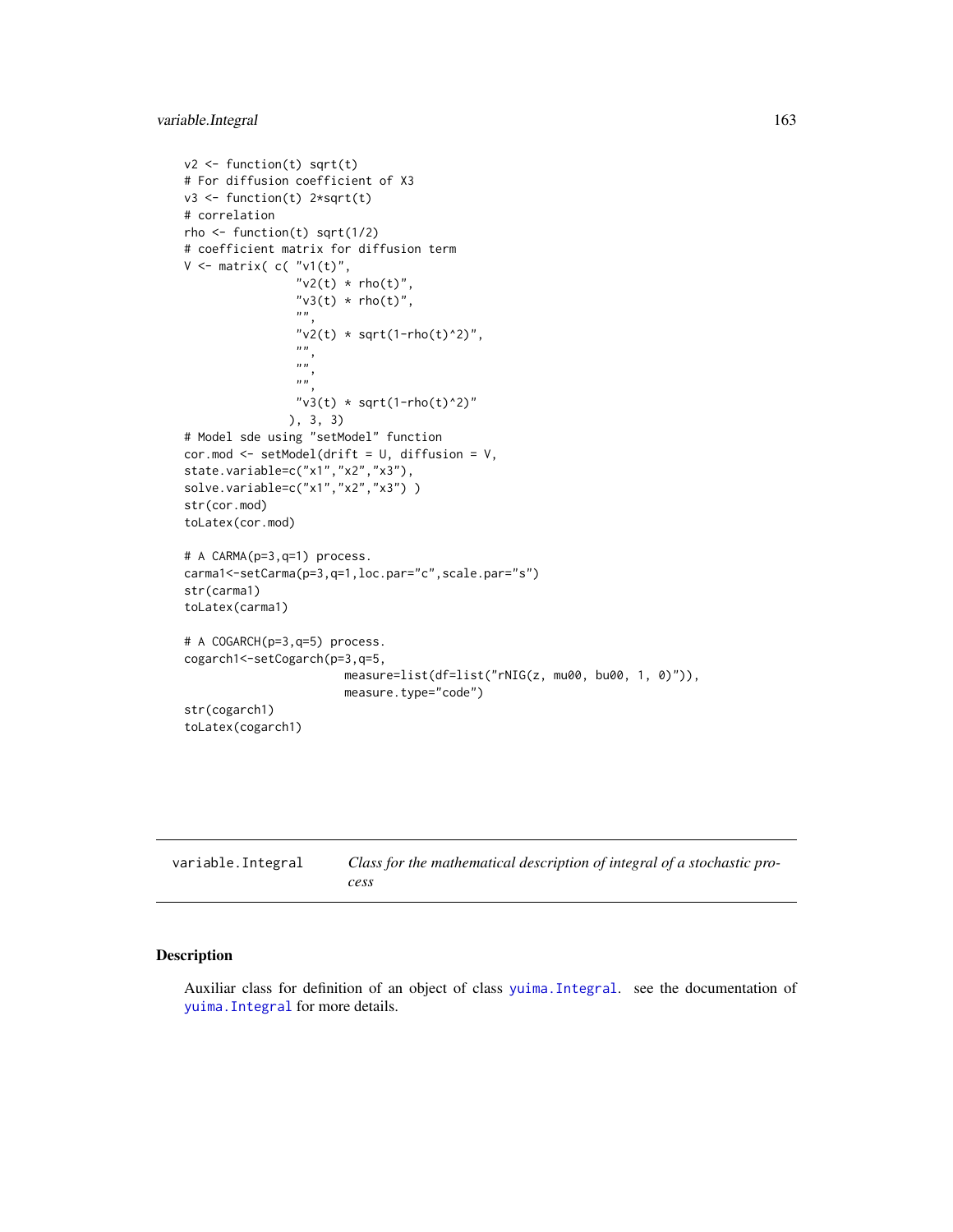This function estimates lead-lag parameters on a scale-by-scale basis from non-synchronously observed bivariate processes, using the estimatiors proposed in Hayashi and Koike (2018b).

# Usage

wllag(x, y, J = 8, N = 10, tau = 1e-3, from = -to, to = 100,  $verbose = FALSE, in.tau = FALSE, tol = 1e-6)$ 

# Arguments

| $\times$     | a zoo object for observation data of the first process.                                                                                                                                                                                                                                                                     |
|--------------|-----------------------------------------------------------------------------------------------------------------------------------------------------------------------------------------------------------------------------------------------------------------------------------------------------------------------------|
| у            | a zoo object for observation data of the second process.                                                                                                                                                                                                                                                                    |
| $\mathbf{J}$ | a positive integer. Scale-by scale lead-lag parameters are estimated up to the<br>level J.                                                                                                                                                                                                                                  |
| N            | The number of vanishing moments of Daubechies' compactly supported wavelets.<br>This should be an integer between 1 and 10.                                                                                                                                                                                                 |
| tau          | the step size of a finite grid on which objective functions are evaluated. Note that<br>this value is identified with the finest time resolution of the underlying model.<br>The default value 1e-3 corresponds to 1 mili-second if the unit time corresponds<br>to 1 second.                                               |
| from         | a negative integer. from*tau gives the lower end of a finite grid on which ob-<br>jective functions are evaluated.                                                                                                                                                                                                          |
| to           | a positive integer. to*tau gives the upper end of a finite grid on which objective<br>functions are evaluated.                                                                                                                                                                                                              |
| verbose      | a logical. If FALSE (default), the function returns only the estimated scale-by-<br>scale lead-lag parameters. Otherwise, the function also returns some other statis-<br>tics such as values of the signed objective functions. See 'Value'.                                                                               |
| in.tau       | a logical. If TRUE, the estimated lead-lag parameters are returned in increments<br>of tau. That is, the estimated lead-lag parameters are divided by tau.                                                                                                                                                                  |
| tol          | tolelance parameter to avoid numerical errors in comparison of time stamps. All<br>time stamps are divided by tol and rounded to integers. A reasonable choice of<br>tol is the minimum unit of time stamps. The default value 1e-6 supposes that<br>the minimum unit of time stamps is greater or equal to 1 micro-second. |

# Details

Hayashi and Koike (2018a) introduced a bivariate continuous-time model having different leadlag relationships at different time scales. The wavelet cross-covariance functions of this model, computed based on the Littlewood-Paley wavelets, have unique maximizers in absolute values at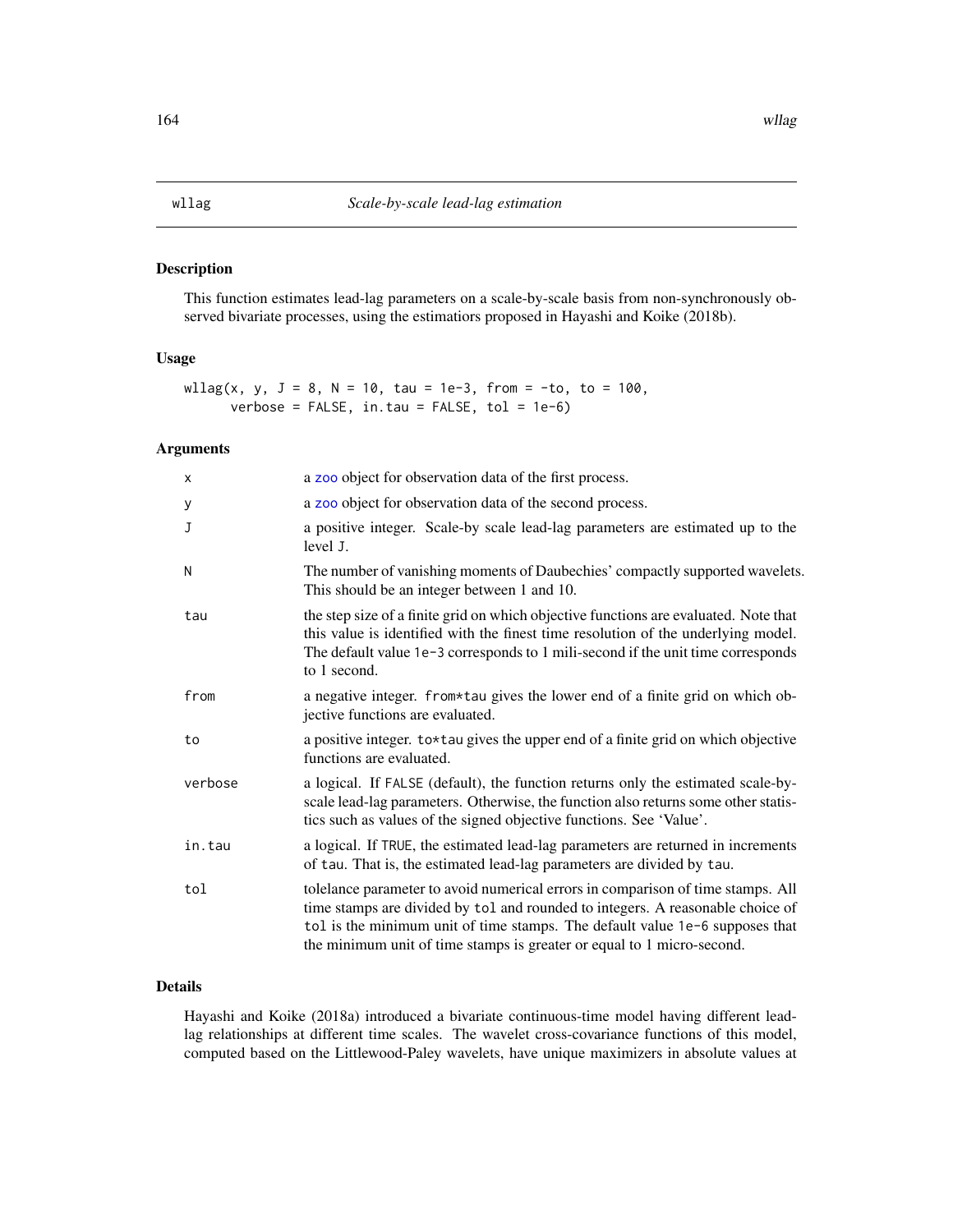#### willag and the state of the state of the state of the state of the state of the state of the state of the state of the state of the state of the state of the state of the state of the state of the state of the state of the

each time scale. These maximizer can be considered as lead-lag parameters at each time scale. To estimate these parameters from discrete observation data, Hayashi and Koike (2018b) constructed objective functions mimicking behavior of the wavelet cross-covariance functions of the underlying model. Then, estimates of the scale-by-scale lead-lag parameters can be obtained by maximizing these objective functions in absolute values.

# Value

If verbose is FALSE, a numeric vector with length J, corresponding to the estimated scale-by-scale lead-lag parameters, is returned. Note that their positive values indicate that the first process leads the second process.

Otherwise, an object of class "yuima.wllag", which is a list with the following components, is returned:

| lagtheta   | the estimated scale-by-scale lead-lag parameters. The $j$ th component corre-<br>sponds to the estimate at the level $j$ . A positive value indicates that the first<br>process leads the second process.  |
|------------|------------------------------------------------------------------------------------------------------------------------------------------------------------------------------------------------------------|
| obj.values | the values of the objective functions evaluated at the estimated lead-lag param-<br>eters.                                                                                                                 |
| obj.fun    | a list of values of the objective functions. The $j$ th component of the list corre-<br>sponds to a zoo object for values of the signed objective function at the level $j$<br>indexed by the search grid. |
| theta.hry  | the lead-lag parameter estimate in the sense of Hoffmann, Rosenbaum and Yoshida<br>(2013).                                                                                                                 |
| cor.hry    | the correltion coefficient in the sense of Hoffmann, Rosenbaum and Yoshida<br>(2013), evaluated at the estimated lead-lag parameter.                                                                       |
| ccor.hry   | a zoo object for values of the cross correlation function in the sense of Hoffmann,<br>Rosenbaum and Yoshida (2013) indexed by the search grid.                                                            |

## Note

Smaller levels correspond to finer time scales. In particular, the first level corresponds to the finest time resolution, which is defined by the argument tau.

If there are multiple maximizers in an objective function, wllag takes a maximizer farthest from zero (if there are two such values, the function takes the negative one). This behavior is different from [llag](#page-70-0).

The objective functions themselves do NOT consitently estimate the corresponding wavelet covariance functions. This means that values in obj.values and obj.fun cannot be interpreted as covaraince estimates (their scales depend on the degree of non-synchronicity of observation times).

## Author(s)

Yuta Koike with YUIMA Project Team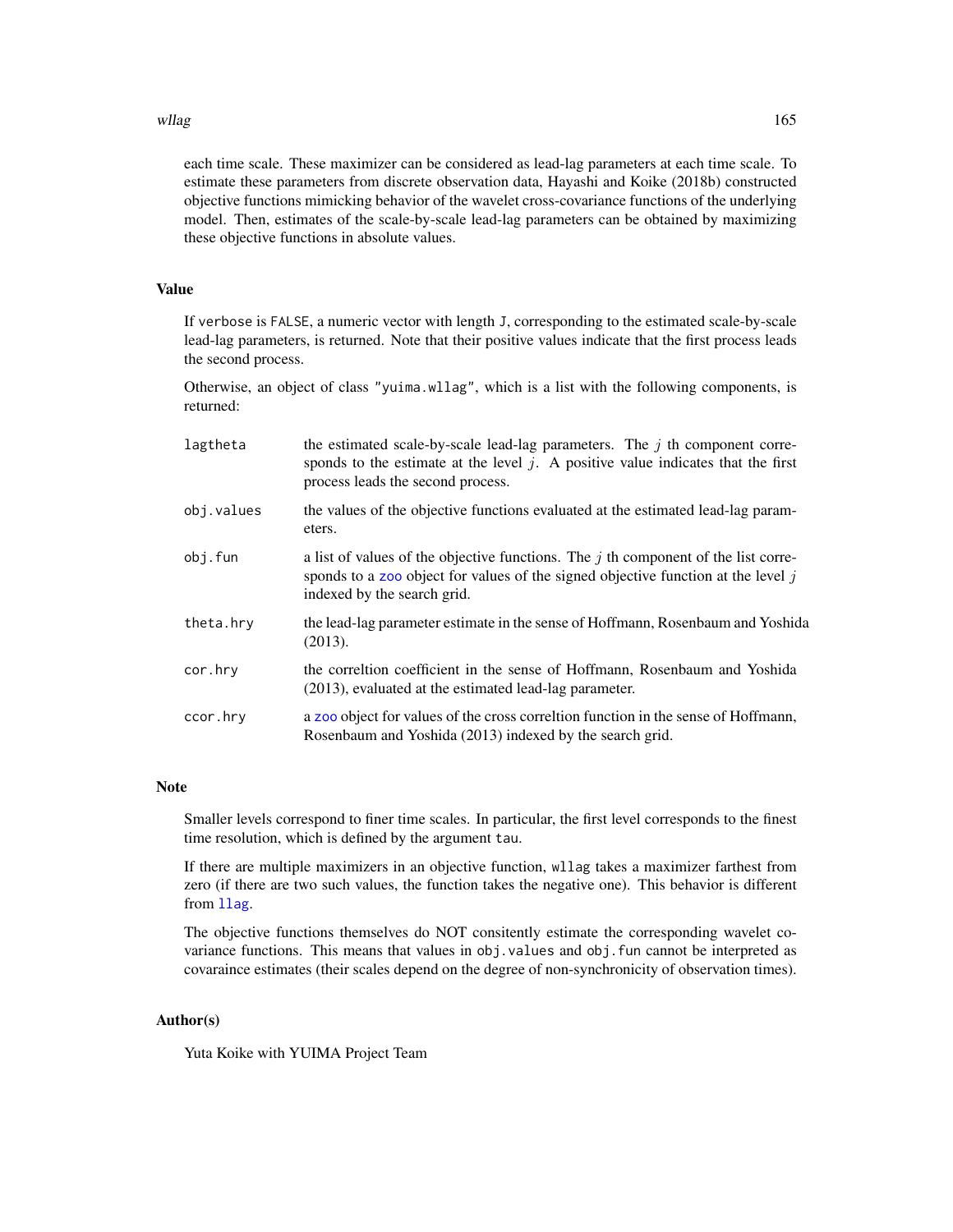## References

Hayashi, T. and Koike, Y. (2018a). Wavelet-based methods for high-frequency lead-lag analysis, *SIAM Journal of Financial Mathematics*, 9, 1208–1248.

Hayashi, T. and Koike, Y. (2018b). Multi-scale analysis of lead-lag relationships in high-frequency financial markets. [arXiv:1708.03992.](https://arxiv.org/abs/1708.03992)

Hoffmann, M., Rosenbaum, M. and Yoshida, N. (2013) Estimation of the lead-lag parameter from non-synchronous data, *Bernoulli*, 19, no. 2, 426–461.

# See Also

[simBmllag](#page-142-0), [llag](#page-70-0)

## Examples

```
## An example from a simulation setting of Hayashi and Koike (2018b)
set.seed(123)
# Simulation of Bm driving the log-price processes
n < -15000J < -13tau <- 1/2^(J+1)
rho <- c(0.3,0.5,0.7,0.5,0.5,0.5,0.5,0.5)
theta <- c(-1, -1, -2, -2, -3, -5, -7, -10) * tau
dB <- simBmllag(n, J, rho, theta)
Time \leq seq(0, by = tau, length.out = n) # Time index
x <- zoo(diffinv(dB[ ,1]), Time) # simulated path of the first process
y <- zoo(diffinv(dB[ ,2]), Time) # simulated path of the second process
# Generate non-synchronously observed data
x \leq x[as.logical(rbinom(n + 1, size = 1, prob = 0.5))]
y \le y [as.logical(rbinom(n + 1, size = 1, prob = 0.5))]
# Estimation of scale-by-scale lead-lag parameters (compare with theta/tau)
wllag(x, y, J = 8, tau = tau, tol = tau, in.tau = TRUE)
# Estimation with other information
out \le wllag(x, y, tau = tau, tol = tau, in.tau = TRUE, verbose = TRUE)
out
# Plot of the HRY cross-correlation function
plot(out$ccor.hry, xlab = expression(theta),
     ylab = expression(U(theta)))
# Plot of the objective functions
op \leq par(mfrow = c(4,2))
plot(out)
par(op)
```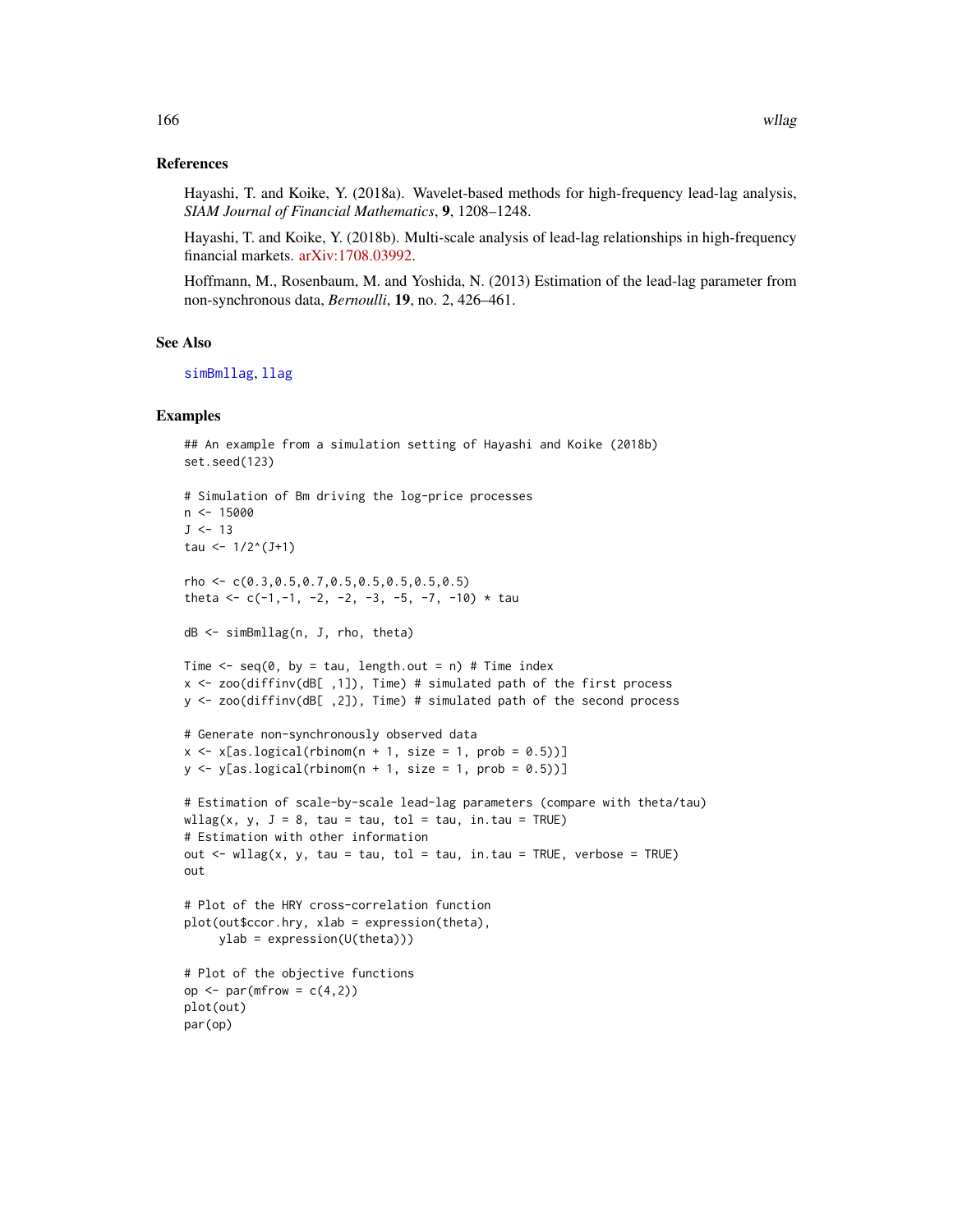Shows the R code corresponding to each chapter in the Yuima Book.

# Usage

```
ybook(chapter)
```
# Arguments

chapter a number in 1:7

# Details

This is an accessory function which open the R code corresponding to Chapter "chapter" in the Yuima Book so that the reader can replicate the code.

## Examples

ybook(1)

<span id="page-166-0"></span>yuima-class *Class for stochastic differential equations*

# Description

The yuima S4 class is a class of the yuima package.

# Details

The yuima-class object is the main object of the yuima package. Some of the slots may be missing.

The data slot contains the data, either empirical or simulated.

The model contains the description of the (statistical) model which is used to generate the data via different simulation schemes, to draw inference from the data or both.

The sampling slot contains information on how the data have been collected or how they should be generated.

The slot characteristic contains information on PLEASE FINISH THIS. The slot functional contains information on PLEASE FINISH THIS.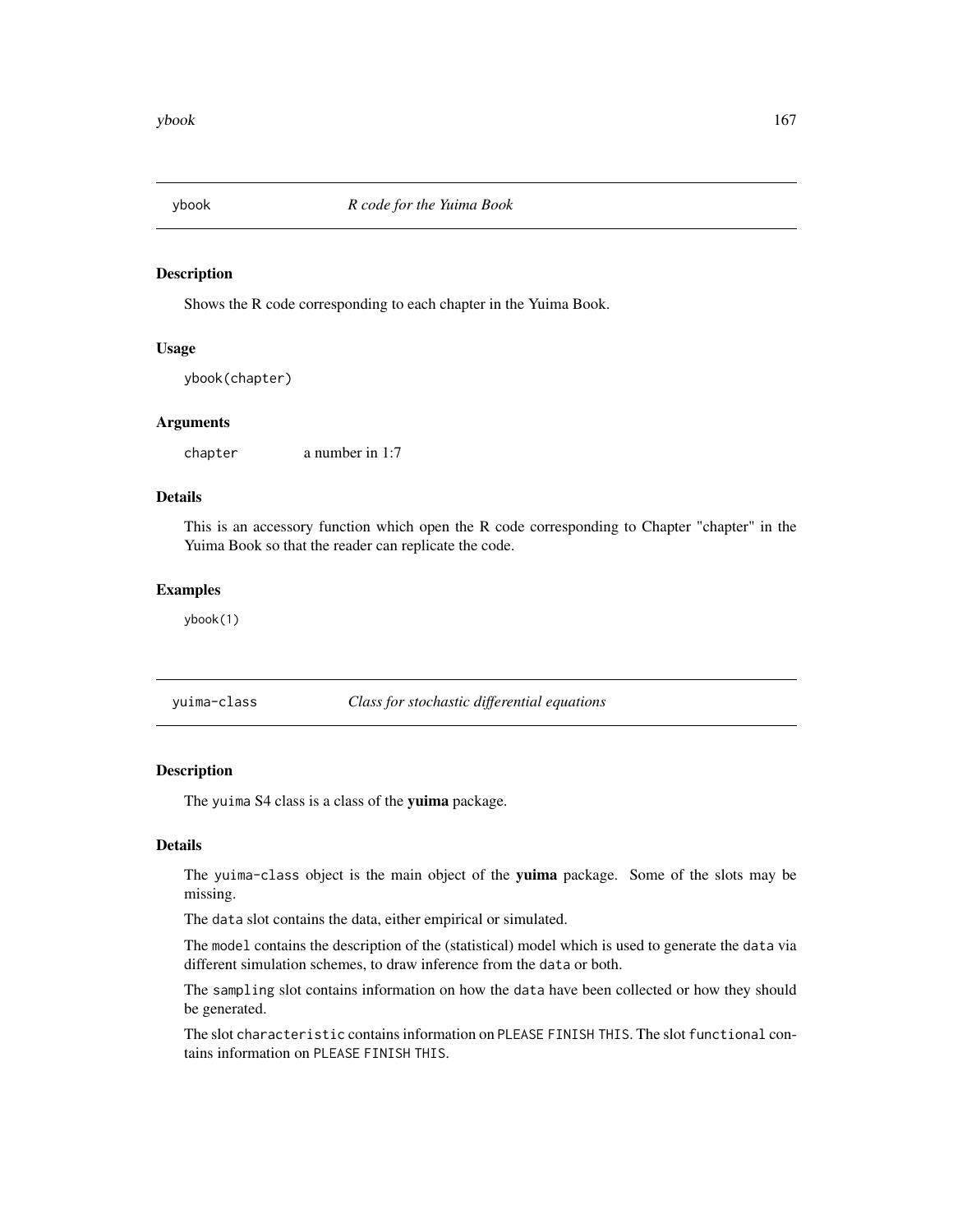168 yuima.ae-class

# **Slots**

data: an object of class [yuima.data-class](#page-173-0)

model: an object of class [yuima.model-class](#page-178-0)

sampling: an object of class [yuima.sampling-class](#page-185-0)

characteristic: an object of class [yuima.characteristic-class](#page-170-1)

functional: an object of class [yuima.functional-class](#page-174-0)

# Methods

- new signature(x = "yuima",data = "yuima.data",model = "yuima.model",sampling = "yuima.sampling",charact = "yuima.characteristic": the function makes a copy of the prototype object from the class definition of [yuima-class](#page-166-0), then calls the initialize method passing as arguments the newly created object and the remaining arguments.
- $initialize$  signature(x = "yuima",data = "yuima.data",model = "yuima.model",sampling = "yuima.sampling",cha = "yuima.characteristic": makes a copy of each argument in the corresponding slots of the object x.
- **get.data** signature( $x = "yujma")$ : returns the content of the slot data.
- [plot](#page-0-0) signature( $x = "y$ uima",...): calls plot from the [zoo](#page-0-0) package with argument x@data@zoo.data. Additional arguments ... are passed as is to the [plot](#page-0-0) function.
- **dim** signature( $x =$ "yuima"): the number of SDEs in the yuima object.
- length signature( $x =$ "yuima"): a vector of length of each SDE described in the yuima object.
- cce signature( $x =$ "yuima"): calculates the asyncronous covariance estimator on the data contained in x@data@zoo.data. For more details see [cce](#page-23-0).
- llag signature(x = "yuima"): calculates the lead lag estimate r on the data contained in x@data@zoo.data. For more details see 11ag.

[simulate](#page-146-0) simulation method. For more information see simulate.

**cbind** signature( $x = "y$ uima"): bind yuima.data object.

## Author(s)

The YUIMA Project Team

yuima.ae-class *Class for the asymptotic expansion of diffusion processes*

#### Description

The yuima. [ae](#page-5-0) class is used to describe the output of the functions ae and [aeMarginal](#page-11-0).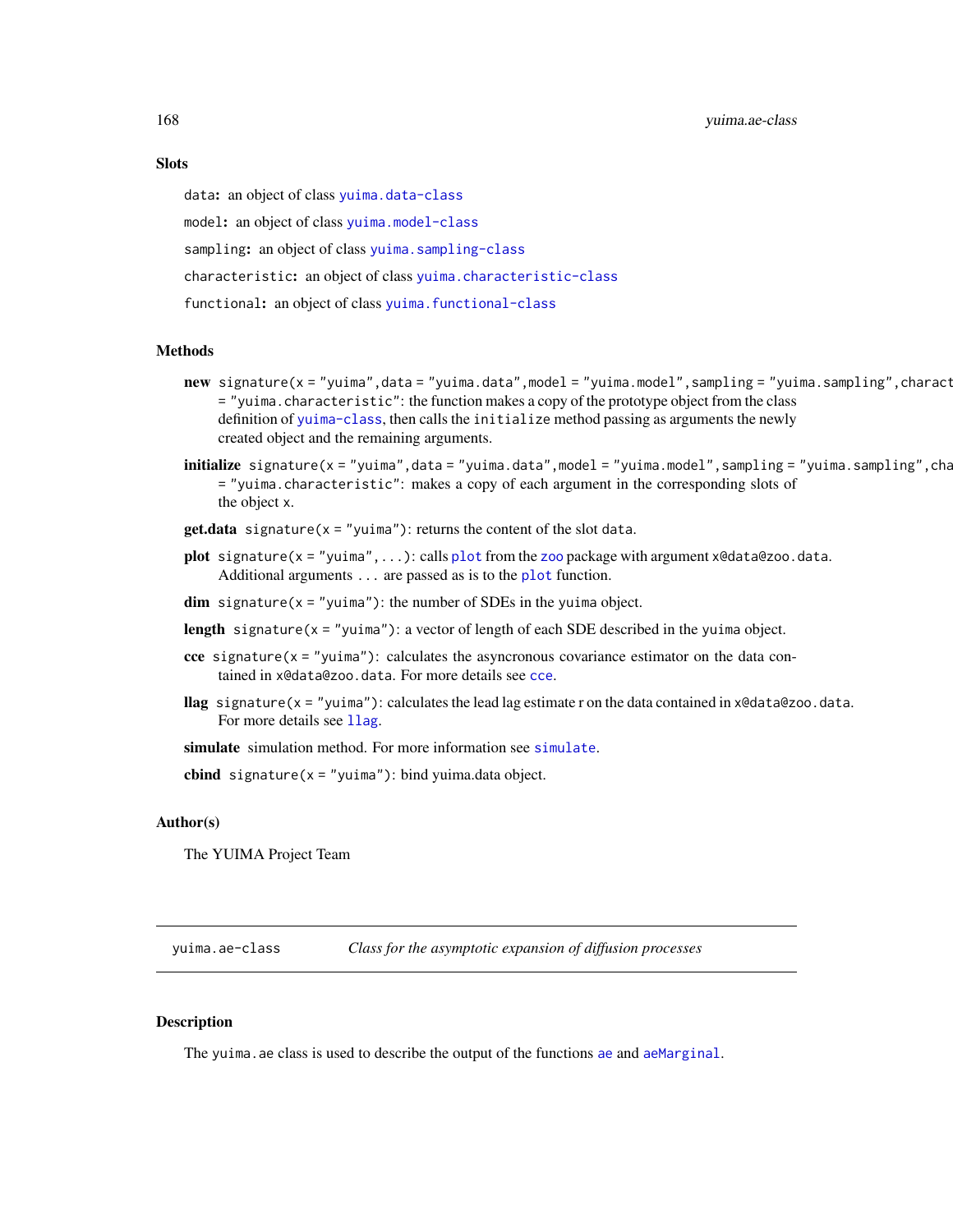## **Slots**

order integer. The order of the expansion.

var character. The state variables.

u.var character. The variables of the characteristic function.

eps.var character. The perturbation variable.

characteristic expression. The characteristic function.

density expression. The probability density function.

Z0 numeric. The solution to the deterministic process obtained by setting the perturbation to zero.

Mu numeric. The drift vector for the representation of Z1.

Sigma matrix. The diffusion matrix for the representation of Z1.

c.gamma list. The coefficients of the Hermite polynomials.

h.gamma list. Hermite polynomials.

<span id="page-168-0"></span>yuima.carma-class *Class for the mathematical description of CARMA(p,q) model*

#### **Description**

The yuima.carma class is a class of the yuima package that extends the [yuima.model-class](#page-178-0).

## **Slots**

info: is an carma. info-class object that describes the structure of the  $CARMA(p,q)$  model.

drift: is an R expression which specifies the drift coefficient (a vector).

- diffusion: is an R expression which specifies the diffusion coefficient (a matrix).
- hurst: the Hurst parameter of the gaussian noise. If h=0.5, the process is Wiener otherwise it is fractional Brownian motion with that precise value of the Hurst index. Can be set to NA for further specification.

jump.coeff: a vector of expressions for the jump component.

measure: Levy measure for jump variables.

measure.type: Type specification for Levy measures.

- state.variable a vector of names identifying the names used to denote the state variable in the drift and diffusion specifications.
- parameter: which is a short name for "parameters", is an object of class [model.parameter-class](#page-86-0). For more details see [model.parameter-class](#page-86-0) documentation page.

state.variable: identifies the state variables in the R expression.

jump.variable: identifies the variable for the jump coefficient.

time.variable: the time variable.

noise.number: denotes the number of sources of noise. Currently only for the Gaussian part.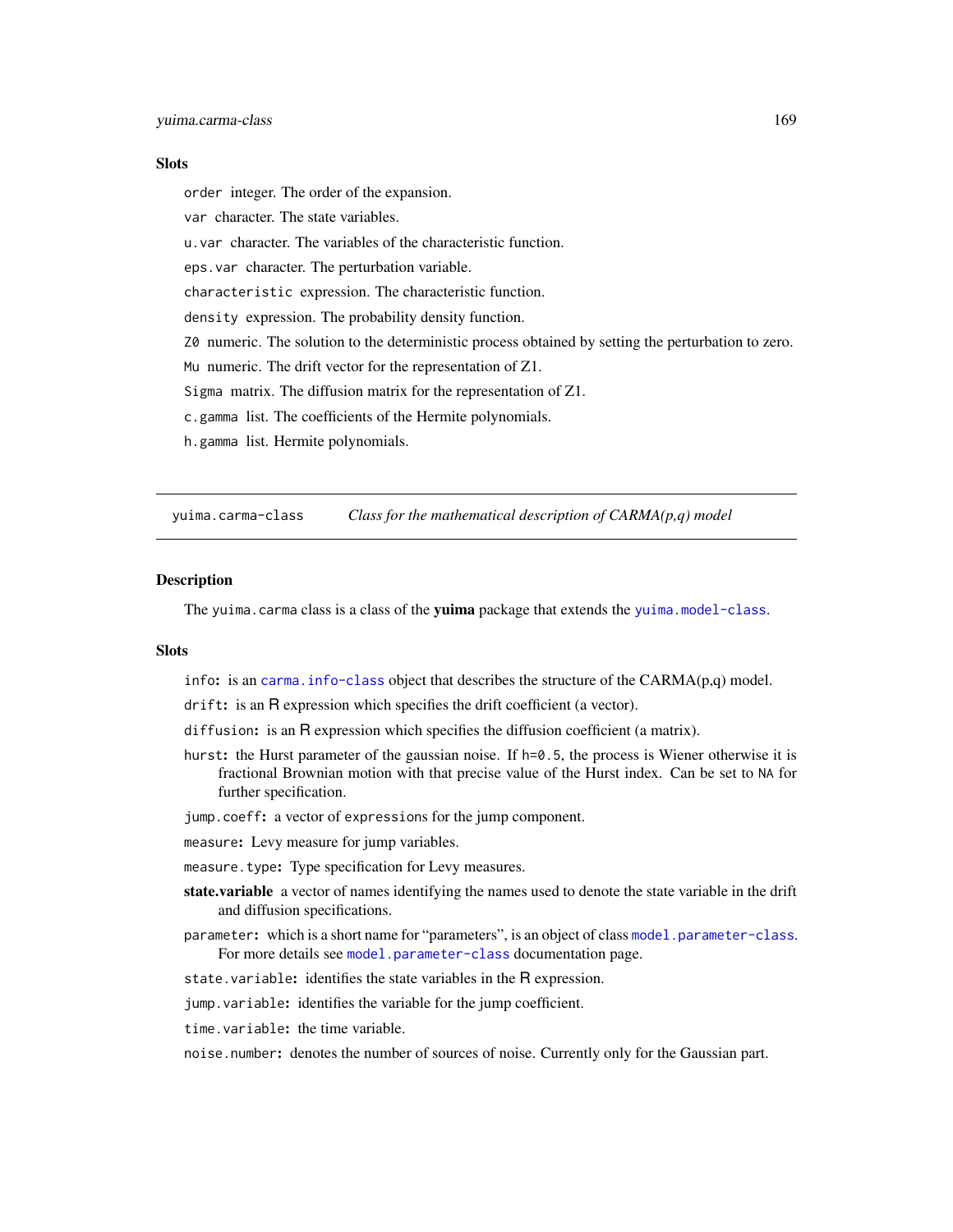equation.number: denotes the dimension of the stochastic differential equation.

dimension: the dimensions of the parameter given in the parameter slot.

- solve.variable: identifies the variable with respect to which the stochastic differential equation has to be solved.
- xinit: contains the initial value of the stochastic differential equation.
- J.flag: wheather jump.coeff include jump.variable.

#### Methods

[simulate](#page-146-0) simulation method. For more information see simulate.

toLatex This method converts an object of yuima.carma-class to character vectors with LaTeX markup.

CarmaNoise Recovering underlying Levy. For more information see [CarmaNoise](#page-21-0).

[qmle](#page-101-0) Quasi maximum likelihood estimation procedure. For more information see qmle.

## Author(s)

The YUIMA Project Team

yuima.carma.qmle-class

*Class for Quasi Maximum Likelihood Estimation of CARMA(p,q) model*

#### **Description**

The yuima.carma.qmle class is a class of the yuima package that extends the mle-class of the stats4 package.

# **Slots**

Incr.Lev: is an object of class [zoo](#page-0-0) that contains the estimated increments of the noise obtained using [CarmaNoise](#page-21-0).

model: is an object of of [yuima.carma-class](#page-168-0).

logL.Incr: is an object of class numeric that contains the value of the log-likelihood for estimated Levy increments.

call: is an object of class language.

coef: is an object of class numeric that contains estimated parameters.

fullcoef: is an object of class numeric that contains estimated and fixed parameters.

vcov: is an object of class matrix.

min: is an object of class numeric.

minuslogl: is an object of class function.

method: is an object of class character.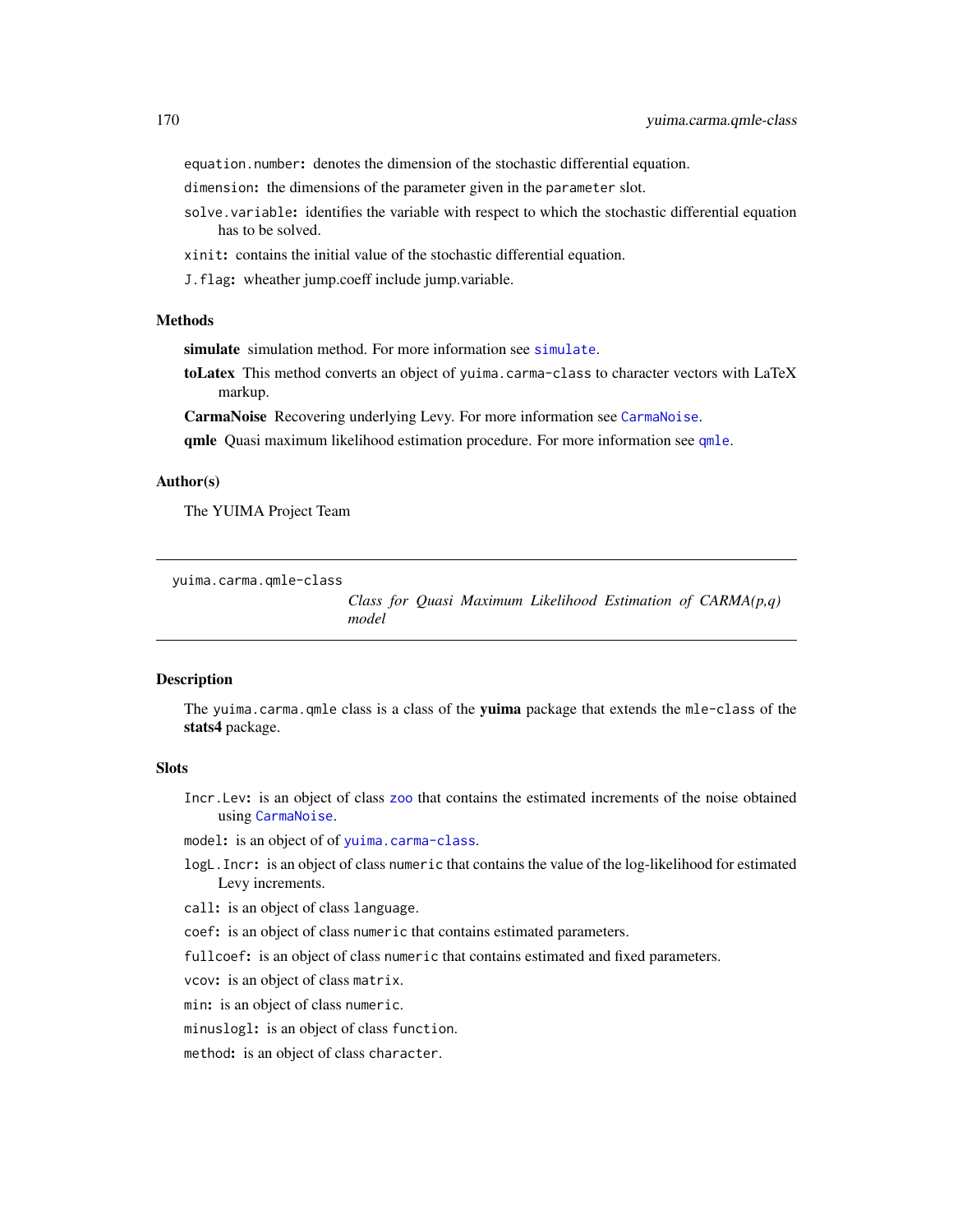## Methods

plot Plot method for estimated increment of the noise.

Methods mle All methods for mle-class are available.

## Author(s)

The YUIMA Project Team

<span id="page-170-1"></span>yuima.characteristic-class

*Classe for stochastic differential equations characteristic scheme*

# Description

The yuima.characteristic class is a class of the yuima package.

# Slots

equation.number: The number of equations modeled in the yuima object.

time.scale: The time scale assumed in the yuima object.

# Author(s)

The YUIMA Project Team

<span id="page-170-0"></span>yuima.cogarch-class *Class for the mathematical description of CoGarch(p,q) model*

# Description

The yuima.cogarch class is a class of the yuima package that extends the [yuima.model-class](#page-178-0).

# Objects from the Class

Objects can be created by calls of the function [setCogarch](#page-121-0).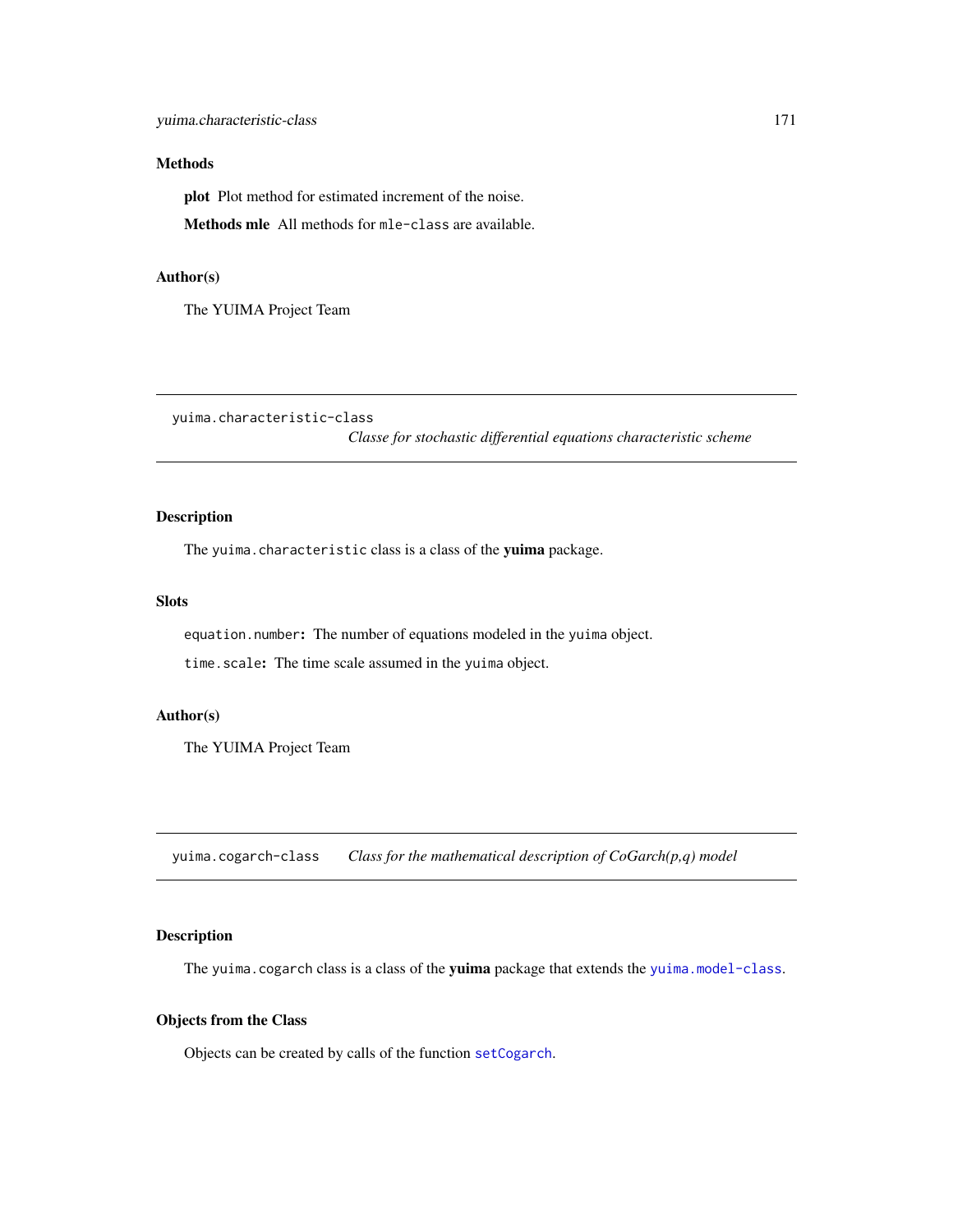# **Slots**

info: is an [cogarch.info-class](#page-40-0) object that describes the structure of the  $Cogarch(p,q)$  model.

drift: is an R expression which specifies the drift coefficient (a vector).

diffusion: is an R expression which specifies the diffusion coefficient (a matrix).

hurst: the Hurst parameter of the gaussian noise.

jump.coeff: a vector of "expressions" for the jump component.

measure: Levy measure for the jump component.

measure.type: Type of specification for Levy measure

parameter: is an object of class [model.parameter-class](#page-86-0).

state.variable: the state variable.

jump.variable: the jump variable.

time.variable: the time variable.

noise.number: Object of class "numeric"

equation.number: dimension of the stochastic differential equation.

dimension: number of parameters.

solve.variable: the solve variable

xinit: Object of class "expression" that contains the starting function for the SDE.

J.flag: wheather jump.coeff include jump.variable.

# Extends

Class ["yuima.model"](#page-178-0), directly.

## **Methods**

[simulate](#page-146-0) simulation method. For more information see simulate

toLatex This method converts an object of yuima.cogarch-class to character vectors with La-TeX markup.

[qmle](#page-101-0) Quasi maximum likelihood estimation procedure. For more information see qmle.

# Author(s)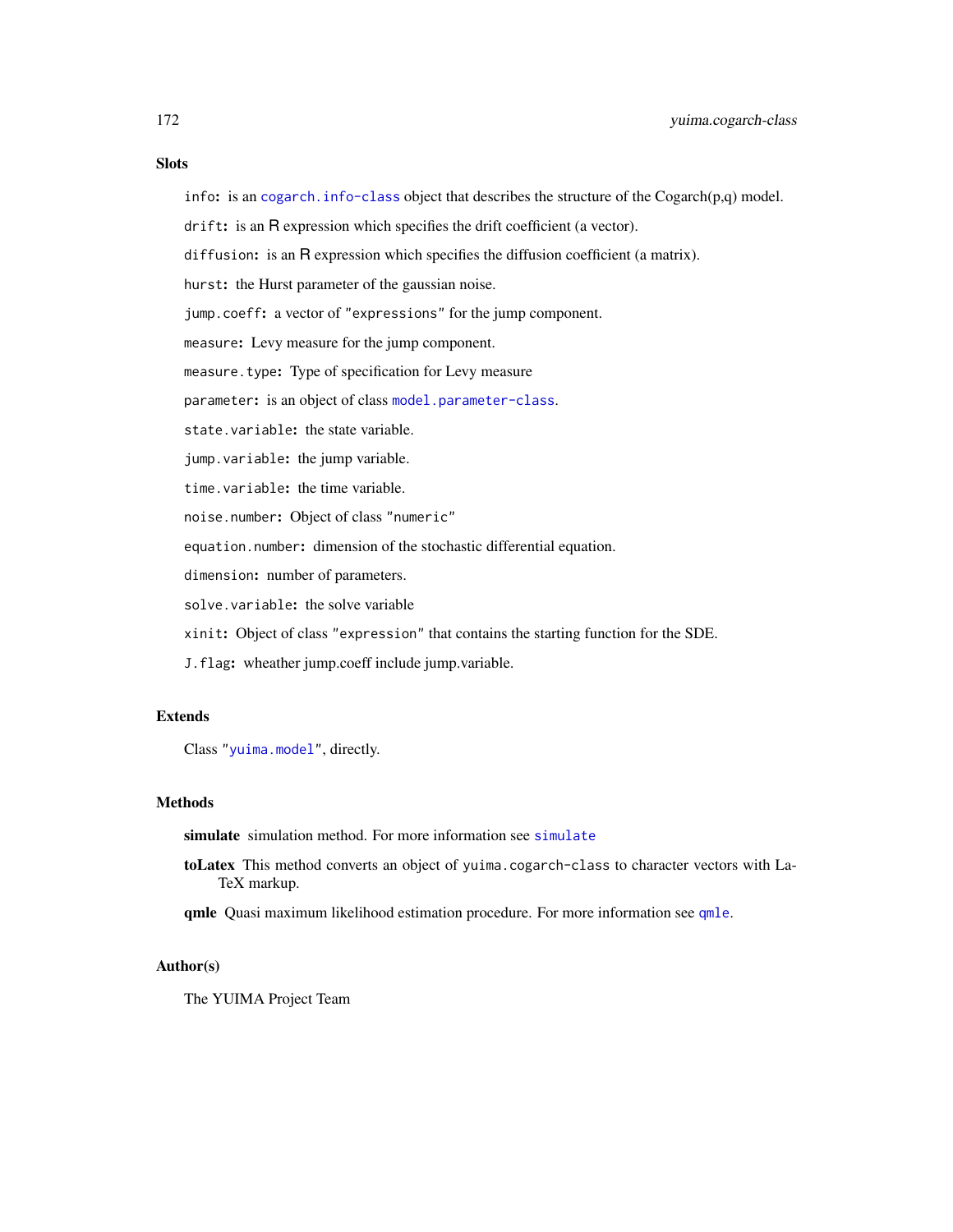The yuima.CP.qmle class is a class of the yuima package that extends the mle-class of the stats4 package.

# Slots

Jump.times: a vector which contains the estimated time of jumps.

Jump. values: a vector which contains the jumps.

X.values: the value of the process at the jump times.

model: is an object of of [yuima.model-class](#page-178-0).

call: is an object of class language.

coef: is an object of class numeric that contains estimated parameters.

fullcoef: is an object of class numeric that contains estimated and fixed parameters.

vcov: is an object of class matrix.

min: is an object of class numeric.

minuslogl: is an object of class function.

method: is an object of class character.

model: is an object of class yuima.model-class.

#### Methods

plot Plot method for plotting the jump times.

Methods mle All methods for mle-class are available.

## Author(s)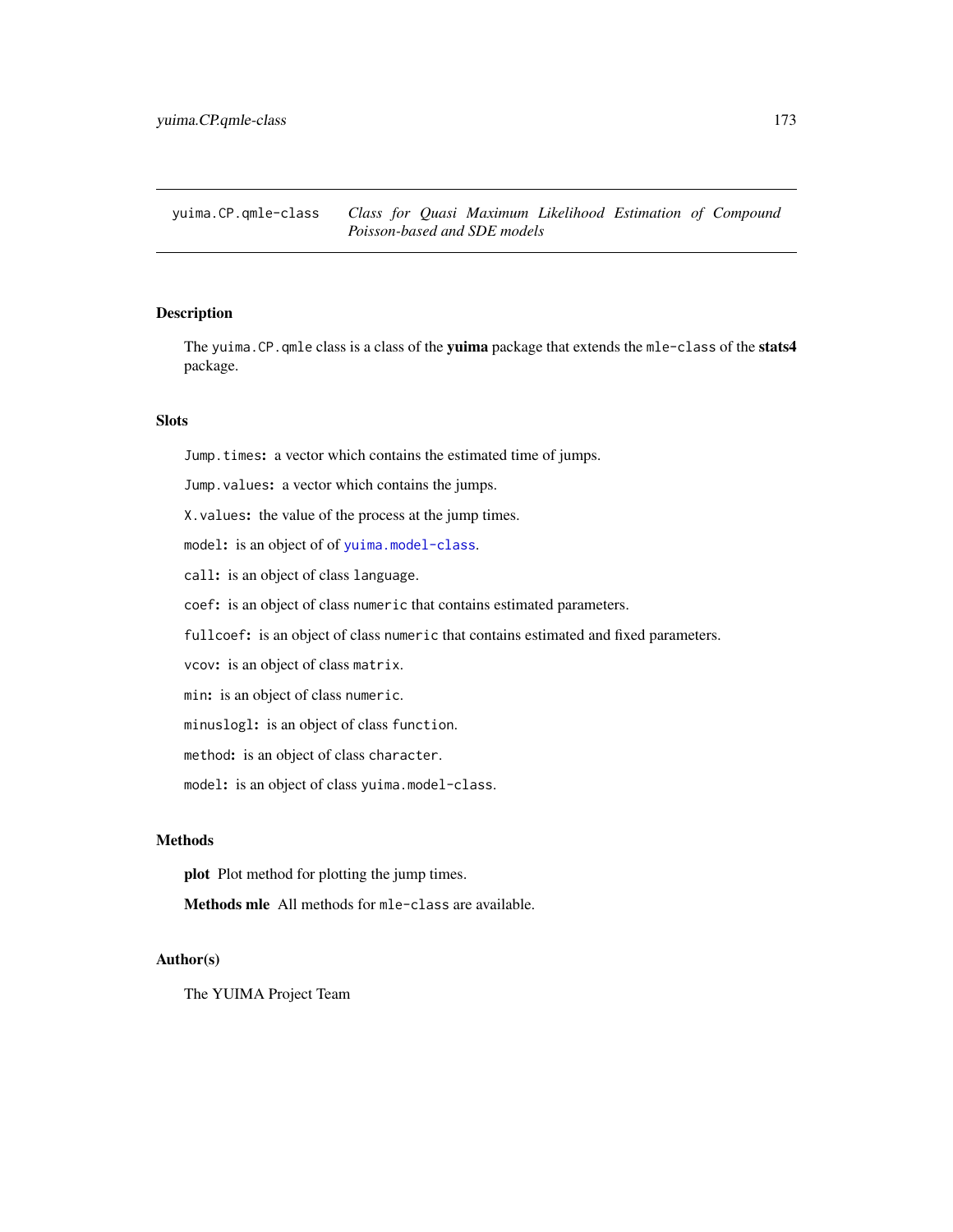<span id="page-173-0"></span>

The yuima.data-class is a class of the yuima package used to store the data which are hold in the slot data of an object of the yuima-class.

Objects from this class contain either true data or simulated data.

#### Details

Objects in this class are created or initialized using the methods new or initialize or via the function [setData](#page-123-0). The preferred way to construct an object in this class is to use the function [setData](#page-123-0).

Objects in this class are used to store the data which are hold in the slot data of an object of the yuima-class.

Objects in this class contain two slots described here.

- original.data: The slot original.data contains, as the name suggests, a copy of the original data passed by the user to methods new or initialize or to the function [setData](#page-123-0). It is intended for backup purposes.
- zoo.data: When a new object of this class is created or initialized using the original.data, the package tries to convert original.data into an object of class [zoo](#page-0-0). Once coerced to zoo, the data are stored in the slot zoo.data.

If the conversion fails, the initialization or creation of the object fails.

Internally, the yuima package stores and operates on [zoo](#page-0-0)-type objects.

If data are obtained by simulation, the original.data slot is usually empty.

#### Slots

original.data: The original data.

zoo.data: A list of zoo format data.

#### Methods

- new signature( $x =$ "yuima.data", original.data): the function makes a copy of the prototype object from the class definition of [yuima.data-class](#page-173-0), then calls the initialize method passing as arguments the newly created object and the original.data.
- **initialize** signature( $x = "y$ uima.data", original.data): makes a copy of original.data into the slot original.data of x and tries to coerce original.data into an object of class [zoo](#page-0-0). The result is put in the slot zoo.data of x. If coercion fails, the intialize method fails as well.

 $get.zoo.data$  signature( $x = "yuima.data"$ ): returns the content of the slot zoo.data of x.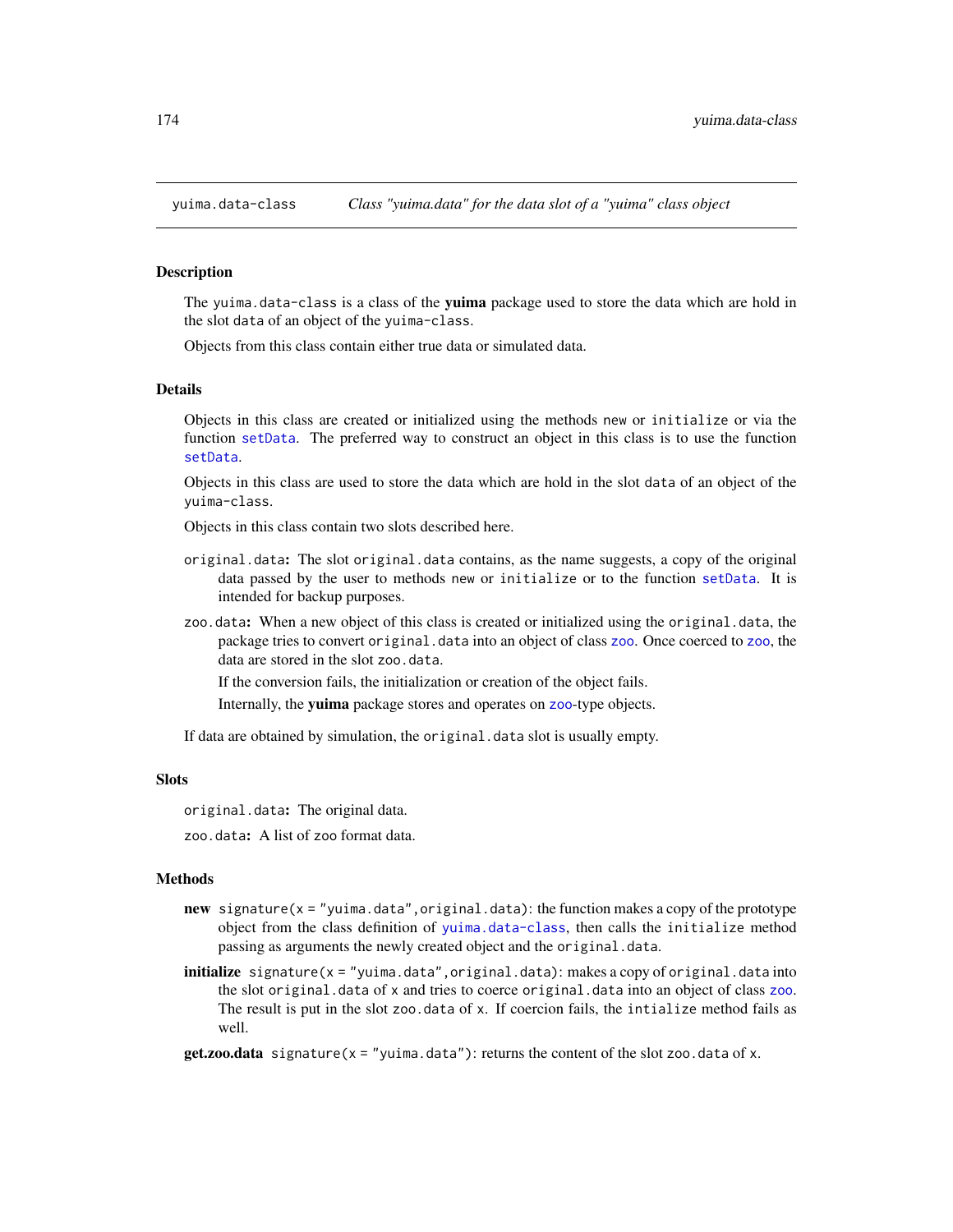- [plot](#page-0-0) signature( $x =$ "yuima.data",...): calls plot from the [zoo](#page-0-0) package with argument  $x@zoo$ .data. Additional arguments . . . are passed as is to the [plot](#page-0-0) function.
- $dim$  signature( $x = "y(uima.data")$ : calls  $dim$  from the [zoo](#page-0-0) package with argument  $x@zoo.data$ .

[length](#page-123-1) signature( $x =$  "yuima.data"): calls length from the [zoo](#page-0-0) package with argument  $x@zoo$ .data.

- cce signature( $x =$ "yuima.data"): calculates asyncronous covariance estimator on the data contained in x@zoo.data. For more details see [cce](#page-23-0).
- llag signature( $x =$  "yuima.data"): calculates lead lag estimate on the data contained in  $x@zoo$ .data. For more details see [llag](#page-70-0).

cbind.yuima signature( $x = "y$ uima.data"): bind yuima.data object.

# Author(s)

The YUIMA Project Team

<span id="page-174-0"></span>yuima.functional-class

*Classes for stochastic differential equations data object*

# Description

The yuima. functional class is a class of the yuima package.

# Author(s)

YUIMA Project

yuima.Hawkes *Class for a mathematical description of a Point Process*

## Description

The yuima. Hawkes-class is a class of the **yuima** package that extends the yuima. PPR-class. The object of this class contains all the information about the Hawkes process with exponential kernel.

An object of this class can be created by calls of the function [setHawkes](#page-126-0).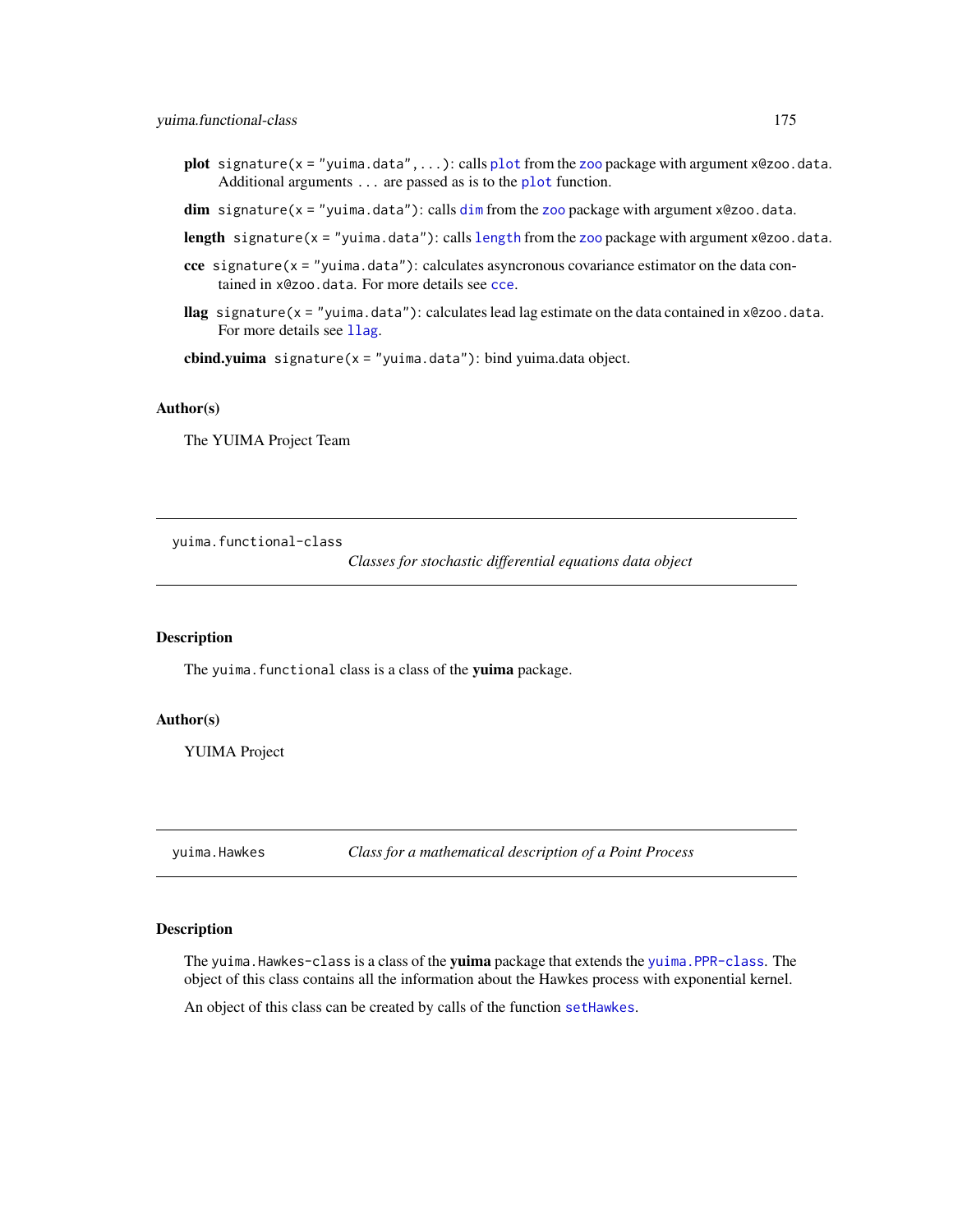yuima.Integral-class *Class for the mathematical description of integral of a stochastic process*

# <span id="page-175-0"></span>Description

The yuima. Integral class is a class of the **yuima** package that extends the [yuima-class](#page-166-0) it represents a integral of a stochastic process

 $zt = int^{(t)}_0 h(theta,Xs,s) dXs$ 

# Slots

In the following we report the the additional slots of an object of class yuima.Integral with respect to the [yuima-class](#page-166-0):

Integral: It is an object of class Integral.sde and it is composed by the following slots:

param.Integral: it is an object of class param.Integral and it is composed by the following slots:

allparam: labels of all parameters (model and integral).

common: common parameters.

Integrandparam: labels of all parameters only in the integral.

variable.Integral: it is an object of class variable.Integral and it is composed by the following slots:

var.dx: integral variable.

lower.var: lower bound of support.

upper.var: upper bound of support.

out.var: labels of output.

var.time: label of time.

Integrand: it is an object of class variable.Integral and it is composed by the following slots:

```
IntegrandList: It is a list that contains the components of integrand h(theta, Xs, s).
dimIntegrand: a numeric object that is the dimensions of the output.
```
# **Methods**

[simulate](#page-146-0) simulation method. For more information see simulate.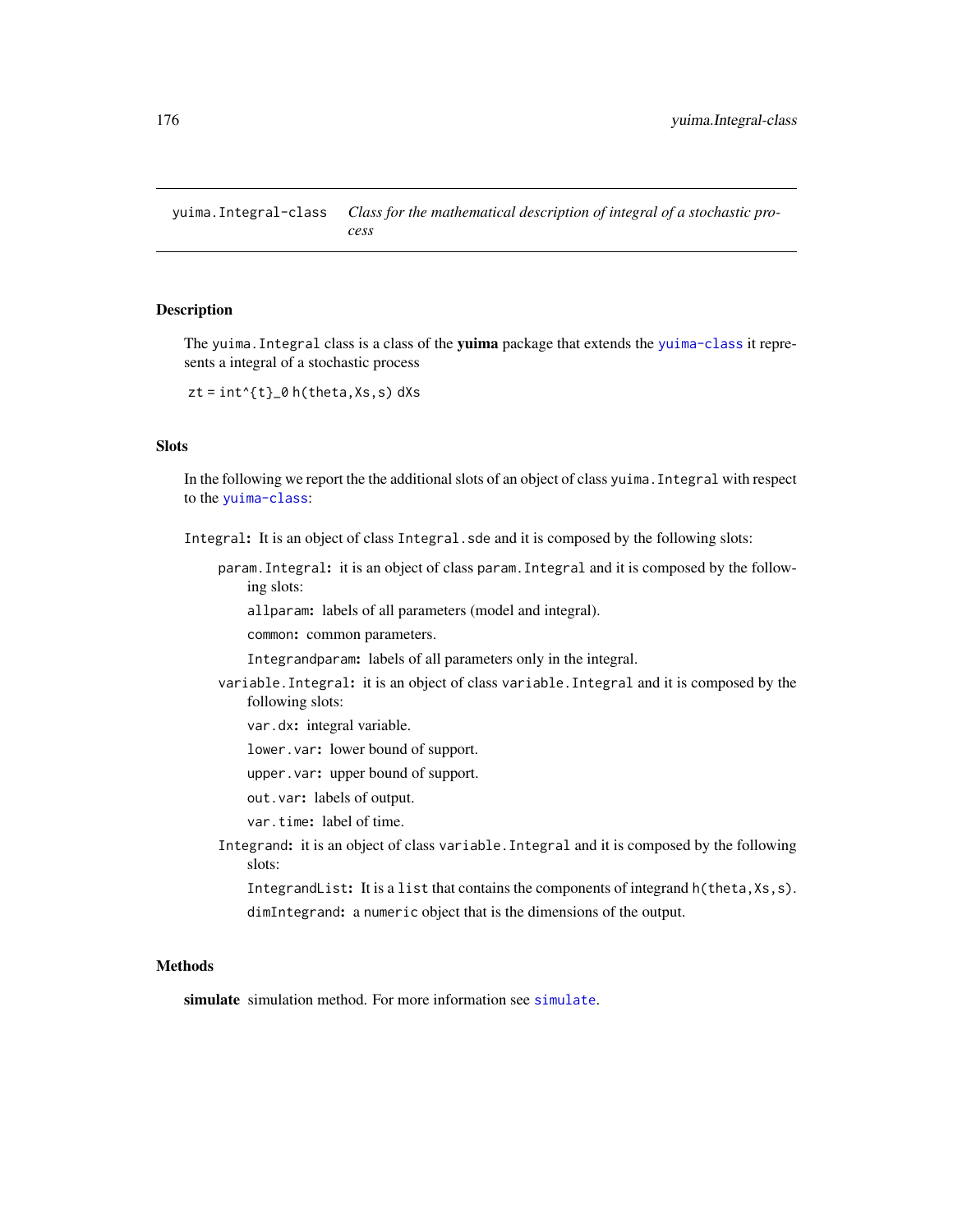Insert Description Here

# Slots

...:

rng function

density function

cdf function

quantile function

characteristic function

param.measure ...

time.var label

dim number

# Methods

- rand signature(object = "yuima.law", n = "numeric", param = "list", ...): INSERT HERE DESCRIPTION
- dens signature(object = "yuima.law", $x =$  "numeric", param = "list",  $log =$  FALSE,...): IN-SERT HERE DESCRIPTION
- cdf signature(object = "yuima.law",q = "numeric",param = "list",...): INSERT HERE DESCRIPTION
- quant signature(object = "yuima.law",p = "numeric",param = "list",...): INSERT HERE DESCRIPTION
- char signature(object = "yuima.law", u = "numeric", param = "list", ...): INSERT HERE DESCRIPTION

# Author(s)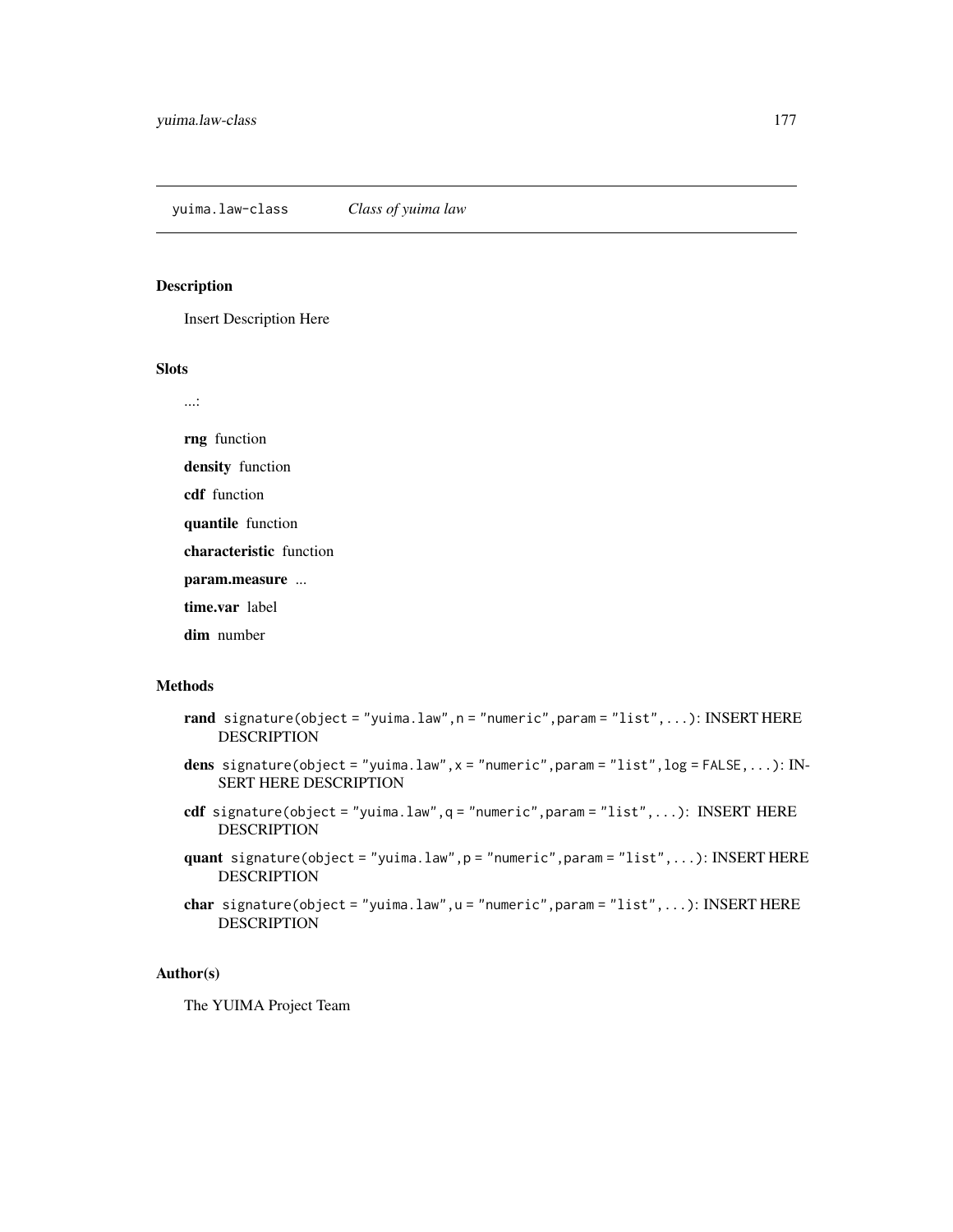The yuima. Map class is a class of the yuima package that extends the [yuima-class](#page-166-0) it represents a map of a stochastic process

 $zt = g(theta, Xt, t): R^{(q x d x 1)} \rightarrow R^{(11 x 12 x ...)}$ 

or an operator between two independent stochasic process:

 $zt = h(theta,Xt,Yt,t)$ 

where Xt and Yt are object of class [yuima.model-class](#page-178-0) or [yuima-class](#page-166-0) with the same dimension.

# **Slots**

Here we report the additional slots of an object of class yuima. Map with respect to the [yuima-class](#page-166-0):

Output: It is an object of class info.Map and it is composed by the following slots:

formula: It is a vector that contains the components of map  $g$ (theta,  $Xt, t$ ) or the operator h(theta,Xt,Yt,t)

dimension: a numeric object that is the dimensions of the Map.

- type: If type = "Maps", the Map is a map of stochastic process, If type = "Operator", the result is an operator between two independent stochastic process
- param it is an object of class param.Map and it is composed by the following slots:

out.var: labels for Map.

allparam: labels of all parameters (model and map/operators).

allparamMap: labels of map/operator parameters.

common: common parameters.

Input.var: labels for inputs.

time.var: label for time variable.

# Methods

[simulate](#page-146-0) simulation method. For more information see simulate.

## Author(s)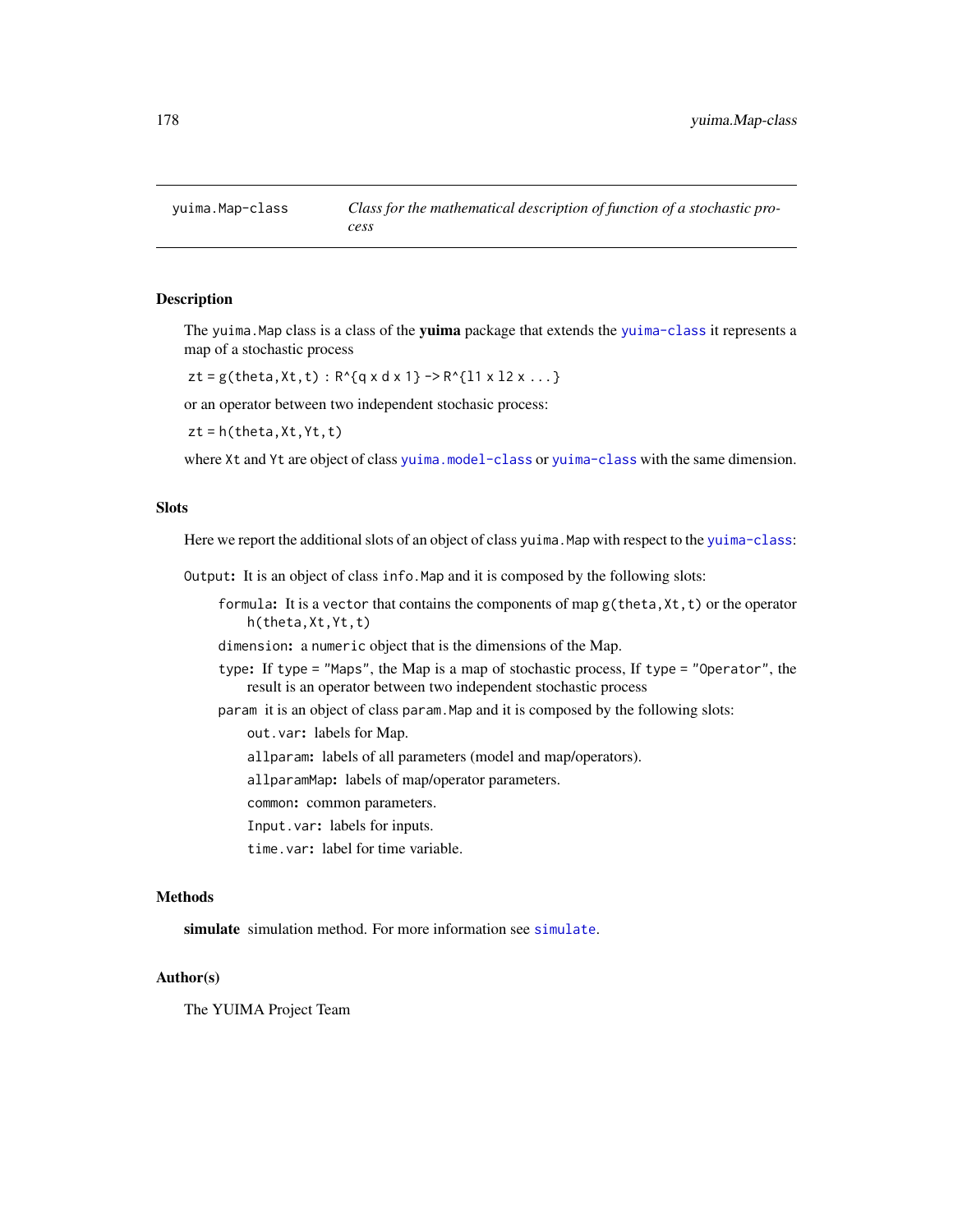<span id="page-178-0"></span>yuima.model-class *Classes for the mathematical description of stochastic differential equations*

## Description

The yuima.model class is a class of the yuima package.

#### Slots

drift: is an R expression which specifies the drift coefficient (a vector).

- diffusion: is an R expression which specifies the diffusion coefficient (a matrix).
- hurst: the Hurst parameter of the gaussian noise. If h=0.5, the process is Wiener otherwise it is fractional Brownian motion with that precise value of the Hurst index. Can be set to NA for further specification.
- jump.coeff: a matrix of expressions for the jump component.

measure: Levy measure for jump variables.

measure.type: Type specification for Levy measures.

- state.variable a vector of names identifying the names used to denote the state variable in the drift and diffusion specifications.
- parameter: which is a short name for "parameters", is an object of class [model.parameter-class](#page-86-0). For more details see [model.parameter-class](#page-86-0) documentation page.
- state.variable: identifies the state variables in the R expression.
- jump.variable: identifies the variable for the jump coefficient.

time.variable: the time variable.

noise.number: denotes the number of sources of noise. Currently only for the Gaussian part.

equation.number: denotes the dimension of the stochastic differential equation.

- dimension: the dimensions of the parameter given in the parameter slot.
- solve.variable: identifies the variable with respect to which the stochastic differential equation has to be solved.
- xinit: contains the initial value of the stochastic differential equation.
- J.flag: wheather jump.coeff include jump.variable.

# Author(s)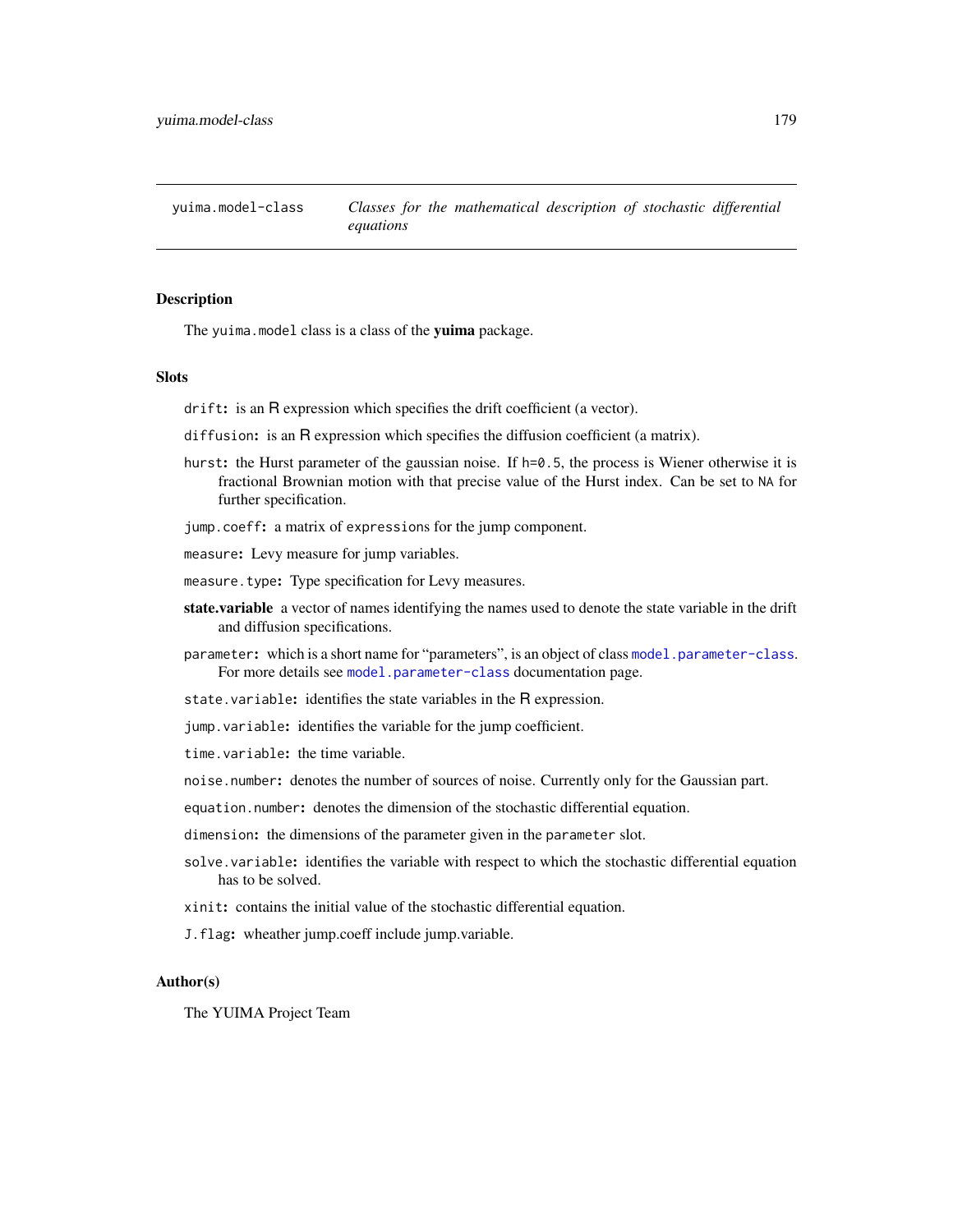```
yuima.multimodel-class
```
*Class for the mathematical description of Multi dimensional Jump Diffusion processes*

#### **Description**

The yuima.multimodel class is a class of the yuima package that extends the [yuima.model-class](#page-178-0).

# Slots

drift: always expression( $(0)$ ).

diffusion: a list of expression((0)).

hurst: always h=0.5, but ignored for this model.

jump.coeff: set according to scale in [setPoisson](#page-135-0).

measure: a list containting the intensity measure and the jump distribution.

measure.type: always "CP".

- state.variable a vector of names identifying the names used to denote the state variable in the drift and diffusion specifications.
- parameter: which is a short name for "parameters", is an object of class [model.parameter-class](#page-86-0). For more details see [model.parameter-class](#page-86-0) documentation page.

state.variable: identifies the state variables in the R expression.

jump.variable: identifies the variable for the jump coefficient.

time.variable: the time variable.

noise.number: denotes the number of sources of noise.

equation.number: denotes the dimension of the stochastic differential equation.

dimension: the dimensions of the parameter given in the parameter slot.

solve.variable: identifies the variable with respect to which the stochastic differential equation has to be solved.

xinit: contains the initial value of the stochastic differential equation.

J.flag: wheather jump.coeff include jump.variable.

## Methods

[simulate](#page-146-0) simulation method. For more information see simulate.

[qmle](#page-101-0) Quasi maximum likelihood estimation procedure. For more information see qmle.

# Author(s)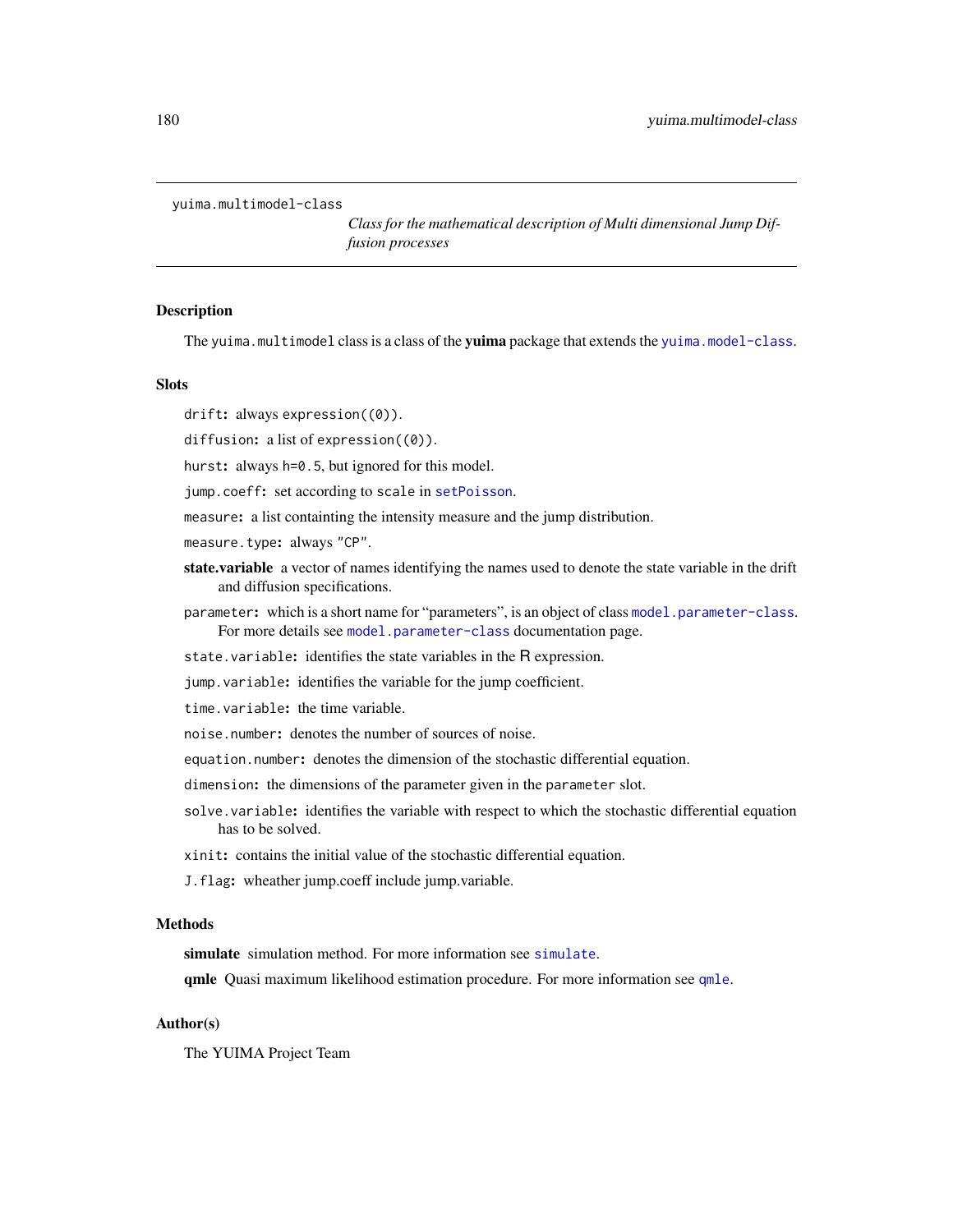## yuima.multimodel-class 181

#### Examples

```
## Not run:
# We define the density function of the underlying Levy
dmyexp \leq function(z, sig1, sig2, sig3){
  rep(0,3)
}
# We define the random number generator
rmyexp <- function(z, sig1, sig2, sig3){
  cbind(rnorm(z,0,sig1), rgamma(z,1,sig2), rnorm(z,0,sig3))
}
# Model Definition: in this case we consider only a multi
# compound poisson process with a common intensity as underlying
# noise
mod <- setModel(drift = matrix(c("0","0","0"),3,1), diffusion = NULL,
  jump.coeff = matrix(c("1","0","0","0","1","-1","1","0","0"),3,3),
  measure = list( intensity = "lambda1", df = "dmyexp(z,sig1,sig2,sig3)"),
  jump.variable = c("z"), measure.type=c("CP"),
  solve.variable=c("X1","X2","X3"))
# Sample scheme
samp<-setSampling(0,100,n=1000)
param \le list(lambda1 = 1, sig1 = 0.1, sig2 = 0.1, sig3 = 0.1)
# Simulation
traj \leq simulate(object = mod, sampling = samp,true.parameter = param)
# Plot
plot(traj, main = " driven noise. Multidimensional CP",
  cex.mainloop = 0.8# We construct a multidimensional SDE driven by a multivariate
# levy process without CP components.
# Definition multivariate density
dmyexp1 <- function(z, sig1, sig2, sig3){
  rep(0,3)
}
# Definition of random number generator
# In this case user must define the delta parameter in order to
# control the effect of time interval in the simulation.
```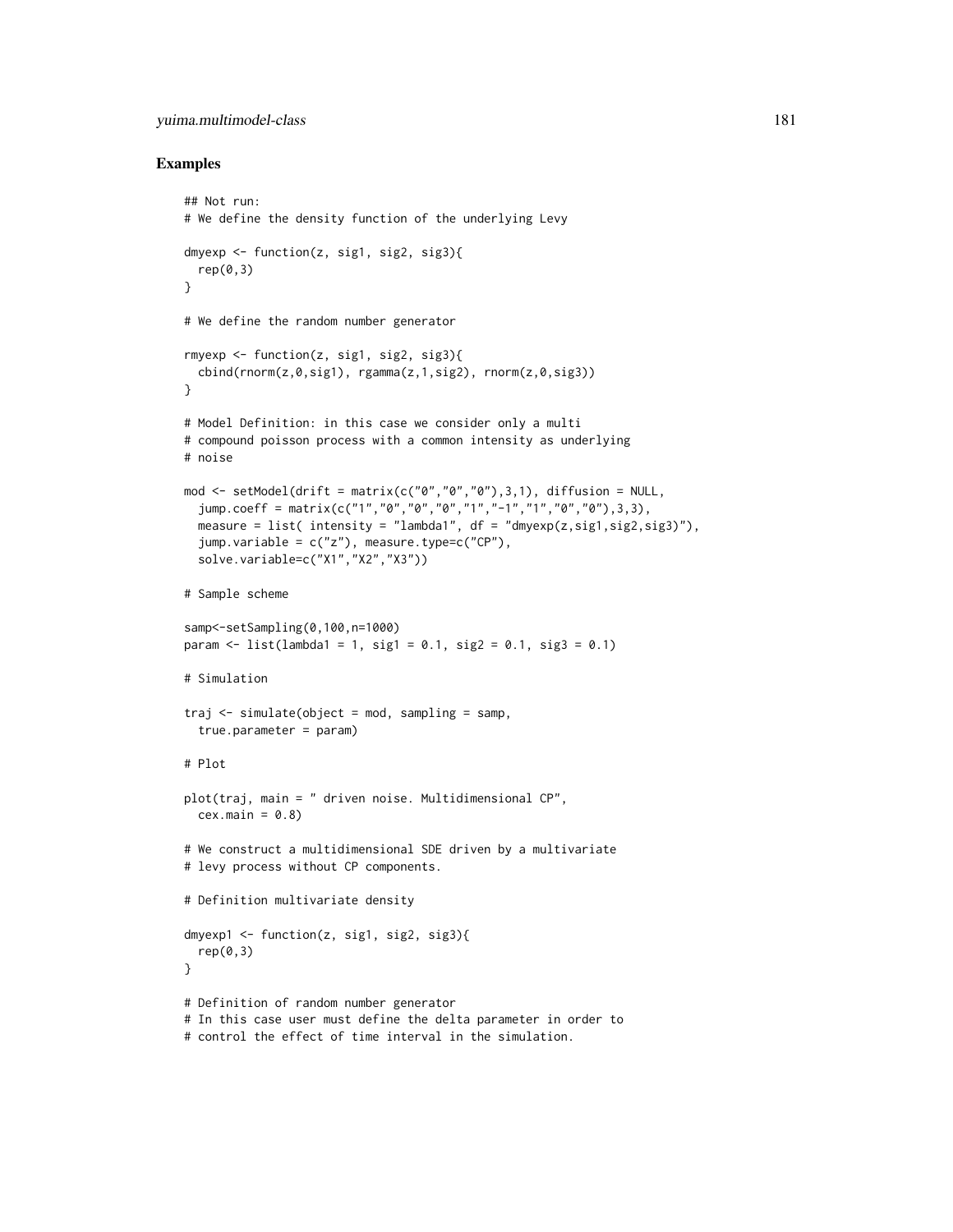```
rmyexp1 <- function(z, sig1, sig2, sig3, delta){
  cbind(rexp(z,sig1*delta), rgamma(z,1*delta,sig2), rexp(z,sig3*delta))
}
# Model defintion
mod1 <- setModel(drift=matrix(c("0.1*(0.01-X1)",
  "0.05*(1-X2)","0.1*(0.1-X3)"),3,1), diffusion=NULL,
   jump.coeff = matrix(c("0.01","0","0","0","0.01",
                          "0","0","0","0.01"),3,3),
   measure = list(df="dmyexp1(z,sig1,sig2,sig3)"),
   jump.variable = c("z"), measure.type=c("code"),
   solve.variable=c("X1","X2","X3"),xinit=c("10","1.2","10"))
# Simulation sample paths
samp<-setSampling(0,100,n=1000)
param < - list(sign = 1, sig2 = 1, sig3 = 1)# Simulation
set.seed(1)
traj1 <- simulate(object = mod1, sampling = samp,
  true.parameter = param)
# Plot
plot(traj1, main = "driven noise: multi Levy without CP",
  cex.mainloop = 0.8)# We construct a multidimensional SDE driven by a multivariate
# levy process.
# We consider a mixed situation where some
# noise are driven by a multivariate Compuond Poisson that
# shares a common intensity parameters.
### Multi Levy model
rmyexample2<-function(z,sig1,sig2,sig3, delta){
    if(missing(delta)){
      delta<-1
    }
    cbind(rexp(z,sig1*delta), rgamma(z,1*delta,sig2),
        rexp(z,sig3*delta), rep(1,z),
        rep(1,z)}
dmyexample2<-function(z,sig1,sig2,sig3){
  rep(0,5)}
# Definition Model
```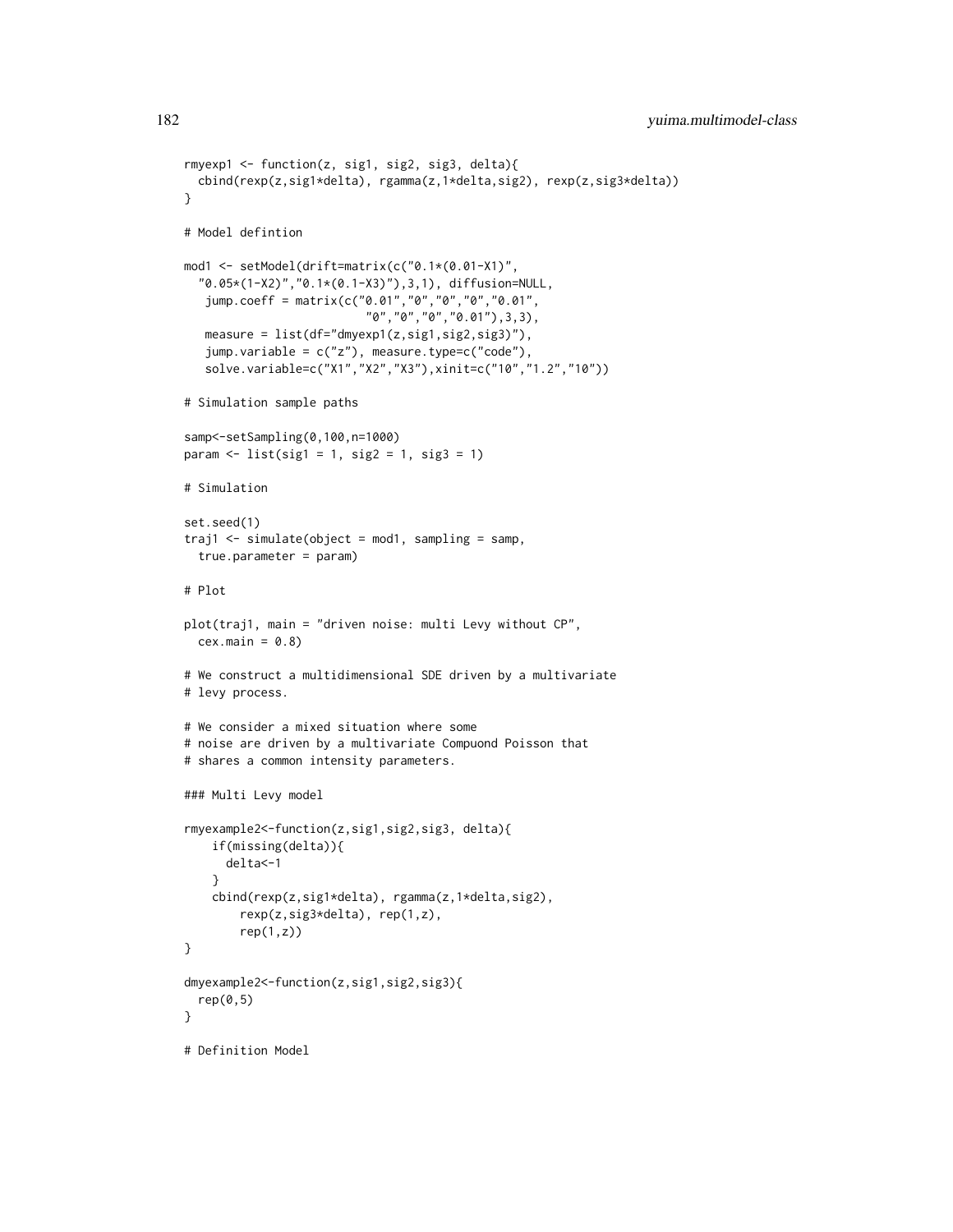```
mod2 <- setModel(drift=matrix(c("0.1*(0.01-X1)",
  "0.05*(1-X2)","0.1*(0.1-X3)", "0", "0"),5,1), diffusion=NULL,
  jump.coeff = matrix(c("0.01","0","0","0","0",
                        "0","0.01","0","0","0",
                        "0","0","0.01","0","0",
                        "0","0","0","0.01","0",
                        "0","0","0","0","0.01"),5,5),
  measure = list(df = "dmyexample2(z,sig1,sig2,sig3)",
            intensity = "lambda1"),
  jump.variable = c("z"),
  measure.type=c("code","code","code","CP","CP"),
  solve.variable=c("X1","X2","X3","X4","X5"),
  xinit=c("10","1.2","10","0","0"))
# Simulation scheme
samp <- setSampling(0, 100, n = 1000)
param <- list(sig1 = 1, sig2 = 1, sig3 = 1, lambda1 = 1)
# Simulation
set.seed(1)
traj2 <- simulate(object = mod2, sampling = samp,
  true.parameter = param)
plot(traj2, main = "driven noise: general multi Levy", cex.main = 0.8)
## End(Not run)
```
yuima.poisson-class *Class for the mathematical description of Compound Poisson processes*

## **Description**

The yuima.poisson class is a class of the yuima package that extends the [yuima.model-class](#page-178-0).

#### **Slots**

```
drift: always expression((0)).
```
diffusion: a list of expression( $(0)$ ).

hurst: always h=0.5, but ignored for this model.

jump.coeff: set according to scale in [setPoisson](#page-135-0).

measure: a list containting the intensity measure and the jump distribution.

measure.type: always "CP".

state.variable a vector of names identifying the names used to denote the state variable in the drift and diffusion specifications.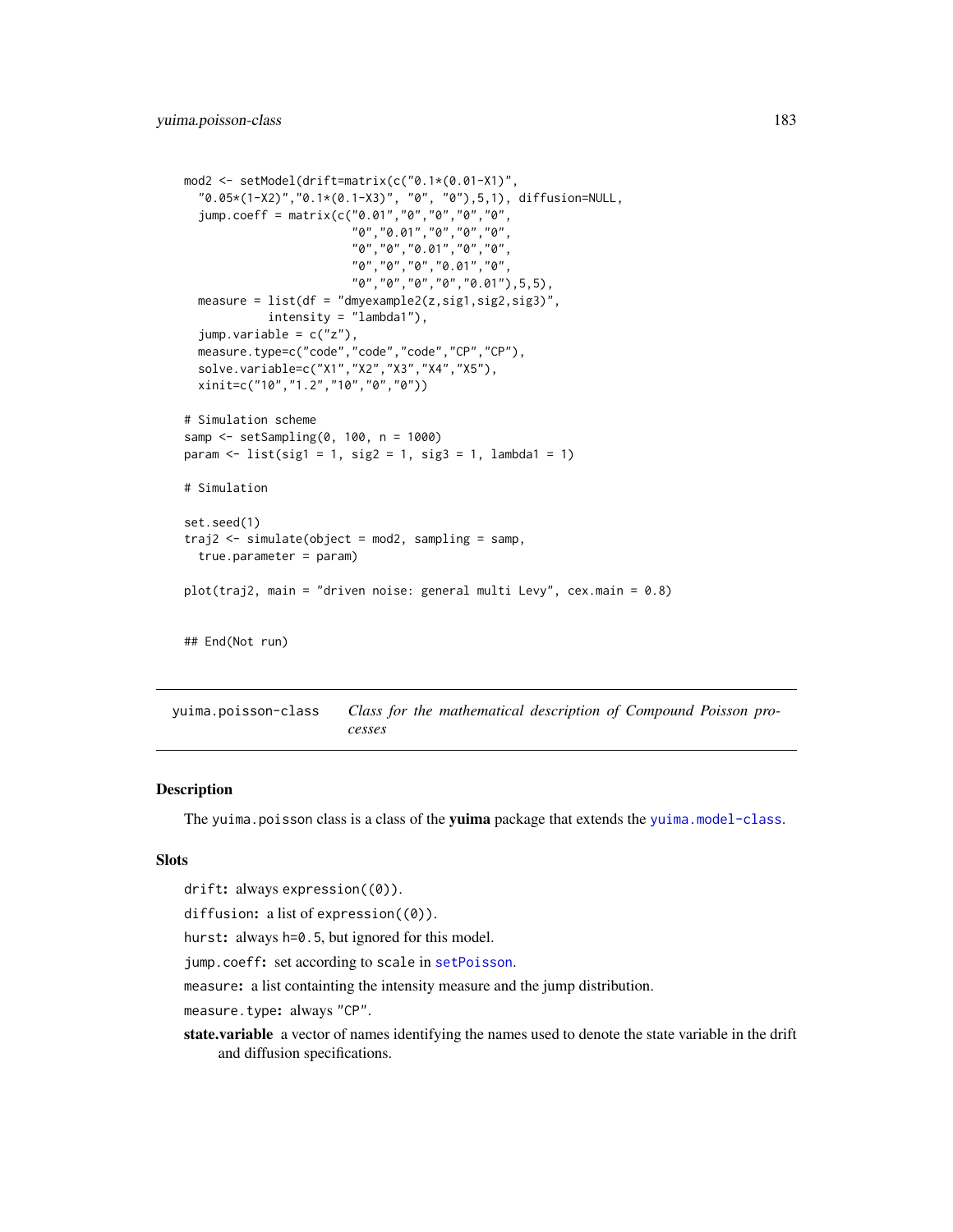- <span id="page-183-0"></span>parameter: which is a short name for "parameters", is an object of class [model.parameter-class](#page-86-0). For more details see [model.parameter-class](#page-86-0) documentation page.
- state.variable: identifies the state variables in the R expression.
- jump.variable: identifies the variable for the jump coefficient.

time.variable: the time variable.

- noise.number: denotes the number of sources of noise.
- equation.number: denotes the dimension of the stochastic differential equation.
- dimension: the dimensions of the parameter given in the parameter slot.
- solve.variable: identifies the variable with respect to which the stochastic differential equation has to be solved.

xinit: contains the initial value of the stochastic differential equation.

J.flag: wheather jump.coeff include jump.variable.

## Methods

[simulate](#page-146-0) simulation method. For more information see simulate.

[qmle](#page-101-0) Quasi maximum likelihood estimation procedure. For more information see qmle.

#### Author(s)

The YUIMA Project Team

yuima.PPR *Class for a mathematical description of a Point Process*

#### Description

The yuima. PPR class is a class of the yuima package that extends the [yuima-class](#page-166-0). The object of this class contains all the information about the Point Process Regression Model.

#### Objects from the Class

Objects can be created by calls of the function [setPPR](#page-137-0).

#### **Slots**

PPR: is an object of class [info.PPR](#page-63-0).

gFun: is an object of class [info.Map](#page-62-0).

Kernel: is an object of class [Integral.sde](#page-63-1).

data: is an object of class [yuima.data-class](#page-173-0). The slot contain either true data or simulated data model: is an object of class [yuima.model-class](#page-178-0). The slot contains all the information about the covariates

sampling: is an object of class [yuima.sampling-class](#page-185-0).

characteristic: is an object of class [yuima.characteristic-class](#page-170-0).

model: is an object of class [yuima.functional-class](#page-174-0).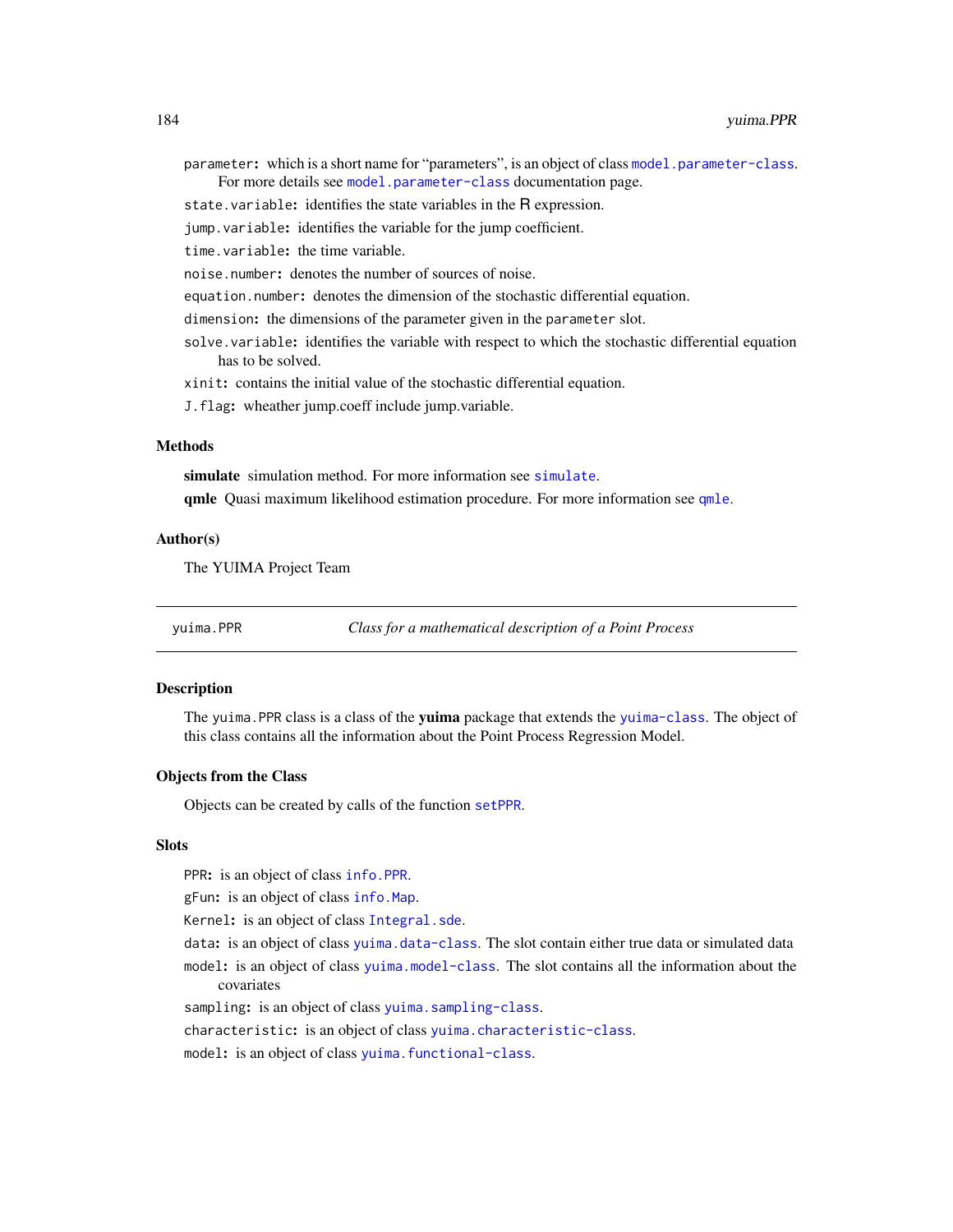## <span id="page-184-0"></span>Author(s)

The YUIMA Project Team

yuima.qmleLevy.incr *Class for Quasi Maximum Likelihood Estimation of Levy SDE model*

#### Description

The yuima.qmleLevy.incr-class is a class of the yuima package that extends the mle-class of the stats4 package.

## Slots

- Incr.Lev: is an object of class [yuima.data-class](#page-173-0) that contains the estimated increments of the noise.
- logL.Incr: an numeric object that represents the value of the loglikelihood for the estimated Levy increments.
- minusloglLevy: an R function that evaluates the loglikelihood of the estimated Levy increments. The function is used internally in [qmleLevy](#page-109-0) for the estimation of the Levy measure parameters.
- Levydetails: a list containing additional information about the optimization procedure in the estimation of the Levy measure parameters. See [optim](#page-0-0) help for the meaning of the components of this list.
- Data: is an object of [yuima.data-class](#page-173-0) containing observation data.
- model: is an object of of [yuima.carma-class](#page-168-0).
- call: is an object of class language.
- coef: is an object of class numeric that contains estimated parameters.
- fullcoef: is an object of class numeric that contains estimated and fixed parameters.

vcov: is an object of class matrix.

min: is an object of class numeric.

minuslogl: is an object of class function.

- nobs: an object of class numeric.
- method: is an object of class character.

## Methods

Methods mle All methods for mle-class are available.

## Author(s)

The YUIMA Project Team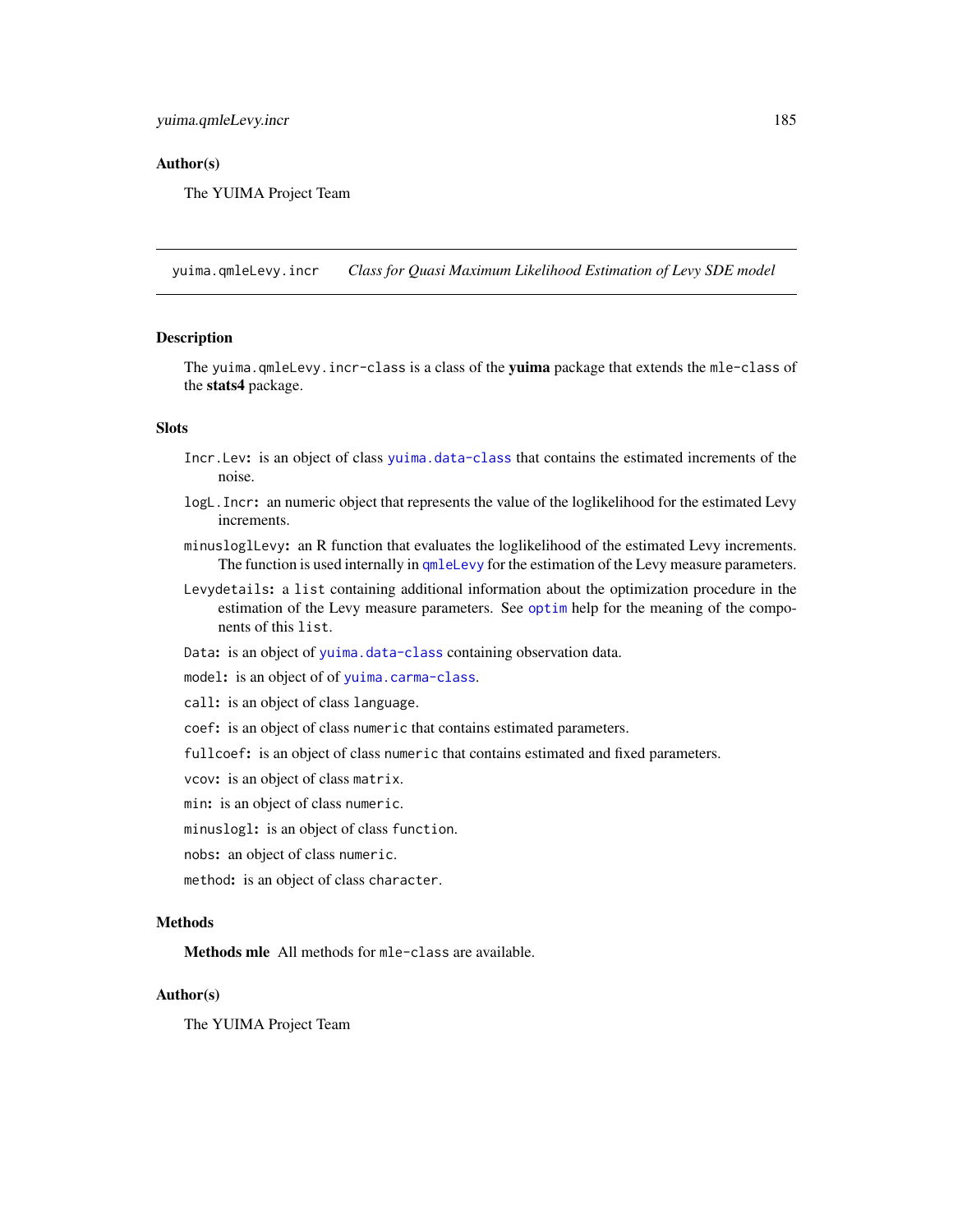<span id="page-185-1"></span><span id="page-185-0"></span>yuima.sampling-class *Classes for stochastic differential equations sampling scheme*

#### **Description**

The yuima. sampling class is a class of the yuima package.

## Details

This object is created by [setSampling](#page-138-0) or as a result of a simulation scheme by the [simulate](#page-146-0) function or after subsampling via the function [subsampling](#page-159-0).

## Slots

Initial: initial time of the grid.

Terminal: terminal time fo the grid.

n: the number of observations - 1.

delta: in case of a regular grid is the mesh.

grid: the grid of times.

random: either FALSE or the distribution of the random times.

regular: indicator of whether the grid is regular or not. For internal use only.

sdelta: in case of a regular space grid it is the mesh.

sgrid: the grid in space.

oindex: in case of interpolation, a vector of indexes corresponding to the original observations used for the approximation.

interpolation: the name of the interpolation method used.

#### Author(s)

The YUIMA Project Team

| yuima.snr-class | Class "yuima.snr" for self-normalized residuals of SDE "yuima" class |
|-----------------|----------------------------------------------------------------------|
|                 | object                                                               |

## Description

The yuima.snr-class is a class of the yuima package used to store the calculatied self-normalized residuals of an SDEs.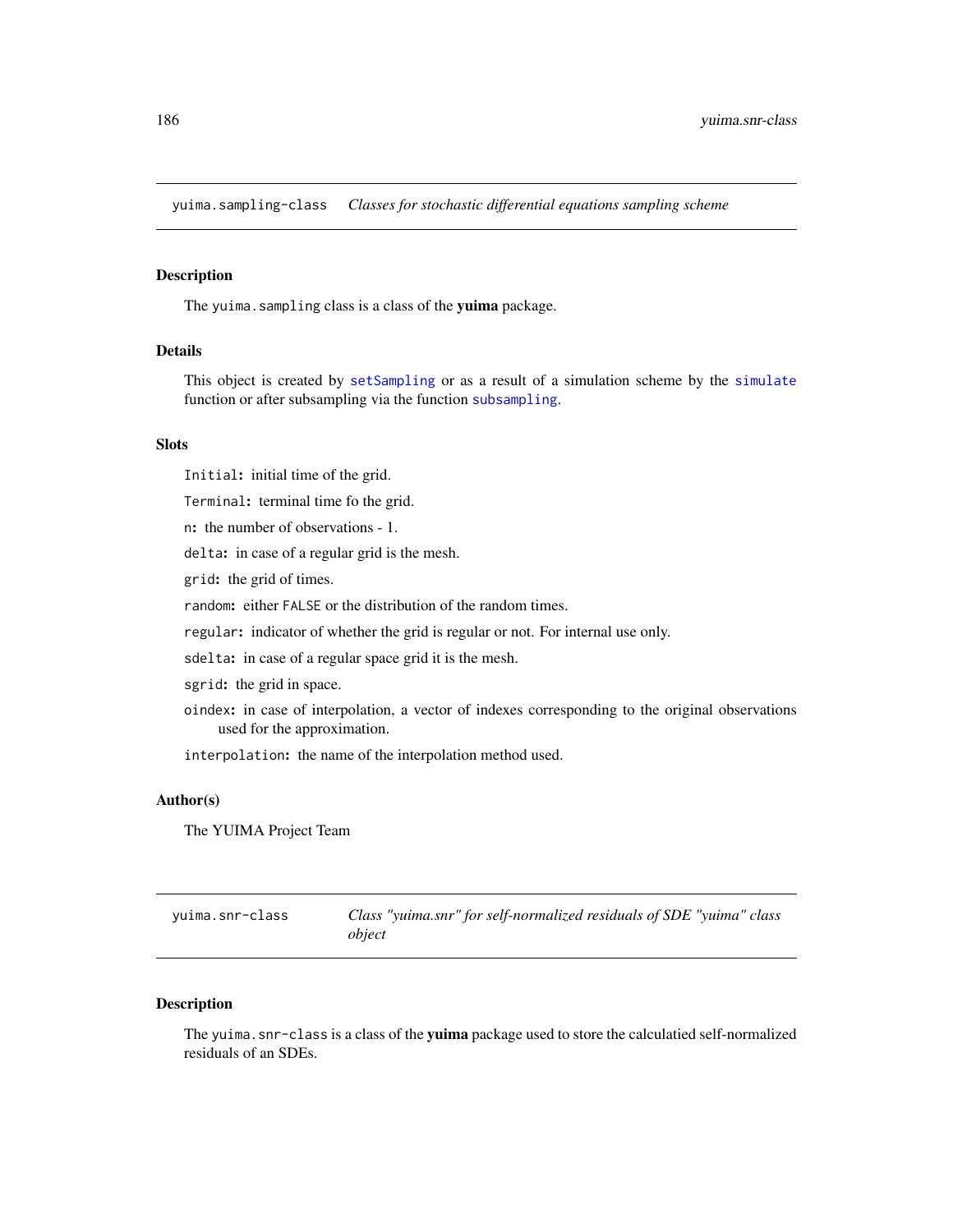# yuima.snr-class 187

# Slots

call: The original call. coef: A numeric vector. snr: A numeric vector of residuals. model: A yuima.model.

## Methods

show print method

# Author(s)

The YUIMA Project Team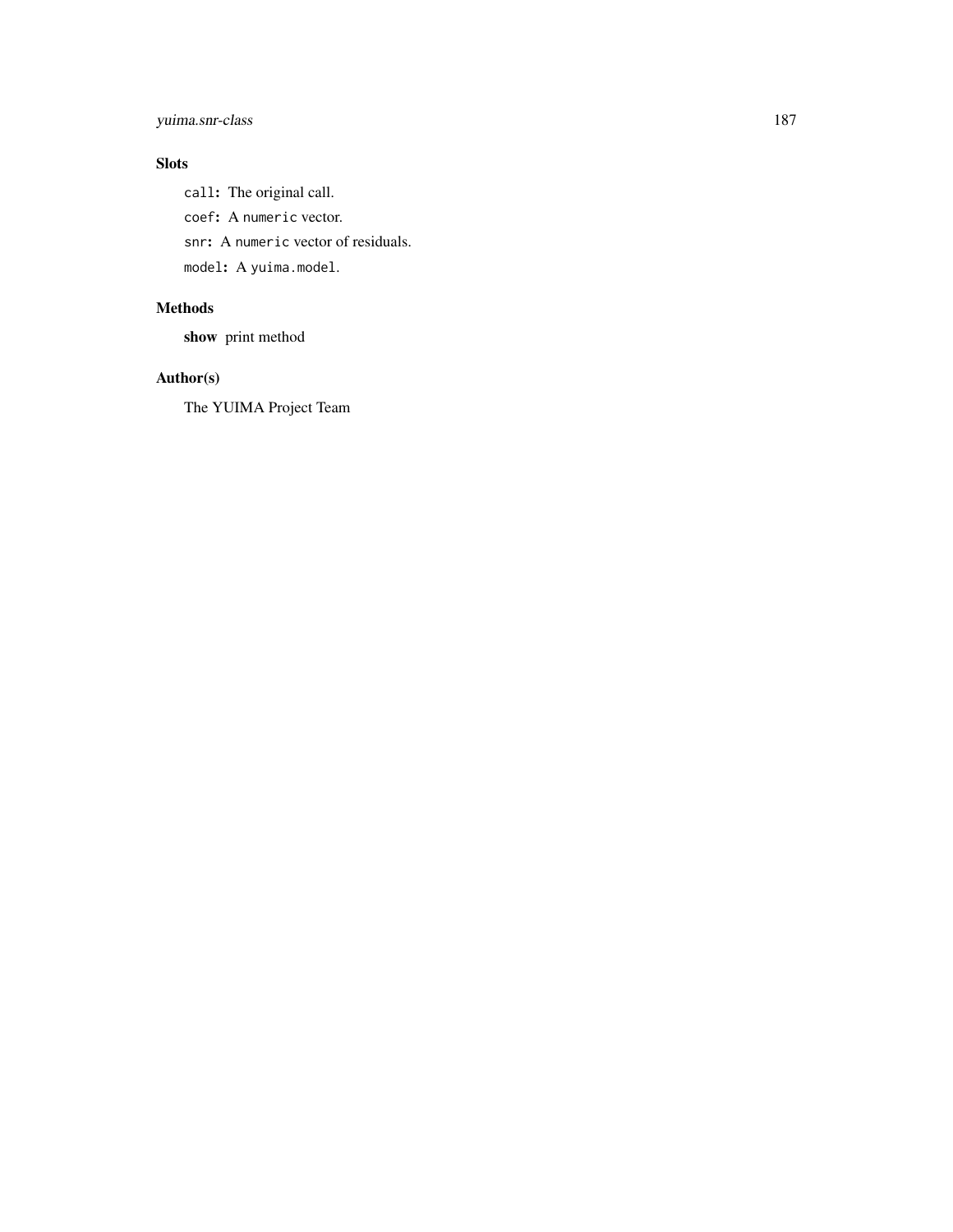# Index

∗ COGARCH setCogarch, [122](#page-121-0) ∗ Carma Diagnostic.Carma, [49](#page-48-0) ∗ Estimation COGARCH gmm, [54](#page-53-0) ∗ Estimation qmleLevy, [110](#page-109-1) ∗ Information criteria IC, [60](#page-59-0) ∗ Method of Moments gmm, [54](#page-53-0) ∗ Noise Diagnostic.Carma, [49](#page-48-0) ∗ PPR Constructor setPPR, [138](#page-137-1) ∗ PPR model setPPR, [138](#page-137-1) ∗ classes carma.info-class, [21](#page-20-0) Class for Quasi Maximum Likelihood Estimation of Point Process Regression Models, [39](#page-38-0) cogarch.est.-class, [40](#page-39-0) cogarch.est.incr-class, [40](#page-39-0) cogarch.info-class, [41](#page-40-0) model.parameter-class, [87](#page-86-1) yuima-class, [167](#page-166-1) yuima.carma-class, [169](#page-168-1) yuima.carma.qmle-class, [170](#page-169-0) yuima.characteristic-class, [171](#page-170-1) yuima.cogarch-class, [171](#page-170-1) yuima.CP.qmle-class, [173](#page-172-0) yuima.data-class, [174](#page-173-1) yuima.functional-class, [175](#page-174-1) yuima.law-class, [177](#page-176-0) yuima.Map-class, [178](#page-177-0) yuima.model-class, [179](#page-178-1) yuima.multimodel-class, [180](#page-179-0)

yuima.poisson-class, [183](#page-182-0) yuima.PPR, [184](#page-183-0) yuima.qmleLevy.incr, [185](#page-184-0) yuima.sampling-class, [186](#page-185-1) yuima.snr-class, [186](#page-185-1) ∗ datasets LogSPX, [80](#page-79-0) MWK151, [90](#page-89-0) ∗ misc toLatex, [162](#page-161-0) ybook, [167](#page-166-1) ∗ qmle qmleLevy, [110](#page-109-1) ∗ ts adaBayes, [4](#page-3-0) asymptotic\_term, [17](#page-16-0) bns.test, [19](#page-18-0) CarmaNoise, [22](#page-21-0) cce, [24](#page-23-0) cce.factor, [33](#page-32-0) cogarchNoise, [42](#page-41-0) CPoint, [43](#page-42-0) hyavar, [56](#page-55-0) lasso, [67](#page-66-0) limiting.gamma, [70](#page-69-0) llag, [71](#page-70-0) llag.test, [75](#page-74-0) lm.jumptest, [78](#page-77-0) lseBayes, [80](#page-79-0) mllag, [83](#page-82-0) mmfrac, [86](#page-85-0) mpv, [88](#page-87-0) noisy.sampling, [91](#page-90-0) ntv, [93](#page-92-0) phi.test, [96](#page-95-0) poisson.random.sampling, [97](#page-96-0) pz.test, [98](#page-97-0) qgv, [100](#page-99-0) qmle, [102](#page-101-1)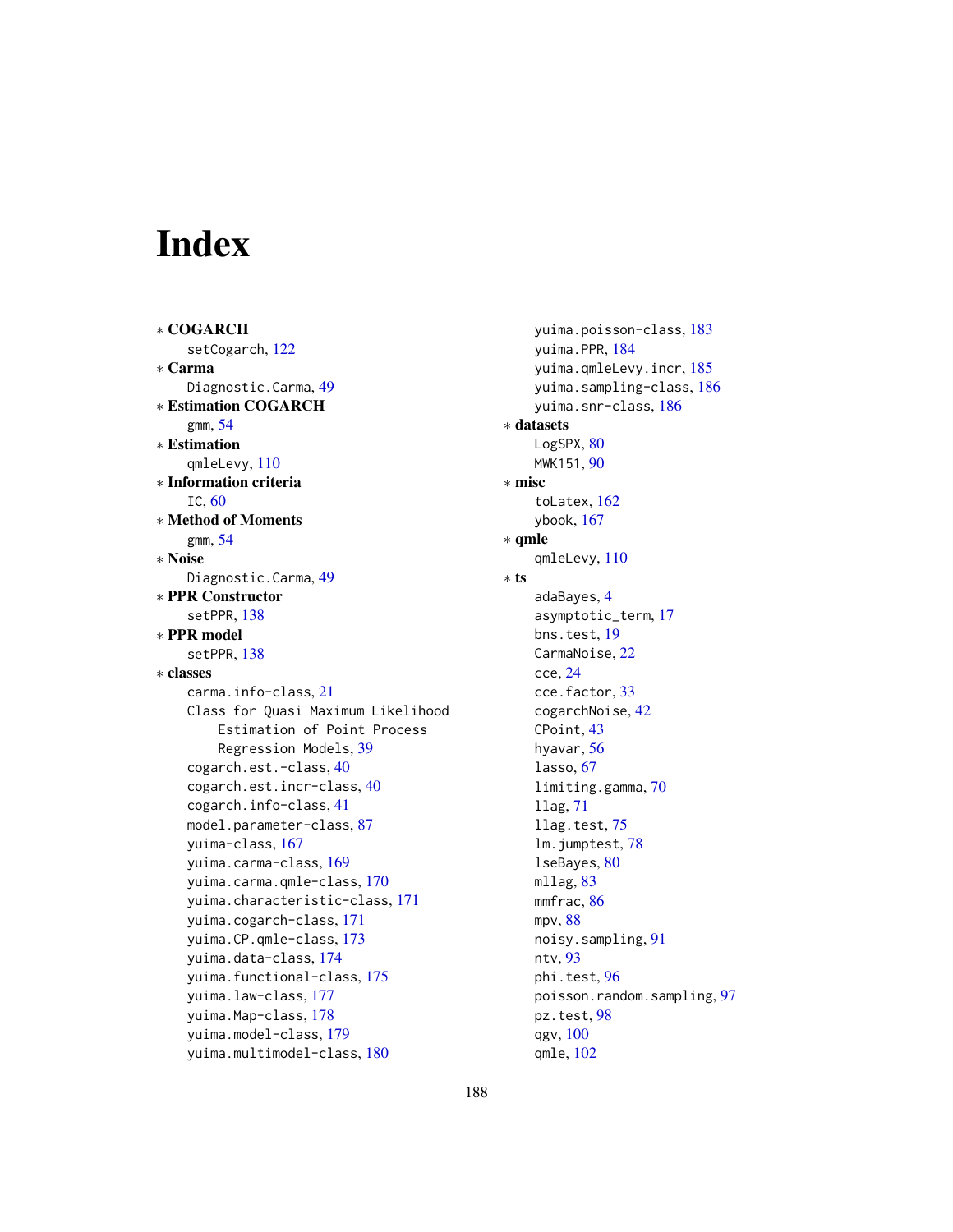#### INDEX  $189$

rconst, [113](#page-112-0) rng, [114](#page-113-0) setCarma, [119](#page-118-0) setCharacteristic, [122](#page-121-0) setData, [124](#page-123-0) setFunctional, [126](#page-125-0) setModel, [133](#page-132-0) setPoisson, [136](#page-135-1) setSampling, [139](#page-138-1) setYuima, [141](#page-140-0) simBmllag, [143](#page-142-0) simFunctional, [146](#page-145-0) simulate, [147](#page-146-1) spectralcov, [156](#page-155-0) subsampling, [160](#page-159-1) wllag, [164](#page-163-0) ∗ yuima.cogarch setCogarch, [122](#page-121-0) adaBayes, [4](#page-3-0) adaBayes,yuima-method *(*adaBayes*)*, [4](#page-3-0) ae, [6,](#page-5-0) *[168](#page-167-0)* aeCharacteristic, [8](#page-7-0) aeDensity, [9](#page-8-0) aeExpectation, [10](#page-9-0) aeKurtosis, [11](#page-10-0) aeMarginal, [12,](#page-11-0) *[168](#page-167-0)* aeMean, [13](#page-12-0) aeMoment, [14](#page-13-0) aeSd, [15](#page-14-0) aeSkewness, [16](#page-15-0) arima0, *[28](#page-27-0)* asymptotic\_term, [17](#page-16-0) asymptotic\_term,yuima-method *(*asymptotic\_term*)*, [17](#page-16-0) bns.test, [19,](#page-18-0) *[79](#page-78-0)*, *[94](#page-93-0)*, *[99](#page-98-0)* bns.test,list-method *(*bns.test*)*, [19](#page-18-0) bns.test,yuima-method *(*bns.test*)*, [19](#page-18-0) bns.test,yuima.data-method *(*bns.test*)*, [19](#page-18-0) boot, *[76](#page-75-0)* CARMA *(*setCarma*)*, [119](#page-118-0) Carma *(*setCarma*)*, [119](#page-118-0) carma.info-class, [21](#page-20-0) carma.qmle *(*yuima.carma.qmle-class*)*, [170](#page-169-0) Carma.Recovering *(*CarmaNoise*)*, [22](#page-21-0) CarmaNoise, [22,](#page-21-0) *[103](#page-102-0)*, *[170](#page-169-0)*

CarmaRecovNoise *(*CarmaNoise*)*, [22](#page-21-0) cbind,yuima,ANY-method *(*yuima-class*)*, [167](#page-166-1) cbind.yuima *(*setData*)*, [124](#page-123-0) cbind.yuima,yuima.data-method *(*yuima.data-class*)*, [174](#page-173-1) cce, [24,](#page-23-0) *[34,](#page-33-0) [35](#page-34-0)*, *[37](#page-36-0)*, *[57,](#page-56-0) [58](#page-57-0)*, *[74](#page-73-0)*, *[77](#page-76-0)*, *[89](#page-88-0)*, *[92](#page-91-0)*, *[94](#page-93-0)*, *[98](#page-97-0)*, *[158](#page-157-0)*, *[168](#page-167-0)*, *[175](#page-174-1)* cce,yuima-method *(*yuima-class*)*, [167](#page-166-1) cce,yuima.data-method *(*yuima.data-class*)*, [174](#page-173-1) cce.factor, *[30](#page-29-0)*, [33](#page-32-0) cdf *(*LawMethods*)*, [69](#page-68-0) cdf,yuima.law-method *(*yuima.law-class*)*, [177](#page-176-0) char *(*LawMethods*)*, [69](#page-68-0) char,yuima.law-method *(*yuima.law-class*)*, [177](#page-176-0) Class for Quasi Maximum Likelihood Estimation of Point Process Regression Models, [39](#page-38-0) COGARCH *(*setCogarch*)*, [122](#page-121-0) CoGarch *(*setCogarch*)*, [122](#page-121-0) Cogarch *(*setCogarch*)*, [122](#page-121-0) cogarch *(*setCogarch*)*, [122](#page-121-0) cogarch.est-class *(*cogarch.est.-class*)*, [40](#page-39-0) cogarch.est.-class, [40](#page-39-0) cogarch.est.incr-class, [40](#page-39-0) cogarch.info-class, [41](#page-40-0) cogarch.Recovering *(*cogarchNoise*)*, [42](#page-41-0) cogarchNoise, *[41](#page-40-0)*, [42](#page-41-0) CogarchRecovNoise *(*cogarchNoise*)*, [42](#page-41-0) CP.qmle *(*yuima.CP.qmle-class*)*, [173](#page-172-0) CPoint, [43](#page-42-0) cubintegrate, *[10](#page-9-0)* Data *(*LogSPX*)*, [80](#page-79-0) DataPPR, [47](#page-46-0) dbgamma *(*rng*)*, [114](#page-113-0) dconst *(*rconst*)*, [113](#page-112-0) dens *(*LawMethods*)*, [69](#page-68-0) dens,yuima.law-method *(*yuima.law-class*)*, [177](#page-176-0) dGH *(*rng*)*, [114](#page-113-0) dGIG *(*rng*)*, [114](#page-113-0) Diagnostic.Carma, [49](#page-48-0) Diagnostic.Cogarch, [50](#page-49-0)

dIG *(*rng*)*, [114](#page-113-0)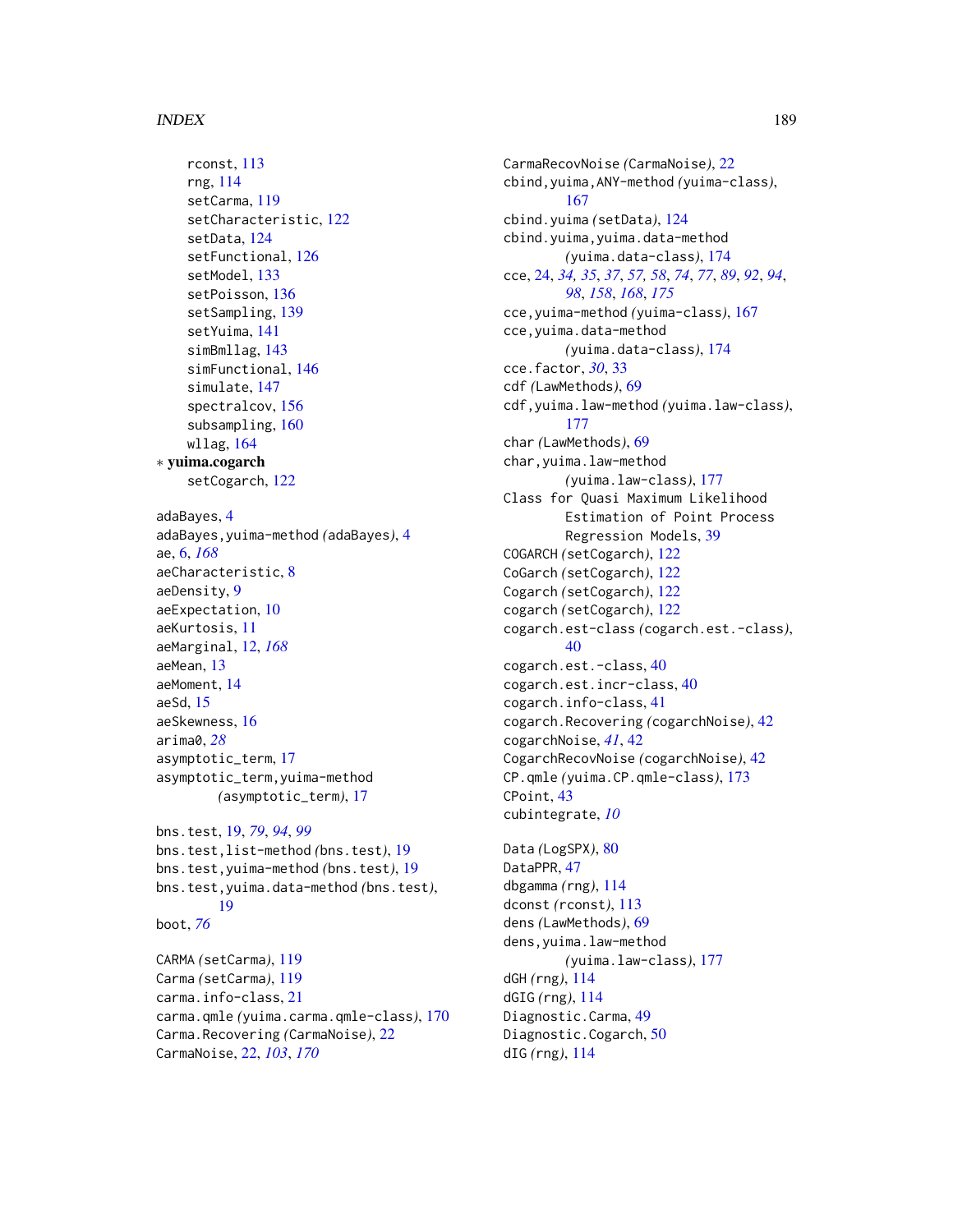## 190 INDEX

dim, *[124](#page-123-0)*, *[175](#page-174-1)* dim *(*setData*)*, [124](#page-123-0) dim,yuima-method *(*yuima-class*)*, [167](#page-166-1) dim,yuima.data-method *(*yuima.data-class*)*, [174](#page-173-1) dNIG *(*rng*)*, [114](#page-113-0) dvgamma *(*rng*)*, [114](#page-113-0)

est.cogarch.incr-class *(*cogarch.est.incr-class*)*, [40](#page-39-0) Estimation.LevyIncr *(*qmleLevy*)*, [110](#page-109-1)

F0 *(*simFunctional*)*, [146](#page-145-0) F0,yuima-method *(*simFunctional*)*, [146](#page-145-0) Fnorm *(*simFunctional*)*, [146](#page-145-0) Fnorm,yuima-method *(*simFunctional*)*, [146](#page-145-0)

get.counting.data, [51](#page-50-0) get.zoo.data *(*setData*)*, [124](#page-123-0) get.zoo.data,yuima-method *(*yuima-class*)*, [167](#page-166-1) get.zoo.data,yuima.data-method *(*yuima.data-class*)*, [174](#page-173-1) gete *(*setFunctional*)*, [126](#page-125-0) gete,yuima.functional-method *(*yuima.functional-class*)*, [175](#page-174-1) getF *(*setFunctional*)*, [126](#page-125-0) getf *(*setFunctional*)*, [126](#page-125-0) getF,yuima.functional-method *(*yuima.functional-class*)*, [175](#page-174-1) getf,yuima.functional-method *(*yuima.functional-class*)*, [175](#page-174-1) getxinit *(*setFunctional*)*, [126](#page-125-0) getxinit,yuima.functional-method *(*yuima.functional-class*)*, [175](#page-174-1) glassoFast, *[37](#page-36-0)* gmm, *[40,](#page-39-0) [41](#page-40-0)*, [54](#page-53-0)

hyavar, *[29,](#page-28-0) [30](#page-29-0)*, [56,](#page-55-0) *[72](#page-71-0)[–74](#page-73-0)*, *[77](#page-76-0)*, *[84](#page-83-0)*

## IC, [60](#page-59-0)

incr.qmleLevy *(*yuima.qmleLevy.incr*)*, [185](#page-184-0) info.Map, *[184](#page-183-0)* info.Map *(*info.Map-class*)*, [63](#page-62-1) info.Map-class, [63](#page-62-1) info.PPR, [64,](#page-63-2) *[184](#page-183-0)* info.PPR-class *(*info.PPR*)*, [64](#page-63-2) initialize,carma.info-method *(*yuima.carma-class*)*, [169](#page-168-1)

initialize,cogarch.info-method *(*yuima.cogarch-class*)*, [171](#page-170-1) initialize,info.Map-method *(*info.Map-class*)*, [63](#page-62-1) initialize,info.PPR-method *(*info.PPR*)*, [64](#page-63-2) initialize,Integral.sde-method *(*Integral.sde*)*, [64](#page-63-2) initialize,Integrand-method *(*Integrand*)*, [64](#page-63-2) initialize,model.parameter-method *(*yuima.model-class*)*, [179](#page-178-1) initialize,param.Integral-method *(*param.Integral*)*, [95](#page-94-0) initialize,param.Map-method *(*param.Map-class*)*, [96](#page-95-0) initialize,variable.Integral-method *(*variable.Integral*)*, [163](#page-162-0) initialize,yuima-method *(*yuima-class*)*, [167](#page-166-1) initialize,yuima.ae-method *(*yuima.ae-class*)*, [168](#page-167-0) initialize,yuima.carma-method *(*yuima.carma-class*)*, [169](#page-168-1) initialize,yuima.characteristic-method *(*yuima.characteristic-class*)*, [171](#page-170-1) initialize,yuima.cogarch-method *(*yuima.cogarch-class*)*, [171](#page-170-1) initialize,yuima.data-method *(*yuima.data-class*)*, [174](#page-173-1) initialize,yuima.functional-method *(*yuima.functional-class*)*, [175](#page-174-1) initialize,yuima.Hawkes-method *(*yuima.Hawkes*)*, [175](#page-174-1) initialize,yuima.Integral-method *(*yuima.Integral-class*)*, [176](#page-175-0) initialize,yuima.law-method *(*yuima.law-class*)*, [177](#page-176-0) initialize,yuima.Map-method *(*yuima.Map-class*)*, [178](#page-177-0) initialize,yuima.model-method *(*yuima.model-class*)*, [179](#page-178-1) initialize,yuima.multimodel-method *(*yuima.multimodel-class*)*, [180](#page-179-0) initialize,yuima.poisson-method *(*yuima.poisson-class*)*, [183](#page-182-0) initialize,yuima.PPR-method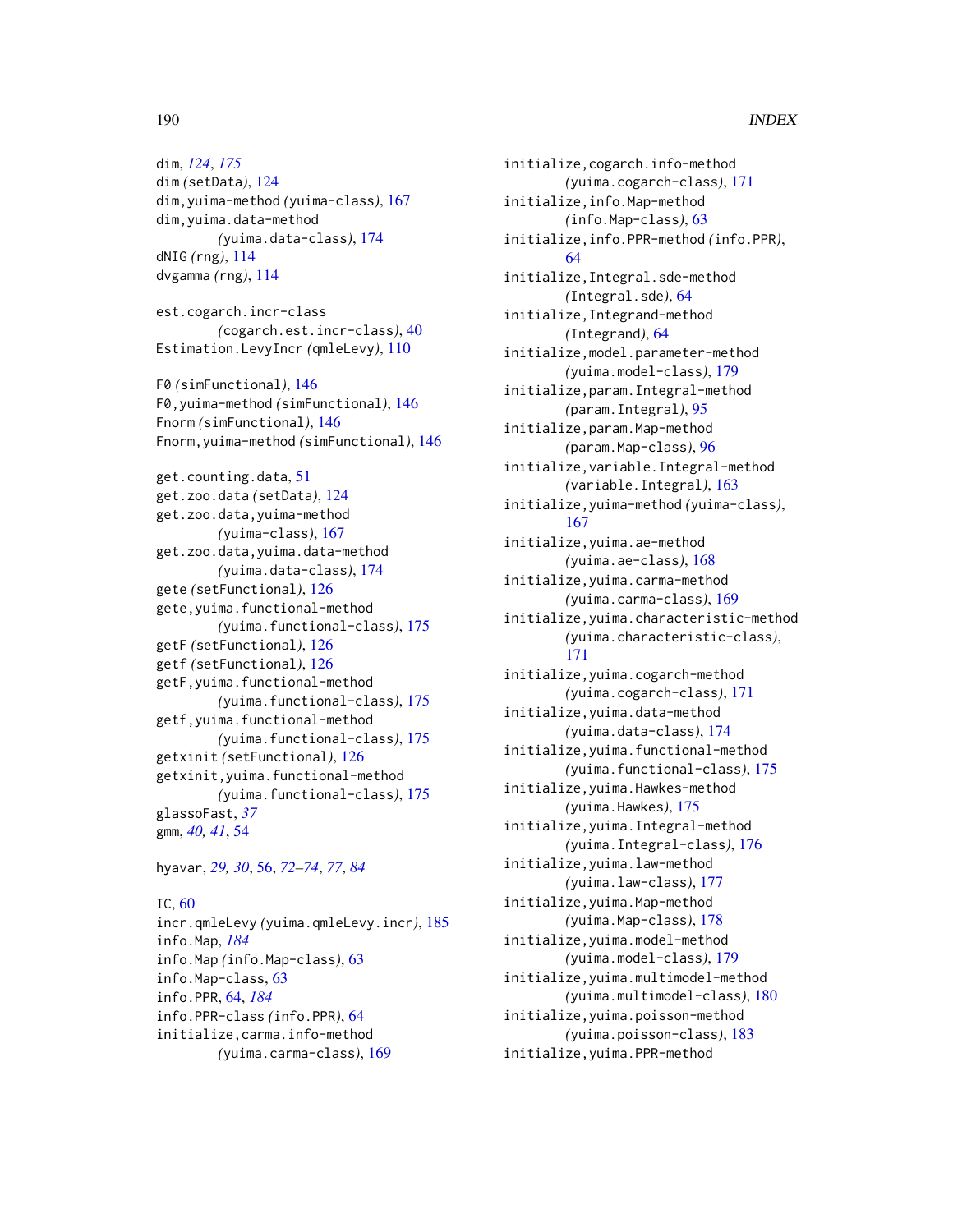#### $I<sub>ND</sub>E<sub>X</sub>$  191

*(*yuima.PPR*)*, [184](#page-183-0) initialize,yuima.qmleLevy.incr-method *(*yuima.qmleLevy.incr*)*, [185](#page-184-0) initialize,yuima.sampling-method *(*yuima.sampling-class*)*, [186](#page-185-1) Integral.sde, [64,](#page-63-2) *[184](#page-183-0)* Integral.sde-class *(*Integral.sde*)*, [64](#page-63-2) Integrand, [64](#page-63-2) Integrand-class *(*Integrand*)*, [64](#page-63-2) Intensity.PPR, [64](#page-63-2)

JBtest, [65](#page-64-0)

lambdaFromData, [66](#page-65-0) lasso, [67](#page-66-0) LawMethods, [69](#page-68-0) length, *[124](#page-123-0)*, *[175](#page-174-1)* length *(*setData*)*, [124](#page-123-0) length,yuima-method *(*yuima-class*)*, [167](#page-166-1) length,yuima.data-method *(*yuima.data-class*)*, [174](#page-173-1) Levy.Carma *(*CarmaNoise*)*, [22](#page-21-0) Levy.cogarch *(*cogarchNoise*)*, [42](#page-41-0) LevySDE *(*qmleLevy*)*, [110](#page-109-1) limiting.gamma, [70](#page-69-0) limiting.gamma,yuima-method *(*yuima-class*)*, [167](#page-166-1) limiting.gamma,yuima.carma-method *(*yuima.carma-class*)*, [169](#page-168-1) limiting.gamma,yuima.cogarch-method *(*yuima.cogarch-class*)*, [171](#page-170-1) limiting.gamma,yuima.model-method *(*yuima.model-class*)*, [179](#page-178-1) llag, [71,](#page-70-0) *[76,](#page-75-0) [77](#page-76-0)*, *[83,](#page-82-0) [84](#page-83-0)*, *[165,](#page-164-0) [166](#page-165-0)*, *[168](#page-167-0)*, *[175](#page-174-1)* llag,list-method *(*llag*)*, [71](#page-70-0) llag,yuima-method *(*yuima-class*)*, [167](#page-166-1) llag,yuima.data-method *(*yuima.data-class*)*, [174](#page-173-1) llag.test, *[74](#page-73-0)*, [75,](#page-74-0) *[84](#page-83-0)* lm.jumptest, *[20](#page-19-0)*, [78,](#page-77-0) *[94](#page-93-0)*, *[99](#page-98-0)* lmm, *[30](#page-29-0)*, *[37](#page-36-0)*, *[92](#page-91-0)* lmm *(*spectralcov*)*, [156](#page-155-0) LogSPX, [80](#page-79-0) lse *(*qmle*)*, [102](#page-101-1) LSE,yuima-method *(*yuima-class*)*, [167](#page-166-1) lseBayes, [80](#page-79-0) lseBayes,yuima-method *(*lseBayes*)*, [80](#page-79-0)

Map of SDE *(*setMap*)*, [132](#page-131-0)

Map of yuima *(*setMap*)*, [132](#page-131-0) medrv, *[89](#page-88-0)* medrv *(*ntv*)*, [93](#page-92-0) medrv.test, *[20](#page-19-0)*, *[79](#page-78-0)*, *[99](#page-98-0)* Method of Moment COGARCH *(*gmm*)*, [54](#page-53-0) minrv, *[89](#page-88-0)* minrv *(*ntv*)*, [93](#page-92-0) minrv.test, *[20](#page-19-0)*, *[79](#page-78-0)*, *[99](#page-98-0)* ml.ql,yuima-method *(*yuima-class*)*, [167](#page-166-1) mllag, *[74](#page-73-0)*, *[77](#page-76-0)*, [83](#page-82-0) mmfrac, [86,](#page-85-0) *[101](#page-100-0)* model.parameter-class, [87](#page-86-1) mpv, *[20](#page-19-0)*, [88,](#page-87-0) *[94](#page-93-0)* mpv,yuima-method *(*mpv*)*, [88](#page-87-0) mpv,yuima.data-method *(*mpv*)*, [88](#page-87-0) MWK151, [90](#page-89-0)

NoisePPR *(*get.counting.data*)*, [51](#page-50-0) noisy.sampling, [91](#page-90-0) noisy.sampling,yuima-method *(*noisy.sampling*)*, [91](#page-90-0) noisy.sampling,yuima.data-method *(*noisy.sampling*)*, [91](#page-90-0) ntv, [93](#page-92-0)

#### optim, *[55](#page-54-0)*, *[68](#page-67-0)*, *[102,](#page-101-1) [103](#page-102-0)*, *[185](#page-184-0)*

param.Integral, [95](#page-94-0) param.Integral-class *(*param.Integral*)*, [95](#page-94-0) param.Map *(*param.Map-class*)*, [96](#page-95-0) param.Map-class, [96](#page-95-0) phi.test, [96](#page-95-0) plot, *[168](#page-167-0)*, *[175](#page-174-1)* plot,cogarch.est.,ANY-method *(*cogarch.est.-class*)*, [40](#page-39-0) plot,cogarch.est.incr,ANY-method *(*cogarch.est.incr-class*)*, [40](#page-39-0) plot,yuima,ANY-method *(*yuima-class*)*, [167](#page-166-1) plot,yuima.ae,ANY-method *(*yuima.ae-class*)*, [168](#page-167-0) plot,yuima.carma.qmle,ANY-method *(*yuima.carma.qmle-class*)*, [170](#page-169-0) plot,yuima.CP.qmle,ANY-method *(*yuima.CP.qmle-class*)*, [173](#page-172-0) plot,yuima.data,ANY-method *(*yuima.data-class*)*, [174](#page-173-1) poisson.random.sampling, [97](#page-96-0)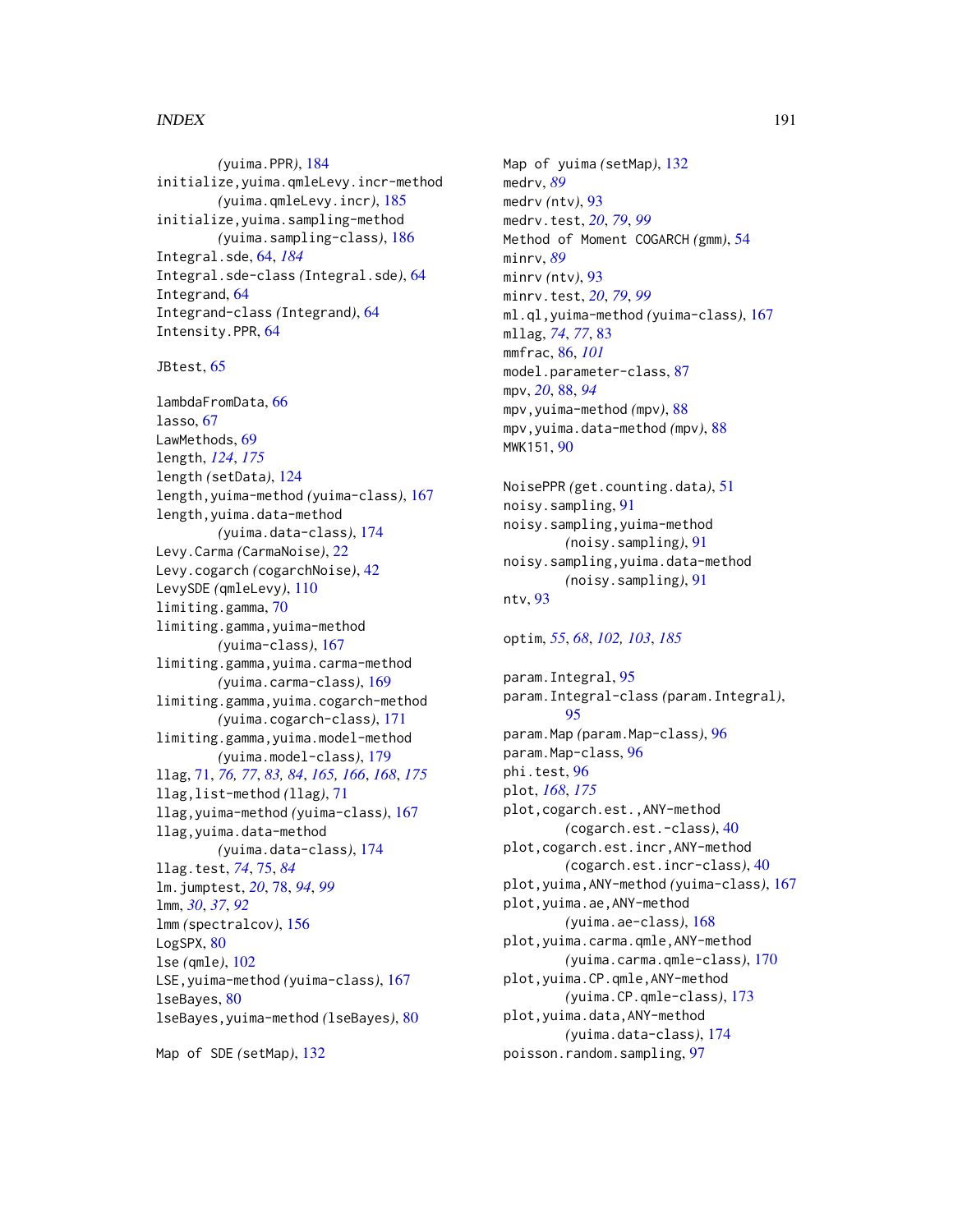poisson.random.sampling,yuima-method *(*yuima-class*)*, [167](#page-166-1) poisson.random.sampling,yuima.data-method *(*yuima.data-class*)*, [174](#page-173-1) PPR.qmle *(*Class for Quasi Maximum Likelihood Estimation of Point Process Regression Models*)*, [39](#page-38-0) pseudologlikelihood *(*qmle*)*, [102](#page-101-1) pz.test, *[20](#page-19-0)*, *[79](#page-78-0)*, *[94](#page-93-0)*, [98](#page-97-0)

qgv, *[86,](#page-85-0) [87](#page-86-1)*, [100](#page-99-0) ql,yuima-method *(*yuima-class*)*, [167](#page-166-1) qmle, *[40,](#page-39-0) [41](#page-40-0)*, *[43,](#page-42-0) [44](#page-43-0)*, *[61](#page-60-0)*, *[68](#page-67-0)*, *[96](#page-95-0)*, [102,](#page-101-1) *[170](#page-169-0)*, *[172](#page-171-0)*, *[180](#page-179-0)*, *[184](#page-183-0)* qmle.carma *(*yuima.carma.qmle-class*)*, [170](#page-169-0) qmle.CP *(*yuima.CP.qmle-class*)*, [173](#page-172-0) qmle.PPR *(*Class for Quasi Maximum Likelihood Estimation of Point Process Regression Models*)*, [39](#page-38-0) qmleL *(*CPoint*)*, [43](#page-42-0) qmleLevy, [110,](#page-109-1) *[185](#page-184-0)* qmleLevy.incr *(*yuima.qmleLevy.incr*)*, [185](#page-184-0) qmleR *(*CPoint*)*, [43](#page-42-0) quant *(*LawMethods*)*, [69](#page-68-0) quant,yuima.law-method *(*yuima.law-class*)*, [177](#page-176-0) quasilogl *(*qmle*)*, [102](#page-101-1)

rand *(*LawMethods*)*, [69](#page-68-0) rand,yuima.law-method *(*yuima.law-class*)*, [177](#page-176-0) rand-method *(*LawMethods*)*, [69](#page-68-0) rbgamma *(*rng*)*, [114](#page-113-0) rconst, [113](#page-112-0) Recovering.Noise *(*CarmaNoise*)*, [22](#page-21-0) Recovering.Noise.cogarch *(*cogarchNoise*)*, [42](#page-41-0) rGH *(*rng*)*, [114](#page-113-0) rGIG *(*rng*)*, [114](#page-113-0) rIG *(*rng*)*, [114](#page-113-0) rng, [114](#page-113-0) rNIG *(*rng*)*, [114](#page-113-0) rnts *(*rng*)*, [114](#page-113-0) rpts *(*rng*)*, [114](#page-113-0) rql *(*qmle*)*, [102](#page-101-1) rql,yuima-method *(*yuima-class*)*, [167](#page-166-1) rstable *(*rng*)*, [114](#page-113-0) rvgamma *(*rng*)*, [114](#page-113-0)

setCarma, *[21](#page-20-0)*, [119](#page-118-0) setCharacteristic, [122](#page-121-0) setCogarch, *[42](#page-41-0)*, [122,](#page-121-0) *[171](#page-170-1)* setData, *[30](#page-29-0)*, *[58](#page-57-0)*, *[89](#page-88-0)*, [124,](#page-123-0) *[158](#page-157-0)*, *[174](#page-173-1)* setFunctional, [126](#page-125-0) setFunctional,yuima-method *(*setFunctional*)*, [126](#page-125-0) setFunctional,yuima.model-method *(*setFunctional*)*, [126](#page-125-0) setHawkes, [127,](#page-126-0) *[175](#page-174-1)* setIntegral, [129](#page-128-0) setLaw, [130](#page-129-0) setMap, [132](#page-131-0) setModel, *[30](#page-29-0)*, *[60](#page-59-0)*, *[87](#page-86-1)*, [133,](#page-132-0) *[136](#page-135-1)* setPoisson, [136,](#page-135-1) *[180](#page-179-0)*, *[183](#page-182-0)* setPPR, [138,](#page-137-1) *[184](#page-183-0)* setSampling, [139,](#page-138-1) *[148](#page-147-0)*, *[186](#page-185-1)* setYuima, [141](#page-140-0) show,yuima.snr-method *(*yuima.snr-class*)*, [186](#page-185-1) simBmllag, [143,](#page-142-0) *[166](#page-165-0)* simFunctional, [146](#page-145-0) simFunctional,yuima-method *(*simFunctional*)*, [146](#page-145-0) simulate, *[41](#page-40-0)*, *[141](#page-140-0)*, [147,](#page-146-1) *[168](#page-167-0)*, *[170](#page-169-0)*, *[172](#page-171-0)*, *[176](#page-175-0)*, *[178](#page-177-0)*, *[180](#page-179-0)*, *[184](#page-183-0)*, *[186](#page-185-1)* simulate,cogarch.est.incr-method *(*cogarch.est.incr-class*)*, [40](#page-39-0) simulate,yuima-method *(*yuima-class*)*, [167](#page-166-1) simulate,yuima.carma-method *(*yuima.carma-class*)*, [169](#page-168-1) simulate,yuima.cogarch-method *(*yuima.cogarch-class*)*, [171](#page-170-1) simulate,yuima.Hawkes-method *(*yuima.Hawkes*)*, [175](#page-174-1) simulate,yuima.Integral-method *(*yuima.Integral-class*)*, [176](#page-175-0) simulate,yuima.Map-method *(*yuima.Map-class*)*, [178](#page-177-0) simulate,yuima.model-method *(*yuima.model-class*)*, [179](#page-178-1) simulate,yuima.multimodel-method *(*yuima.multimodel-class*)*, [180](#page-179-0) simulate,yuima.PPR-method *(*yuima.PPR*)*, [184](#page-183-0) snr, [154](#page-153-0) spectralcov, [156](#page-155-0) subsampling, [160,](#page-159-1) *[186](#page-185-1)*